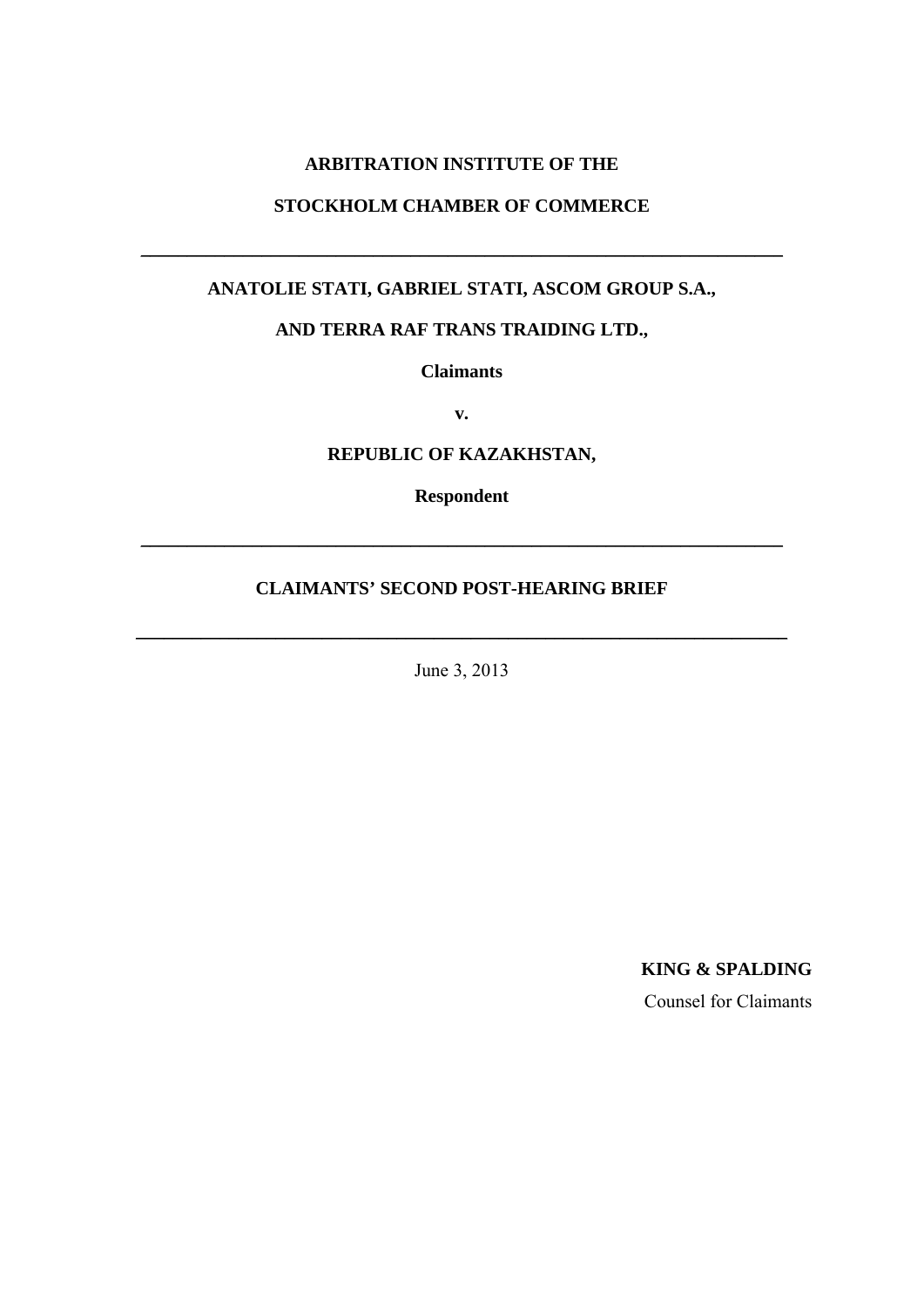# **TABLE OF CONTENTS**

| I.              |    |                                                                                                                                                                      |  |
|-----------------|----|----------------------------------------------------------------------------------------------------------------------------------------------------------------------|--|
| II.             |    |                                                                                                                                                                      |  |
| A.              |    |                                                                                                                                                                      |  |
| B.              |    |                                                                                                                                                                      |  |
|                 | 1. |                                                                                                                                                                      |  |
|                 | 2. |                                                                                                                                                                      |  |
| $\mathcal{C}$ . |    |                                                                                                                                                                      |  |
| III.            |    | KAZAKHSTAN BREACHED THE ECT AND INTERNATIONAL LAW  12                                                                                                                |  |
| A.              |    | Claim No. 1: Kazakhstan Carried Out a Campaign of Indirect Expropriation,<br>Severe Harassment, and Coercion Against Claimants' Investments  14                      |  |
| B.              |    | Claim No. 2: Kazakhstan's Financial Police Reverse-Engineered the "Crime" of<br>Operating "Main" Pipelines Without a License and Initiated Criminal                  |  |
| $\mathcal{C}$ . |    | Claim No. 3: Kazakhstan Failed to Provide a Transparent, Consistent Regulatory                                                                                       |  |
| D.              |    | Claim No. 4: Kazakhstan's Financial Police Manufactured the US \$145 Million<br>Penalty Assessed Against KPM, Resulting in a Sanction Grossly Disproportionate       |  |
| Ε.              |    | Claim No. 5: Kazakhstan Committed Egregious Denials of Justice in Relation to<br>the Prosecution and Trial of Mr. Cornegruta and the Verdict and Enforcement         |  |
| F.              |    | Claim No. 6: Kazakhstan Publicly Defamed Claimants and Raised a False "Pre-                                                                                          |  |
| G.              |    | Claim No. 7: Kazakhstan Harassed KPM and TNG with Groundless Tax                                                                                                     |  |
| H.              |    | Claim No. 8: Kazakhstan Ignored Claimants' Repeated Pleas About the                                                                                                  |  |
| I.              |    | Claim No. 9: Kazakhstan Strung Claimants Along in Relation to the Extension of<br>Contract No. 302 and then Failed, in Bad Faith, to Execute the Agreed Extension 87 |  |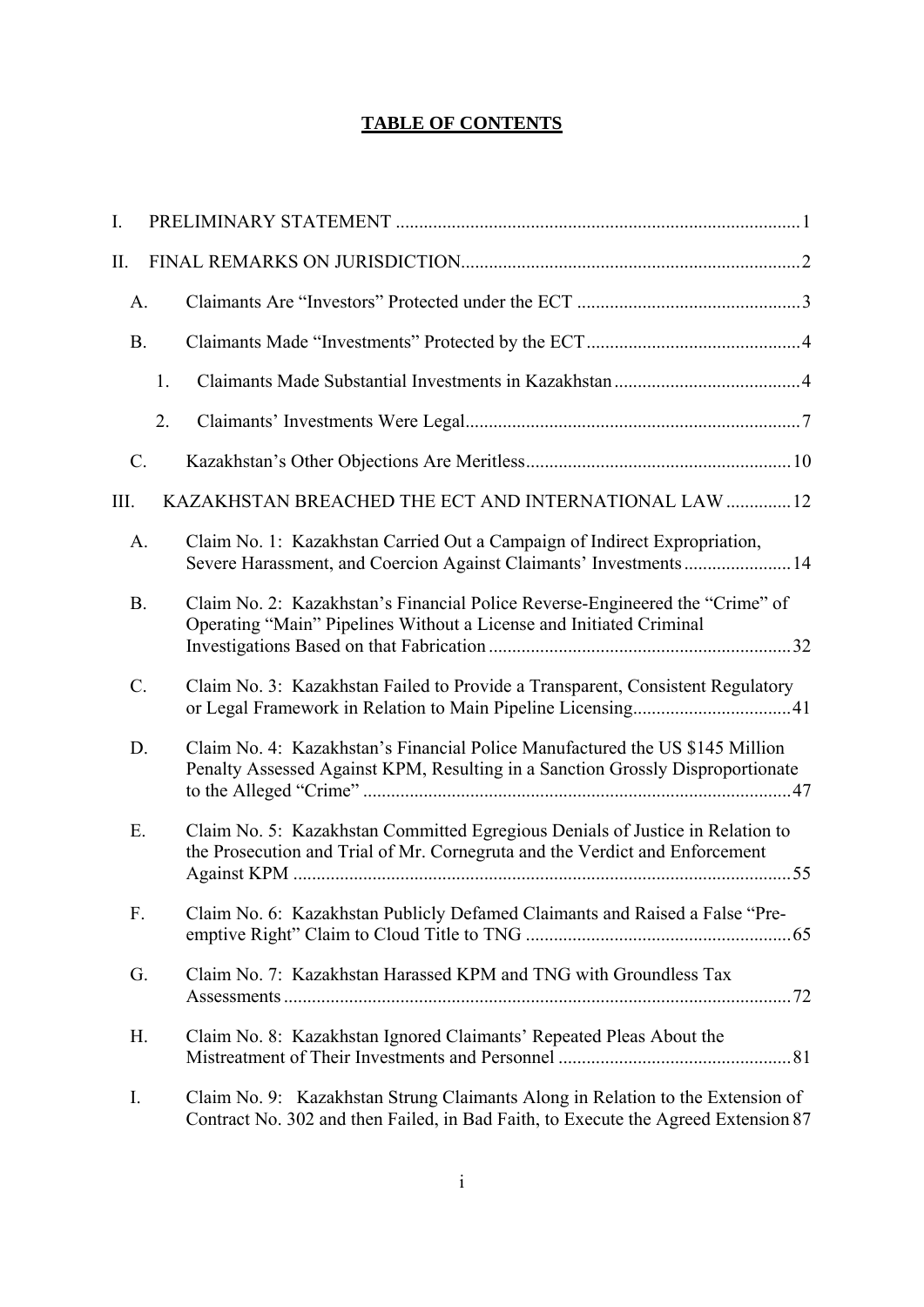| J.              |    | Claim No. 10: Kazakhstan Directly Expropriated Claimants' Investments Illegally                                                                        |  |
|-----------------|----|--------------------------------------------------------------------------------------------------------------------------------------------------------|--|
| IV.             |    | KAZAKHSTAN CAUSED HARM TO CLAIMANTS' INVESTMENTS  111                                                                                                  |  |
| A.              |    |                                                                                                                                                        |  |
| B.              |    |                                                                                                                                                        |  |
|                 | 1. | Kazakhstan's Criminal Investigations and Pre-emptive Rights Announcement<br>Injured Claimants' Reputation and Prevented Them from Raising Capital  114 |  |
|                 | 2. | Kazakhstan's Wrongful Actions Hindered Completion of the LPG Plant118                                                                                  |  |
|                 | 3. |                                                                                                                                                        |  |
|                 | 4. |                                                                                                                                                        |  |
|                 | 5. |                                                                                                                                                        |  |
|                 | 6. |                                                                                                                                                        |  |
|                 | 7. |                                                                                                                                                        |  |
| $\mathcal{C}$ . |    |                                                                                                                                                        |  |
|                 | 1. | The Financial Crisis and Claimants' Alleged Financial Mismanagement Did Not                                                                            |  |
|                 | 2. |                                                                                                                                                        |  |
| V.              |    |                                                                                                                                                        |  |
| A.              |    |                                                                                                                                                        |  |
| <b>B.</b>       |    |                                                                                                                                                        |  |
|                 | 1. |                                                                                                                                                        |  |
|                 | 2. | Claimants' Valuation Date Does Not Claim Compensation for Profit That                                                                                  |  |
|                 | 3. | Claimants Have Proven Damage Even if the Tribunal Were to Select an                                                                                    |  |
| C.              |    |                                                                                                                                                        |  |
|                 | 1. | Enterprise Value Is the Correct Measure of Damages Under the ECT and                                                                                   |  |
|                 | 2. | Enterprise Value Is the Correct Measure of Damages Because Claimants Remain                                                                            |  |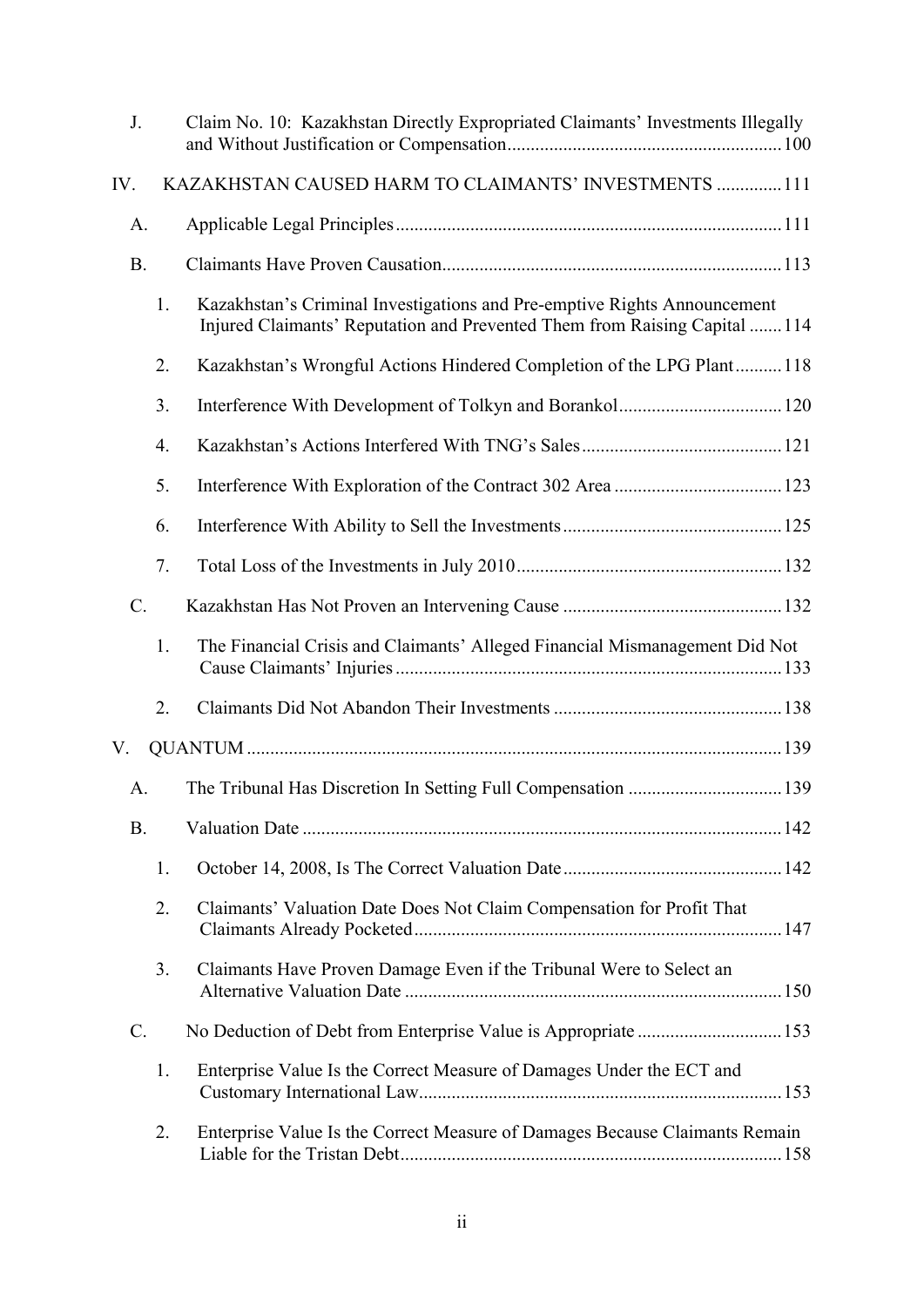|     | 3.             | Deduction of Debts Would Unjustly Enrich Kazakhstan and Undercompensate                                                                           |  |
|-----|----------------|---------------------------------------------------------------------------------------------------------------------------------------------------|--|
|     | 4.             | Enterprise Value Damages Likewise Should Not Be Reduced by the Vitol, Tax,                                                                        |  |
| D.  |                | The Valuation Presented by FTI and Ryder Scott Is Far More Reliable and                                                                           |  |
|     | 1.             | Kazakhstan Has Not Cured the Deep Methodological Flaws That Make the                                                                              |  |
|     | 2.             |                                                                                                                                                   |  |
|     | 3 <sub>1</sub> | Claimants' Valuation of Borankol and Tolkyn Is Corroborated by Multiple<br>Indicators of Value, and Deloitte's Valuation Is the Sole Outlier  173 |  |
| Ε.  |                |                                                                                                                                                   |  |
| F.  |                |                                                                                                                                                   |  |
| G.  |                |                                                                                                                                                   |  |
| H.  |                |                                                                                                                                                   |  |
| VI. |                |                                                                                                                                                   |  |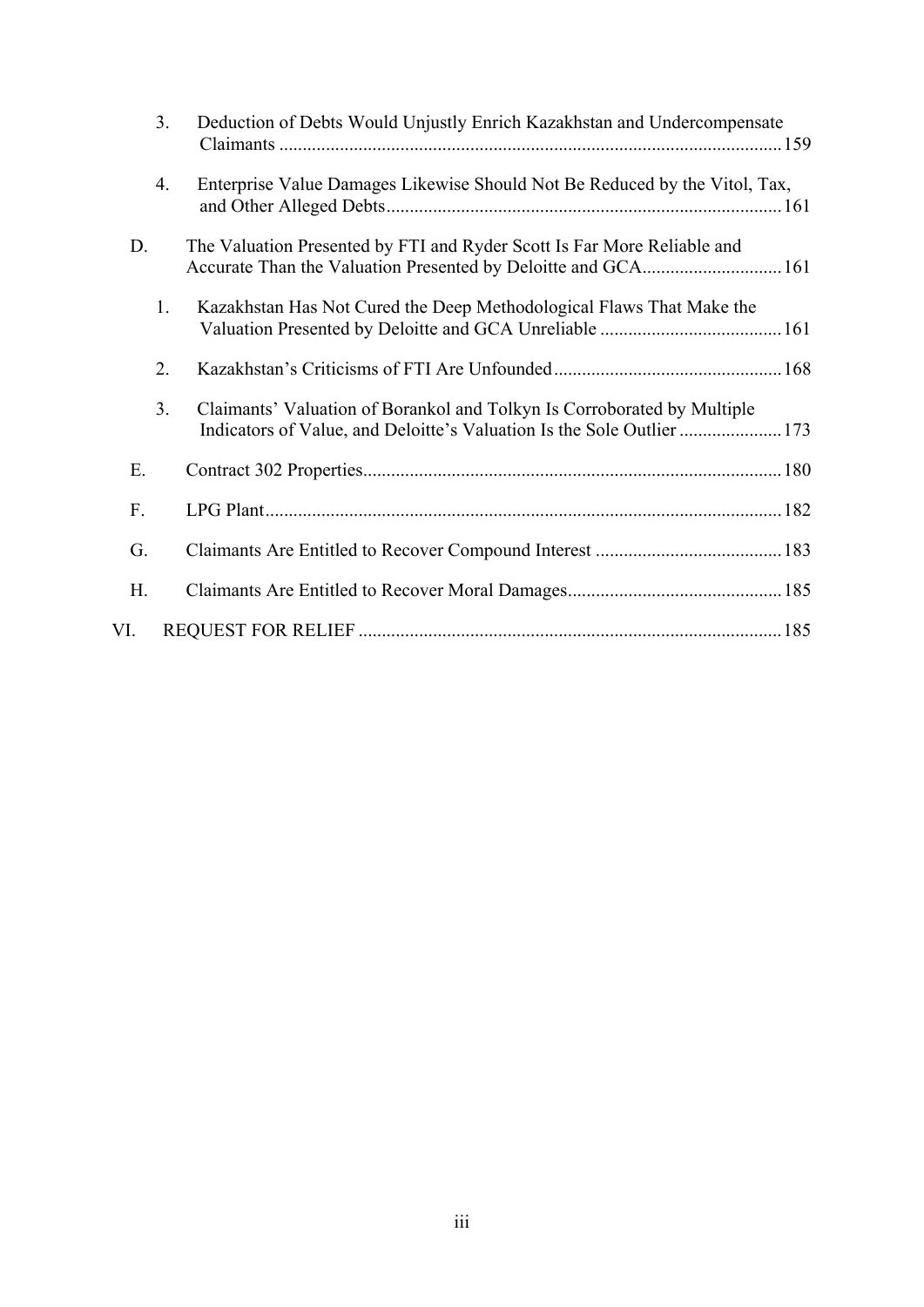1. Anatolie Stati, Gabriel Stati, Ascom Group S.A. ("Ascom"), and Terra Raf Trans Traiding ("Terra Raf") (collectively, "Claimants") respectfully submit their Second Post-Hearing Brief in this arbitration proceeding against the Republic of Kazakhstan ("Kazakhstan" or "Respondent") under the Energy Charter Treaty ("ECT" or "Treaty").<sup>1</sup>

### **I. PRELIMINARY STATEMENT**

1

2. Following two rounds of fulsome written submissions by each side, two evidentiary hearings, a first round of post-hearing briefs, and two days of oral closing arguments, the evidentiary record in this case is now complete. That record demonstrates that: (1) the Tribunal has jurisdiction over this matter; (2) Kazakhstan committed numerous breaches of the ECT; (3) those breaches caused substantial injury to Claimants' investments; and (4) Claimants are entitled to an award of damages equating to the enterprise value of their operating assets (Borankol and Tolkyn) on October 14, 2008, the investment value and a portion of the potential prospective value for the assets that were not completely developed when Kazakhstan seized them (the LPG Plant and 302 Properties), as well as moral damages and compound interest.

3. Kazakhstan does not have — and never did have — any credible jurisdictional objections. Claimants are indisputably "Investors" who made qualifying "Investments" protected by the ECT. Claimants have demonstrated time and again that Kazakhstan's jurisdictional objections are meritless, and no significant new evidence or arguments have emerged on jurisdictional issues since Claimants submitted their First Post-Hearing Brief. Accordingly, Claimants address jurisdictional issues in summary fashion in Section II of this final submission, and refer the Tribunal to their prior submissions on jurisdiction.

4. The evidence regarding Kazakhstan's numerous violations of the ECT is both voluminous and compelling. As with jurisdictional issues, the evidence and arguments regarding Kazakhstan's liability have been in clear focus for some time, and have not changed materially since Claimants submitted their First Post-Hearing Brief. Rather than simply rehashing those issues, Claimants have endeavored in Section III of this final

<sup>1</sup> Unless otherwise specified, all defined terms in this Post-Hearing Brief should be understood to have the same meaning as in Statement of Claim, Reply on Jurisdiction and Liability, Reply on Quantum, and Claimants' First Post-Hearing Brief. The Hearing on Jurisdiction and Liability that took place from October 1-8, 2012, is referred to herein as the "October 2012 Hearing," the Hearing on Quantum that took place from January 28-31, 2013, is referred to herein as the "January 2013 Hearing," and the Final Hearing that took place on May 2-3, 2013, is referred to as the "May 2013 Hearing."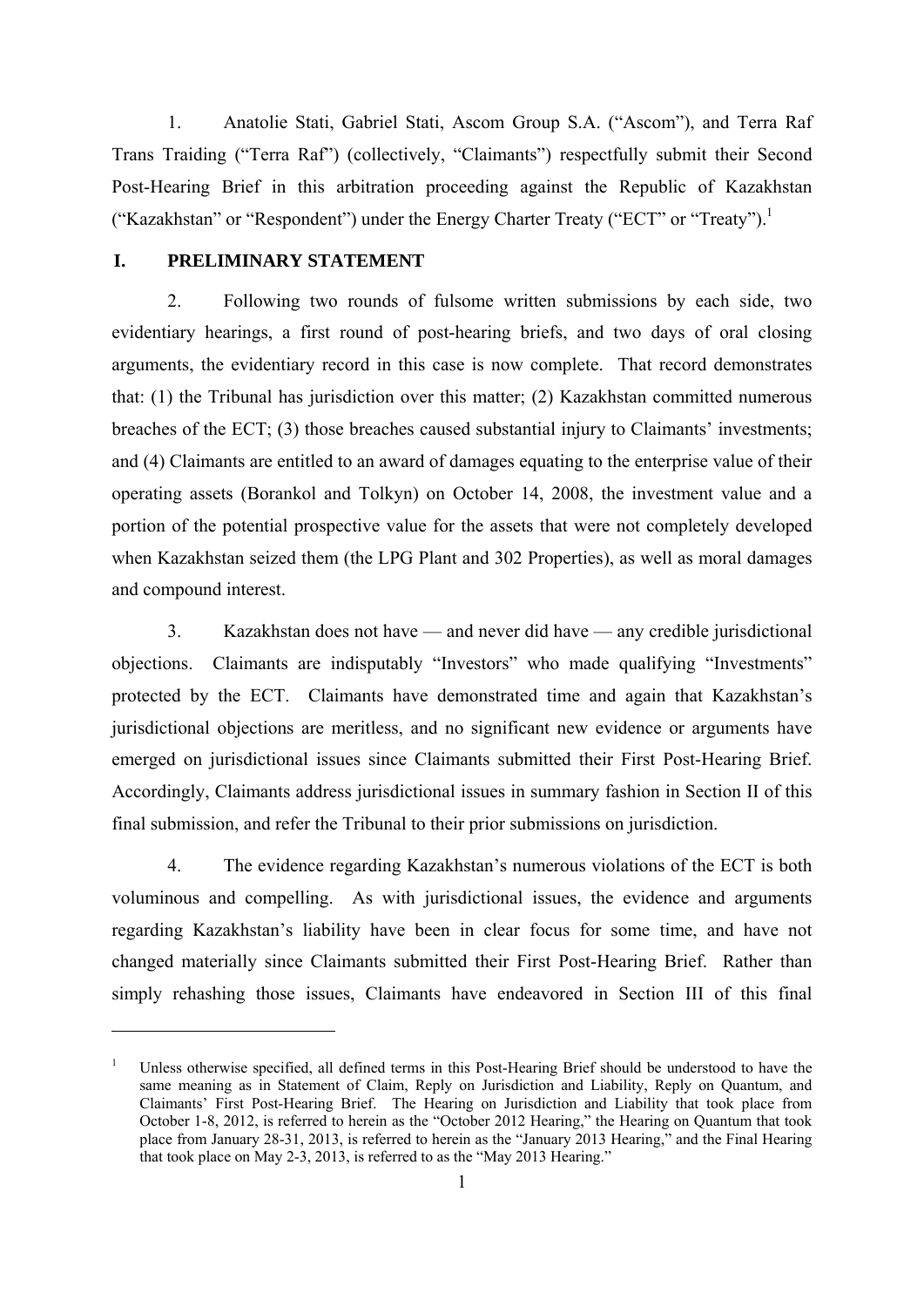submission to present timelines and a summary of the key evidence and arguments that support each of their liability claims. Claimants hope that the Tribunal will find this format useful in considering the evidence and arriving at its award.

5. No doubt recognizing the fatal weaknesses in its case on jurisdiction and liability, Kazakhstan has made causation and quantum the focus of its defense for some time now. Moreover, it has done so through repeated, deliberate violations of the Tribunal's procedural orders, most notably by presenting an entirely new damages case with its Rejoinder on Quantum and producing four critical valuation and diligence documents just three weeks before Claimants filed their First Post-Hearing Brief. Consequently, the causation and quantum issues in this case have evolved considerably, with new arguments and issues emerging as recently as May 2013 Hearing. Thus, causation and quantum once again are a significant focus in this second and final post-hearing submission. Section IV addresses causation, and Section V addresses quantum.

6. Finally, in its First Post-Hearing Brief, Kazakhstan resorted to the worst form of character assassination in what is transparently a desperate, last-gasp effort to avoid a substantial award against it in this case. Kazakhstan seizes upon every arguable inconsistency in the voluminous record — and many "inconsistencies" that Kazakhstan simply manufactures — as evidence that Claimants and their witnesses are untruthful, that Claimants' experts lack independence, and that Claimants submitted forged documents in the case.

7. Unfortunately, those accusations are not merely wrong; in most instances, Kazakhstan deliberately mischaracterizes the evidence. Claimants attempt to respond to the most material of those issues in this Second Post-Hearing Brief and include an Annex devoted to the subject. Claimants also respectfully urge the Tribunal to carefully review all of Kazakhstan's source materials, because very little of what it says can be accepted at face value.

8. For the avoidance of doubt, Claimants continue to rely upon each of their previous written and oral submissions in this case.

### **II. FINAL REMARKS ON JURISDICTION**

9. The Tribunal has jurisdiction to decide this dispute pursuant to Article 26 of the ECT. Throughout this proceeding, Kazakhstan has attempted to skirt its international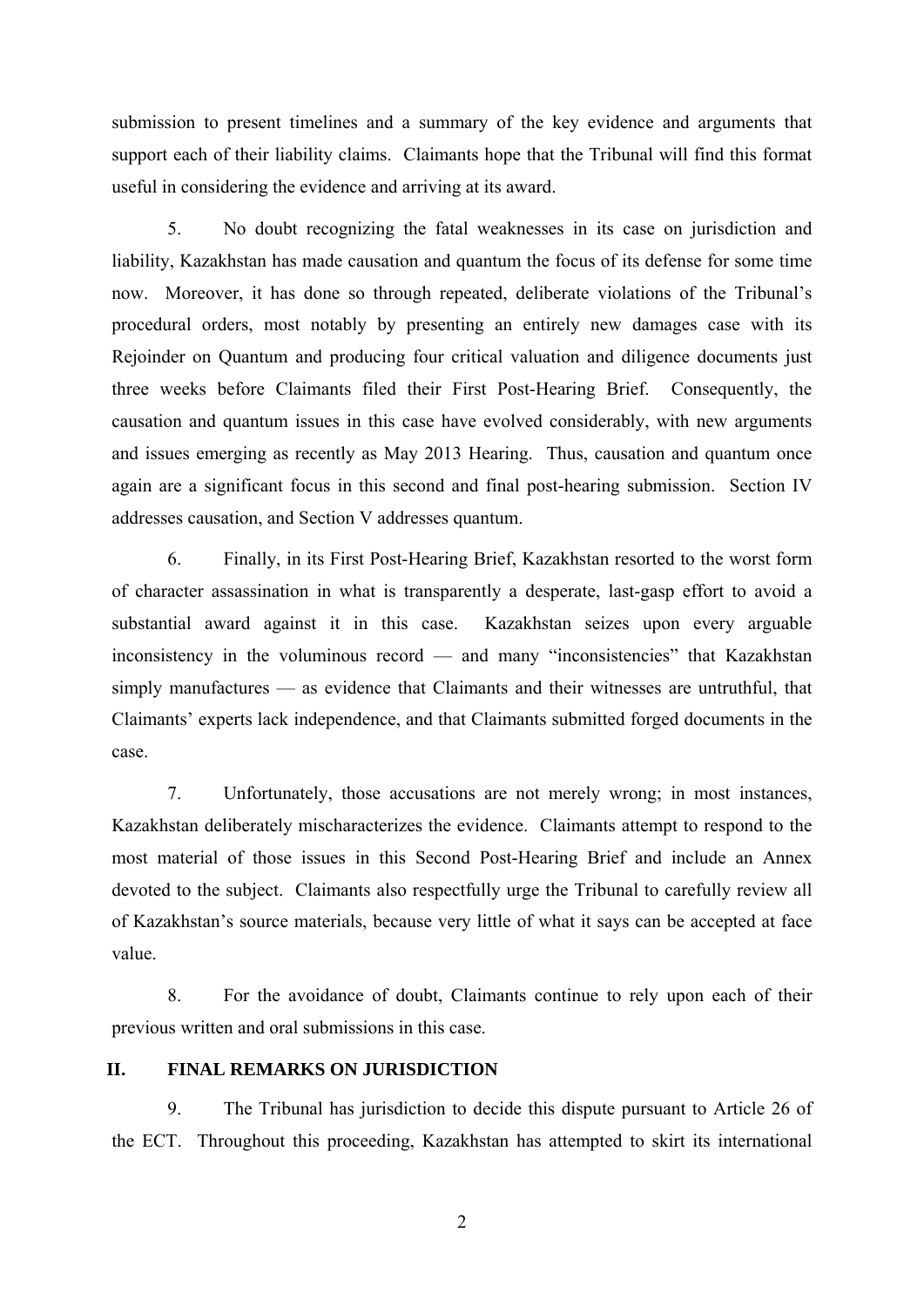responsibility by raising frivolous objections to jurisdiction.<sup>2</sup> However, contrary to Kazakhstan's unsupported allegations, Claimants have conclusively demonstrated that they are "Investors" under the ECT who made "Investments" protected by the Treaty. Kazakhstan's jurisdictional objections are meritless, as Claimants have maintained in previous submissions and conclude below.

### **A. Claimants Are "Investors" Protected under the ECT**

10. Claimants have demonstrated that both Anatolie and Gabriel Stati fall squarely within the definition of "Investor" pursuant to Article  $1(7)$  of the ECT.<sup>3</sup> Kazakhstan no longer disputes that Messrs. Stati are each "natural persons having the citizenship or nationality<sup>34</sup> of Contracting Parties to the ECT, namely Moldova and Romania.<sup>5</sup> In reality, that is the end of the analysis, because Messrs. Anatolie and Gabriel Stati, qualified "Investors" under the ECT, indirectly owned their investments in Kazakhstan through Terra Raf and Ascom, and those investments are protected pursuant to Article 1(7) of the ECT.

11. Nevertheless, Claimants Terra Raf and Ascom are clearly also "Investors" under Article 1(6) of the ECT. Kazakhstan erroneously contends that Terra Raf is not entitled to protection under the ECT.<sup>6</sup> However, as the *Petrobart v. Kyrgyzstan* tribunal held,<sup>7</sup> the ECT applies provisionally to Gibraltar (where Terra Raf is incorporated)<sup>8</sup> pursuant to Article  $45(1)$  of the Treaty.<sup>9</sup> Furthermore, Gibraltar considers itself bound by the ECT, as

<u>.</u>

<sup>2</sup> Kazakhstan has abandoned two of its most outlandish objections to jurisdiction pertaining to sovereignty over natural resources under Article 18 of the ECT (*see* Statement of Defense Section 11; *cf*. Rejoinder on Jurisdiction and Liability) and to the alleged "pathological reference" to the Stockholm Chamber of Commerce in the ECT (*see* Statement of Defense, Section 6; Rejoinder on Jurisdiction and Liability, ¶¶ 241-243; *cf*. Kazakhstan's First Post-Hearing Brief; *see also* Reply on Jurisdiction and Liability, Section II.A; Amkhan Opinion, Section 5.3).

<sup>3</sup> ECT art. 1(7), **C-1**. *See* Amkhan Opinion ¶¶ 70-86; Claimants' First Hearing Brief ¶¶ 47-49.

<sup>4</sup> Anatolie Stati's Moldovan and Romanian identification cards and passports, **C-29**; Gabriel Stati's Moldovan and Romanian identification cards, **C-30**; Gabriel Stati's Moldovan and Romanian passports, **C-365**.

<sup>5</sup> Date of the ECT's entry into force for Moldova, Romania, and Kazakhstan, **C-28**.

Statement of Defense §8; Rejoinder on Jurisdiction and Liability ¶ 62-72; Tietje Opinion §II; Slide 8 of Kazakhstan's Opening Presentation on Jurisdiction; Kazakhstan's First Post-Hearing Brief ¶¶ 440-44.

*See Petrobart Limited v. Kyrgyz Republic,* SCC Arb. No. 126/2003, Award, March 29, 2005 (hereinafter "*Petrobart* Award") at 62-3, **C-204**; *Petrobart Limited v. Kyrgyz Republic,* Case No. T 3739-03, Svea Court of Appeal, April 13, 2006, 13 ICSID REP. 369 (2008) at 376, **C-369**. 8

Terra Raf's Certificates of Incorporation, March 1, 1999, November 22, 2007, and July 5, 2011, **C-32**, **C-396**, and **C-367**.

<sup>9</sup> ECT art. 45(1), **C-1**. United Kingdom's declaration under Article 45(1) of the ECT, December 17, 1994, **C-34**. United Kingdom's instrument of ratification, December 13, 1996, **C-370**; United Kingdom's Note Verbale No. 2004/184 addressed to the Depository of the ECT, July 27, 2004, **R-51**. Reply on Jurisdiction and Liability ¶¶ 96-112; Amkhan Opinion ¶¶ 235-260; Claimants' First Post-Hearing Brief ¶¶ 53-5.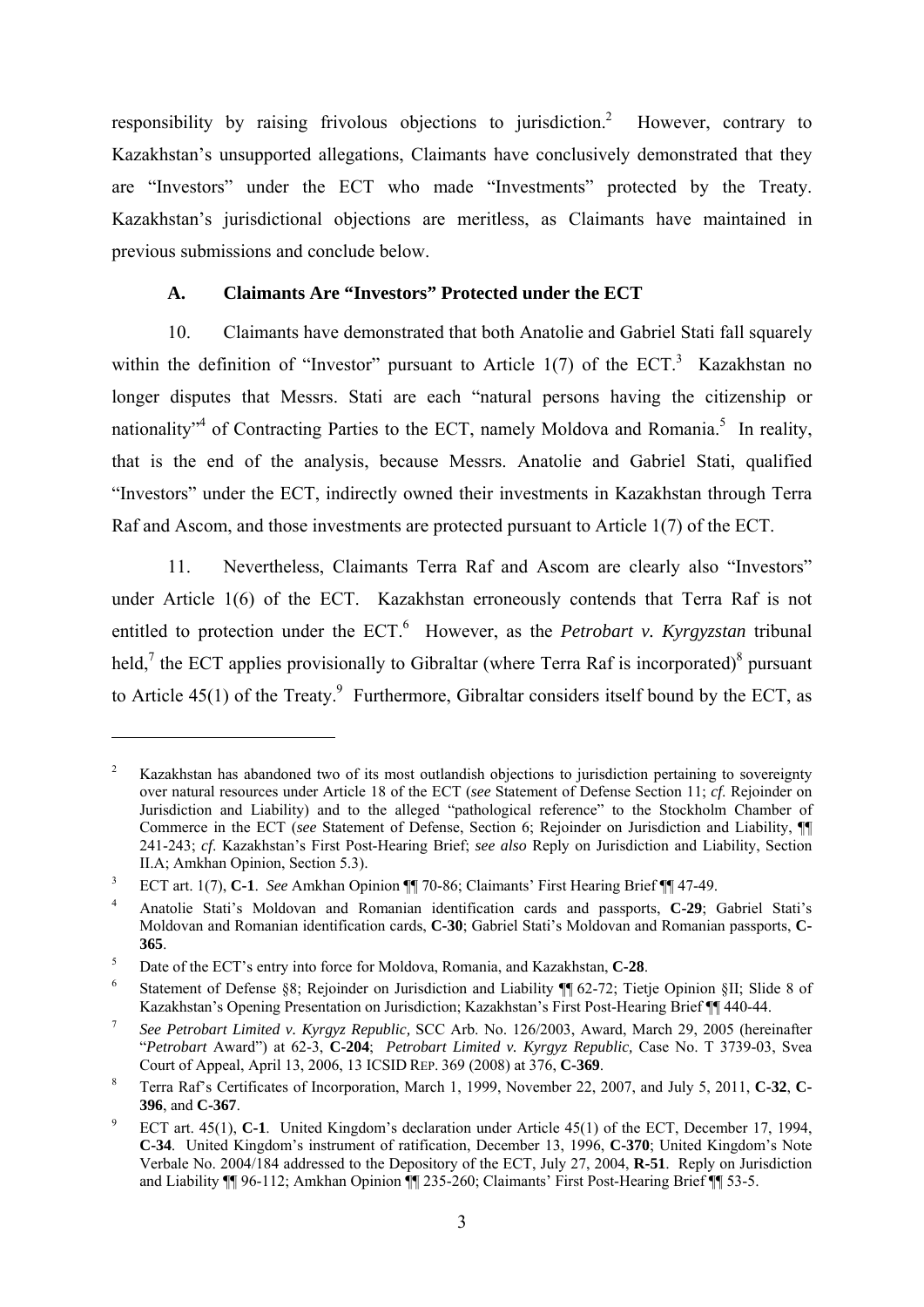it is part of the European Union, which is a Contracting Party to the  $ECT<sup>10</sup>$ . Therefore, Terra Raf is a qualified "Investor" under the ECT.

12. Regarding Ascom, Kazakhstan asserts that the Tribunal should deny the benefits of the ECT in accordance with Article 17(1) because Ascom, a Moldovan company, allegedly has no substantial business activities in Moldova and is controlled by Anatolie Stati, a national of Romania, allegedly a "third state."11 Those assertions are frivolous. Ascom conducts substantial business activities in Moldova,<sup>12</sup> including managing its operational subsidiaries.<sup>13</sup> Kazakhstan's allegation that Romania, a contracting member of the ECT, is a "third state" for purposes of Article 17(1) is nonsensical, and in any event irrelevant because Mr. Stati is also a national of Moldova.<sup>14</sup>

13. Claimants Anatolie and Gabriel Stati, Terra Raf, and Ascom are indisputably protected "Investors" pursuant to Article 1(6) of the ECT.

# **B. Claimants Made "Investments" Protected by the ECT**

1

### **1. Claimants Made Substantial Investments in Kazakhstan**

14. Claimants' investments in Kazakhstan clearly fall within the definition of "Investment" under the ECT. Article 1(6) of the ECT provides a broad definition of the term "Investment:" "every kind of asset, owned or controlled directly or indirectly by an Investor," including tangible and intangible assets, a company or business enterprise, shares,

<sup>10</sup> Energy Charter, Charter Members and Observers, European Community (now part of the EU) and Euratom, **C-373**; Question and Answer No. 1094 of 2008, Gibraltar Hansards of Questions, at 562, **C-374**. Reply on Jurisdiction and Liability ¶¶ 108-12; Amkhan Opinion ¶¶ 250-9; Claimants' First Post-Hearing Brief ¶ 56.

<sup>&</sup>lt;sup>11</sup> Statement of Defense §8; Rejoinder on Jurisdiction and Liability ¶¶ 47-61; Kazakhstan's Opening Presentation on Jurisdiction, slide 8; Kazakhstan's First Post-Hearing Brief ¶¶ 432-439.

<sup>12</sup> Ascom is incorporated under the laws of Moldova. Ascom's Certificate of Incorporation, Exhibit **C-31**; *See also* Lists of Ascom's Shareholders as at September 2, 2002, October 15, 2008, and February 15, 2010, **C-391**, **C-35**, and **C-392**. Lists of Ascom's Shareholders as at September 2, 2002, October 15, 2008, and February 15, 2010, **C-391**, **C-35**, and **C-392**. Anatolie Stati's Moldovan and Romanian identification cards and passports, **C-29**. Stati Testimony, Tr. October 2012 Hearing, Day 2, 3:25-4:8. *See also* Letter from B. Paritov, Financial Police, to R. Ibraimov, Financial Police, **C-366**. Date of the ECT's entry into force for

Moldova, Romania, and Kazakhstan, **C-28**.<br><sup>13</sup> Ascom currently has 111 employees in Chisinau (compared to 380 before Kazakhstan's misconduct). Stati Testimony, Tr. October 2012 Hearing, Day 2, 3:25-4:8.

<sup>&</sup>lt;sup>14</sup> Contrary to Kazakhstan's allegations, there is no need for Claimants to "address this [issue] to the drafters of the ECT." Kazakhstan's First Post-Hearing Brief ¶ 436. *See* Reply on Jurisdiction and Liability ¶¶ 85- 95. Amkhan Opinion ¶¶ 160-85. Claimants' First Post-Hearing Brief ¶¶ 50-2. *See Plama Consortium Limited v Republic of Bulgaria,* ICSID Case No. ARB/03/24, Decision on Jurisdiction, February 8, 2005 ¶¶ 146-51, 155, 158, 162, 164, 170, **R-32**; *Yukos Universal Ltd. (Isle of Man) v. Russian Federation*, PCA Case No. AA 227, Interim Award on Jurisdiction and Admissibility, November 30, 2009 ¶¶ 441, 456, 458- 9, 538, 542, 546, **C-360**.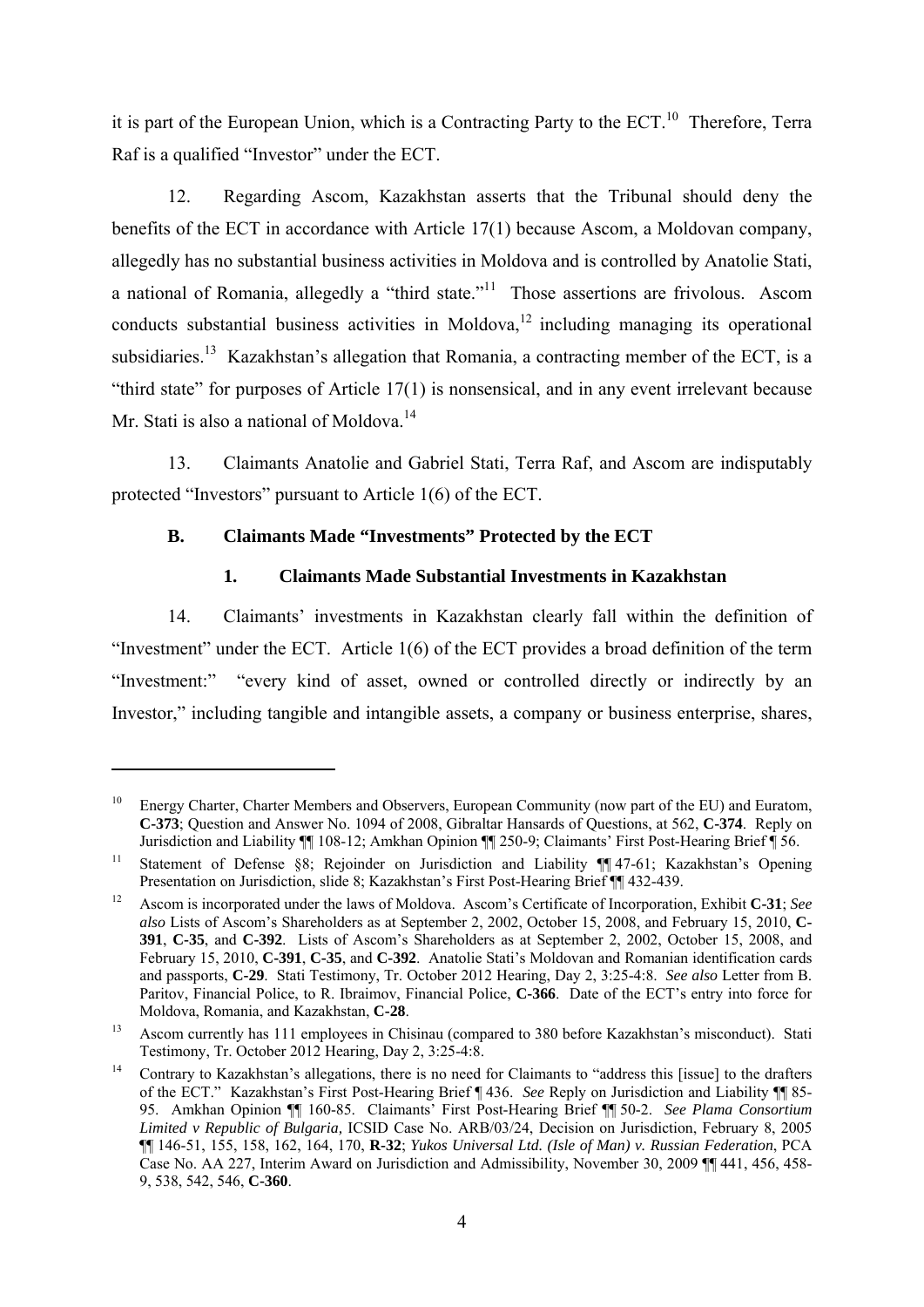equity participation, debt, claims to money or to performance, returns, and any rights conferred by law or contract.<sup>15</sup>

15. Kazakhstan continues to incorrectly argue that Claimants' investments are not protected by the ECT because they do not satisfy an "inherent meaning" of the term "investment" as articulated by the *Salini* tribunal.<sup>16</sup> Claimants maintain their position that Kazakhstan's purported standard simply does not apply to this case, as the ECT — unlike the ICSID Convention — specifically defines the term "investment."<sup>17</sup> Nevertheless, that is beside the point, because Claimants' massive, long-term investments in Kazakhstan easily satisfy the *Salini* criteria: (1) Claimants' investments were substantial, long-term contributions that entailed considerable risk; and (2) Claimants' investments substantially contributed to Kazakhstan's economy.<sup>18</sup>

16. Claimants initially invested in Kazakhstan by paying over US \$12 million to acquire 100 percent of the shares of KPM and  $TNG$ <sup>19</sup> Claimants have submitted direct evidence of those payments, and Squire Sanders also acknowledges them.<sup>20</sup> Claimants also made very significant post-acquisition investments — exceeding US \$1.1 billion — as recognized by the MEMR in February  $2010<sup>21</sup>$  Claimants reinvested almost all of KPM's and TNG's earnings into the companies.<sup>22</sup> rather than exercising their right to take dividends.<sup>23</sup>

<sup>15</sup> ECT art. 1(6), **C-1**.

<sup>&</sup>lt;sup>16</sup> Statement of Defense Section 9; Rejoinder on Jurisdiction and Liability ¶¶ 73-108; Tietje Opinion Section I; Respondent's Opening Presentation on Jurisdiction, slides 10-13; Kazakhstan's First Post-Hearing Brief ¶¶ 446-464.

<sup>17</sup> Reply on Jurisdiction and Liability ¶¶ 114-129; Claimants' First Post-Hearing Brief ¶¶ 59-62. *See Ambiente Ufficio S.P.A. and others v. Argentine Republic*, ICSID Case No. ARB/08/9, Decision on Jurisdiction and Admissibility, February 8, 2013, ¶ 479, 481, **C-726**.

<sup>&</sup>lt;sup>18</sup> See Claimants' First Post-Hearing Brief ¶¶ 63-110.<br><sup>19</sup> Sale and Purchase Agreements between Gheso and Kainar, Dobro, and Anavi, April 30 and May 3, 2002, **C-56** to **C-58**; Wire transfers from Ascom to Telwin Limited, Testep Enterprises, and Maraday Business, October 28, 1999 to July 18, 2000, **C-379**; Wire transfers from Ascom to Camestix, November 26 and December 14, 2004, **C-382**; and Wire transfers from Ascom to TNG and Kaihar, May 31, 2000, **C-383**. In its Rejoinder on Jurisdiction and Liability, Kazakhstan admitted that Claimants paid US \$10.5 million in respect of the shares in KPM and US \$1.56 million in respect of the shares of TNG. Rejoinder on Jurisdiction and Liability ¶¶ 117-118.

<sup>20</sup> *Id*.; Squire Sanders Legal Due Diligence Report, July 30, 2009, at 65 and 119-20, **C-725**.

<sup>&</sup>lt;sup>21</sup> Report of the MEMR on Unscheduled Inspection for KPM, February 6, 2010, Section VII, **C-385** and Report of the MEMR on Unscheduled Inspection for TNG, February 5, 2010, Section 9, **C-386**.

<sup>22</sup> Financial Statements of KPM and TNG, at F-44 and F-78 (2003-2005), **C-707**; Financial Statements of KPM and TNG, at F-77 and F-100 (2006), **C-706**; Financial and Operating Data attached to 2007 Tristan Annual Report, at F-73, F-109 (2007), **R-37.4**; Financial and Operating Data attached to 2008 Tristan Annual Report, at F-69-70, F-105-06 (2008), **R-37.5**.

<sup>23</sup> That right is guaranteed by Article 14(1) of the ECT. **C-1**.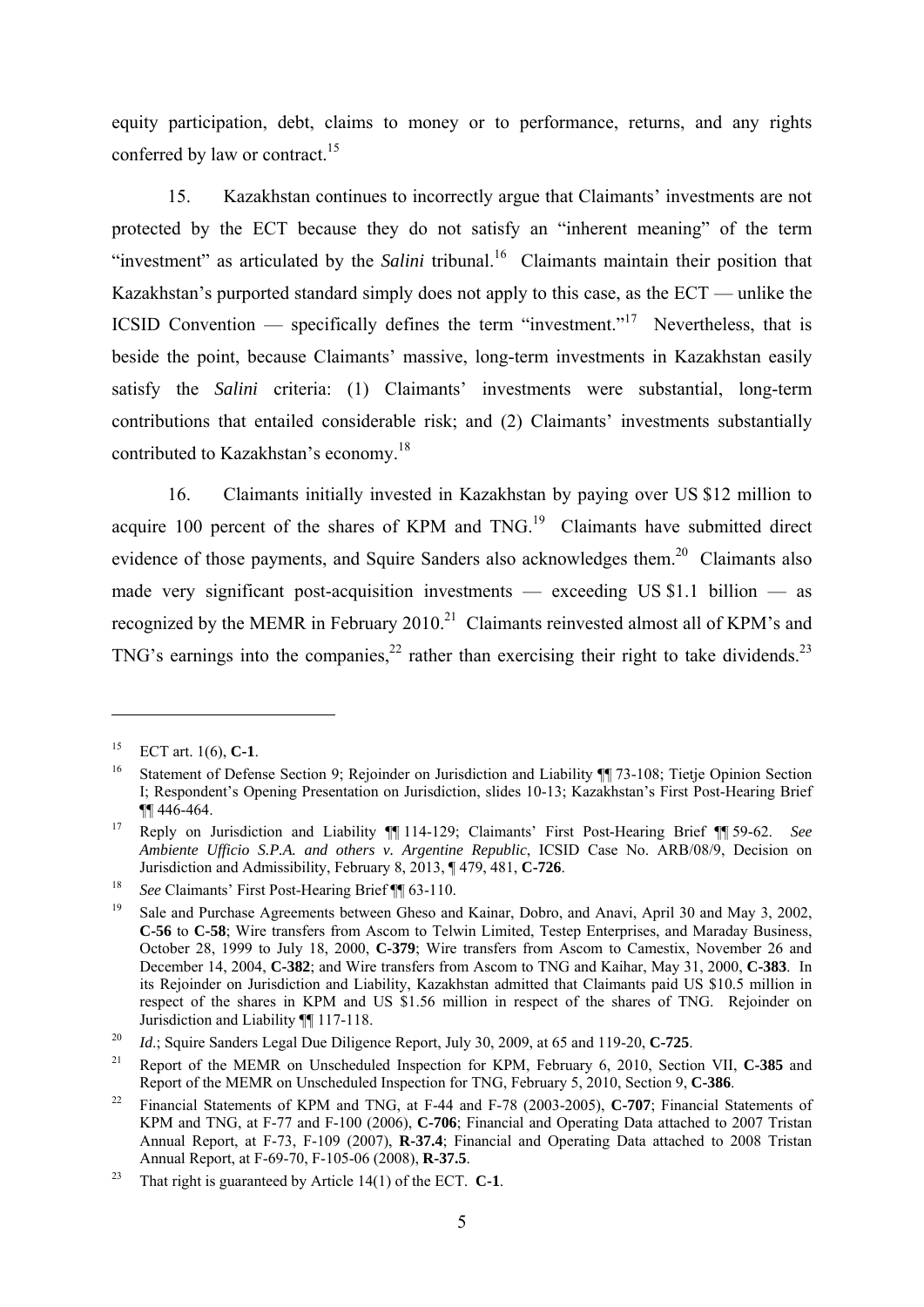Consequently, by the end of 2008, KPM and TNG had nearly US \$400 million in retained earnings on their balance sheets.<sup>24</sup>

17. Like most major oil and gas investments, Claimants' investments involved considerable risks in terms of exploration, market conditions, and — as demonstrated by the events of this case — the political whims of the host state. Nevertheless, Claimants made substantial contributions of their own funds in terms of initial share purchases as well as retained and reinvested earnings. Additionally, to ensure that KPM and TNG were sufficiently capitalized, Claimants extended shareholder loans,<sup>25</sup> another "Investment" protected under the ECT.<sup>26</sup> Furthermore, Claimants financed KPM and TNG in part by thirdparty loans, initially from a Kazakh bank, Kazcommerzbank, until the end of  $2006$ <sup>27</sup> Claimants then refinanced that third-party debt through the Tristan note offering for US \$300 million in December 2006 and an additional US \$120 million in June  $2007<sup>28</sup>$  under which Claimants pledged their entire equity interests in KPM and TNG.<sup>29</sup> Those pledges are also "Investments" protected by the ECT.30

18. Claimants' investments also satisfied the *Salini* criteria of benefit to the local economy. Claimants transformed KPM and TNG into assets of "strategic importance" for the region.31 Additionally, Claimants' investments contributed US \$300 million in taxes to the

<sup>&</sup>lt;sup>24</sup> Financial and Operating Data attached to 2008 Tristan Annual Report, at F-70 and F-106, **R-37.5**.<br><sup>25</sup> A. Stati Testimony, Tr. October 2012 Hearing, Day 2, 7:3-8:1.

<sup>26</sup> ECT art. 1(6), **C-1**; *Nykomb Synergetics Technology Holding AB v. Latvia*, SCC (ECT), Award, December 16, 2003 ¶ 2.1, **C-281**; *Link-Trading Joint Stock Co. v. Moldova*, UNCITRAL, Award on Jurisdiction, February 16, 2001, at 8, **C-339**; *Sempra v. Argentina*, ICSID Case No. ARB/02/16, Award, September 28, 2007 **[14-15, C-265**]<br><sup>27</sup> Audited Financial Statements of KPM and TNG, at F-124, **C-706**.<br><sup>28</sup> Lungu Testimony, Tr. October 2012 Hearing, Day 1, 195:9-197:11; Expert report of Klepikova regarding

the bonds, November 18, 2011, **R-37.2**. 29 *See* Ascom and Terra Raf Pledge Agreements § 6, **C-585**.

<sup>&</sup>lt;sup>30</sup> ECT art. 1(6), **C-1**; *Enron Corporation and Ponderosa Assets, L.P. v. Argentine Republic*, ICSID Case No.<br>ARB/01/3, Award, May 22, 2007 ¶ 392, **C-263**.

<sup>&</sup>lt;sup>31</sup> Statement of Defense ¶ 31.52, 31.59(c), and 31.129; Rejoinder on Jurisdiction and Liability ¶ 328, 360, and 694; Bloomberg, "Kazakhstan Gas Production to Increase 12 Percent This Year," March 15, 2011, **C-712;** "Kazakhstan Plans to Increase Gas Production," March 15, 2011, **C-713**.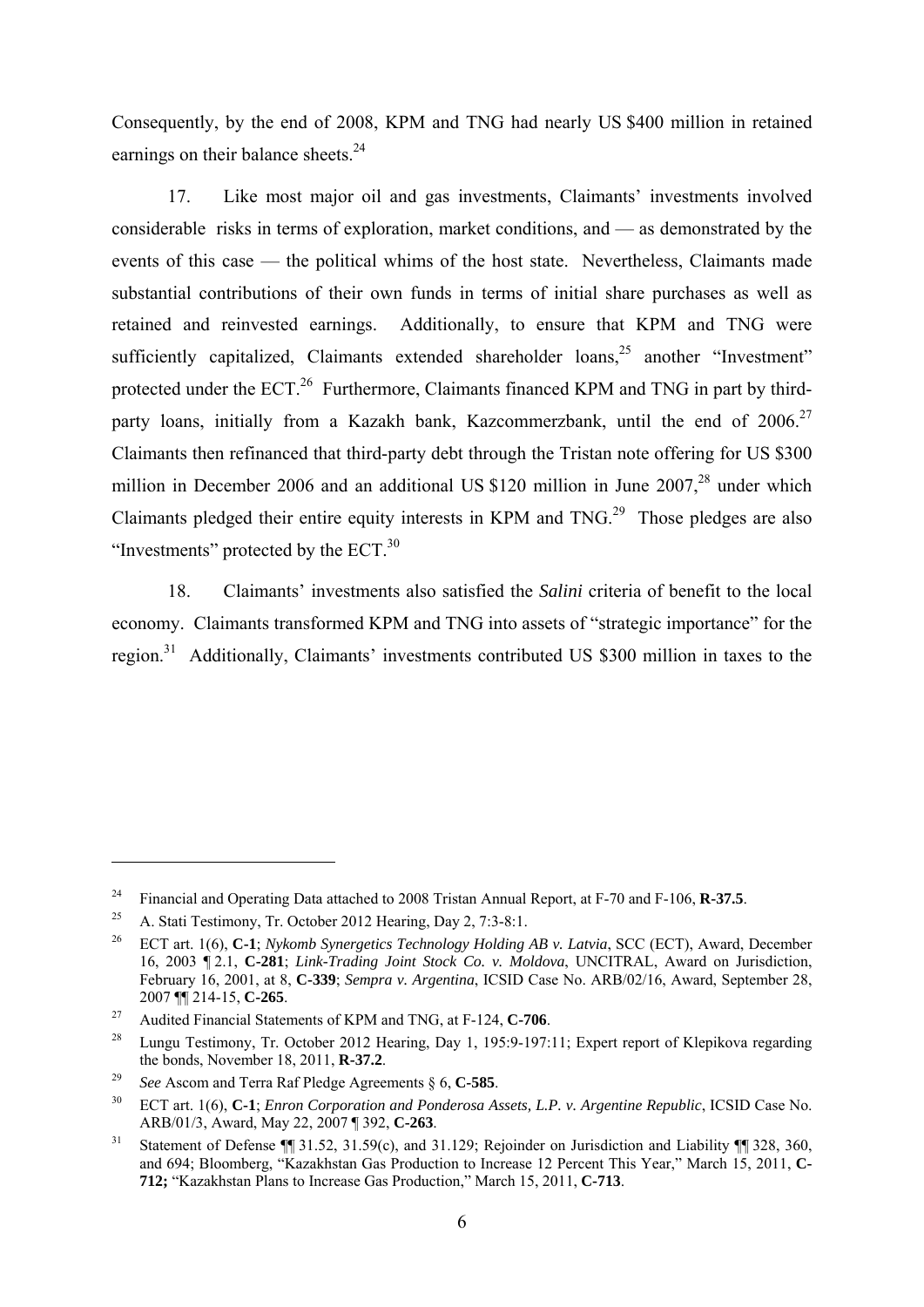Kazakh treasury;<sup>32</sup> they employed over 900 Kazakh citizens as a permanent workforce;<sup>33</sup> and they employed nearly  $3.000$  workers on a contract basis.<sup>34</sup>

19. In short, while the *Salini* test is irrelevant to an ECT dispute, Claimants' investments in KPM and TNG easily satisfy the *Salini* criteria.

# **2. Claimants' Investments Were Legal**

20. Kazakhstan's allegations of minute breaches of Kazakh law during the acquisition, registration, and transfer of KPM and TNG, which supposedly rendered Claimants' investments "illegal,"35 are contrived and meritless. Kazakhstan never challenged the legality of Claimants' investments before filing its Statement of Defense in this case.

21. To the contrary, Kazakhstan awarded Subsoil Use Contracts to KPM and TNG; it monitored, audited, and approved KPM's and TNG's corporate documents and operations for over a decade; it accepted hundreds of millions of dollars in taxes and royalties; and it benefited from the employment of over 900 of its citizens on a permanent basis (and many more on a contract basis). The findings of the *Saluka* tribunal can be applied directly to the present case:

> [T]hroughout the events giving rise to this arbitration, the Czech authorities . . . never questioned either the legality of the original transaction by which Nomura acquired the IPB shares, or the legality of Saluka's subsequent ownership of them; on the contrary, the Czech authorities took many steps explicitly acknowledging Saluka's status as properly the owner of those shares $36$

22. Having derived substantial benefits from Claimants' investments for years and never having questioned their legality prior to this arbitration, Kazakhstan is barred from

<sup>&</sup>lt;sup>32</sup> Report of the MEMR on Unscheduled Inspection for KPM, February 6, 2010, Table 2, C-385; Report of the MEMR on Unscheduled Inspection for TNG. February 5, 2010, Annex 1, C-386.

<sup>&</sup>lt;sup>33</sup> Report of the MEMR on Unscheduled Inspection for KPM, February 6, 2010, Section XII, **C-385;** Report of the MEMR on Unscheduled Inspection for TNG, February 5, 2010, Conclusion, Point 3.5, **C-386**. *See*  First Condorachi Statement ¶ 50.<br>34 Stati Testimony, Tr. October 2012 Hearing, Day 2, 43:23-24.

<sup>&</sup>lt;sup>35</sup> Statement of Defense Section 9; Rejoinder on Jurisdiction and Liability ¶ 146-204; Respondent's Opening Presentation on Jurisdiction, slides 21-23; Kazakhstan's First Post-Hearing Brief ¶¶ 465-479; Respondent's Closing Submission, slides 26-27; Respondent's Rebuttal Closing Submission, slides 24-25.

<sup>36</sup> *Saluka Investments B.V. (The Netherlands) v. The Czech Republic*, UNCITRAL, Partial Award, March 17, 2006 ¶ 217, **C-259**.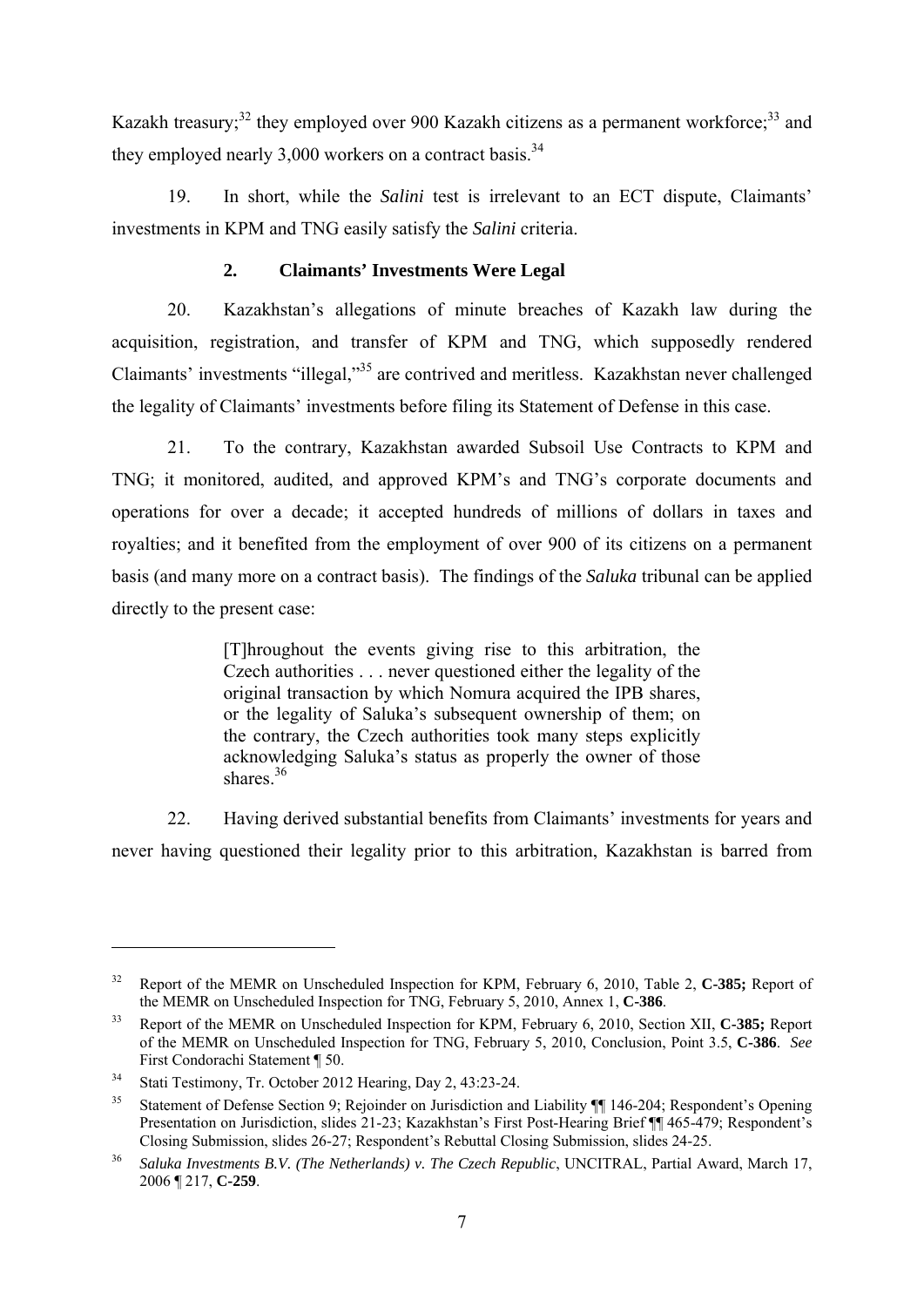raising its allegations of "illegality" now.<sup>37</sup> Even if it were not, Kazakhstan would bear the burden of proving its allegations of illegality, and it has failed to do so.<sup>38</sup> Furthermore, Kazakhstan's claims are simply irrelevant to the Tribunal's jurisdiction under the ECT. In the words of the *Tokios Tokeles v. Ukraine* tribunal, even if Claimants had committed minor technical errors under Kazakh law (which they did not), "to exclude an investment on the basis of such minor errors would be inconsistent with the object and purpose of the Treaty."39

23. Claimants have clearly demonstrated that Kazakhstan's claims of "illegalities" are wrong. Claimants completed the registration of KPM's initial share issuance (and therefore "cured" any defects the previous shareholders may have created) $^{40}$  after they acquired KPM's shares and with the full blessing and acknowledgment of the relevant Kazakh authorities.<sup>41</sup> Squire Sanders (assisted by the Kazakh law firm Olympex) confirmed that KPM's share issuance was valid. It stated:

> KPM's registration documents meet the requirements of the laws of Kazakhstan and bear the stamps of the competent governmental authorities of Kazakhstan. Considering that the re-registration of a legal entity in Kazakhstan must be effected by virtue of a resolution of the subject company's shareholders and information on the preceding registration of KPM, we believe that risks inherent in the legality of the procedure for KPM's original establishment and subsequent registration are  $minimal.<sup>42</sup>$

<u>.</u>

<sup>37</sup> *See*, for instance, *Desert Line Projects LLC v. Republic of Yemen,* ICSID Case No. ARB/05/17, Award, February 6, 2008 ¶¶ 116-120, **C-136**. 38 *See*, *e.g*., *Saba Fakes v. Turkey*, ICSID Case No. ARB/07/20, Award, July 14, 2010 ¶ 129, **C-377**; *Siag v.* 

*Egypt*, ICSID Case No. ARB/05/15, Award, June 1, 2009 ¶¶ 317-8, 320, **C-217**.

<sup>39</sup> *Tokios Tokeles v. Ukraine*, ICSID Case No. ARB/02/18, Decision on Jurisdiction, April 29, 2004, ¶¶ 85-86, **C-401**.

<sup>&</sup>lt;sup>40</sup> In any event, minor clerical failings by former shareholders cannot impact Claimants' standing or the validity of their investments in the present arbitration. *Saluka Investments B.V. (The Netherlands) v. The Czech Republic*, UNCITRAL, Partial Award, March 17, 2006 ¶¶ 217-8, **C-259**.

<sup>41</sup> Reply on Jurisdiction and Liability ¶¶ 142-5; Claimants' First Post-Hearing Brief ¶ 88-92; First Maggs Report ¶¶ 32-40; Third Maggs Report ¶¶ 4-20, 24-5; *see* Certificate of State Registration of KPM dated December 13, 1999, **R-12**; Letter from KPM to the Agency on Investments dated December 23, 1999, **C-49**; Letter from the Kazakh National Securities Commission to KPM dated January 24, 2000, **C-406**; Notification of approval of report on the results of KPM's shares issue and placement dated April 9, 2003, **Exhibit 7** to First Maggs Report; KPM's Certificate of Registration as a Limited Liability Partnership dated May 13, 2005, C-37.

Squire Sanders Legal Due Diligence Report, July 30, 2009, at 64, C-725. Squire Sanders also noted that "[a]s at the date of this Report [July 30, 2009], KPM's foundation agreement is no longer relevant owing to the absence of a participant in KPM other than Ascom." *Id*. at 63.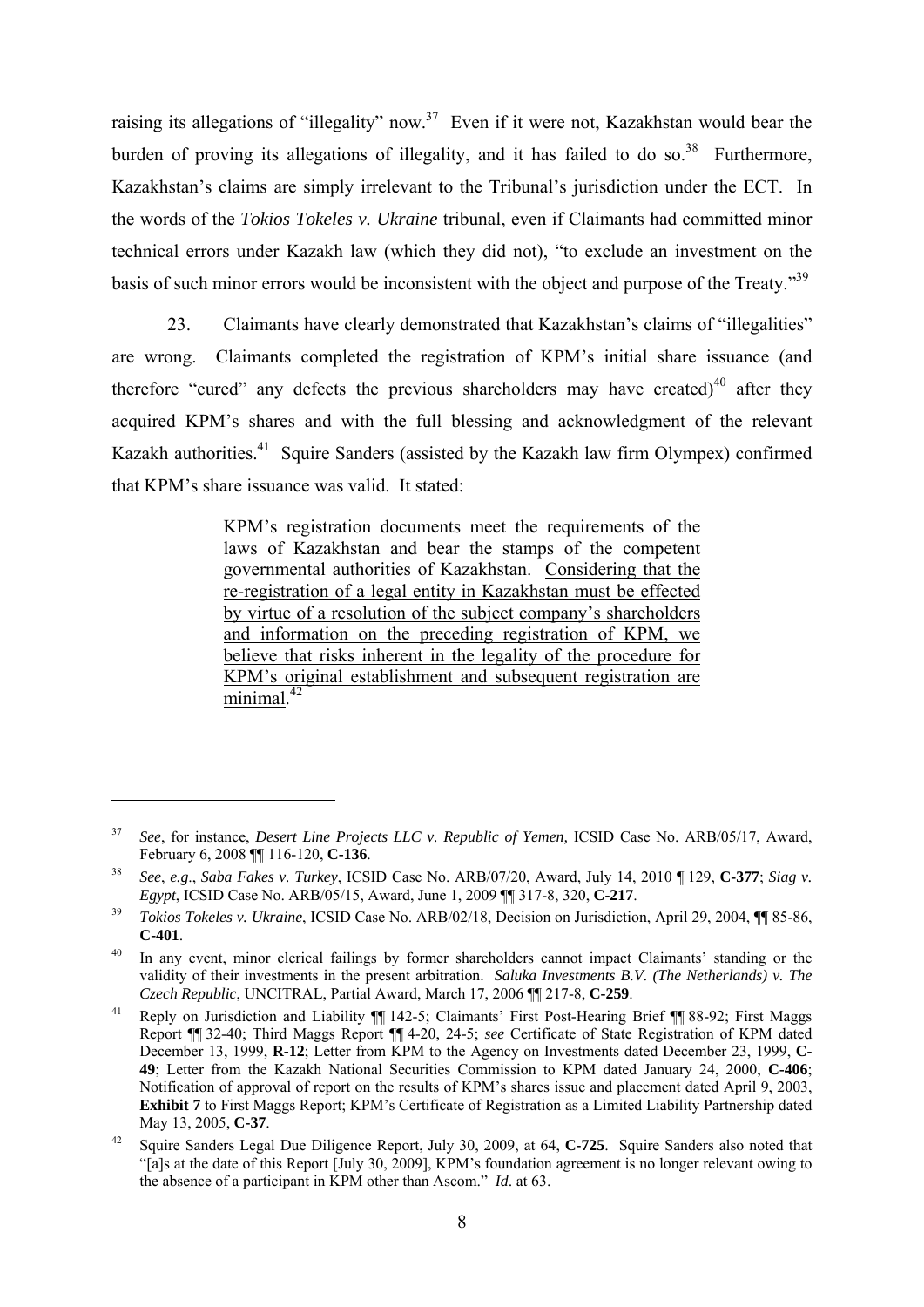24. Additionally, Claimants have established that KPM and TNG did not lack any required consent for the transfer of shares to Ascom and Terra Raf.<sup>43</sup> The relevant Kazakh authorities confirmed to Claimants at the time that no consent was required.<sup>44</sup> Kazakhstan now claims — but fails to establish — that those contemporaneous interpretations of Kazakh law by its own authorities were wrong. Kazakhstan cannot credibly seek to negate — *ex post facto* and for purposes of arbitration — contemporaneous interpretations of Kazakh law by its own authorities upon which Claimants reasonably relied.

25. Claimants have also demonstrated that Terra Raf legally acquired TNG's shares from Gheso on May 12, 2003, seven months before Kazakhstan acquired a preemptive right to acquire shares in subsoil users under its domestic law.<sup>45</sup> Furthermore, in February 2007, Kazakhstan confirmed to Claimants that it could not exercise its pre-emptive right retroactively to the transaction and expressly approved the 2003 transfer of shares from Gheso to Terra Raf.<sup>46</sup> In its May 2013 closing arguments, Kazakhstan attempted to bolster its change in position by selectively quoting the Squire Sanders Due Diligence Report, where the report stated:<sup>47</sup>

> 2. The documents provided to us do not include any information on the performance by Terra Raf of its obligations to purchase shares in TNG from the former owner of TNG, *i.e*., GHESO, or any resolution by the former shareholders of TNG

<sup>43</sup> Reply on Jurisdiction and Liability ¶¶ 156-168; Claimants' First Post-Hearing Brief ¶¶ 95-104; First Maggs Report ¶¶ 41-59.

<sup>44</sup> Letter No. 01-37 from the Agency on Investment to KPM, November 19, 1999, **C-47**; Letter No. 3-199 from the Agency on Investment to KPM dated January 18, 2000, **C-420**; Minutes of Governmental Meeting No. 17-23/1-404 dated May 14, 2002, **C-421**; Letter from the MEMR to the Financial Police, December 4, 2008, **C-422**; *see also* Squire Sanders Legal Due Diligence Report, July 30, 2009, **C-725**; M. Suleimenov

Testimony, Tr. October 2012 Hearing, Day 3, 162:7-163:4.<br><sup>45</sup> Reply on Jurisdiction and Liability ¶ 183-189; Claimants' First Post-Hearing Brief ¶¶ 105-110; Stamp from TNG's registrar Invest-Service with handwritten note "28.05.03" on the Russian original of the Sale and Purchase Agreement between Gheso and Terra Raf dated May 12, 2003, **C-60**; Register of Operations for TNG by its Registrar at various point in time attached to letter from Registrar Zerde to TNG dated January 16, 2009, **R-18**; Data on the value of shares of TNG from the register of transfers, Zerde, dated January 16, 2009, **R-39**; Extract from the register of shareholders of TNG dated May 28, 2003, **C-418**; Law No. 2-III of the Republic of Kazakhstan "On introduction of amendments and additions to some legislative acts of the Republic of Kazakhstan concerning subsoil use and performance of oil operations in the Republic of Kazakhstan," December 1, 2004, **R-19**; *see* Ongarbaev Testimony, Tr. October 2012 Hearing, Day 6, 62:19-63:20; *see also* Pisica Testimony, Tr. October 2012 Hearing, Day 2, 60:25-61:21.

<sup>46</sup> Letter from the MEMR to TNG, February 13, 2007, **C-132**; Letter from the MEMR to TNG attaching the Minutes of Meeting of the Appraisal Commission dated February 21, 2007 and Minutes of the Appraisal Commission dated February 20, 2007, **C-415** and **C-134**.

<sup>47</sup> Respondent's Rebuttal Closing Submission, slides 24-25.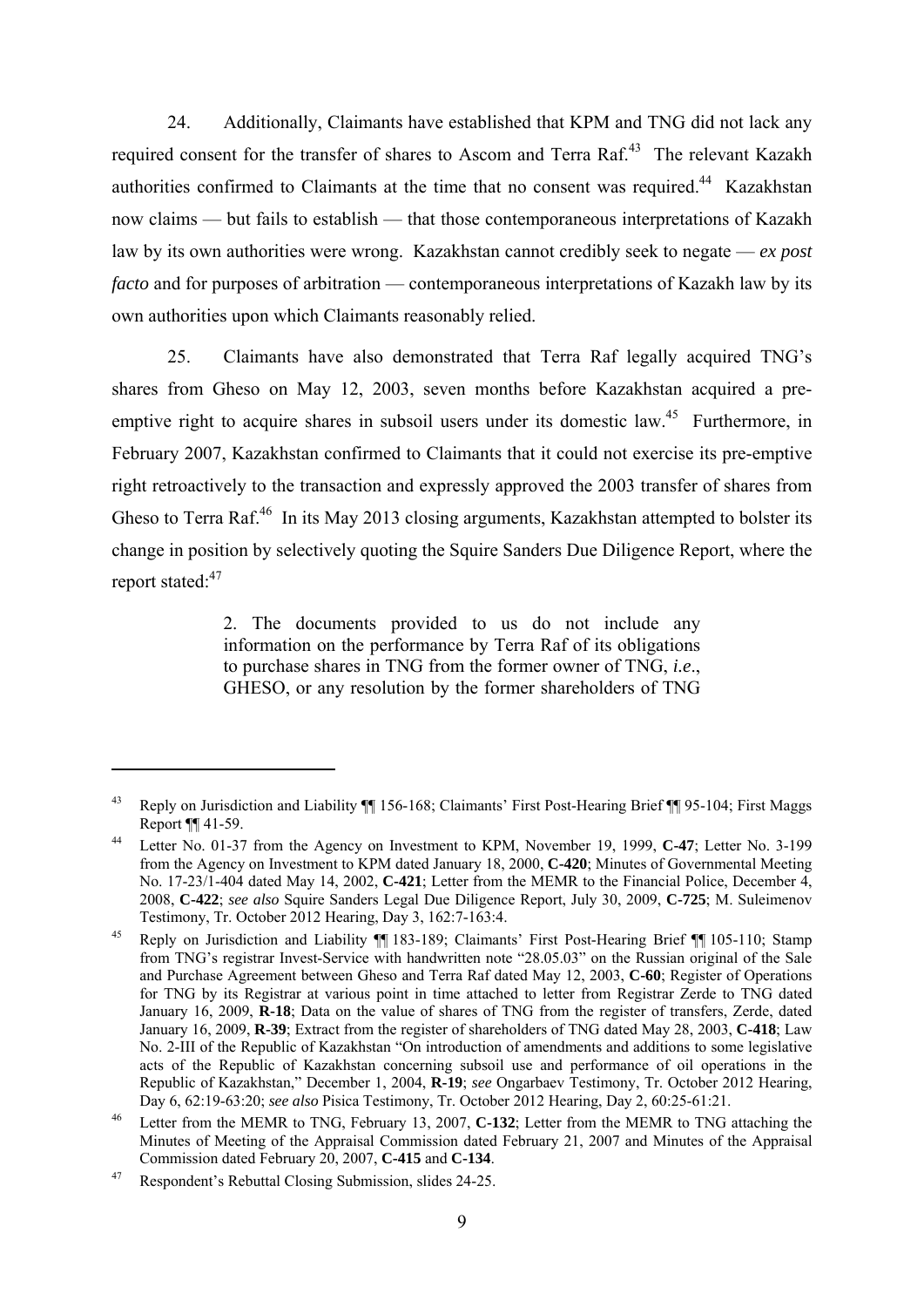to sell shares held by them to new shareholders for the relevant periods.48

26. In the following paragraphs, however, Squire Sanders noted its conclusions from its analysis of the documents at its disposal:<sup>49</sup>

> 3. In accordance with the laws of Kazakhstan, the rights to securities shall be registered by virtue of a shareholder's order to replace the owner of such shares which is only issued as soon as accomplished payment has been verified. Information on changes in the register of TNG's shareholders is set forth in the formal records maintained by the registrar of TNG securities which were provided by AO Registrar Zerde operating under License 0406200451 dated 24 January 2006. This means that risks inherent in operations in relation to shares in TNG which were undertaken previously are minimal.

> 4. No information was made available on any operations in relation to a participatory interest in TNG for 2004-2009, *i.e.* the entire period since the transformation of TNG into a limited liability partnership. Considering that Terra Raf was the sole participant in TNG in May 2003 and June 2009, we believe that, in all likelihood, there were no such operations.

While it is obvious why Kazakhstan omitted that language in its closing argument, that omission was a blatant mischaracterization of the evidence. Squire Sanders clearly considered that Terra Raf's ownership of TNG was proper and legal. Kazakhstan's resurrection of an unfounded claim of a pre-emptive right over the Gheso transfer was contrived as part of the harassment campaign that began in October 2008. That issue, and Squire Sanders' conclusions regarding Kazakhstan's use of those claims to threaten Claimants, are addressed in Section III.F below.

# **C. Kazakhstan's Other Objections Are Meritless**

27. As with its frivolous objections to jurisdiction pertaining to the definitions of "Investment" and "Investor" under the ECT, Kazakhstan's other objections — which relate to issues of procedure, rather than jurisdiction — do not withstand scrutiny. Kazakhstan unconvincingly maintains that Claimants did not satisfy the ECT's three-month "cooling off" period. Claimants have established that the parties complied with that requirement by

<sup>48</sup> Squire Sanders Legal Due Diligence Report, July 30, 2009, at 120, **C-725**. 49 Squire Sanders Legal Due Diligence Report, July 30, 2009, at 120-1 (emphasis added), **C-725**.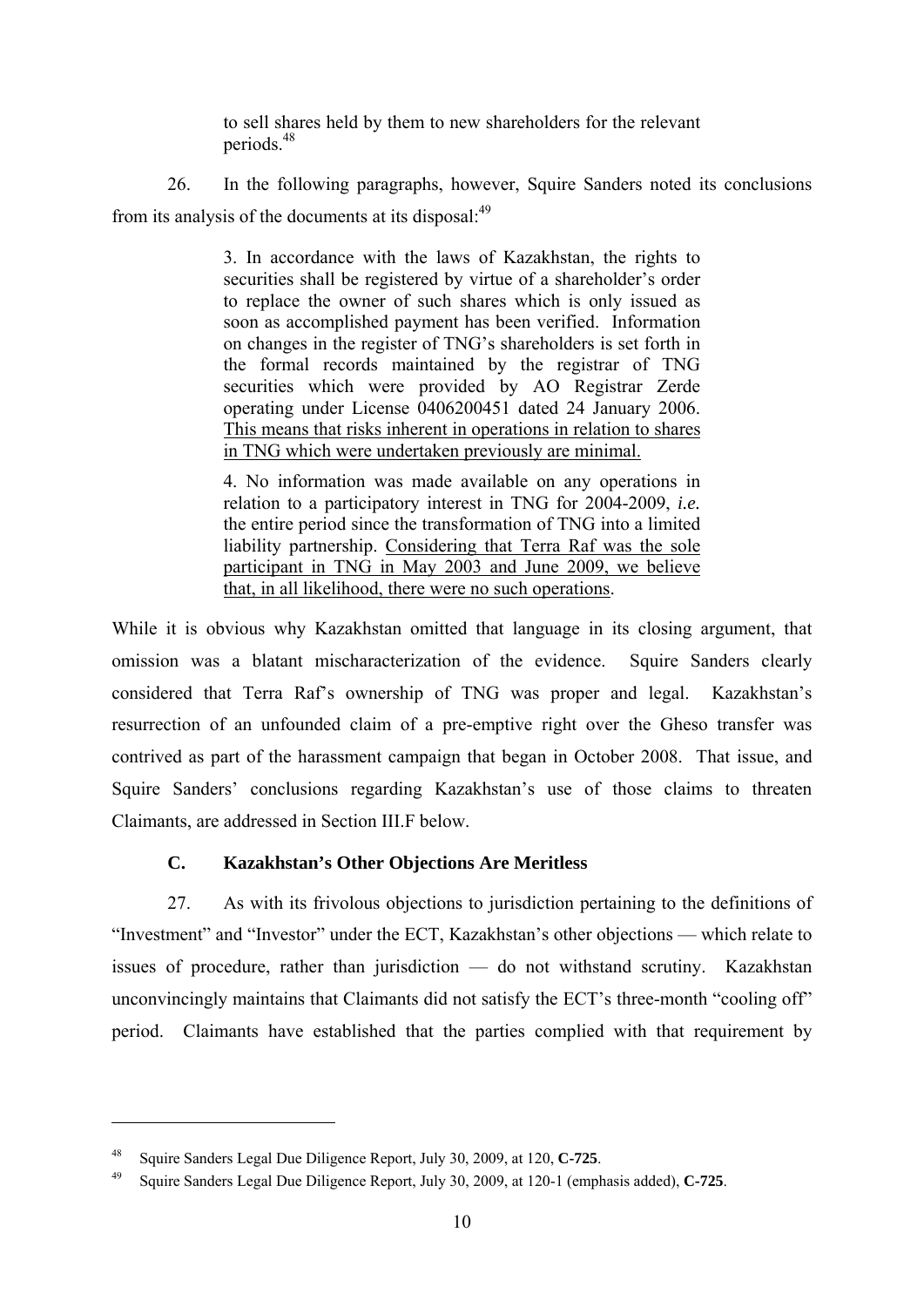suspending this proceeding for three months, at Kazakhstan's request, for that express purpose.50

28. Kazakhstan also alleges, in an attempt to deflect attention from its own procedural misconduct in this arbitration, that Claimants committed procedural violations regarding the submission of documents in this proceeding.<sup>51</sup> Kazakhstan's contention that Claimants knowingly submitted intentionally mistranslated documents in order to "commit an attempted procedural fraud" is utterly false.<sup>52</sup> It is also disingenuous, given that Kazakhstan (with infinite Russian speakers at its disposal) submitted materially erroneous translations.<sup>53</sup> Claimants have thoroughly rebutted Kazakhstan's allegations on this point, as well as its unsupported and offensive allegations that Claimants submitted forged documents,<sup>54</sup> in their First Post-Hearing Brief.<sup>55</sup> Those allegations do not deserve further response.

29. Kazakhstan has also accused Claimants of having "in fact corrupted Kazakh officials" in order to obtain internal government documents in violation of Kazakh law.<sup>56</sup> Claimants were forthright in explaining how they obtained the seven internal documents that Kazakhstan did not want the Tribunal to see.<sup>57</sup> No further explanation is required, as there was nothing improper in how Claimants obtained the documents.

<sup>&</sup>lt;sup>50</sup> Reply on Jurisdiction and Liability  $\P$  53-75; Claimants' First Post-Hearing Brief  $\P$  44.<br><sup>51</sup> Respondent's Opening Presentation on Jurisdiction, October 2012 Hearing, slides 25-46; Kazakhstan's First Post-Hearing Brief ¶¶ 1120-1175.

<sup>52</sup> Respondent's Opening Presentation on Jurisdiction, October 2012 Hearing, slide 45; Kazakhstan's First Post-Hearing Brief  $\P$ <sup>1161-1172;</sup> Kazakhstan's Rebuttal Closing Submission, slides 10-11. Claimants responded to those allegations in their First Post-Hearing Brief at ¶¶ 112-114. In any event, Kazakhstan would bear the "heavy" burden of proving any allegation of impropriety. *See Saba Fakes v. Turkey*, ICSID Case No. ARB/07/20, Award, July 14, 2010 ¶ 131, **C-377**.

<sup>53</sup> *See, e.g*., Witness Statement of Mirbulat Zarifovich Ongarbaev dated August 2, 2012, Amended translation, **C-720**; Updated Translation of Witness Statement of Mirbulat Zarifovich Ongarbaev submitted by Kazakhstan on December 1, 2012; *see also* Section III. E., *infra*, discussing Kazakhstan's misleading translation of Article 371 of the Criminal Procedure Code, Exhibit 1 to the Kogamov Report. Additionally, with its First Post-Hearing Brief, Kazakhstan submitted a "revised version of the English translation" of Professor Didenko's First Report correcting "certain inaccuracies" with Professor Didenko's Second Report. Kazakhstan failed to identify the corrections made to that 50-page report, despite Claimants request that it do so. Nevertheless, it appears that an entire paragraph on page 38 of the English translation of Professor Didenko's First Report does not exist in the Russian original.

<sup>54</sup> Respondent's Opening Presentation on Jurisdiction, slide 43; Kazakhstan's First Post-Hearing Brief ¶¶ 1139-1160; Kazakhstan's Rebuttal Closing Submission, slide 9.

<sup>55</sup> *See* Claimants' First Post-Hearing Brief ¶ 115.

<sup>56</sup> Rejoinder on Jurisdiction and Liability ¶¶ 213-4; Respondent's Opening Presentation on Jurisdiction, slide 30; Kazakhstan's First Post-Hearing Brief ¶¶ 1120-38; Respondent's Rebuttal Closing Submission, slide 9.

<sup>57</sup> *See* Claimants' First Post-Hearing Brief ¶¶ 116-120; *see also* Claimants' Opening Statement, Tr. October 2012 Hearing, Day 1, 64:11 – 66:15.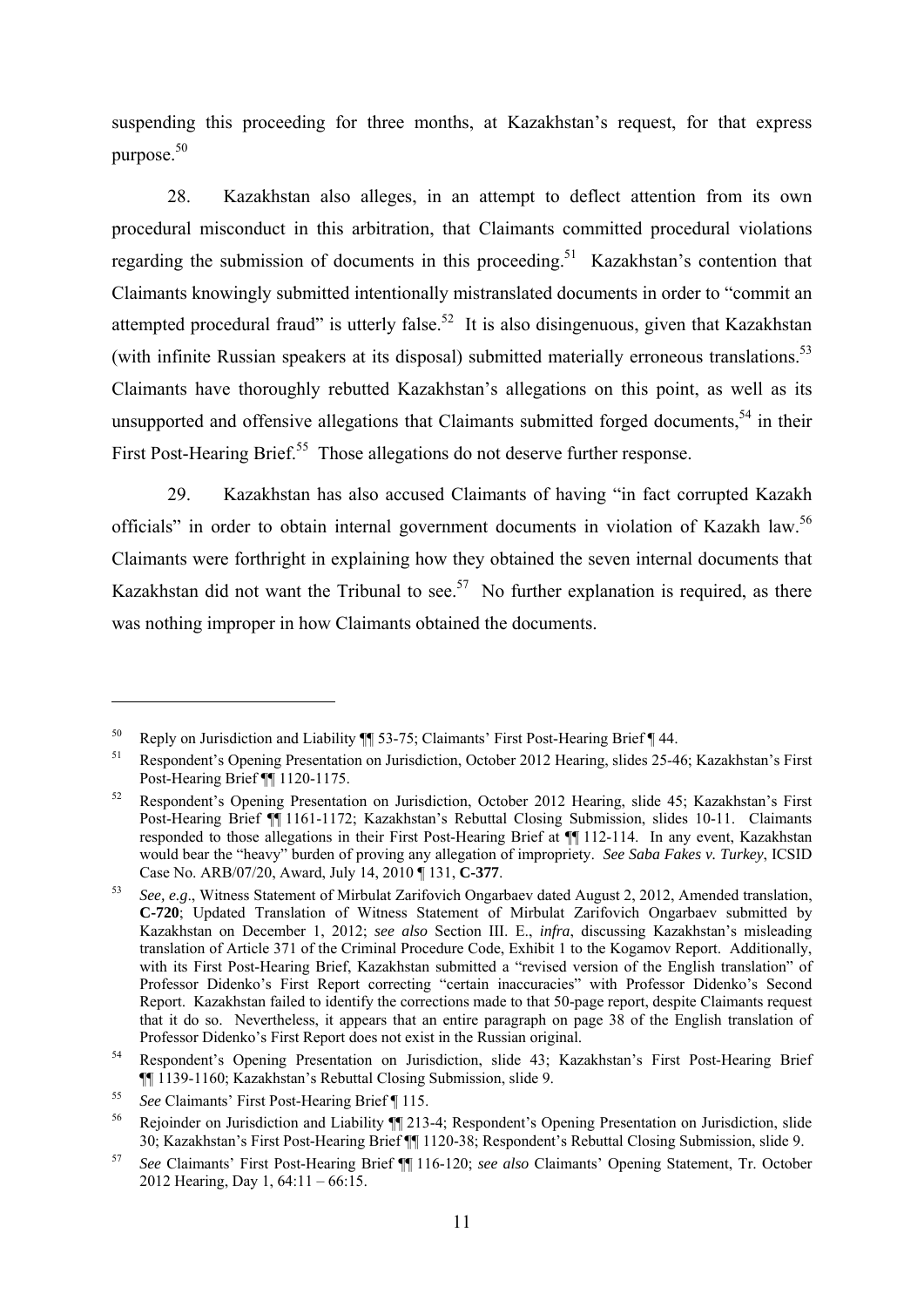30. Finally, Kazakhstan has resorted to a desperate smear campaign and unabashedly accused Claimants' witnesses, experts, and counsel of lying.<sup>58</sup> Because those baseless accusations are not worthy of a detailed response, Claimants have addressed them in summary fashion in Annex 1 to this brief.<sup>59</sup>

### **III. KAZAKHSTAN BREACHED THE ECT AND INTERNATIONAL LAW**

31. The misconduct of Kazakhstan at issue in this case was brazen and deplorable and leaves no doubt that Kazakhstan is liable to Claimants under the ECT and international law. Kazakhstan violated nearly every single one of the principal protections afforded foreign investors under the ECT and international law.

32. Indeed, it is fairly uncommon for an investment treaty arbitration to involve the breadth, severity, and sheer number of acts of misconduct at issue here. As the distinguished members of this Tribunal will appreciate, it is not every treaty arbitration that involves a head of state's personal instruction to "thoroughly check" a claimant's investment; repeated investigative onslaughts by numerous national agencies coordinated by a "financial police" force answerable directly to the executive; a trumped-up criminal allegation that results in the sequestration of all of a claimant's assets and shares in its operating companies, a criminal conviction and jail sentence imposed on an in-country manager, and a debilitating fine against a non-party; multiple denials of justice at the investigation, prosecution, trial, and appeal stages of a criminal proceeding; a "death-penalty" fine of \$145 million against a nonparty for failure to procure an \$80 license, in relation to an activity that the state routinely monitored and that harmed no one; state misconduct that is so inconsistent and contradictory that the State is forced to argue in the arbitration that its own regulatory regime is so unclear that the investor was supposed to ask a public prosecutor or a court about an oil pipeline license; trumped-up tax assessments, audits, inspections, interrogations, and other forms of state harassment; a spurious claim to a "pre-emptive" right of the State and unfounded allegations of fraud and forgery that are leaked by the State to an international newswire; an agreement to extend an exploration contract that is then reneged upon; and an outright,

<sup>&</sup>lt;sup>58</sup> Rejoinder on Jurisdiction and Liability ¶ 24-46; First Olcott Report ¶ 93-161; Respondent's Opening Presentation on Jurisdiction, October 2012 Hearing, slides 4-7; Respondent's Opening Presentation, Tr. October 2012 Hearing, Day 1, 18:12-18; 21:20-24; Kazakhstan's First Hearing Brief ¶¶ 107-184 and 421- 431; Third Olcott Report ¶¶ 50-61; Respondent's Rebuttal Closing Submission, May 2013 Hearing, slides 3-6.

<sup>&</sup>lt;sup>59</sup> Claimants address Kazakhstan's accusations against their experts in Section V below and in the Fourth Ryder Scott Report.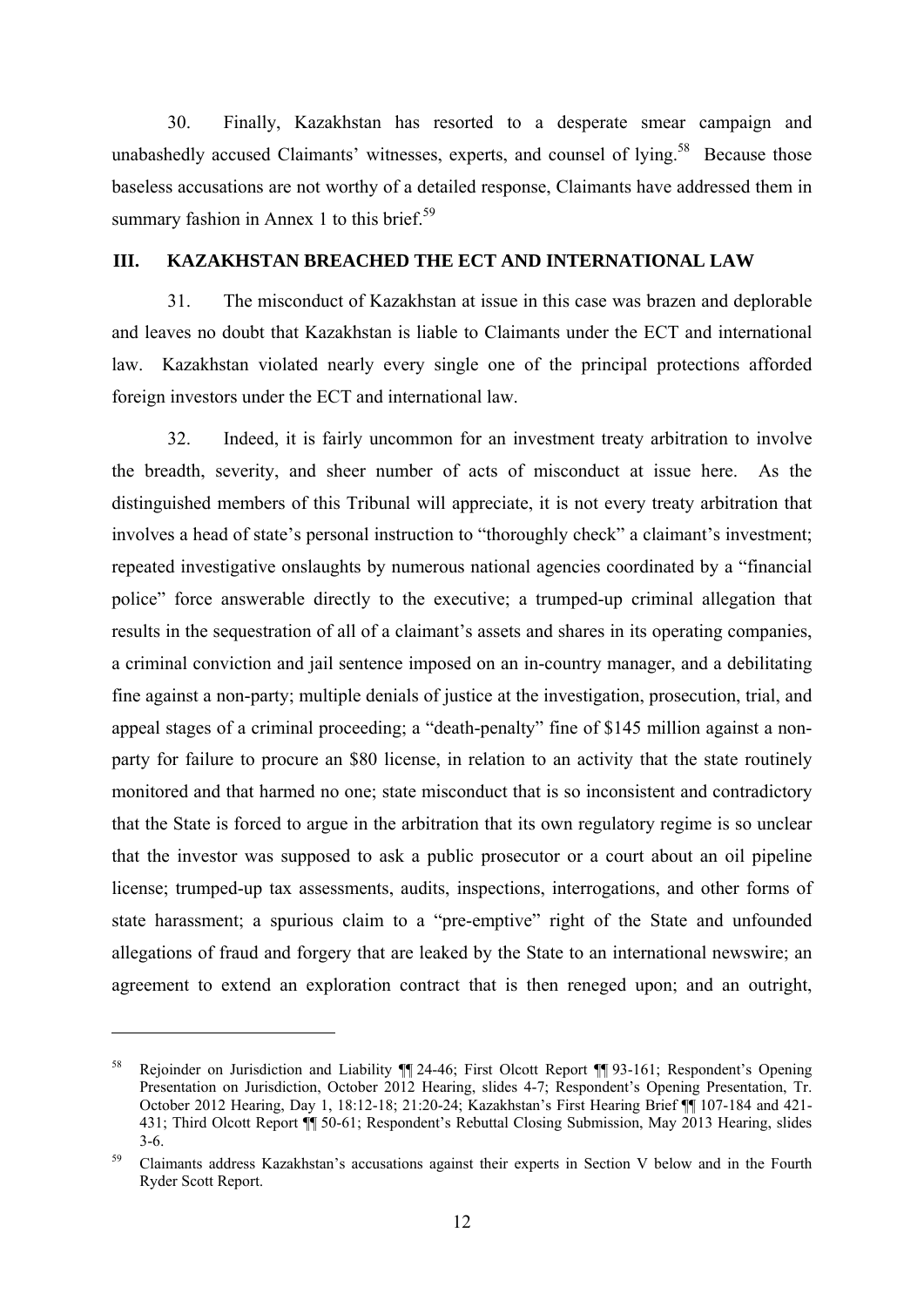unjustified, illegal expropriation once a claimant had suffered all of the previous measures for a period of nearly two years.

33. That is this case. As a result of the overwhelming evidence of its misconduct, Kazakhstan's liability under the ECT and international law has always bordered on a foregone conclusion. Nevertheless, in their previous submissions, Claimants have painstakingly described each act of misconduct they suffered at the hands of Kazakhstan between October of 2008 and July of 2010. Claimants have also submitted hundreds of contemporaneous documents to prove their claims, in addition to the testimony of witnesses. The vast majority of that record has not been rebutted by Kazakhstan with credible evidence. In particular, the documentary evidence on liability is staggering.

34. Claimants do not propose to repeat their entire case on liability in this final brief. Rather, in an effort to summarize and "streamline" a case involving a veritable avalanche of state misconduct (and evidence thereof), Claimants set forth below their ten primary claims regarding Kazakhstan's breaches of the ECT and international law. The first nine claims relate to the extraordinary campaign of indirect expropriation, harassment, and coercion suffered by Claimants and their investments between Nazarbayev's order of October 14, 2008, and Kazakhstan's final, direct expropriation of Claimants' investments on July 21- 22, 2010. The tenth and final claim relates to the direct expropriation itself.

35. For each of the ten claims below, Claimants provide a brief "synopsis;" a timeline of relevant events, including citations to relevant exhibits in the record; a list of additional evidence supporting the claim, including evidence submitted by witnesses in the form of written statements or oral examination; citations to discussion of the claim in Claimants' previous written and oral submissions; the standards of the ECT and international law relevant to the Tribunal's consideration of the claim; and brief, final remarks about the claim.

36. In the real world, of course, Kazakhstan's campaign of misconduct did not divide up so neatly. In particular, Claimants and their investments suffered from many of the acts comprising the first nine claims more or less concurrently during the period between October 2008 and July 2010. While the impacts of those individual acts were immediate and substantial, they also combined to produce a "spiral" effect. While Claimants do not believe there is any doubt that the nine claims, considered individually, breached the relevant standards of the ECT and international law, the Tribunal should ultimately view them in a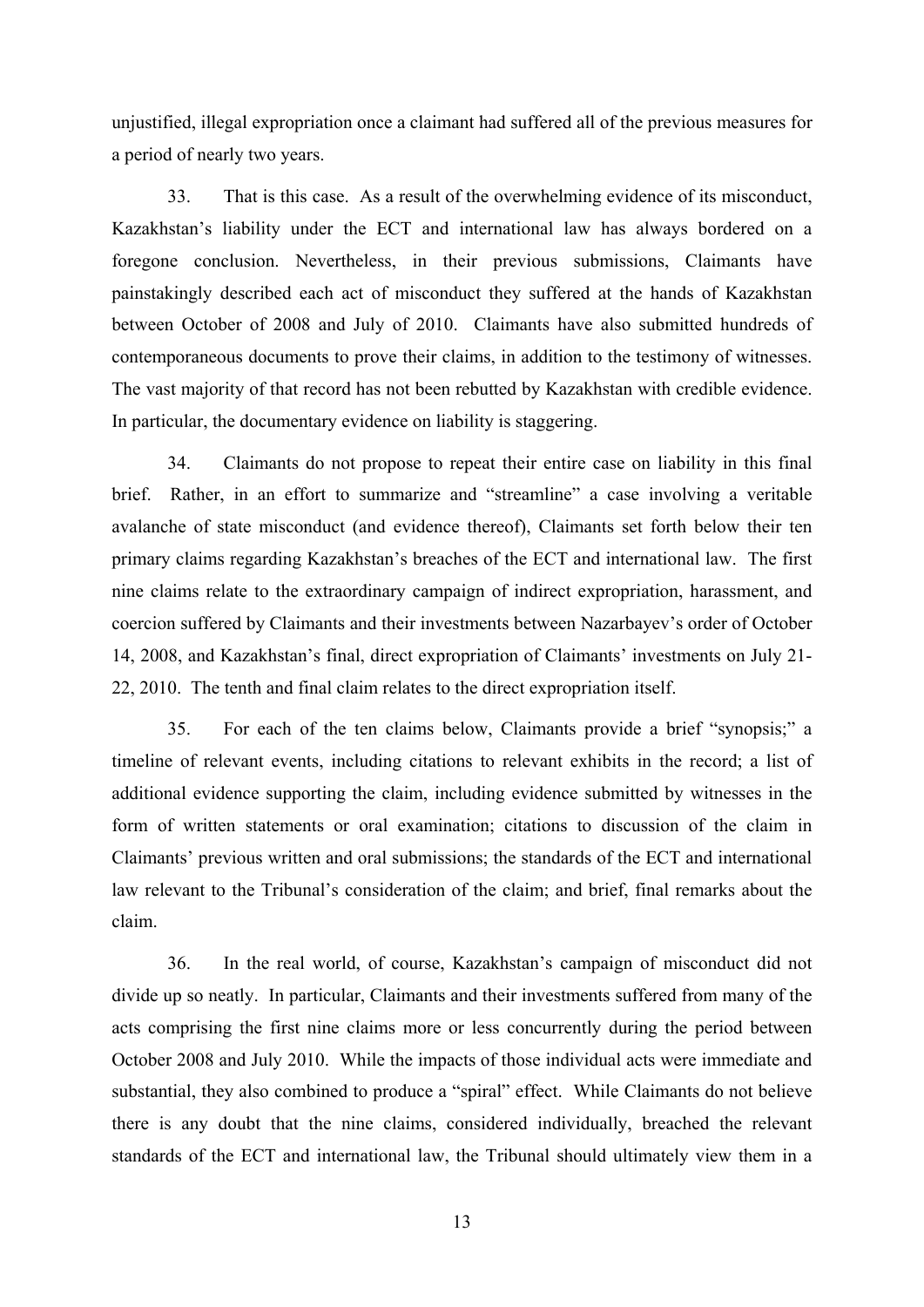consolidated manner in determining whether Kazakhstan's campaign of October 2008 to July 2010 breached the relevant legal standards — because Claimants and their investments suffered damage from that campaign as a whole. Nevertheless, the claims are set forth individually below to enable specific discussion of the facts, timing, evidence, and arguments relating to each.

#### **A. Claim No. 1: Kazakhstan Carried Out a Campaign of Indirect Expropriation, Severe Harassment, and Coercion Against Claimants' Investments**

#### **Synopsis**

37. On October 14, 2008 — after Claimants had (i) transformed Borankol and Tolkyn into successful oil and gas production operations; (ii) made significant discoveries in the Contract 302 Properties; and (iii) received indicative offers to purchase their assets ranging from US \$550 million to US \$1.5 billion — President Nazarbayev personally issued an instruction to the highest levels of his administration to "thoroughly check" Mr. Stati and his companies, KPM and TNG. More than seven different Kazakh agencies carried out those instructions through an unprecedented harassment campaign orchestrated by the Financial Police. That campaign consisted of targeting Claimants' personnel and operations; inundating KPM and TNG with audits, document requests, and seizure orders; commencing fabricated criminal investigations; raising baseless claims regarding TNG's ownership; and assessing tens of millions of dollars in spurious tax assessments.

38. Kazakhstan's campaign unquestionably interfered with Claimants' "incidents of ownership" of their investments, including Claimants' ability to use, manage, and control KPM and TNG (and their assets) as they otherwise would have, their ability to derive the economic benefits they otherwise would have, and their ability to sell or dispose of their investments. Kazakhstan's campaign therefore clearly amounted to an "indirect expropriation." It likewise breached the ECT's "treatment" standards — most notably, the standard of fair and equitable treatment, the ECT's impairment clause, and the Treaty's "most constant protection and security" provision.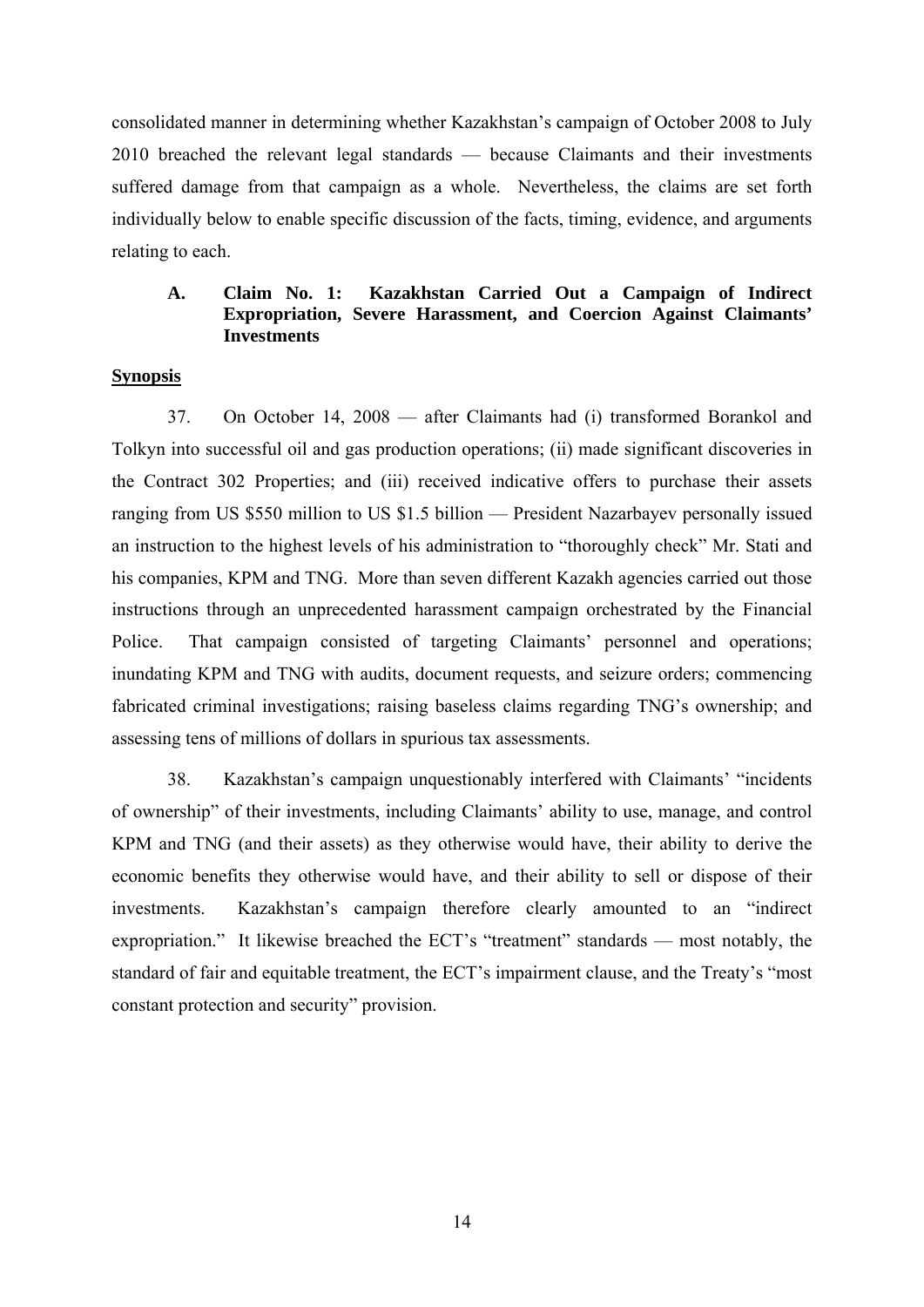# **Timeline**

| • October 14, 2008       | President Nazarbayev orders an investigation of Mr. Stati,<br>KPM, and TNG $(C-8)$ .                                                                                                                                                                                                                                                                        |  |  |
|--------------------------|-------------------------------------------------------------------------------------------------------------------------------------------------------------------------------------------------------------------------------------------------------------------------------------------------------------------------------------------------------------|--|--|
| • October 16, 2008       | Deputy Prime Minister Umirzak Shukeyev issues<br>a<br>corresponding order, No. 6497, to the Financial Police (see,<br>e.g., $C-9$ , $C-10$ ).                                                                                                                                                                                                               |  |  |
| $\cdot$ October 18, 2008 | Financial Police write the Customs Committee regarding Mr.<br>Stati's travel to Kazakhstan (C-11).                                                                                                                                                                                                                                                          |  |  |
| $\cdot$ October 20, 2008 | Financial Police write the Kazakh MEMR and officials in<br>Moldova requesting various information on Mr. Stati, KPM, &<br>TNG $(C-9$ and $C-444$ ).                                                                                                                                                                                                         |  |  |
| • October 24, 2008       | Financial Police order "comprehensive tax inspections" of<br>KPM & TNG $(C-10)$ .                                                                                                                                                                                                                                                                           |  |  |
| $\cdot$ October 24, 2008 | Mr. Turganbayev requests prolongation of the inspection term<br>until mid-December 2008 ( $C-430$ ).                                                                                                                                                                                                                                                        |  |  |
| $\cdot$ October 24, 2008 | MEMR responds to Financial Police request for corporate<br>documents on the shareholders of KPM and TNG $(C-432)$ .                                                                                                                                                                                                                                         |  |  |
| • October 28, 2008       | Financial Police order the Geology Committee, the Ecology<br>Committee, the National Bank of Kazakhstan, the Tax<br>Committee, and the Ministry for Emergency Situations to<br>carry out inspections of KPM and TNG and insist that<br>Financial Police be permitted to participate $(C-12; C-13; C-$<br>15; C-433; C-434; C-435; C-436; C-437; and C-447). |  |  |
| • October 30, 2008       | Financial Police report that Mr. Stati himself is not a registered<br>businessman in Kazakhstan but that he carries out business<br>through Ascom $(C-366)$ .                                                                                                                                                                                               |  |  |
| • October 30, 2008       | Financial Police report on KPM's and TNG's activities, noting<br>specific items to inspect, but finding that KPM and TNG are<br>compliant with all investment obligations $(C-438)$ .                                                                                                                                                                       |  |  |
| • November $1, 2008$     | Financial Police report to Deputy Prime Minister confirming the<br>ownership of KPM and TNG and informing him that inspections<br>are being carried out $(C_600)$ .                                                                                                                                                                                         |  |  |
| • November 4-15, 2008    | Inspection regarding compliance with legislation on industrial<br>safety is carried out $(C-14, C-439)$ .                                                                                                                                                                                                                                                   |  |  |
| • November 7, 2008       | Mr. Stati sends a letter to President Nazarbayev assuring him that<br>there is no reason to investigate KPM and TNG $(C-700)$ .                                                                                                                                                                                                                             |  |  |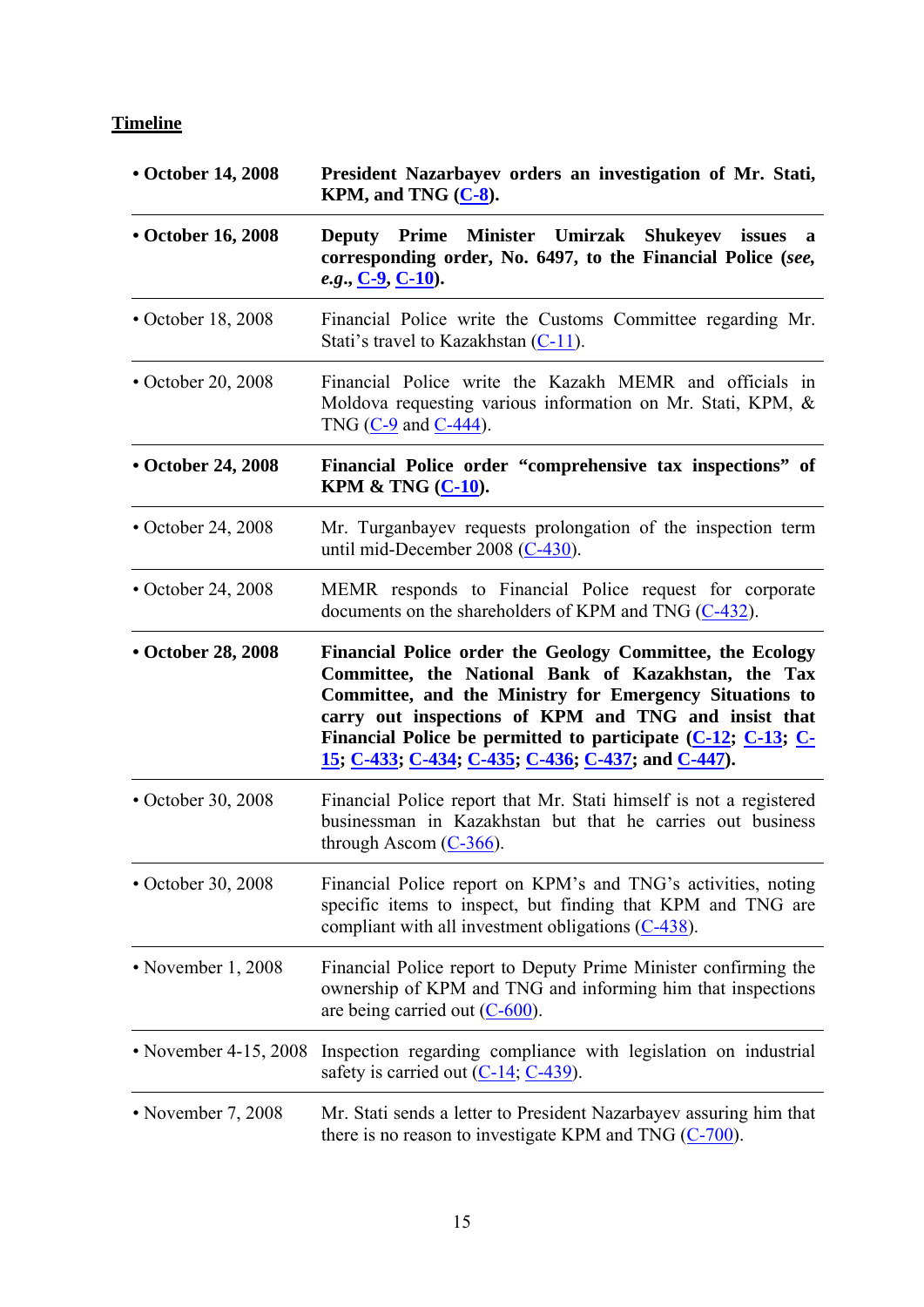| • November 7, 2008    | Financial Police order inspection of KPM and TNG regarding<br>compliance with payment of transfer prices (see $C-38$ ).                                                                                                                                                                                                           |
|-----------------------|-----------------------------------------------------------------------------------------------------------------------------------------------------------------------------------------------------------------------------------------------------------------------------------------------------------------------------------|
| • November 7, 2008    | Financial Police order Customs Committee to inspect KPM and<br>TNG for compliance with payment of export duties $(C-440)$ .                                                                                                                                                                                                       |
| • November 10, 2008   | Tax Committee begins audit of KPM and TNG for the period<br>2005-2007 (C-149; C-150).                                                                                                                                                                                                                                             |
| • November 4-11, 2008 | Geology Committee of the MEMR carries out inspection of KPM<br>and TNG with Financial Police involvement (C-86; C-87).                                                                                                                                                                                                            |
| • November 12, 2008   | Financial Police order Customs Committee to inspect KPM's and<br>TNG's import/export volumes $(C-442)$ .                                                                                                                                                                                                                          |
| • November 13, 2008   | Tax Committee notes that inclusion of Financial Police in<br>inspections would be illegal and proposes that a working<br>group be established instead to review inspection results (C-<br>38). National Bank of Kazakhstan also notes the illegality of<br>Financial Police participation in inspections $(C-15)$ .               |
| • November 14, 2008   | MEMR reports to Financial Police on KPM's and TNG's export<br>volumes $(C-443)$ .                                                                                                                                                                                                                                                 |
| • November 17, 2008   | Financial Police order Tax Committee to calculate the illegal<br>profit for KPM operating a "main" pipeline without a license<br>$(C-89)$ .                                                                                                                                                                                       |
| $\rightarrow$         | At this point, as Kazakhstan concedes, no authority had suggested — much less<br>concluded — that KPM's pipeline was a "main" pipeline. That "conclusion" only<br>comes with Mr. Baymaganbetov's report three months later and is never reached by<br>any authority knowledgeable of pipelines.                                   |
| • November 18, 2008   | Financial Police issue resolution for inspection of any unpaid<br>customs taxes by TNG $(C-446)$ .                                                                                                                                                                                                                                |
| • November 19, 2008   | Ministry for Emergency Situations confirms that KPM's and<br>TNG's pipelines are not "main" (C-90; C-91).                                                                                                                                                                                                                         |
| • November 21, 2008   | <b>Financial Police order the Ministry of Emergency Situations</b><br>to withdraw its letters confirming that KPM's and TNG's<br>pipelines are not "main," on the basis that the MES is not<br>competent to provide that conclusion $(C-92)$ .                                                                                    |
| • November 25, 2008   | Financial Police write to Ministry of Finance inquiring into why<br>the Customs Committee "exonerated" KPM from oil export<br>duties, given that KPM had provisionally paid the disputed duties<br>Custom Committee had, in fact, properly found that<br>$(C-162)$ .<br>KPM was not contractually obliged to pay the export duty. |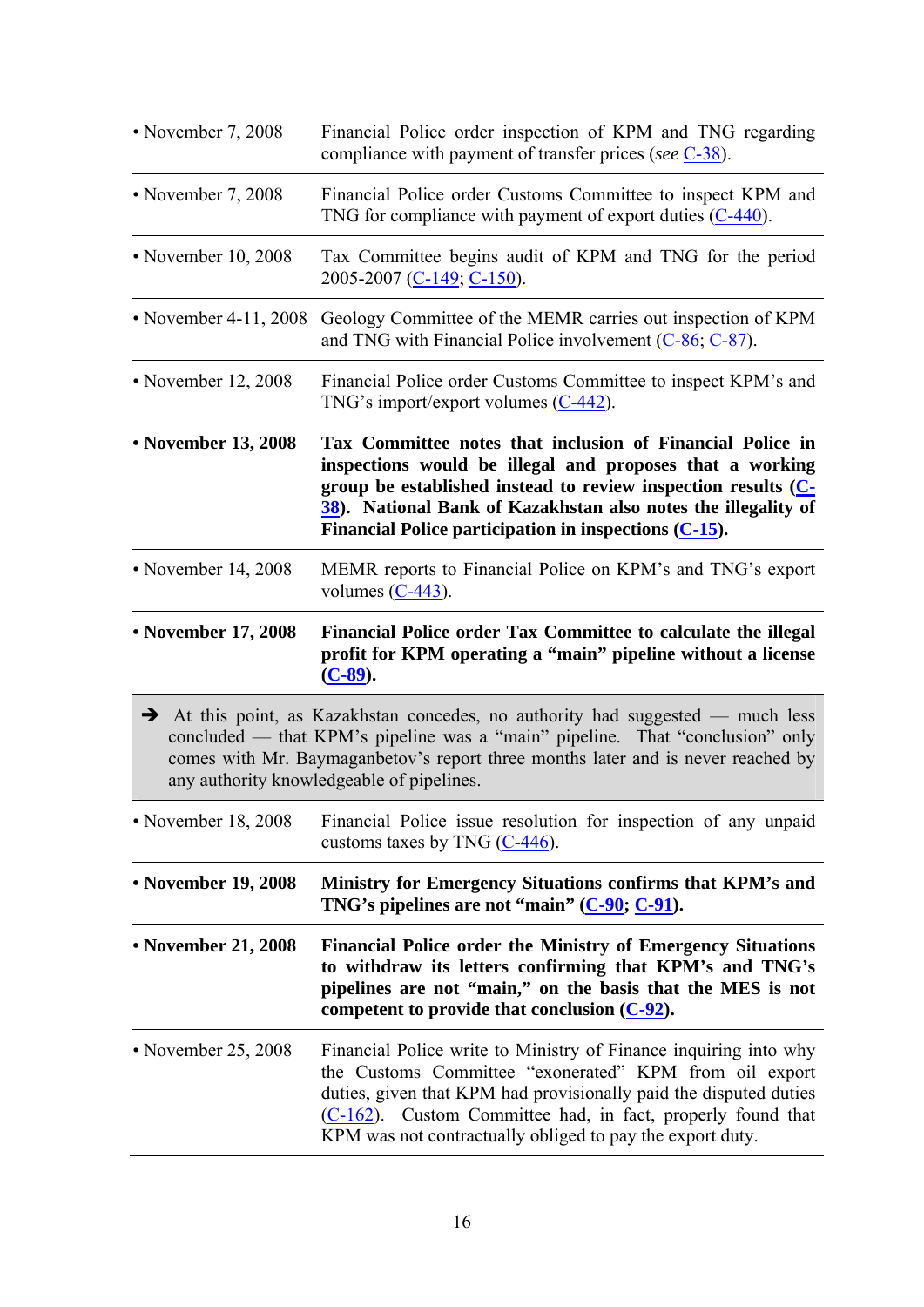- Despite a November 19, 2008, court ruling in KPM's favor on the export duty, the Financial Police and Customs Committee challenge the ruling, embroil KPM in litigation, and raise new claims against KPM (and TNG) until March 31, 2010, when the Customs Committee concedes that neither KPM nor TNG are obliged to pay export duties.  $(C-161, C-130)$ .
- December 2, 2008 Financial Police send internal report affirming that KPM operates a "main" pipeline without a license and has gained illegal income of over 41 billion Tenge (C-85). No competent authority had reached such a conclusion by this point (and none ever did).
- December 10, 2008 Financial Police report to Deputy Prime Minister, noting that criminal case cannot move forward until a competent authority concludes that KPM's pipeline is "main" (C-448).
- **December 15, 2008 Financial Police formally open a criminal investigation against KPM for the alleged operation of a "main" pipeline without a license (C-632).**
- **December 18, 2008 MEMR notifies TNG of purported irregularities in the 2003 Gheso transfer and potential violation of the State's preemptive right; it leaks the claim to INTERFAX and falsely accuses Claimants of fraud and forgery (C-140; C-141; C-625).**
- Credit Suisse is immediately alarmed by this news, requests an explanation, and when the issue is not resolved, informs Claimants that it will not conclude their pending financing arrangement for US \$150-175 million (C-625 and C-521).
- December 20, 2008 Financial Police begin repeated interrogations of company employees (*see* C-46; C-96; C-620; C-621; C-622; C-623; C-624: C-626; C-627).
- December 24, 2008 Financial Police seek information from KPM and TNG on their gas and condensate outputs (C-94).
- December 24, 2008 Financial Police issue a summons for Mr. Stati, Mr. Cojin, Mr. Salagor, and Mr. Cornegruta (C-654).
- December 26, 2008 Financial Police order the seizure of company documents regarding contracts with third parties and construction of pipelines (C-605 and C-606).
- December 30, 2008 Financial Police conduct an "on site" investigation of KPM and TNG (C-95).
- January 14, 2009 Financial Police issue a "resolution" appointing three investigators to the criminal investigation (C-453).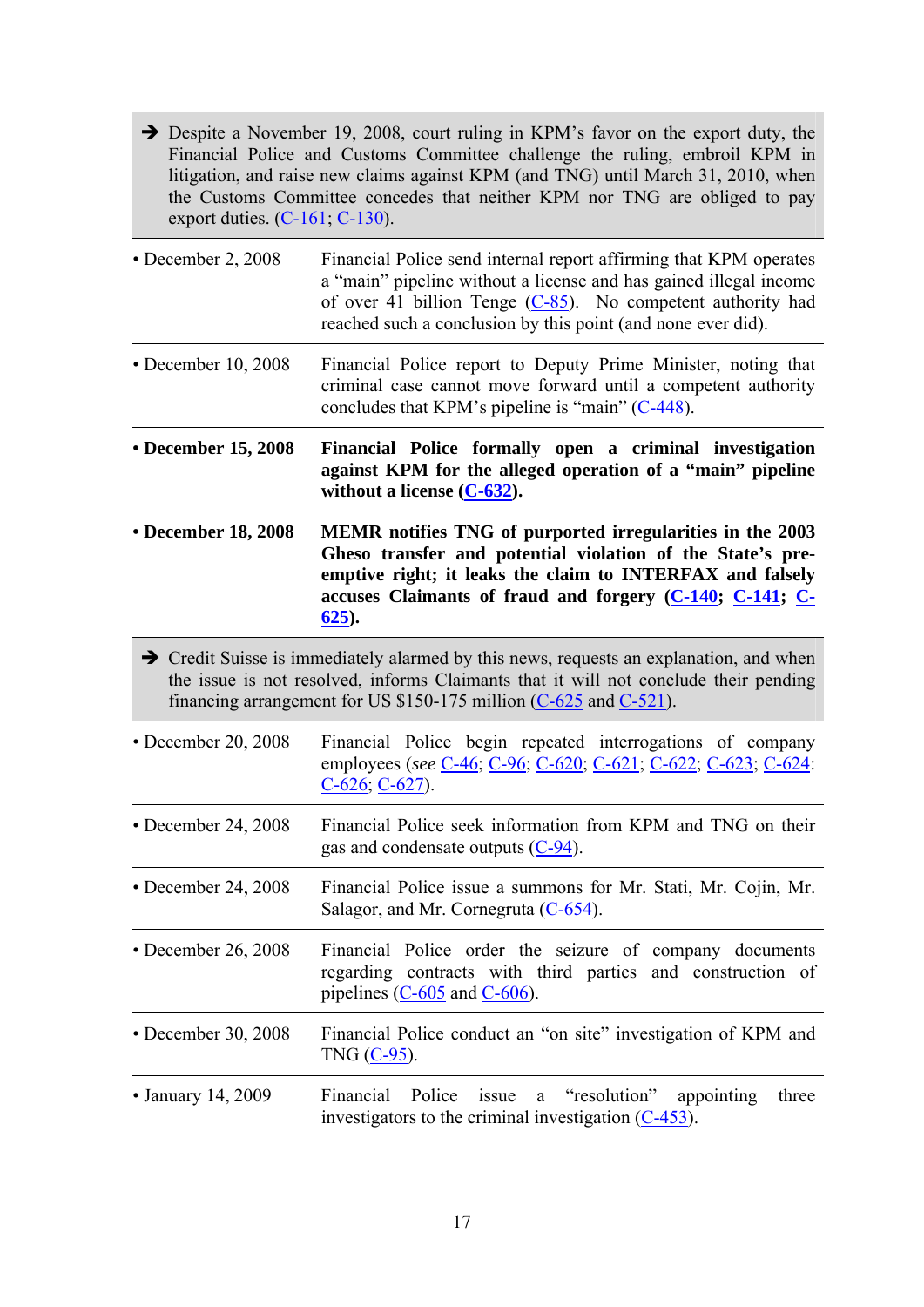| • January 14, 2009         | Fitch places Tristan debt on Ratings Watch Negative as a<br>direct result of Kazakhstan's criminal investigation of KPM<br>and pre-emptive right claim concerning TNG $(C-590)$ .                                                                                                                     |
|----------------------------|-------------------------------------------------------------------------------------------------------------------------------------------------------------------------------------------------------------------------------------------------------------------------------------------------------|
| • January 15, 2009         | Moody's reports a downgrade review, also as a direct result of<br>Kazakhstan's criminal investigation of KPM and the pre-<br>emptive right claim concerning TNG (C-744).                                                                                                                              |
| • January-February<br>2009 | KPM and TNG submit various complaints regarding the illegality<br>of the Financial Police's searches and seizures of documents and<br>forward reports confirming that their pipelines are not "main"<br>(see C-46; C-96; C-620; C-621; C-622; C-623; C-624; C-626; C-<br>$627, C-628, C-629, C-630$ . |
| • January 22, 2009         | Financial Police request corporate documents from KPM (C-607).                                                                                                                                                                                                                                        |
| • January 23, 2009         | Financial Police request corporate documents from TNG (C-608).                                                                                                                                                                                                                                        |
| • February 2, 2009         | Financial Police inform TNG that on January 20, 2009, they<br>had formally opened a criminal investigation against TNG for<br>the alleged operation of "main" pipelines without a license $(C-$<br>98).                                                                                               |
| • February 4, 2009         | <b>MEMR</b> writes a letter to Financial Police confirming that<br>KPM's pipeline is part of its gathering system, and thus, is not<br>"main" (C-719).                                                                                                                                                |
| $\cdot$ February 9, 2009   | Financial Police order Ministry of Justice to appoint an "expert"<br>to classify KPM's pipeline $(C-109)$ .                                                                                                                                                                                           |
| • February 10, 2009        | Mr. Turganbayev meets with the MOJ "expert," Mr.<br>Bamaganbetov, and gives him four documents on which to<br>base his report $(R-246)$ . Three days later, Mr. "B" issues his<br>report, without having reviewed any other documents or<br>visited KPM's pipeline $(C-110)$ .                        |
| $\cdot$ February 10, 2009  | Tax Committee claims that KPM and TNG owe US \$62 million<br>in corporate back taxes for allegedly improperly deducting<br>drilling expenses $(\underline{Exhibits} 3, 4, 5, and 6)$ to Second Maggs<br>Report; C-155).                                                                               |
| Second Maggs Report).      | $\rightarrow$ The corporate tax dispute embroils KPM and TNG in litigation until June 22, 2010,<br>when the Kazakh Court of Cassation dismisses the baseless claim (Exhibit 11 to                                                                                                                     |
| • February 18, 2009        | Moody's downgrades the Tristan debt due to the "amplified"<br>regulatory and operational risk" posed by the unresolved<br>criminal investigation of KPM and the pre-emptive right<br>claim concerning TNG (C-744).                                                                                    |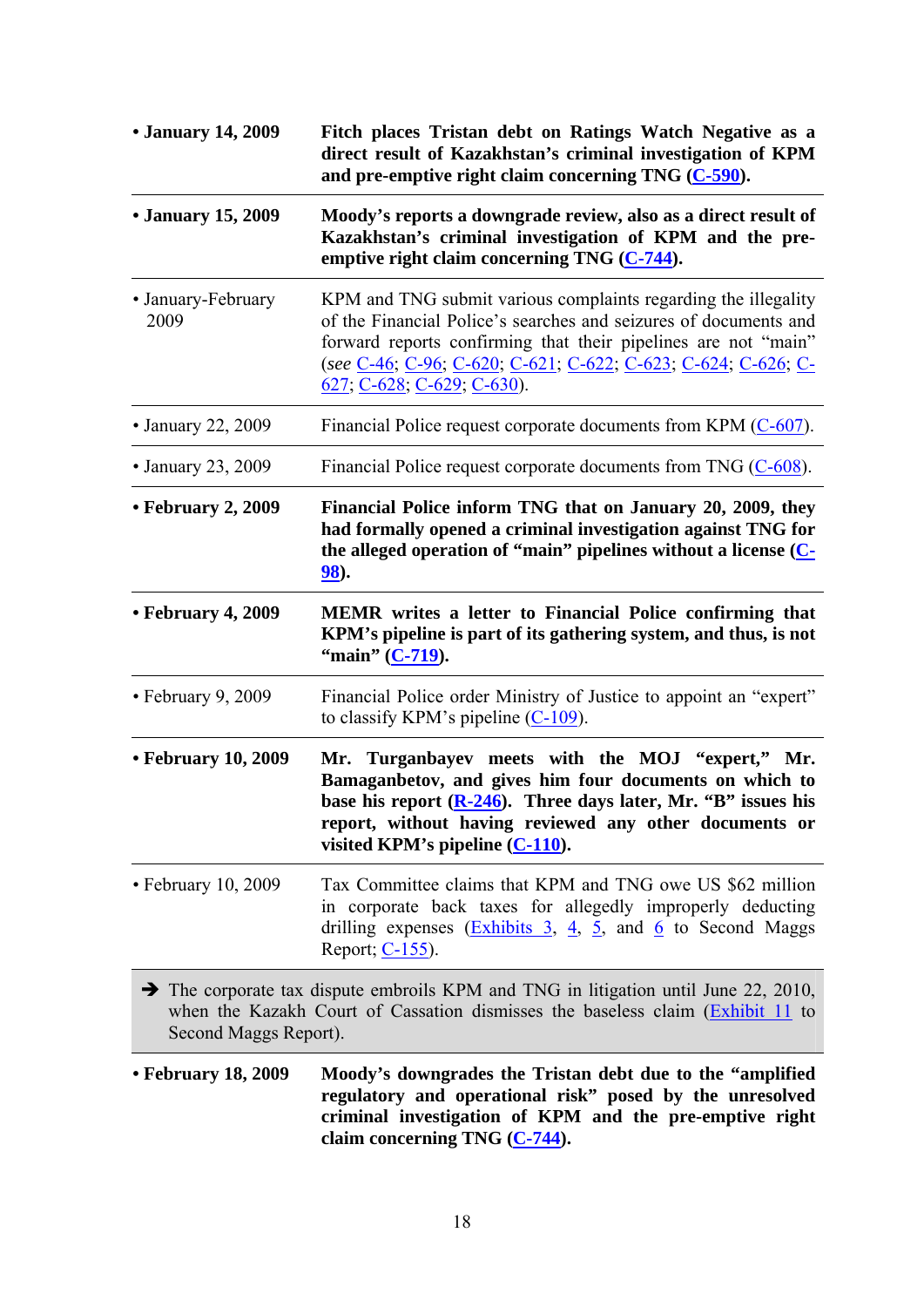| • February 24, 2009 | Financial Police seize KPM's corporate documents $(C-609)$ .                                                                                                                                                                                                                                        |
|---------------------|-----------------------------------------------------------------------------------------------------------------------------------------------------------------------------------------------------------------------------------------------------------------------------------------------------|
| • February 27, 2009 | MEMR formally claims that TNG is in breach of Contracts 210<br>and 302 for failing to comply with Kazakhstan's pre-emptive<br>right when Gheso transferred TNG to Terra Raf (C-146).                                                                                                                |
| • March 3-4, 2009   | Financial Police seize KPM's and TNG's corporate documents<br>$(C-610, C-611, C-612)$ .                                                                                                                                                                                                             |
| • March 5, 2009     | Moody's downgrades the Tristan debt again, based on the<br>worsening treatment of KPM and TNG by Kazakhstan, and<br>in particular, the opening of a formal criminal investigation<br>against TNG (C-744).                                                                                           |
| • March 18, 2009    | KPM and TNG complain to General Prosecutor's Office<br>regarding the criminal investigations $(C-154)$ .                                                                                                                                                                                            |
| • March 19, 2009    | meet with MEMR regarding<br>the<br>Claimants<br>criminal<br>investigations; "main" pipeline issue; false claim of pre-emptive<br>right; outstanding request to extend Contract 302; and other<br>MEMR confirms that all issues will be resolved in<br>issues.<br>Claimants' favor $(C-42, C-111)$ . |
| • March 27, 2009    | Financial Police order KPM and TNG to submit originals of their<br>corporate documents $(C-614;$ see $C-615)$ .                                                                                                                                                                                     |
| • March 30, 2009    | KPM responds to Financial Police request for documents and<br>requests copy of criminal investigation order $(C-615)$ .                                                                                                                                                                             |
| • March 30, 3009    | Financial Police order TNG to submit additional original<br>company documents $(C-616)$ .                                                                                                                                                                                                           |
| • April 6, 2009     | Financial Police request information on TNG's costs for oil and<br>condensate in relation to the criminal case against KPM $(C-618)$ .                                                                                                                                                              |
| • April 22, 2009    | Financial Police order additional company documents from KPM<br>$(C-617)$ .                                                                                                                                                                                                                         |
| • April 25, 2009    | Financial Police arrest Mr. Cornegruta (see C-117).                                                                                                                                                                                                                                                 |
| • April 30, 2009    | Financial Police order the sequestration of Claimants' shares<br>in KPM and TNG, as well as the companies' Subsoil Use<br>Contracts and other assets $(C-486, C-487, C-490, C-491, C-$<br>492; C-494; C-496; C-497; see also C-488; C-489; C-493; C-<br><u>495; C-498</u> ).                        |
| • May 6-7, 2009     | Financial Police conduct an overnight raid of KPM's and TNG's<br>offices $(C-114)$ .                                                                                                                                                                                                                |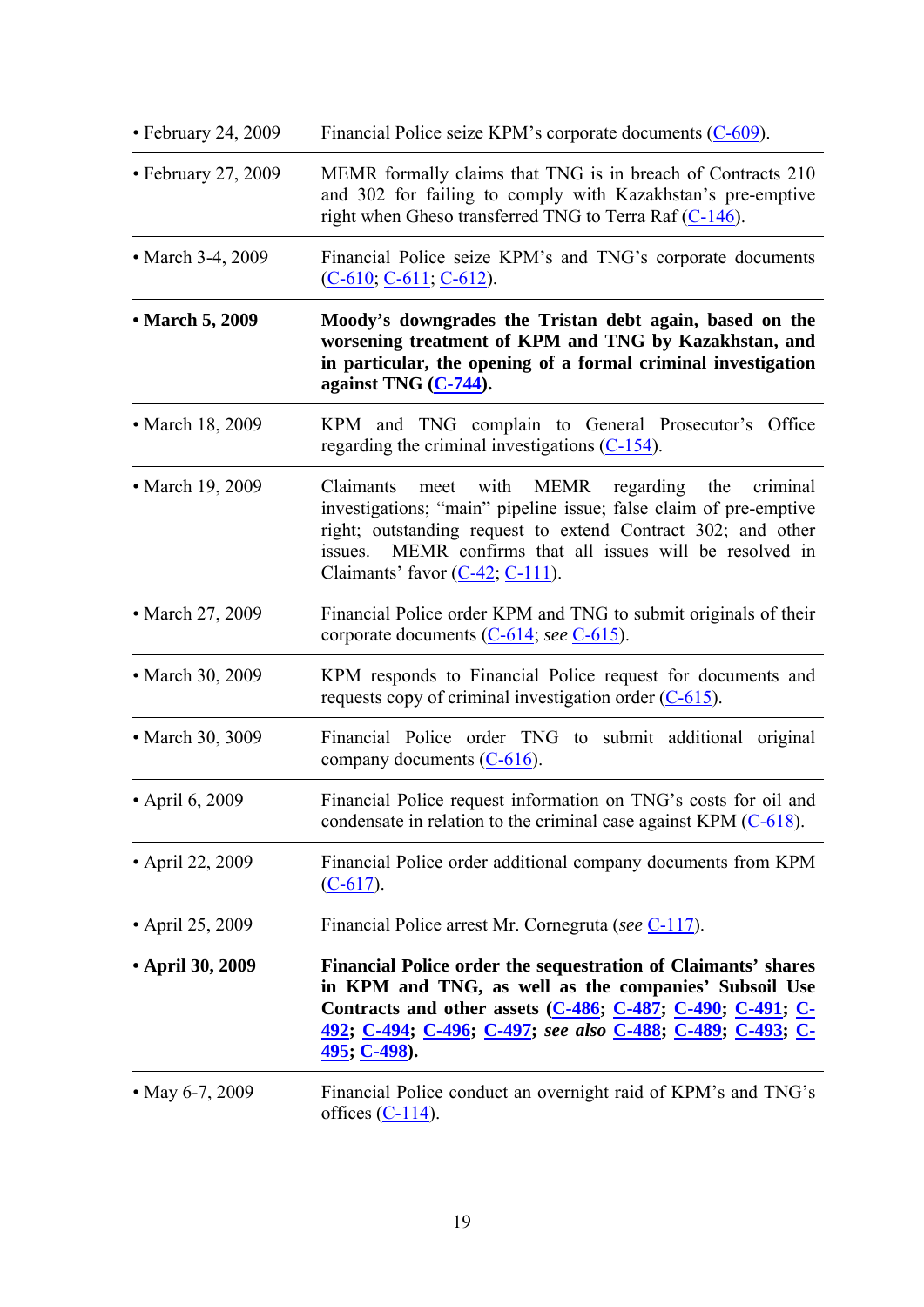- May 7, 2009 Mr. Stati, Ascom, and Terra Raf send complaint letter to President Nazarbayev and other executives, putting them on notice of international arbitration (C-43).
- About this time, with Kazakhstan's intentions clear, Mr. Stati decides to pause construction on the LPG Plant and reduce planned development efforts at Tolkyn and Borankol.
- May 15, 2009 Financial Police request additional documents from KPM and notify KPM and TNG of limitations on sequestered property (C-668 and C-485).
- May 19, 2009 Financial Police request valuation of sequestered property from KPM (C-500).
- $\rightarrow$  By June 2009, the Prime Minister, the MEMR, the Ministry of Justice, the Ministry of Finance, and Samruk-Kazyna have all contemplated a "buyout" of KPM and TNG and/or "termination" of their Subsoil Use Contracts (C-293).
- June 17, 2009 Financial police issue press release and media reports the criminal investigations, potential 147 billion Tenge fine, and sequestration of company assets (C-118).
- June 27, 2009 Kazakhstan indicts Mr. Cornegruta (C-454); Regional Prosecutor's Office writes Ascom and Terra Raf noting the international search underway for Mr. Cojin (C-183).
- ◆ On July 31, 2009, RBS values KPM and TNG (without Contract 302) at between US \$855 million and US \$1 billion as of October 1, 2009 (First Post-Hearing Brief [ 516).
- July 2, 2009 MEMR fails to fulfill its commitment to execute the extension of the exploration period of Contract No. 302 (*see* R-163.1).
- July 30 Sept. 14, Mr. Cornegruta's trial takes place  $(C-704)$ .
- 2009

**• September 18, 2009 Aktau City Court finds Mr. Cornegruta guilty of "illegal entrepreneurial activity in an especially large amount" for operating a "main" pipeline without a license and orders recovery of US \$145 million from non-party KPM (C-117).** 

- September 21, 2009 Nazarbayev's Head of Administration issues an order regarding "free of charge transfer of [Claimants'] assets" (C-294).
- September 30, 2009 Financial Police order a new audit of KPM regarding alleged failure to pay export taxes (Condorachi WS ¶ 34).
- October 22, 2009 Financial Police question Mr. Condorachi regarding KPM's alleged obligation to pay export taxes (Condorachi WS ¶ 35).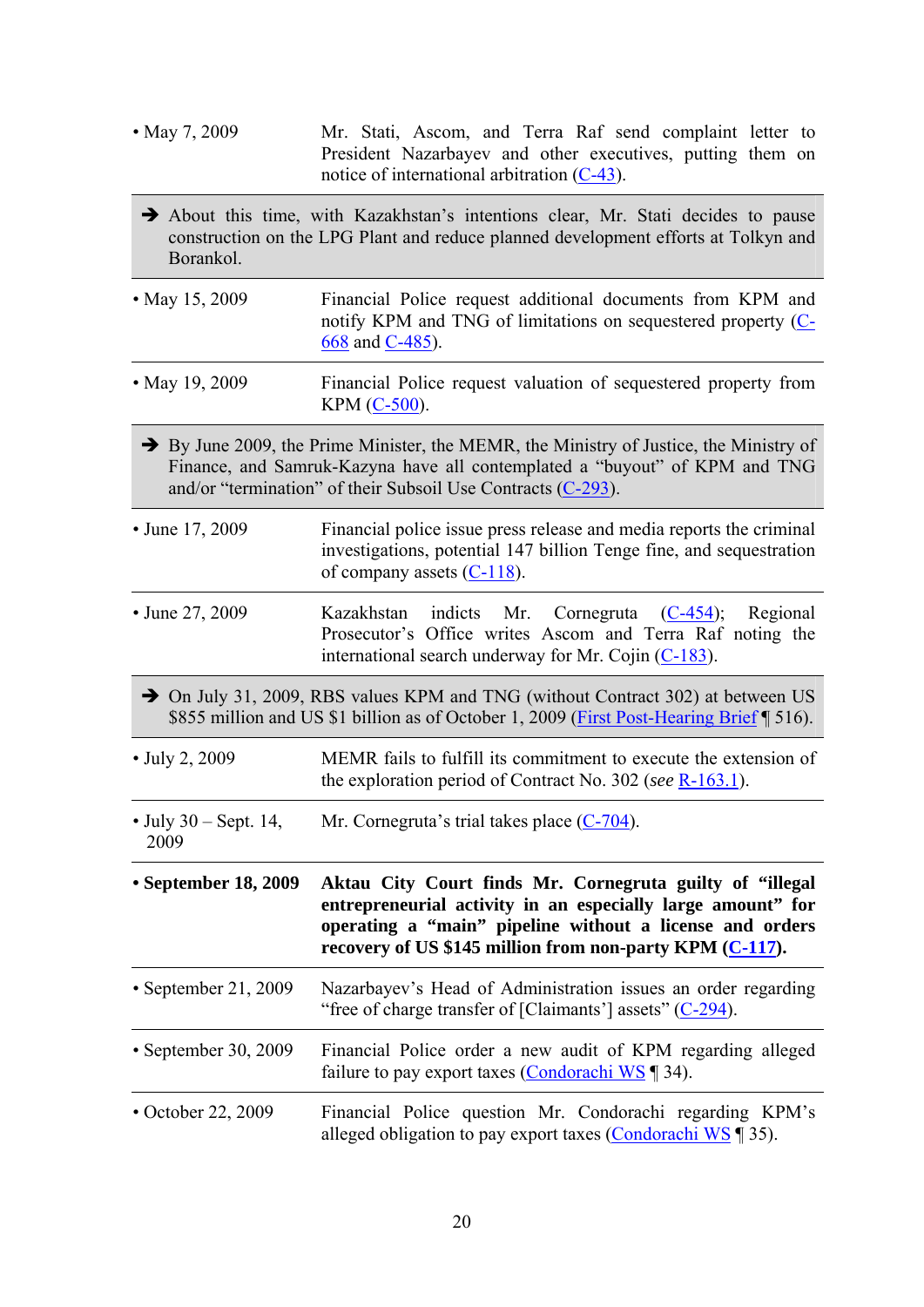- November 3, 2009 Financial Police interrogate Mr. Cornegruta in jail regarding KPM's alleged obligation to pay export taxes (Condorachi WS ¶¶ 36-37).
- November 12, 2009 Appeal court upholds criminal judgment of Aktau City Court finding Mr. Cornegruta guilty of illegal entrepreneurial activity in an especially large amount and ordering recovery of US \$145 million from KPM (C-565).
	- Cliffson affiliate Grand Petroleum offers to buy KPM and TNG and values the companies' assets at US \$1.15 billion. Stati Testimony, Tr. January 2013 Hearing, Day 2, 91:23-92:24

**• November 19, 2009 President Nazarbayev issues instruction to the Prime Minister, Minister Mynbaev, and Timur Kulibayev to look into and "resolve" issues with respect to KPM & TNG (C-23).** 

- December 29, 2009 Writ of Enforcement issued against KPM for US \$145 million (C-119).
- December 29, 2009 Tax Committee concludes audit of transfer pricing and claims that KPM and TNG owe approximately 700 million Tenge (US \$5 million) in unpaid transfer prices and penalties (C-137; C-138).
	- KPM and TNG commence legal action challenging transfer pricing claim, which was still pending as of the State's July 21-22, 2010, unlawful direct expropriation.
- January 10, 2010 Kazakhstan freezes the bank accounts of KPM to satisfy the US \$145 million judgment against it  $(C-121)$ .
- January June 2010 Kazakh enforcement officers take repeated measures to recover funds from KPM to satisfy criminal judgment (*see* C-501; C-122; C-123; C-124; C-125; C-298; C-79; C-502; C-503; C-504; C-505; C-506; C-507; C-199; C-201).
	- By mid-March 2010, Kazakhstan's court administrators had seized nearly every asset of KPM, including key oil production equipment, and they had prevented KPM from importing equipment and exporting oil. Nevertheless, Claimants continue to pay the salaries of KPM's workers through TNG's accounts.
- January 25 February MEMR carries out unscheduled inspection of KPM and TNG 6, 2010 regarding historical compliance with Subsoil Use Contracts and Kazakh law (C-171; C-385; C-386; C-599).
- January 26, 2010 Ministry of Finance begins bankruptcy proceedings against KPM (*see* C-157).
- February 17, 2010 President of Kazakh social fund "Blagovest" writes Minister Mynbaev to make a suggestion to "resolve the question of nationalization of the assets posed in 2008" (C-23).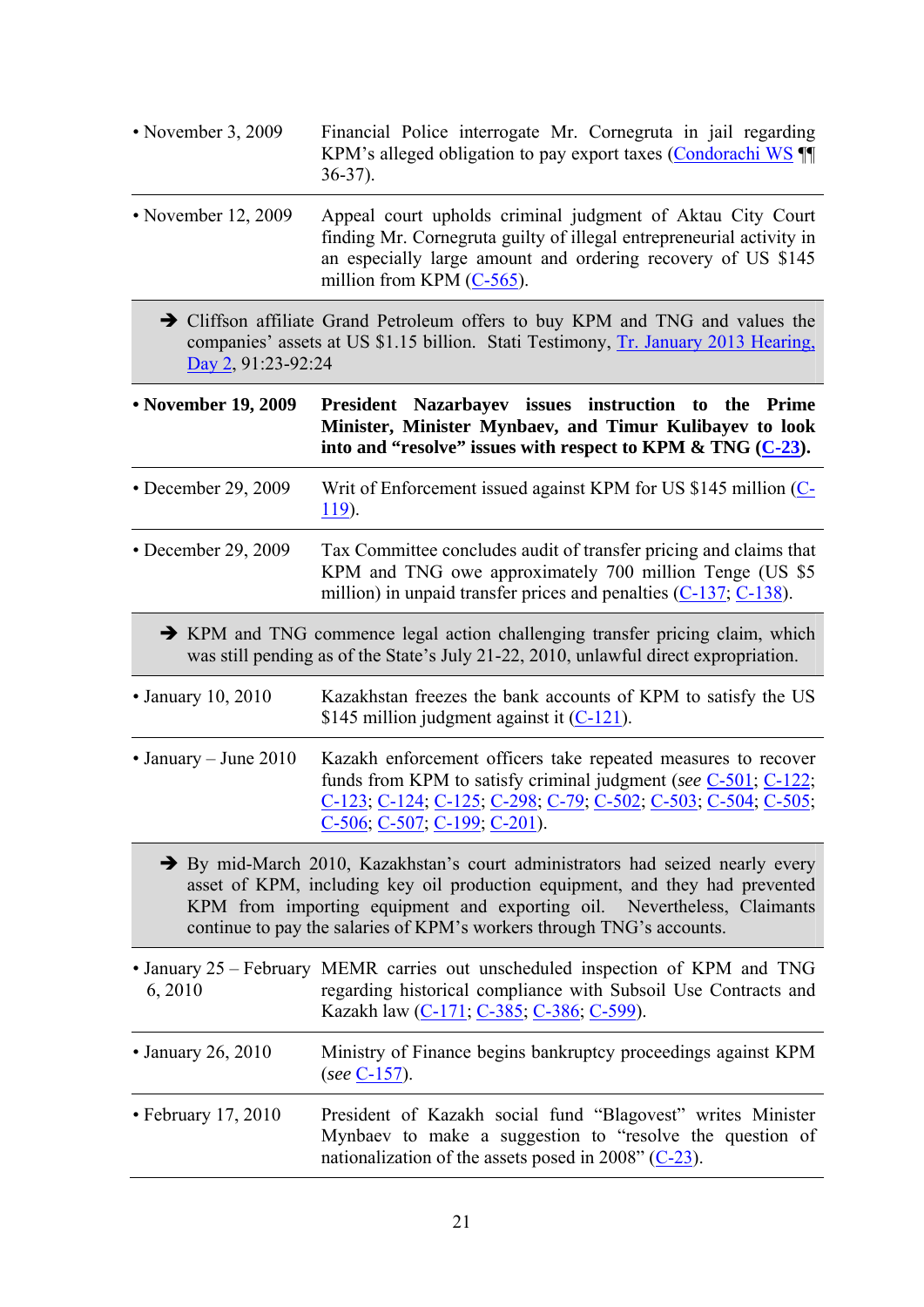- Cliffson decreases its offered purchase price for KPM and TNG to US \$920 million taking into account the criminal judgment Kazakhstan is enforcing against KPM.
- February 24, 2010 Customs Committee informs both KPM and TNG that they are liable for unpaid export taxes (C-44 and C-479); one month later, on March 31, 2010, the Customs Committee retracts that claim and concedes that the Subsoil Use Contracts exempt KPM and TNG from export taxes (C-130).
	- After it served the purpose of harassing and extorting US \$10 million as provisional payment from KPM, Kazakhstan drops the export tax claim but never reimburses KPM.
- April 30, 2010 MOG informs KPM and TNG that a sale to Cliffson is not possible because the companies' shares are sequestered / arrested (C-528 & C-529).
- **June 25-29, 2010 On the order of the Prime Minister and with the involvement of the Financial Police, the General Prosecutor's Office orders unscheduled inspections of KPM and TNG from no fewer than 7 different Kazakh agencies (C-711; C-174; C-175; C-185; C-182; C-647; C-648; C-649; C-650; C-687; C-180; C-181; C-315; C-651; C-689; C-177; C-178; C-688).** 
	- While inspections are underway, TNG is notified that the Prime Minister plans to visit the facilities and the LPG Plant. TNG is instructed to make preparations for his visit  $(C-186$  and  $C-299$ ).
- July 21-22, 2010 The Prime Minister and the Minister of Oil and Gas publicly declare the takeover and abrogation of Claimants' Subsoil Use Contracts; they seize the assets of KPM and TNG and transfer them to KazMunaiGas, which later appoints its subsidiary KazMunaiTeniz as "trust manager" for the companies (C-3; C-4; C-5; C-189; C-190).

#### **Relevant Witness Evidence**

Horton Report

First Stati Statement ¶¶ 21-30

Second Stati Statement ¶¶ 7-46

First Lungu Statement ¶¶ 35-52, 66

Second Lungu Statement ¶¶ 7-13

First Pisica Statement ¶¶ 9-31, 41-59

First Cojin Statement ¶¶ 6-24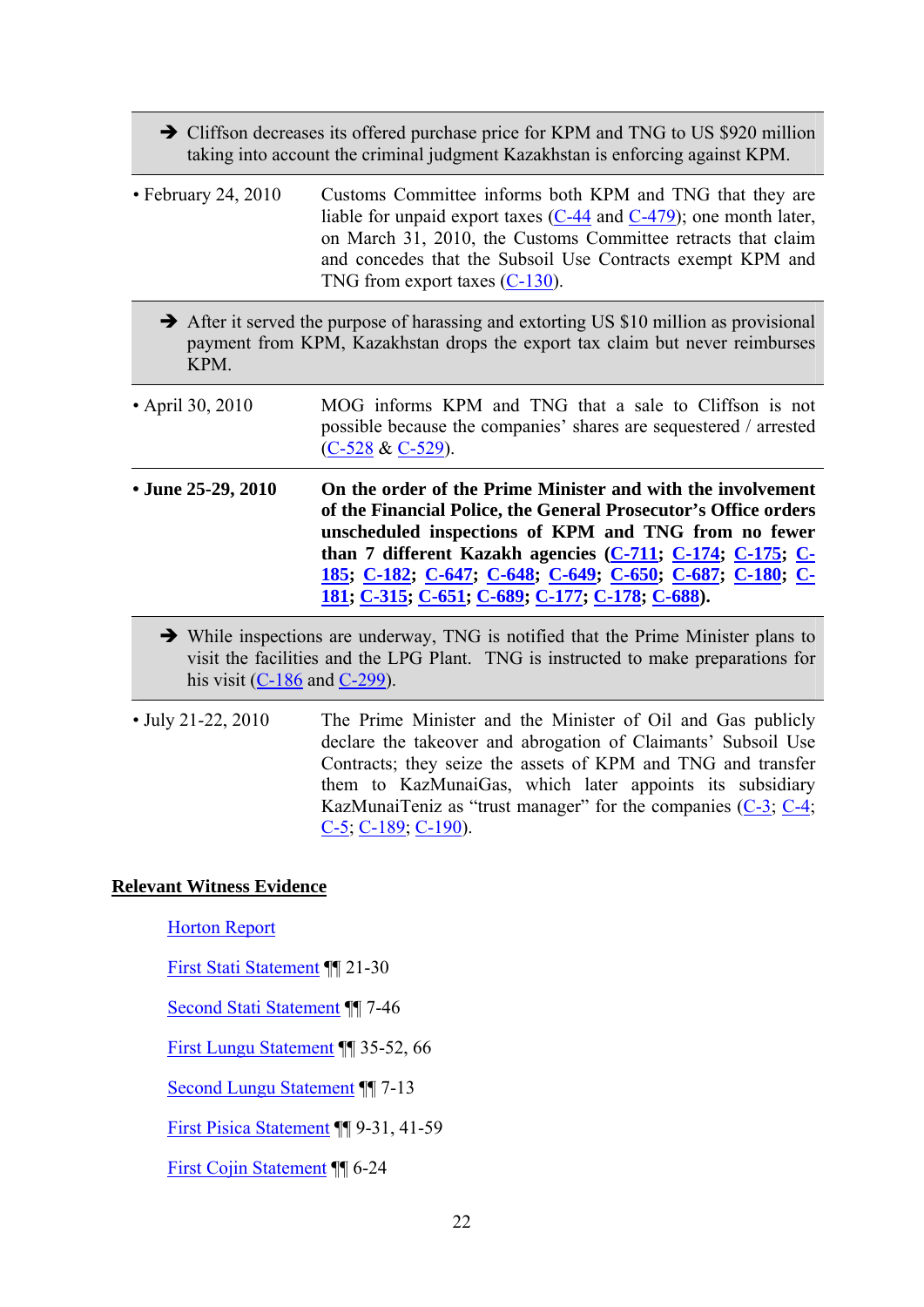Second Cojin Statement ¶¶ 11-17

First Condorachi Statement ¶¶ 7, 11-23, 27-49

First Romanosov Statement ¶¶ 24-27, 30, 34-35

Second Romanosov Statement ¶¶ 4-7

Stejar Statement ¶¶ 5-29

Calancea Statement ¶¶ 2-11

Calancea Testimony, Tr. October 2012 Hearing, Day 3, 67:20-68:10

Condorachi Testimony, Tr. October 2012 Hearing, Day 2, 122:1-5, 122:16-22, 149:3- 152:2

A. Rakhimov Testimony, Tr. October 2012 Hearing, Day 5, 81:24-82:6, 82:15-24

Mynbaev Testimony, Tr. October 2012 Hearing, Day 3, 87:10-24, 98:19-25, 99:15- 19, 173:8-14

Kravchenko Testimony, Tr. October 2012 Hearing, Day 4, 108:24-114:2

#### **Previous Submissions by Claimants**

Written Submissions:

Statement of Claim ¶¶ 74-78, 88-97, 107-39, 145-48, 156-95, 199-236, 238-317, 329- 36, 350-51, 352-62

Reply on Jurisdiction and Liability ¶¶ 210-47, 292-310, 324-25, 338-52, 356, 361- 422, 469-80, 485, 491-96, 501-16, 524, 530-35, 546-52, 555

Claimants' First Post-Hearing Brief ¶¶ 132-49, 211-23, 238-41, 264-94, 306-41

Oral Submissions:

Claimants' Opening Presentation on the Merits, slides 24-45

Claimants' Opening Statement, Tr. October 2012 Hearing, Day 1, 93:8-137:7

#### **Relevant ECT and International Law Standards**

- $\triangleright$  Unlawful indirect expropriation ECT art. 13(1), C-1
- $\triangleright$  Fair and equitable treatment ECT art. 10(1), C-1
- $\triangleright$  Impairment by unreasonable or discriminatory measures ECT art. 10(1), C-1
- $\triangleright$  Most constant protection and security ECT art. 10(1), C-1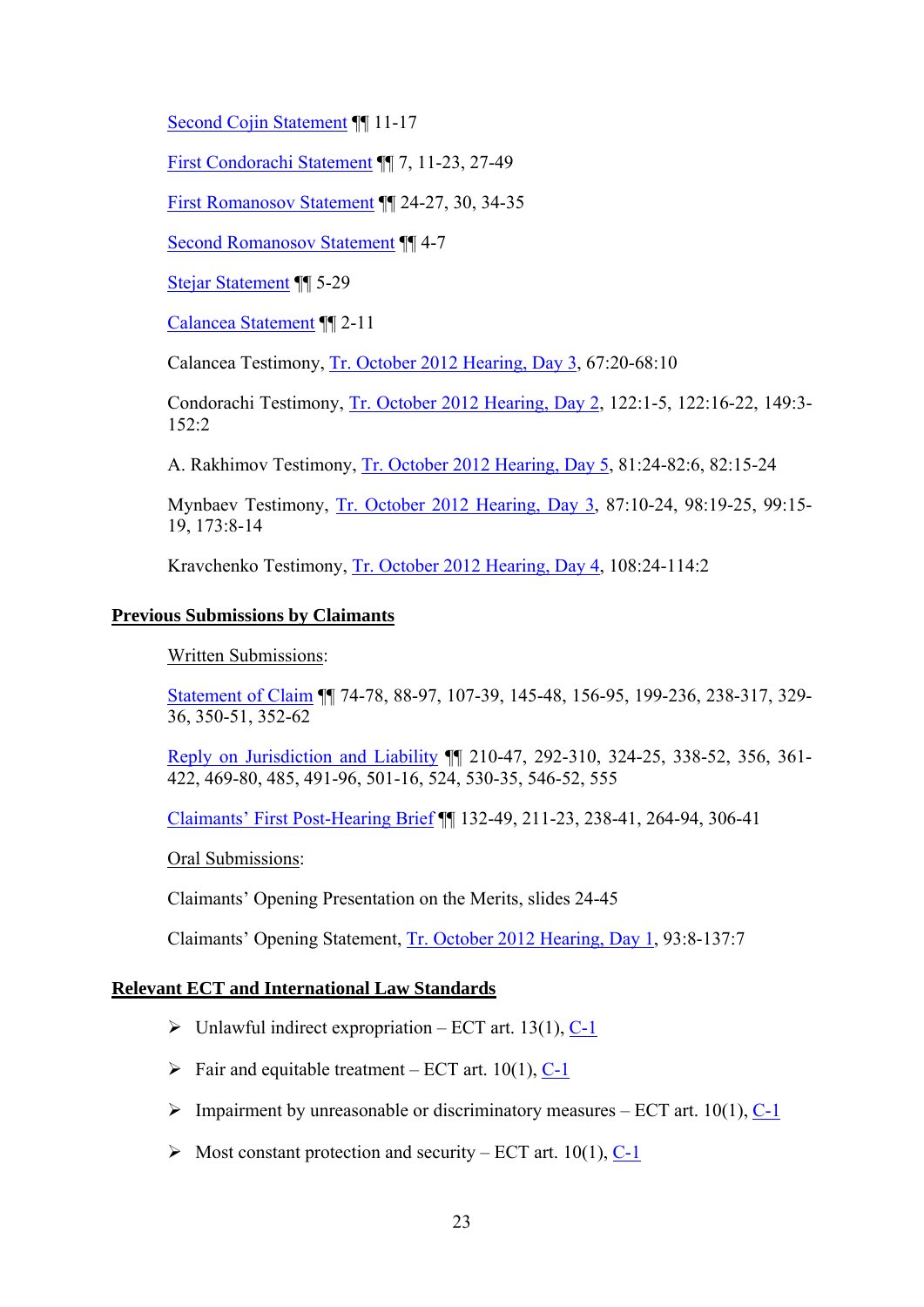$\triangleright$  Right to employ key personnel – ECT art. 11(2), C-1

#### **Final Remarks Regarding Claim No. 1**

1

39. The timeline and evidence set forth above conclusively demonstrate that on the heels of President Nazarbayev's October 14, 2008, directive, the Kazakh Financial Police, the MEMR, and a half-dozen other Kazakh governmental agencies launched a campaign of harassment against Claimants' investments, the impacts of which were almost immediate and lasted more than twenty months. The campaign was replete with unfair treatment of Claimants' investments and personnel; it impaired Claimants' ability to operate their businesses normally; it deprived Claimants of their "incidents of ownership" of KPM, TNG, and the companies' assets; and it constituted a gross, intentional failure to provide Claimants' investments with the "most constant protection and security."

40. Claimants have submitted abundant evidence demonstrating that President Nazarbay v's order was intended to produce the harm it caused.<sup>60</sup> Claimants are hardly the first foreign investors to suffer from the "Kazakhstan playbook," which typically commences with an executive-mandated, investigative onslaught and ends with a fire-sale of assets to the State or an outright seizure.<sup>61</sup>

41. Beyond the direct evidence of intent, however, it is particularly telling that all of the significant legal and regulatory problems that KPM and TNG faced — which are the subject of this arbitration — arose in the context of the investigations launched in the fall of 2008 and had never been experienced prior to Nazarbayev's order. It is simply no coincidence that, immediately following that order, a multitude of harmful events befell KPM and TNG: (i) the Financial Police engaged in full-scale harassment of KPM and TNG,

<sup>&</sup>lt;sup>60</sup> In their First Post-Hearing Brief, Claimants detailed the direct evidence that corroborates their claim of an intended taking as from October 2008. Claimants' First Post-Hearing Brief ¶¶ 310-341. Among that evidence are a second personal instruction from President Nazarbayev, ordering the Prime Minister, Minister Mynbaev, Timur Kulibayev, and others in his administration to resolve the "issues" of KPM and TNG (*see* attachment to **C-23**), and the letter from the Blagovest President offering to Minister Mynbaev a proposed "solution" to the "question of nationalization posed in 2008." Letter from Blagovest President to MEMR, February 17, 2010, **C-23**. Claimants have also demonstrated that President Nazarbayev in fact asked President Voronin to send him allegations against Mr. Stati, so that he would have political "cover" to pursue Mr. Stati and his companies. Interview of former President Voronin during the television program "In Depth" on PROTV Chisinau, January 24, 2011, **C-78**. While Kazakhstan disputes that claim (Kazakhstan's First Post-Hearing Brief ¶¶ 371-82), it has provided no evidence to rebut President Voronin's very words, other than speculative statements from Professor Olcott and Minister Mynbaev, who admittedly do not have personal knowledge of President Nazarbayev's request to Voronin or his intentions regarding Claimants.

<sup>&</sup>lt;sup>61</sup> Reply on Jurisdiction and Liability  $\P$  344-73; Second Malinovsky Report at 8-11.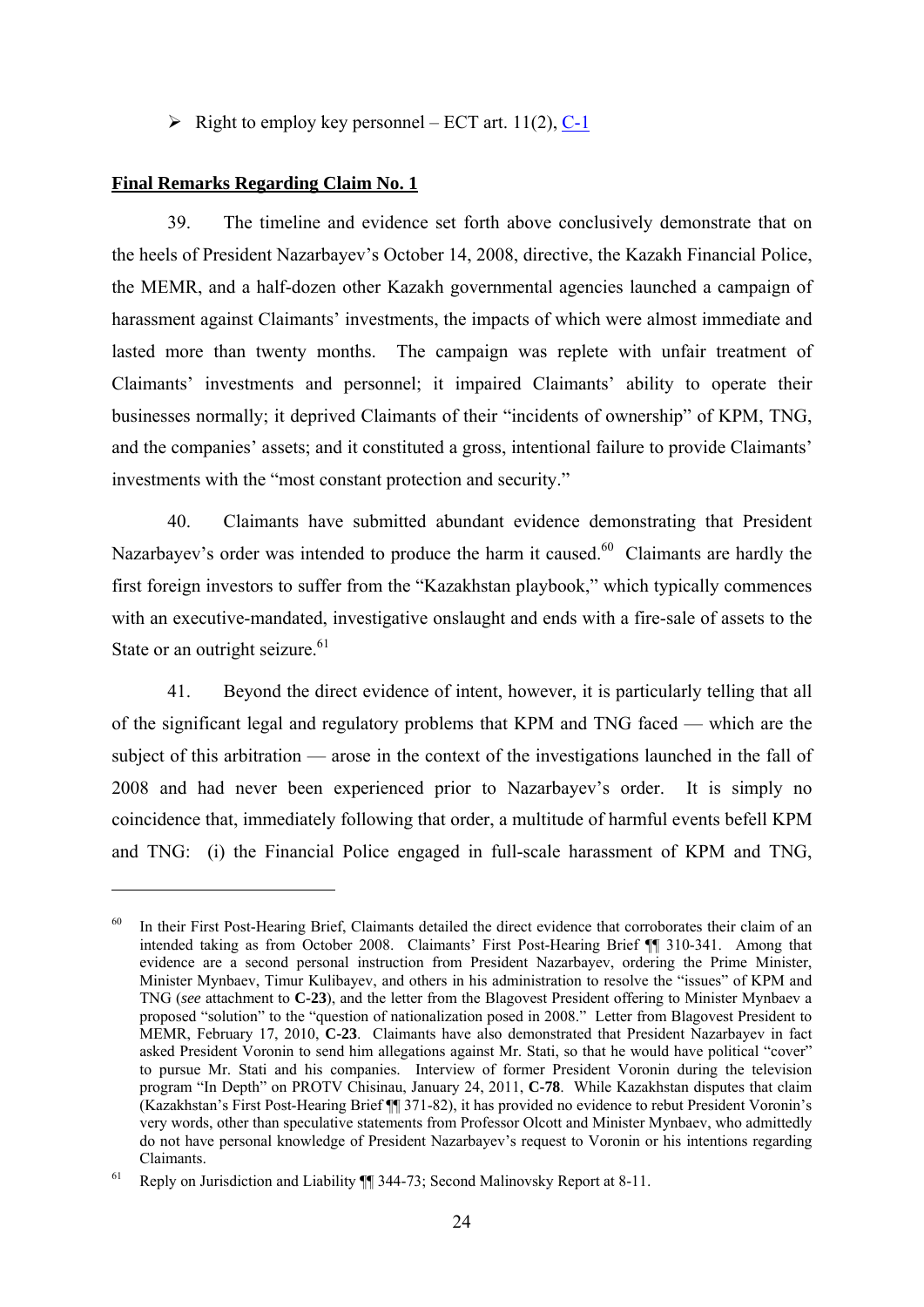directing the investigative onslaught that substantially interfered with the companies' operations; (ii) the Financial Police "discovered" that KPM and TNG operated "main" pipelines without licenses — a fact that apparently had been missed by competent agencies for years — then conjured a devastating penalty to be imposed against KPM, and arrested and jailed KPM's General Manager; (iii) the MEMR retracted its 2007 consent to the 2003 Gheso-to-Terra Raf transfer of TNG and raised a false claim of a State pre-emptive right; (iv) the MEMR unreasonably delayed responding to TNG's request for an extension of Contract 302, stringing Claimants along by ignoring the request for five months, finally promising to extend the exploration term as Claimants expected, and then never following through with that promise; and (v) the Kazakh tax authorities reversed their position on the manner in which drilling expenses could be deducted, thereby assessing tens of millions of dollars in baseless back corporate taxes against the companies, in addition to embroiling Claimants in litigation regarding two other groundless tax disputes.

42. Kazakhstan's suggestion that each of those issues was coincidentally "discovered" for the first time in the fall of 2008 is simply not credible.<sup>62</sup> Either multiple Kazakh regulatory bodies abjectly failed to carry out their duties and, despite constant monitoring and reporting, "missed" a multitude of serious infractions for nearly a decade by neglecting to uncover the "crime" of operating "main" pipelines without licenses; by consenting, apparently mistakenly, in 2007 to the 2003 transfer of TNG from Gheso to Terra Raf; by extending the exploration term of Contract 302 on two previous occasions; by confirming that KPM's and TNG's historical tax filings, payments, and deductions were proper — either numerous Kazakh agencies were grossly negligent and incompetent for years, or all of the issues that arose in the context of the October 2008 inspections were the result of President Nazarbayev's order and the influence of his Financial Police.

43. The Tribunal is not required to check its common sense at the door in considering the evidence. It is beyond obvious that the events of this case were not an extraordinary coincidence; rather, they were part of a concerted effort to divest Claimants of their investments — an exercise in which the Kazakh Financial Police, who report directly to the President, specialize. This case is not unlike (although it is a much more stark example of) the facts in *Vivendi v. Argentina*, where the tribunal determined that an unexplained,

<sup>62</sup> *See*, *e.g*., Kazakhstan's First Post-Hearing Brief ¶ 188.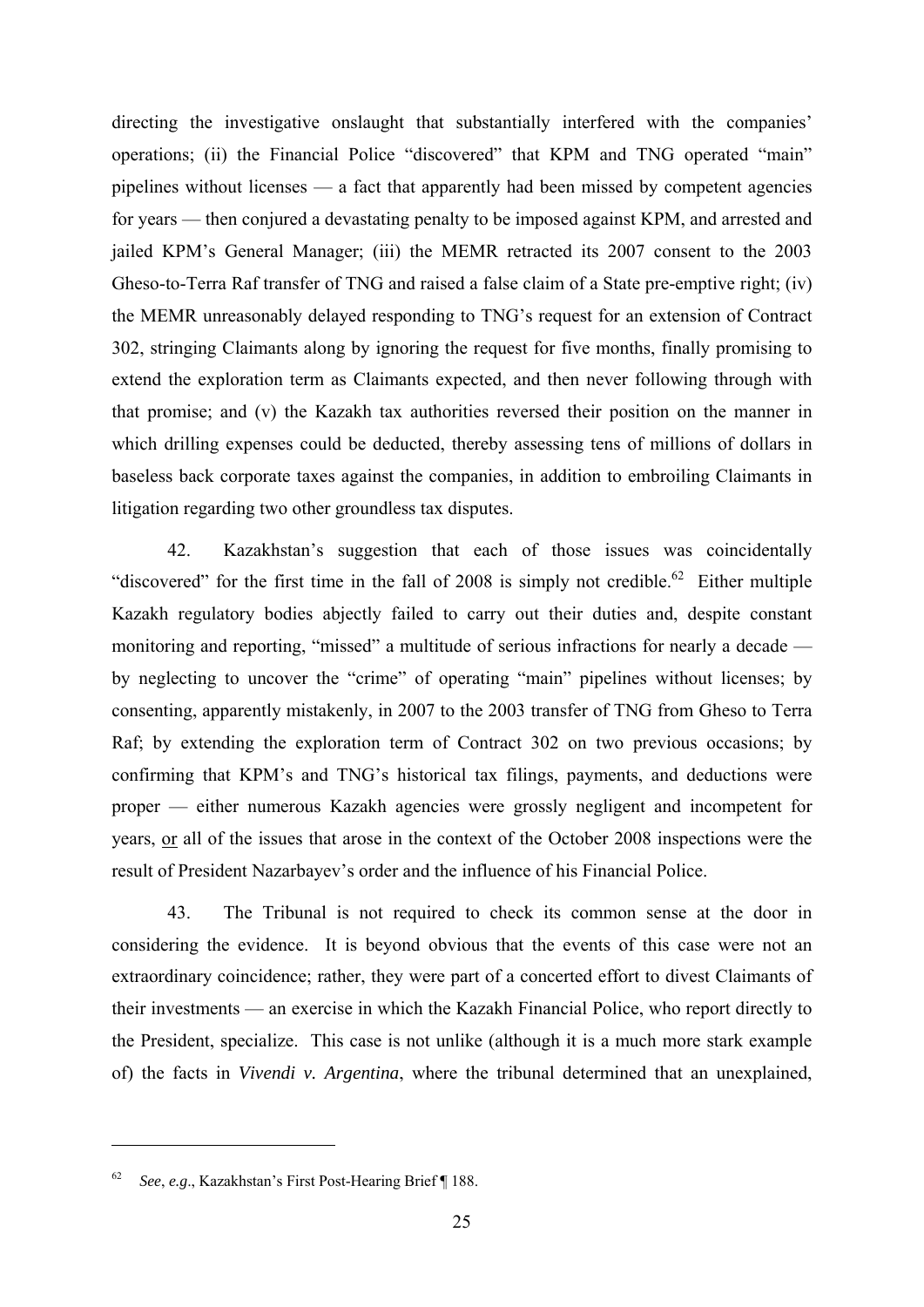governmental "about-face" regarding policies affecting the investment was convincing evidence that the change in governmental conduct was "politically motivated."<sup>63</sup>

44. Claimants do not bear the burden of proving intent in order for the Tribunal to find that Kazakhstan violated the standards of protection contained in the ECT: intent is not an element of any of the standards. For example, as stated by the tribunal in *CMS*, determination of a breach of the "fair and equitable treatment" standard is "unrelated to whether the Respondent has had any deliberate intention or bad faith in adopting the measures in question. Of course, such intention and bad faith can aggravate the situation but are not an essential element of the standard."64 Thus, in order to find that Kazakhstan breached the ECT and owes compensation to Claimants, the Tribunal need only be satisfied that the acts complained of — either individually or taken as a whole — were unlawful and harmed Claimants' investments.

45. That being said, intent is not irrelevant to the Tribunal's analysis. The overwhelming evidence of Kazakhstan's intention to devalue, impair, and harm Claimants' investments from October 2008 onward is an important factor for the Tribunal to consider when determining the proper valuation date. In that respect, the words of Reisman and Sloane are worth recalling:

> Even though a state's responsibility to pay compensation for expropriation does not, in any event, 'depend on proof that the expropriation was intentional,' the manifestation of that intent at some level of the state's government generally furnishes a tribunal with a useful demarcation. It enables a decision-maker not only to confirm that an expropriation has taken place, but to set, based on relatively objective evidence, the moment of valuation — typically, a point in time before the host state's conduct occasioned the depreciation in the value of the foreign investment.<sup>65</sup>

46. Furthermore, while Claimants believe the intent of Kazakhstan's senior leadership to harm Claimants' investments has been established,<sup>66</sup> it is at least clear that such

<sup>&</sup>lt;sup>63</sup> *Compañía de Aguas del Aconquija and Vivendi Universal v. Argentine Republic*, ICSID Case No.<br>ARB/97/3, Award, August 20, 2007 ¶ 7.4.22, **C-253**.

<sup>&</sup>lt;sup>64</sup> CMS Gas Transportation Co. v. Argentina, ICSID Case No. ARB/01/8, Award of May 12, 2005, ¶ 280, C-**65**.

<sup>65</sup> Reisman & Sloane, "Indirect Expropriation and Its Valuation in the BIT Generation," 74 Brit. Y.B. Int'l L. at 130-1, **C-230**.

<sup>66</sup> Kazakhstan itself admits that the regional Governor, Mr. Kusherbayev, "was thinking about expropriation at the time" but it claims (unconvincingly) that he "did not find support among those in the decisive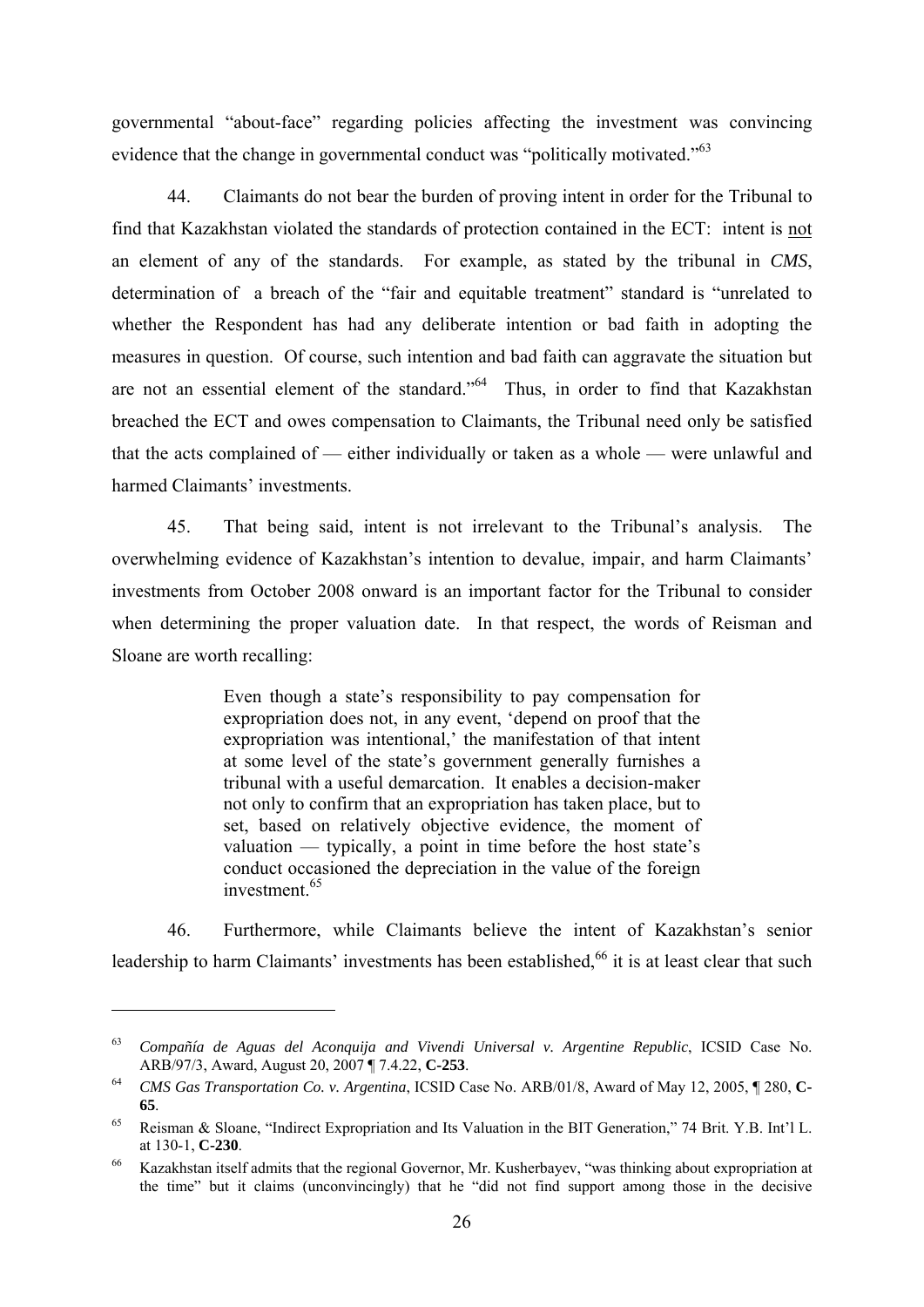an intent drove the Financial Police and other agencies that responded with zeal to Nazarbayev's order. Under international law, Kazakhstan is as liable for the conduct of those State actors as it is for the conduct of its senior leaders.

47. Kazakhstan simply cannot refute the overwhelming evidence that the acts of its Financial Police and other agencies entailed severe harassment and coercion. They were threatening, highly disruptive, illegal, and gave rise to multiple, baseless claims against KPM and TNG that impaired Claimants' investments and incidents of ownership over the twenty month period prior to the July 2010 direct expropriation.

48. The Financial Police's dogged pursuit of its contrived criminal allegation against KPM is a poignant example of the severity of Kazakhstan's campaign. It is uncontested that the Financial Police initiated criminal proceedings against KPM on December 15, 2008. Claimants have shown that the Financial Police interfered in the inspection process to "reverse-engineer" a false criminal claim. <sup>67</sup> Then, beginning on December 20, 2008, the Financial Police routinely called Claimants' employees for questioning with respect to the criminal investigation.<sup>68</sup> On December 24, 2008, the Financial Police issued a summons to interrogate Mr. Stati, Mr. Cojin, Mr. Cornegruta, and Mr. Salagor.<sup>69</sup> The Financial Police stated that the men would be "subject to the forced delivery before the investigators" if they failed to appear voluntarily without justification.<sup>70</sup> Mr. Cojin explained that, during his trip to Astana to meet with the Financial Police, he "realized that [his] phone conversations were being recorded and … that suspicious persons were following [him] and inquiring about [his] travel plans and hotel location."<sup>71</sup> Mr. Cojin

positions." Kazakhstan's First Post-Hearing Brief ¶ 401 (referring to Letter from MEMR to Ministry of Industry and Trade of September 28, 2009, **C-294**). The evidence does not support the latter point: Mr. Kusherbayev did not direct the Financial Police to inspect KPM and TNG; rather, the President and Prime Minister ordered those inspections. President Nazarbayev's October 14, 2008, directive was included in Mr. Cornegruta's case file and is referenced in many documents of the Financial Police. Additionally, the inspections ordered in October 2008 repeatedly reference Order No. 6497 from the Prime Minister of October 16, 2008. *See, e.g*., **C-9** and **C-10**. Kazakhstan has refused to produce the Prime Minister's order, which in all likelihood confirms Claimants' position regarding the purpose and intent of those inspections.<br>The manufactured nature of the criminal process is discussed in more detail in the following section.

Investment treaty jurisprudence supports the view that a mere threat of criminal proceedings, much less actual proceedings based on false claims, are sufficient to breach the fair and equitable treatment standard. *See* UNCTAD, Fair and Equitable Treatment, UNCTAD Series on Issues in International Investment Agreements at 51 (United Nations 1999), **C-276**.

<sup>68</sup>*See*, *e.g*., Letter from Claimants to Republic of Kazakhstan, May 7, 2009, **C-43**. 69 Financial Police Summons for Witnesses, December 24, 2008, **C-654**.

<sup>70</sup> Financial Police Summons for Witnesses, December 24, 2008, **C-654**. 71 First Cojin Witness Statement ¶ 15.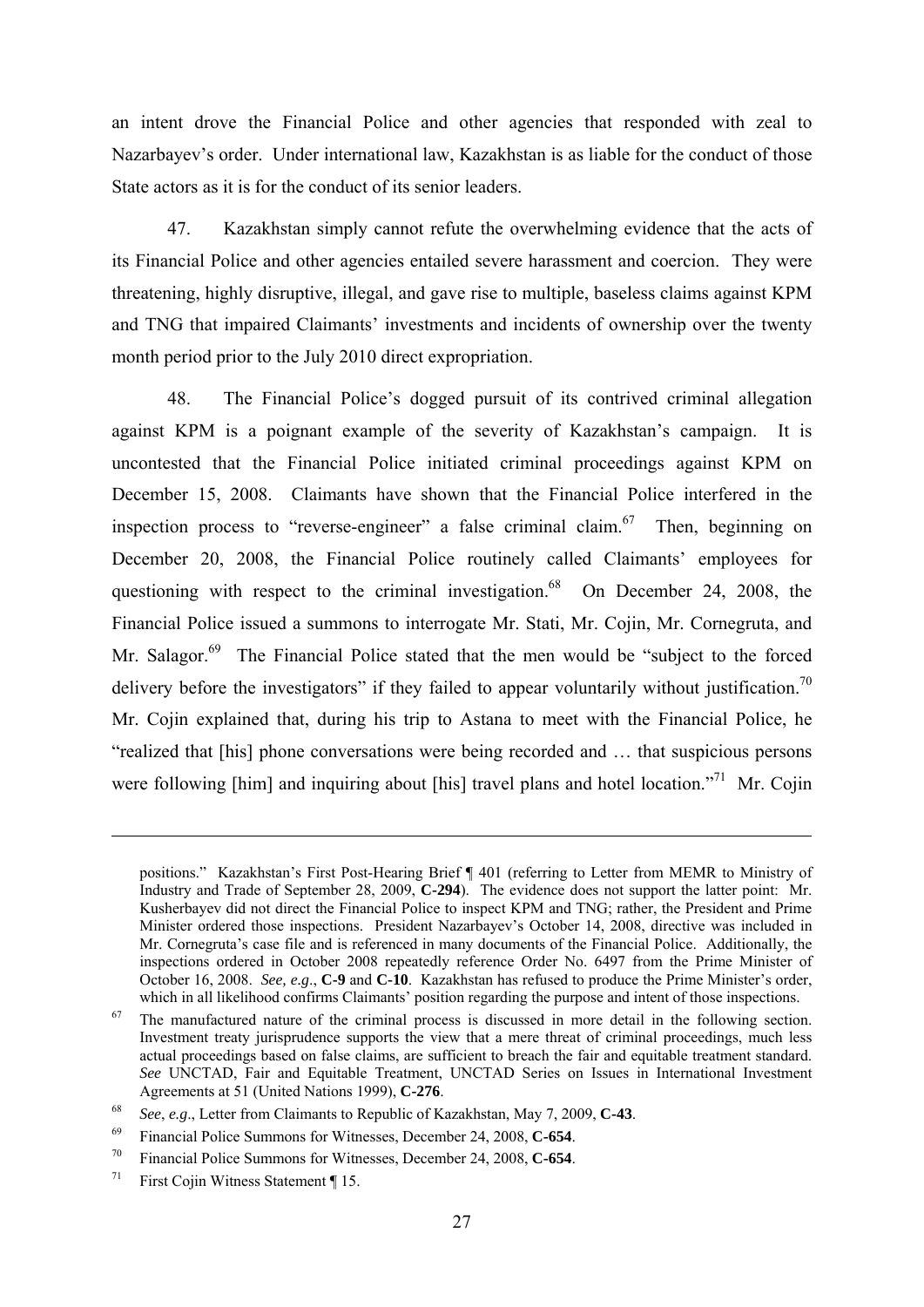stated that those events gave him "the impression that special intelligence services may also be involved. $172$  Mr. Stejar has described his own intimidating interrogation with the Financial Police in December 2008.<sup>73</sup> Kazakhstan has put forward no evidence contesting that testimony from Mr. Stejar and Mr. Cojin.

49. Mr. Cojin and Mr. Stejar also described different instances of the Financial Police coercing them into signing reports. Mr. Cojin explained that the Financial Police forced him to sign the November 2008 Geology Committee inspection report under threat of shutting down the companies' operations.<sup>74</sup> Mr. Stejar testified that he signed the protocol of the May 2009 raid because he "did not want to find out what would happen if [he] refused."<sup>75</sup>

50. Furthermore, the court transcript from Mr. Cornegruta's trial shows that the Financial Police followed Mr. Cornegruta's wife and his lawyers outside of court and made efforts to intimidate the defense during the proceedings.<sup>76</sup> For his part, Mr. Condorachi explained that the mere presence of the Financial Police at KPM's and TNG's Aktau offices in July 2010 convinced Claimants that he should leave the country out of fear that he, like Mr. Cornegruta, would be arrested on a manufactured charge.<sup>77</sup>

51. Acts of intimidation, coercion, and threats by a host State constitute violations of the standards of protection found in investment treaties. Indeed, tribunals have found those standards to have been breached by far less egregious facts than those in the present case. In *Pope & Talbot v. Canada*, for example, a Canadian regulatory body had indicated that the failure of an investor to cooperate with an audit process could result in the ministry refusing to grant future export quotas to its investment. The tribunal held that was a "threat" sufficient to violate the standards of "fair and equitable treatment" and "full protection and

<sup>&</sup>lt;sup>72</sup> First Cojin Witness Statement  $\P$  15.

<sup>73</sup> *See* Stejar Witness Statement ¶¶ 5-9 (stating that he "did not want to provoke them"). Moreover, the same officers that summoned Mr. Stejar in December 2008 conducted an overnight raid on KPM's and TNG's offices in May 2009. Mr. Stejar explained that the officers arrived "in plain clothes and were carrying pistols," and that he and others felt "intimidated" and scared by their threats and "aggressive manner."<br>Steiar Witness Statement ¶ 14-20.

<sup>&</sup>lt;sup>74</sup> *See* First Cojin Witness Statement ¶ 5; Cojin Testimony, Tr. October 2012 Hearing, Day 3, 26:8-27:16. Kazakhstan complains that "we only have Mr. Cojin's word for this," but that is because Kazakhstan presented no evidence rebutting Mr. Cojin's testimony, nor corresponding testimony from any Financial Police officer who was present during the Geology Committee inspection or the meetings with Mr. Cojin.

<sup>75</sup> Stejar Witness Statement ¶ 20.

<sup>76</sup> Claimants' First Post-Hearing Brief ¶¶ 203-204 (citing Hearing Minutes at 24-27, where the Financial Police inform the defense that the case is under its "control," **C-704**).

<sup>77</sup> First Condorachi Witness Statement ¶¶ 44-45; *see also* Condorachi Testimony, Tr. October 2012 Hearing, Day 2, 122:1-5, 16-22.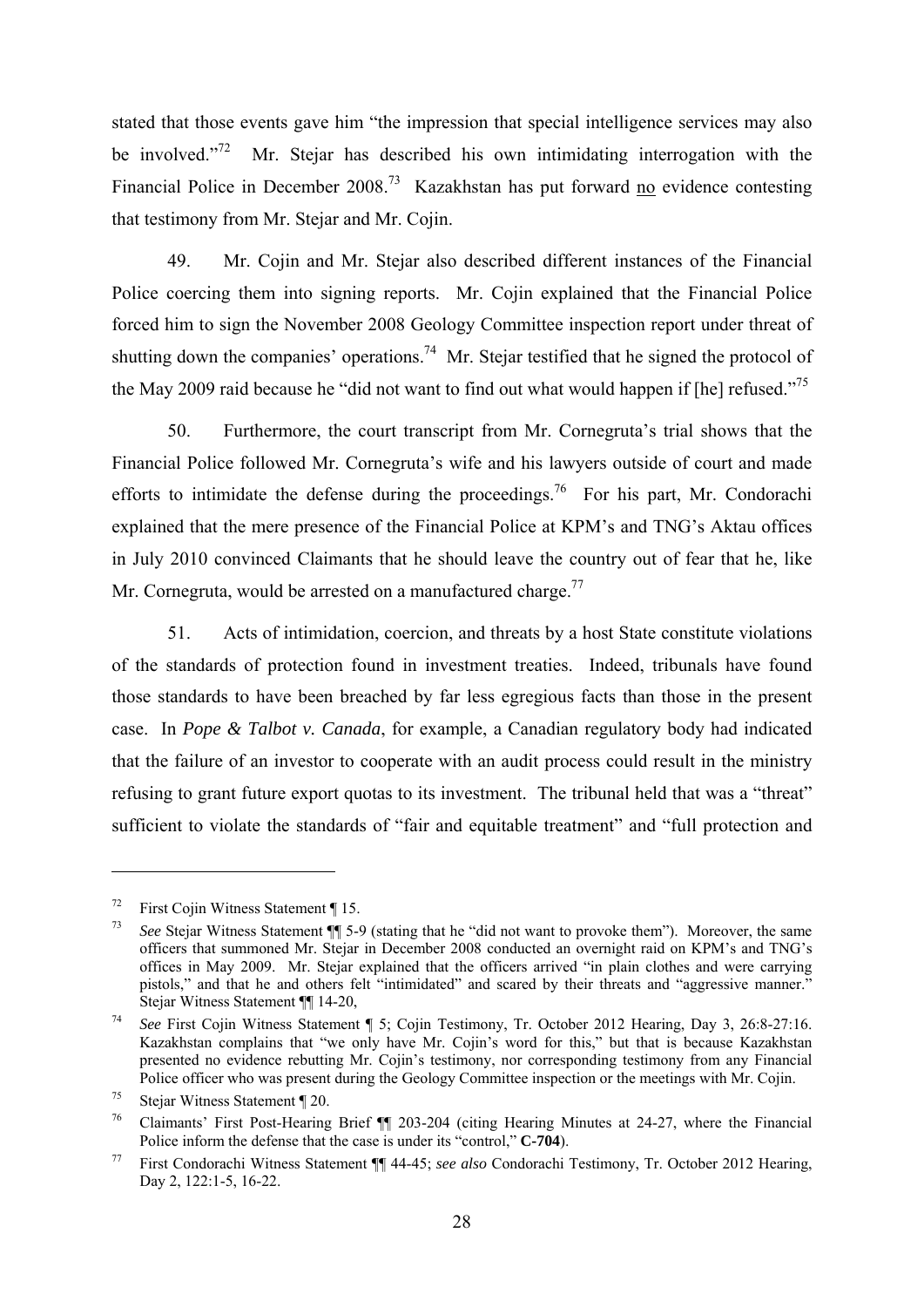security."<sup>78</sup> In the present case, the Financial Police initiated baseless criminal investigations, threatened Claimants' employees through acts of intimidation, arrested and jailed one General Manager and issued international search warrants for three others, and coerced managers into signing reports on the threat of shutting down company operations. Those acts clearly entailed harassment and coercion that violated the ECT.

52. In addition to the threats and harassment of the Financial Police, the inspections they ordered in October 2008 — as well as the consequences of those inspections in terms of further audits, document seizures, interrogations, and extensive litigation — were highly disruptive to Claimants' operations. Kazakhstan has attempted to downplay its interference with Claimants' operations by quoting Mr. Cojin completely out of context and suggesting that he misstated the facts. Kazakhstan repeatedly quotes one, selective portion of Mr. Cojin's testimony, in which he stated that "the financial police came from time to time to our office — they could not disturb us too often because we were very busy with production," as purported "proof" that the Financial Police did not disrupt or interfere with Claimants' operations.79 That is not an accurate portrayal of what Mr. Cojin stated. Mr. Cojin was describing one specific inspection — the November 2008 Geology Committee inspection — which lasted for more than seven days.<sup>80</sup> He explained that he met with the Financial Police "from time to time" during the course of that inspection $81$  and that he specifically met with them "at the final stage of the inspection" when they demanded that he sign the inspection report. $82$  That testimony is not at all inconsistent with Mr. Cojin's written testimony, where he explained:

> [F]rom the time of that report [*i.e*., the November 2008 Geology Committee Inspection Report] forward, I have

<sup>78</sup> *See Pope & Talbot Inc. v. The Government of Canada,* NAFTA, Interim Award, June 26, 2000, ¶¶ 163-165, 173-174, 181, **C-244**.

<sup>79</sup>*See, e.g*., Kazakhstan's First Post-Hearing Brief ¶¶ 72, 148, 232. 80 *See* Cojin Testimony, Tr. October 2012 Hearing, Day 3, 30:11-31:16; *see also* Geology Committee Inspection Report, November 4-11, 2008 (signed on November 14, 2008), **C-86** and **C-87**.

<sup>81</sup> *See* Cojin Testimony, Tr. October 2012 Hearing, Day 3, 30:24–31:16 ("Q… were you present in the KPM/TNG offices in Aktau during the course of this inspection [*i.e*., the November 4-11, 2008 Geology Committee inspection]? A. Yes, I was present there at this moment. I was in the office. Q. And did you personally have the meetings and discussions that you mentioned during your cross-examination testimony with representatives from the financial police? A. Yes. The representatives from the financial police came from time to time to our office — they could not disturb us too often because we were very busy with production — and they would put some questions.… I very well remember this particular line of discussion that we do not have the licence for exploration — this particular sentence on — the licence for using the main pipeline.").

<sup>82</sup> Cojin Testimony, Tr. October 2012 Hearing, Day 3, 26:8-27:3.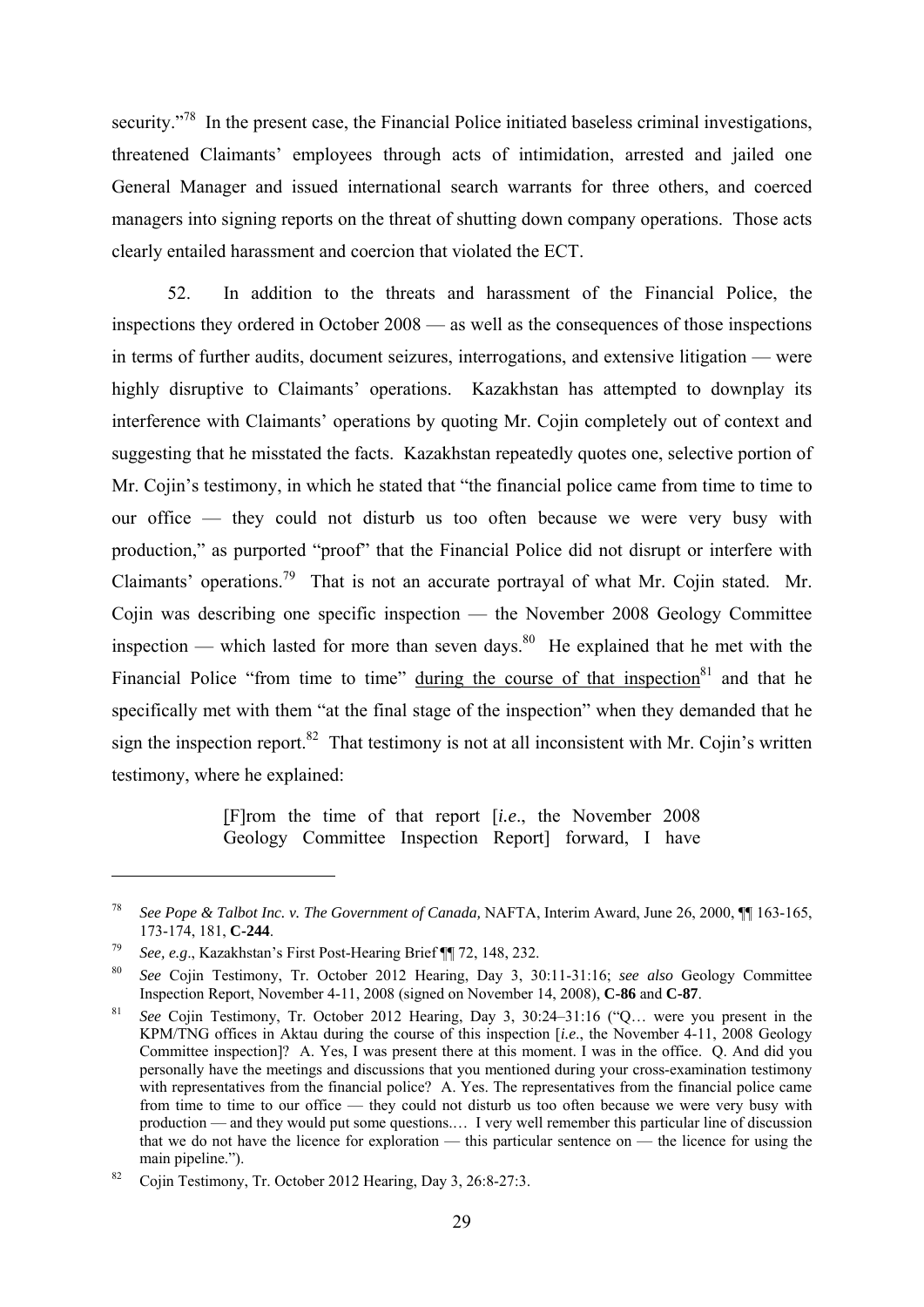witnessed KPM and TNG transformed from working, fully operative and functional oil and gas production companies to two bodies that exist to answer requests from various Government officials and write reports. This process began around November 2008 and continued for nearly two years. While the Government eventually took physical control of our offices and physical assets in July of 2010, they had already been interfering with and severely impeding our ability to operate, manage, and sell our businesses since late 2008.<sup>83</sup>

53. Nor is Mr. Cojin's comment inconsistent with his testimony that "approximately 80% of the accounting and finance staff in particular had to divert their attention away from their normal duties because they were solely devoted to responding to requests from the Financial Police" and that "their requests and inspections completely undermined the management's ability to run the companies normally.<sup>84</sup> In any event, the fact that Mr. Cojin, General Manager of TNG and Deputy General Manager of KPM, had to remain outside of Kazakhstan from April 2009 onward because he was being hunted by the Financial Police rather puts an end to Kazakhstan's attempts to misconstrue his testimony about impacts on the business.

54. Other witnesses also gave detailed testimony about how the inspections, audits, and ensuing document seizures and litigation interfered with daily operations.<sup>85</sup> But ultimately the matter is put beyond doubt by the voluminous documentary record on this point. The Tribunal only needs to review the timeline set forth above and the relevant exhibits cited therein to appreciate the severe impact of Kazakhstan's campaign of harassment and coercion on KPM and TNG. Kazakhstan's attempts to misleadingly "spin" the testimonies of Claimants' witnesses is unavailing in the face of the voluminous evidentiary record.

55. It has never been Claimants' case — nor are they required to show, as Kazakhstan suggests — that Kazakhstan's investigative onslaught and its aftermath totally shut down the companies or altogether stopped oil and gas production.<sup>86</sup> Again, the case of *Pope & Talbot* places this matter in perspective: there, the tribunal found that a regulatory body's insistence that the investor ship "reams and reams" of shipping documents from

<sup>83</sup> First Cojin Witness Statement ¶ 6.

<sup>84</sup> Second Cojin Witness Statement ¶ 11-14.

<sup>85</sup>*See, e.g*., First Condorachi Statement ¶¶ 6-7; 12-16; Stejar Statement ¶¶ 5-29. 86 *See* Kazakhstan's First Post-Hearing Brief ¶¶ 232, 237-238.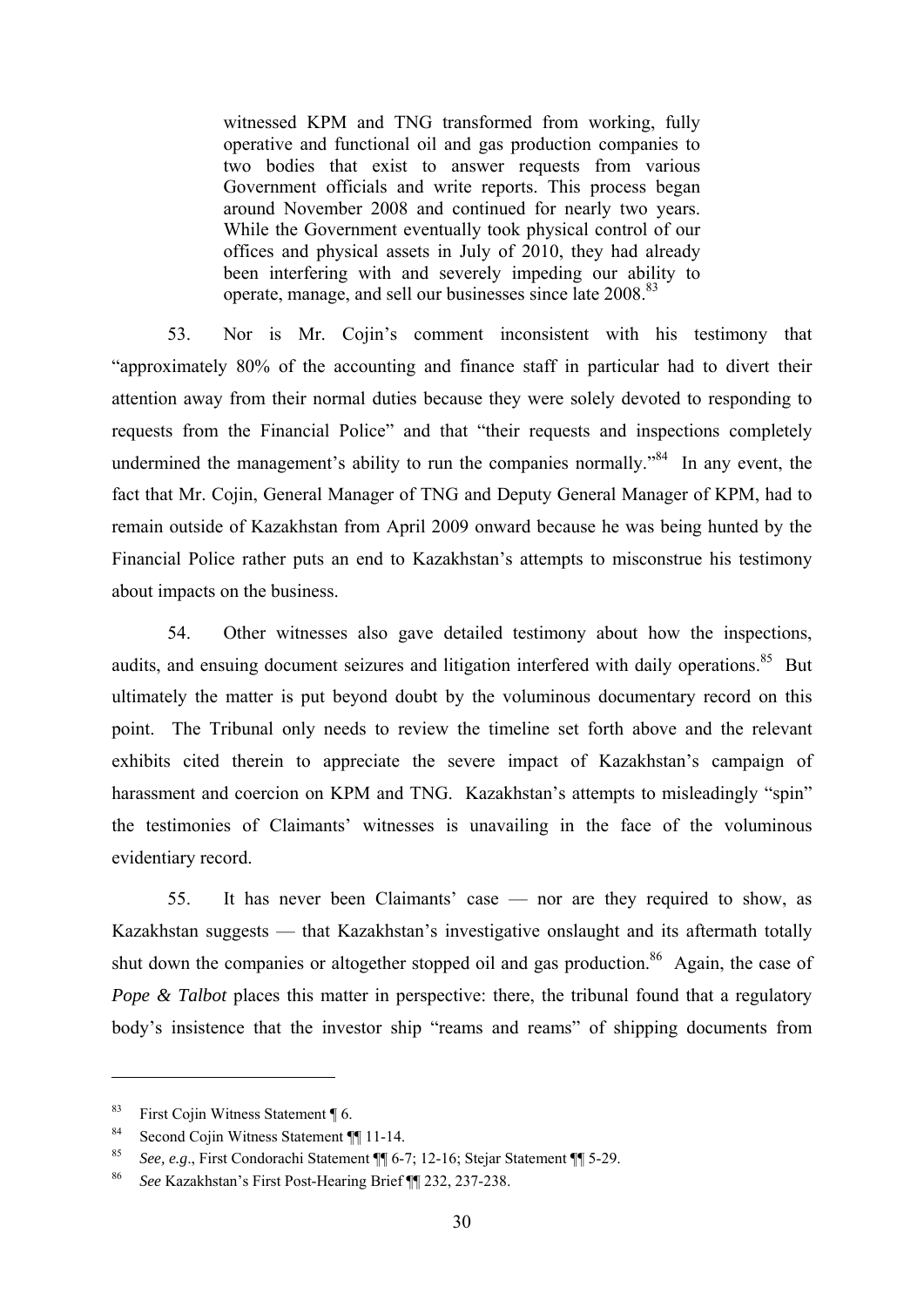Portland, Oregon, to Canada for them to be audited — instead of agreeing to hold the verification process in Portland — was a sufficient burden on the investment's business to breach the fair and equitable treatment and full protection and security standards. $87$  In the present case, Claimants struggled to contend with the many consequences of Kazakhstan's investigative onslaught up until the final, direct expropriation of July 2010. There is no "penalty" for Claimants having done so; if anything, Claimants should be credited for the extraordinary lengths to which they went to mitigate damages and keep their businesses afloat.

56. But the fact that Claimants were able to maintain production at some level does not mean that Kazakhstan's investigations, document seizures, tax assessments, litigation, and so on did not have severe impacts upon KPM and TNG. Claimants' businesses were not able to function normally: their top managers were being prosecuted or hunted; vast amounts of time and effort were spent responding to the assault and contending with litigation; Claimants could not sell their companies; Claimants rationally decided not to renew the Kemikal contract without a guarantee; Mr. Stati was forced to pause construction on the LPG plant and limit further investments in Borankol and Tolkyn; and Claimants were not able to pursue further exploration in Contract 302 without the expected (and promised) contractual addendum. The simple fact that production was maintained at some level does not detract from those serious consequences.

57. The contemporaneous record demonstrates Claimants' repeated complaints to Kazakhstan's authorities about the impacts of the investigative onslaught and its aftermath on Claimants' businesses. By March 2009 — over a month before Kazakhstan actually arrested KPM's and TNG's shares and assets — it was clear to Claimants that they could no longer continue operating normally. They complained to the General Prosecutor's Office: "The working activity of the company is paralyzed and the proficiency of our top-managers and mid-tier staff is decreasing because of improper legal circumstances created around our company [and] because of illegal acts of the financial police and permanent investigations and inquiries."88 Ironically, President Nazarbayev shared Claimants' view. In November 2009, the President personally complained to the highest levels of his administration that "as a result of inspections by law enforcement … it took place a full stop of trades (oil and gas

<sup>87</sup> *See Pope & Talbot Inc. v. The Government of Canada*, NAFTA, Interim Award, June 26, 2000, ¶¶ 159, 172-73, **C-244**.

<sup>88</sup> Letter to the General Prosecutor's Office, March 18, 2009, **C-154**.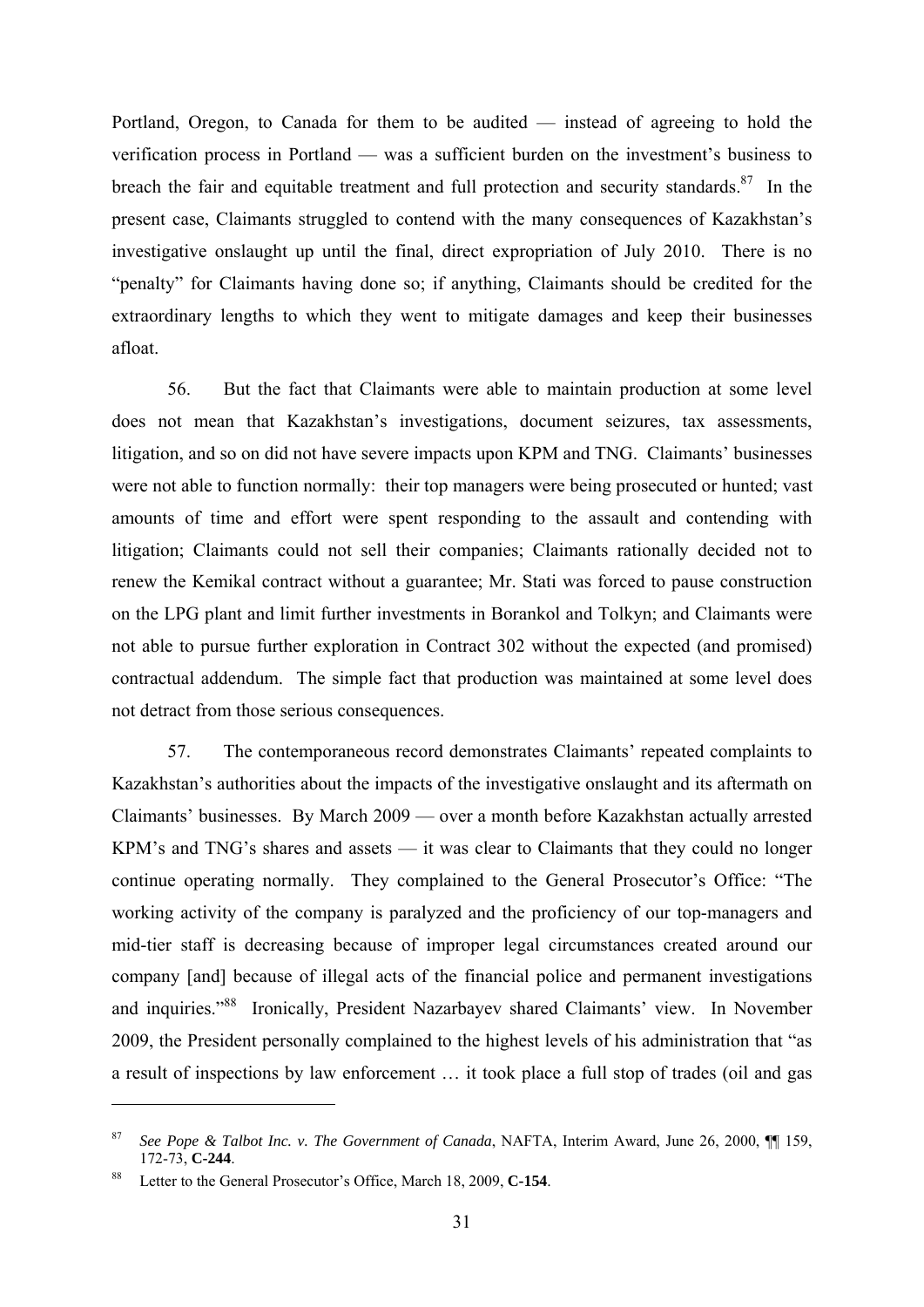extraction) and the construction of the Gas Refining Factory, compressor stations and gas gathering units."89 There could hardly be more persuasive evidence of the impact of Kazakhstan's harassment and coercion on Claimants' businesses.

58. UNCTAD has described abusive conduct that violates the "fair and equitable treatment" standard in the following terms:

> Abusive conduct includes coercion, duress and harassment that involve unwarranted and improper pressure, abuse of power, persecution, threats, intimidation and use of force. Abusive conduct can potentially take many forms, such as arresting or jailing of executives or personnel; threats of or initiation of criminal proceedings; deliberate imposition of unfounded tax assessments, criminal or other fines; arresting or seizing of physical assets, bank accounts and equity; interfering with, obstructing or preventing daily business operations; and deportation from the host State or refusal to extend documents that allow a foreigner to live and work in the host State. $90$

59. Kazakhstan's campaign of harassment and coercion involved every single one of the elements listed by UNCTAD. It is beyond question that Kazakhstan's campaign violated the fair and equitable treatment and impairment standards contained in the ECT; constituted illegal "indirect expropriation" by depriving Claimants of their "incidents of ownership" of KPM and TNG; and constituted an intentional, gross failure to provide Claimants and their investments with "the most constant protection and security."

### **B. Claim No. 2: Kazakhstan's Financial Police Reverse-Engineered the "Crime" of Operating "Main" Pipelines Without a License and Initiated Criminal Investigations Based on that Fabrication**

### **Synopsis**

1

60. The evidence in this case conclusively demonstrates that the Financial Police's "main pipeline" allegations against KPM and TNG were fabrications. Throughout many years of inspections, no competent or knowledgeable authority had ever suggested that any portion of KPM's or TNG's in-field, gathering systems were "main." Once the Financial Police became involved, even they could not obtain such a conclusion from any competent or knowledgeable authority. The Financial Police ultimately had to rely upon a hand-picked "expert" from the Ministry of Justice to endorse their conclusion, and they manipulated his

<sup>89</sup> Letter from Blagovest President to MEMR, February 17, 2010, **C-23**.

<sup>90</sup> UNCTAD, Fair and Equitable Treatment: A Sequel, UNCTAD Series on Issues in International Investment Agreements II (United Nations 2012), at 82, **C-571**.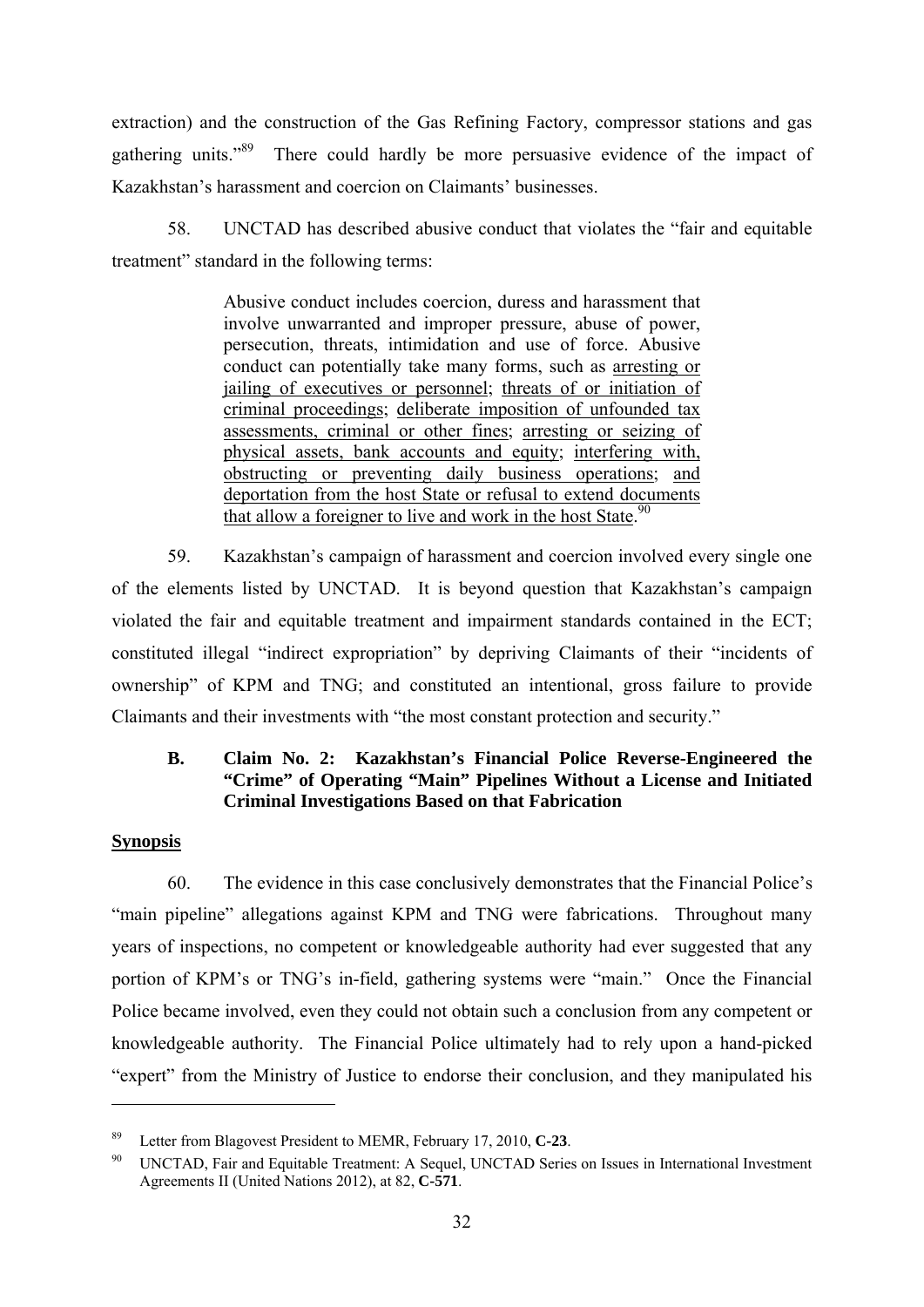cursory review by cherry-picking the few documents he considered and failing to provide him with conclusive contrary evidence.

61. Ultimately, the Tribunal can have no doubt that the "main pipeline" charges were fabrications, because the charges were reverse-engineered. The process the Financial Police followed in pursuing the "crime" was backward. The Financial Police did not go about investigating a crime in the normal, proper sequence, by first ascertaining that KPM or TNG operated main pipelines, then determining that the companies did not have licenses to do so, then bringing charges, and in the context of either bringing charges or prosecuting, determining the penalty to which the State was entitled. Rather, the sequence of events was exactly the opposite: The Financial Police first came up with an allegation they could use by determining that KPM and TNG did not have main pipeline licenses. Next, they confirmed that they could impose a devastating penalty for the allegation they were considering. They then — and only then — sought out a competent authority to opine that KPM and TNG in fact operated main pipelines. All the competent authorities told the Financial Police the pipelines in question were not "main," so the Financial Police eventually — three months after they had settled upon their allegation — resorted to their own hand-picked "expert" to give them the conclusion they wanted.

#### **Timeline**

| • October 14, 2008       | President Nazarbayev orders investigation of Mr. Stati, KPM, and<br>TNG $(C-8)$ .                                                                                                           |
|--------------------------|---------------------------------------------------------------------------------------------------------------------------------------------------------------------------------------------|
| $\cdot$ October 28, 2008 | Financial Police order the Geology Committee of the MEMR to<br>conduct an inspection of KPM and TNG and insist that the<br>Financial Police be included in the inspection $(C-12, C-435)$ . |
| • November 4-11,<br>2008 | Geology Committee of the MEMR carries out inspection of<br>KPM and TNG and finds no violations $(C-86)$ and $C-87$ .                                                                        |
| • November 12, 2008      | Financial Police write to ARNM to confirm whether KPM<br>and TNG hold licenses to operate "main" pipelines (C-441).                                                                         |
| • November 14, 2008      | ARNM responds that KPM and TNG do not hold licenses to<br>operate "main" pipelines (see C-88).                                                                                              |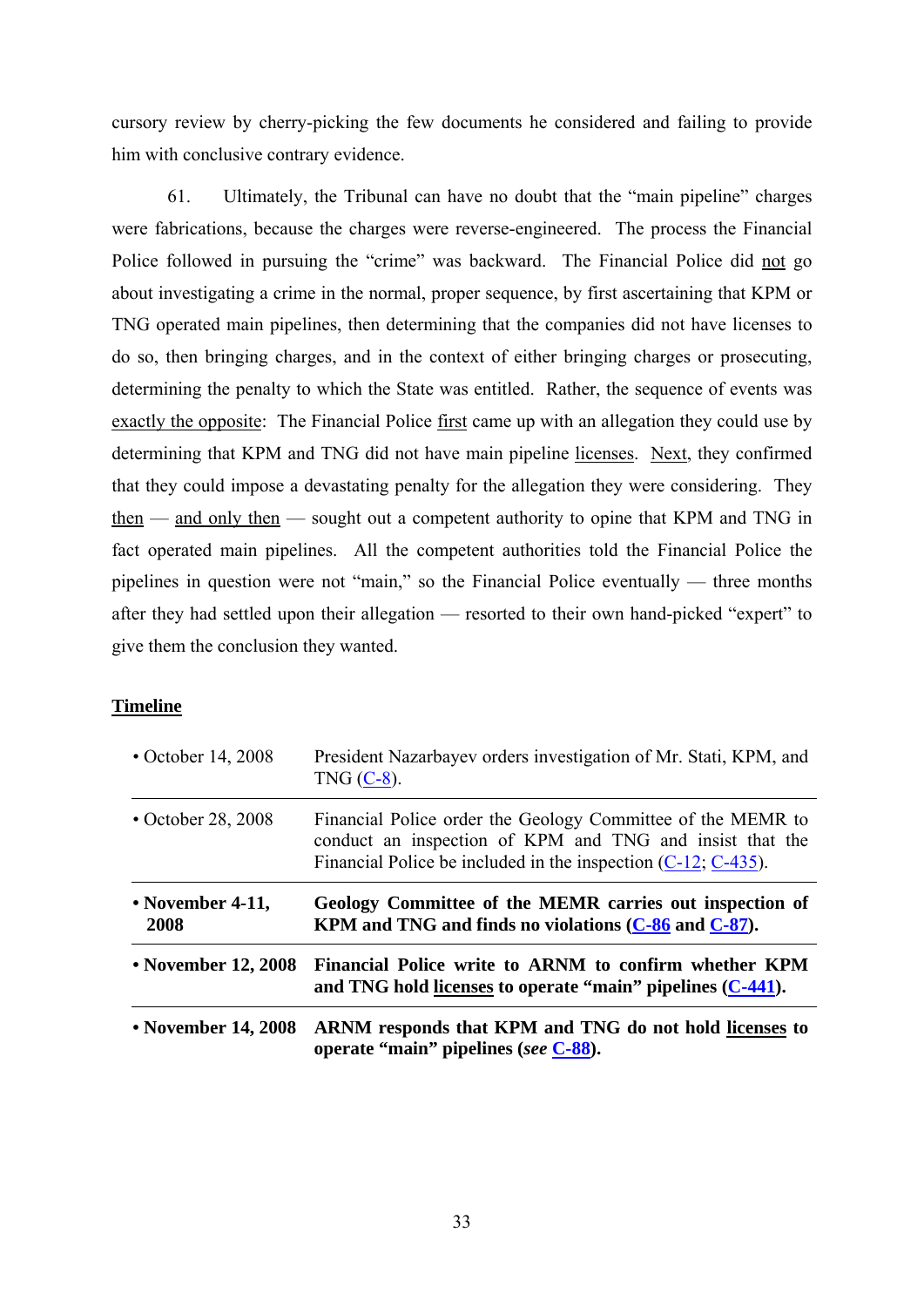| • November 14, 2008       | Financial Police insist that Mr. Cojin and Mr. Cornegruta<br>sign inspection reports "admitting" that KPM and TNG do<br>not hold licenses to operate "main" pipelines (see C-86; C-87;<br><b>First Cojin Statement ¶¶ 4-5; Cojin Testimony, Tr. October</b><br>2012 Hearing, Day 3 at 26:8-27:16). |
|---------------------------|----------------------------------------------------------------------------------------------------------------------------------------------------------------------------------------------------------------------------------------------------------------------------------------------------|
| • November 17, 2008       | Financial Police order Tax Committee to calculate illegal<br>profits earned by KPM and TNG from operating "main"<br>pipelines without licenses $(C-89)$ .                                                                                                                                          |
| • November 19, 2008       | Tax Committee issues calculation that KPM earned over 41<br>billion Tenge in illegal profit and that TNG earned over 37 billion<br>Tenge (C-450 and C-202).                                                                                                                                        |
| • November 19, 2008       | Ministry for Emergency Situations confirms that KPM's and<br>TNG's pipelines are not "main" $(C-90; C-91)$ .                                                                                                                                                                                       |
| • November 21, 2008       | Financial Police instruct MES to withdraw its conclusions on<br>the ground that it is not a "competent" authority $(C-92)$ .                                                                                                                                                                       |
| $\cdot$ December 2, 2008  | Financial Police report that KPM operates a main pipeline<br>without a license and has gained income of over 41 billion Tenge<br>$(C-85)$ .                                                                                                                                                        |
| $\cdot$ December 10, 2008 | Financial Police admit to the Deputy Prime Minister of<br>Kazakhstan that no authority has determined that KPM's and<br>TNG's pipelines are "main" pipelines $(C-448)$ .                                                                                                                           |
| • December 15, 2008       | Financial Police formally open criminal investigation against<br>KPM for operating a "main" pipeline $(C-632)$ .                                                                                                                                                                                   |
| is not "main."            | $\rightarrow$ As Kazakhstan concedes, the Financial Police pursue the criminal charge without<br>having obtained a determination by any competent or knowledgeable authority that<br>KPM's pipeline is "main," and despite the conclusion from MES that the pipeline                               |
| • January 5, 2009         | Financial Police write to MEMR asking whether KPM's and<br>TNG's pipelines are "main" $(C-718)$ .                                                                                                                                                                                                  |
| $\cdot$ January 5, 2009   | Kazakh Institute of Oil and Gas of KMG NC confirms that<br>KPM's and TNG's pipelines are not "main" $(C-99)$ and $C-100$ ).                                                                                                                                                                        |
| $\cdot$ January 8, 2009   | Scientific and Research Centre of MES confirm that KPM's and<br>TNG's pipelines are not "main" $(C-103$ and $C-104$ ).                                                                                                                                                                             |
| $\cdot$ January 9, 2009   | NIPI Neftegaz confirms that KPM's and TNG's pipelines are not<br>"main" ( $C-101$ and $C-102$ ).                                                                                                                                                                                                   |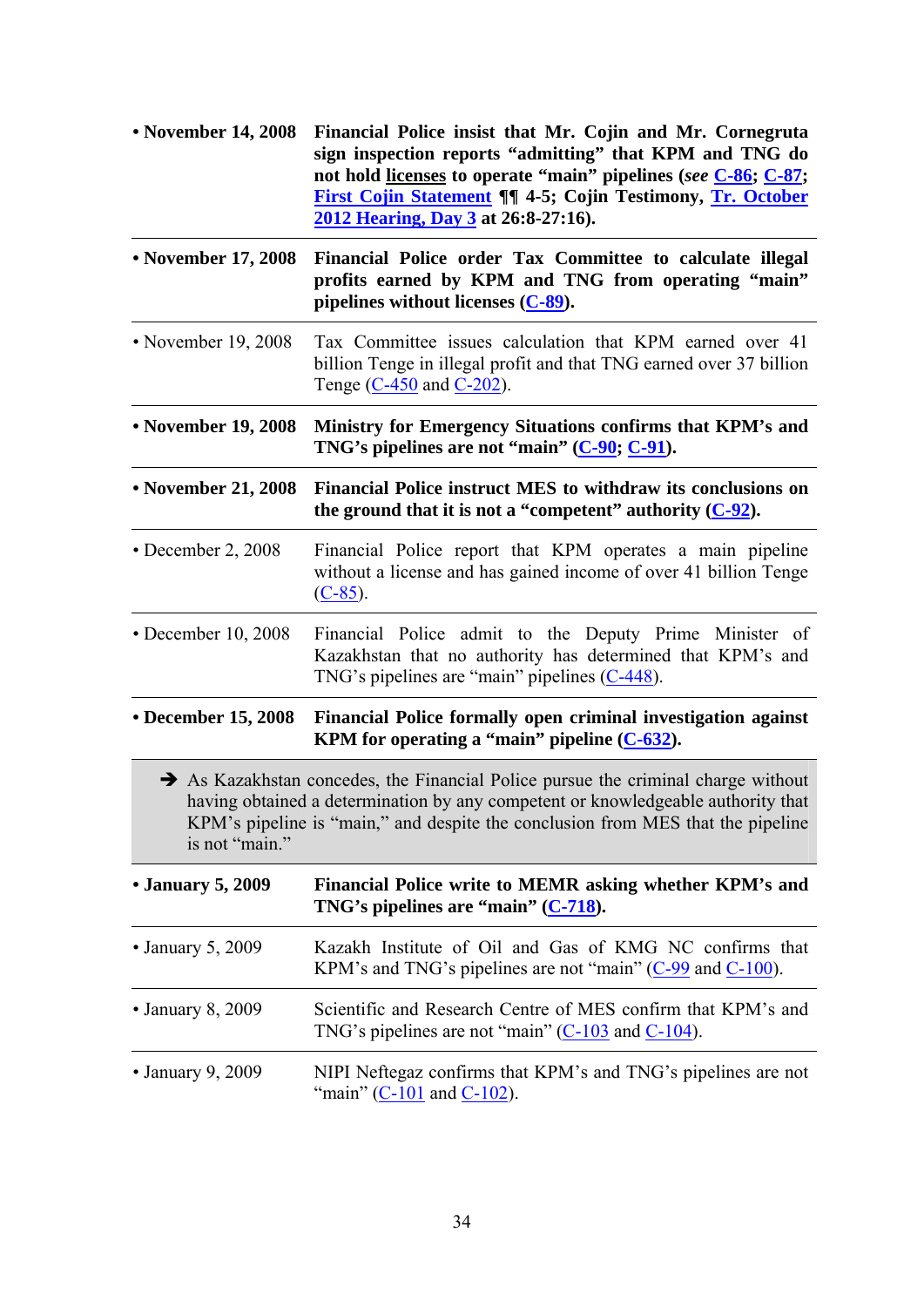- February 2, 2009 Financial Police inform TNG that on January 20, 2009, they had formally opened a criminal investigation against TNG for operating "main" pipelines, despite the fact that no authority had concluded that TNG's pipelines are "main" (C-98).
	- Criminal investigations against KPM and TNG lead to sequestration of their shares and assets on April 30, 2009; however, unlike KPM, no general manager of TNG is arrested, and thus, no criminal case involving TNG is brought. In Kazakhstan, criminal cases can only be brought against natural persons. Kazakhstan was able to arrest KPM's General Manager, Mr. Cornegruta, but TNG's General Manger, Mr. Cojin, was out of the country at the time and never returned. So there was no one to prosecute from TNG. Nevertheless, TNG's shares and assets remain frozen as a result of the "pending" criminal investigation.
- **February 4, 2009 MEMR confirms that KPM's pipeline is part of its gathering system, and thus, is not a "main" pipeline (C-719). • February 9, 2009 Having failed to obtain the conclusion it needed from the MES or MEMR, the Financial Police order the Ministry of Justice to appoint an "expert" to determine whether KPM's pipeline is "main" (C-109). • February 10, 2009 Mr. Turganbayev of the Financial Police meets with Ministry of Justice "expert," Mr. Baymaganbetov, and gives him the only materials he uses in preparing his report; Mr. Turganbayev does not provide Mr. Baymaganbetov with any of the evidence establishing that KPM's pipeline is not "main" (R-246).**  • February 13, 2009 Mr. Baymaganbetov issues his opinion that KPM's pipeline is a "main" pipeline  $(C-110)$ .  $\rightarrow$  Mr. Baymaganbetov is the first and only "authority" to support the Financial Police's criminal charge by concluding that KPM's pipeline is "main." • April 13, 2009 Russian design and construction institute confirms that KPM's & TNG's pipelines are not "main"  $(C-105)$  and  $C-106$ ). • April 25, 2009 Financial Police arrest Mr. Cornegruta and charge him with the crime of "illegal entrepreneurial activity in an especially large amount" for operating a "main" pipeline without a license (*see* C-117). **• April 30, 2009 Financial Police order the sequestration of the shares in KPM & TNG, as well as the companies' Subsoil Use Contracts and other assets (C-486; C-487; C-490; C-491; C-492; C-494; C-496; C-497;** *see also* **C-488; C-489; C-493; C-495; C-498).**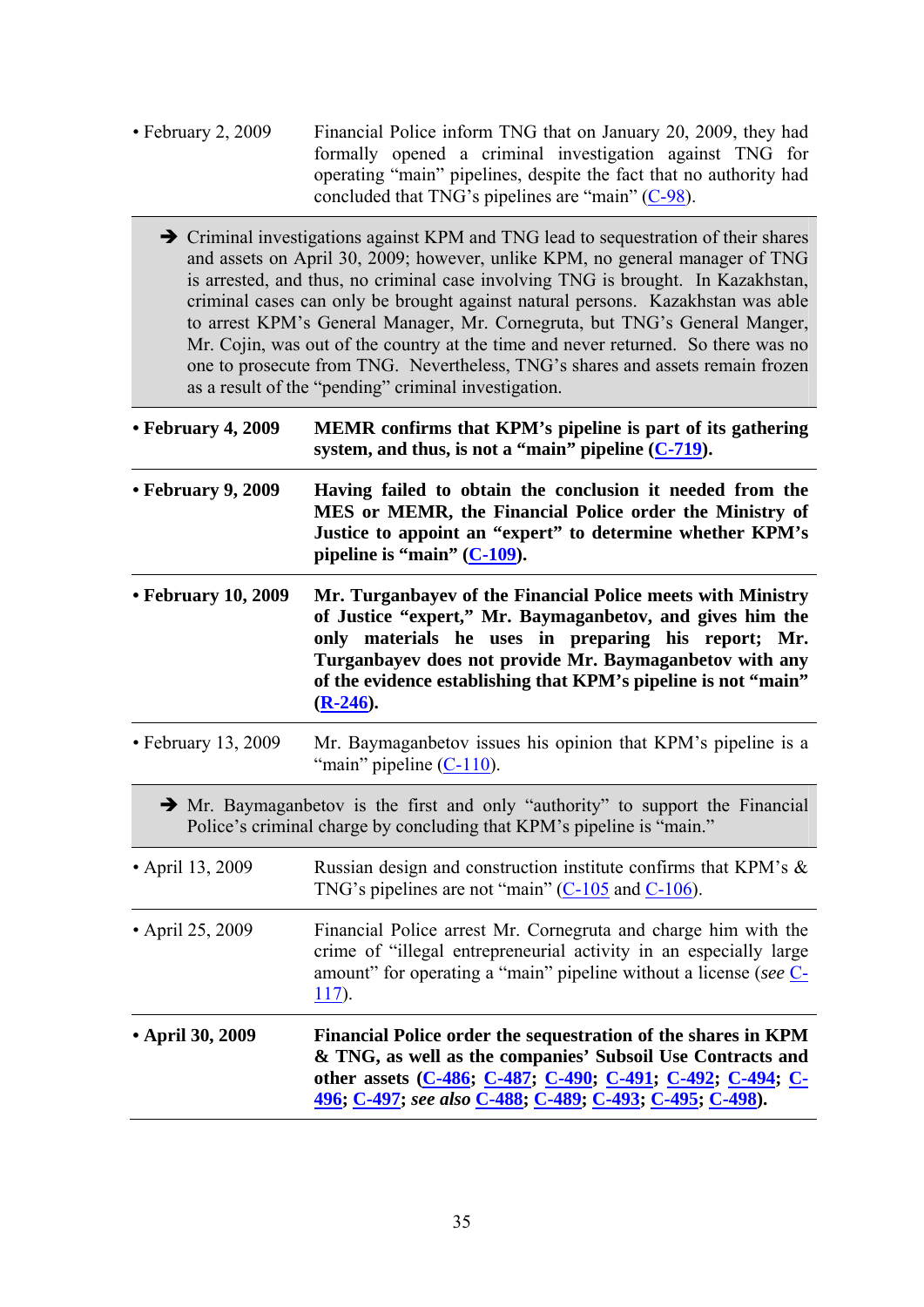- $\rightarrow$  The sequestration of shares and assets legally prevents Claimants from selling KPM and TNG, their subsoil use rights, or their other assets (*see* C-488; C-489; C-725).
- July 2, 2009 Professor Suleymenov, author of Kazakhstan's Law on Oil (and Claimants' expert), issues expert legal opinion that KPM's pipeline is not "main" (C-108).
- August 25, 2009 Russian joint stock company VNIIST concludes that KPM's pipeline is not "main"  $(C-107)$ .
- July 30 Sept. 14, Mr. Cornegruta's trial takes place (C-704).
- 2009
- 
- KPM is not charged or named in the criminal proceeding because, in Kazakshtan, only a natural person is subject to criminal conviction. Kazakhstan may or may not have been able to assert a civil claim against KPM in conjunction with the criminal case, but it does not even attempt do so (likely because it is separately pursuing administrative actions against KPM at the time for operating a "main" pipeline). As a result, KPM is not a party to Mr. Cornegruta's criminal case and is not represented by counsel.
- September 18, 2009 Aktau City Court finds Mr. Cornegruta guilty of "illegal entrepreneurial activity in an especially large amount" for operating a "main" pipeline without a license and orders recovery of US \$145 million from non-party KPM (C-117).
- January  $25 -$ February 6, 2010 MEMR issues inspection reports clearly concluding that KPM's and TNG's reclassified pipelines are part of a "single technological process" and, thus, are not main pipelines (C-385 and C-386).

# **Relevant Witness Evidence**

First Suleymenov Report

Second Suleymenov Report ¶¶ 4-51

Third Suleymenov Report ¶¶ 4-18

First Pisica Statement ¶¶ 12-18

First Cojin Statement ¶¶ 3-5

Second Cojin Statement ¶¶ 17-19

First Romanosov Statement ¶¶ 32-33

Second Stati Statement ¶ 12

Cojin Testimony, Tr. October 2012 Hearing, Day 3, 26:8-22, 28:15-22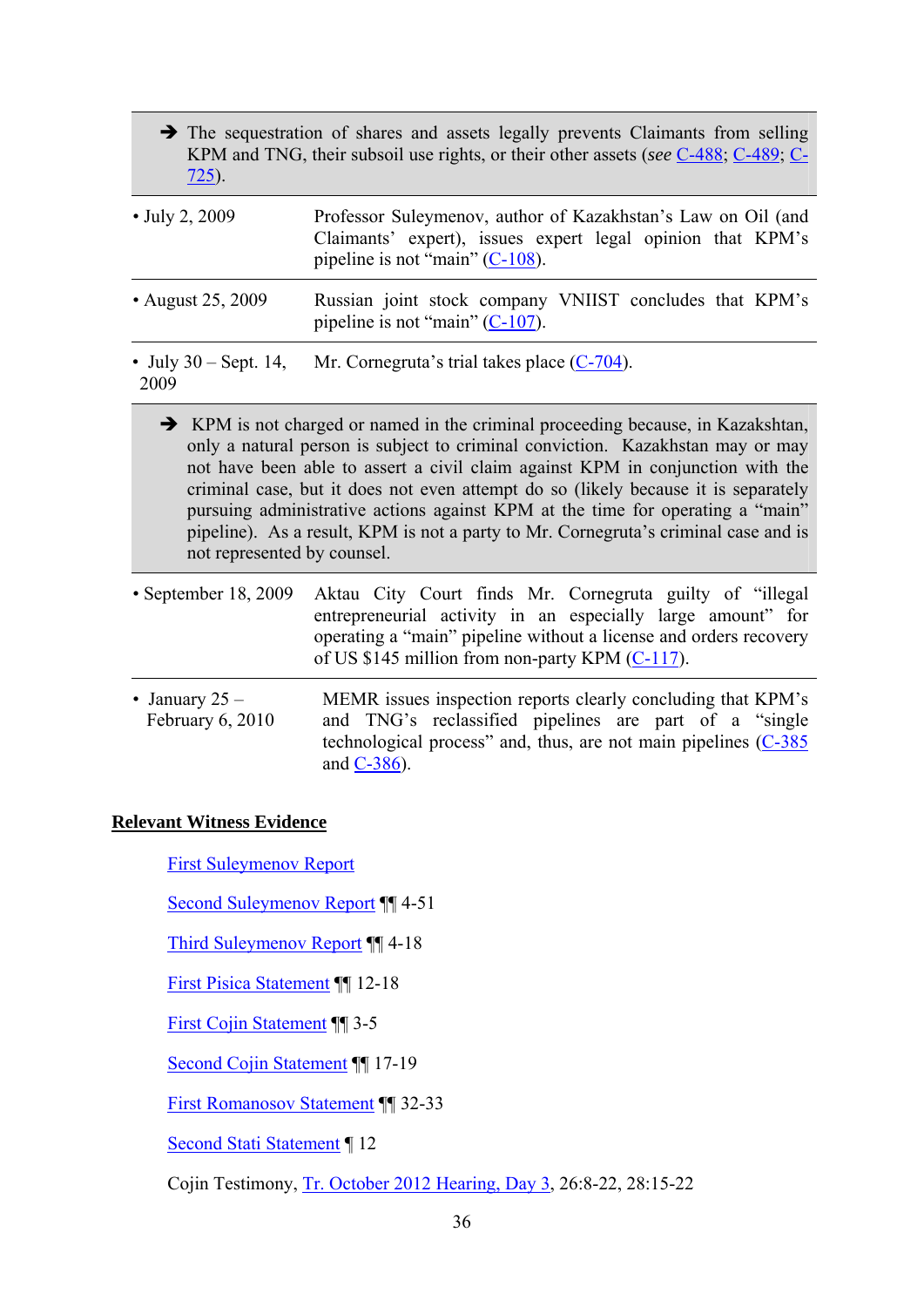Rakhimov Testimony, Tr. October 2012 Hearing, Day 5, 20:11-21:1, 49:25-51:2, 57:25-59:24, 60:10-64:2, 71:4-71:18

Turganbayev Testimony, Tr. October 2012 Hearing, Day 5, 93:7-96:4, 106:17-23

Baymaganbetov Testimony, Tr. October 2012 Hearing, Day 6, 88:11-17, 89:8-17,  $103.16 - 18$ 

### **Previous Submissions by Claimants**

Written Submissions:

Statement of Claim ¶¶ 61, 79-120, 132, 329-33, 351(a), 361-2, 371

Reply on Jurisdiction and Liability ¶¶ 218-22, 246-91, 480, 493, 504-07, 524, 534, 546, 555

First Post-Hearing Brief ¶¶ 150-57, 168-87, 211-4

Oral Submissions:

Claimants' Opening Presentation on the Merits, slide 33

Claimants' Opening Statement, Tr. October 2012 Hearing, Day 1, 100:8-104:20, 111:12-116:10, 122:10-124:18

Claimants' Closing Presentation, slide 7

Claimants' Closing Statement, Tr. May 2013 Hearing, Day 1, 138:2-142:25

#### **Relevant ECT and International Law Standards**

- $\triangleright$  Fair and equitable treatment ECT art. 10(1), C-1
- $\triangleright$  Impairment by unreasonable and discriminatory measures ECT art. 10(1), C-1
- $\triangleright$  Most constant protection and security ECT art. 10(1), C-1
- $\triangleright$  Unlawful indirect expropriation ECT art. 13(1), C-1
- $\triangleright$  Right to employ key personnel ECT art. 11, C-1

### **Final Remarks Regarding Claim No. 2**

62. A brief review of the sequence of events in November 2008 demonstrates that the Financial Police took over the Geology Committee's inspection of KPM and TNG and used it to manufacture the basis for criminal investigations of the companies, which ultimately led to the prosecution of Mr. Cornegruta and the verdict against non-party KPM.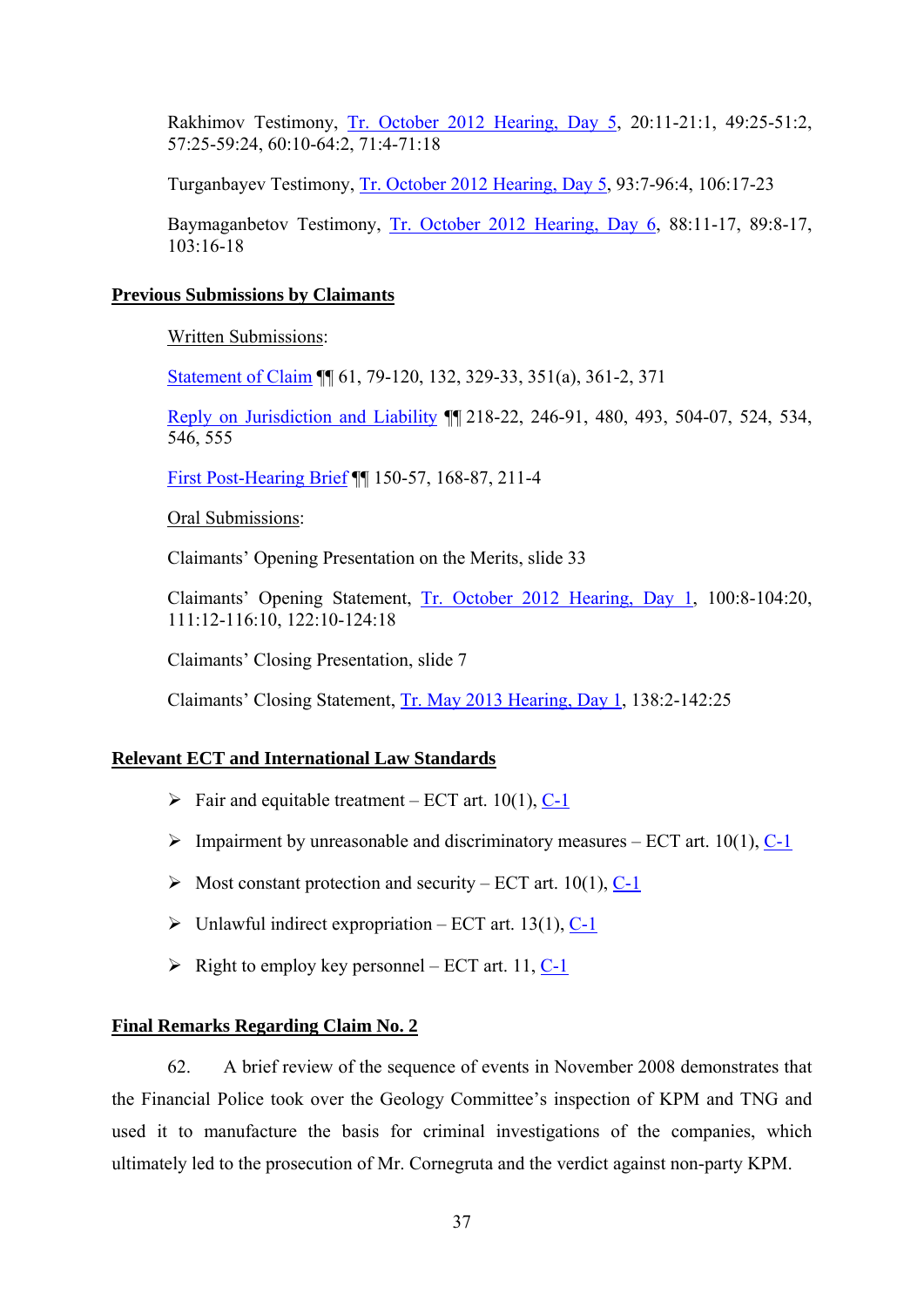63. The November 4-11, 2008, Geology Committee inspection found no violation with regard to KPM's or TNG's business activities.<sup>91</sup> Nevertheless, determined to find some "ground" on which to prosecute, on November 12, 2008, the Financial Police wrote to the Agency for Regulation of Natural Monopolies to confirm that KPM and TNG did not hold licenses to operate "main" pipelines.<sup>92</sup> After receiving that confirmation on November 14, 2008, the Financial Police insisted on adding language to the Geology Committee inspection reports stating that KPM and TNG did not hold "main" pipeline licenses. The Financial Police insisted that KPM's and TNG's managers sign the reports as amended, under threat of shutting down the companies' operations.<sup>93</sup>

64. Armed with that "finding" regarding the lack of "main" pipeline licenses, on November 17, 2008, the Financial Police ordered the calculation of "illegal profits" the companies allegedly generated by operating "main" pipelines without licenses.  $94$  even though no authority had ever suggested that KPM's and TNG's pipelines were "main." The Financial Police received its calculation two days later.<sup>95</sup>

65. On November 19, 2008, KPM and TNG informed the Financial Police of the conclusions of the Ministry for Emergency Situations — the Ministry tasked with ensuring the safety of pipeline operations, for both "main" and field pipelines — which stated unequivocally that KPM's and TNG's pipelines were not "main."<sup>96</sup> Rather than consider that conclusion from an authoritative body, the Financial Police instructed the MES, on

<sup>&</sup>lt;sup>91</sup> *See generally* Reports on the results of unscheduled audit of performance of the legislation of the Republic of Kazakhstan on oil, subsoil and subsoil use, and contractual obligations of KPM and TNG, November 4- 11, 2008, **C-86** and **C-87**.

<sup>92</sup> Letter from Financial Police to Agency for Regulation of Natural Monopolies, November 12, 2008, **C-441**; *see* Letter from the Agency for Regulation of Natural Monopolies to the Financial Police, November 18, 2008, **C-88**.

<sup>&</sup>lt;sup>93</sup> *See* signature pages to Reports on the results of unscheduled audit of performance of the legislation of the Republic of Kazakhstan on oil, subsoil and subsoil use, and contractual obligations of KPM and TNG, November 14, 2008, **C-86** and **C-87**; *see also* First Cojin Statement ¶¶ 4-5; Cojin Testimony, Tr. October 2012 Hearing, Day 3, 26:8-27:16.<br><sup>94</sup> Order from the Financial Police to the Tax Committee, November 17, 2008, **C-89**; Statement determining

the income received as a result of transportation and further sale of oil for KPM and TNG, November 19, 2008, **C-450**; Report from the Tax Committee to the Financial Police regarding TNG, November 19, 2008, **C-202**.

<sup>&</sup>lt;sup>95</sup> Statement determining the income received as a result of transportation and further sale of oil for KPM and TNG, November 19, 2008, **C-450**; Report from the Tax Committee to the Financial Police regarding TNG, November 19, 2008, **C-202**. As discussed in section III.D, *infra*, the calculation itself was, at the instruction of the Financial Police, arbitrarily inflated and, thus, not an accurate statement of any alleged "illegal profits."

<sup>96</sup> Letter from the Ministry for Emergency Situations to KPM, November 19, 2008, **C-90**; Letter from the Ministry for Emergency Situations to TNG, November 19, 2008, **C-91**.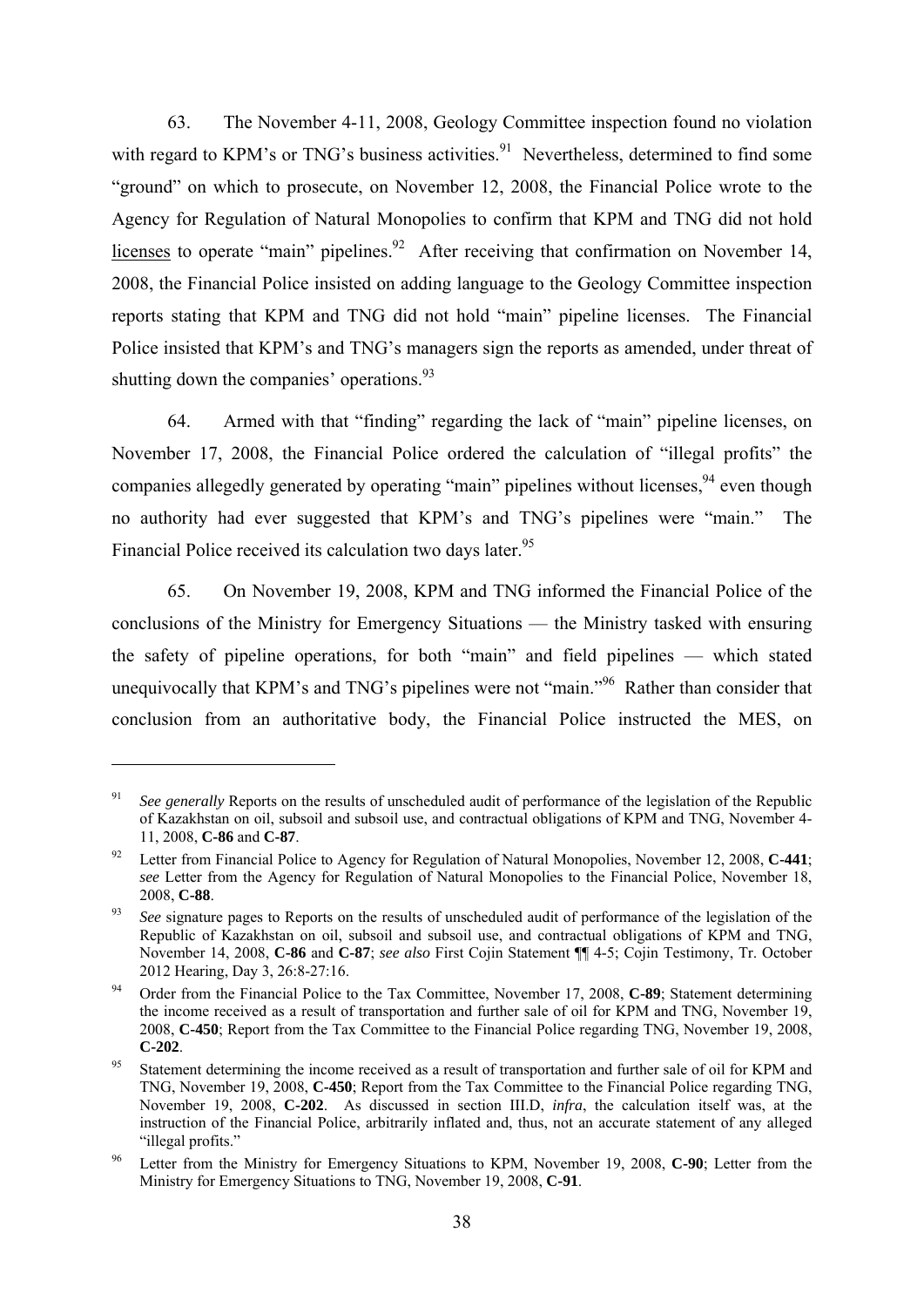November 21, 2008, to withdraw its conclusions on the ground that it was not a "competent" authority.97

66. Kazakhstan's First Post-Hearing Brief confirms the Financial Police's reserveengineering of the "crime." Kazakhstan states that Financial Police officer Turganbayev reported a "potential breach of criminal law" to the Prime Minister on December 10, 2008.<sup>98</sup> but concedes that and at that time, the "investigations and enquiries were not complete [and] no decision had been reached as to whether or not the pipelines were trunk at this point."<sup>99</sup> What was known by that point, however, was the amount of money Kazakhstan could potentially recover — some 41 billion Tenge (approximately US \$350 million) — if the Financial Police could find some authority to state that KPM's pipeline was "main."<sup>100</sup> That is why the Financial Police rejected all the conclusions of knowledgeable industry experts and regulatory bodies, and instead, tightly controlled the analysis of an "expert" from the Ministry of Justice so that he would reach the conclusion the Financial Police needed.

67. Mr. Baymaganbetov delivered his report in February 2009, some three months after the Financial Police had settled upon the allegation they would use. Mr. Baymaganbetov's report was the first and only time any "authority" (other than the court, which simply adopted his opinion) determined that KPM's pipeline was "main." Claimants have detailed the numerous problems with Mr. Baymaganbetov's report and will not repeat them here.<sup>101</sup> In short, his report is a farce, because he relied only on the information the Financial Police provided to him and failed to consider conclusive evidence that KPM's

<u>.</u>

<sup>&</sup>lt;sup>97</sup> Letter from the Financial Police to the Ministry of Emergency Situations, November 21, 2008, **C-92**.<br><sup>98</sup> Kazakhstan's First Post-Hearing Brief ¶ 197. Additionally, on December 2, 2008, the Financial Police had reported, unequivocally: "It has been ascertained that Kazpolmunay LLP has on its balance a trunk pipeline of 18 km long, for the operation of which there is no state license" and "the amount of the illegal profit gained by Kazpolmunay LLP as a result of operation of the oil pipeline within the period of 2005-2007, amounts to 41,8 billion tenge." Internal report to the first Deputy Chairman of the Financial Police, December 2, 2008, **C-85** In that respect, it is worth noting that the Financial Police deliberately misstated the facts to its Deputy Chairman. The *Pope & Talbot* tribunal found that a "lack of forthrightness [in] internal communications [to a] minister" was "troubling" and that "serious misstatements and omissions" in internal government reports led it to conclude that Canada had breached the obligation to accord claimants fair and equitable treatment and full protection and security. *See Pope & Talbot Inc. v. The Government of Canada*, NAFTA, Award on the Merits of Phase II, April 10, 2001, ¶¶ 177-79, 181, **C-312**. The present tribunal should reach the same conclusion here.<br><sup>99</sup> Kazakhstan's First Post-Hearing Brief ¶ 197 (emphasis in original).

<sup>&</sup>lt;sup>100</sup> In the criminal prosecution against Mr. Cornegruta, that amount was eventually reduced to correspond to the "illegal profit" allegedly generated during the time Mr. Cornegruta served as General Manager of KPM. The Financial Police hunted the other General Managers of KPM and TNG in order to bring charges against them all and recover the full amount first calculated by the Tax Committee.

<sup>101</sup> *See, e.g*., Claimants' First Post-Hearing Brief ¶¶ 181-187.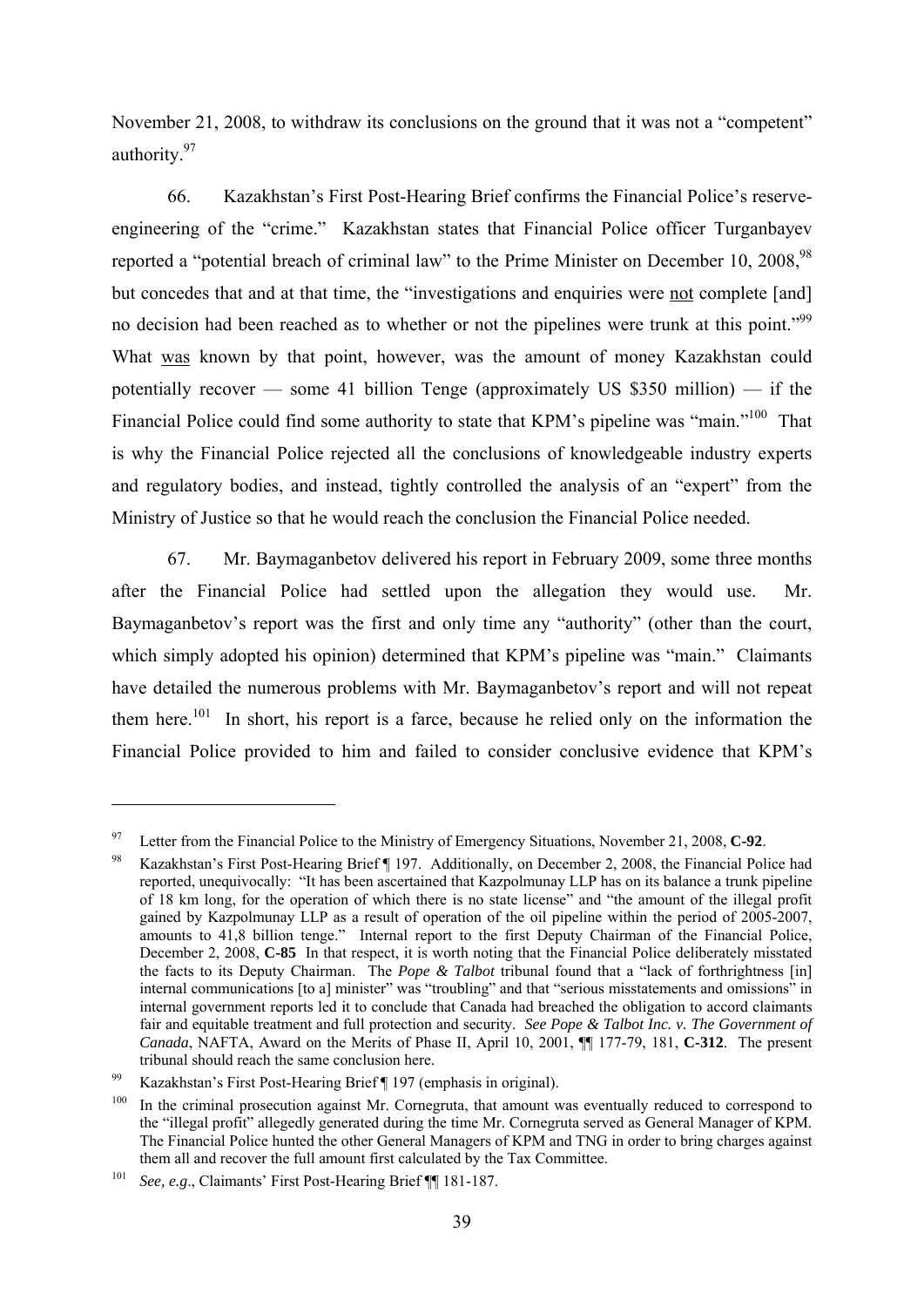pipeline was not "main." Further, Mr. Baymaganbetov issued his report in only two days, without visiting KPM's pipeline. Prior to this case, Mr. Baymaganbetov had never before considered the issue of pipeline classification, and he had never issued an opinion on whether a pipeline was "main" or not.<sup>102</sup>

68. It is thus no surprise that Mr. Baymaganbetov's report is the lone outlier in a sea of authoritative reports concluding that KPM's pipeline was not "main." In addition to the conclusions of two competent Kazakh Ministries, the MES and the MEMR, KPM and TNG provided the Financial Police with reports from the Kazakh Institute of Oil and Gas of KazMunaiGas;<sup>103</sup> the Scientific and Research Centre of the MES;<sup>104</sup> the industrial specialists NIPI Neftegas;<sup>105</sup> the State design and construction institute for oil and gas in Russia;<sup>106</sup> Professor Suleymenov (who authored Kazakhstan's Law on Oil);<sup>107</sup> and the Russian oil and gas engineering company  $VNIIST^{108}$  — each of which independently concluded that KPM's and TNG's pipelines were not "main." The Financial Police ignored every single one of those reports and did not provide any of them to Mr. Baymaganbetov.

69. Fabrication of a criminal charge, particularly one that results in the imprisonment of an in-country director and a debilitating fine against the investment company, clearly breaches the ECT. As the *EDF v. Romania* tribunal held, a measure is unreasonable and arbitrary when it (i) "inflicts damage on the foreign investor without serving any apparent legitimate purpose;" (ii) "is not based on legal standards but on

<sup>&</sup>lt;sup>102</sup> See Baymaganbetov Testimony, Tr. October 2012 Hearing, Day 6, 86:2-15.<br><sup>103</sup> Letter from the Kazakh Institute of Oil and Gas of the National Oil Company KazMunaiGas to KPM, January 5, 2009, **C-99**; Letter from the Kazakh Institute of Oil and Gas of the National Oil Company KazMunaiGas to TNG, January 5, 2009, **C-100**.<br><sup>104</sup> Report from the National Scientific and Research Center on Industrial Safety Issues of the Ministry of

Emergency Situations for Kazakhstan to KPM, January 8, 2009, **C-103**; Report from the National Scientific and Research Center on Industrial Safety Issues of the Ministry of Emergency Situations for Kazakhstan to TNG, January 8, 2009, **C-104**.

<sup>&</sup>lt;sup>105</sup> Letter from the Kazakh Scientific, Research, and Design Institute of Oil and Gas of NIPI Neftegaz to KPM, January 9, 2009, **C-101**; Letter from the Kazakh Scientific, Research, and Design Institute of Oil and Gas of NIPI Neftegaz to TNG, January 9, 2009, **C-102**.

<sup>&</sup>lt;sup>106</sup> Expert report from the Russian Science and Research Institute for the Construction and Operation of Pipelines and Energy Facilities to KPM, April 13, 2009, **C-105**; Expert report from the Russian Science and Research Institute for the Construction and Operation of Pipelines and Energy Facilities to TNG, April 13, 2009, **C-106**. 107 Legal Opinion of Professor Suleymenov, July 2, 2009, **C-108**. Professor Suleymenov has authored a final

expert report in this case, responding to the arguments put forward by Kazakhstan's expert, Professor Didenko, and concluding that "the use by Professor Didenko of his four criteria to classify a pipeline as a trunk pipeline is simply legal casuistry." *See* Third Suleymenov Report ¶¶ 4-18.

<sup>&</sup>lt;sup>108</sup> Letter and Advice Note from the National Scientific and Research Center on Industrial Safety Issues of the Ministry for Emergency Situations of Kazakhstan to KPM, August 25, 2009, **C-107**.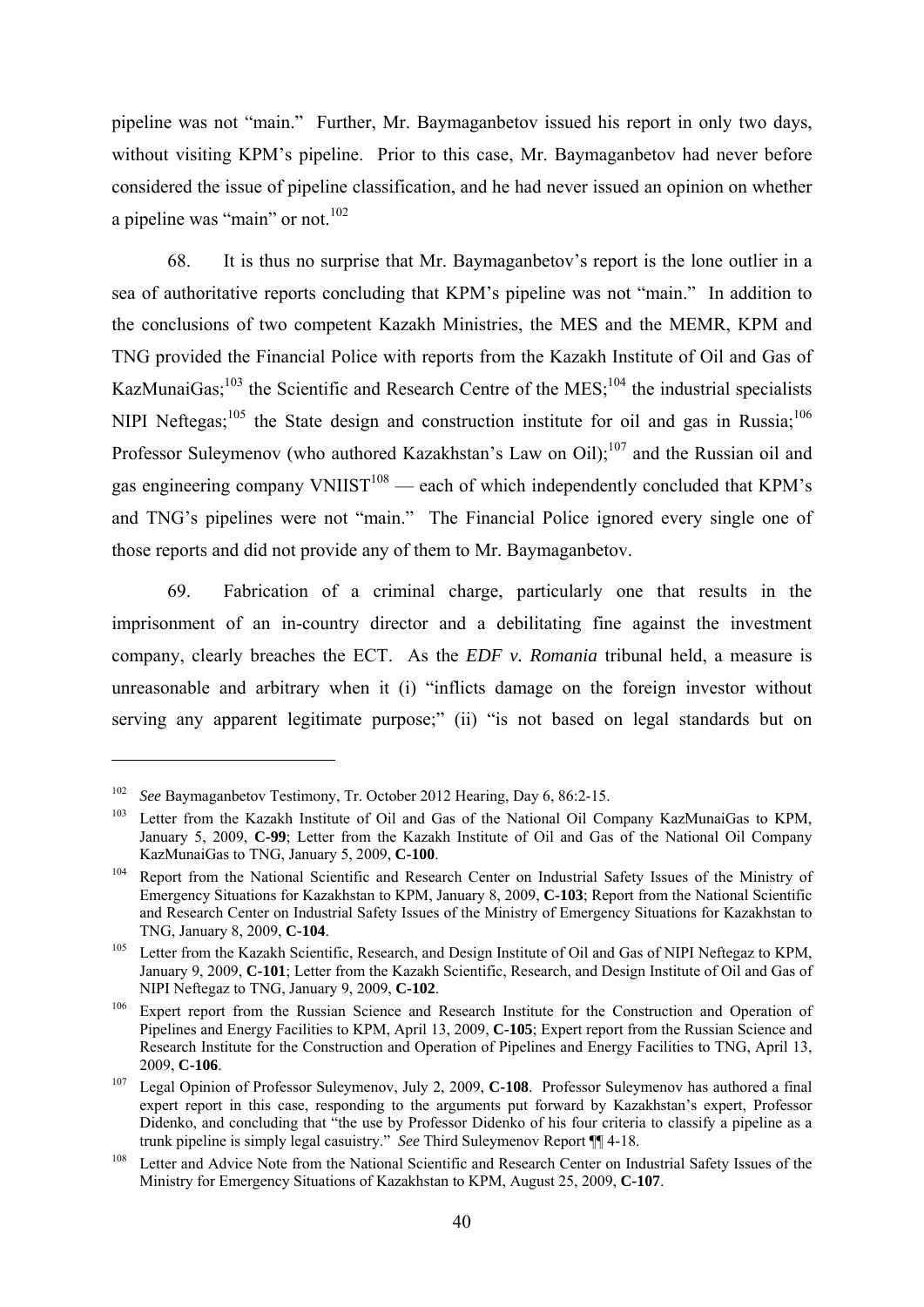discretion, prejudice or personal preference;" (iii) is "taken for reasons that are different from those put forward by the decision maker;" or (iv) is "taken in willful disregard of due process and proper procedure."<sup>109</sup> Kazakhstan's reverse-engineering of the criminal conviction in this case meets every single one of those alternative definitions of a measure that violates the "fair and equitable treatment" and "impairment" standards.<sup>110</sup>

70. Equally, Kazakhstan's sequestration of all the shares and assets of KPM and TNG, including their Subsoil Use Contracts, on the basis of its false criminal allegations entailed an illegal "indirect" expropriation, because it substantially interfered with Claimants' "incidents of ownership" — in particular, their fundamental right of ownership to dispose of, or sell, their investments.<sup>111</sup> The same is true of the eventual judgment against KPM and the enforcement measures carried out against the company. Kazakhstan's sequestrations and its judgment and enforcement against KPM also clearly entailed deliberate, gross violations of the ECT's "most constant protection and security" provision.<sup>112</sup> Finally, the criminal prosecution and conviction of Mr. Cornegruta — and the impact on the companies' other senior personnel, who fled the country — violated the ECT's guarantee regarding an investor's right to employ key personnel. $^{113}$ 

# **C. Claim No. 3: Kazakhstan Failed to Provide a Transparent, Consistent Regulatory or Legal Framework in Relation to Main Pipeline Licensing**

### **Synopsis**

1

71. The evidence conclusively establishes that neither KPM nor TNG operated "main" pipelines. In light of the overwhelming evidence on that point — and for the reasons discussed elsewhere in this brief — the Tribunal should not give any deference to the Kazakh court's judgment against KPM, which relied exclusively on the report of Mr. Baymaganbetov and also entailed an egregious denial of justice.

<sup>&</sup>lt;sup>109</sup> *EDF* (*Services*) *Ltd. v. Romania*, ICSID Case No. ARB/05/13, Award, October 8, 2009 [1303, **C-576**.<br><sup>110</sup> *See also* UNCTAD, Fair and Equitable Treatment, UNCTAD Series on Issues in International Investment

Agreements at 51 (United Nations 1999) (mere threats of criminal proceedings and the imposition of unfounded criminal fines are "abusive conduct" contrary to the obligation to accord investments fair and equitable treatment), **C-276**.

<sup>111</sup> *Reinhard Unglaube v. Costa Rica*, ICSID Case No. ARB/09/20, Award, May 16, 2012 ¶ 316, **R-276**; *see* 

<sup>&</sup>lt;sup>112</sup> Biwater Gauff v. Tanzania, ICSID Case No. ARB/05/22, Award, July 24, 2008 ¶ 729, (failure to provide a "guarantee of stability in a secure environment, both physical, commercial and legal"), **C-270**.

<sup>113</sup> *See* Reply on Jurisdiction and Liability ¶¶ 553-55.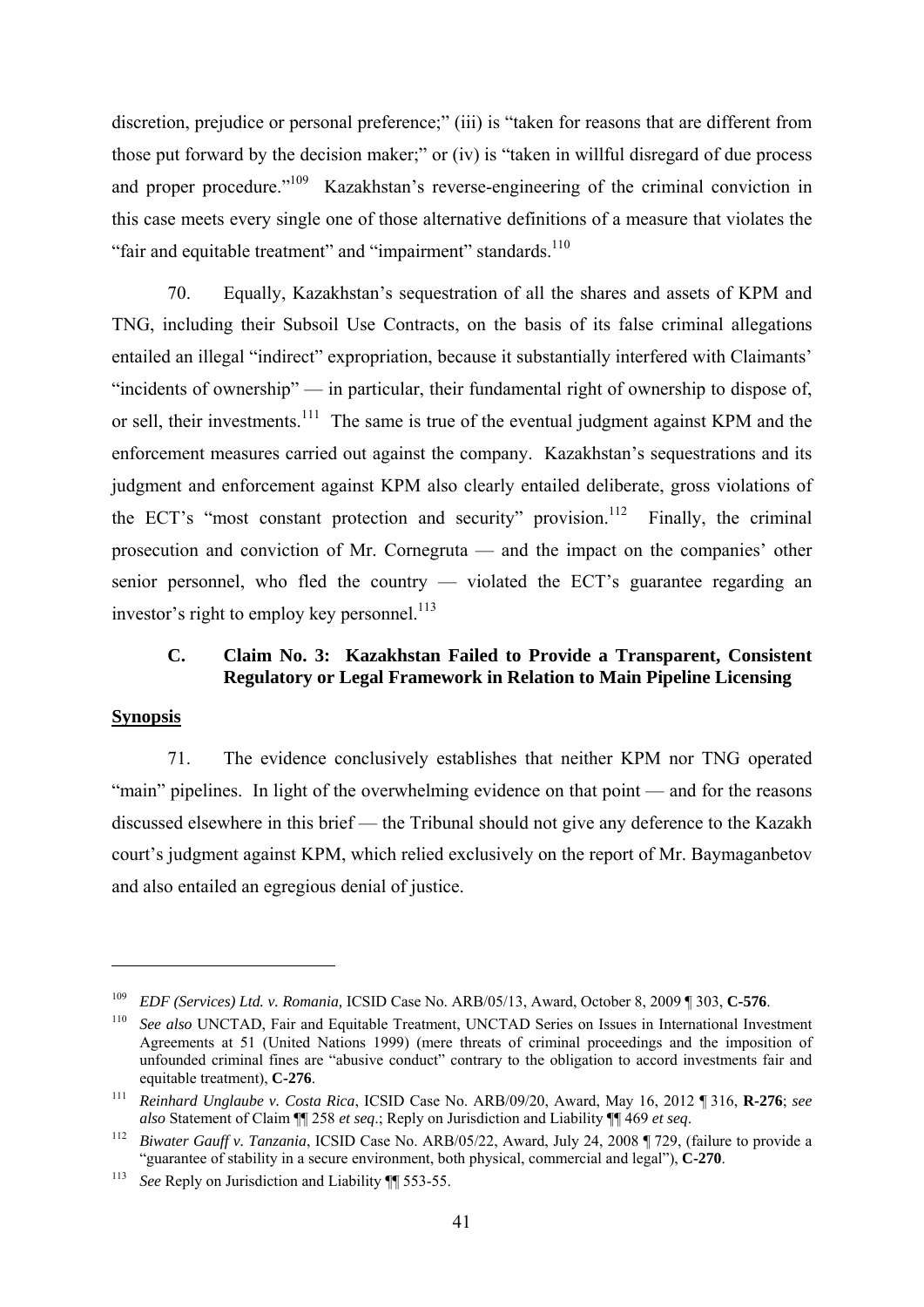72. Nevertheless, Claimants note that even assuming, purely for the sake of argument, that Mr. Baymaganbetov were correct or that the Kazakh court's ruling were entitled to a degree of deference, it would make no difference to Kazakhstan's ultimate liability to Claimants under the ECT. That is because even under Kazakhstan's best case, it woefully failed — by its own admission — to provide a transparent, consistent regulatory or legal framework in relation to main pipeline licensing.

73. In this case, Kazakhstan and its experts have had to resort to mental and linguistical gymnastics to explain their ever-evolving position on what constitutes a "main" pipeline under Kazakh law (and thereby defend the conclusions of the Financial Police, Mr. Baymaganbetov, and the court). Since its Financial Police rejected the conclusions of the competent, authoritative bodies at the time, Kazakhstan has been reduced to arguing that Claimants needed to approach the General Prosecutor or the court for a determination as to whether their pipelines were "main."

74. In short, Kazakhstan has been forced to argue that its legal and regulatory regime was inconsistent and totally lacking in transparency. Kazakhstan has simply argued itself into a box, because a legal and regulatory regime wholly lacking in consistency and transparency is every bit as anathema to the fair and equitable treatment standard as a denial of justice or a false prosecution.

### **Timeline**

| $\cdot$ 2001            | NIPI Neftegaz issues the Borankol Raw Materials Base Project, a<br>design of KPM's gathering and treatment facility as a single<br>technological process $(C-465)$ .                                                                                                                                                                                     |
|-------------------------|----------------------------------------------------------------------------------------------------------------------------------------------------------------------------------------------------------------------------------------------------------------------------------------------------------------------------------------------------------|
| • April 25, 2001        | State Expert Review of Projects approves construction of KPM's<br>pipelines, including the 18 km pipeline that Kazakhstan later re-<br>classified as "main" $(C-470)$ .                                                                                                                                                                                  |
| $\bullet$ March 4, 2002 | The State Inspectors for Emergency Situations, the Fire Safety<br>Supervising Agency, the State Sanitary Surveillance Department,<br>the Ministry of Environmental Protection for the Mangystau<br>Region, the State Inspection for Architecture and Construction,<br>and NIPI Neftegaz approve the commissioning of KPM's 18-km<br>pipeline $(C-469)$ . |
| • September 26, 2002    | MEMR, as licensing authority, issues the requisite licenses to<br>KPM and TNG for their production, treatment, and transportation<br>activities $(C-81$ and $C-82$ ).                                                                                                                                                                                    |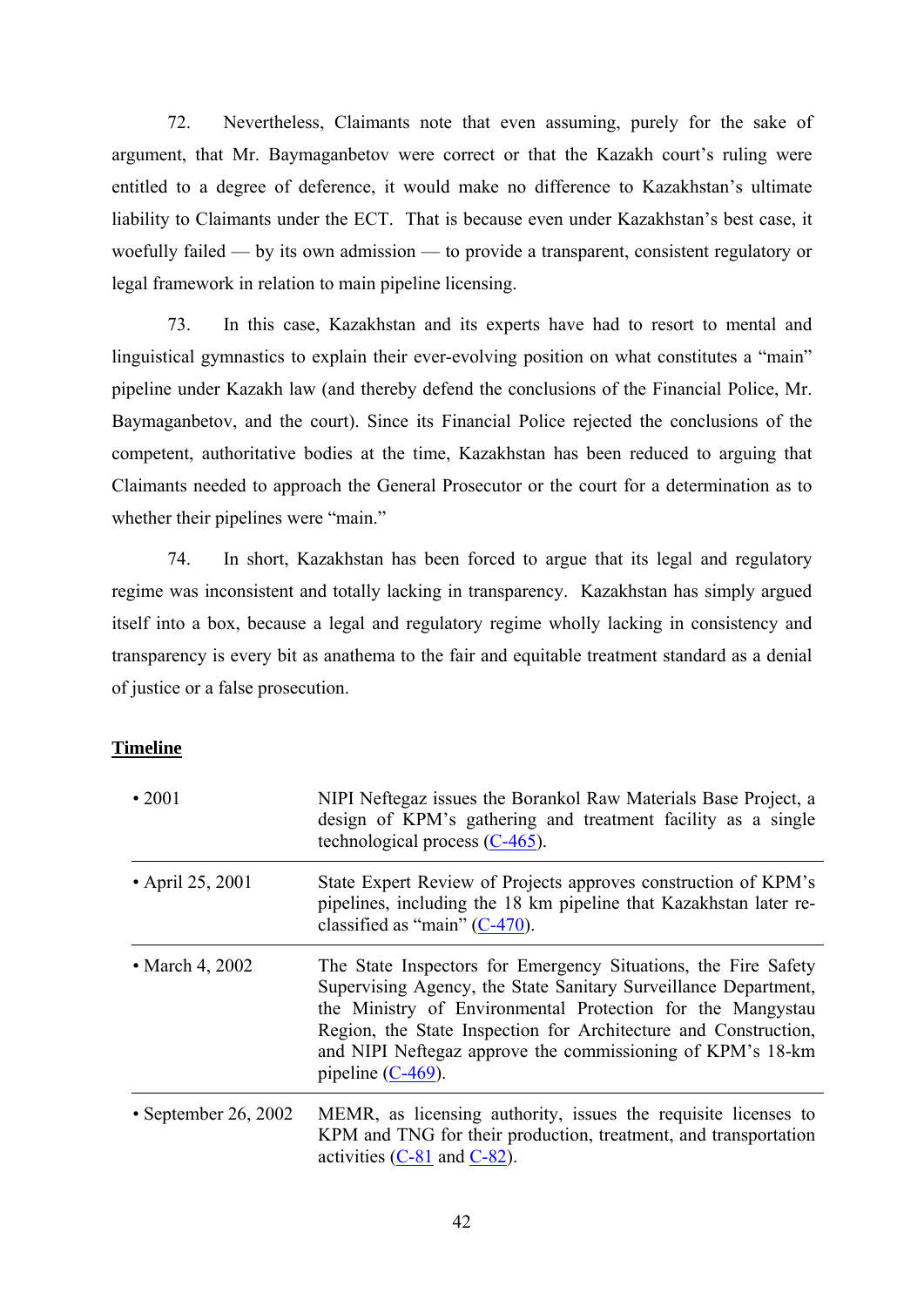| • August 5, 2005                     | MEMR, as licensing authority, re-issues the requisite licenses to<br>KPM and TNG following their reorganization into LLPs (C-83)<br>and $C-84$ ).                                                                         |
|--------------------------------------|---------------------------------------------------------------------------------------------------------------------------------------------------------------------------------------------------------------------------|
| • January 11, 2007                   | Kazakhstan enacts a new Law on Licensing pursuant to which the<br>MEMR remains the licensing authority for production activities<br>and operation of pipelines other than "main" pipelines $(R-366)$ .                    |
| • June 19, 2007                      | ARNM is given the authority for licensing of "main" pipelines,<br>but (according to Kazakhstan) is not competent to determine<br>whether a pipeline is a "main" pipeline $(R-128)$ ; Rejoinder on<br>Liability $\P$ 590). |
| • May 26, 2008                       | MEMR directs KPM to inquire with ARNM for "issuance or re-<br>issuance" of licenses it may need pursuant to ARNM's new<br>authority $(C-545)$ .                                                                           |
| • May 29, 2008                       | MEMR, as licensing authority, re-issues licenses to KPM and<br>TNG for various operations, including "oil, gas, and oil products<br>production" $(C-472$ and $C-473$ ).                                                   |
| • June 13, 2008                      | Following MEMR's instruction, KPM writes to ARNM inquiring<br>whether it needs its license "re-issued" by the ARNM in light of<br>the changes in the new Law on Licensing $(C-115)$ .                                     |
|                                      | Stazakhstan's Financial Police later contend that the June 13, 2008, letter was Mr.<br>Cornegruta's "confession" to operating a "main" pipeline without a license.                                                        |
| • July 14, 2008                      | ARNM responds by informing KPM that the type of activities<br>listed in KPM's 2005 license do not require separate licensing<br>from ARNM $(C-480)$ .                                                                     |
| $\cdot$ September 18, 2009           | Following the criminal investigation the Financial Police initiated<br>in December 2008, the Aktau City Court concludes that KPM's 18<br>km pipeline is a "main" pipeline $(C-117)$ .                                     |
| • January $25$ –<br>February 6, 2010 | MEMR issues inspection reports clearly concluding that KPM's<br>TNG's reclassified pipelines are part of a "single"<br>and<br>technological process" and, thus, are not "main" pipelines (C-385)<br>and $C-386$ ).        |
| $\cdot$ July 14, 2010                | MOG issues notices of alleged contract violations by KPM and<br>TNG, including operation of "main" pipelines without a license<br>$(C-2; C-6;$ and $C-7)$ .                                                               |
| $\cdot$ July 22, 2010                | KazMunaiGas takes possession of KPM's and TNG's operations<br>and pipelines $(C-190)$ and later transfers them into "trust"<br>management" by its subsidiary, KazMunaiTeniz.                                              |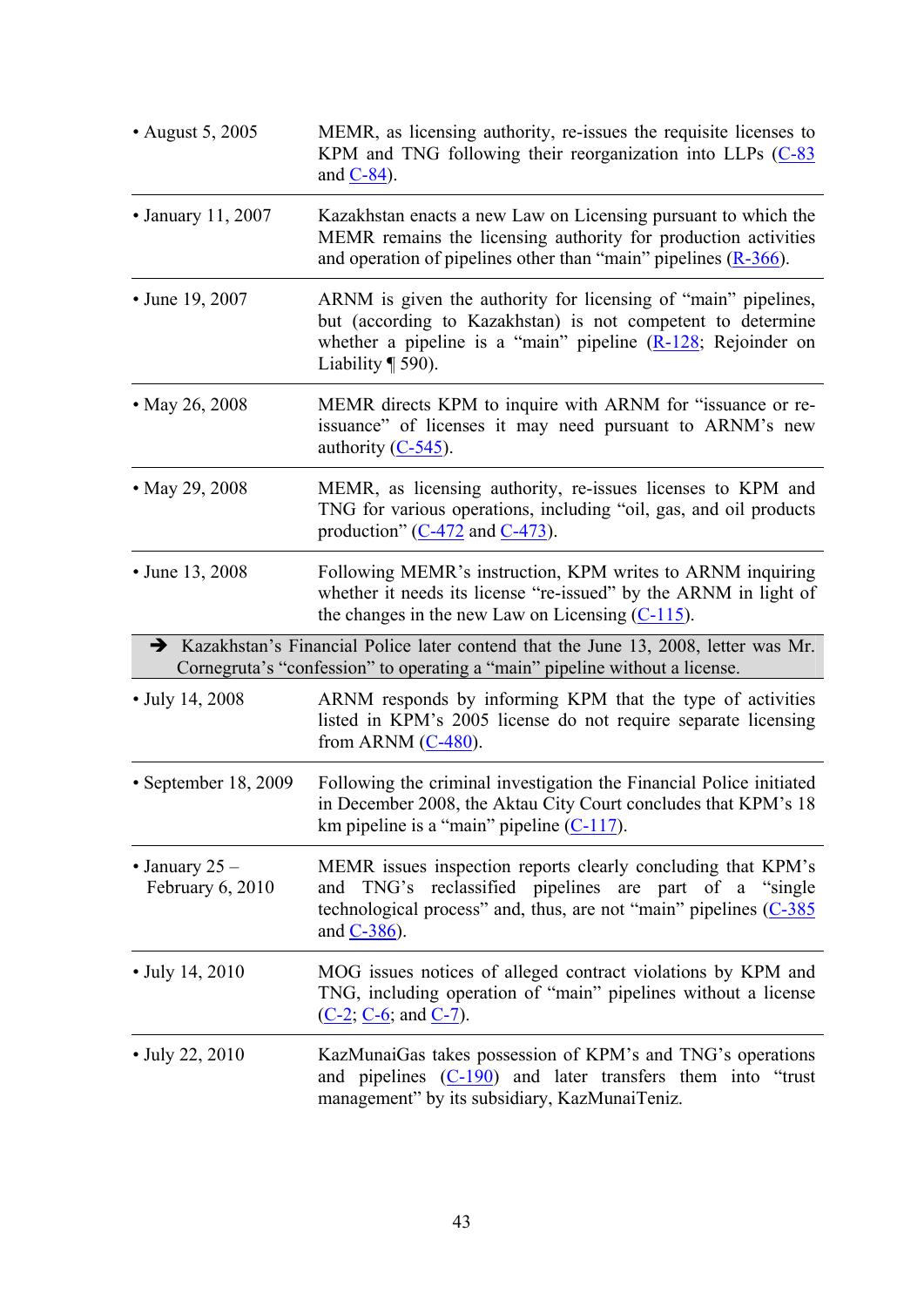• April 29, 2011 Nine months after it takes possession and this arbitration has commenced, KazMunaiTeniz obtains a license to operate main pipelines, including KPM's reclassified 18 km pipeline  $(R-136)$ .

#### **Relevant Witness Evidence**

First Condorachi Statement ¶¶ 10, 26

Mynbaev Testimony, Tr. October 2012 Hearing, Day 3, 89:12-22, 95:11-22, 108:11- 16

Akhmetov Testimony, Tr. October 2012 Hearing, Day 6, 39:2-16, 42:12-20, 44:4-8, 44:12-16

#### **Previous Submissions by Claimants**

Written Submissions:

Statement of Claim ¶¶ 79-106, 115-20, 329-32, 351 (a, b, and d), 361-2, 371

Reply on Jurisdiction and Liability ¶¶ 248-91, 310-8, 493, 504-11, 524, 528

Claimants' First Post-Hearing Brief ¶¶ 169-80

Oral Submissions:

Claimants' Opening Presentation on the Merits, slides 34-38

Claimants' Opening Statement, Tr. October 2012 Hearing, Day 1, 112:24-124:18

Claimants' Closing Presentation, slide 9

Claimants' Closing Statement, Tr. May 2013 Hearing, Day 1, 142:16-143:15

#### **Relevant ECT and International Law Standards**

 $\triangleright$  Fair and equitable treatment – ECT art. 10(1), C-1

### **Final Remarks Regarding Claim No. 3**

75. This is an "alternative" claim that Claimants do not believe the Tribunal will ever need to reach. Put simply, the evidence that neither KPM nor TNG operated "main" oil and gas pipelines is overwhelming. Most of it is contemporaneous, and much of it comes from Kazakhstan's own authorities, including every authority that was knowledgeable or authoritative on the topic. Furthermore, the Aktau City Court's ruling is not entitled to any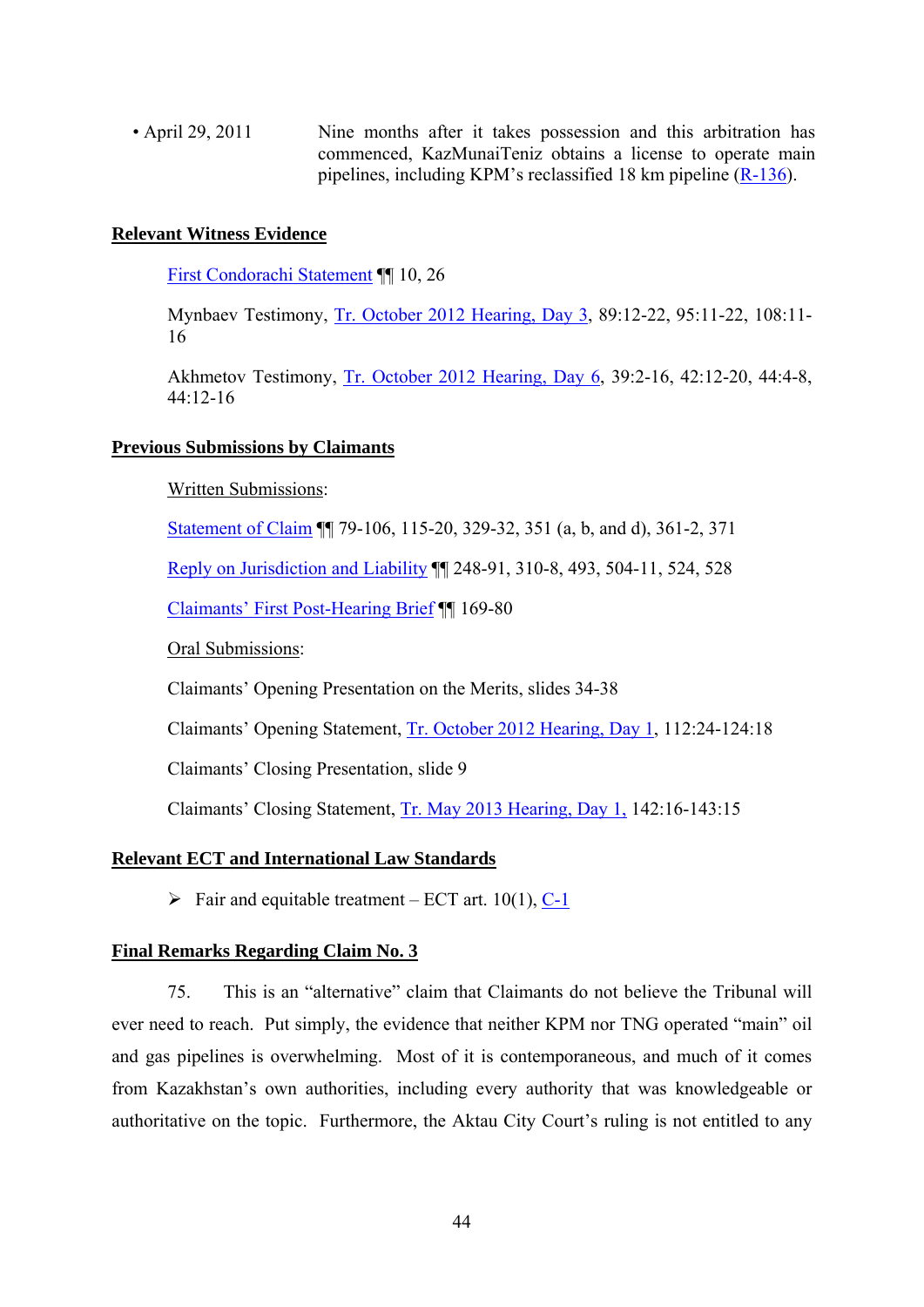deference, because as discussed in Section III.E, it was a substantive as well as a procedural denial of justice.

76. Nevertheless, it bears noting that Kazakhstan's attempts to buttress the "outlier" conclusion of its Financial Police, Mr. Baymaganbetov, and the Aktau City Court that Claimants pipelines were "main" are hopelessly confused and contradictory. That is because the pipelines were not "main," and nobody ever treated them as such.<sup>114</sup> Two of the competent and authoritative regulatory bodies with knowledge of the issue — the MEMR and the MES — concluded that KPM's pipeline was not "main," but the Financial Police rejected their conclusions.115 A slew of other authorities and experts likewise concluded that the pipelines were not "main." Kazakhstan conveniently declared them all "incompetent" to issue conclusions on the matter.<sup>116</sup>

77. A third agency with knowledge of the issue — the ARNM — was also declared "incompetent" by Kazakhstan. The example of the ARNM demonstrates the absurdity of Kazakhstan's position. In 2007, Kazakhstan divided the authority for issuing licenses to subsoil users between two agencies: the MEMR remained the authority for issuing licenses in relation to general oil and gas activities, while the Agency for Regulation of Natural Monopolies ("ARNM") became the exclusive agency to issue "main" pipeline licenses.<sup>117</sup> Kazakhstan contends that, as of that change, the ARNM held the authority to issue "main" pipeline licenses, but it was not competent to indicate to a subsoil user whether or not it in fact operated a "main" pipeline.<sup>118</sup> That contention is ludicrous on its face. But

<sup>&</sup>lt;sup>114</sup> From when it was designed and constructed in 2001, to when it was commissioned in 2002, and throughout six years of routine inspections, all Kazakh authorities approved KPM's use of its pipeline and never suggested that it was operating that pipeline under an incorrect license. *See* Second Romanosov Statement ¶¶ 12-13; *see also* Borankol Raw Materials Base Project prepared by NIPI Neftegaz, 2001, **C-465**; Report from the State Expert Review of Projects, April 25, 2001, **C-470**; Decision of the Working Group on the commissioning of KPM's pipeline, March 4, 2002, **C-469**. Further, KPM and TNG were diligent in ensuring that they held proper licenses. *See* License issued to KPM, September 26, 2002, **C-81**; License issued to TNG, September 26, 2002, **C-82**; License issued to KPM, August 5, 2005, **C-83**; License issued to TNG, August 5, 2005, **C-84**; License issued to KPM, May 29, 2008, **C-472**; License issued to TNG, May 29, 2008, **C-473**.

<sup>115</sup>*See* Section III.B, *supra*. 116 *Id*.

<sup>&</sup>lt;sup>117</sup> *See* Decree of the President of the Republic of Kazakhstan "On further improvement of the system of state administration of the Republic of Kazakhstan" No. 346, June 19, 2007, **R-128**; *see also* Letter from D. Ismagulov of the MEMR to KPM, May 26, 2008, **C-545**.

<sup>118</sup> Kazakhstan's First Post-Hearing Brief ¶ 201.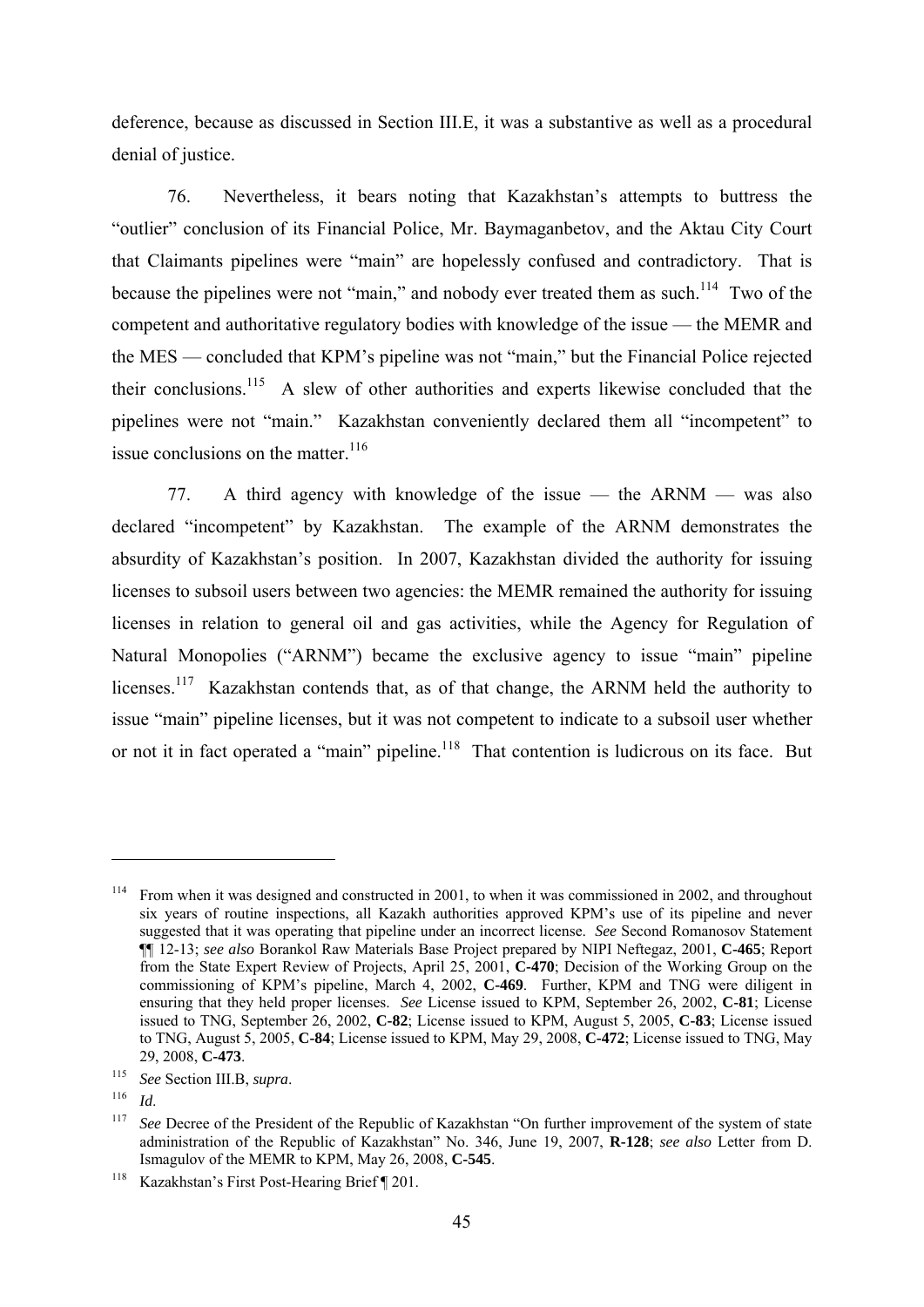the overriding point is that even if it were correct, that is precisely the type of unclear regulatory system that violates the "fair and equitable treatment" standard.<sup>119</sup>

78. Because it rejected the opinions of all the competent authorities, in this case Kazakhstan has been reduced to arguing that if Claimants had wanted to inquire as to whether they needed a "main" pipeline license, they should have written to the General Prosecutor's Office, which has the authority to interpret laws.<sup>120</sup> That is fanciful. Putting aside the fact that the General Prosecutor criminally pursued Claimants based on the "main" pipeline allegation, the General Prosecutor has no knowledge or expertise regarding the various types of pipelines used in the oil and gas industry. Even if every authoritative body and expert had not assured Claimants that KPM's pipeline was not "main" — as in fact occurred — there is no way Claimants could have been reasonably expected to put the question to the General **Prosecutor** 

79. In sum, Kazakhstan has essentially defended the wrongful and unwarranted "main pipeline" conclusions of its Financial Police, Mr. Baymaganbetov, and the Aktau City Court by arguing that its regulatory regime in relation to main pipeline licensing was so lacking in transparency that only the country's prosecutor could provide the correct answer. Even if Kazakhstan's argument were credible — which it is obviously not — it would do Kazakhstan no good in terms of escaping liability under the ECT. The ECT's "fair and equitable treatment" standard requires a consistent, transparent regulatory framework every bit as much as it precludes arbitrary prosecutions and denials of justice.

<u>.</u>

<sup>119</sup> *See* UNCTAD, Fair and Equitable Treatment: A Sequel, UNCTAD Series on Issues in International Investment Agreements II (United Nations 2012) (stating *inter alia* that a host State must inform investors of policies affecting its investment), **C-571**; *see also MTD Equity Sdn Bhd. v. Chile*, ICSID Case No. ARB/01/7, Award of May 25, 2004, (a host State's duty to act consistently toward investors means that it "has an obligation to act coherently and applies its policies consistently, regardless of how diligent an investor is"), **C-258**. Kazakhstan's position that KPM's pipeline was always a "main" pipeline means that Kazakhstan breached its duty to inform KPM of that fact when the pipeline was commissioned, so that Claimants could, in the words of the *Tecmed* tribunal, "know beforehand any and all rules and regulations that will govern its investments… to be able to plan its investment and comply with such regulations." *Técnicas Medioambientales Tecmed, S.A. v. United Mexican States*, ICSID Case No. ARB (AF)/00/2, Award, May 29, 2003 ¶ 154, **C-587.**

<sup>120</sup> *See* Kazakhstan's First Post-Hearing Brief ¶¶ 213-216.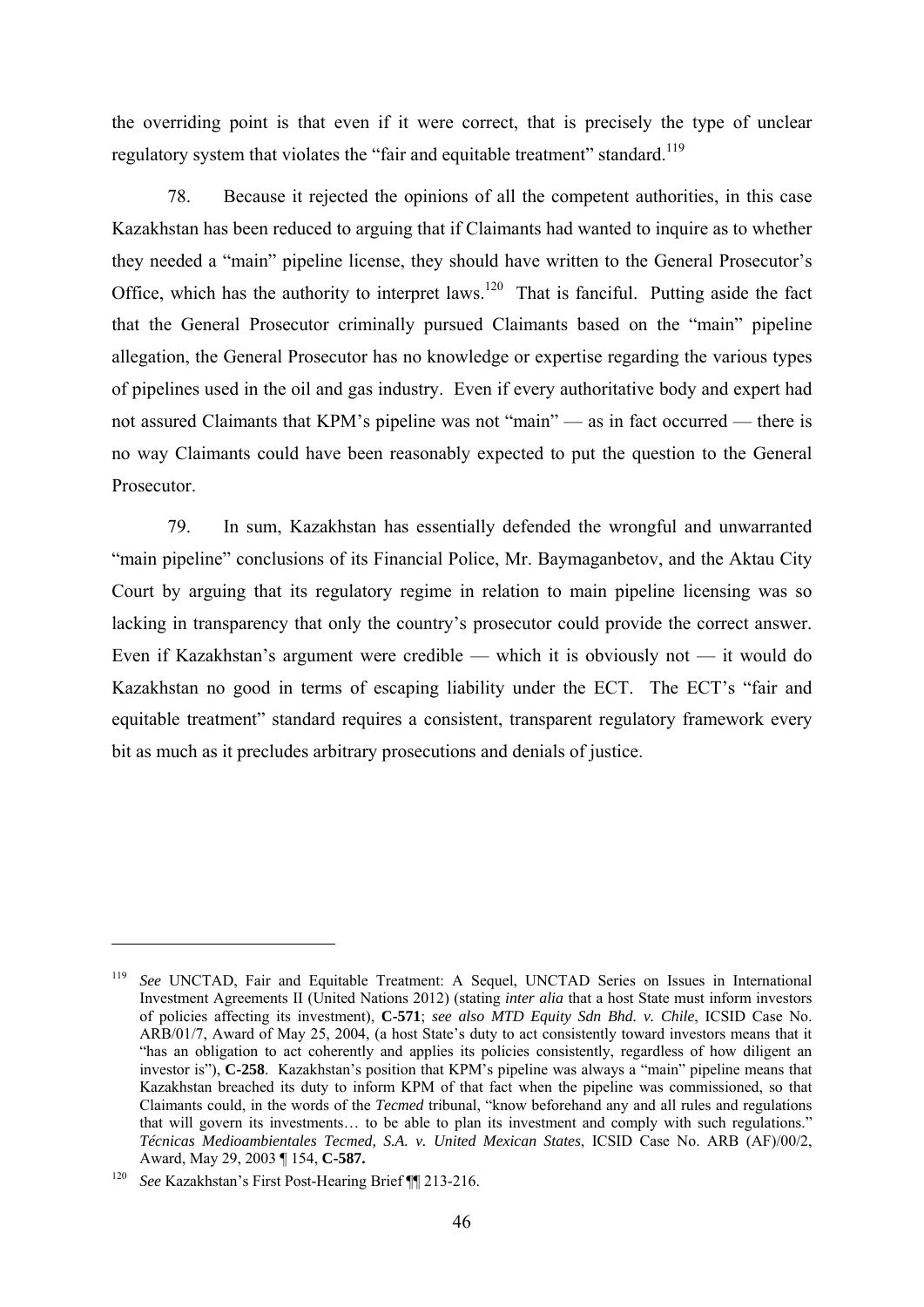# **D. Claim No. 4: Kazakhstan's Financial Police Manufactured the US \$145 Million Penalty Assessed Against KPM, Resulting in a Sanction Grossly Disproportionate to the Alleged "Crime"**

### **Synopsis**

80. Beyond the fact that KPM never operated a "main" pipeline, the criminal allegation was malicious and contrived in a second, material respect. The specific crime used to convict Mr. Cornegruta and KPM was "illegal entrepreneurial activity in an especially large amount." The Financial Police contrived the alleged operation of a "main" pipeline without a license to satisfy the "illegal entrepreneurial activity" element of the crime. The Financial Police also contrived the second element of the crime — "in an especially large amount" — by manipulating the instructions given to the Tax Committee in November 2008.

81. Per the Financial Police's instructions, the Tax Committee calculated KPM's "illegal profits" by including both the transport fee KPM earned from TNG for use of the pipeline  $-$  *i.e.*, the sum KPM actually earned from "operating" the alleged "main pipeline" — as well as KPM's entire revenues for onward sales of oil. That exceedingly crude calculation — exceeding 41 billion Tenge for  $KPM$  — was designed to satisfy the "in an especially large amount" element of the crime. It also provided the basis for the devastating fine of US \$145 million eventually levied against KPM, which was grossly disproportionate to the alleged "crime." Those sanctions were clearly disproportionate, particularly when compared to the US \$80 fee required to obtain a main pipeline license or the US \$12,000 - \$13,000 in actual profits KPM earned from operating its pipeline.

# **Timeline**

• November 17, 2008 Financial Police instruct Tax Committee to calculate the "illegal" profits" generated by operation of a "main" pipeline without a license by including both the transport fees TNG paid KPM as well as KPM's entire revenue for onward sales of oil (C-89).

 $\rightarrow$  The only sums KPM actually earned from operating the alleged "main" pipeline were the modest transport fees received from TNG. KPM did not pay itself to transport its own oil, and onward sales bear no relationship to the fees earned by a real "main pipeline" operator.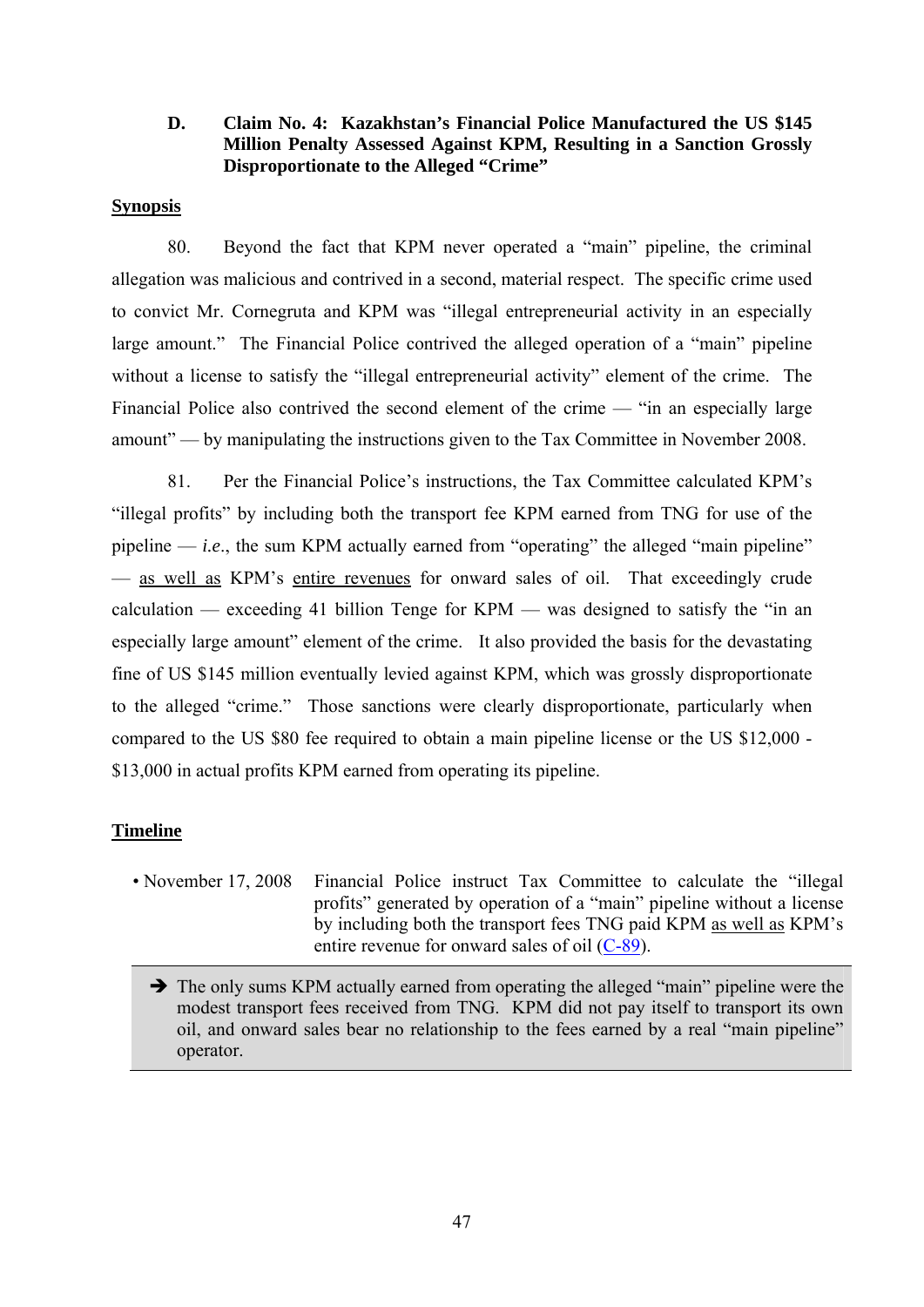| • November 19, 2008           | Tax Committee issues calculations of "illegal profits" for KPM &<br>TNG for the period 2005-2007. It finds that KPM's "illegal profits"<br>exceed 41 billion Tenge (which includes income from both sales of oil<br>and earned transport fees) and that TNG's "illegal profits" exceed 37<br>billion Tenge (which also includes sales of end product) $(C-450, C-$<br>$202$ ).                                  |
|-------------------------------|-----------------------------------------------------------------------------------------------------------------------------------------------------------------------------------------------------------------------------------------------------------------------------------------------------------------------------------------------------------------------------------------------------------------|
| • November 20, 2008           | Financial Police order an economics "expert" from the Ministry of<br>Justice to confirm Tax Committee calculations, again instructing that<br>the calculation include both transport fees received from TNG and<br>KPM's revenues from sales of oil $(C-451)$ .                                                                                                                                                 |
| • November 28, 2008           | Ministry of Justice economics "expert" confirms Tax Committee's<br>calculation and concludes that KPM's "illegal profits" exceed 41<br>billion Tenge (income from both sales of oil and transport fees) (C-<br>$452$ ).                                                                                                                                                                                         |
|                               | $\rightarrow$ As a result of the enormous calculation, the Financial Police are able to satisfy the<br>element of the "crime" requiring proof of "illegal profits" "in an especially large<br>amount," which enables them to sequester KPM & TNG's shares, contracts, and other<br>property (see C-485, C-486, C-487, C-490, C-491, C-492, C-494, C-496, C-497, see<br>also C-488; C-489; C-493; C-495; C-498). |
| • September 18, 2009          | Aktau City Court issues guilty verdict against Mr. Cornegruta and<br>orders recovery of his "portion" of the alleged "illegal profits" from<br>non-party KPM, in the amount of US \$145 million $(C-117)$ .                                                                                                                                                                                                     |
| • December 29, 2009           | Writ of Enforcement is issued against KPM for recovery of US \$145<br>million $(C-119)$ .                                                                                                                                                                                                                                                                                                                       |
| $\bullet$ January – June 2010 | Kazakh enforcement officers take repeated measures to recover funds<br>from KPM to satisfy criminal judgment, including by freezing its bank<br>accounts and assets (see C-501, C-121, C-122, C-123, C-124, C-125;<br>C-298; C-79; C-502; C-503; C-504; C-505; C-506; C-507; C-199; C-<br>$201$ ).                                                                                                              |

### **Additional Relevant Evidence**

Exhibits not included above:

Kazakh Criminal Code, art 190(2)(b) (crime of "illegal entrepreneurial activity in an especially large amount"),  $R-58$ 

Governmental Resolution No. 610, July 19, 2007 (method of calculation of license fee for main pipeline),  $C$ -667

Kazakh Law on Budgets, 2008, 2009-2011 (setting the monthly calculation index), C-484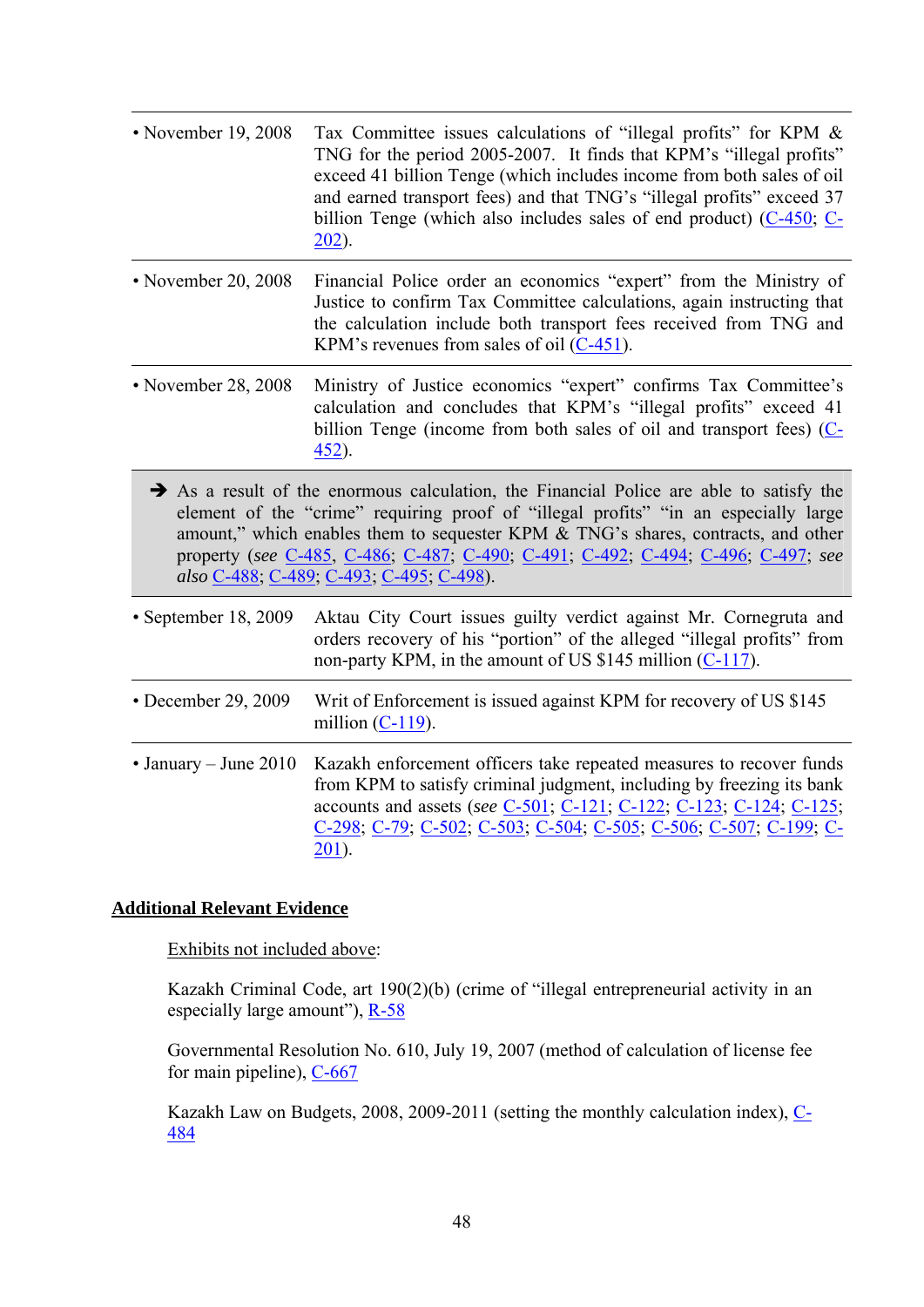Expert Report No. 1537 of the Ministry of Justice, May 18, 2009 (calculating KPM's revenues for oil sales and earned transport fees), C-184

KazTransOil Annual Report 2008 (to indicate the relationship between KPM's alleged "illegal profits" and the profits of the actual operator of the "main" pipeline), C-708

Witness Testimony:

First Malinovsky Opinion at 9-18

Second Malinovsky Opinion at 2-8

First Cojin Statement ¶ 7, 20-21

First Condorachi Statement ¶¶ 27-28

Second Condorachi Statement ¶¶ 8-15

First Lungu Statement ¶ 51

First Pisica Statement ¶ 19-21, 49

First Stati Statement ¶ 30

Kravchenko Testimony, Tr. October 2012 Hearing, Day 4, 101:13-19, 102:1-12

Turganbayev Testimony, Tr. October 2012 Hearing, Day 5, 93:7-96:4, 97:22-98:1, 101:14-22

### **Previous Submissions by Claimants**

Written Submissions:

Statement of Claim ¶¶ 92-94, 119-39, 258-317, 351 (a, b, d, and e), 361-2, 371

Reply on Jurisdiction and Liability ¶¶ 221-2, 324-37, 480, 493, 508-11, 528, 534, 546

Claimants' First Post-Hearing Brief ¶¶ 158-67, 211-4

Oral Submissions:

Claimants' Opening Presentation on the Merits, slide 41

Claimants' Opening Statement, Tr. October 2012 Hearing, Day 1, 103:17-104:20, 125:4-21, 127:15-129:14

Claimants' Closing Presentation, slides 8, 11

Claimants' Closing Statement, Tr. May 2013 Hearing, Day 1, 143:23-145:20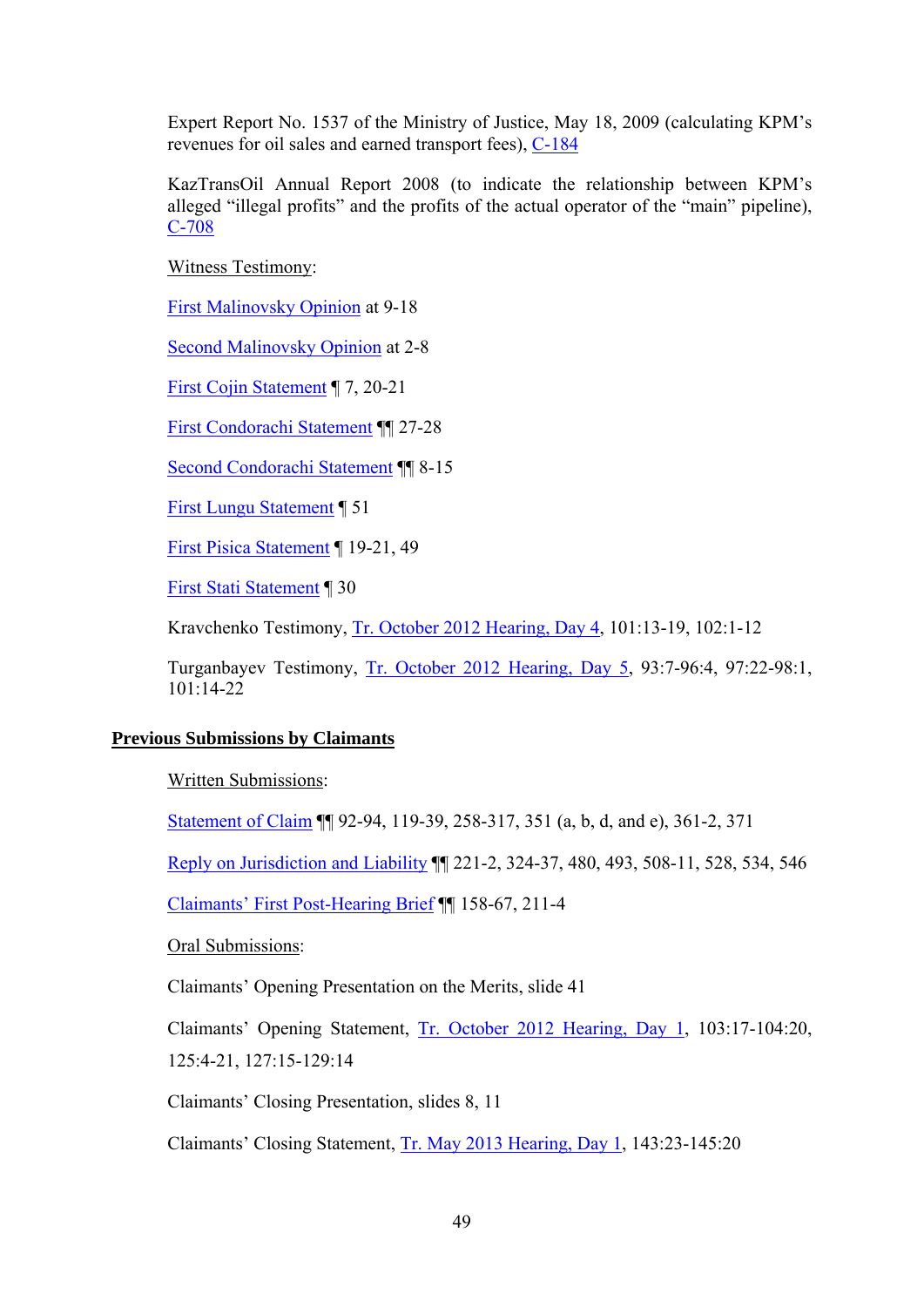# **Relevant ECT and International Law Standards**

- $\triangleright$  Fair and equitable treatment ECT art. 10(1), C-1
- $\triangleright$  Impairment by unreasonable measures ECT art. 10(1), C-1
- $\triangleright$  Most constant protection and security ECT art. 10(1), C-1

### **Final Remarks Regarding Claim No. 4**

82. Kazakhstan's Financial Police deliberately inflated the calculation of alleged "illegal profit" by instructing the Tax Committee to calculate KPM's entire revenue for onward sales of oil, and adding that figure to the modest service fee KPM earned for transporting TNG's oil through the pipeline (the only actual "revenue" KPM earned from operating the alleged "main pipeline," as KPM did not pay itself to transport its own oil).<sup>121</sup> There was no legitimate basis for the rigged calculation, which was patently designed to satisfy one element of the serious criminal charge ("in an especially large amount") and to deliver a crippling financial blow to KPM.

83. The receipt of income "in an especially large amount" was an element the Financial Police had to establish in order for Mr. Cornegruta to be found guilty under Article 190(2)(b) of the Kazakh Criminal Code.<sup>122</sup> Without that element, Mr. Cornegruta could not have been charged with a serious crime. Deputy Prosecutor General Kravchenko conceded on cross-examination that the criminal prosecution, arrest, trial and conviction of Mr. Cornegruta could not have occurred as they did if the actual "profit" KPM earned from operation of the pipeline was much smaller — which was, in fact, the case.<sup>123</sup> The transport fee KPM earned for operating the pipeline during Mr. Cornegruta's tenure was less than US \$13,000, and the threshold for prosecuting a crime of "illegal entrepreneurial activity in an especially large amount" was approximately US \$17,000 (2.3 million Tenge) at the relevant time.<sup>124</sup> Therefore, the Financial Police needed a larger number to convict Mr. Cornegruta of the alleged crime, and they obviously needed a vastly larger number to cripple KPM.

84. Kazakhstan claims that including KPM's entire revenue in the calculation of the "illegal profit" for operating the pipeline was proper because "the transport of oil through

<sup>121</sup>*See, e.g*., Reply on Jurisdiction and Liability ¶¶ 324-37; Claimants' First Post-Hearing Brief ¶¶ 158-67. 122 Kazakh Criminal Code, art. 190(2)(b), **R-58**.

<sup>&</sup>lt;sup>123</sup> See Kravchenko Testimony, Tr. October 2012 Hearing, Day 4 101:13-19 and 102:1-12.<br><sup>124</sup> Reply on Jurisdiction and Liability ¶¶ 329-35.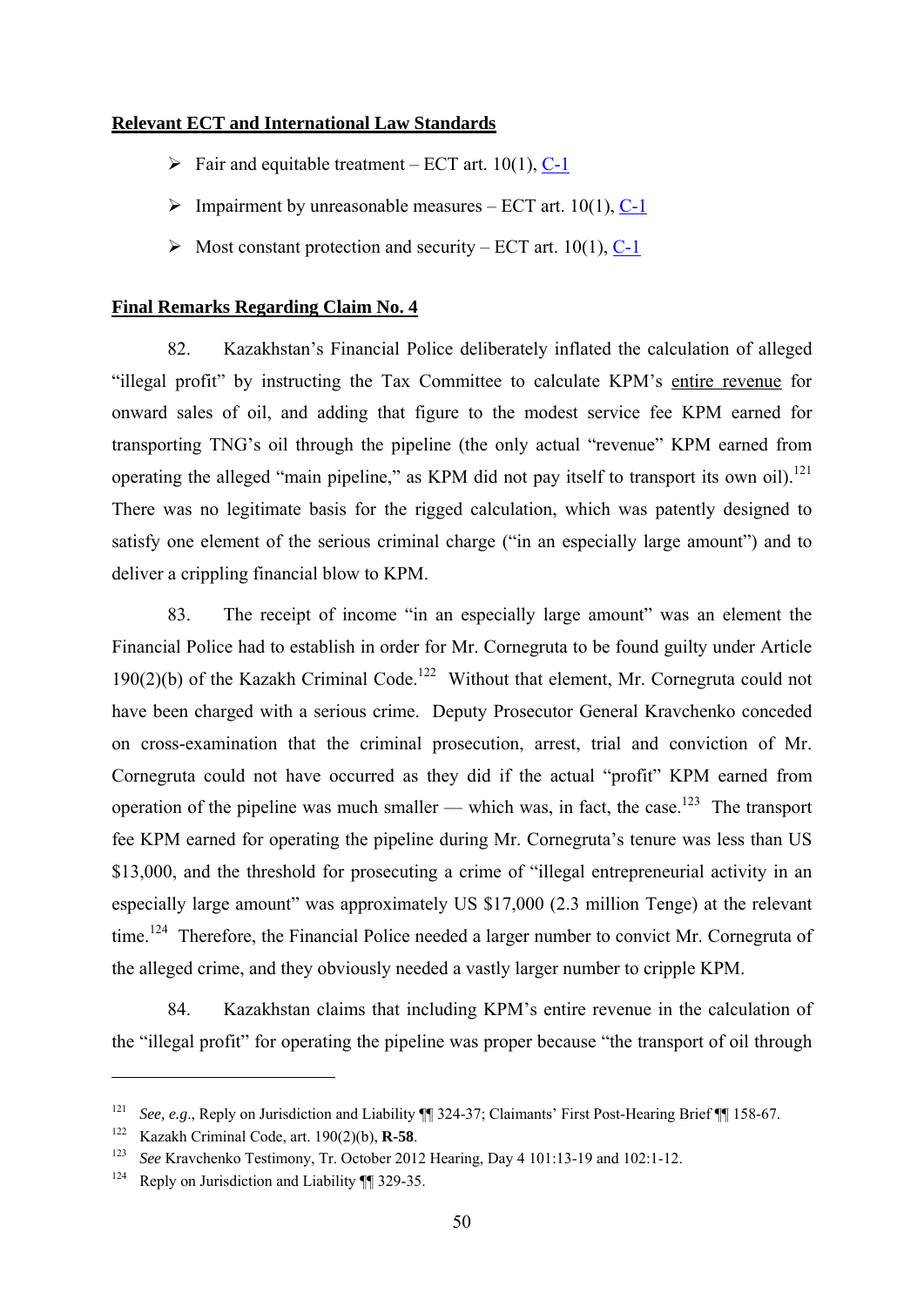the main pipeline was *conditio sine qua non* (necessary requirement) for KPM to make profits."125 Kazakhstan's self-serving reasoning is unpersuasive. Main pipeline operators generate revenue from transport fees. KPM did not pay itself to transport its own oil, and the revenues it generated from onward sales bear no relationship to the modest revenues it earned for transporting TNG's oil. Indeed, Claimants have demonstrated that the ultimate sanction imposed on KPM by using onward sales as the calculation — and then only for the period during which Mr. Cornegruta served as General Director — was so overwhelming that it exceeded the total profits earned by KazTransOil, Kazakhstan's largest main oil pipeline operator with thousands of kilometers of pipes, during the years 2007 and 2008.<sup>126</sup>

85. KPM could have transported oil over the 17.9 kilometers from its processing facility to its storage tanks by other means, including by tank trunk, without using the pipeline in question.<sup>127</sup> In fact, had KPM known that transporting oil through its pipeline would subject its manager to criminal conviction and result in a criminal fine of US \$145 million, KPM would have avoided use of that segment and transported oil another way. Thus, it is not the case that the pipeline was indispensable to KPM's ability to sell oil, as Kazakhstan alleges.

86. More fundamentally, Kazakhstan's claim is wrong as a matter of Kazakh law. Kazakh law only provides for the recovery of income that was derived from a crime committed by a guilty person as a result of unjust enrichment. Kazakhstan's counsel explained in closing argument that "the amount recovered is … dependent upon … the extent of enrichment."<sup>128</sup> But there is nothing in Kazakh law that enables "unjust enrichment" of an individual to be calculated on the basis of all revenues generated by the company for which the individual works.<sup>129</sup> The Kazakh Supreme Court's Regulatory Case No. 2, upon which Kazakhstan relies, confirms that the penalty calculated and assessed against KPM violates Kazakh law. It states that:

<sup>&</sup>lt;sup>125</sup> See Kazakhstan's First Post-Hearing Brief ¶ 296 (citing Rejoinder on Jurisdiction and Liability ¶ 622).<br><sup>126</sup> Claimants' Opening Presentation on the Merits, October 2012 Hearing, slide 41.

<sup>&</sup>lt;sup>127</sup> As Professor Suleymenov notes, it would have been possible and practical for KPM to use tank trucks to transport its oil, if it could not lawfully use the pipeline. *See* First Suleymenov Report ¶ 60; Third Suleymenov Report 10.

<sup>&</sup>lt;sup>128</sup> Kazakhstan's closing arguments, Tr. May 2013 Hearing, Day 2, 68:5-12.<br><sup>129</sup> *See* Second Malinovsky Report at 2-3 (explaining that "Mr. Kogamov's assertion that 'the actual holder of illegal revenues is irrelevant for a lawmaker…they must be in any case forfeited to the state' has no support in any laws of Kazakhstan.").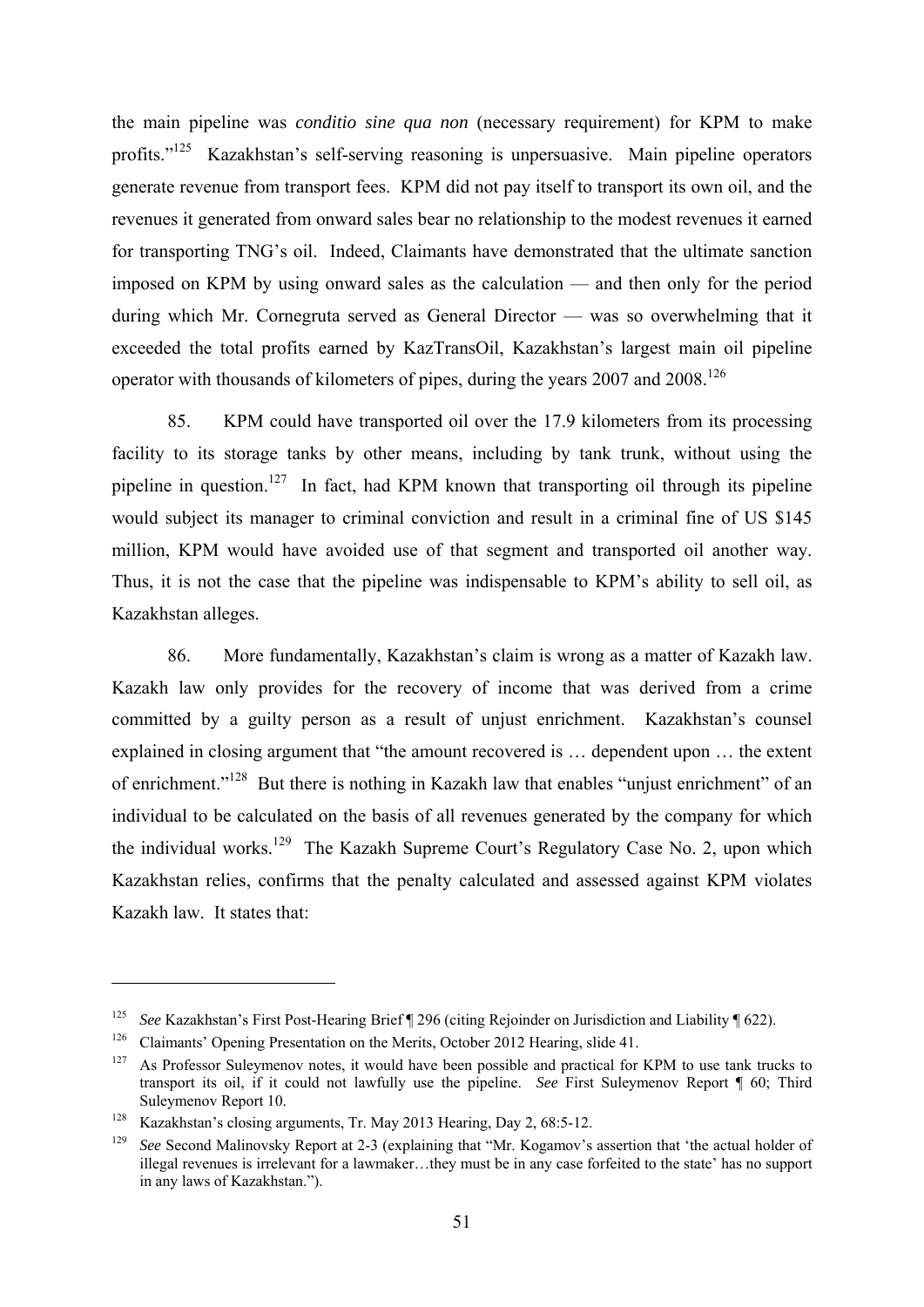income derived from a crime in the sphere of economic activity envisaged in Chapter 7 of the Criminal Code shall be recovered from a guilty person and referred to the revenue of the State as a result of unjust enrichment, acquired by criminal means.<sup>130</sup>

From the clear language of that provision, only income received "as a result of unjust enrichment" may be recovered, and it may only be recovered "from the guilty person." Thus, only income that unjustly enriched Mr. Cornegruta could have been properly recovered (which by definition limited the recovery to profits, rather than income) and it could only have been recovered from him personally, not from KPM.<sup>131</sup> Unsurprisingly, Kazakhstan has identified no provision of Kazakh law supporting the notion that Mr. Cornegruta's purported unjust enrichment somehow amounted to all of KPM's revenues.

87. Moreover, Kazakh law requires that income obtained from the lawful aspects of otherwise illegal entrepreneurial activity be deducted in order to properly calculate "illegal profit."<sup>132</sup> Kazakhstan ignored that requirement as well when it calculated the "illegal" profits" earned by Mr. Cornegruta as simply all of KPM's revenues during the time period in which he served as General Director.

88. Tribunals have repeatedly held that measures carried out without a legitimate purpose, capriciously, in bad faith, or in willful disregard of the law violate the "fair and equitable treatment" and "impairment" standards contained in investment treaties.<sup>133</sup> The Financial Police's deliberate rigging of the \$145 million fine against KPM and the use of that fine in a criminal case against an individual — in ways that clearly violated domestic law violate the ECT's "fair and equitable treatment," "impairment," and "most constant protection and security" provisions.<sup>134</sup>

89. Moreover, even if Kazakhstan were correct that its Financial Police properly calculated the devastating penalty against KPM — which Claimants deny — that penalty would still amount to a clear violation of international law, because it was grossly

<sup>130</sup>*See* Kazakhstan's First Post-Hearing Brief 298 (citing **R-144**). 131 Second Malinovsky Opinion at 2-3.

<sup>&</sup>lt;sup>132</sup> Reply on Jurisdiction and Liability ¶ 329 (citing First Malinovsky Report at 10).

<sup>133</sup> *See*, *e.g.*, *Azurix Corp. v. The Argentine Republic*, ICSID Case No. ARB/01/12, Award, July 14, 2006 ¶ 392, **C-245**. Because there is no logic or reason supporting the assessment of the penalty, and because Kazakhstan enforced the penalty by freezing KPM's bank accounts and seizing its assets, Kazakhstan breached its duty to refrain from impairing investments by unreasonable measures. *See*, *e.g*., Statement of Claim ¶¶ 352-62 (citing, *inter alia*, *Saluka* Partial Award ¶ 460, **C-259** (a state's conduct must bear "a reasonable relationship to some rational policy")).

<sup>134</sup> *See* Statement of Claim at 122-44; Reply on Jurisdiction and Liability at 193-213.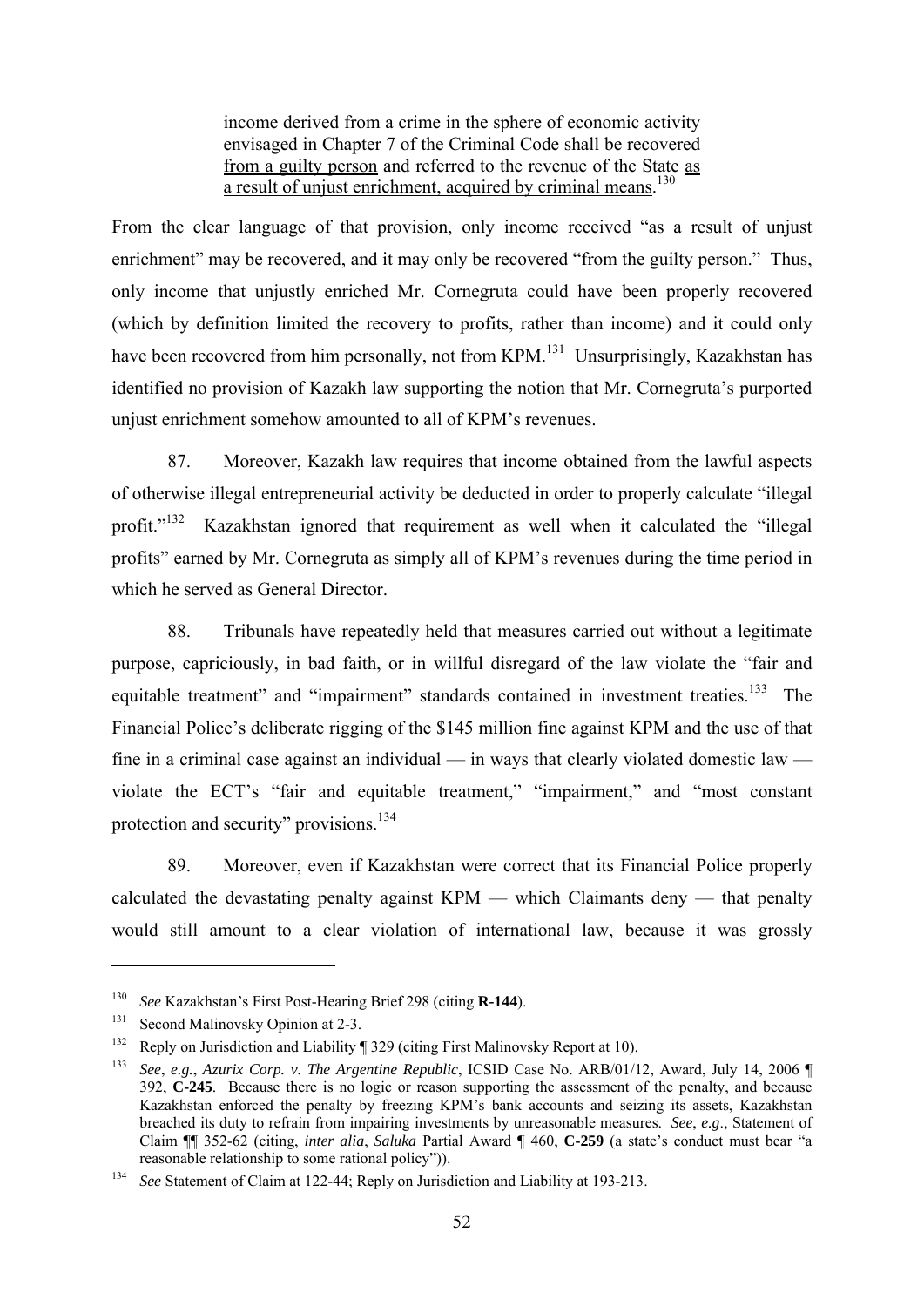disproportionate to the alleged "crime."<sup>135</sup> That point is fundamental and another reason why the judgment of the Aktau City Court is not entitled to any deference.

90. Under international law, a penalty imposed by a host state upon a claimant's investment must bear some reasonable relationship to the wrong it purports to address. The state must demonstrate that the harm resulting from the wrongful conduct is rationally related to the penalty or that the penalty is warranted to deter potentially harmful conduct.<sup>136</sup> Penalties that are disproportionate to the alleged wrong violate a state's obligations under the "fair and equitable treatment" and "impairment" standards.

91. In the present case, absolutely no harm resulted from KPM's operation of the pipeline in question, allegedly without the proper license. Indeed, KPM had operated the pipeline in question for years without any complaint or concern raised by any State authority. At most, Kazakhstan was deprived of a US \$80 main pipeline license fee.<sup>137</sup> Moreover, Kazakhstan only granted the "right" license to KazMunaiTeniz in April  $2011$ ,  $^{138}$  almost a year after it took over KPM's operations and well after this case began. The possession of such a license in KPM's case obviously was not material to anything, much less a legitimate need of the State.<sup>139</sup> There is simply no justification for imposing a fatal US \$145 million fine against KPM for its alleged failure to procure an \$80 license for an activity that presented no risk to anyone.

92. The *Vivendi II* case provides guidance on the types of measures that give rise to international liability by virtue of their disproportionality. In that case, the tribunal found that Argentina's imposition of "101 separate charges and … 78 fines of US \$1 million" for alleged regulatory breaches was disproportionate in light of evidence that the issues could

<sup>&</sup>lt;sup>135</sup> Kazakhstan's claim that the amount is not disproportionate because Squire Sanders "estimated" and "assumed illegal income" in excess of US \$80 million is wrong and (yet another) blatant mischaracterization of the evidence. Squire Sanders does not state that it calculated or assumed any amount of allegedly illegal income, although it does reference the Financial Police's "view" of what the illegal income was. Squire Sanders Due Diligence Report, July 30, 2009, at 113, **C-725**. In any event, Squire Sanders' report of what the penalty could have been is altogether irrelevant from an assessment of whether the penalty actually imposed was disproportionate.

<sup>136</sup> *See Occidental Petroleum Corporation and Occidental Exploration and Production Company v. Republic of Ecuador*, ICSID Case No. ARB/06/11, Award, October 5, 2012, **R-355**.<br><sup>137</sup> Reply on Jurisdiction and Liability ¶ 336. Kazakhstan has not disputed the fact that, had KPM been

operating a main pipeline, it could have obtained the license at issue in this case for less than US \$80.

<sup>&</sup>lt;sup>138</sup> License to operate a main pipeline issued to KazMunaiTeniz, April 29, 2011, **R-136**.<br><sup>139</sup> Furthermore, Kazakhstan admitted during its May 2013 closing arguments that "the amount recovered is ... not dependent upon the severity of the crime." Kazakhstan's Closing Statement, Tr. May 2013 Hearing, Day 2, 68:5-12.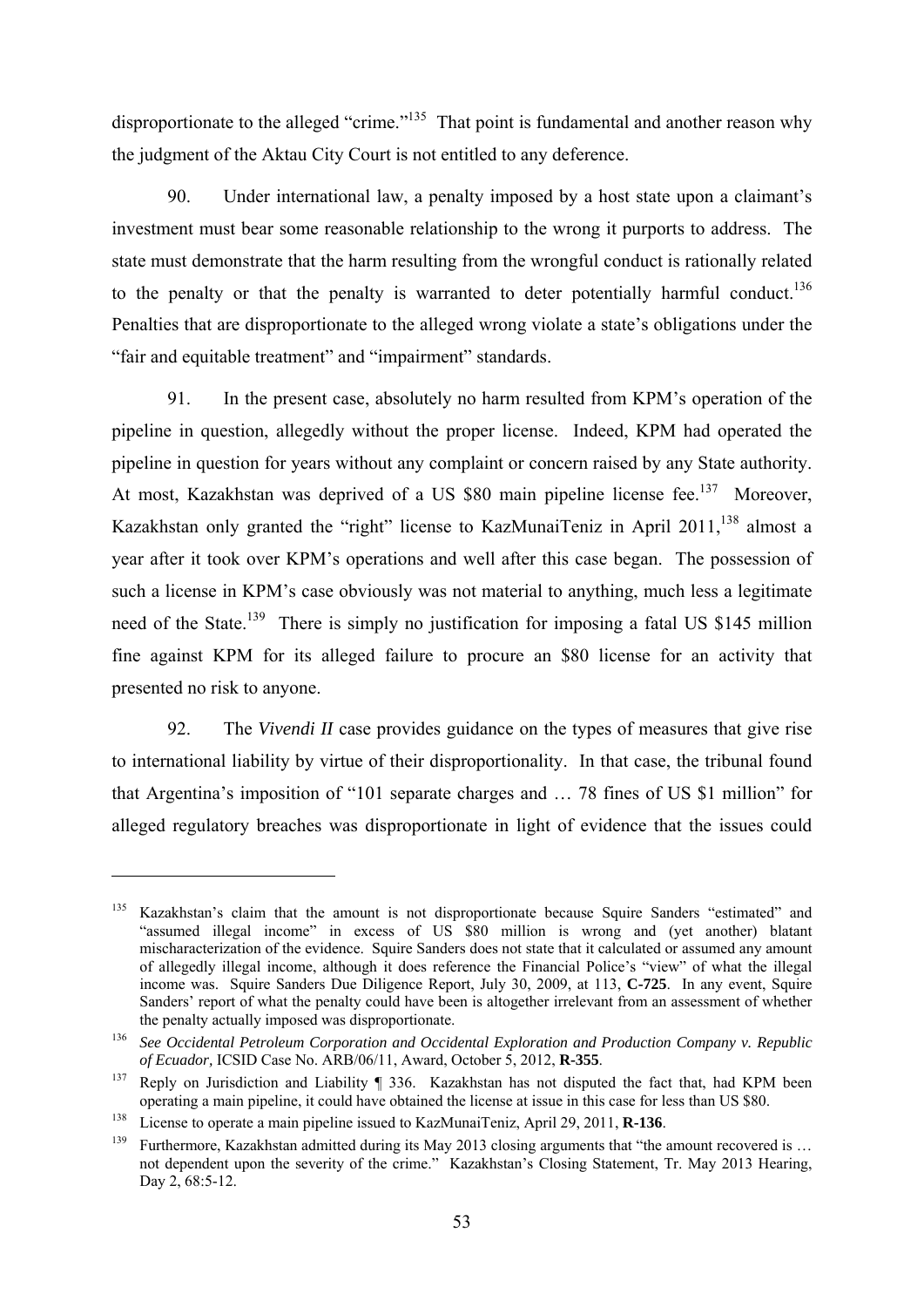have been resolved through good faith discussions.<sup>140</sup> According to that standard, the imposition of a US \$145 million criminal fine against KPM for failing to obtain an US \$80 license is clearly disproportionate.

93. The tribunal in *Occidental v. Ecuador* — a case that Kazakhstan relies upon — recently confirmed that "any penalty the State chooses to impose must bear a proportionate relationship to the violation which is being addressed and its consequences."<sup>141</sup> The *Occidental* tribunal found that the "total loss of an investment worth many hundreds of millions of dollars" was out of proportion with any state goal of deterrence.<sup>142</sup>

94. While Kazakhstan has made vague and unsupported assertions as to why obtaining a license to operate a "main" pipeline is important — including the alleged need "to provide for national security, law enforcement, environmental protection, and safeguarding of the property life and health of citizens $n<sup>143</sup>$  — it has not even attempted to explain those assertions in the context of this case. Kazakhstan has not identified any danger posed by KPM's operation of the pipeline or explained how — if there were such a danger — its agencies' repeated inspections over the years failed to notice it.

95. Indeed, KPM held the requisite licenses to carry out all other oil and gas exploration, production, treatment, and transport processes.<sup>144</sup> Its 17.9 kilometer pipeline clearly posed no risk above and beyond that presented by the other parts of KPM's extensive gathering system or its many other "properly licensed" activities.

96. In sum, the fatal \$145 million penalty imposed on KPM was so grossly disproportionate to any conceivable "wrong" that it simply cannot be squared with Kazakhstan's obligations under the ECT and international law. Even if the Financial Police

<u>.</u>

<sup>&</sup>lt;sup>140</sup> *See Compañía de Aguas del Aconquija and Vivendi Universal v. Argentine Republic*, ICSID Case No.<br>ARB/97/3, Award, August 20, 2007, **11** 7.4.24-7.4.26, **C-253**.

<sup>&</sup>lt;sup>141</sup> *Occidental Petroleum Corporation and Occidental Exploration and Production Company v. Republic of Ecuador,* ICSID Case No. ARB/06/11, Award, October 5, 2012, ¶ 416, **R-355**.

<sup>142</sup>*Id.*, **R-355**. 143 Akmetov Witness Statement, August 10, 2012, ¶ 2.5; Kazakhstan's Rebuttal Closing presentation, slide 28.

<sup>144</sup> License issued to KPM, September 26, 2002, **C-81**; License issued to KPM, August 5, 2005, **C-83**; License issued to KPM, May 29, 2008, **C-472**. Notably, Kazakhstan never raised any allegation that KPM carried out any other part of its oil production activities without the requisite license. While in its closing arguments Kazakhstan suggested (without support) that KPM did not hold licenses for trunk or "non-trunk" pipelines, the evidence demonstrates the KPM held all requisite licenses for oil production, treatment, and transport, including the operations of pipelines under pressure. *See, e.g*., Statement determining the income received as a result of transportation and further sale of oil for KPM and TNG, November 19, 2008, **C-450** (stating the various licenses KPM and TNG held); *see also* Report of the MEMR on Unscheduled Inspection for KPM, February 6, 2010, **C-385** (noting that KPM's production and treatment facilities form part of a "single technological process").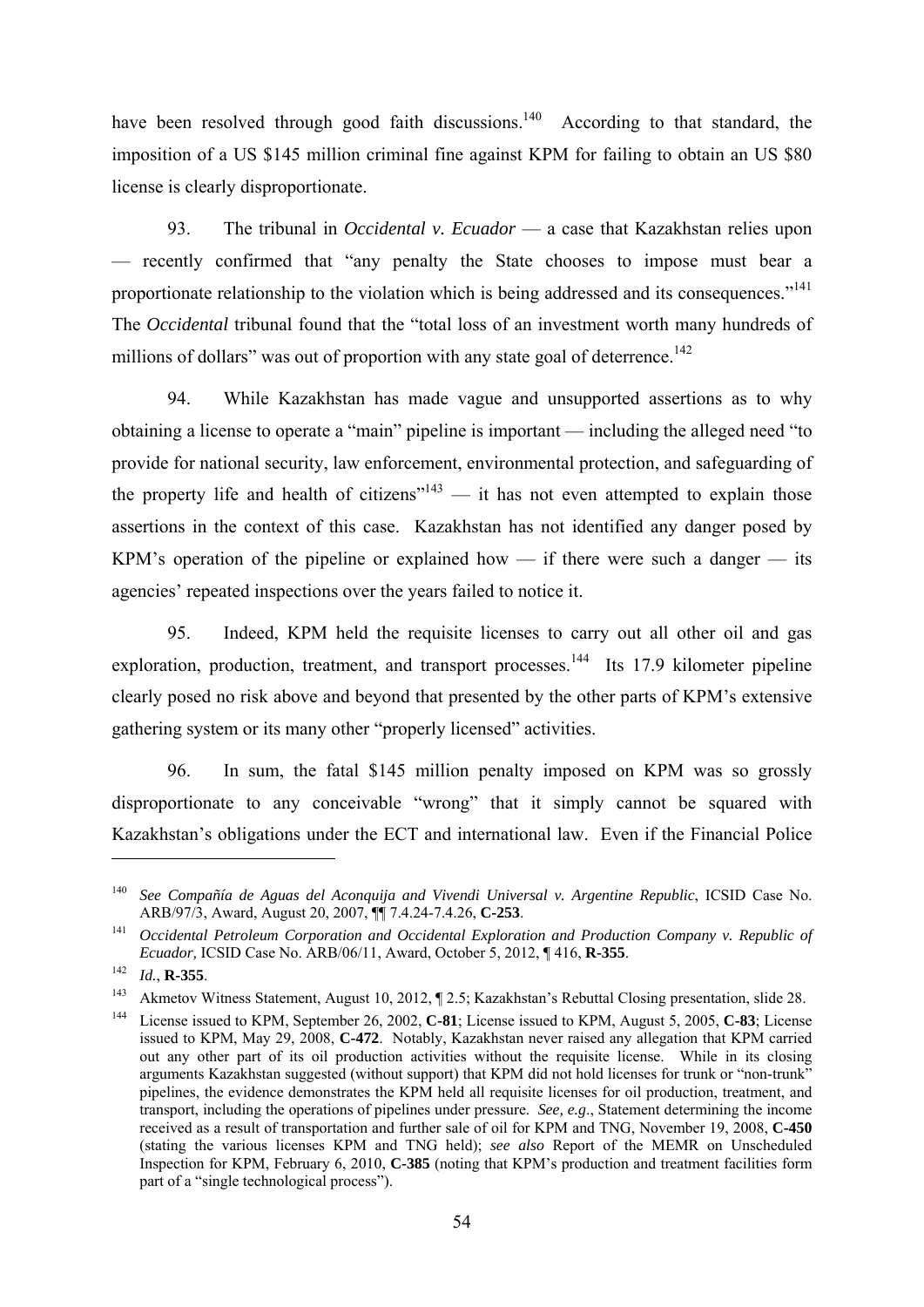and the Aktau City Court "got it right" in terms of the \$145 million fine as a matter of Kazakh law — which Claimants vehemently deny — the Tribunal must still conclude that the imposition of a grossly disproportionate penalty breached the "fair and equitable treatment" and "impairment" standards in the ECT.

# **E. Claim No. 5: Kazakhstan Committed Egregious Denials of Justice in Relation to the Prosecution and Trial of Mr. Cornegruta and the Verdict and Enforcement Against KPM**

### **Synopsis**

97. The September 18, 2009, judgment sentencing Mr. Cornegruta to four years in prison and ordering the recovery of US \$145 million from KPM — which was not a party to Mr. Cornegruta's case — constituted an egregious denial of justice under international law and a breach of Article 10(1) of the ECT. Not only was the prosecution and trial process riddled with violations of Mr. Cornegruta's due process rights, the substantive finding by the trial court judge that he generated income "in an especially large amount" by operating a "main" pipeline without a license was a shocking conclusion that no reasonable or impartial judge could have possibly reached.

98. Additionally, by imposing Mr. Cornegruta's purported criminal penalty on the non-party KPM, Kazakhstan committed a fundamental denial of justice toward KPM. KPM was not named in the proceeding. KPM was therefore not represented by counsel, and it did not participate in the trial process that led to the devastating judgment against it. Kazakhstan further denied justice to KPM by undermining KPM's efforts to challenge both the judgment and the enforcement proceedings that Kazakhstan carried out in the wake of the verdict.

#### **Timeline**

|                         | • November 19, 2008 Ministry for Emergency Situations confirms that KPM's & TNG's<br>pipelines are not "main" $(C-90)$ and $C-91$ ).             |
|-------------------------|--------------------------------------------------------------------------------------------------------------------------------------------------|
|                         | • November 21, 2008 Financial Police instruct MES to withdraw its conclusions on the<br>ground that it is not a "competent" authority $(C-92)$ . |
| $\cdot$ January 5, 2009 | Kazakh Institute of Oil and Gas of KMG NC confirms that KPM's<br>& TNG's pipelines are not "main" ( $C$ -99 and $C$ -100).                       |
| $\cdot$ January 8, 2009 | Scientific and Research Centre of MES confirms that KPM's &<br>TNG's pipelines are not "main" $(C-103$ and $C-104$ ).                            |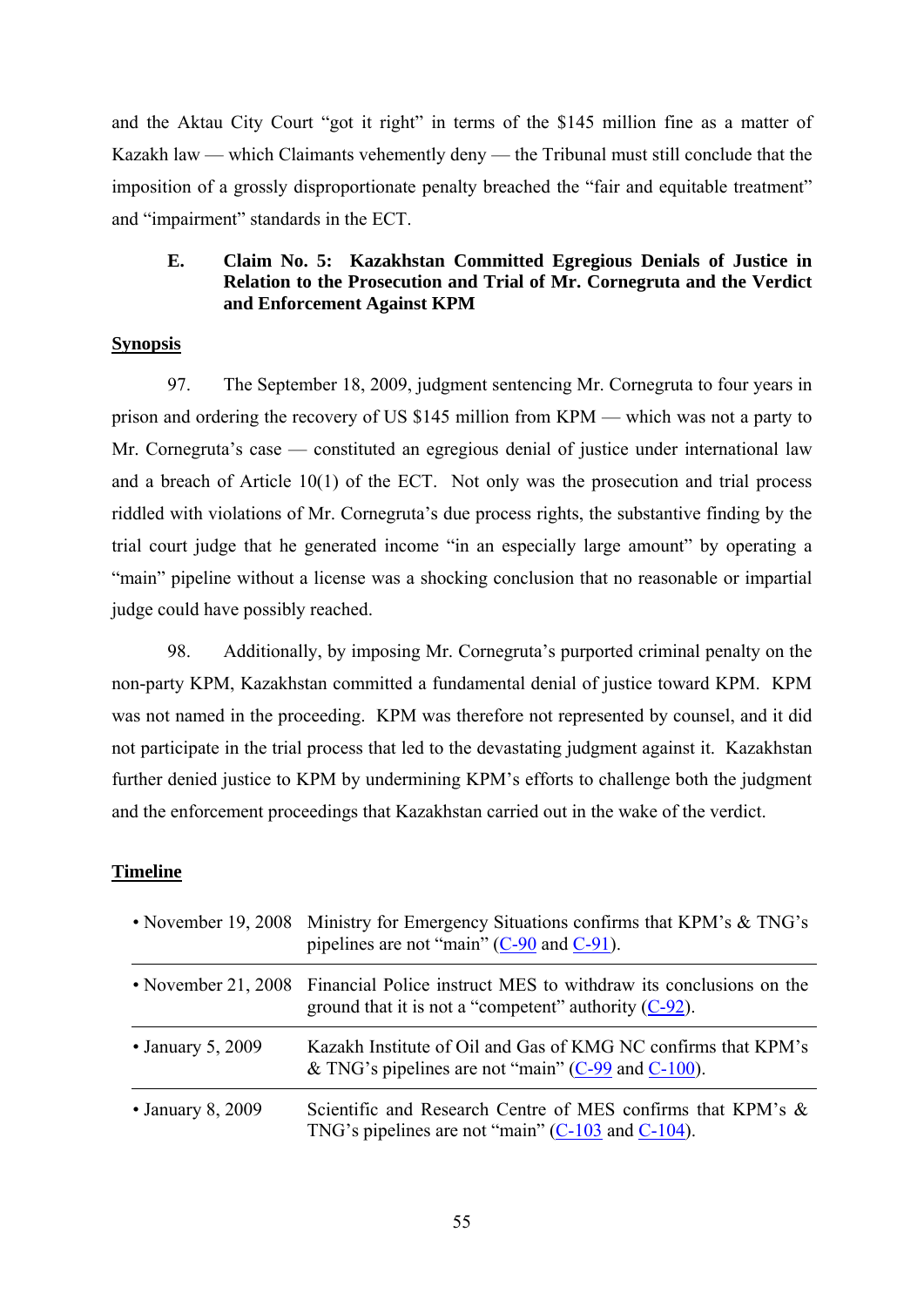| • January 9, 2009                | NIPI Neftegaz confirms that KPM's $& TNG's$ pipelines are not<br>"main" $(C-101$ and $C-102$ ).                                                                                                                                                                                                                                                        |
|----------------------------------|--------------------------------------------------------------------------------------------------------------------------------------------------------------------------------------------------------------------------------------------------------------------------------------------------------------------------------------------------------|
| • February 4, 2009               | MEMR confirms that KPM's pipeline is part of its gathering<br>system, and thus, not a "main" pipeline $(C-719)$ .                                                                                                                                                                                                                                      |
| $\cdot$ February 13, 2009        | Ministry of Justice "expert," Mr. Baymaganbetov, issues opinion<br>that KPM's pipeline is a "main" pipeline $(C-110)$ .                                                                                                                                                                                                                                |
| • April 13, 2009                 | Russian design and construction institute confirms that KPM's &<br>TNG's pipelines are not "main" $(C-105)$ and $C-106$ ).                                                                                                                                                                                                                             |
| Malinovsky Opinion § 3.7).       | $\rightarrow$ In May 2009, the Financial Police declare the reports from the KMG institute, the<br>MES research center, NIPI Neftegas, and the Russian institute inadmissible in the<br>criminal proceeding. Without making her own independent assessment, the judge<br>also declares them inadmissible, in violation of Kazakh law (see C-117, First |
| • July 2, 2009                   | Professor Suleymenov, author of Kazakhstan's Law on Oil, issues<br>expert legal opinion that KPM's pipeline is not "main" $(C-108)$ .                                                                                                                                                                                                                  |
| • August 25, 2009                | Russian oil and gas engineering company VNIIST concludes that<br>KPM's pipeline is not "main" $(C-107)$ .                                                                                                                                                                                                                                              |
| • July $30 - Sept. 14$ ,<br>2009 | Mr. Cornegruta's trial, in which KPM is not a party and does not<br>participate, takes place $(C-704)$ .                                                                                                                                                                                                                                               |
| Malinovsky Opinion at 24-26).    | The judge refuses to extend the trial period for one week so that Professor<br>Suleymenov and a representative from VNIIST can testify, and then declares their<br>reports inadmissible because they did not appear in court, even though their reports<br>satisfied admissibility requirements under Kazakh law (C-704, C-117, see First              |
|                                  | • September 18, 2009 Aktau City Court finds Mr. Cornegruta guilty of "illegal"<br>entrepreneurial activity in an especially large amount" for<br>operating a "main" pipeline without a license; court orders<br>recovery of US \$145 million penalty from non-party KPM (C-<br>$117$ ).                                                                |
|                                  | • September 22, 2009 KPM requests a copy of the judgment against it from Aktau City<br>Court so that it can file an appeal $(C-705)$ ; court does not respond.                                                                                                                                                                                         |
| $\cdot$ October 1, 2009          | Mr. Cornegruta appeals criminal judgment of Aktau City Court<br>$(C-659$ and $C-660)$ .                                                                                                                                                                                                                                                                |
| judgment as KPM requested.       | $\rightarrow$ Deadline for filing an appeal passes without the court providing a copy of the                                                                                                                                                                                                                                                           |
|                                  |                                                                                                                                                                                                                                                                                                                                                        |

• November 12, 2009 Appeal court upholds judgment of Aktau City Court (C-565).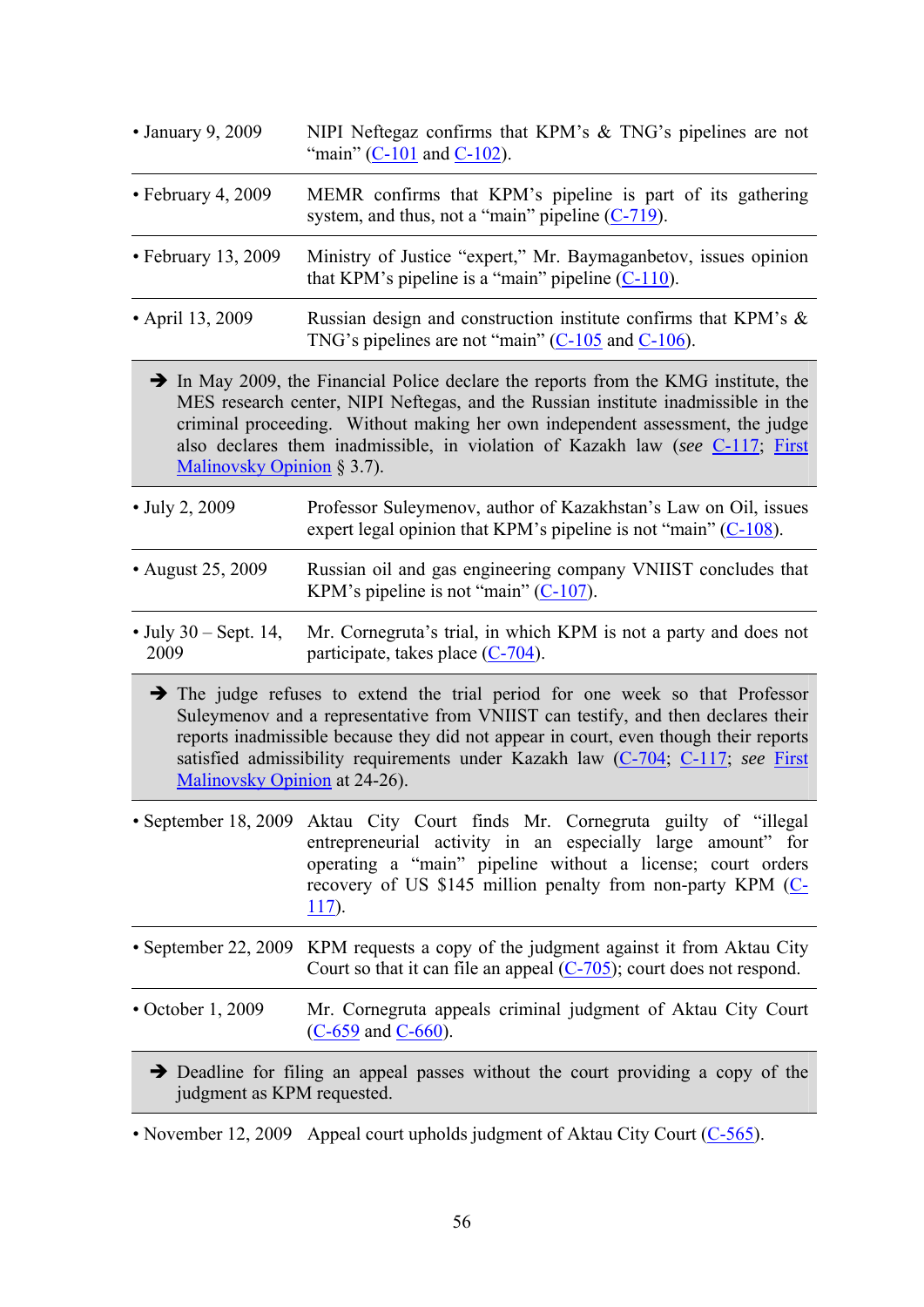- December 29, 2009 Writ of Enforcement issued against KPM for US \$145 million (C-119).
	- Kazakhstan freezes KPM's bank accounts and carries out multiple enforcement measures to recover the penalty of US \$145 million from KPM (C-121 and C-122).
- January 14, 2010 KPM submits second request for copy of Aktau City Court judgment so that it can appeal (C-566); KPM is finally given a copy (*see* C-481).
- January 21, 2010 KPM challenges court decisions dismissing its complaints against enforcement (C-567 and C-635).
- January 22, 2010 KPM submits new complaint against enforcement orders (C-636).
- January 25, 2010 KPM submits Claim of Appeal against Aktau City Court judgment of September 18, 2009 (C-481).
- February 8, 2010 KPM challenges the appeal court's refusal to reinstate time period for appeal of September 18, 2009, judgment  $(C-637)$ .
- February 16, 2010 KPM submits claim to suspend enforcement measures (C-638).
- February 25, 2010 KPM appeals decision dismissing claim to suspend enforcement measures (C-640).
- February 26, 2010 Court dismisses KPM's challenge to writ of enforcement (C-568).
- March 5, 2010 KPM appeals decision dismissing its challenge to writ of enforcement (C-568).
- March 5, 2010 KPM submits complaint regarding enforcement measures (C-641).
- March 26, 2010 KPM appeals criminal judgment to the Cassation Court (C-670).
- April 9, 2010 KPM submits new complaint regarding enforcement measures (C-569).
- May 11, 2010 KPM appeals decision regarding enforcement to the Cassation Court (C-642).
- June 9, 2010 Enforcement officers order sale of KPM's property (C-199).
- June 18, 2010 KPM challenges valuation of its property and actions of state executors  $(C-643$  and  $C-644$ ).
- June 25, 2010 KPM submits complaint of June 9, 2010 enforcement order (C-570).

 Kazakhstan terminates KPM's Subsoil Use Contract, seizes its assets, and takes over its operations less than one month later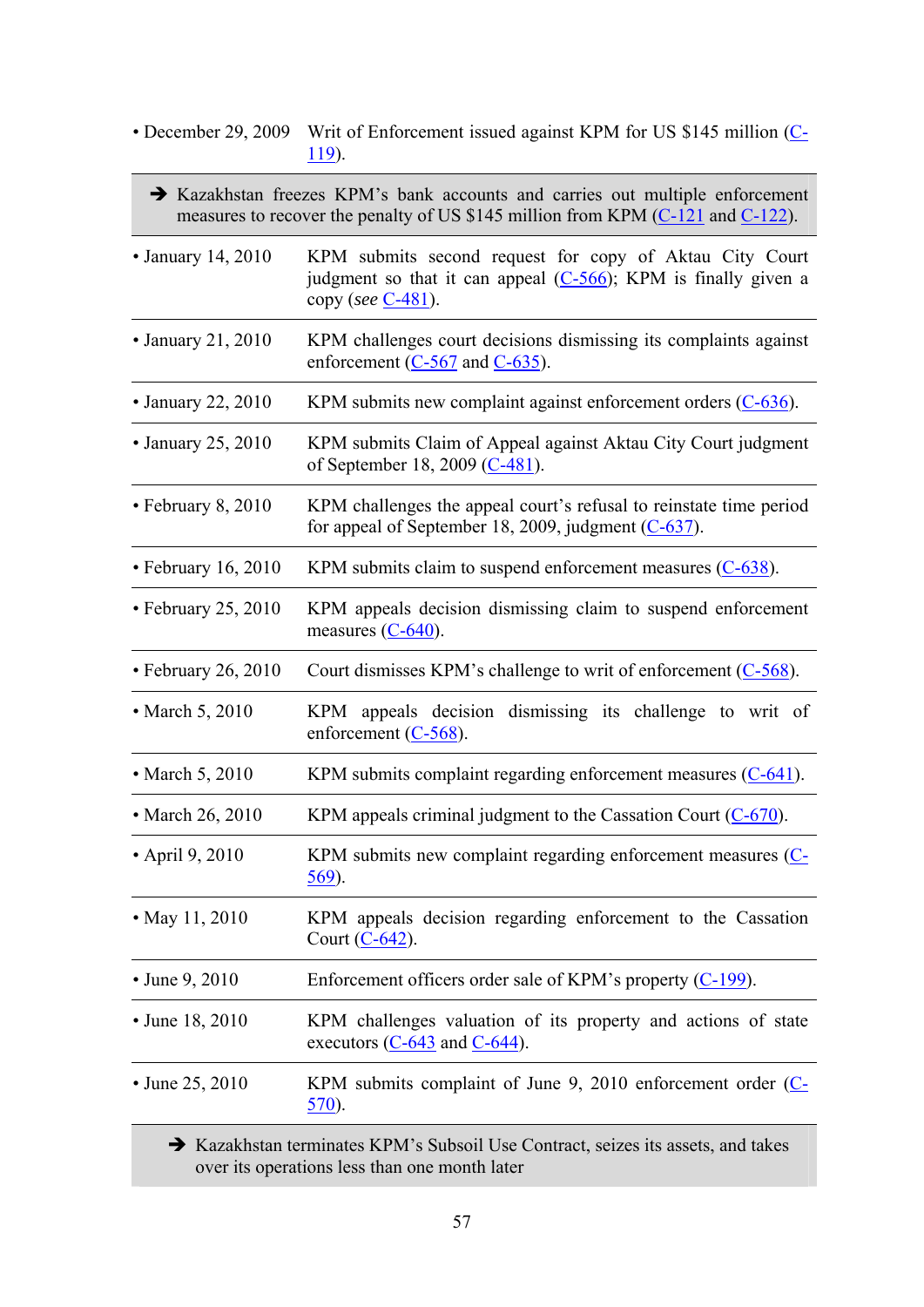# **Relevant Witness Evidence**

First Malinovskiy Expert Report

Second Malinovskiy Expert Report

First Suleymenov Report

Second Suleymenov Report ¶¶ 4-51

Third Suleymenov Report ¶¶ 4-18

First Stati Statement ¶¶ 26, 29-30

Second Stati Statement ¶¶ 13-14, 17

First Pisica Statement ¶¶ 15-23, 41-55

Stejar Statement ¶¶ 12-13

First Cojin Statement ¶¶ 8-12

First Condorachi Statement ¶¶ 8-31

Second Condorachi Statement ¶¶ 1-15

First Romanosov Statement ¶¶ 4-23, 28-33

Second Romanosov Statement ¶¶ 8-17

Condorachi Testimony, Tr. October 2012 Hearing, Day 2, 137:7-11, 138:5-11

A. Rakhimov Testimony, Tr. October 2012 Hearing, Day 5, 71:14-20

Kravchenko Testimony, Tr. October 2012 Hearing, Day 4, 66:9-23, 104:15-17, 105:2- 21, 107:24-108:7

### **Previous Submissions by Claimants**

Written Submissions:

Statement of Claim ¶¶ 79-87, 91, 94-95, 98-120, 258-317, 330-332, 351 (a, b, d, and e), 361-62, 371, 377-79

Reply on Jurisdiction and Liability ¶¶ 218-22, 246-337, 477, 480-85, 493-96, 504-11, 524-28, 534, 546, 551

Claimants' First Post-Hearing Brief ¶¶ 188-214

Oral Submissions:

Claimants Opening Presentation on the Merits, slides 36-40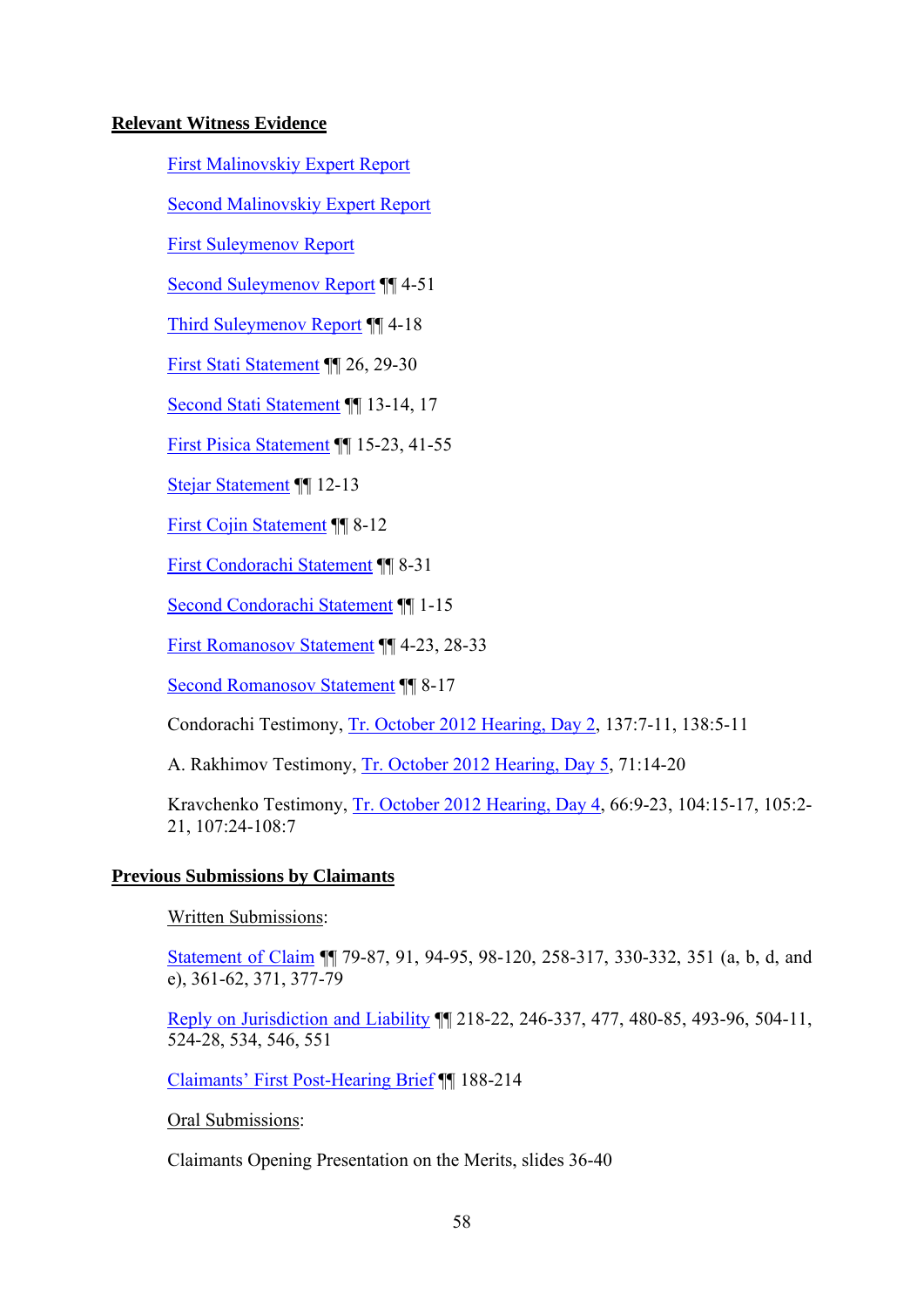Claimants' Opening Statement, Tr. October 2012 Hearing, Day 1, 124:19-129:14 Claimants' Closing Presentation, slides 10, 31 Claimants' Closing Statement, Tr. May 2013 Hearing, Day 1, 143:16-145:20

# **Relevant ECT and International Law Standards**

- $\triangleright$  Fair and equitable treatment ECT art. 10(1), C-1
- $\triangleright$  Impairment by unreasonable measures ECT art. 10(1), C-1
- $\triangleright$  Most constant protection and security ECT art. 10(1), C-1
- $\triangleright$  Unlawful indirect expropriation ECT art. 13(1), C-1
- $\triangleright$  Effective means to assert claims and enforce rights, ECT art. 10(12), C-1

# **Final Remarks Regarding Claim No. 5**

99. The prosecution and trial of Mr. Cornegruta, as well as the judgment ordering recovery of US \$145 million from non-party KPM and the denial of KPM's appeals, constitute substantive and procedural denials of justice under international law and violate the  $ECT$ <sup>145</sup>

100. Substantively, for all of the reasons discussed in the preceding sections regarding the fabricated claims that KPM's pipeline was "main" and that Mr. Cornegruta earned "illegal profits" in an amount corresponding to all of KPM's revenues during his tenure as General Director, there is simply no way an impartial, independent fact finder, who accorded all due process rights to Mr. Cornegruta (including by fairly weighing all the evidence), could have reached the conclusion that he was guilty of the crime charged. The only way the judge in Mr. Cornegruta's case was able to reach that conclusion was by ceding her authority to the Financial Police in declaring evidence "inadmissible;"<sup>146</sup> relying exclusively on the Financial Police's hand-picked "expert," Mr. Baymaganbetov, to reach her conclusion; refusing to hear testimony from Professor Suleymenov, who drafted the Law on Oil (which contains the legal definition of "main" pipeline); and ignoring the obvious fact that the "illegal profits" allegedly earned by Mr. Cornegruta were not profits (they were

<sup>&</sup>lt;sup>145</sup> Statement of Claim ¶ 351(b); Reply on Jurisdiction and Liability ¶ 497-511. Additionally, Claimants' expert Professor Malinovsky has submitted a final opinion responding to Kazakhstan's position on this matter. *See* Second Malinosvky Report.

<sup>146</sup> *See* First Malinovsky Opinion § 3.7.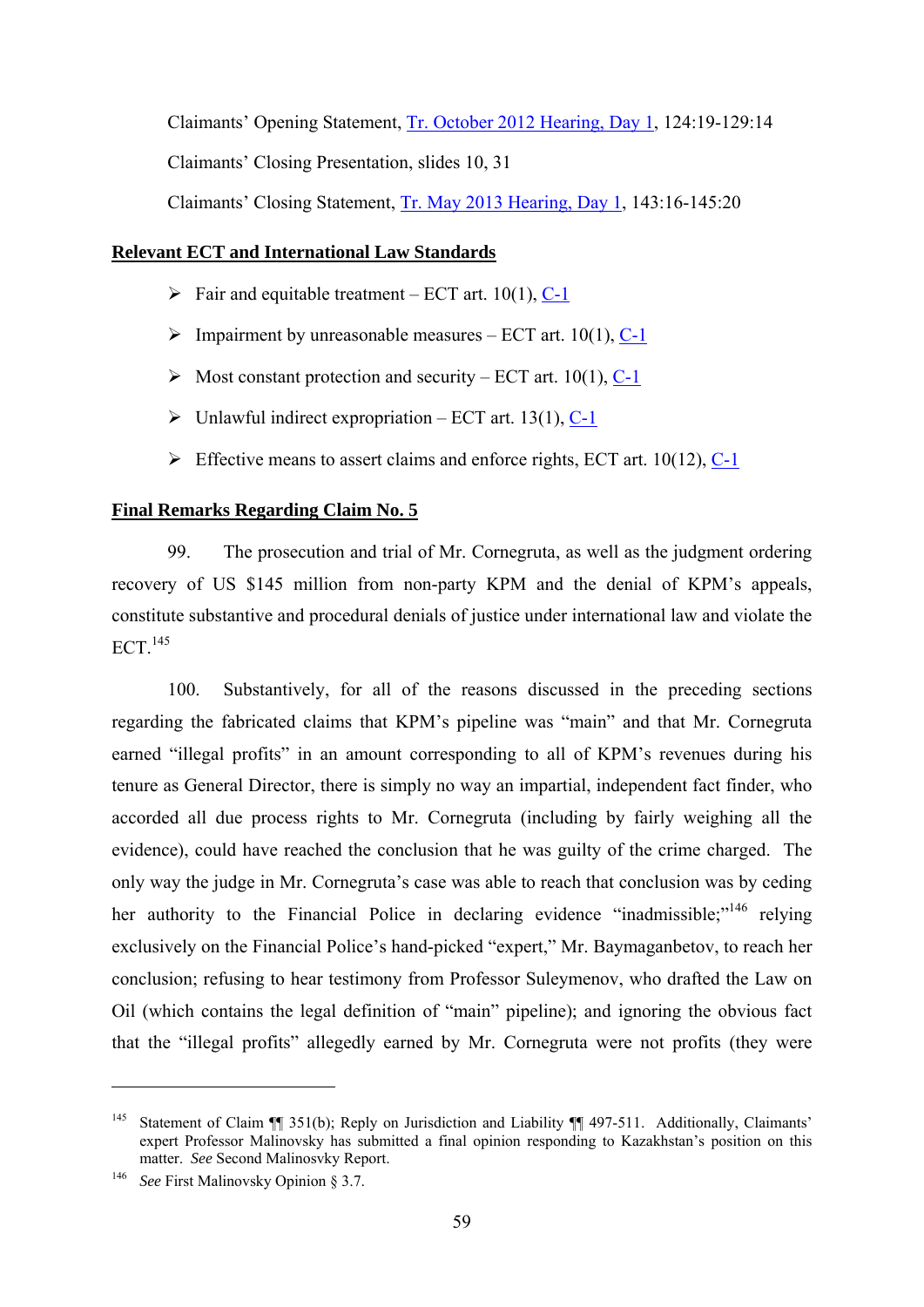revenues), were not earned by him (they were earned by KPM), and did not correspond to sums earned through operation of a pipeline (they were simply total revenues earned by KPM, over 99% of which corresponded to onward sales of oil).<sup>147</sup>

101. There is a material distinction between domestic court judgments that "get the facts or law wrong" and those that are so obviously contrived that they constitute a substantive denial of justice. The Aktau City Court's judgment falls into the latter category. The judge did not merely "get it wrong;" rather, she willfully ignored facts, evidence, law and logic to such a degree that one can only conclude that the verdict she rendered was contrived from beginning to end. While "substantive" (as opposed to "procedural") denials of justice are fairly uncommon in treaty practice, the trial court's judgment here was a substantive denial of justice.

102. Kazakhstan urges the Tribunal not to review the decision of the Kazakh judge. But the Tribunal is not required, under international law, to blindly accept the domestic court's ruling, simply by virtue of the domestic court's (limited) jurisdiction or sovereignty. In fact, the Tribunal is bound to reject domestic court decisions that entail breaches of international law because they are "substantively unfair" or "manifestly unjust."<sup>148</sup> The trial court's decision in Mr. Cornegruta's case was "substantively unfair" because there was literally no credible evidence to support it, and it obviously violated Kazakh law and common sense.<sup>149</sup> The judge's reliance on Mr. Baymaganbetov alone was "manifestly unjust" in light of his utter lack of qualification on the issue and the numerous contrary conclusions from knowledgeable authorities that the judge never bothered to consider.

103. In any event, the procedural denial of justice suffered by KPM is undeniable. Most of the case law regarding procedural — rather than substantive — denials of justice concerns violations of the right to be heard.<sup>150</sup> Kazakhstan indisputably denied justice to KPM by failing to name it as a party, with the result that KPM was not permitted any

<sup>147</sup> Judgment of Aktau City Court, September 18, 2009, **C-117**; *see* First Malinovsky Opinion at 24-6; *see*

<sup>&</sup>lt;sup>148</sup> See Vivendi Award ¶ 80, **C-253**; *see generally* Dolzer & Schreuer, **C-219**.

<sup>&</sup>lt;sup>149</sup> Second Malinovsky Opinion at 2-5.

<sup>150</sup> Dolzer & Schreuer, **C-219**.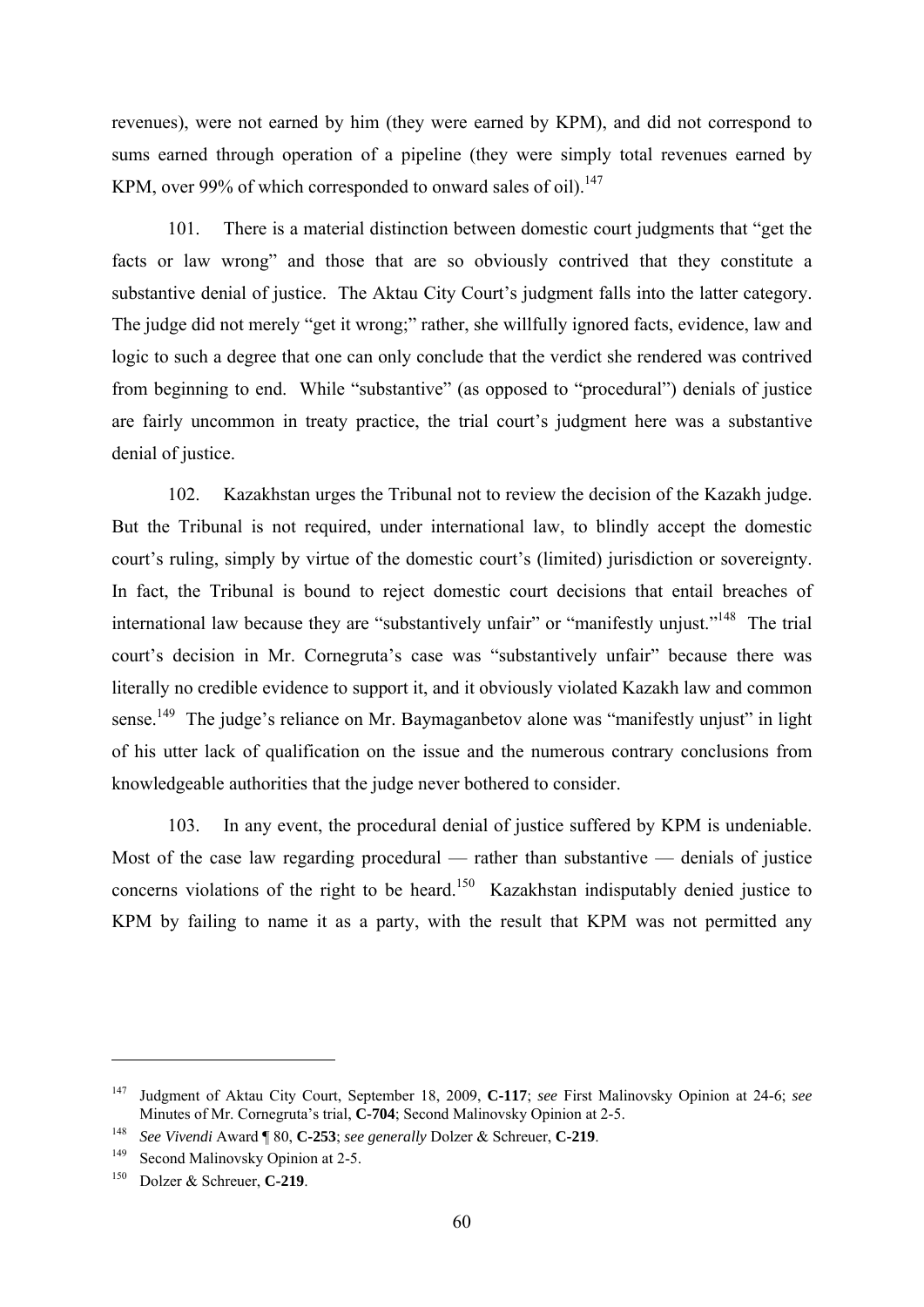opportunity to be heard or represented in a case that resulted in a devastating fine of US \$145 million against the company.<sup>151</sup>

104. Kazakhstan originally contended, with the support of its original criminal law expert, Mr. Maulenov, that it was entirely proper under Kazakh law to seek to recover a financial penalty for a crime committed by Mr. Cornegruta from non-party KPM under a theory of "quasi-criminal" liability. That argument quickly fell apart, because there is no such theory under Kazakh law.<sup>152</sup> In order to properly recover funds from a company in relation to alleged criminal conduct, Kazakhstan could have pursued a sanction under administrative law (a process Kazakhstan began against KPM but later abandoned). Kazakhstan may have also had the possibility to file a civil claim against KPM in the criminal trial against Mr. Cornegruta, but it failed to do so.<sup>153</sup> What Kazakhstan could not do under Kazakh (or international) law, however, was precisely what it did: namely, file a criminal case against Mr. Cornegruta alone, deny KPM's right to be heard, and then issue a verdict imposing a criminal fine on non-party KPM.

105. To try to explain how it could have lawfully imposed a penalty against KPM, Kazakhstan and its second criminal law expert, Professor Kogamov, developed a new theory, which is no more persuasive than the de-bunked theory of "quasi-criminal liability." Kazakhstan and Professor Kogamov rely on two provisions of Kazakh law — clause 27 of the Regulatory Decree of the Supreme Court of June 20, 2005, "On hearing of a civil action in criminal proceedings" and Article 371, section 1(10) of the Criminal Procedure Code — to claim that Kazakh law permits recovery of damage caused to the State even in criminal cases where no civil action has been brought.<sup>154</sup> However, those provisions do not support Kazakhstan's claim,<sup>155</sup> and Kazakhstan has blatantly misconstrued them in order to mislead the Tribunal.

106. Clause 27 of the Regulatory Decree states:

… Enforcement of a judgment in the civil claim is made in accordance with the legislation on enforcement proceedings. …

<sup>&</sup>lt;sup>151</sup> Additionally. Claimants have demonstrated that the Financial Police directly interfered in the trial process. First Post-Hearing Brief ¶ 203 (citing Hearing Minutes at 24-7, **C-704**).

<sup>&</sup>lt;sup>152</sup> First Malinovsky Opinion; Second Malinovsky Opinion at 2.

<sup>&</sup>lt;sup>153</sup> Second Malinovsky Opinion at 2-4.

<sup>154</sup> Kazakhstan's First Post-Hearing Brief ¶ 288; Second Kogamov Opinion at 10.

<sup>&</sup>lt;sup>155</sup> Second Malinovsky Opinion at 3-5 (stating that "both provisions are quite obviously irrelevant to the case under review").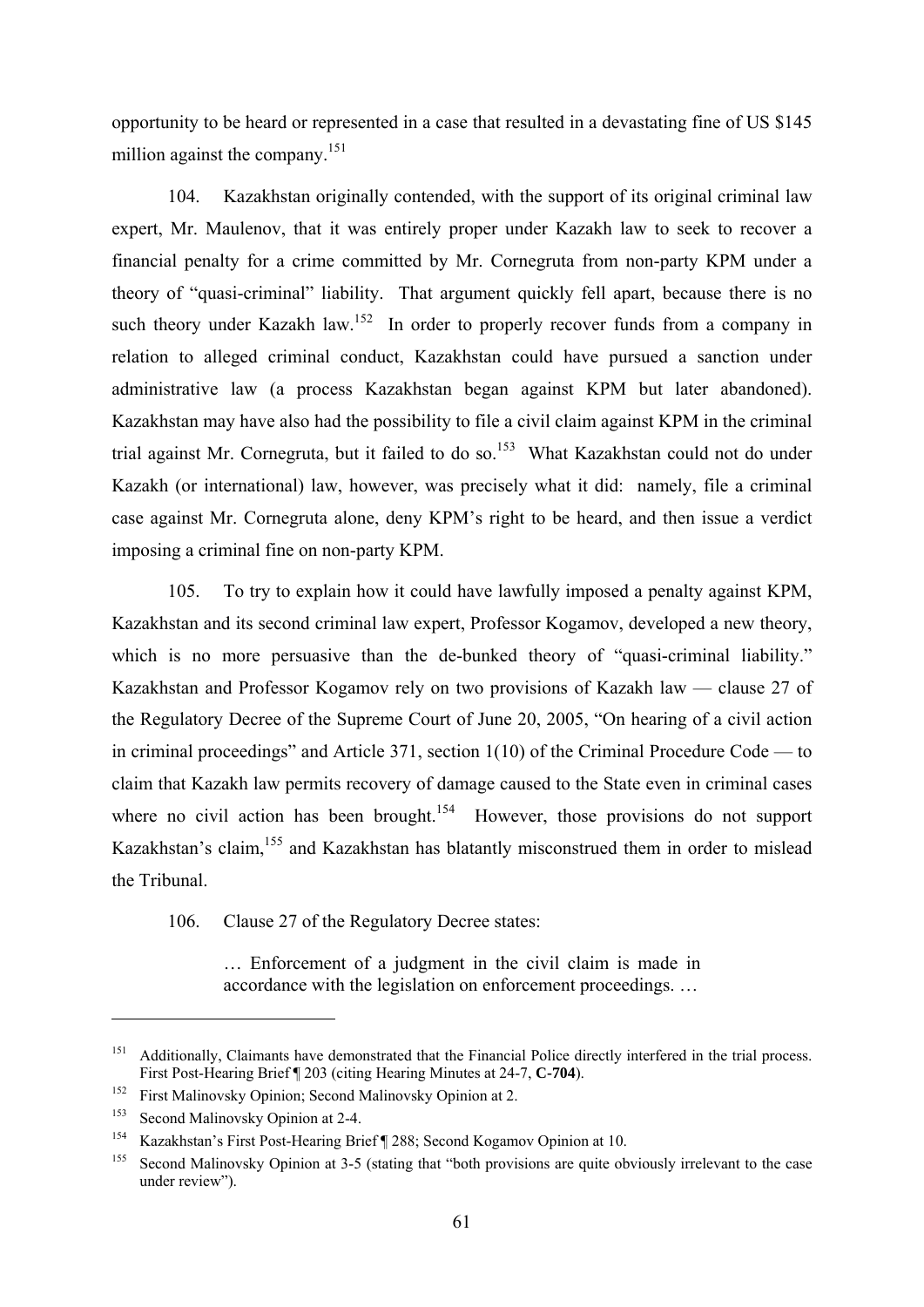Subject to the requirements of paragraph 10) of first part of Section 371 of the CPC, the court verdict must also decide whether compensation is [due] subject to property damage, if the civil suit was not brought. In such cases the court takes a corresponding decision only if a full investigation of the circumstances was made in the court hearing connected to the infliction of property damage.<sup>156</sup>

107. It is not at all clear, from the wording of that provision, how it applies to Kazakhstan's claim that "a court is entitled to take decisions on compensating any damage caused to the state and also in cases where no civil action was launched in relation to a criminal case."157 The only mention in that provision of instances where a "civil suit was not brought" is a reference to deciding "whether compensation is [due] subject to property damage." There was no issue, and thus no finding, of "property damage" in Mr. Cornegruta's case.<sup>158</sup>

108. Article 371 of the CPC, referenced in that provision, provides no further support for Kazakhstan's position. A proper English translation of that provision reads:

> Article 371. Questions to be decided by the Court in course of rendering a judgment

> 1. In the course of rendering a judgment the court considers in the deliberations room the following questions: …

> 10) whether a civil claim shall be satisfied, to whose benefit and in what amount, as well as whether *property* damage shall be compensated when a civil claim has not been brought;...

The translation Kazakhstan submitted omits the reference to "property damage" and, in order to mislead the Tribunal, only includes the term "damages." The proper translation demonstrates that Kazakhstan's argument is wrong, because only compensation for "property damage" may be awarded in cases, like Mr. Cornegruta's, where no civil action was filed.<sup>159</sup>

109. At most, Kazakhstan has demonstrated that compensation for "property damage" may be awarded in cases where no civil action was filed. That it totally inapposite to Mr. Cornegruta's case, in which there was no issue of property damage. Kazakhstan has

<sup>&</sup>lt;sup>156</sup> Regulatory Decree of the Supreme Court, June 20, 2005, No. 1 (attached to First Kogamov Opinion).

<sup>157</sup> Kazakhstan's First Post-Hearing Brief ¶ 288; Second Kogamov Opinion at 10.

<sup>158</sup> Second Malinovsky Opinion ¶¶ 1.2-1.4 ("as follows from the court sentence, neither S. Cornegruta nor Kazpolmunay caused any property damage to the state and consequently no circumstances of causing such property damage were ever inquired into in the court hearing").

<sup>159</sup> *See id*.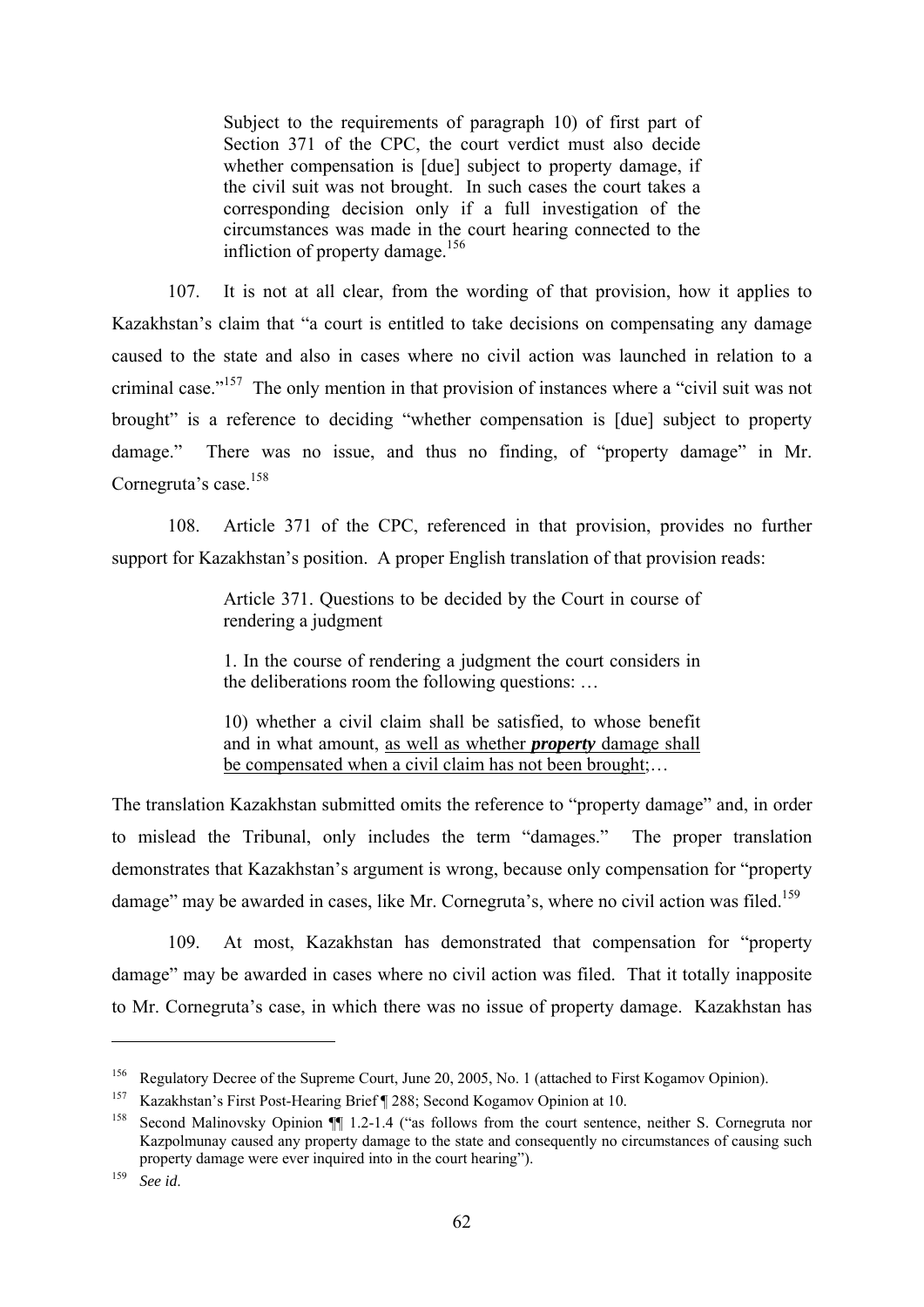utterly failed to demonstrate that Kazakh law permits imposing a criminal penalty against a company that is not a party, in any capacity, to a criminal case.<sup>160</sup> And even if Kazakh law permitted such a thing, international law most certainly does not.

110. Kazakhstan also maintains its frivolous contention that KPM's due process rights were respected because KPM was "well aware" of the ongoing criminal proceeding.<sup>161</sup> Kazakhstan suggests that KPM somehow vicariously "participated" in the trial, through the participation and representation of Mr. Cornegruta. Obviously that is not a proper application of the principle of due process or the rule of  $law$ .<sup>162</sup>

111. KPM was not named in the case, in any capacity.<sup>163</sup> It was not represented by counsel. It did not — and could not — present evidence, witnesses, or experts. In fact, during the time of Mr. Cornegruta's trial, KPM and TNG were involved in administrative actions against them for the same "offense" — both of which were dropped after the criminal judgment was rendered.<sup>164</sup> Thus, neither KPM nor TNG had any reason to think that they could incur liability in Mr. Cornegruta's case. Claimants and KPM were shocked when the verdict in the case ordered recovery of a US \$145 million penalty from KPM.

112. In a final attempt to escape liability, Kazakhstan has claimed that KPM did not diligently pursue an appeal. As an initial matter, this argument is dubious as a matter of international law. International law does not require a claimant to pursue an appeal or exhaust domestic remedies where doing so would amount to an exercise in futility.<sup>165</sup> Here, everything about the court's judgment — and the fact that it was issued against non-party KPM — was so obviously contrived that KPM was under no obligation to file an appeal. That is particularly true insofar as outside the courtroom, the entire Kazakh state apparatus had been persecuting KPM for nearly a full year by the time the verdict was rendered. Everything pointed toward an appeal being an exercise in futility.

<sup>&</sup>lt;sup>160</sup> It clearly does not. *See generally* Second Malinovsky Opinion at 2-5 ("the various arguments of the respondent regarding the court sentence ordering Kazpolmunay to pay 21,675,854,578 tenge to the state are obviously all designed as an attempt to legalize a clearly illegal sentence"). Additionally; the Kazakh court judgments that Respondent claimed supported assessing a criminal penalty against a non-party company (**R-248**; **C-727**; **R-249**; **C-728**; **R-250**; **C-729**; **R-251**; and **C-730**), do not support that position at all. Second Malinovsky Opinion ¶¶ 3.1-3.2.<br><sup>161</sup> *See* Slide 41 from Kazakhstan's Closing Presentation, May 2013 Hearing; *see also* Kazakhstan's First Post-

Hearing Brief ¶¶ 292-294 and 307-309.

<sup>&</sup>lt;sup>162</sup> See generally Dolzer & Schreuer, at 143-49, **C-219**; First Malinovsky Opinion.<br><sup>163</sup> Claimants' First Post-Hearing Brief ¶¶ 196-99.

<sup>164</sup> First Condorachi Statement ¶ 30.

<sup>&</sup>lt;sup>165</sup> Reply on Jurisdiction and Liability ¶¶ 498-500.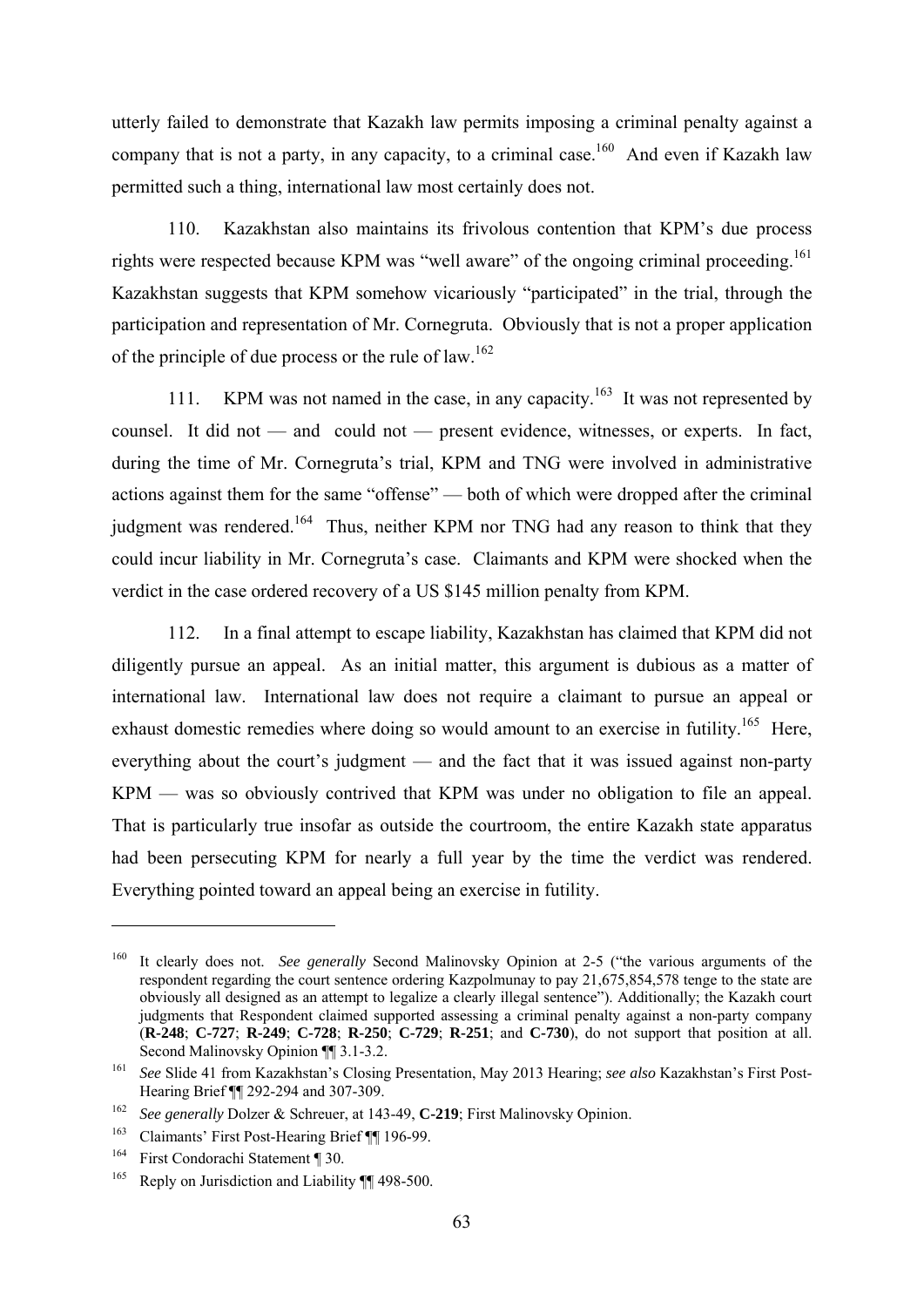113. Nevertheless, KPM did pursue an appeal. Kazakhstan's argument is simply wrong on the facts. As the timeline above clearly indicates, KPM diligently sought a copy of the judgment from the court — precisely so that it could file an appeal — before the appeal deadline expired.<sup>166</sup> The court refused to provide KPM with a copy of the judgment. Once it finally received a copy of the judgment, KPM filed an appeal, which was rejected on the basis that it was "untimely."<sup>167</sup> That underscores the futility of the entire exercise.<sup>168</sup> KPM also filed numerous challenges to the enforcement actions launched against it, all to no avail. $169$ 

114. Kazakhstan's denials of justice in relation to the prosecution and trial of Mr. Cornegruta and the verdict and enforcement against KPM clearly violate the ECT's "fair and equitable treatment" standard.<sup>170</sup> They also violate the ECT's "impairment" and "most constant protection and security" provisions.171 Kazakhstan's conduct in relation to the trial and the appeal violate its obligation under the ECT to provide effective means to assert claims and enforce rights.172 Finally, Kazakhstan's enforcement of the wrongful verdict against KPM and its assets was a measure of "indirect expropriation," as the enforcement destroyed what little remained of Claimants' "incidents of ownership" over KPM by that time $173$ 

<u>.</u>

<sup>&</sup>lt;sup>166</sup> Letter from KPM to Aktau City Court, September 22, 2009, **C-705**.<br><sup>167</sup> KPM's second request for copy of court decision, January 14, 2010, **C-566**; KPM's claim of appeal, January 25, 2010, **C-481**.

<sup>&</sup>lt;sup>168</sup> Nevertheless, KPM pursued the matter, challenging the judgment up to the cassation level. KPM's challenge to decision rejecting appeal, February 8, 2010, **C-637**; KPM's cassation claim, March 26, 2010, **C-670**. Thus, Kazakhstan's claim that Claimants "leapfrogged" the courts in Kazakhstan in favor of arbitration could not be further from the truth.

<sup>169</sup> KPM's complaint regarding challenge of court decision, January 21, 2010, **C-567**; Complaint regarding execution proceedings, January 21, 2010, **C-635**; KPM's challenge of enforcement order, January 22, 2010, **C-636**; KPM's appeal, February 25, 2010, **C-640**; KPM's appeal regarding challenge of court decision and enforcement order, March 5, 2010, **C-568**; KPM's complaint regarding actions of enforcement officers, March 5, 2010, **C-641**; KPM's complaint regarding enforcement procedures, April 9, 2010, **C-569**; KPM's claim of cassation, May 11, 2010, **C-642**; KPM's challenge to valuation reports of its property, June 18, 2010, **C-643**; KPM's complaint regarding actions of state executors, June 18, 2010, **C-644**; KPM's complaint regarding decision on the public sale of its property, June 25, 2010, **C-570**.

<sup>170</sup>*See* Statement of Claim at 136-37; Reply on Jurisdiction and Liability ¶¶ 498-511. 171 *See* Statement of Claim ¶¶ 352-62; Reply on Jurisdiction and Liability ¶¶ 517-47.

<sup>172</sup>*See* Statement of Claim ¶¶ 373-83; Reply on Jurisdiction and Liability ¶¶ 548-52. 173 *See* Statement of Claim ¶¶ 258-96; Reply on Jurisdiction and Liability ¶¶ 469-80.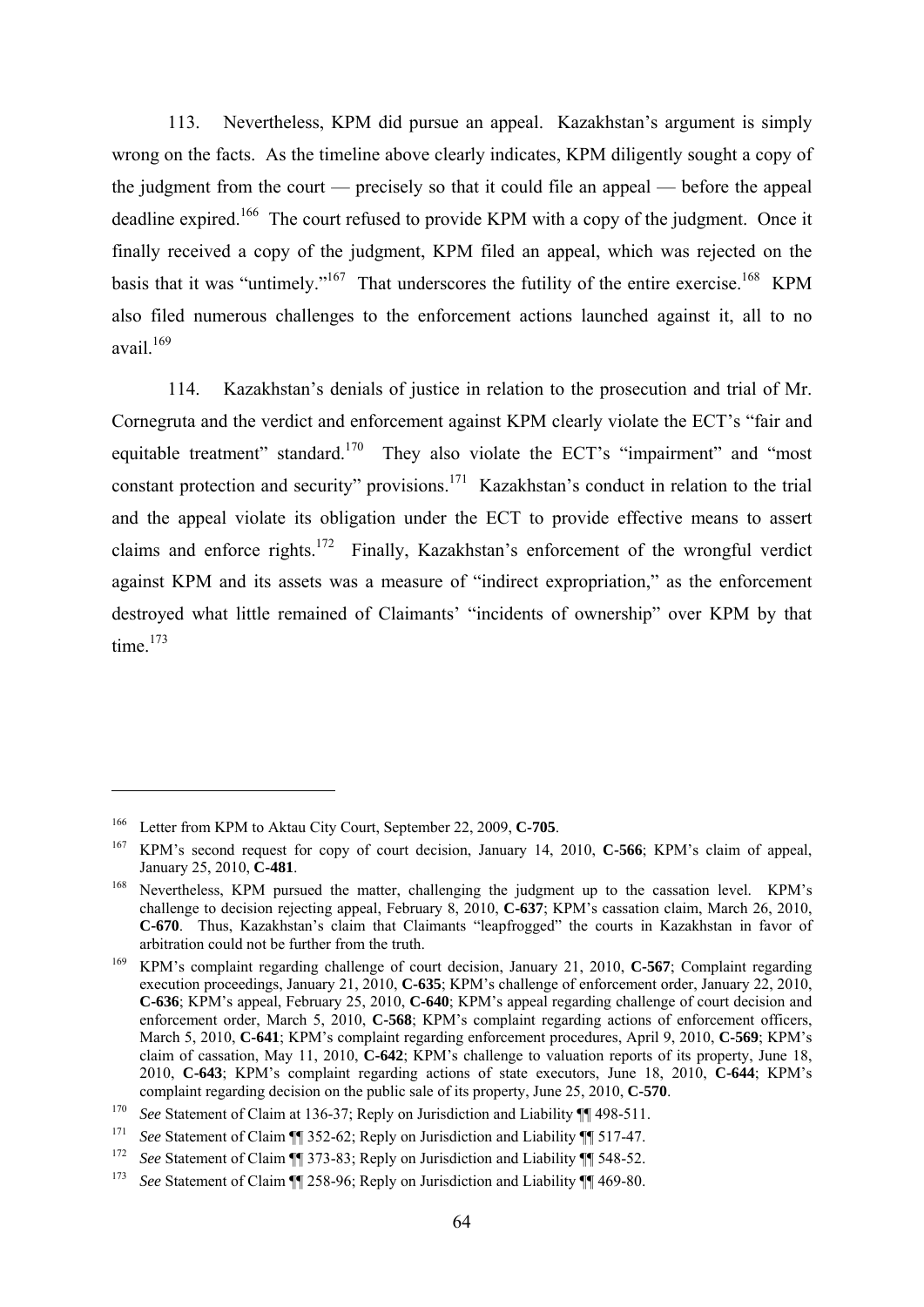### **F. Claim No. 6: Kazakhstan Publicly Defamed Claimants and Raised a False "Pre-emptive Right" Claim to Cloud Title to TNG**

#### **Synopsis**

115. Two months after President Nazarbayev's October 14, 2008, instruction to "thoroughly check" KPM and TNG, the MEMR retracted its prior, express consent to Terra Raf's 2003 acquisition of TNG from Gheso. On December 18, 2008, the MEMR informed TNG of alleged "irregularities" in the 2003 transfer and claimed that TNG did not obtain waiver of the State's pre-emptive right with respect to that transfer. On the same day, the MEMR leaked that false claim to the press, including unfounded (and never pursued) allegations that Claimants committed forgery and fraud.

116. International observers, including Credit Suisse and two ratings agencies, Fitch and Moody's, immediately picked up on the press release. Credit Suisse promptly backed out of a \$150-175 million credit facility that it was in the process of finalizing with Claimants, which had significant financial and operational consequences to Claimants' investments and operations during the course of 2009. Fitch and Moody's, meanwhile, began a process of raising alerts and downgrading Tristan's debt on the basis of the MEMR's preemptive right claim over TNG as well as the criminal investigation of KPM. With title to TNG publicly clouded, Claimants were effectively prevented from selling the company or its assets well before they were legally prevented from doing so as a result of Kazakhstan's sequestration of TNG's (and KPM's) shares and assets on April 30, 2009.

117. In February 2009, the MEMR formally informed TNG that it was in breach of Contracts 210 and 302 for its alleged failure to honor the State's pre-emptive right. However, Kazakhstan never took any further action on the matter. Claimants endeavored to have the MEMR withdraw the notice and retract its public statements, but the MEMR never did so, allowing the accusations to hang as a cloud over Claimants' reputation and title to TNG indefinitely.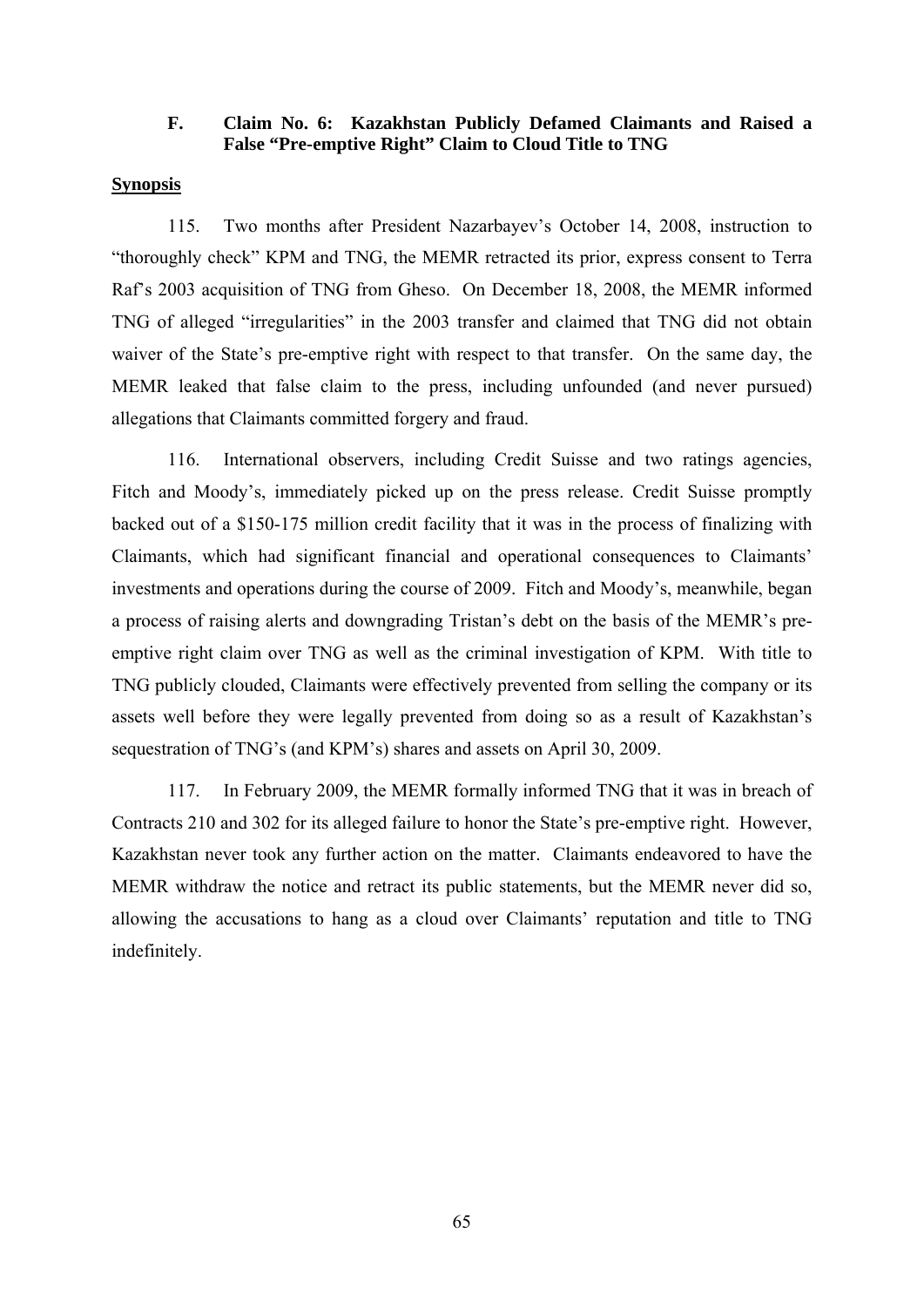# **Timeline**

| • May 12, 2003            | Gheso transfers TNG to Terra Raf $(C-60)$ .                                                                                                                                                                           |
|---------------------------|-----------------------------------------------------------------------------------------------------------------------------------------------------------------------------------------------------------------------|
| • May 28, 2003            | TNG's share registrar, Zerde, registers the Gheso-Terra Raf share<br>transfer, which concludes the transfer process under Kazakh law<br>$(R-18, R-39, C-418)$ .                                                       |
|                           | $\rightarrow$ As of May 28, 2003, Terra Raf is the 100% legal owner of TNG.                                                                                                                                           |
| $\cdot$ December 1, 2004  | Kazakhstan passes a law giving the State a pre-emptive right over<br>certain transfers of subsoil users $(R-19)$ .                                                                                                    |
| • May 16, 2005            | Terra Raf reorganizes TNG into an LLP (C-40).                                                                                                                                                                         |
| • October 2006            | TNG confirms to MEMR that Terra Raf has been the sole interest<br>holder in TNG since May 2003 $(C-131)$ .                                                                                                            |
| • February 2007           | Kazakhstan grants retroactive "permission" for the 2003<br>transfer, indicating that the transfer was proper and that its<br>pre-emptive right was not applicable (C-132; C-133; C-134; C-<br>415; C-424; and C-425). |
| • December 2007           | Kazakhstan waives its pre-emptive right to purchase KPM and<br>TNG in connection with Claimants' planned IPO on the London<br>Stock Exchange $(C-135, C-423,$ and $C-139)$ .                                          |
| • October 14, 2008        | President Nazarbayev issues order to investigate Mr. Stati,<br>KPM, and TNG $(C-8)$ .                                                                                                                                 |
| • October 24, 2008        | MEMR responds to Financial Police request for KPM's & TNG's<br>corporate documents showing their shareholdings, etc. $(C-432)$ .                                                                                      |
| • December 18, 2008       | MEMR notifies TNG of purported irregularities in Gheso transfer<br>and potential violation of the State's pre-emptive right $(C-140)$ .                                                                               |
| • December 18,<br>2008    | MEMR leaks its false pre-emptive right claim to INTERFAX<br>newswire and falsely claims that Claimants committed fraud<br>and forgery $(C-141$ and $C-625$ .                                                          |
| • December 18,<br>2008    | Credit Suisse writes A. Lungu regarding INTERFAX report;<br>shortly thereafter, Credit Suisse informs Claimants that it will<br>not conclude the US \$150-175 million loan facility $(C-625)$ and<br>$C-521$ ).       |
| $\cdot$ December 22, 2008 | TNG objects to Kazakhstan's claims and reversal of its prior,<br>explicit consent to the 2003 transfer $(C-142)$ .                                                                                                    |
| • December 29, 2008       | MEMR requests documents regarding the 2003 transfer so that pre-<br>emptive right issue can be confirmed $(C-144)$ .                                                                                                  |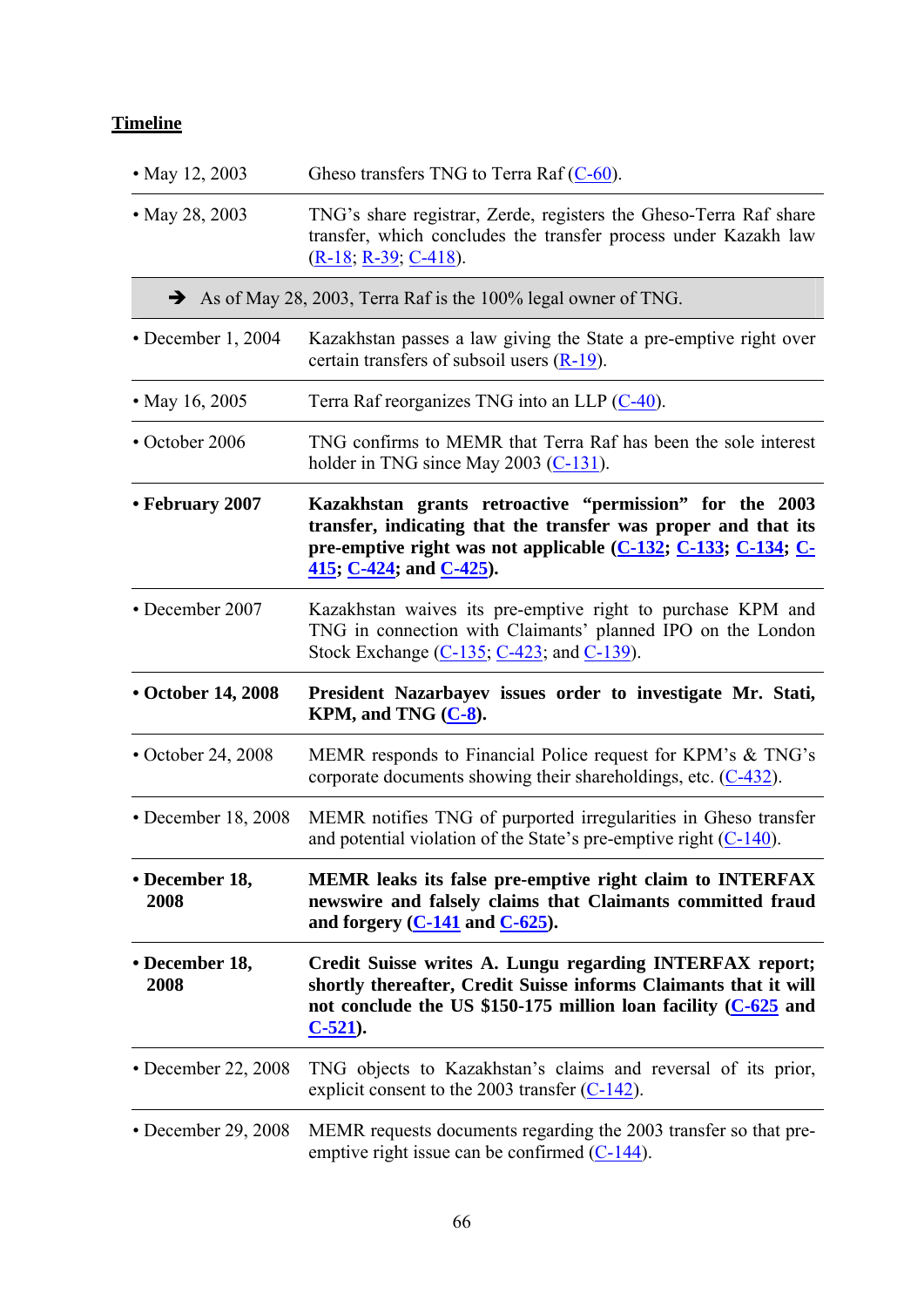| • January 14, 2009        | Fitch places Tristan debt on Ratings Watch Negative as a direct<br>result of Kazakhstan's pre-emptive right claim and the<br>criminal investigation that formally commenced against KPM<br>on December 15, 2008 (C-590).                                             |
|---------------------------|----------------------------------------------------------------------------------------------------------------------------------------------------------------------------------------------------------------------------------------------------------------------|
| • January 15, 2009        | Moody's reports a downgrade review, also as a direct result of<br>the pre-emptive right claim concerning TNG and criminal<br>investigation of KPM $(C-744)$ .                                                                                                        |
| • January 19, 2009        | TNG responds to MEMR's December 29 request by explaining that<br>the transfer occurred in 2003, before Kazakhstan had a pre-emptive<br>right, but nevertheless complies with MEMR's request for<br>documents $(C-145)$ .                                             |
| $\cdot$ February 16, 2009 | TNG provides the May 12, 2003, SPA between Gheso and Terra<br>Raf to the MEMR $(C-166)$ .                                                                                                                                                                            |
| • February 18, 2009       | Moody's downgrades the Tristan debt due to the "amplified"<br>regulatory and operational risk" posed by the unresolved pre-<br>emptive right claim concerning TNG and criminal investigation<br>of KPM (C-744).                                                      |
| $\cdot$ February 24, 2009 | TNG complains to MEMR regarding the negative effects of the<br>December 2008 publication on its business and reputation $(C-619)$ .                                                                                                                                  |
| • February 27, 2009       | MEMR formally advises TNG that it is in breach of Contracts 210<br>and 302 for failure to comply with the State's pre-emptive right $(C$ -<br>$146$ ).                                                                                                               |
| claim.                    | $\rightarrow$ The MEMR never takes any further action in respect to the pre-emptive right                                                                                                                                                                            |
| • March 18, 2009          | TNG responds with three proposals to resolve the issue: (i) by the<br>State retracting its baseless claim; (ii) by the State purchasing TNG<br>for the fair price of US \$1.347 billion; or (iii) by submitting the<br>claim to international arbitration $(C-41)$ . |
| • March 19, 2009          | Claimants attend a meeting with the MEMR in which the<br>MEMR assures them that the pre-emptive right claim will be<br>resolved in Claimants' favor (C-42; see also C-147).                                                                                          |
|                           | Despite its assurances, MEMR never takes any action to clear Claimants' title to<br>TNG; pre-emptive right claim hangs over TNG indefinitely.                                                                                                                        |
| • June 11, 2009           | Claimants are forced to seek a loan from the Laren "loan sharks"<br>$(C-733, C-734, C-743, C-744)$ , which would not have been<br>necessary if the Credit Suisse loan had closed.                                                                                    |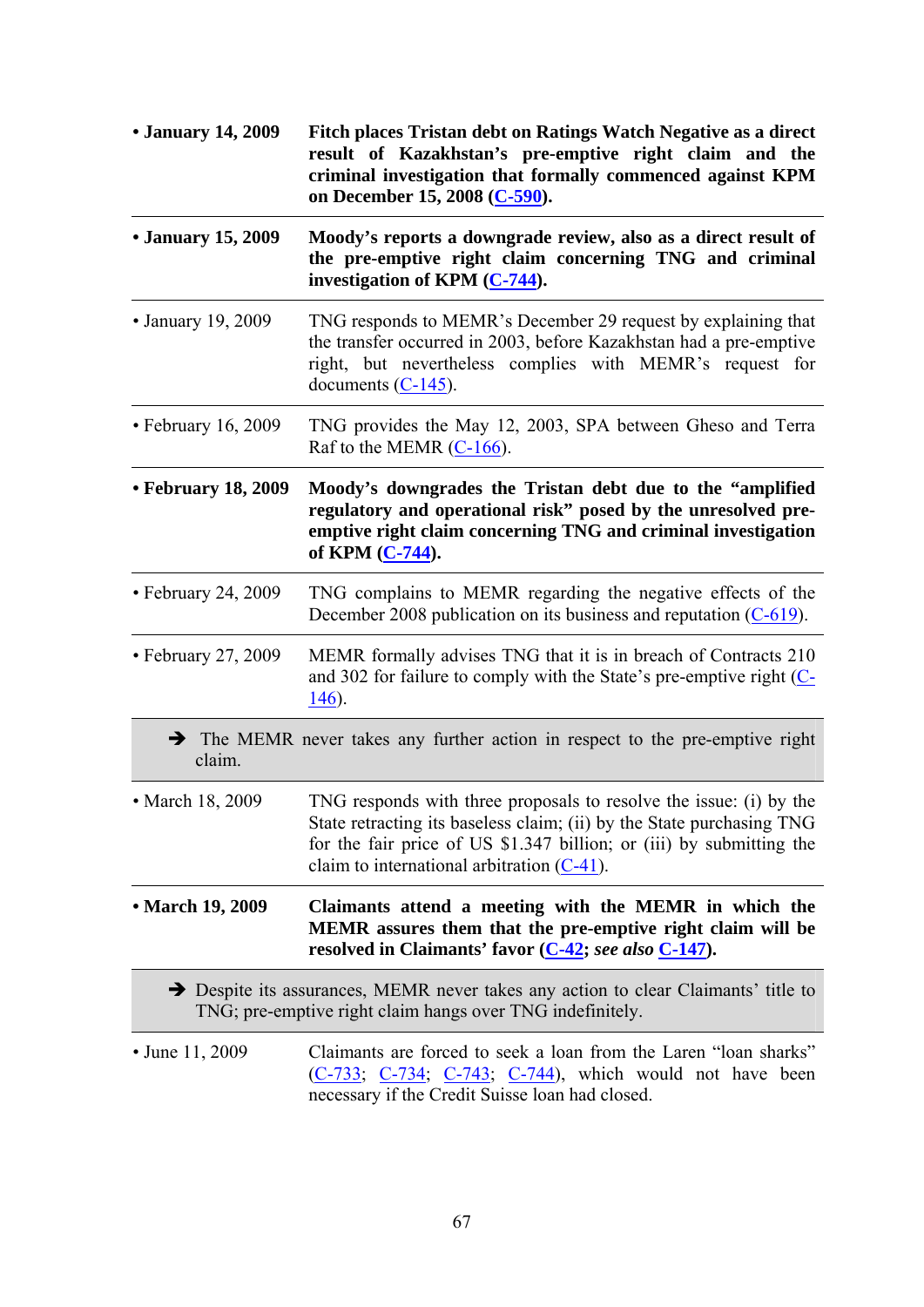| • June 30, 2009 | Squire Sanders confirms that the 2003 transfer to Terra Raf    |
|-----------------|----------------------------------------------------------------|
|                 | was valid, but in light of the MEMR's claim of violation,      |
|                 | recommends that waiver of the State's pre-emptive right        |
|                 | regarding the 2003 transfer be a condition precedent to a sale |
|                 | $(C-725$ at 40, 119-21; 166-67).                               |

### **Relevant Witness Evidence**

First Maggs Report ¶¶ 41-66

Third Maggs Report ¶¶ 21-23

Second Stati Statement ¶¶ 16, 37-38

First Lungu Statement ¶¶ 37-46

Second Lungu Statement ¶¶ 7-10

First Pisica Statement ¶¶ 26-31, 34, 38-39

Second Pisica Statement ¶¶ 21-36

Pisica Testimony, Tr. October 2012 Hearing, Day 2, 60:25-61:21

Lungu Testimony, Tr. January 2013 Hearing, Day 1, 179:23-180:7

Stati Testimony, Tr. January 2013 Hearing, Day 2, 83:1-14

M. Suleimenov Testimony, Tr. October 2012 Hearing, Day 4, 140:15-22; 157:1-16

Ongarbaev Testimony, Tr. October 2012 Hearing, Day 6, 62:19-63:20

### **Previous Submissions by Claimants**

Written Submissions:

Statement of Claim ¶¶ 49-51, 140-55, 258-317, 332, 334, 351 (d-f), 362, 371

Reply Memorial on Jurisdiction and Liability ¶¶ 183-90, 228-30, 478-79, 495, 514, 524, 531, 546

Claimants' First Post-Hearing Brief ¶¶ 105-10, 214-20, 346-57

Hearing Submissions:

Claimants' Opening Presentation on Jurisdiction, slides 26-29

Claimants' Opening Presentation on the Merits, slides 31-32

<sup>•</sup> July 21-22, 2010 MOG abrogates Contracts 210 and 302, on grounds other than violation of the State's pre-emptive right  $(C-6, C-7, C-4, C-5)$ .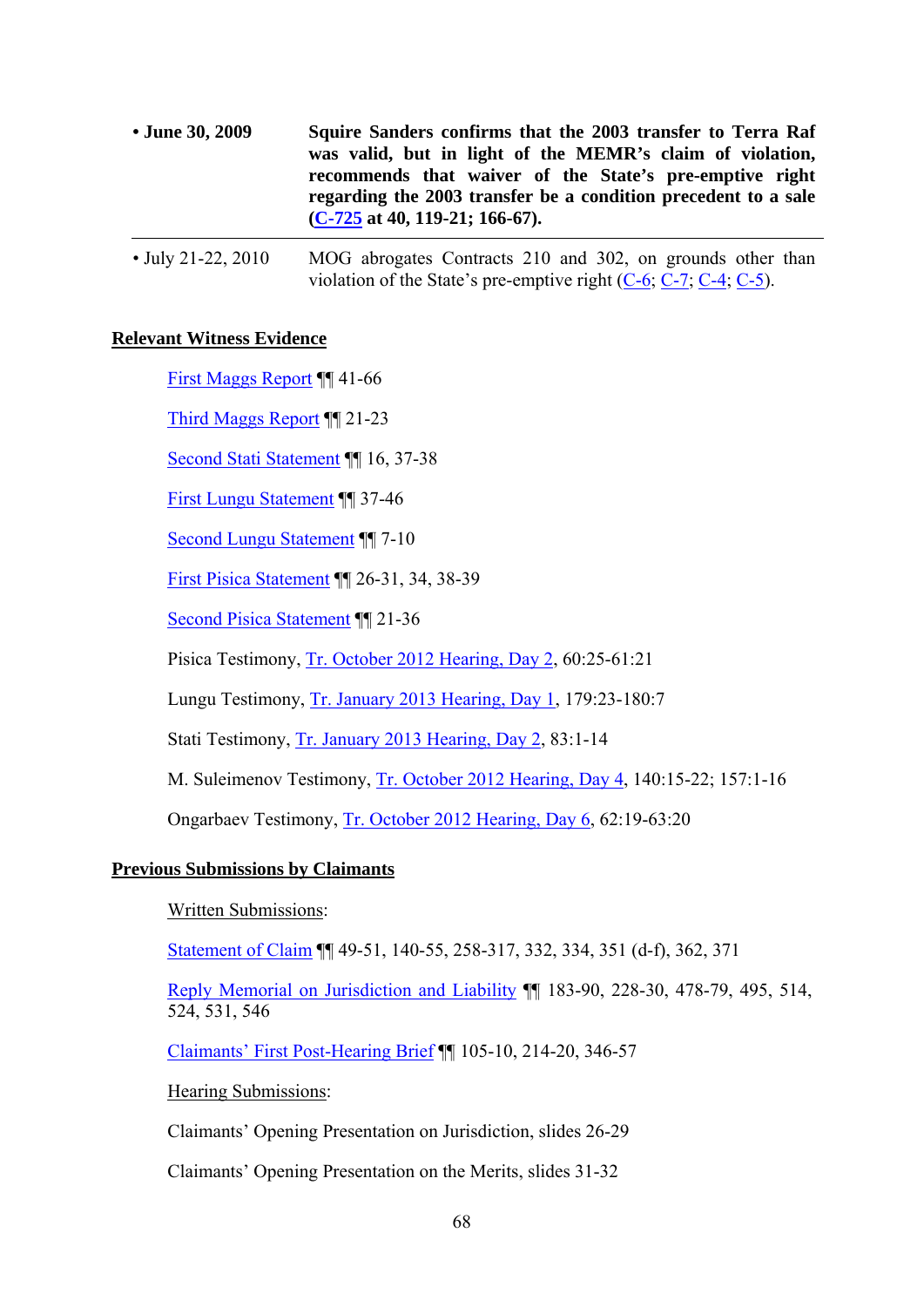Claimants' Opening Statement, Tr. October 2012 Hearing, Day 1, 59:1-61:17, 105:19-111:8

Claimants' Opening Presentation on Quantum, slide 6

Claimants' Opening Statement, Tr. January 2013 Hearing, Day 1, 14:9-16:15, 18:3-8, 19:13-19

Claimants' Closing Presentation, slides 6, 15-17, 30

Claimants' Closing Statement, Tr. May 2013 Hearing, Day 1, 148:7-150:17; 159:2- 18; 171:3-16

Claimants' Rebuttal Closing Statement, Tr. May 2013 Hearing, Day 2, 30:12-25

# **Relevant ECT and International Law Standards**

- $\triangleright$  Unlawful expropriation ECT art. 13(1), C-1
- $\triangleright$  Fair and equitable treatment ECT art. 10(1), C-1
- $\triangleright$  Impairment by unreasonable or discriminatory measures ECT art. 10(1), C-1
- $\triangleright$  Most constant protection and security ECT art. 10(1), C-1
- $\triangleright$  Umbrella clause ECT art. 10(1), C-1

### **Final Remarks Regarding Claim No. 6**

118. It is now common ground that Kazakhstan did not have a pre-emptive right in 2003, when Gheso transferred TNG to Terra Raf.<sup>174</sup> Nevertheless, Kazakhstan attempts to justify its false claim of a pre-emptive right with ever-shifting theories regarding how such a right supposedly existed. Kazakhstan first argued that the transfer from Gheso to Terra Raf was not "complete" until the share transfer was registered, which it claimed occurred in 2005. After Claimants demonstrated that the share transfer was actually registered in May 2003, Kazakhstan changed its theory, arguing that the 2003 transfer was not "complete" until the relevant Kazakh authorities consented to it, and that consent did not occur until after the law granting the State a pre-emptive right was enacted.<sup>175</sup>

<sup>&</sup>lt;sup>174</sup> Kazakhstan concedes that its pre-emptive right did not arise until December 2004. **R-19**. <br><sup>175</sup> Kazakhstan's First Post-Hearing Brief ¶¶ 474-5.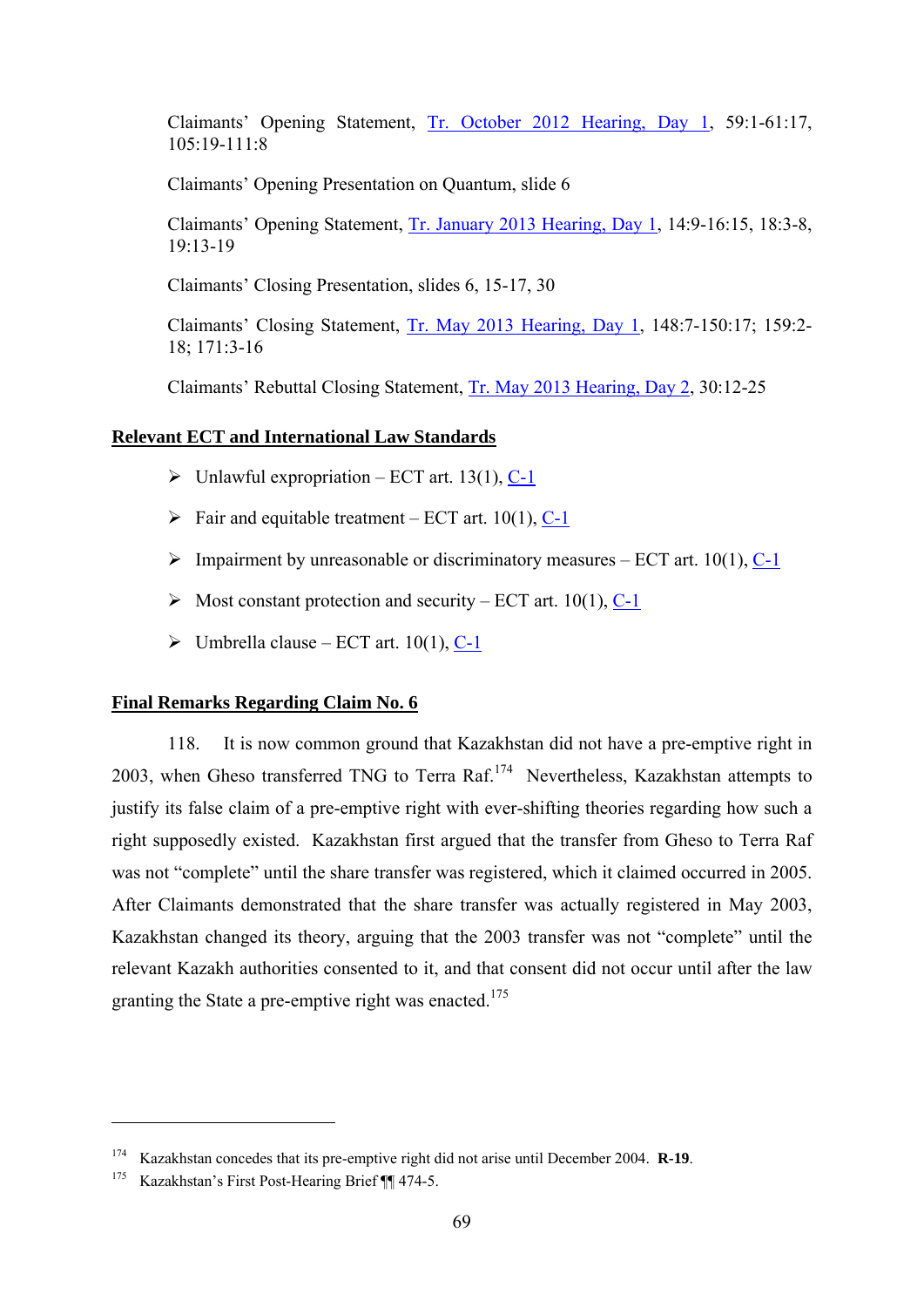119. While Claimants have shown that Kazakh law did not require consent from the relevant authorities to "complete" the transaction in  $2003$ ,  $176$  the Competent Authority (the MEMR), $^{177}$  actually did consent to the transfer, in February 2007, and, at the same time, it expressly confirmed that that the State's pre-emptive right did not apply to the 2003 transfer.<sup>178</sup> In other words, consent was not necessary, but the MEMR gave it anyway. Subsequently, the MEMR also acknowledged Terra Raf's rightful ownership of TNG when it waived the State's pre-emptive right in conjunction with Claimants' planned IPO on the London Stock Exchange, without raising any question about ownership.<sup>179</sup>

120. Furthermore, two independent law firms — Squire Sanders and the local Kazakh firm Olympex — concluded, in the course of advising KazMunaiGas, that the 2003 Gheso transfer conformed with Kazakh law.<sup>180</sup> Their conclusion confirms that Claimants' position in this arbitration (which is also supported by Professor Maggs) — as well as the MEMR's position prior to Nazarbayev's order — is the correct position as a matter of Kazakh law. Indeed, Claimants' position was the MEMR's position prior to Nazarbayev's order.

121. After President Nazarbayev's order, however, and with the intervention of the Financial Police, the MEMR completely reversed its position. Notwithstanding its prior approvals, the MEMR spuriously claimed that Kazakhstan possessed a pre-emptive right over the five-year old transfer and simultaneously made false public claims of fraud and forgery.181 Those acts immediately clouded title to TNG. Credit Suisse backed out of an

<sup>&</sup>lt;sup>176</sup> Reply on Jurisdiction and Liability ¶ 156-168; Claimants' First Post-Hearing Brief ¶ 95-104; First Maggs Report ¶¶ 41-59.

<sup>&</sup>lt;sup>177</sup> "Sleeper" witness statement of Ms. V.I. Lebed, "Information about the license and competent authorities of the Republic of Kazakhstan in period from 1997 to present," at 4-5, **R-17.**

<sup>&</sup>lt;sup>178</sup> Letter from the MEMR to TNG attaching the Minutes of Meeting of the Appraisal Commission, February 21, 2007, **C-415;** Minutes of the Appraisal Commission dated February 20, 2007, (deciding to allow the transfer of shares of TNG from Gheso to Terra Raf), **C-134**. Kazakhstan argues now that Claimants misled the MEMR regarding the applicability of the pre-emptive right by "inform[ing] the MEMR that the preemptive right did not apply in February 2007, notwithstanding that it did, given that the transfer had not been completed until consents from authorities were obtained." *See* Kazakhstan's First Post-Hearing Brief, ¶ 474(b). The MEMR, however, was fully aware of the status of consent for the transfer from Gheso to Terra Raf, because the very issue it considered in February 2007 was whether consent could be granted retroactively. It decided that issue affirmatively, and decided in the very same act that the pre-emptive right did not apply because the transaction predated its existence. Terra Raf's assertion of a legal position that the MEMR agreed with, based on facts that the MEMR knew, is not misleading in any way. 179 Letters from KPM and TNG to the MEMR, December 6, 2007, **C-134** and **C-423**; Letter from the MEMR

to KPM and TNG, December 29, 2007, C-139.<br><sup>180</sup> Squire Sanders Legal Due Diligence Report, July 30, 2009, at 120-1, C-725.<br><sup>181</sup> Press release circulated on INTERFAX from the MEMR attached to email from Credit Suisse to A.

December 18, 2008, **C-625**; Notice letter from the MEMR to TNG, December 18, 2008, **C-140.**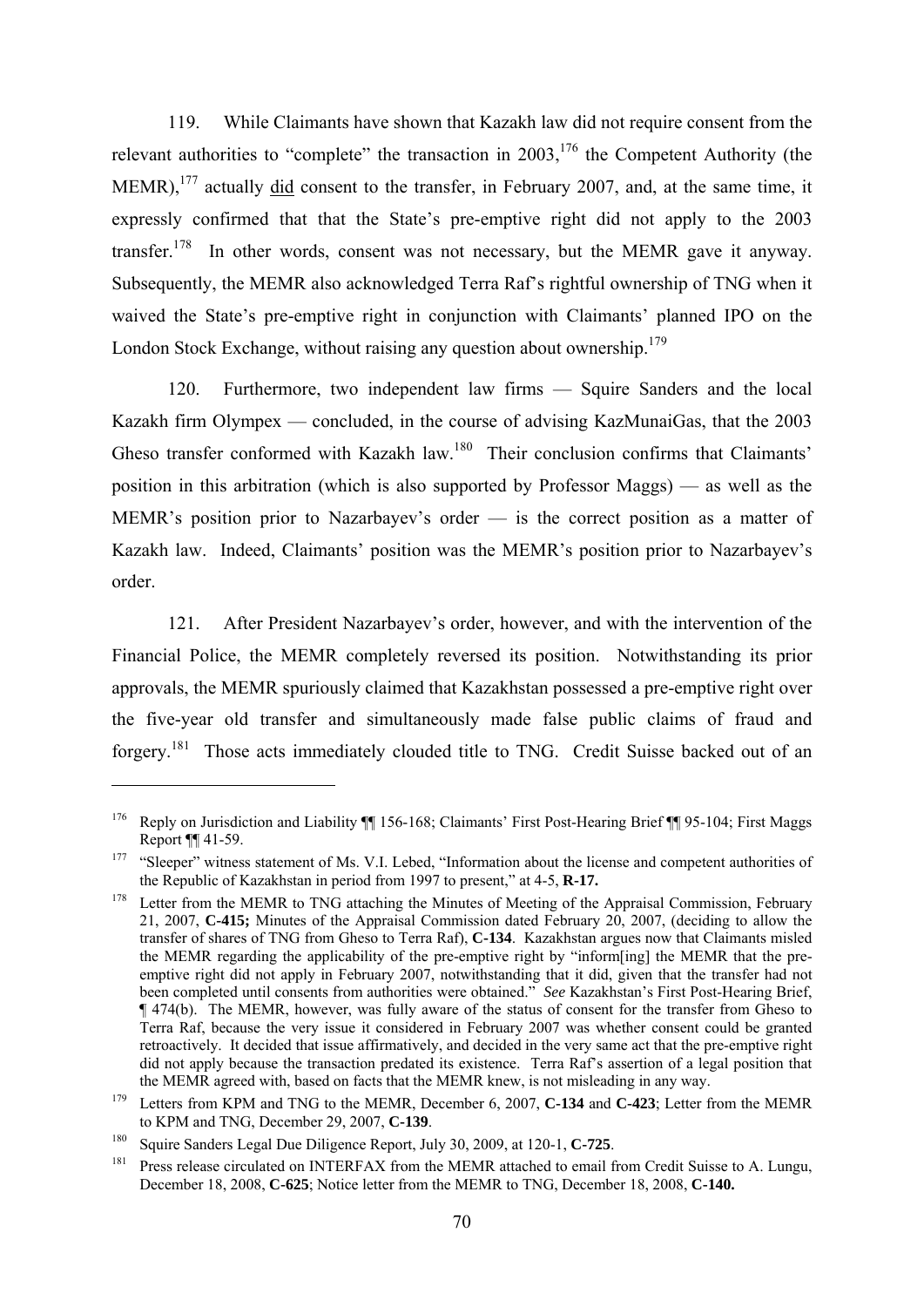important loan that had been offered on commercial terms.<sup>182</sup> International ratings agencies picked up on the story and began raising alerts and downgrading Tristan's debt on the basis of the MEMR's pre-emptive right claim as well as the criminal investigation of KPM (which had formally commenced on December 15, 2008, three days before the MEMR's leak to the INTERFAX newswire).<sup>183</sup> Claimants vehemently protested the MEMR's claims and complained about the impact on TNG, but the MEMR never did anything to clear title to the company.

122. Kazakhstan's conduct on this issue clearly violates the ECT in multiple respects. To begin with, it entailed indirect expropriation, as it destroyed a fundamental right of Claimants' ownership over  $TNG$  — the ability to sell the company.<sup>184</sup> As a result of the MEMR's public assertion of a pre-emptive right, Claimants lost the ability to sell TNG well before Kazakhstan sequestered KPM's and TNG's shares and assets on April 30, 2009, on the basis of the "main pipeline" criminal allegations.<sup>185</sup>

123. Kazakhstan's conduct was equally a violation of the ECT's "fair and equitable treatment" and "impairment" provisions. Kazakhstan's complete reversal of its previous position that it had no pre-emptive right over TNG is markedly inconsistent treatment of an investment that violates the "fair and equitable treatment" standard. The manner in which the state publicly asserted its reversal of position was also unfair and unreasonable and clearly impaired Claimants' ownership of TNG.186

124. The spurious, unfounded nature of the MEMR's claim is noteworthy. In the words of the *Pope & Talbot* tribunal, the MEMR's "refus[al] to provide any kind of legal justification, relying instead on naked assertions of authority and on threats that the

<sup>182</sup>*See* Email from Credit Suisse to A. Lungu, December 18, 2008, **C-625**. 183 *Fitch Places Tristan Oil on Rating Watch Negative*, DOW JONES NEWSWIRES, January 14, 2009, **C-590**; Moody's Ratings Reports, January 15, 2009, **C-744**. 184 *See Reinhard Unglaube v. Costa Rica*, ICSID Case No. ARB/09/20, Award, May 16, 2012 ¶ 316, **R-276**

<sup>&</sup>lt;sup>185</sup> The leak also did no favors to Claimants' ability to dispose of KPM. While KPM was embroiled in its own distinct problems at the time — namely, the criminal investigation over the "main pipeline" issue that was formally launched on December 15, 2008 — the INTERFAX leak caused international ratings agencies to take a closer look at both companies, and they immediately picked up on the criminal investigation of KPM. In other words, the leak effectively "internationalized" the criminal investigation of KPM, with obvious consequences in the international market.

<sup>&</sup>lt;sup>186</sup> Kazakhstan's conduct is all the more egregious because Kazakhstan did not just raise a baseless claim that could have been resolved between the parties without international damage to Claimants. Instead, Kazakhstan publicly defamed Claimants, which had immediate and severe impacts on an international scale that Kazakhstan never bothered to remedy.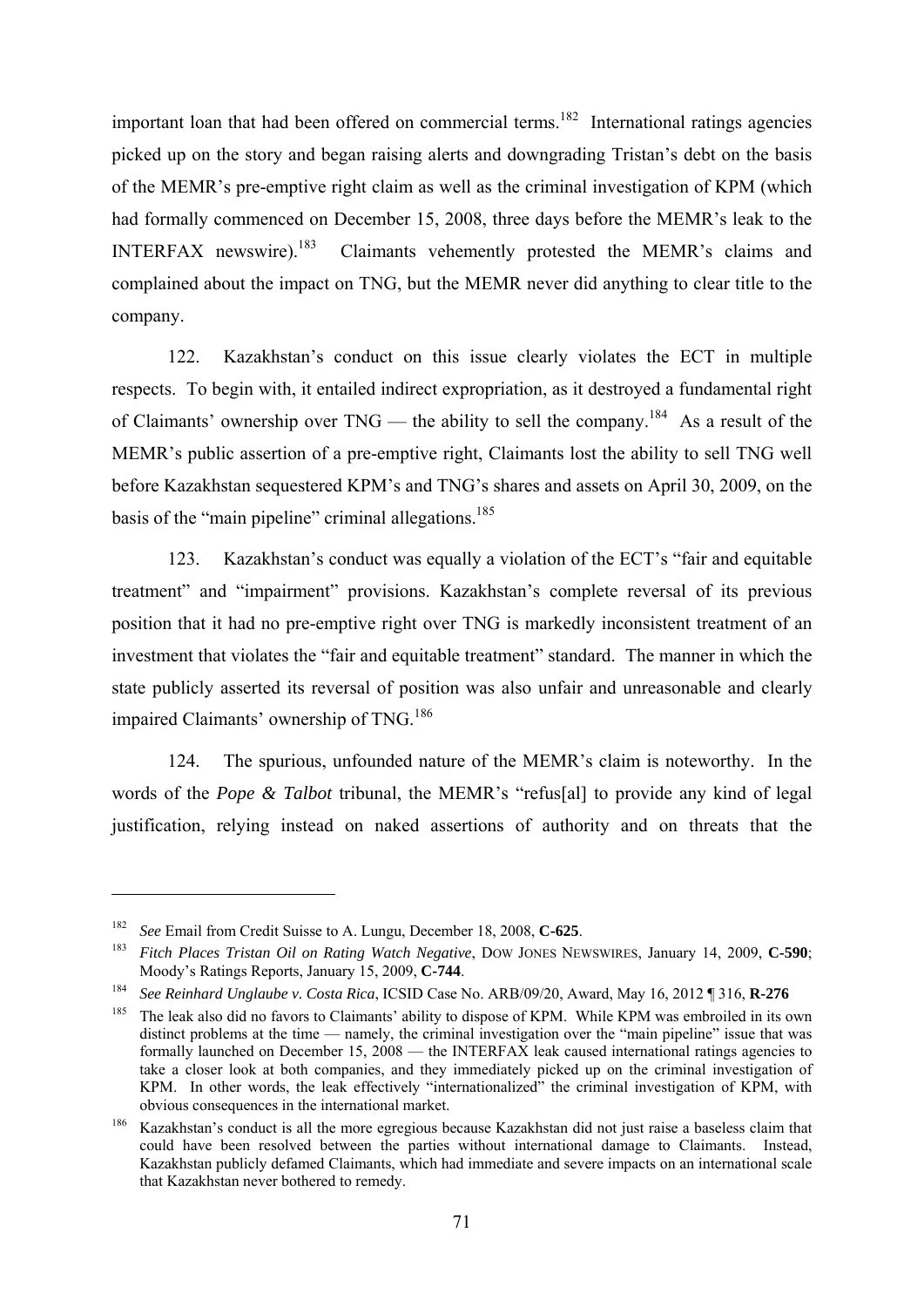Investment's [rights] could be cancelled, reduced or suspended for failure to accept verification" alone amounts to a breach of the duty to accord fair and equitable treatment.<sup>187</sup>

125. Kazakhstan's express, written commitments in 2007 — both its express consent to the 2003 transfer of TNG to Terra Raf and its express assurance that the state's pre-emptive right did not apply to that transfer — as well as its conduct in relation to the London IPO, also gave rise to legitimate expectations that Terra Raf rightfully owned TNG, that the State did not have a pre-emptive right, and that the State would not assert such a right. Kazakhstan's violations of those legitimate expectations of Claimants is another obvious transgression of the fair and equitable treatment standard.<sup>188</sup>

126. The 2007 commitments are also undertakings that were breached in violation of the ECT's umbrella clause.<sup>189</sup> Finally, Kazakhstan's abrupt reversal of position obliterated "the agreed and approved security and protection" of Terra Raf's legal ownership of TNG, breaching Kazakhstan's duty to ensure "the most constant protection and security" to Claimants' investments.<sup>190</sup>

# **G. Claim No. 7: Kazakhstan Harassed KPM and TNG with Groundless Tax Assessments**

### **Synopsis**

1

127. As part of its campaign of harassment that commenced on October 14, 2008, described in detail above as Claim No. 1, Kazakhstan launched three different tax claims against KPM and TNG, each of which subjected the companies to millions of dollars in potential back taxes and penalties. The claims were unfounded, but they caused Claimants to devote substantial management time, effort, and resources to audits and litigation throughout the following 20-month period. Groundless tax claims are part and parcel of the "Kazakhstan playbook" for harassing foreign investors, and they were used against Claimants with particular zeal.

<sup>187</sup> *Pope & Talbot Inc. v. The Government of Canada*, NAFTA, Award, April 10, 2001, ¶ 174, **C-312**.

<sup>&</sup>lt;sup>188</sup> *CME Czech Republic B.V. (Netherlands) v. The Czech Republic*, UNCITRAL Partial Award, September 13, 2001 ¶ 611, (finding that the host state's reversal of a prior approval leading to the "evisceration of the arrangements in reliance upon which the foreign investor was induced to invest" breached the fair and equitable treatment provision), **C-229**. 189 *See* Statement of Claim *¶¶* 367-71.

<sup>190</sup> *See CME Czech Republic B.V. (Netherlands) v. The Czech Republic*, UNCITRAL Partial Award, September 13, 2001, **C-229**; Statement of Claim *¶¶* 318-34.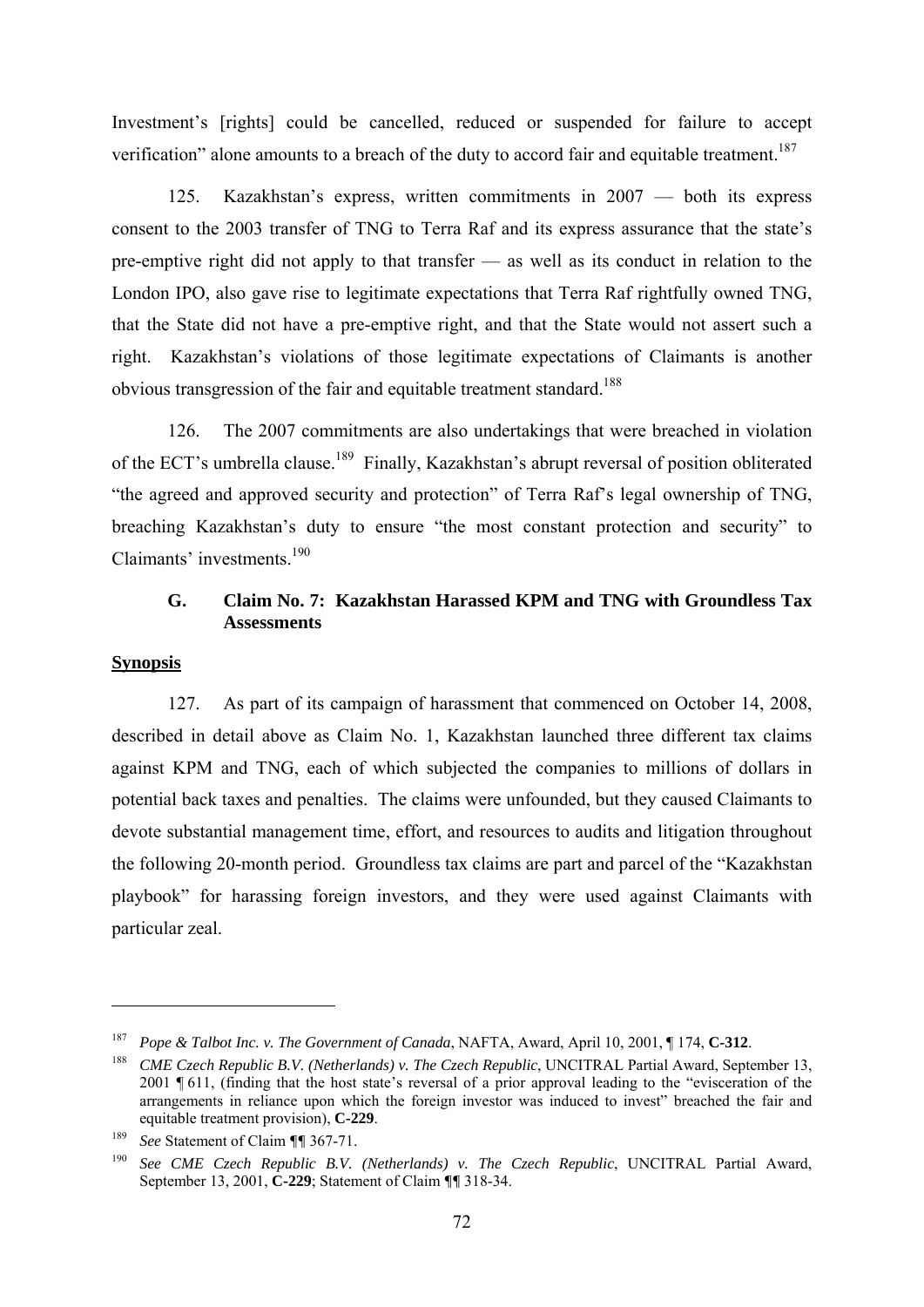128. The claims included spurious assessments in excess of US \$10 million in export duties ("ED"); US \$62 million in corporate income taxes ("CIT"); and US \$5 million in transfer pricing taxes ("TP"). Prior to Nazarbayev's order, KPM and TNG had no significant tax disputes with the government that they were not able to resolve in a good faith, cooperative manner.<sup>191</sup> That changed abruptly in the days following the President's order. Kazakhstan's groundless tax claims embroiled KPM and TNG in debilitating litigation that lasted many months and further hampered Claimants' ability to normally manage or readily dispose of their investments.

| <b>Timeline</b>          |                                                                                                                                                               | Tax<br>Claim |
|--------------------------|---------------------------------------------------------------------------------------------------------------------------------------------------------------|--------------|
| $\cdot$ October 14, 2008 | President Nazarbayev orders investigation of Mr. Stati,<br>KPM, and TNG $(C-8)$                                                                               | <b>ALL</b>   |
| $\cdot$ October 16, 2008 | Deputy Prime Minister Umirzak Shukeyev issues a<br>corresponding order, No. 6497 to the Financial Police<br>(see, e.g., $C-9$ , $C-10$ )                      | ALL          |
| • October 24, 2008       | Financial Police order<br>"comprehensive"<br>tax<br>inspections" of KPM $\&$ TNG $(C-10)$                                                                     | ALL          |
| $\cdot$ October 28, 2008 | Financial Police order the Tax Committee to carry out<br>inspections of KPM and TNG and insist that Financial<br>Police be permitted to participate $(C-447)$ | ALL          |
| • November 7, 2008       | Financial Police order inspection of KPM & TNG<br>regarding compliance with payment of transfer prices<br>$(see C-38)$                                        | <b>TP</b>    |
| • November 7, 2008       | Financial Police order Customs Committee to inspect<br>KPM's & TNG's compliance with payment of export<br>duties $(C-440)$                                    | <b>ED</b>    |
| • November 10, 2008      | Tax Committee begins comprehensive tax audit of KPM<br>& TNG (see C-149; C-150; C-155)                                                                        | <b>ALL</b>   |

<sup>&</sup>lt;sup>191</sup> Prior to Kazakhstan's harassment campaign, KPM had disputed export duties that the Customs Committee claimed were owed on 2008 oil exports. Although KPM contended that its Subsoil Use Contract exempted it from paying export duties, it made provisional payments throughout 2008 while the issue was under consideration and before it was resolved. On October 2, 2008, the Customs Committee determined that KPM was correct, and it began refunding the provisional payments KPM had made. Only US \$2.6 million was refunded before the Financial Police intervened and insisted that the previously-assessed export duties were due. Thus, the Financial Police ensured that approximately US \$10 million that KPM paid under protest would not be re-paid to KPM. *See* Statement of Claim ¶¶ 161-71; Reply on Jurisdiction and Liability ¶¶ 231-32, 234-36.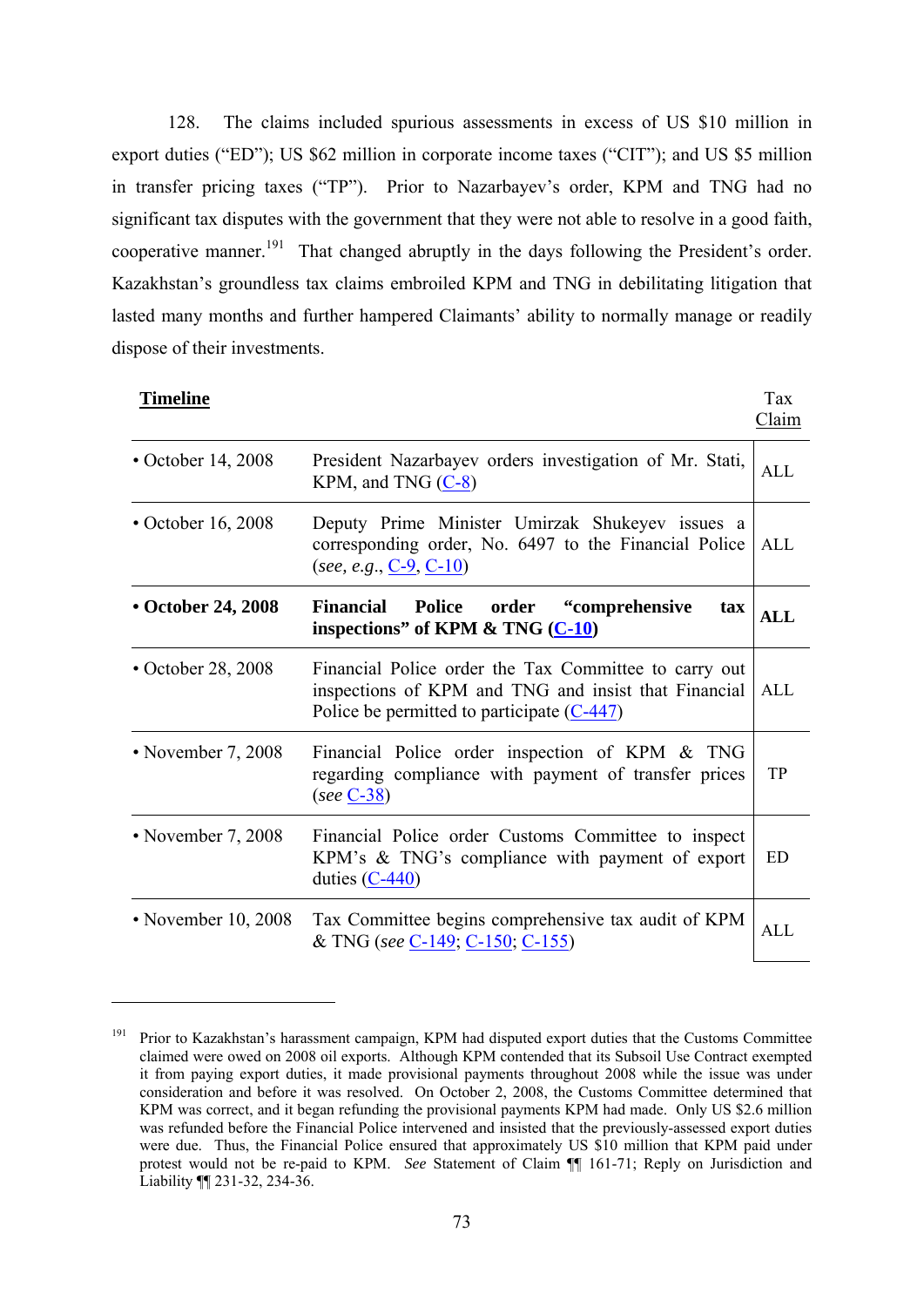| • November 13, 2008       | Tax Committee notes that inclusion of Financial Police in<br>inspections would be illegal, but proposes that a working<br>group be established to discuss the inspection results $(C -$<br><u>38</u> )                                                                                                                                                                                            | <b>ALL</b> |
|---------------------------|---------------------------------------------------------------------------------------------------------------------------------------------------------------------------------------------------------------------------------------------------------------------------------------------------------------------------------------------------------------------------------------------------|------------|
| • November 18, 2008       | Financial Police issue resolution for inspection of any<br>unpaid customs taxes by TNG $(C-446)$                                                                                                                                                                                                                                                                                                  | <b>ED</b>  |
| • November 25, 2008       | Financial Police write to Ministry of Finance inquiring<br>why, on October 2, 2008, the Customs Committee had<br>"exonerated" KPM from oil export duties, given that<br>KPM had provisionally paid the disputed duties $(C-162)$ .<br>They later challenge a previous court decision in KPM's<br>favor on this issue (see $C-161$ ).                                                              | ED         |
| $\cdot$ December 23, 2008 | Board of Appeal of Mangystau Regional Court overturns<br>the November 19, 2008, decision of court of first instance<br>on export tax, finding that KPM should pay export duties<br>because oil is not a "good" $(C-161)$                                                                                                                                                                          | <b>ED</b>  |
|                           | $\rightarrow$ KPM's provisionally paid export duties for 2008 are not reimbursed despite<br>the previous (and future) decisions from the Customs Committee that export<br>duties do not apply to KPM. In 2009, a "Rent Tax" replaces the export tax,<br>but that does not stop the Financial Police from re-auditing KPM in<br>September 2009 regarding alleged failure to pay 2008 export taxes. | <b>ED</b>  |
| • December 30, 2008       | Tax Committee issues Act of Inspection, claiming that<br>TNG cannot deduct 100% of drilling expenses the year<br>they are incurred for corporate income tax purposes<br>(Exhibit 2 to Second Maggs Report)                                                                                                                                                                                        | <b>CIT</b> |
| $\cdot$ February 10, 2009 | Tax Committee issues Acts of Inspection for KPM &<br>TNG and claims that US \$62 million is owed in corporate<br>back taxes for improperly deducting drilling expenses<br>$\frac{1}{2}$ (Exhibits 3, 4, 5, and 6 to Second Maggs Report; C-155)                                                                                                                                                   | <b>CIT</b> |
| $\cdot$ February 27, 2009 | KPM & TNG submit complaints against imposition of<br>alleged corporate back taxes (see C-156)                                                                                                                                                                                                                                                                                                     | <b>CIT</b> |
| • March 3, 2009           | NIPI Neftegaz and the Kazakh research and design<br>institute of KazMunaiGas confirm to TNG that drilling of<br>wells amounts to construction $(Exhibits 18$ and $19$ to<br>Second Maggs Report); thus, drilling expenses can be<br>deducted 100% in the year incurred as expenses for own-<br>account construction                                                                               | <b>CIT</b> |
| • March 11, 2009          | MEMR confirms to KPM that the drilling of wells<br>amounts to construction (Exhibit 16 to Second Maggs<br>Report); thus, drilling expenses can be deducted 100% in<br>incurred<br>as<br>expenses<br>for<br>the<br>year<br>own-account                                                                                                                                                             | <b>CIT</b> |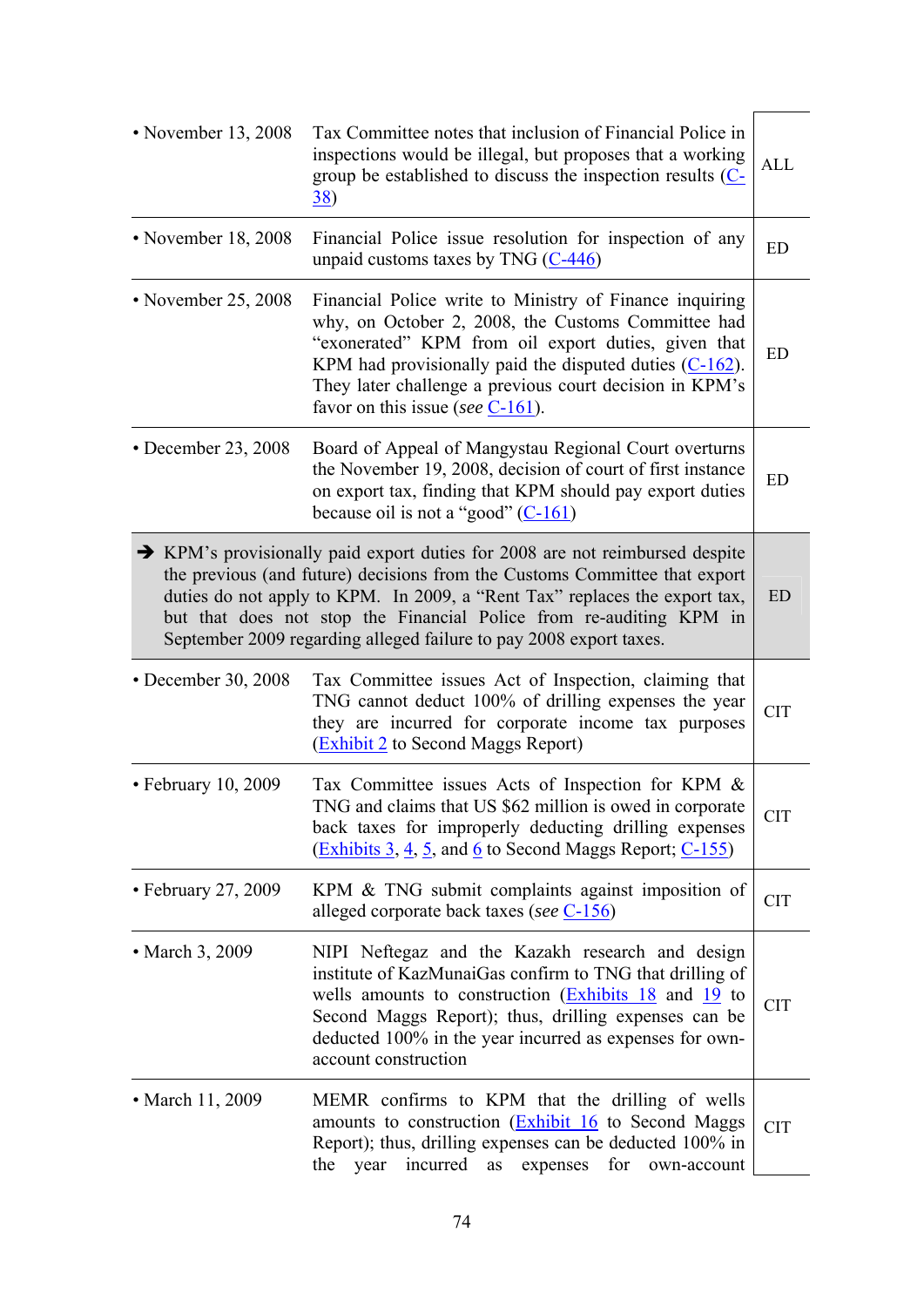|                           | construction                                                                                                                                                                                       |            |
|---------------------------|----------------------------------------------------------------------------------------------------------------------------------------------------------------------------------------------------|------------|
| • September 8, 2009       | Specialized Interdistrict Economic Court (court of first<br>instance) issues decision rejecting TNG's challenge to<br>corporate back taxes (Exhibit 7 to Second Maggs Report)                      | <b>CIT</b> |
| $\cdot$ September 9, 2009 | Specialized Interdistrict Economic Court (court of first)<br>instance) issues decision rejecting KPM's challenge to<br>corporate back taxes (Exhibit 8 to Second Maggs Report)                     | <b>CIT</b> |
| • September 30, 2009      | Financial Police order a new audit of KPM regarding<br>alleged failure to pay 2008 export taxes (Condorachi WS<br>$\P$ 34)                                                                         | ED         |
| • October 22, 2009        | Financial Police interrogate Mr. Condorachi regarding<br>KPM's alleged obligation to pay 2008 export taxes<br>(Condorachi WS 135)                                                                  | ED         |
| • October 28, 2009        | Astana appellate court reverses and remands decisions on<br>corporate back taxes of September 8 & 9, 2009, to the<br>Specialized Interdistrict Economic Court (Second Maggs<br>Report)             | <b>CIT</b> |
| • November 3, 2009        | Financial Police interrogate Mr. Cornegruta in jail<br>regarding KPM's alleged obligation to pay 2008 export<br>taxes (Condorachi WS ¶ 36-37)                                                      | ED         |
| • December 25, 2009       | Interdistrict<br>Specialized<br>Economic<br>Court<br>issues<br>consolidated decision, again rejecting KPM's & TNG's<br>challenges to corporate back taxes (Exhibit 9 to Second<br>Maggs Report)    | <b>CIT</b> |
| • December 29, 2009       | Tax Committee concludes audit of transfer pricing and<br>claims that KPM & TNG owe approximately 700 million<br>Tenge (US \$5 million) in unpaid transfer prices and<br>penalties $(C-137, C-138)$ | TP         |
| expropriation.            | → KPM & TNG commence legal action challenging transfer pricing claim,<br>which was still pending as of the State's July 21-22, 2010, unlawful direct                                               | TP         |
| • January 2010            | KPM commences new legal proceedings challenging the<br>Financial Police's claim that it owes 2008 export taxes on<br>oil exports (Condorachi WS 136)                                               | ED         |
| $\cdot$ January 26, 2010  | Kazakh Ministry of Finance commences bankruptcy<br>monitoring of KPM, primarily as a result of allegedly-<br>owed (although still disputed) back taxes $(C-157)$                                   | <b>ALL</b> |
| $\cdot$ February 24, 2010 | Customs Committee claims that both KPM and TNG are<br>liable for unpaid oil export taxes $(C-44; C-479)$                                                                                           | ED         |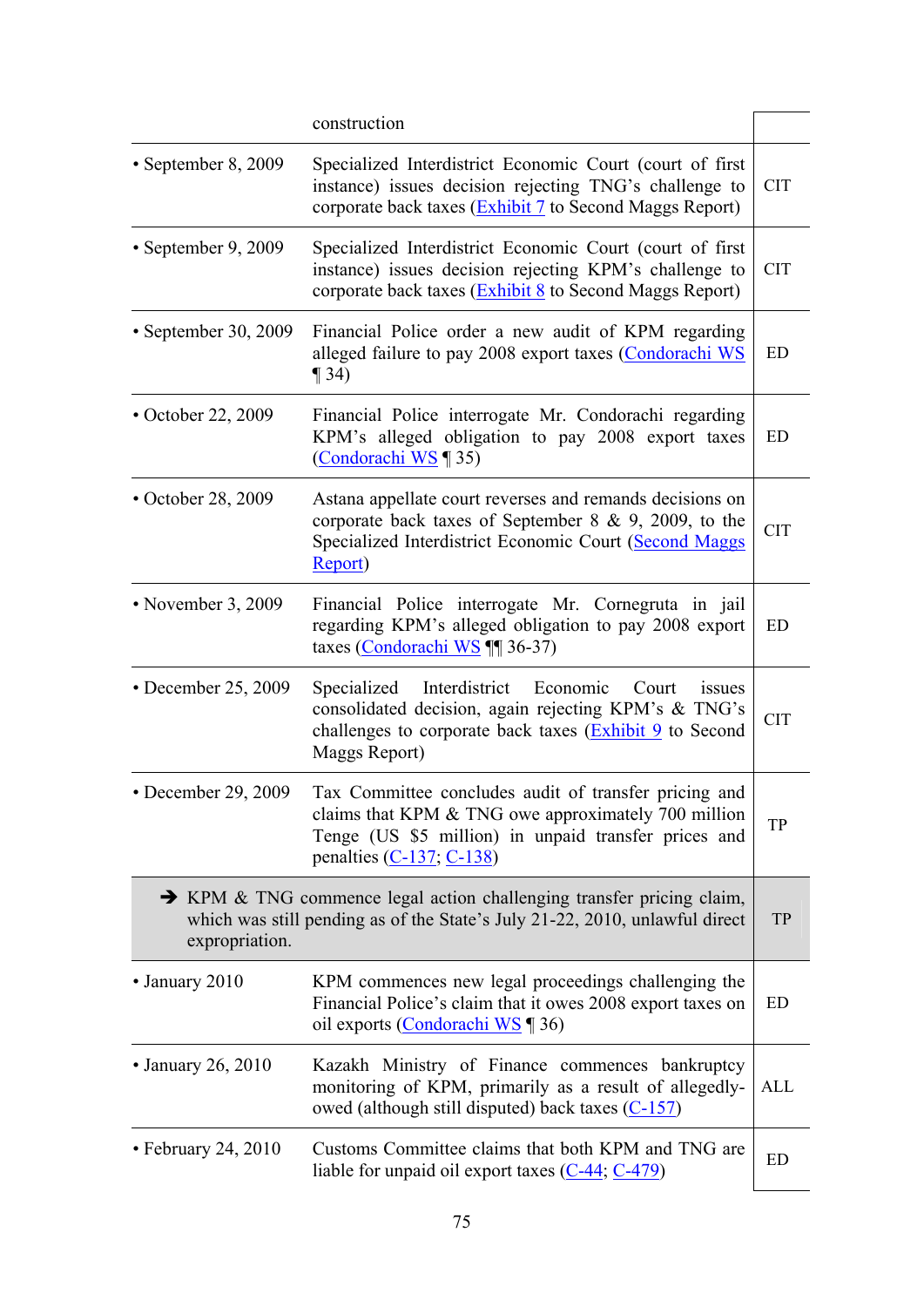| • March 31, 2010                                                                                                                                                                                                                                                                                                                                              | Customs Committee retracts its February 24, 2010, claim<br>and concedes that the Subsoil Use Contracts exempt<br>KPM $&$ TNG from export taxes (C-130)                                                                                                                                                                                   | ED         |
|---------------------------------------------------------------------------------------------------------------------------------------------------------------------------------------------------------------------------------------------------------------------------------------------------------------------------------------------------------------|------------------------------------------------------------------------------------------------------------------------------------------------------------------------------------------------------------------------------------------------------------------------------------------------------------------------------------------|------------|
| After it served the purpose of harassing and extorting US \$10 million as<br>provisional payment from KPM, Kazakhstan effectively drops the oil<br>export tax issue.                                                                                                                                                                                          |                                                                                                                                                                                                                                                                                                                                          | <b>ED</b>  |
| • April 23, 2010                                                                                                                                                                                                                                                                                                                                              | Astana appellate court reverses December 25, 2009,<br>decision on corporate back taxes, and finds that KPM &<br>TNG properly deducted drilling expenses (Exhibit 10 to<br>Second Maggs Report)                                                                                                                                           | <b>CIT</b> |
| • June 22, 2010                                                                                                                                                                                                                                                                                                                                               | Kazakh Court of Cassation affirms appellate court<br>decision on corporate back taxes, in favor of KPM &<br>TNG (Exhibit 11 to Second Maggs Report)                                                                                                                                                                                      | <b>CIT</b> |
| $\rightarrow$ By July 2010, the June 22, 2010, decision from the Court of Cassation,<br>which concluded that KPM and TNG did not owe back corporate income<br>taxes, had entered into force. Thus, as of July 21-22, 2010, when<br>Kazakhstan carries out its unlawful, direct expropriation of Claimants'<br>investments, no corporate income taxes are due. |                                                                                                                                                                                                                                                                                                                                          | <b>CIT</b> |
| $\cdot$ July 21-22, 2010                                                                                                                                                                                                                                                                                                                                      | Kazakhstan terminates KPM's and TNG's Subsoil Use<br>Contracts without claiming that KPM and TNG owe<br>outstanding corporate income taxes, transfer pricing<br>taxes, or export duties.                                                                                                                                                 | <b>ALL</b> |
| • November 3, 2010                                                                                                                                                                                                                                                                                                                                            | Months after the final expropriation, the Supreme Court<br>of Kazakhstan issues supervisory decision, reinstating<br>court's findings that corporate income<br>trial<br>tax<br>assessment was proper (Exhibit 13 to Second Maggs<br>Report; Balco opinion). Claimants had no notice of that<br>proceeding and did not participate in it. | <b>CIT</b> |
| $\rightarrow$ At the January 2013 hearings, current trust manager at KazMunaiTeniz,<br>Mr. Khalelov, confirms that no attempts have been made to recover<br>allegedly outstanding taxes from KPM or TNG.                                                                                                                                                      |                                                                                                                                                                                                                                                                                                                                          | <b>ALL</b> |

# **Additional Relevant Evidence**

Exhibits not included above:

PwC Due Diligence Report, June 30, 2009, at 80, 161, C-724

Witness Testimony:

Second Maggs Report ¶¶ 6-33

Third FTI Report ¶ 6.109-6.112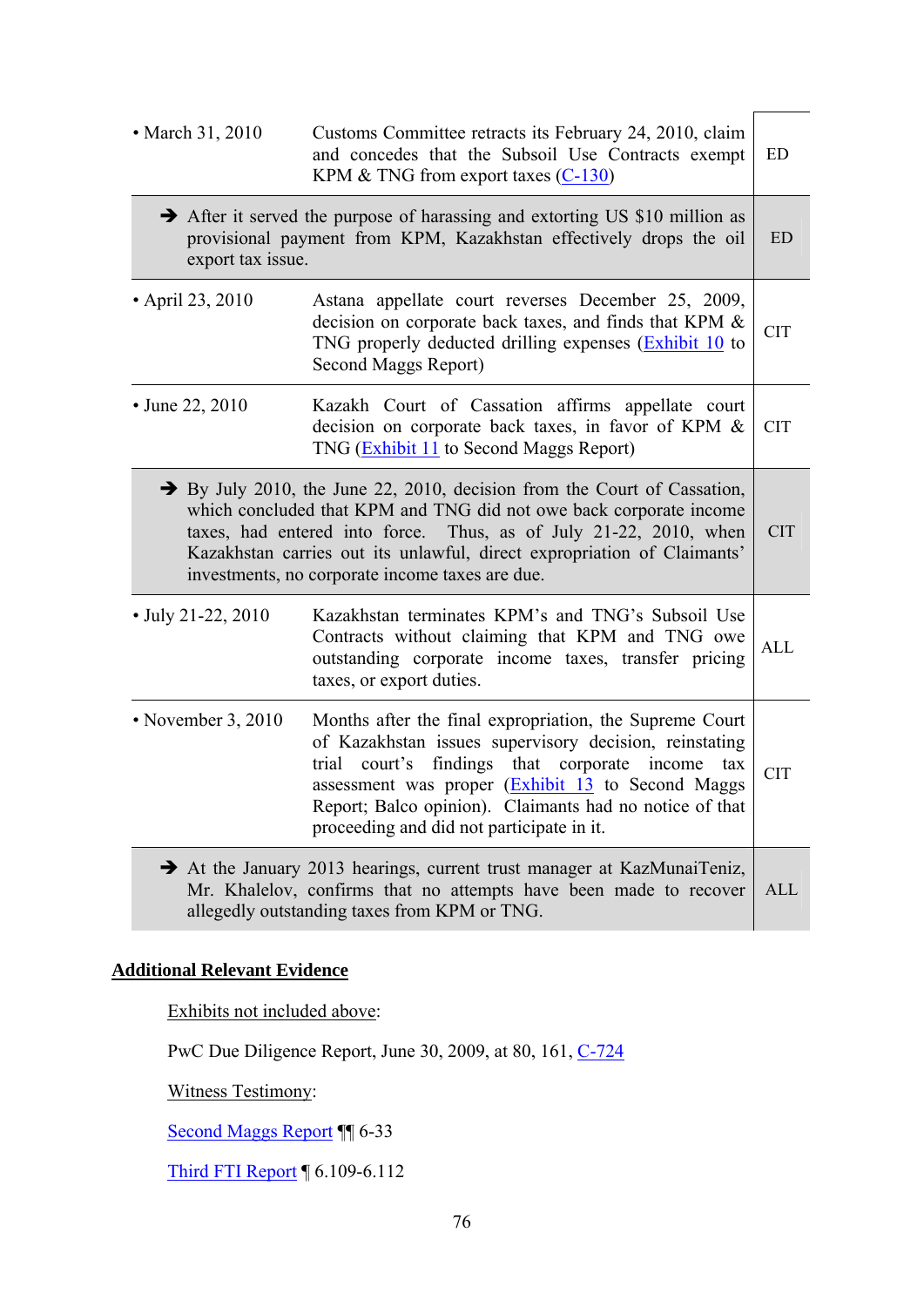Horton Report ¶ 62

First Condorachi Statement ¶¶ 32-37, 40-41

First Pisica Statement ¶ 54

Condorachi Testimony, Tr. October 2012 Hearing, Day 3, 5:25-6:25, 7:4-25, 8:3-5

Balco Testimony, Tr. January 2013 Hearing, Day 3, 57:20-24, 63:3-12, 84:7-17

Khalelov Testimony, Tr. January 2013 Hearing, Day 2, 151:3-19

### **Previous Submissions by Claimants**

Statement of Claim ¶¶ 156-74, 258-317, 332-34, 351(d-f), 362, 371

Reply on Jurisdiction and Liability ¶¶ 231-39, 491-96, 512-5, 514, 524, 528, 532, 546

First Post-Hearing Brief ¶¶ 139-46, 238-61, 648-9

Oral Submissions:

Claimants' Opening Presentation on Quantum, slides 36, 52

Claimants' Opening Statement, Tr. January 2013 Hearing, Day 1, 67:15-69:18

Claimants' Closing Presentation, slides 6, 12

# **Relevant ECT and International Law Standards**

- $\triangleright$  Fair and equitable treatment ECT art. 10(1), C-1
- $\triangleright$  Impairment by unreasonable measures ECT art. 10(1), C-1
- $\triangleright$  Umbrella clause ECT art. 10(1), C-1

### **Final Remarks Regarding Claim No. 7**

1

129. As the timeline above indicates, spurious tax claims are "Chapter One" of the "Kazakhstan playbook" for harassing foreign investors.192 Upon receipt of President

See Expert Report of Scott Horton, May 7, 2012,  $\P$  62-7. Initiating baseless tax disputes against foreign investors that have fallen out of favor of the Government or that control strategic assets is a common tactic of some States that wish to shroud their expropriation efforts with an indication of legitimacy. The U.S. State Department has noted Kazakhstan's specific use of such a tactic (*see id*.), and the tribunal in the RosInvest case found that Russia used such a tactic to expropriate Yukos. *RosInvest v. Russia*, SCC Case No. Arb. V 79/2005, Final Award of September 12, 2010, **C-151**. The three different tax disputes that Kazakhstan raised against Claimants in the present case are no different, and indeed, a former Kazakh Supreme Court judge also acknowledged the practice. *See* Second Malinovsky Report at 10-11 (quoting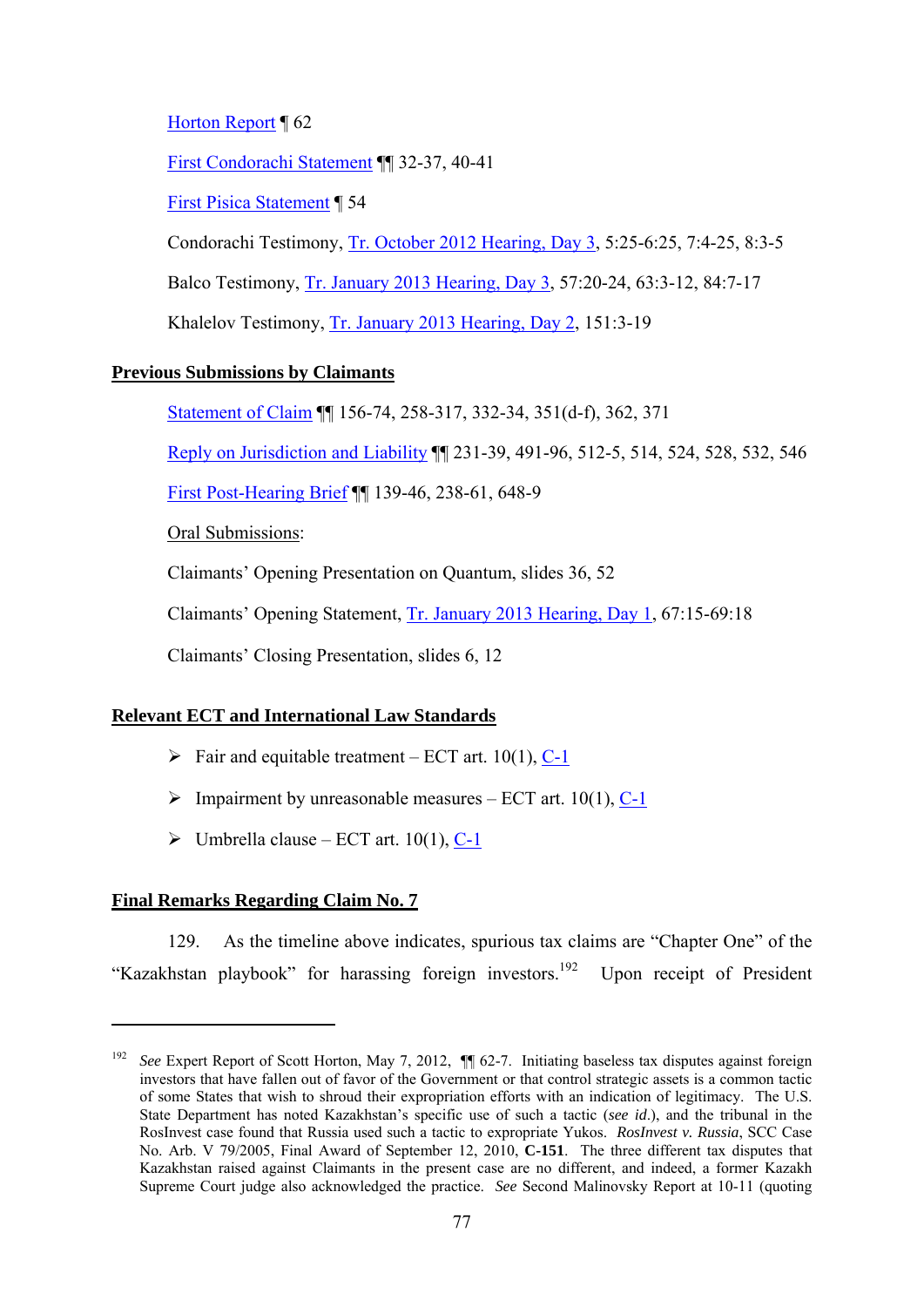Nazarbeyev's order, the Financial Police — as if on cue — immediately ordered comprehensive tax "inspections" of KPM and TNG. The Financial Police did so on October 24, 2008, as the opening salvo of their campaign of harassment and coercion, and they actively "managed" the process until the Tax and Customs Committees dutifully produced "claims" to pursue.

130. Claimants have always maintained that three baseless tax disputes concerning assessments of back corporate income taxes, transfer pricing, and oil export duties — formed part of Kazakhstan's onslaught of harassment that commenced immediately after October 14, 2008.<sup>193</sup> Kazakhstan has only focused on one of the three claims in its recent submissions — the corporate income tax dispute — because it seeks to use that dispute as a counterclaim or damages offset. However, that was only one of three distinct tax disputes that embroiled Claimants in lengthy audits, complaint processes, and litigation for the better part of two years.

131. Kazakh tax officials combed through all of KPM's and TNG's company records as part of the "comprehensive tax audit" that the Financial Police ordered in October 2008.194 Those audits and inspections gave rise to no valid complaint regarding the companies' tax payments or filings. So at the urging of the Financial Police, the Tax and Customs Committees simply created baseless claims.<sup>195</sup> First, in November 2008, the Customs Committee claimed that a previous, disputed assessment of oil export duties, in an amount exceeding US \$10 million, should be paid, despite both an initial court ruling and a previous concession from the Customs Committee that the companies were contractually exempt from such duties.<sup>196</sup> Second, in February 2009, the Tax Committee claimed that KPM and TNG owed US \$62 million in corporate back taxes for failing to properly deduct

Judge Tashenova who explained that as part of Kazakhstan's schemes of "corporate raiding," "any company, big or small, may be subjected to multiple checks and inspections by … tax authorities [and others] with each authority finding fault with the company").

<sup>193</sup> Statement of Claim ¶¶ 19 c-d, 156, 161, 172; Reply on Jurisdiction and Liability ¶¶ 231-9; First Post-Hearing Brief  $\P$  145-46.<br><sup>194</sup> Order from the Financial Police to the Tax Committee, October 24, 2008, **C-10**.

<sup>195</sup> Statement of Claim ¶¶ 156-171; *see* Letter from Tax Committee to the Financial Police, November 13, 2008, **C-38** (where the Tax Committee states that the Financial Police cannot participate in audits, but proposes to establish a "working group" with them so that inspection results can be discussed).

<sup>196</sup> Decision of the Board of Appeal of the Mangystau Regional Court, December 23, 2008, **C-161**; Letter from the Financial Police to the Executive Secretary of the Ministry of Finance, November 25, 2008, **C-162**.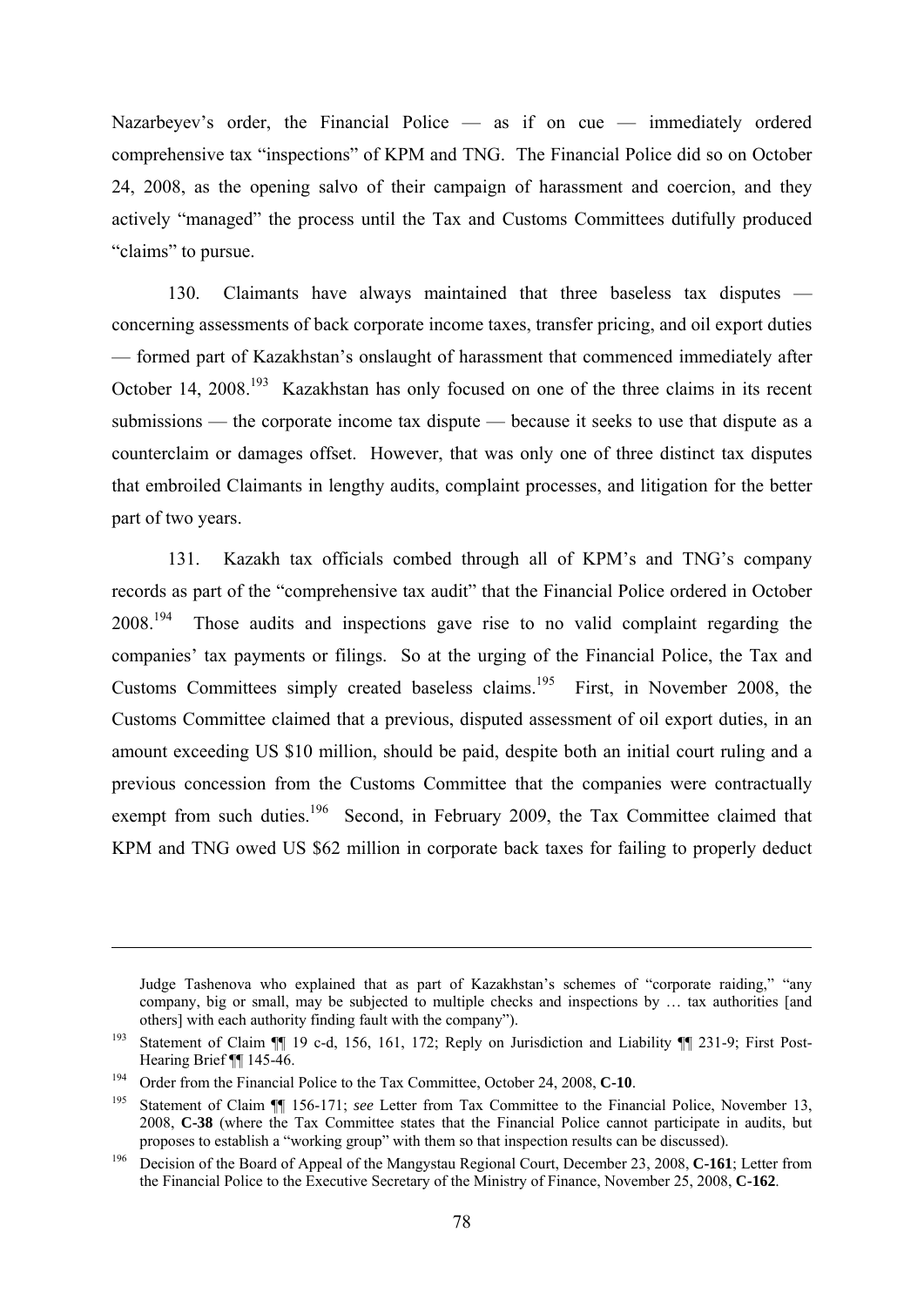drilling expenses.<sup>197</sup> Third, in December 2009, it claimed that KPM and TNG owed US \$5 million in back transfer pricing taxes.<sup>198</sup>

132. Claimants have conclusively demonstrated that none of the three claims had any merit.<sup>199</sup> They were spurious assessments whose only purpose was to harass Claimants and, presumably, put pressure on Claimants to sell the assets of KPM and TNG to the State at fire-sale prices. While Claimants did not bow to that coercion, the tax claims embroiled KPM and TNG in many months of expensive, complex litigation, which consumed voluminous amounts of management time and made the companies even less attractive to potential purchasers.

133. In its recent submissions, Kazakhstan has exclusively focused on the corporate income tax dispute. Kazakhstan claims that the Tribunal should reduce any compensation it owes Claimants for breaching the ECT by the amount that KPM and TNG allegedly owe in corporate back taxes, which Kazakhstan claims (without any proof) is some US \$81.2 million.<sup>200</sup> Thus, Kazakhstan has raised this issue as a counterclaim;<sup>201</sup> it has done so belatedly and solely to try to reduce the compensation it knows it owes Claimants.

134. Kazakhstan's treatment of this issue as a counterclaim means that, if the Tribunal were inclined to consider it, despite its untimeliness, Kazakhstan bears the burden of proving that its legal position is correct (*e.g*., that the taxes are lawfully owed) as well as the amount of taxes owed. Kazakhstan has proved neither. Claimants explained in their First Post-Hearing Brief that the corporate income tax dispute is a cash-flow issue that exclusively

<sup>197</sup> Notices No. 28 and No. 29 to KPM and TNG from the Tax Committee, February 10, 2009, **C-155**; Act of Inspection of KPM for 2005-2007, February 10, 2009, **Exhibit 3** to Second Maggs Report; and Act of Inspection of TNG for 2005-2007, February 10, 2009, **Exhibit 4** to Second Maggs Report; Notice No. 28 to KPM from the Tax Committee dated February 10, 2009, **Exhibit 5** to Second Maggs Report; Notice No. 29 to TNG from the Tax Committee dated February 10, 2009, **Exhibit 6** to Second Maggs Report.

<sup>&</sup>lt;sup>198</sup> Notifications by the Tax Committee to KPM, December 29, 2009, C-137; Notifications by the Tax Committee to TNG, December 29, 2009, **C-138**.

<sup>199</sup> *See* Timeline for Claim No. 7, *supra*; *see also* Statement of Claim ¶¶ 156-74; Reply on Jurisdiction and Liability ¶¶ 231-45. 200 Kazakhstan's First Post-Hearing Brief ¶¶ 1051, 1057-1062. When Kazakhstan first raised this claim, it

contended that US \$62 million was owed. Rejoinder on Quantum ¶¶ 13(e), 366-67. Kazakhstan has now increased its claim, based solely on an unsubstantiated statement in the PwC report. *See* Kazakhstan's First Post-Hearing Brief ¶ 1057 (citing PwC Due Diligence Report at 81, **R-359**). Kazakhstan has produced <u>no</u> underlying evidence demonstrating whether that figure is correct or how it was calculated.

<sup>&</sup>lt;sup>201</sup> Kazakhstan contended, in its Rejoinder on Jurisdiction and Liability, that KPM and TNG "suffered no detriment" as a result of the corporate back tax issue and therefore those taxes "cannot form the basis of any claim under the ECT." Rejoinder on Jurisdiction and Liability ¶ 368(a). It was only on December 1, 2012, in its Rejoinder on Quantum that Kazakhstan that Kazakhstan asserted that because the taxes are owed they should be deducted from any compensation awarded to Claimants. The untimeliness of that "counterclaim" is reason alone for the Tribunal to reject it.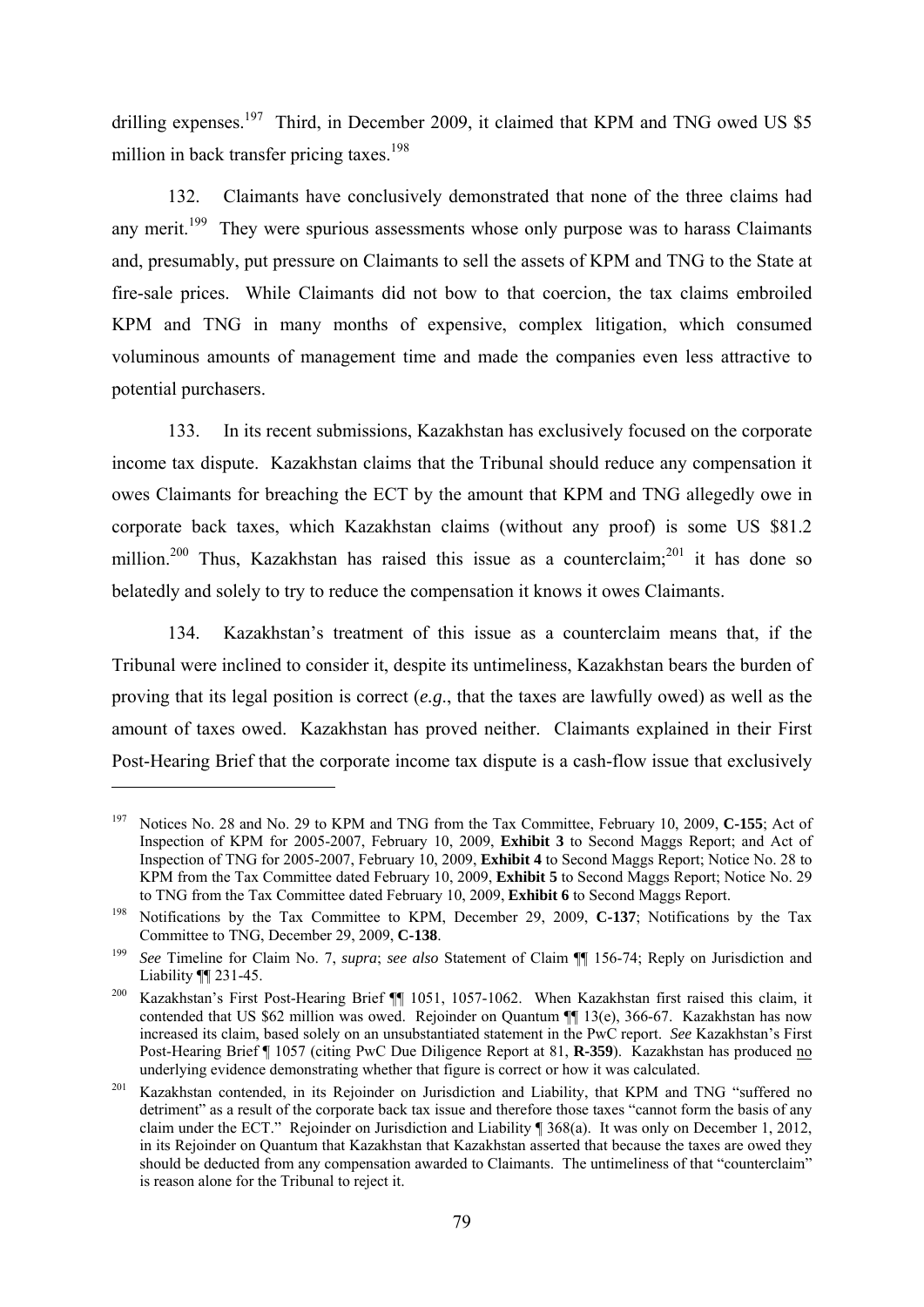concerns the timing of deductions for drilling expenses.<sup>202</sup> Thus, even if Kazakhstan's position on this issue were correct — which it is not — it is highly unlikely that KPM and TNG would owe more than a small fraction of the sum claimed by Kazakhstan, because KPM and TNG could have deducted all (or nearly all) of those drilling expenses by today.<sup>203</sup> Kazakhstan has not established that it would still be owed a single dollar as of today, much less proven its purported entitlement to US \$81.2 million.

135. Kazakhstan's position on the substance of the issue is equally meritless. To begin with, as of Kazakhstan's valuation date — July 21, 2010 — the Kazakh courts had resolved the corporate back tax dispute and ruled that KPM and TNG owed no such taxes. Thus, Kazakhstan's assertion in its First Post-Hearing Brief that this claim continued to increase "until the valuation date of 21 July 2010" is patently wrong.<sup>204</sup> To the contrary, as of July 21, 2010, KPM's and TNG's corporate back tax liability was zero.

136. Kazakhstan "revived" the matter after the July 2010 direct expropriation, in bad faith, thus ensuring that Claimants would have no ability to defend their position before the Kazakh Supreme Court.<sup>205</sup> Additionally, and as Professor Maggs explains, the Kazakh Supreme Court's decision in November 2010 was substantively incorrect.<sup>206</sup> The Tribunal need only compare the "pre October 2008" world with the "post October 2008" world to confirm Professor Maggs' conclusion.

137. Before President Nazarbayev's directive, the Kazakh tax authorities had approved the manner in which KPM and TNG amortized their drilling expenses, and the Kazakh Supreme Court had approved the same deductions for other oil and gas companies.<sup>207</sup> It was only after Nazarbayev's order that the Tax Committee (under influence from the Financial Police) and later the Supreme Court changed positions on the proper timing of such deductions. While Kazakhstan claims it has since obtained a "blessing" from the Supreme Court for its position, it is telling that the State has made no effort to recoup the taxes from

<sup>202</sup> Claimants' First Post-Hearing Brief ¶¶ 251, 649.

<sup>&</sup>lt;sup>203</sup> FTI explained that the timing of the deductions means that the back taxes owed would equalize over time. Third FTI Report ¶¶ 6.109-6.111. PwC also noted this point in its due diligence report. *See* PwC Due Diligence Report, June 30, 2009, at 80, **C-724**.

<sup>204</sup> Kazakhstan's First Post-Hearing Brief ¶ 1057.

<sup>205</sup> Claimants' First Post-Hearing Brief ¶¶ 257-61.

<sup>206</sup> Second Maggs Report ¶¶ 9-10, 24, 32.

<sup>207</sup> Second Maggs Report ¶¶ 11-12.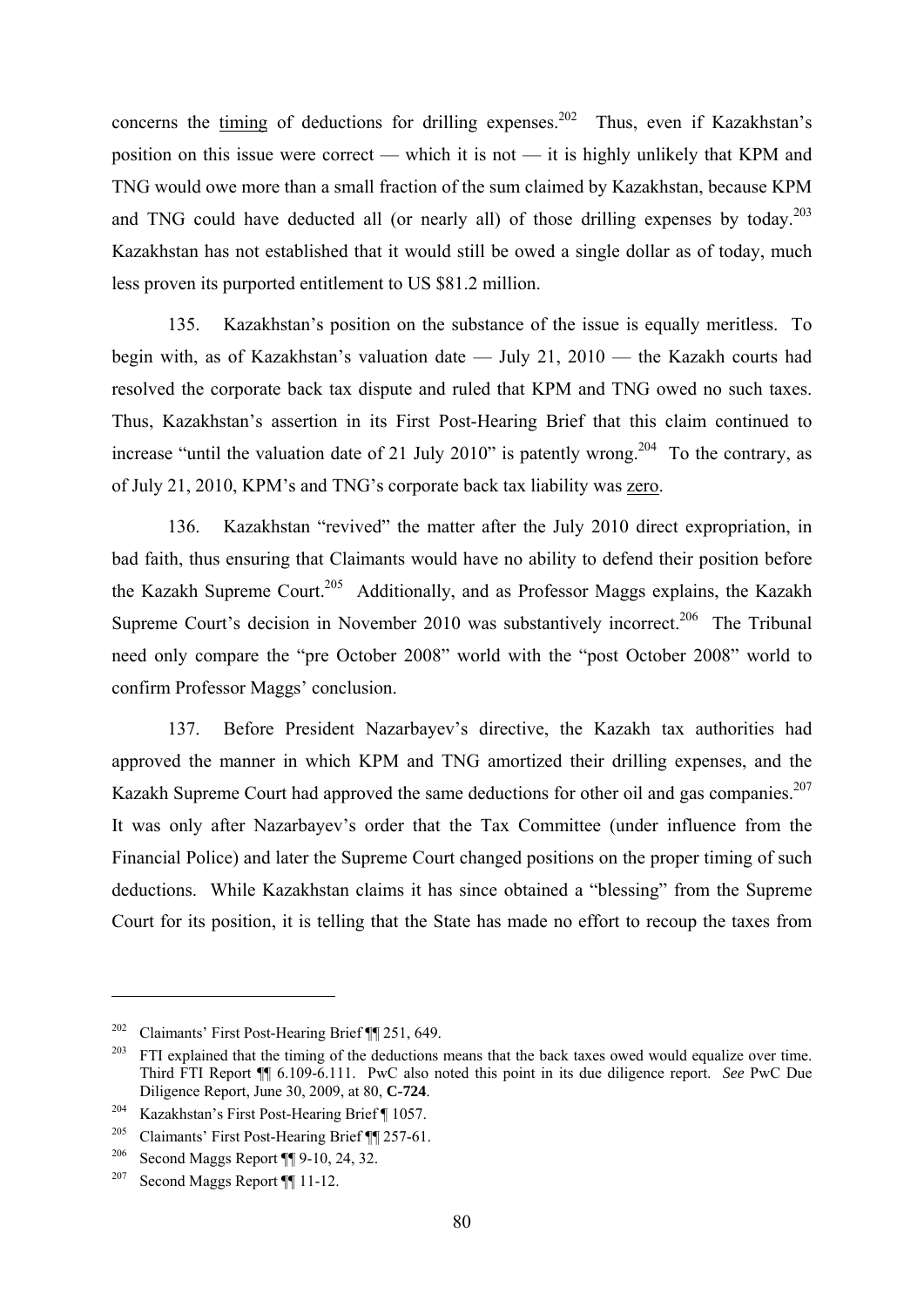KPM's and TNG's purported "trust" managers (who control the companies), even though the Kazakh Supreme Court allegedly ordered them due in November 2010.<sup>208</sup>

138. Placing the spurious corporate income tax assessment back into the proper context, the only rational conclusion is that it, along with the export duties and transfer pricing claims, were additional moves in Kazakhstan's coordinated attack against Claimants' investments. Along with Kazakhstan's other acts of harassment and coercion, the tax assessments were measures that, in the words of the *RosInvest* tribunal, were "linked to the strategic objective of returning petroleum assets to the control of the [State] and to an effort to suppress [an investor]."209 Because that tribunal found that the State's measures were "structured in such a way to remove [the investment company's] assets from the control of [the investors]," it concluded that the State had committed an illegal, indirect expropriation.<sup>210</sup> The Tribunal should not hesitate to reach the same conclusion here.

139. Additionally, since the tax disputes were designed to harass Claimants, entangle them in frivolous litigation, and interfere with their operations, they amount to breaches of the ECT's "fair and equitable treatment" and "impairment" provisions.<sup>211</sup> Kazakhstan's spurious tax assessments also violated the terms of the subsoil use contracts, so they violate the ECT's umbrella clause as well.<sup>212</sup>

# **H. Claim No. 8: Kazakhstan Ignored Claimants' Repeated Pleas About the Mistreatment of Their Investments and Personnel**

#### **Synopsis**

1

140. As soon as it became clear to Claimants that Kazakhstan had launched an unjustified campaign of harassment and coercion, they and their employees appealed to all levels of the Kazakh state for relief from the barrage they were experiencing. They continued to do so over the entire 20-month campaign. Claimants repeatedly appealed to senior officials (including President Nazarbayev), provincial officials (including the Governor of the

<sup>&</sup>lt;sup>208</sup> When questioned about this at the January hearing, the companies' trust manager, Mr. Khalelov, had no knowledge of the claimed amounts and confirmed that no such amounts had been paid. Tr. January 2013 Hearing, Day 2, 151:3-19.

<sup>209</sup> *RosInvestCo UK Ltd. v. The Russian Federation*, SCC Case No. Arb. V079/2005, Final Award, September 12, 2010, ¶ 617, **C-151**.

<sup>210</sup> *Id*. ¶ 621, **C-151**.

<sup>211</sup> *See* Section III. A, *supra*, regarding Claim No. 1; *see also* Statement of Claim ¶¶ 337-62; Reply on Jurisdiction and Liability ¶¶ 497-535.

<sup>212</sup> *See* Statement of Claim ¶¶ 363-72; Reply on Jurisdiction and Liability ¶¶ 536-47.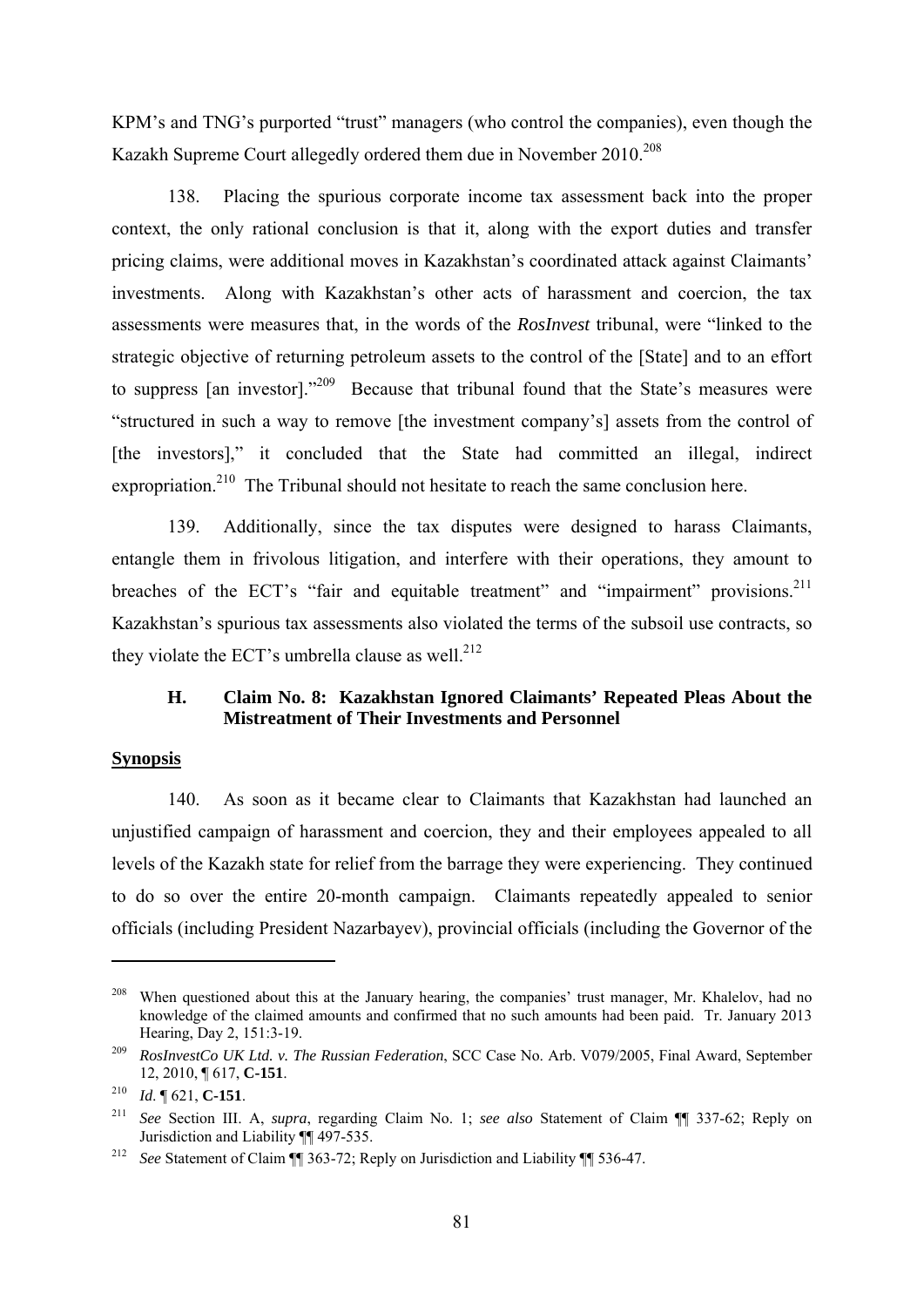Mangystau region), the General Prosecutor's Office, and multiple other agencies and authorities. Specifically, Claimants, KPM, and TNG complained about the illegal actions of the Financial Police, the baseless tax assessments lodged against them, the seizure of official corporate documents, the interrogation of employees, and the arrest, detention, and prosecution of Mr. Cornegruta.

141. Claimants' pleas for assistance were ignored — either outright or through bureaucratic "passing of the buck" — and never resulted in a meaningful response. In a case with no much deplorable state conduct, Kazakhstan's utter refusal to acknowledge or respond to Claimants' complaints and pleas stands out as noteworthy and chilling. It is abundantly clear that every level and agency of the Kazakh state apparatus "knew the score" in relation to the campaign that was being waged against Claimants' investments and personnel, and nobody saw fit to intercede on Claimants' behalf. KPM and TNG were "marked," and everyone knew it.

142. Kazakhstan's abject failure to respond or intervene in the face of manifestly wrongful, harmful treatment of Claimants' investments and personnel is yet another breach of the ECT's "fair and equitable treatment" and "most constant protection and security" standards. It also puts the final nail in the coffin of Kazakhstan's claim that the campaign of harassment and coercion was not coordinated and understood by all of the state actors involved.

### **Timeline**

| • November 7, 2008       | Mr. Stati submits letter to President Nazarbayev in response to<br>onslaught of inspections, assuring him that his companies always<br>complied with Kazakh law $(C-700)$ .                                                                                                                                             |
|--------------------------|-------------------------------------------------------------------------------------------------------------------------------------------------------------------------------------------------------------------------------------------------------------------------------------------------------------------------|
| • January 19, 2009       | KPM and TNG submit complaints to the Financial Police, the<br>General Prosecutor's office, the Ministry of Justice, and the MEMR<br>describing the illegal actions of the Financial Police and the fact that<br>their pipelines are not "main" pipelines $(C-46, C-622, C-620, C-621)$<br>$C-96$ ; $C-623$ ; $C-624$ ). |
| • January 20, 2009       | KPM and TNG submit complaints to the Transport prosecutor for<br>Mangystau region, describing the illegal actions of the Financial<br>Police and the fact that their pipelines are not "main" pipelines (C-<br>626 and C-627).                                                                                          |
| $\cdot$ January 21, 2009 | Transport prosecutor of Mangystau region forwards KPM's and<br>TNG's complaints to prosecutor for Western Region (C-628).                                                                                                                                                                                               |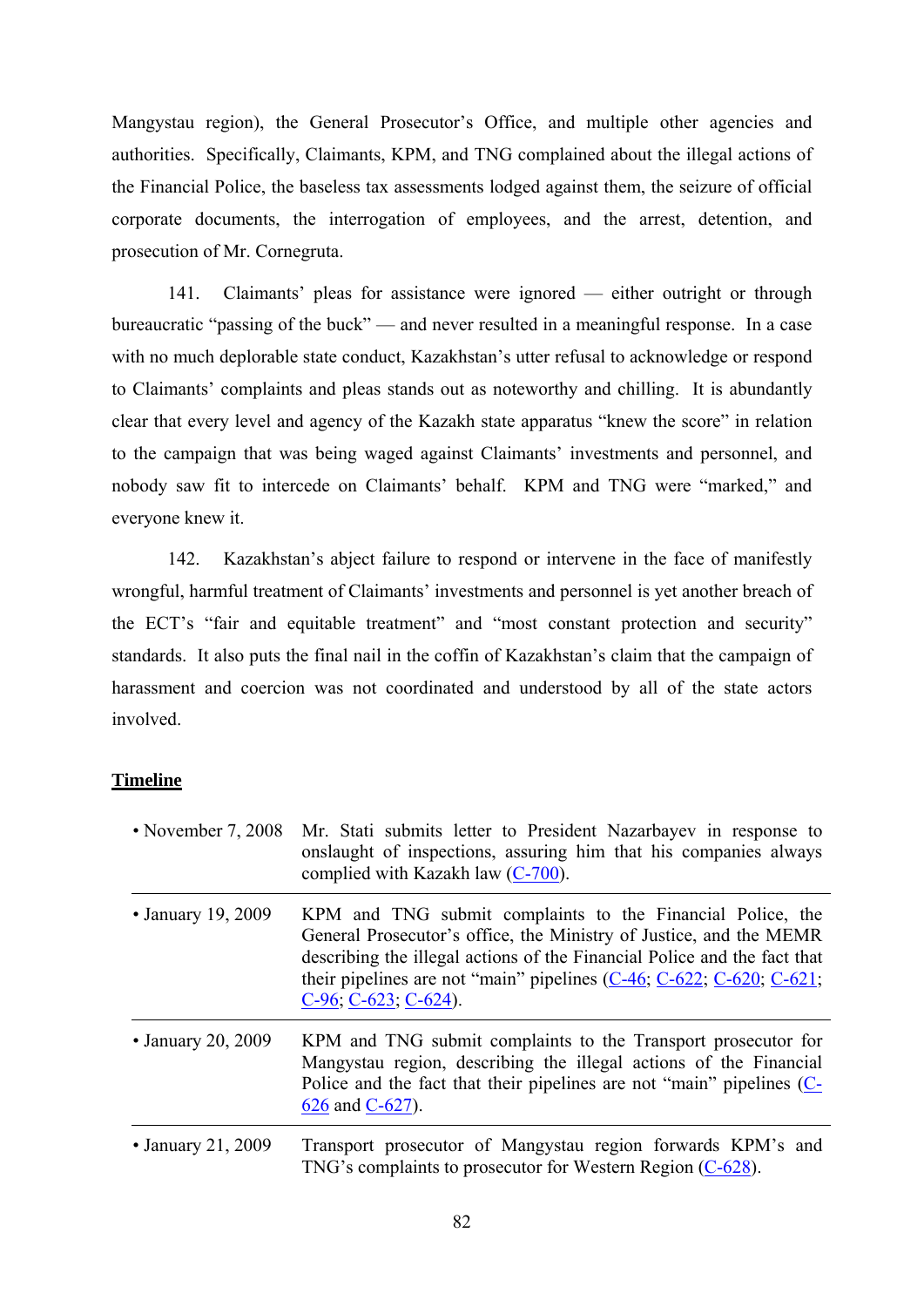| $\bullet$ January 22-23,<br>2009 | General Prosecutor's Office forwards KPM's and TNG's complaints<br>to Regional prosecutor (see $C$ -629).                                                                                                                                      |
|----------------------------------|------------------------------------------------------------------------------------------------------------------------------------------------------------------------------------------------------------------------------------------------|
| • January 27, 2009               | Transport prosecutor forwards KPM's and TNG's complaints to<br>prosecutor for the Western Region (see C-629).                                                                                                                                  |
| • January 29, 2009               | KPM and TNG send complaints to Financial Police regarding seizure<br>orders and again request a copy of the order serving as the basis for<br>the criminal investigation $(C-629)$ and $C-630$ .                                               |
| • January 30, 2009               | Deputy transport prosecutor for the Western Region informs KPM<br>and TNG that complaints are under investigation pending responses<br>from the Financial Police $(C-629)$ and $C-630$ .                                                       |
| • February 2, 2009               | Financial Police respond to KPM & TNG stating that actions are<br>legal and rejecting their request for criminal investigation order on<br>the grounds that no person is the subject of the investigation $(C-629)$<br>and $C-630$ ).          |
| • February 4, 2009               | KPM and TNG write the Agency for Regulation of Natural<br>Monopolies asking to be included in any analysis underway<br>regarding classification of their pipelines $(C-629)$ and $C-630$ .                                                     |
| • February 4, 2009               | General Prosecutor's Office forwards complaints of KPM and TNG<br>to the Transport Prosecutor of Mangystau region $(C-629)$ and $C-630$ .                                                                                                      |
| • February 5, 2009               | KPM and TNG write to the MEMR asking to be included in any<br>analysis underway regarding classification of their pipelines $(C-629)$<br>and $C-630$ ).                                                                                        |
| • February 5, 2009               | Transport Prosecutor of Mangystau region forwards complaints of<br>KPM and TNG to First Deputy Transport Prosecutor of the Western<br>Region $(C-629)$ and $C-630$ .                                                                           |
| $\cdot$ February 13, 2009        | MEMR writes KPM and TNG, stating that it is not competent to<br>resolve their complaints and suggesting they write to the prosecutor's<br>office $(C-629$ and $C-630$ .                                                                        |
| $\cdot$ February 27, 2009        | KPM & TNG submit complaints to Tax Committee regarding claim<br>of alleged US \$62 million in corporate back taxes $(C-156)$ .                                                                                                                 |
| • March 18, 2009                 | KPM & TNG submit a new complaint to the General Prosecutor's<br>Office regarding the baseless criminal claims $(C-154)$ ; see also $C-96$ ).                                                                                                   |
| • March 24, 2009                 | KPM $&$ TNG send a complaint to President Nazarbayev ( $C$ -631).                                                                                                                                                                              |
| • March 30, 2009                 | Western Regional transport prosecutor sends a letter to KPM and<br>TNG stating that complaints are under investigation and notes that it<br>has received nothing from the Financial Police in response to<br>inquiries $(C-629)$ and $C-630$ . |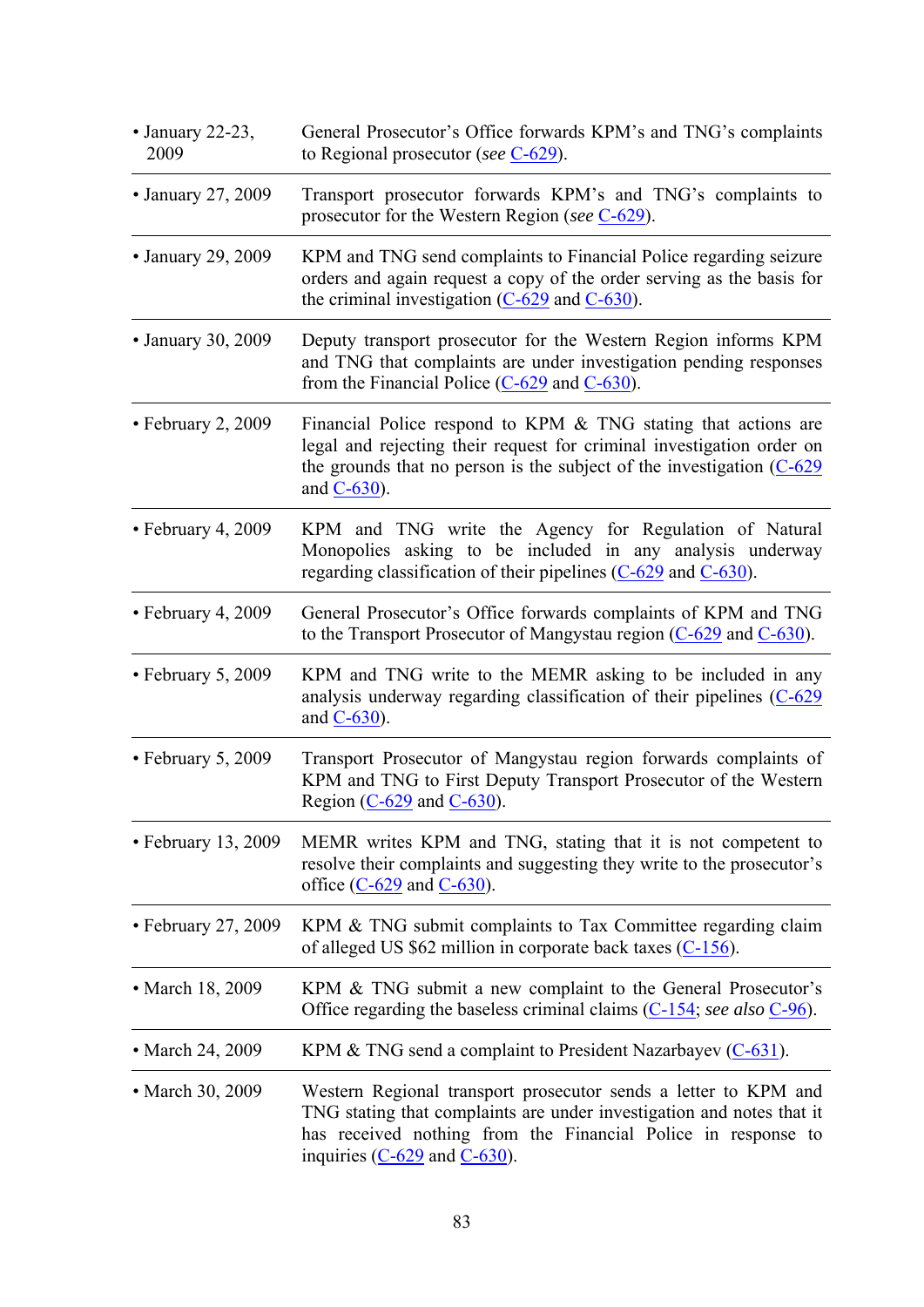| • May 7, 2009             | Mr. Stati, Ascom, and Terra Raf submit complaint to President<br>Nazarbayev and other executives, putting them on notice of<br>international arbitration $(C-43)$ .                                   |  |
|---------------------------|-------------------------------------------------------------------------------------------------------------------------------------------------------------------------------------------------------|--|
| • May 20, 2009            | Lawyers for Mr. Cornegruta submit complaint to Regional<br>Prosecutor's office regarding his illegal arrest $(C-658)$ .                                                                               |  |
| • June 15, 2009           | Mr. Cornegruta submits petition to stop the criminal proceedings<br>against him $(C-478)$ .                                                                                                           |  |
| • June 30, 2009           | Mr. Cornegruta submits motion to court to stop criminal proceedings,<br>which is rejected the following day $(C-601)$ ; see also $C-602$ ).                                                           |  |
| $\cdot$ February 23, 2010 | Following separate complaints sent by Ascom, Terra Raf, and KPM,<br>Mr. Stati writes to the Akim of Mangystau Region seeking his<br>assistance in resolving the companies' legal problems $(C-664)$ . |  |
| $\cdot$ February 25, 2010 | Mr. Stati submits a second letter to the Akim of Mangystau Region,<br>seeking his assistance $(C-666)$ .                                                                                              |  |

### **Relevant Witness Evidence**

First Pisica Statement ¶¶ 23, 30, 42, 45-46, 54, 60

First Condorachi Statement ¶¶ 13, 19-20, 23, 40

First Romanosov Statement ¶ 31

First Stati Statement ¶ 25, 28

Second Stati Statement ¶¶ 11, 37, 39

Condorachi Testimony, Tr. October 2012 Hearing, Day 2, 132:1-133:4

Lungu Testimony, Tr. October 2012 Hearing, Day 2, 12:24-13:23

Kravchenko Testimony, Tr. October 2012 Hearing, Day 4, 44:3-13, 104:15-17, 105:2- 21

Rakhimov Testimony, Tr. October 2012 Hearing, Day 5, 84:11-14, 85:19-86:12

#### **Previous Submissions by Claimants**

Written Submissions:

Statement of Claim ¶¶ 96-97, 109-110, 113, 122, 135, 234, 332-33, 350-51

Reply on Jurisdiction and Liability ¶¶ 221, 322, 494, 511

Claimants' First Post-Hearing Brief ¶¶ 205-10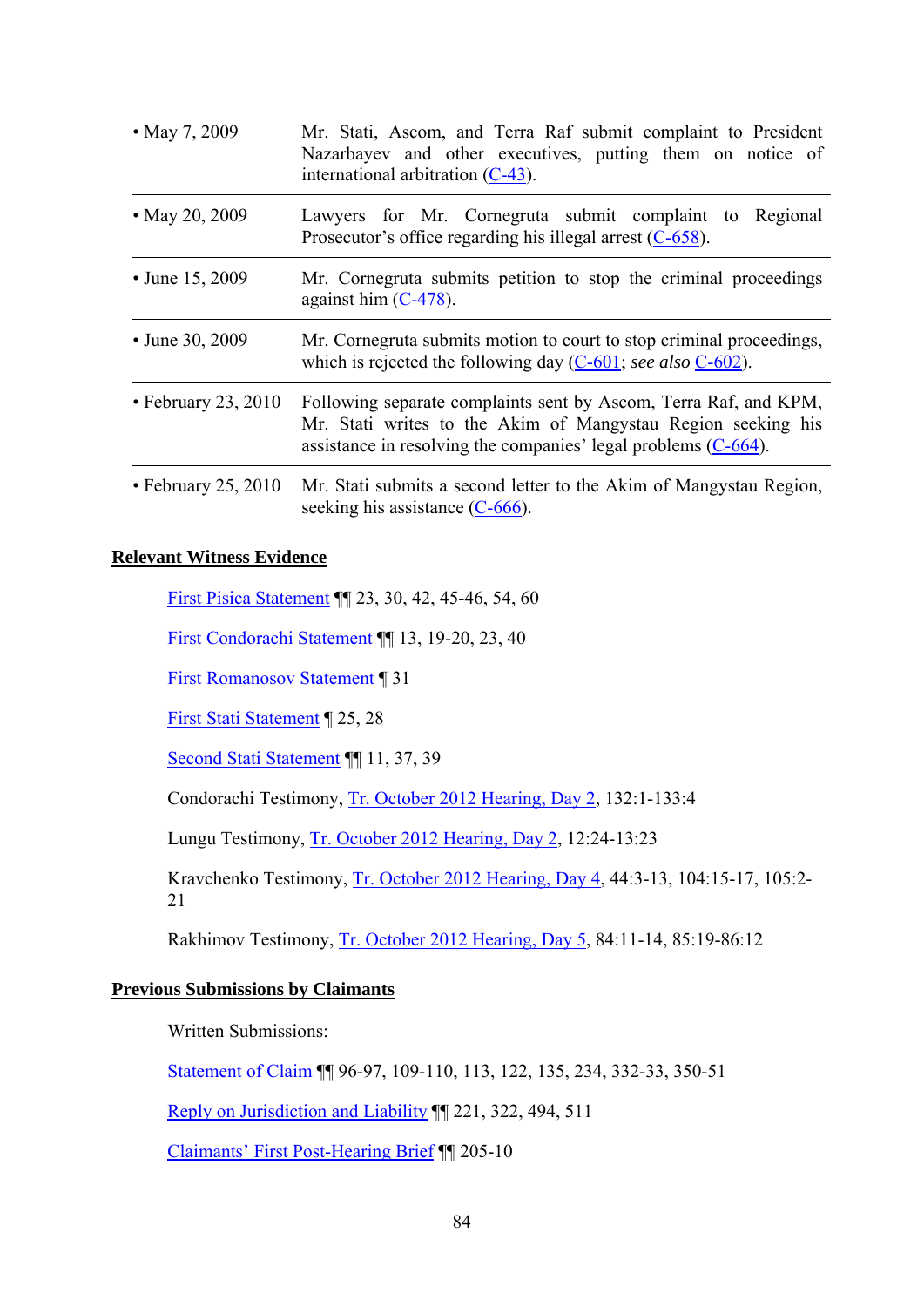Oral Submissions:

Claimants' Opening Presentation on the Merits, slide 27

Claimants' Opening Statement, Tr. October 2012 Hearing, Day 1, 99:11-18

#### **Relevant ECT and International Law Standards**

- $\triangleright$  Most constant protection and security ECT art. 10(1), C-1
- $\triangleright$  Fair and equitable treatment ECT art. 10(1), C-1

### **Final Remarks Regarding Claim No. 8**

143. The timeline above summarizes the dozens of complaints submitted by Claimants to various Kazakh authorities about the various forms of mistreatment they were suffering. Claimants, KPM, and TNG complained to the President, the General Prosecutor's Office, the Financial Police, the Ministry of Justice, and numerous other authorities regarding the illegal actions of the Financial Police, the fabrication of the criminal charges lodged against them, the targeting of their employees, the seizures of their documents, the spurious tax claims, and the harms suffered by their businesses as a result of the Government's acts. Claimants repeatedly asked that, if nothing else, they be kept informed of the measures being taken against them, be allowed to understand the legal and factual bases for those measures, and be permitted to comment on the various charges and allegations.

144. Every single one of those pleas fell upon deaf ears. Kazakhstan has not pointed to a single meaningful step it took in response to Claimants' pleas and complaints. Nor has it identified any measure it took to assist Claimants — or even simply make the situation slightly more tolerable — between October 2008 and July 2010. Rather than providing an environment in which KPM and TNG enjoyed "the most constant protection and security," as mandated by the ECT, that period of time consisted entirely of attacks and willful "turning a blind eye" from every level of the Kazakh state apparatus.

145. It is clearly established in treaty jurisprudence that the "full protection and security" obligation common to many BITs establishes a minimum standard of "diligence" that host States must provide in relation to the physical and legal protection of investors and their investments.213 The corresponding duty of "most constant protection and security"

<sup>213</sup> Statement of Claim ¶ 320.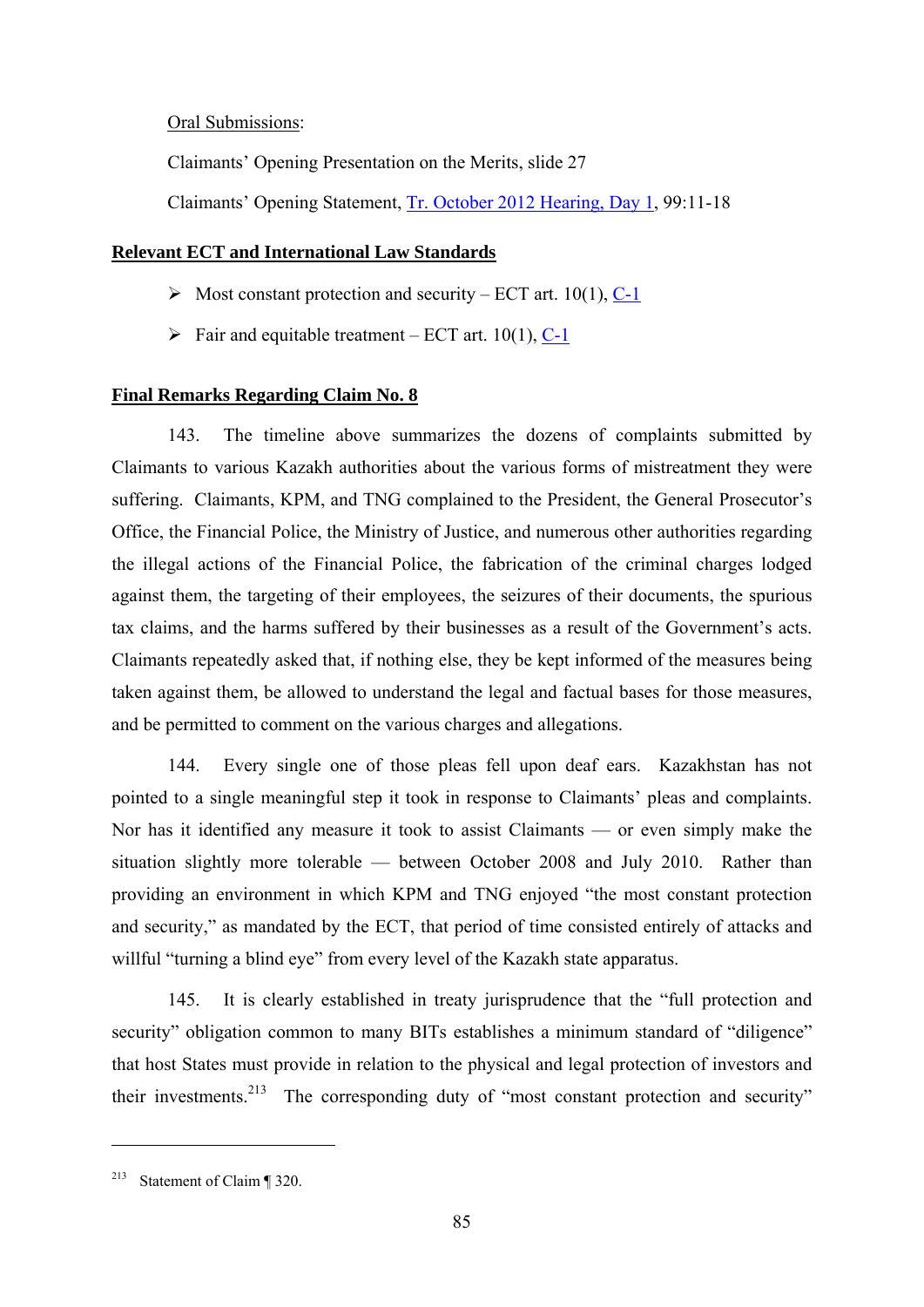found in the ECT is a more stringent standard. Here, the distinction is academic. Even under the "lower" standard of "diligence," Kazakhstan abjectly failed to provide any meaningful measure of physical or legal protection. Rather, its officials either participated in the harassment or sat back and watched as their counterparts in the government waged a relentless campaign against Claimants' investments and personnel.

146. In *Siag v. Egypt*, the tribunal found that Egypt carried out its illegal activities in breach of the relevant investment treaty "in opposition to explicit pleas for protection" from claimants. Egypt's failure to respond to the investors' repeated requests for assistance led the *Siag* tribunal to conclude that Egypt's conduct "fell well below the standard of treatment that the Claimants could reasonably have expected" and breached its duty to provide "full protection and security." That case drew on the findings in *Wena Hotels v. Egypt*. In *Wena*, the tribunal considered that Egypt's failure to take any action to prevent illegal actions by state authorities constituted a breach of both the "full protection and security" and "fair and equitable treatment" standards.<sup>214</sup>

147. Kazakhstan's conduct in the present case clearly violates the ECT's "most constant protection and security" and "fair and equitable treatment" standards. The best indication of Kazakhstan's attitude toward Claimants during the relevant time period is to compare its utter lack of response to Claimants' dozens of complaints over many months with its amazingly swift, same-day response to the hand-written complaint of four unknown residents of the Mangystau region in July 2010. The Tribunal will recall that, allegedly upon receipt of that two-page complaint, the General Prosecutor's Office in Astana immediately unleashed no fewer than seven different agencies to travel to Mangystau and assess the "dire" situation at KPM and TNG alleged in the letter.

148. Kazakhstan can apparently respond to complaints with uncommon efficiency when it wants to do so. It simply never did so in response to Claimants' complaints, for obvious reasons.

<sup>214</sup> *Wena Hotels, Ltd. v. Arab Republic of Egypt*, ICSID Case No. ARB/98/4, Award, December 8, 2000 ¶ 84, **C-216**. In that respect, it is also worth noting the finding in *Saluka v. Czech Republic*, where the tribunal concluded that the State's failure to respond to claimants "in any constructive way" amounted to a breach of the fair and equitable treatment provision. *Saluka Investments B.V. v. Czech Republic*, UNCITRAL, Partial Award, March 17, 2006, **C-259**.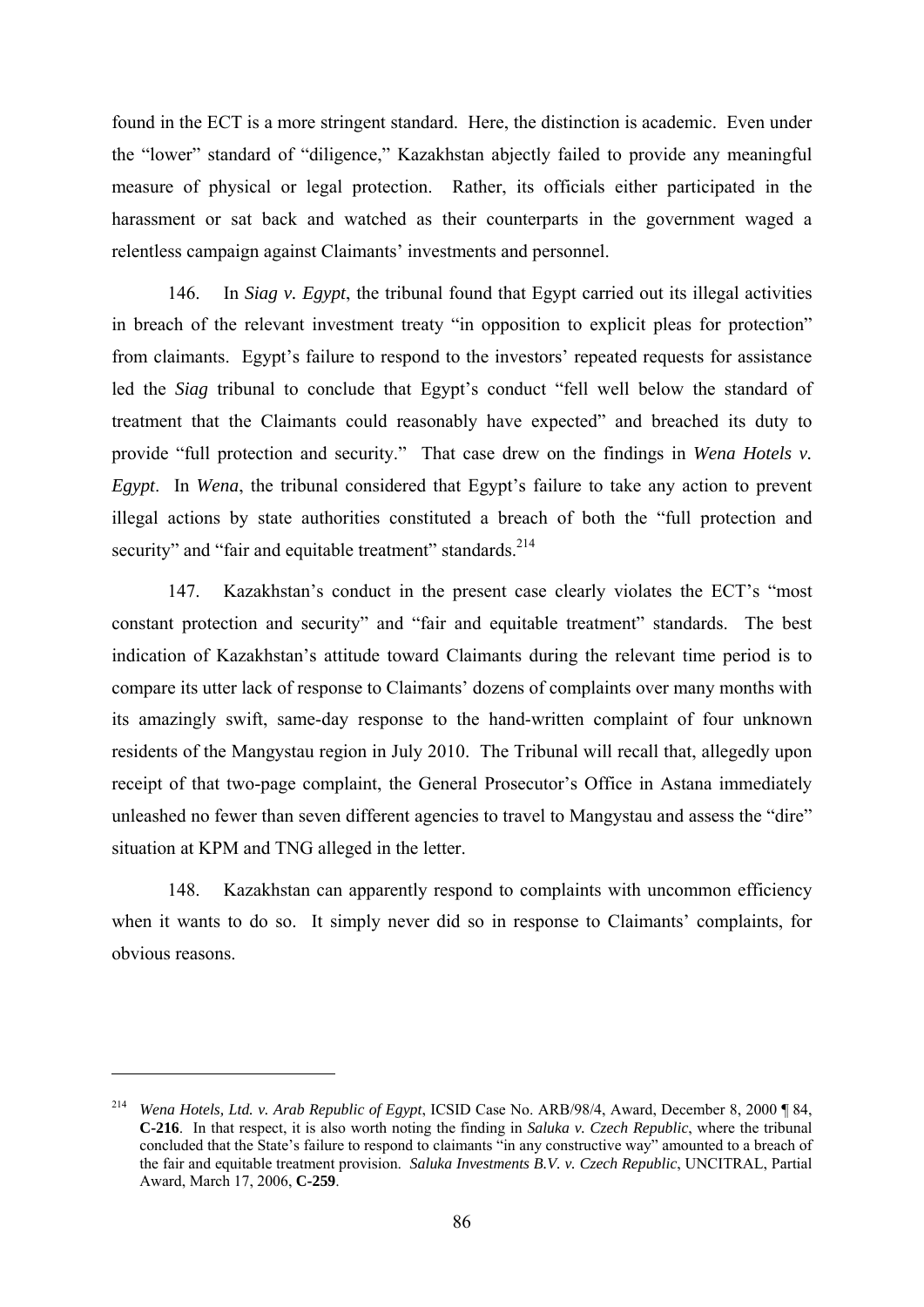### **I. Claim No. 9: Kazakhstan Strung Claimants Along in Relation to the Extension of Contract No. 302 and then Failed, in Bad Faith, to Execute the Agreed Extension**

### **Synopsis**

149. On October 14, 2008, Claimants requested that Kazakhstan extend the exploration period of Contract No. 302 for two years, or until March 30, 2011. Claimants reasonably relied on their historical, cooperative and good faith relationship with Kazakhstan in expecting that Contract No. 302 would be extended past March 2009. As of the date of TNG's application in October 2008, Claimants had no reason to suspect that Kazakhstan would refuse the extension (and, indeed, Kazakhstan had no reason to refuse it). Claimants likewise legitimately expected that their request would be dealt with promptly and efficiently, and that if for some reason it were not granted, they would move to declare a commercial discovery on their Munaibay property (where they had already discovered reserves).

150. Kazakhstan unreasonably failed to respond for five months. Finally, in both March and April 2009, Kazakhstan gave Claimants the answer they expected, specifically assuring them that the extension request was granted. At that point, Claimants understood that the extension had been agreed, and they legitimately expected that the necessary addendum to the contract would be executed. Indeed, the evidence shows that Kazakhstan (as well as three different third-party advisors to KMG E&P) also considered Contract No. 302 in force, until Kazakhstan unilaterally terminated the contract in July 2010.

151. However, after having unreasonably strung Claimants along and then having agreed to the extension, Kazakhstan failed to fulfill its commitment to extend the exploration term in Contract 302, thus depriving Claimants of both the opportunity to prove the full reserves in the Contract 302 Properties through further exploration and of their right to exploit their discoveries in the Munaibay and Bahyt fields.

#### **Timeline**

| • July 24, 2008          | TNG notifies MEMR of a significant discovery at the Munaibay<br>No. 1 well and its intention to appraise that discovery $(C-20)$ .                 |
|--------------------------|----------------------------------------------------------------------------------------------------------------------------------------------------|
| • August 11, 2008        | TNG files application for appraisal phase for Munaibay No. $1 (C-21)$ .                                                                            |
| $\cdot$ October 10, 2008 | TNG retracts the appraisal application in favor of continuing<br>exploration throughout the entirety of the Contract 302 Properties (C-<br>$66$ ). |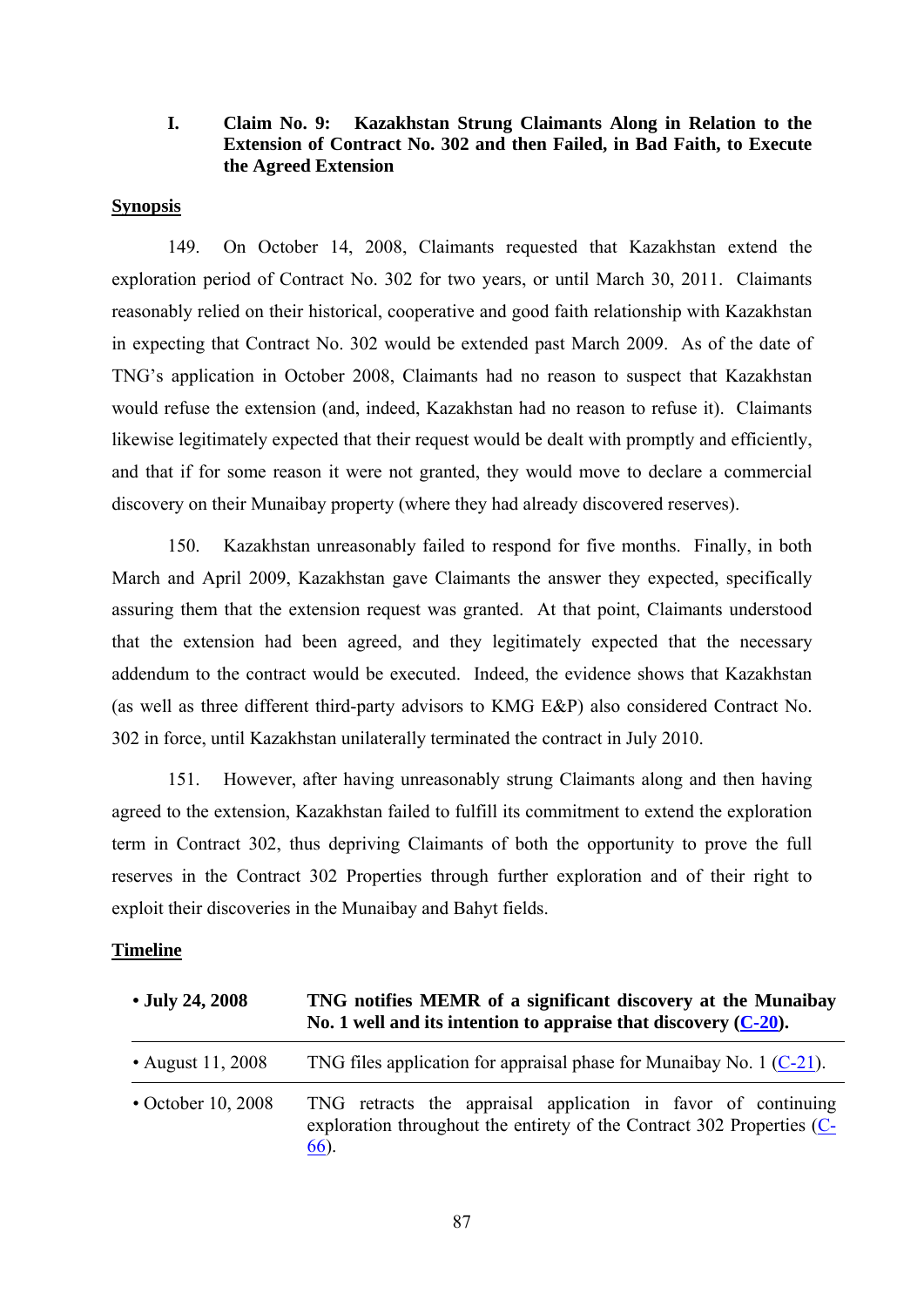| • October 14, 2008       | TNG files application to extend the exploration period of Contract<br>No. $302$ (C-67).                                                                                                                                     |
|--------------------------|-----------------------------------------------------------------------------------------------------------------------------------------------------------------------------------------------------------------------------|
| • March 9, 2009          | TNG notifies MEMR of a second discovery at Munaibay and a<br>discovery at Bahyt and, because there has been no response on its<br>extension request, declares its intention to appraise<br>those<br>discoveries $(C-167)$ . |
| • March 19, 2009         | Claimants attend a meeting with MEMR regarding their<br>outstanding extension request, during which the MEMR assures<br>Claimants that the extension will be granted $(C-42$ and $C-111$ .                                  |
| • April 2, 2009          | Expert Commission of the MEMR issues a resolution to "permit<br>the extension of the exploration period for two years" and amend<br>Contract 302 accordingly (R-163.2).                                                     |
| • April 9, 2009          | MEMR notifies TNG of its agreement to extend Contract 302 and<br>undertakes to execute the amendment by July 2, 2009 $(R-163.1)$<br>and $C-27$ .                                                                            |
| • April 30, 2009         | TNG submits draft Addendum No. 9 to the MEMR to sign in order to<br>formally amend Contract No. 302 $(C-168)$ .                                                                                                             |
| • July 2, 2009           | MEMR's self-imposed deadline to extend Contract No. 302 passes<br>with no action from MEMR (see $R-163.1$ ).                                                                                                                |
| • September 17, 2009     | TNG writes MEMR regarding the promised Contract 302 extension<br>and requesting execution of Addendum No. 9 $(C-169)$ .                                                                                                     |
| • December 28, 2009      | TNG writes MEMR again requesting execution of Addendum No. 9<br>$(C-170)$ .                                                                                                                                                 |
| • January 14, 2010       | MEMR invites KPM and TNG to a working group meeting to discuss<br>the amendment, to take place on January 21, 2010 $(C-461)$ .                                                                                              |
| $\cdot$ January 21, 2010 | KPM and TNG are informed upon arrival at the MEMR's office that<br>the working group meeting has been cancelled due to the need to<br>conduct an unscheduled inspection of their operations (see $C-462$ ).                 |
| 5, 2010                  | • January 25-February MEMR notes that it is still considering draft Addendum No. 9 to<br>Contract 302 (C-386).                                                                                                              |
| 5, 2010                  | • January 25-February MEMR inspection team notes that Kazakhstan has delayed providing<br>necessary protocols to KPM & TNG because of its failure to execute<br>the extension $(C-599)$ .                                   |
| • May 6, 2010            | MEMR writes TNG asking why its Contract 302 working conditions<br>are not fulfilled $(C-172)$ .                                                                                                                             |
| • May 7, 2010            | MEMR writes TNG again asking why its Contract 302 working<br>conditions are not fulfilled $(C-173)$ .                                                                                                                       |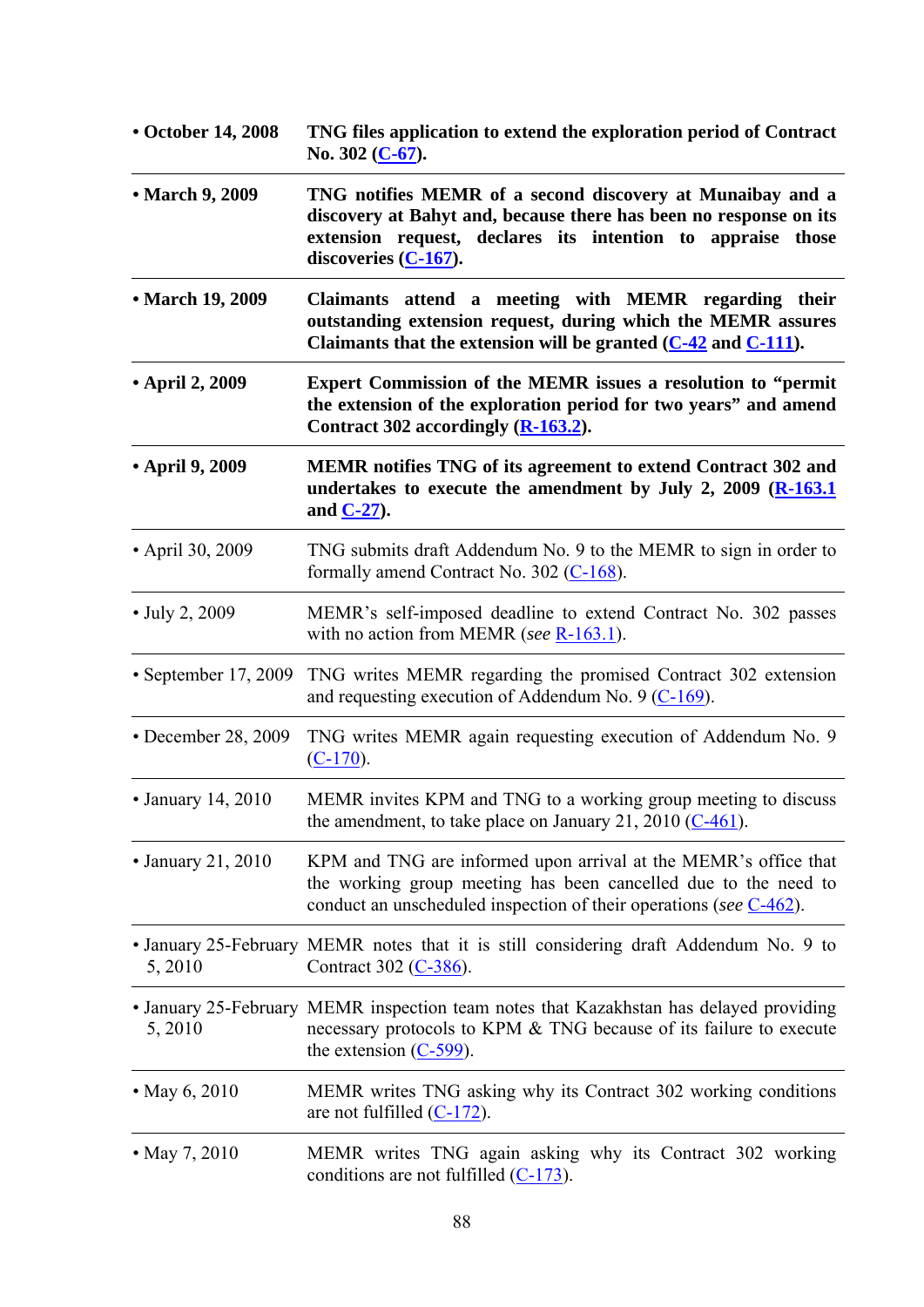| • July 14, 2010 | MOG sends a notice of alleged contract violations, which treats<br>Contract No. 302 as still in force $(C-7)$ .                                                                                                                                   |
|-----------------|---------------------------------------------------------------------------------------------------------------------------------------------------------------------------------------------------------------------------------------------------|
| • July 22, 2010 | MOG sends TNG a notice of termination of Contract 302 alleging, for<br>the first time, that Contract 302 had expired in March 2009, but failing<br>to explain how a contract that had already expired could be terminated<br>$(C-5; see C-190)$ . |

#### **Additional Relevant Evidence**

Exhibits not listed above:

Squire Sanders Legal Due Diligence Report noting that the MEMR had agreed to extend Contract No. 302, July 30, 2009, at 152, 161 (C-725)

PwC Due Diligence Report noting that the MEMR had agreed to extend Contract No. 302, June 30, 2009, at 31 (C-724)

RBS 2009 Asset Valuation noting that the MEMR had agreed to extend Contract No. 302, July 31, 2009, slide 8 (C-723)

Witness Testimony:

Second Suleymenov Report ¶¶ 53-65

Third Suleymenov Report ¶¶ 19-24

First Stati Statement ¶¶ 14-15, 32

First Lungu Statement ¶¶ 35-36, 47-50

First Pisica Statement ¶¶ 24-25, 33, 40

Stati Testimony, Tr. January 2013 Hearing, Day 2, 84:11-19, 114:25-115:15

Lungu Testimony, Tr. January 2013 Hearing, Day 1, 250:22-25

Cojin Testimony, Tr. January 2013 Hearing, Day 2, 64:7-19, 65:1-11

Romanosov Testimony, Tr. January 2013 Hearing, Day 2, 67:1-68:17

Mynbaev Testimony, Tr. October 2012 Hearing, Day 3, 113:19-23, 115:13-18, 126:15-20; 127:5-10

Ongarbaev Testimony, Tr. October 2012 Hearing, Day 6, 68:11-69:2; 69:6-7

#### **Previous Submissions by Claimants**

Statement of Claim ¶¶ 66-68, 175-79, 197-98, 208, 215, 217, 224, 258-317, 351(c, f), 332, 335, 362, 371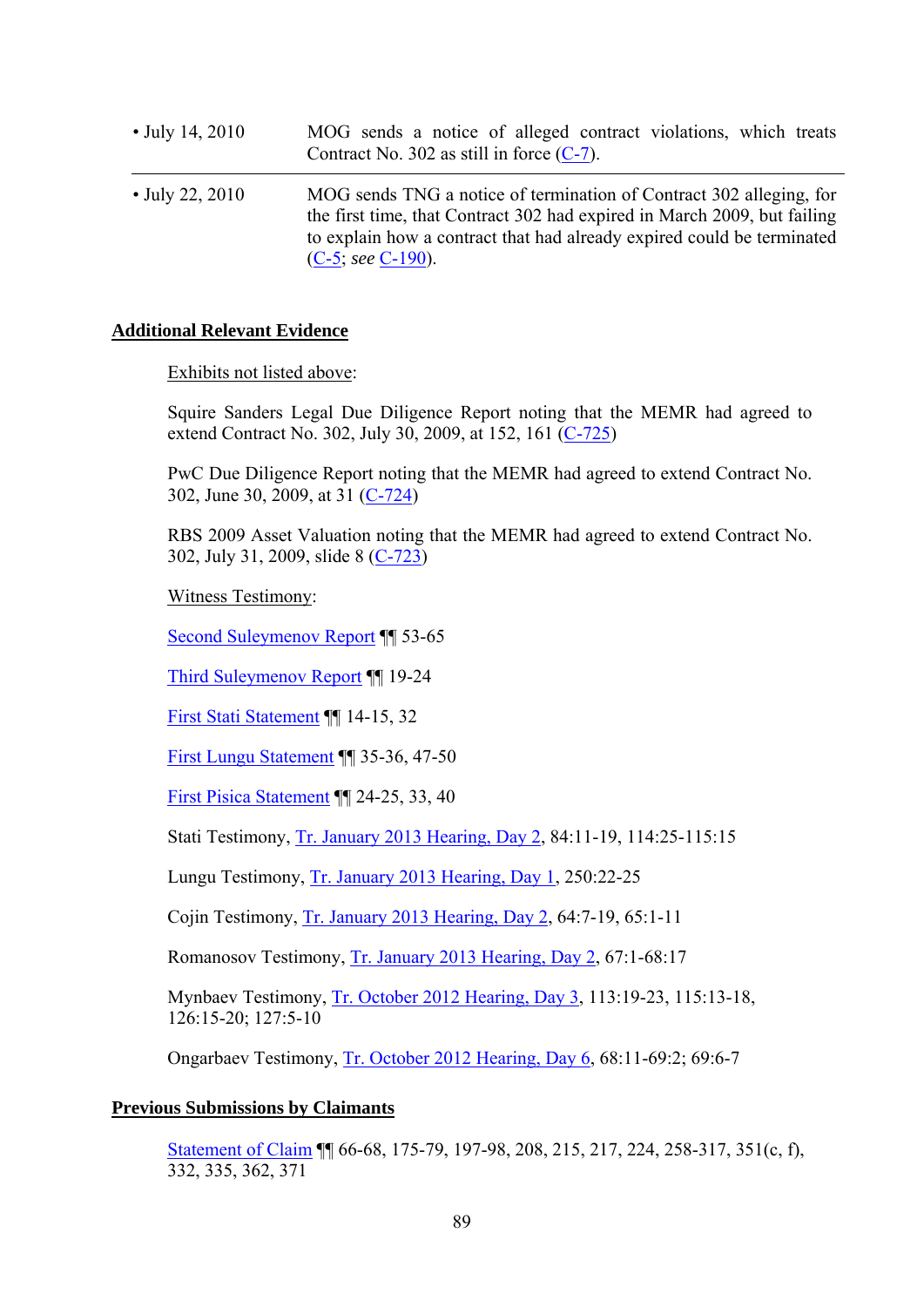Reply Memorial on Jurisdiction and Liability ¶¶ 240-45, 478-79, 514-16, 524, 533, 546

Claimants' First Post-Hearing Brief ¶¶ 221-37, 289-91, 369-77

Oral Submissions:

Claimants' Opening Presentation on the Merits, slides 42-43

Claimants' Opening Statement, Tr. October 2012 Hearing, Day 1, 129:19-130:25

Claimants' Opening Statement, Tr. January 2013 Hearing, Day 1, 10:13-16

Claimants' Closing Presentation, slides 2, 6, 13-14, 18

Claimants' Closing Statement, Tr. May 2013 Hearing, Day 1, 8:13-13:22, 146:1- 147:20

Claimants' Rebuttal Closing Presentation, slide 6

# **Relevant ECT and International Law Standards**

- $\triangleright$  Unlawful expropriation ECT art. 13(1), C-1
- $\triangleright$  Fair and equitable treatment ECT art. 10(1), C-1
- $\triangleright$  Impairment by unreasonable measures ECT art. 10(1), C-1
- $\triangleright$  Umbrella clause ECT art. 10(1), C-1

### **Final Remarks Regarding Claim No. 9**

152. A review of Claimants' and Kazakhstan's historical course of dealing with respect to Contract 302 demonstrates that Claimants, at the time they requested a further extension of the exploration period in October 2008, reasonably and legitimately expected Kazakhstan to grant the extension.

153. Kazakhstan and TNG entered into Contract No. 302 in 1998. Under the terms of that agreement, TNG undertook to make certain minimum investments in exploration operations for an initial period of six years.<sup>215</sup> Contract No. 302 also envisaged the possibility of extending the exploration term twice, for two-year periods each, which would allow TNG to continue exploration operations beyond the original six year term in exchange for continuing to make investments in the contract area.<sup>216</sup> In other words, TNG and

<u>.</u>

<sup>215</sup> Contract No. 302, cl. 3.1, **C-53**.

<sup>216</sup> Contract No. 302, cl. 3.3, **C-53**.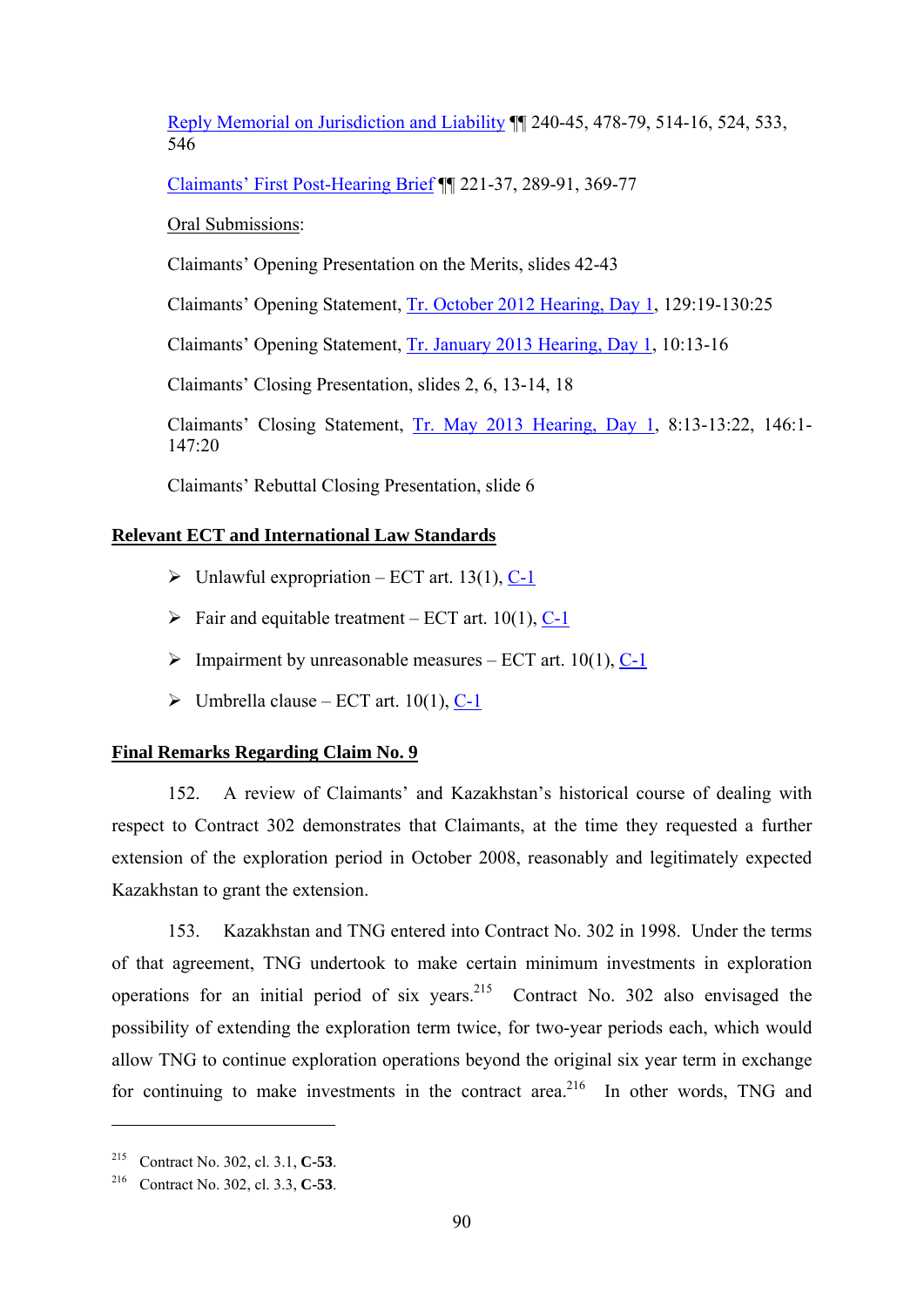Kazakhstan could agree to extend the exploration period twice, on the condition that TNG make additional investments in exploration beyond the original, minimum requirements.

154. In the event that TNG at any time made a commercial discovery of hydrocarbons, Contract No. 302 gave TNG the exclusive right to enter into a production contract to exploit that discovery.<sup>217</sup> The contract defined "commercial discovery" as a discovery of one or more fields that the contractor (*i.e.*, TNG) deemed worthy of being developed commercially.<sup>218</sup> If TNG made no commercial discovery, it was required to relinquish the Contract Area upon termination of the contract and would not be entitled to reimbursement of its exploration expenses.<sup>219</sup>

155. Claimants knew that the Contract 302 Properties held significant potential reserves and were committed to discovering and producing those reserves. However, TNG was not able to do so in the original six year term of the Contract, which was set to expire in July 2004. Thus, in December 2003, in good faith and in a timely fashion, Kazakhstan granted TNG's first extension request in exchange for TNG undertaking to make significant additional investments, which extended the exploration period for two years, or until July 2006<sup>220</sup>

156. Before the extended exploration period even began, however, in January 2004, the Caspian Sea flooded the Munaibay prospect, which made further exploration temporarily impossible. The July 2006 term passed without any additional, formal amendment to Contract No. 302, but neither Claimants nor Kazakhstan considered the Contract terminated as a result. Rather than raise any claim of non-fulfillment of TNG's investment obligations or deem the contract terminated, Kazakhstan instead (and once again) negotiated with TNG in good faith and, in January 2007, extended the term of exploration to account for the *force majeure* circumstance resulting from the flood.<sup>221</sup> The parties agreed to extend the exploration period of Contract No. 302 until March 30, 2009, and they also agreed that this additional extension would not count as TNG's "second" two-year extension available under the original terms of the contract.<sup>222</sup> That is an example of the cooperative relationship and

<sup>217</sup> Contract No. 302, cl. 6.1.2 and 8.7, **C-53**.

<sup>218</sup> Contract No. 302, cl. 1.10, **C-53**.

<sup>219</sup> Contract No. 302, cl. 8.9, **C-53**. 220 Contract No. 302, Supplement No. 3 of December 19, 2003, **C-53**.

<sup>221</sup> Contract No. 302, Supplement No. 5 of February 7, 2007, **C-53**. 222 *Id*.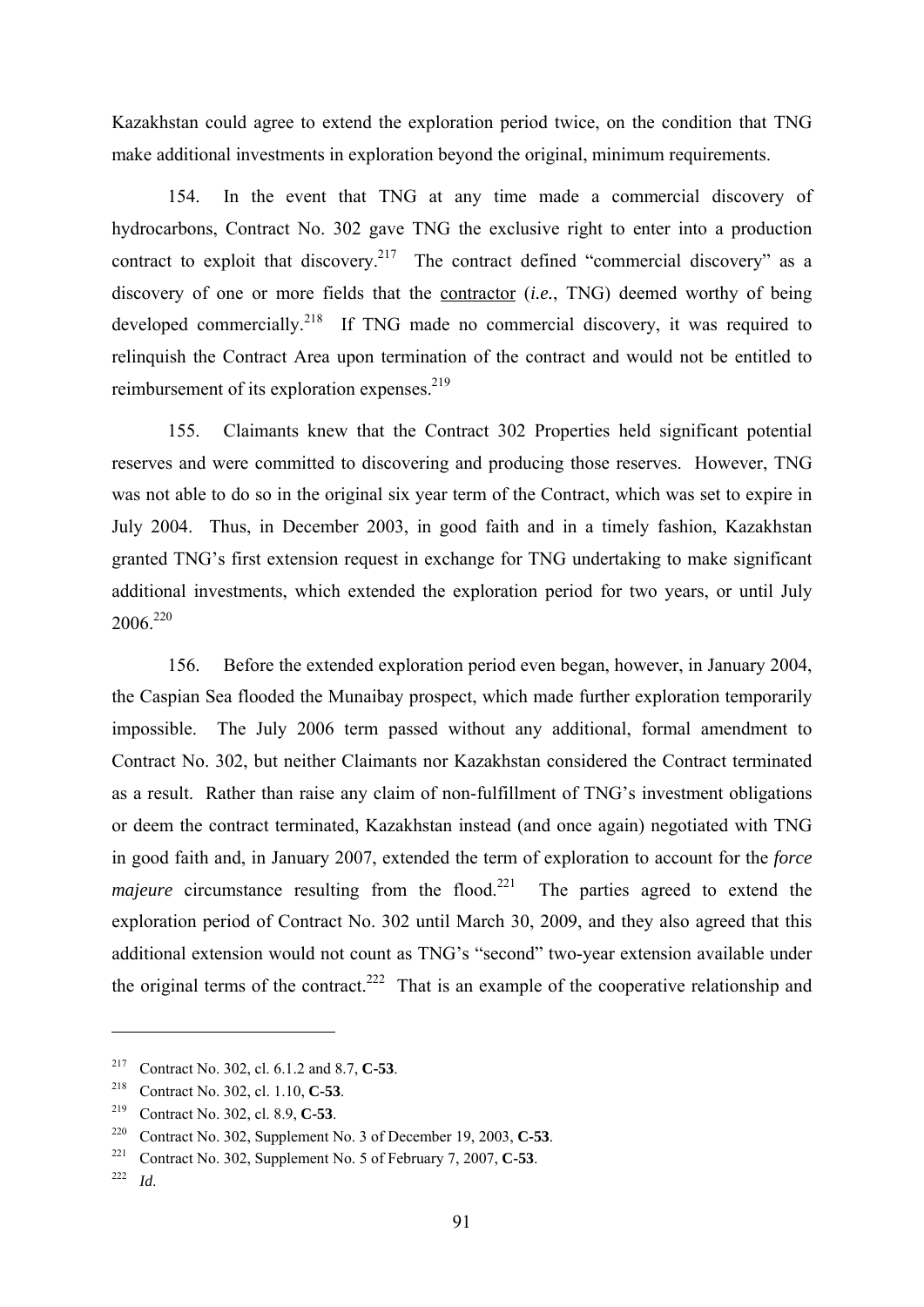course of dealing that Claimants enjoyed with Kazakhstan prior to President Nazarbayev's October 14, 2008, order.

157. In July 2008, TNG made its first significant discovery in the Contract 302 Properties, specifically at the Munaibay prospect.<sup>223</sup> TNG initially submitted its application and work program to appraise that finding (the first step in determining whether TNG would declare a commercial discovery on that prospect), but retracted that application in October 2008, after determining that Contract 302 held even greater reserves.<sup>224</sup> TNG committed to continue exploration, which meant continuing to invest millions of dollars developing the Contract 302 Properties. On October 14, 2008, TNG applied for its second, two-year extension to Contract 302, fully expecting Kazakhstan to continue cooperating with it in good faith and grant the extension.<sup>225</sup>

158. Claimants invested in excess of US \$50 million in exploration works on the Contract 302 Properties pursuant to their exploration contract and in full compliance with all the pertinent requirements of Kazakh law.<sup>226</sup> In light of the parties' past course of dealing, and because Kazakhstan stood to benefit from Claimants' continued investment and thorough exploration work in the Contract Area, TNG reasonably expected that the application procedure was merely a formality. Thus, it is not the case, as Kazakhstan argues, that as of October 14, 2008, Claimants had no legitimate expectation that Contract No. 302 would be extended.<sup>227</sup> On the contrary, Claimants most certainly had a legitimate expectation that Kazakhstan would behave in good faith and grant the final extension in a timely and efficient manner, as it had done on two prior occasions. $228$ 

159. Indeed, if Claimants had not fully and legitimately expected the MEMR to grant the second extension to Contract No. 302, they would have appraised either the July

<sup>&</sup>lt;sup>223</sup> Letter from TNG to the Geology and Subsoil Use Committee of the MEMR, July 24, 2008, **C-20.** 

<sup>&</sup>lt;sup>224</sup> Letter from TNG to the MEMR, October 10, 2008, **C-66**.<br><sup>225</sup> Application from TNG to the MEMR, October 14, 2008, **C-67**.

<sup>226</sup> First FTI Report, Scope of Review, Document No. 37.

<sup>227</sup> Respondent's Closing Submission, slide 33.

<sup>&</sup>lt;sup>228</sup> The parties' past course of dealing and, in particular, the "circumstances surrounding" Claimants' investments can give rise to legitimate expectations that Kazakhstan must honor. *See Parkerings Compagniet AS v. Republic of Lithuania*, ICSID Case No. ARB/05/8, Award, September 11, 2007 ¶ 331, **R-1**. The Parkerings tribunal developed a three-part test to determine whether host State conduct gave rise to an investor's expectations are legitimate: (i) whether the state gave the investor an explicit promise or guarantee; (ii) whether the state gave implicit promises or guarantees that the investor relied upon in making its investment; or (iii) in the absence of those assurances or representations, whether the surrounding circumstances gave rise to the investor's expectation. *Id*.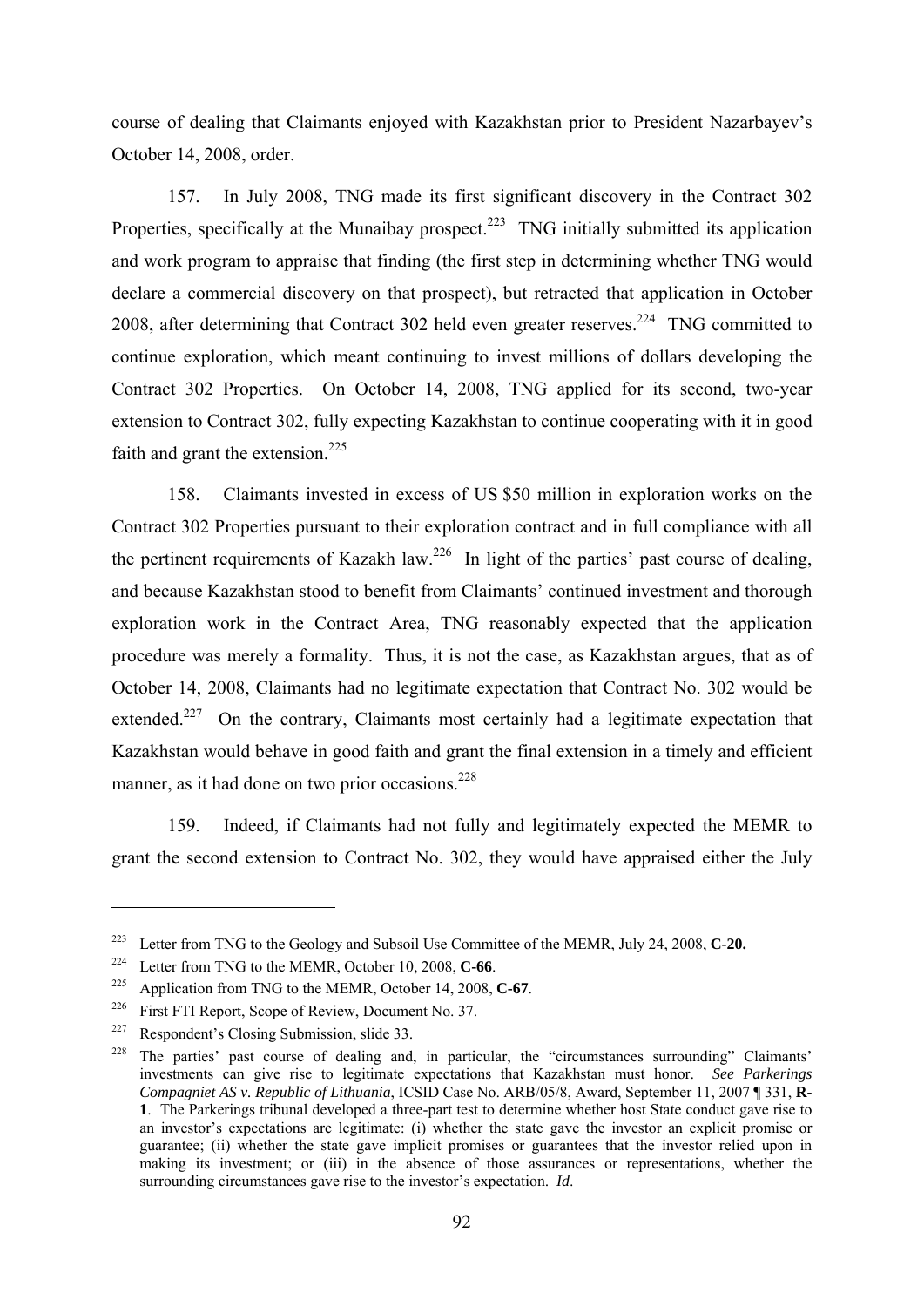2008 discovery at Munaibay or the March 2009 discoveries at Munaibay and Bahyt (or all three) and declared commercial discoveries, which would have given them the exclusive right to produce oil and gas from those fields.<sup>229</sup> Notably, a commercial discovery on Munaibay would have included a substantial portion of the Interoil Reef, which is a deep-lying reservoir in the Munaibay field. $230$ 

160. In making their extension request, Claimants not only legitimately expected that it would be dealt with fairly and reasonably, but also promptly and efficiently. If there were some unforeseeable reason for the MEMR not to grant the request, Claimants expected the MEMR to make that decision promptly and notify them accordingly. That would have enabled Claimants to understand where they stood on their request and shift gears toward undertaking their appraisal work and declaring commercial discoveries at Munaibay and (subsequently) Bahyt<sup> $231$ </sup>

161. However, instead of timely responding to TNG's October 14, 2008, extension request — either by extending the contract in good faith as it had done on two previous occasions or by informing Claimants of (what would have been an entirely unexpected) decision not to grant the extension — Kazakhstan strung Claimants along by failing to respond. Kazakhstan ignored TNG's request until March 2009, on the eve of the end of the exploration term. Then, on March 19, 2009 — before the exploration term ended — senior MEMR representatives assured Claimants that the extension would be granted. On that day, the MEMR Executive Secretary met with representatives of Claimants to discuss the State's

<sup>&</sup>lt;sup>229</sup> In addition to the explicit contractual right to exclusive production on commercial discoveries, the Kazakh Law on Oil, art. 26(4), also enshrines that right of TNG. It states: "In case of discovering oil, the contractor has right to extend the duration of the contract for the period required for appraisal of the commercial discovery." **Exhibit 4f** to Ilyassova Report.

<sup>230</sup> Under Contract 302, the Contractor's rights to enter the Appraisal Stage and to declare a Commercial Discovery apply to a Field, not to particular reservoirs within a Field. *See* Contract No. 302, §§ 3.4, 8.4, 8.9, **C-53**. Likewise, the duty to relinquish the Contract Area at contract expiration expressly excepts "the territory of Commercial Discovery and Appraisal area." *Id*., § 4.2. Thus, if TNG had entered the Appraisal Stage and/or declared a Commercial Discovery on the Munaibay field, it would not have relinquished that area at contract expiration, and would have been entitled to produce all hydrocarbons at any depth from the area it retained. Slide 23 of Respondent's Opening Submission on Quantum shows the location of the reef prospect (based on the 2D data) having a significant overlap with the Munaibay and North Munaibay fields. The 3D seismic data shows that the reef prospect is smaller in area and located further south than on the 2D data, having even greater overlap with the Munaibay and North Munaibay fields. *See* Third GCA Report, Figure 6.1. 231 *See Saluka Investments B.V. v. Czech Republic*, UNCITRAL, Partial Award, March 17, 2006 ¶¶ 303, 307-8,

**C-259**; *Técnicas Medioambientales Tecmed, S.A. v. United Mexican States*, ICSID Case No. ARB (AF)/00/2, Award, May 29, 2003 ¶¶ 154, 173-4, **C-587**.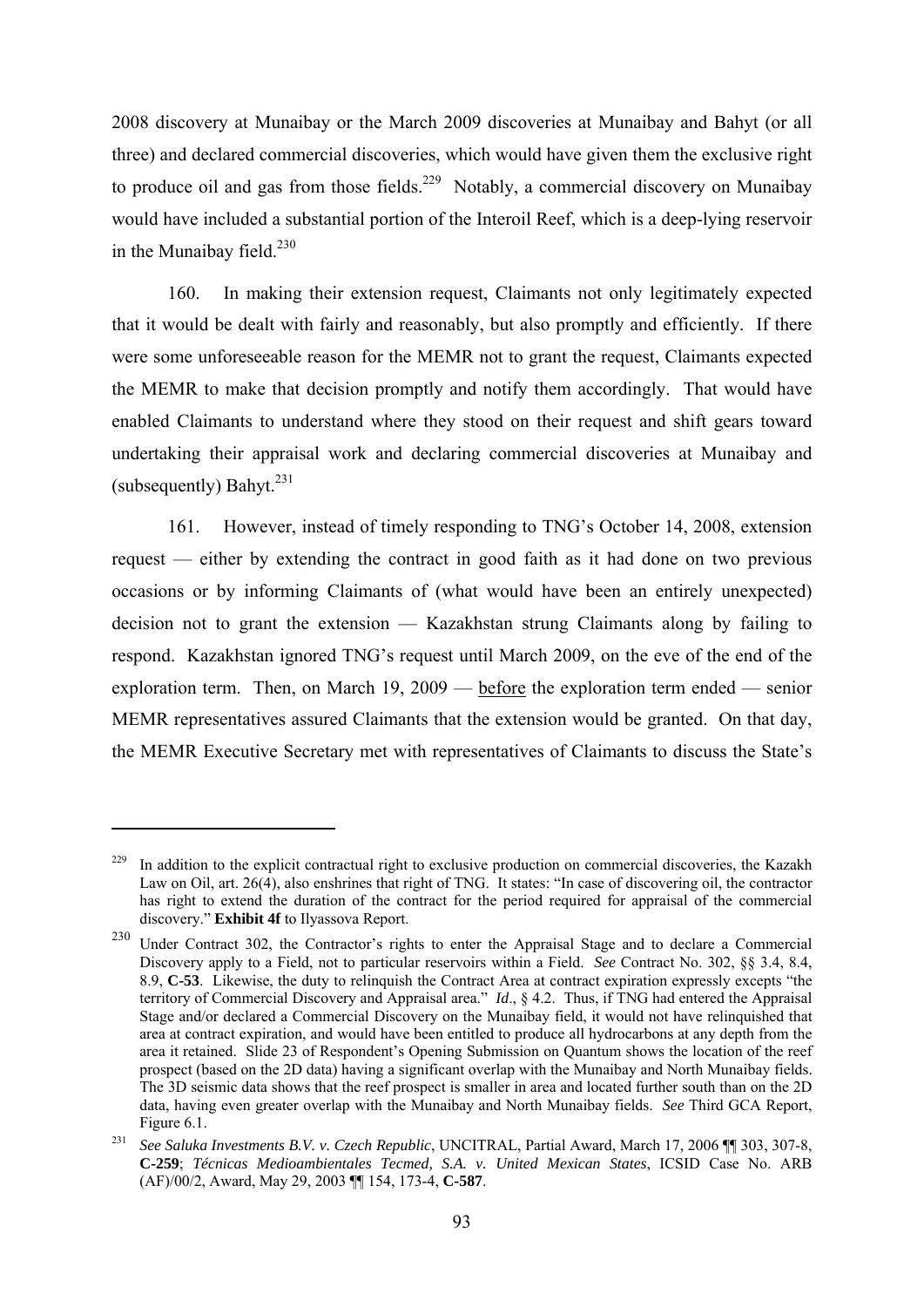unfair refusal to even respond to Claimants' application. The minutes of that meeting state, in relevant part:

> Lungu А. took the floor, underlining the importance of the extension of the exploration term according to Contract no. 302 of July 31, 1998, because the contractual term expires on March 30, 2009 and there is a little time left. Special importance has also been assigned to the fact that according with this contract "Tolkynneftegaz" LLP declared the discovery of the oil and gas deposits on [Munaibay] platform on July 20th, 2008 and on March 8th, 2009, as well as on Bahyt platform on March 6th, 2009, and notified MEMR on July 24th, 2008 and March 16th, 2009. According to these circumstances, "Tolkynneftegaz" LLP holds the exclusive right to perform the exploration and extraction works on the discovered oil and gas Deposits. Mr. Batalov A.B. ensured the persons present that MEMR will issue a positive decision regarding this technical issue no later than March 20, 2009.<sup>232</sup>

162. At the March 19, 2009, meeting, Claimants understood that the extension had been agreed and that a "positive decision" would be forthcoming, as reflected in the minutes. March 20, 2009, passed without any action by the MEMR. However, on April 9, 2009, the MEMR issued the "positive decision" that it promised on March  $19<sup>233</sup>$  That letter was the MEMR's second express undertaking to Claimants to extend the exploration period of Contract No. 302. Thus, as of April 9, 2009, Claimants' understanding that the extension was agreed had been confirmed, and Claimants legitimately expected the necessary addendum to be executed by the MEMR's self-imposed deadline of July 2, 2009.

163. In its closing arguments, Kazakhstan emphasized its new contention that the MEMR's decision to grant the extension in April 2009 occurred after Contract No. 302 allegedly expired on its own terms, thus rendering this issue a "pre-contractual" dispute.<sup>234</sup> That is not correct. First, as stated above, Kazakhstan expressly undertook to extend the exploration period first on March 19, 2009, before the end of the contract term. Second, even

<sup>232</sup> Draft Minutes of Meeting between the MEMR and Claimants, March 19, 2009 (emphasis added), **C-42**; *see also* Pisica Statement ¶ 34.

<sup>233</sup> Letter from the MEMR to TNG, April 9, 2009, **R-163.1**. Kazakhstan contends that this decision cannot constitute an extension because "Why would the MEMR commit itself to extend when at this time [the] 'harassment campaign' allegedly was in full swing?" Respondent's Closing Submission, slide 30. Although Claimants can only speculate on the reasons behind the MEMR's decision, one possible explanation is that if Kazakhstan exercised its (inapplicable) pre-emptive right over TNG, then it would benefit from both Contract No. 210 and Contract No. 302. In any event, Claimants are not required to establish (much less explain) Kazakhstan's motive.

<sup>234</sup> Respondent's Closing Submission, slide 29.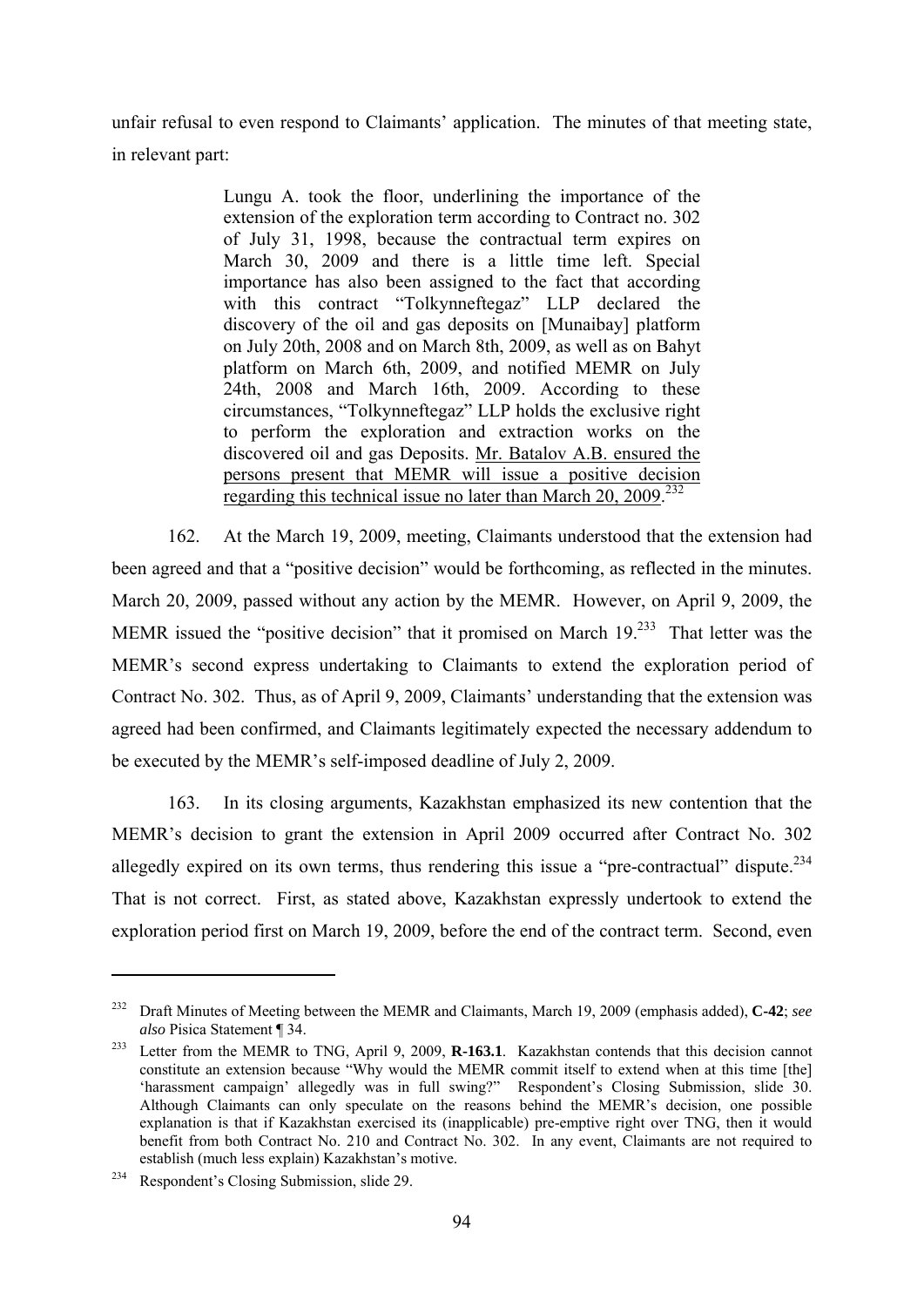if the decision to grant the extension occurred after the exploration period expired (which Claimants deny) the parties' prior course of dealing under Contract No. 302 demonstrates that it would not have mattered: Kazakhstan granted the *force majeure* extension six months after the previous exploration period had passed, with no consequence to the validity of the Contract. Third, the contemporaneous facts undermine Kazakhstan's claim that Contract 302 simply expired on March 30, 2009, on its own terms, because multiple entities (including the MEMR and the Financial Police) treated the Contract as remaining in force.<sup>235</sup>

164. Notably, on April 30, 2009 — after the Contract allegedly "expired" — the Financial Police ordered the sequestration of Contract No. 302<sup>236</sup> No mention was made of any claim that the Contract was expired; rather, the Financial Police sequestered it as part of their plan to enforce an unlawful penalty against Claimants for KPM and TNG operating "main" pipelines without licenses.

165. Additionally, throughout 2010, the MEMR acted as though Contract 302 was still in force. For example, on January 14, 2010, in a (belated) response to repeated inquiries from TNG regarding the status of the extension addendum, the MEMR invited KPM and TNG to a working group meeting to discuss the matter.<sup>237</sup> Next, after inspecting KPM and TNG again at the end of January and beginning of February 2010, the MEMR noted that it was still analyzing TNG's draft addendum.<sup>238</sup> Then, on two occasions in May 2010, the MEMR (which by then had become the Ministry of Oil and Gas ("MOG")) wrote TNG asking why various work requirements under Contract 302 had not been fulfilled.<sup>239</sup> And again, on July 14, 2010, the MOG raised a number of (baseless) allegations claiming that TNG was in violation of Contract 302, without ever claiming that Contract 302 had expired

<sup>&</sup>lt;sup>235</sup> Kazakhstan disputes the contention that it treated Contract 302 as if it had been extended (Kazakhstan's First Post-Hearing Brief ¶¶ 345-8), but the overwhelming contemporaneous evidence supports Claimants' position.

<sup>&</sup>lt;sup>236</sup> Order to arrest TNG's Contract Nos. 210 and 302, April 30, 2009, **C-491**.<br><sup>237</sup> Letter from the MEMR to KPM and TNG, January 14, 2010, **C-461**. However, upon arrival at the meeting, KPM and TNG were informed that it had been cancelled due to the need to once again inspect KPM's and TNG's operations. See Letter from TNG to MEMR. February 16, 2010, C-462.

<sup>&</sup>lt;sup>238</sup> Reports of the MEMR for TNG, January 25-February 5, 2010, **C-386**. "Minutes on the results of the extraordinary verification of the fulfillment of the contractual and licensing obligations by TOO Tolkynneftegaz," ("Information concerning the Gas Processing Plant"), January 25-February 5, 2010, **C-599**.

<sup>239</sup> Notice from the Committee for Geology and Subsoil Use to TNG, May 6, 2010, **C-172**; Letter from the MOG to TNG, May 7, 2010, **C-173**.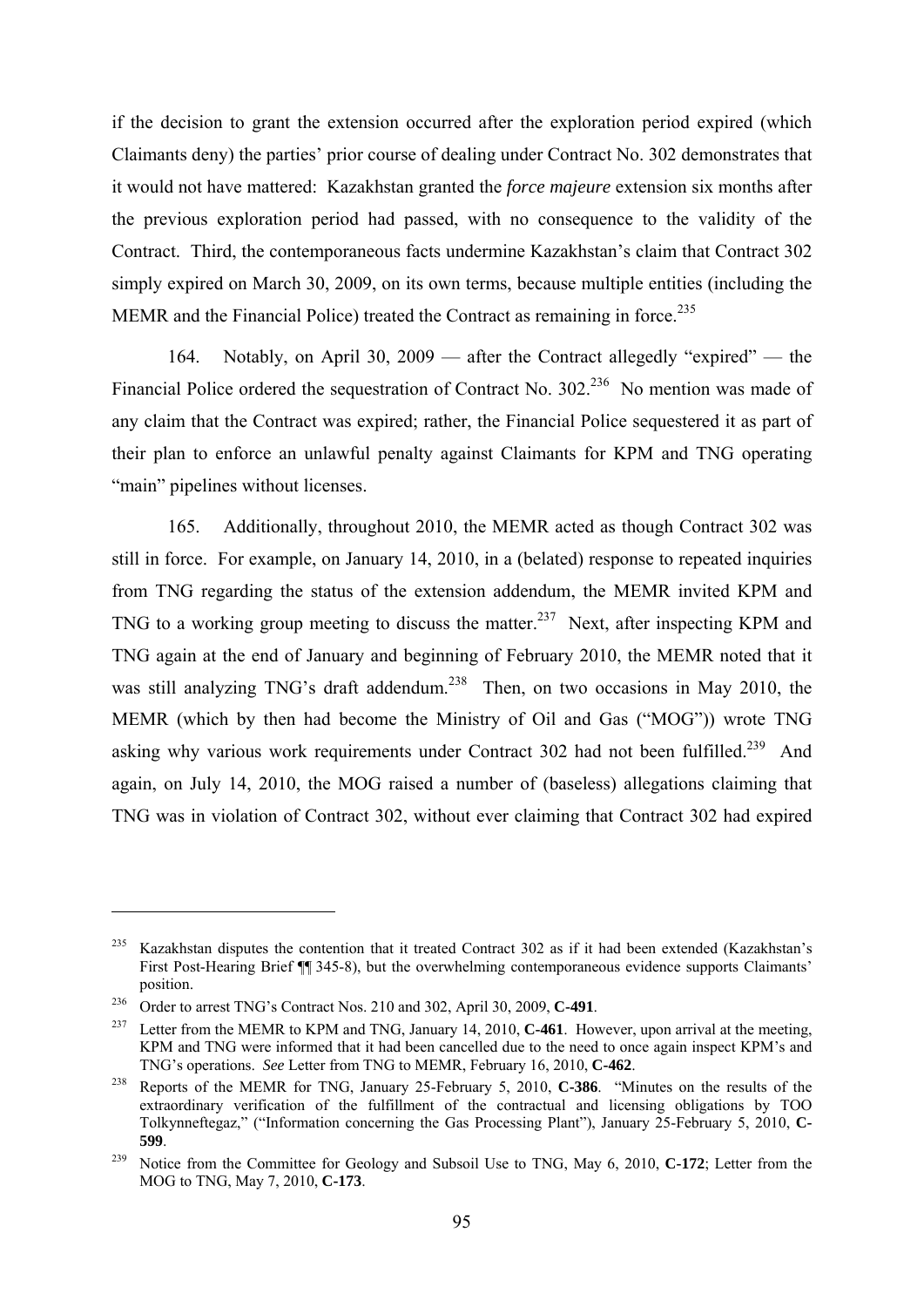in March 2009.<sup>240</sup> That notice clearly reads as if Kazakhstan believed the Contract was still in force. It states:

> … you [TNG] are obliged within 5 (five) days from the date of receipt of this Notice, i.e. until 19th July 2010, to provide explanations on reasons of non-execution of the contract terms [stated herein] and to provide all the necessary documents confirming the remedy of the above-mentioned violations, as well as to inform us on measures taken in order to avoid the breach of contract terms.

> In case of failure to comply with the request set forth in this Notice within the above-indicated time period, the competent body has the right to terminate the Contract pursuant to par. 3 of Article 72 of LRK $^{241}$

That Notice clearly indicates that the Contract had not simply expired on its own; rather, the MOG considered that it could terminate the Contract due to allegedly unfulfilled contractual requirements.

166. On July 22, 2010, Kazakhstan actually terminated Contract No.  $302^{242}$ Although Kazakhstan now claims that it was merely informing Claimants (sixteen months after the fact) that Contract No. 302 had expired on its own terms in March 2009, it provides no explanation for all of its post-March 2009 conduct treating the Contract as still in force. Moreover, there were a number of steps that TNG, as subsoil user, needed to take when the Contract term actually ended, which the MOG only requested TNG to carry out on July 22, 2010, when it terminated Contract No. 302. The MOG stated:

> [Y]ou shall submit to the Competent Body within one month the following documents and materials:

1. Contract No. 302 of July 31, 1998 (original);

2. A summary report on operations of the company with respect to fulfillment of contract obligations, as well as a note on actual financial expenses incurred for carrying out subsoil use operations from the moment of issuance of the Contract;

3. An act on return of geological information (article 80 of the Law of RK "On Subsoil and Subsoil Use");

<sup>&</sup>lt;sup>240</sup> Notice of infringement of obligations under the Tolkyn Subsoil Use Contract No. 302 from MOG to TNG (emphasis added), July 14, 2010, **C-7**. 241 *Id*.

<sup>&</sup>lt;sup>242</sup> Notification No. 14-05-5182 from MOG to TNG terminating Subsoil Use Contract No. 302, July 22, 2010, **C-5**.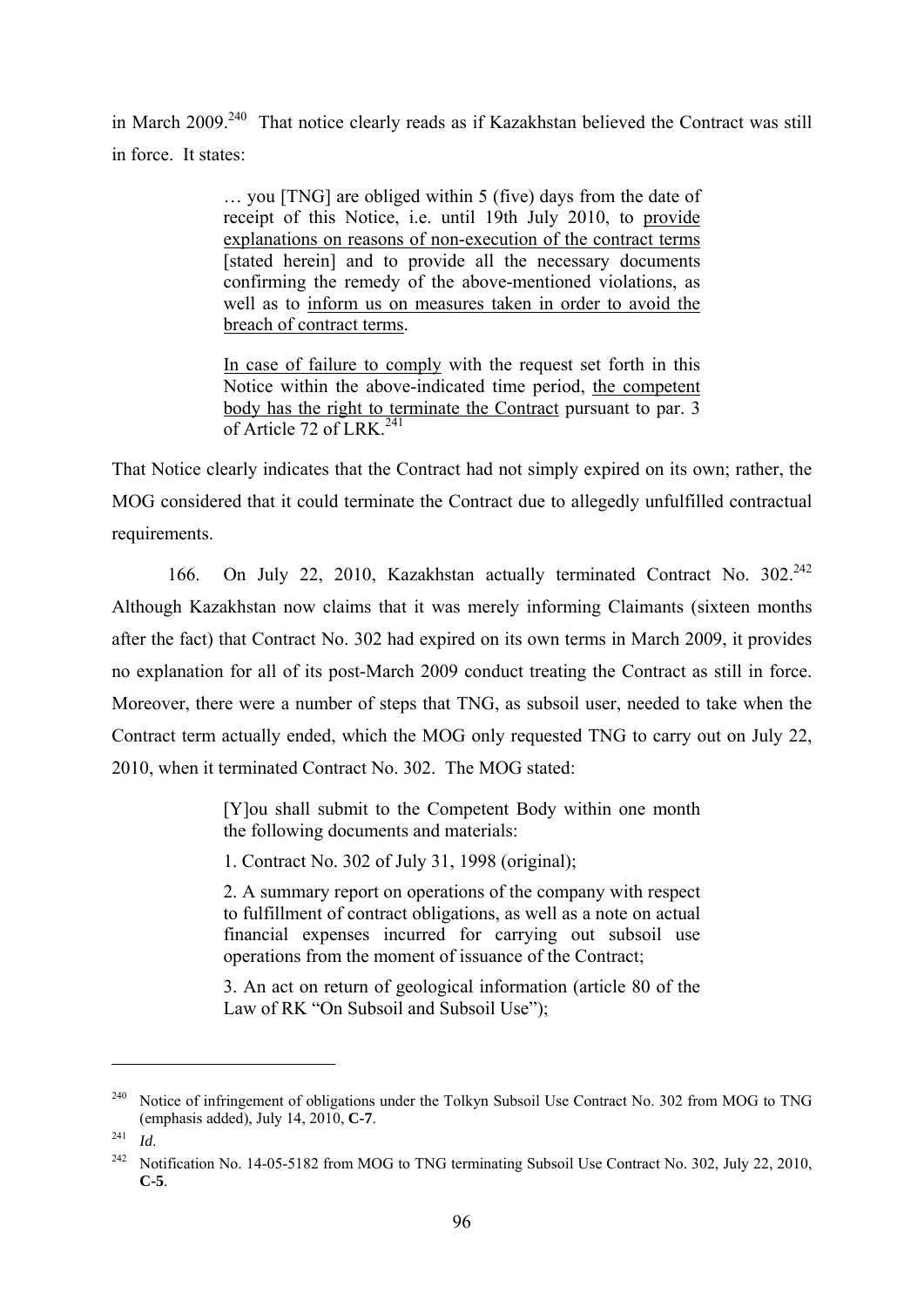# 4. An act on return of contract territory.<sup>243</sup>

Thus, if the MEMR had considered that Contract No. 302 terminated in March 2009, it would have taken the necessary action to ensure a proper return of the Properties. It did not do so until July 2010, because it always considered Contract No. 302 in force.

167. The MEMR was not the only body that held that view. As of June and July 2009, the State-owned oil company KazMunaiGas and its independent advisors also considered that Contract No. 302 was in force and would expire in March 2011. RBS clearly determined that "TNG holds [an] exploration license [for] the Tabyl block" which "expires on 30 March 2011."<sup>244</sup> Similarly, PwC noted that "TNG has already received an approval from MEMR to extend the exploration period until 30 March 2011."<sup>245</sup> Squire Sanders also confirmed that "TNG is engaged in the exploration period in accordance with the MEMR permit until 30 March 2011" and "the expected expiry date of Contract No. 302 is 30 March 2011."246 Thus, Kazakhstan's contentions that the Contract 302 expired on March 30, 2009, is clearly without merit.

168. Kazakhstan maintains its incorrect claim that this matter is a "pre-contractual" dispute solely to try to decrease the damages it owes Claimants for failure to permit them to either declare a commercial discovery at Munaibay or Bayht (or both) or to prove all of the existing reserves in the Contract 302 Properties through further exploration. However, Kazakhstan's factual premise is wrong. This is not a "pre-contractual" dispute, because Kazakhstan clearly understood that it had agreed to the extension and considered Contract No. 302 in force. Therefore, Kazakhstan's claim that Claimants are limited to recovering only the funds they expended in reliance on the April 9, 2009, promise<sup>247</sup> is also wrong.

169. More fundamentally, even if Kazakhstan were correct on the facts (which it is not), Claimants would not be limited to "reliance" damages, because Claimants' claim is not for breach of contract or for reliance on a pre-contractual commitment. Rather, it is a twopart claim under the relevant standards in the ECT.

<sup>&</sup>lt;sup>243</sup> Notification No. 14-05-5182 from MOG to TNG terminating Subsoil Use Contract No. 302, July 22, 2010, **C-5**.

<sup>244</sup> RBS 2009 Asset Valuation, July 31, 2009, slide 8, **C-723**. 245 PwC Due Diligence Report, June 30, 2009, at 31, **C-724**.

<sup>246</sup> Squire Sanders Legal Due Diligence Report, July 30, 2009, at 161 (*see also* at 152), **C-725**. 247 Kazakhstan's First Post-Hearing Brief ¶¶ 702-07.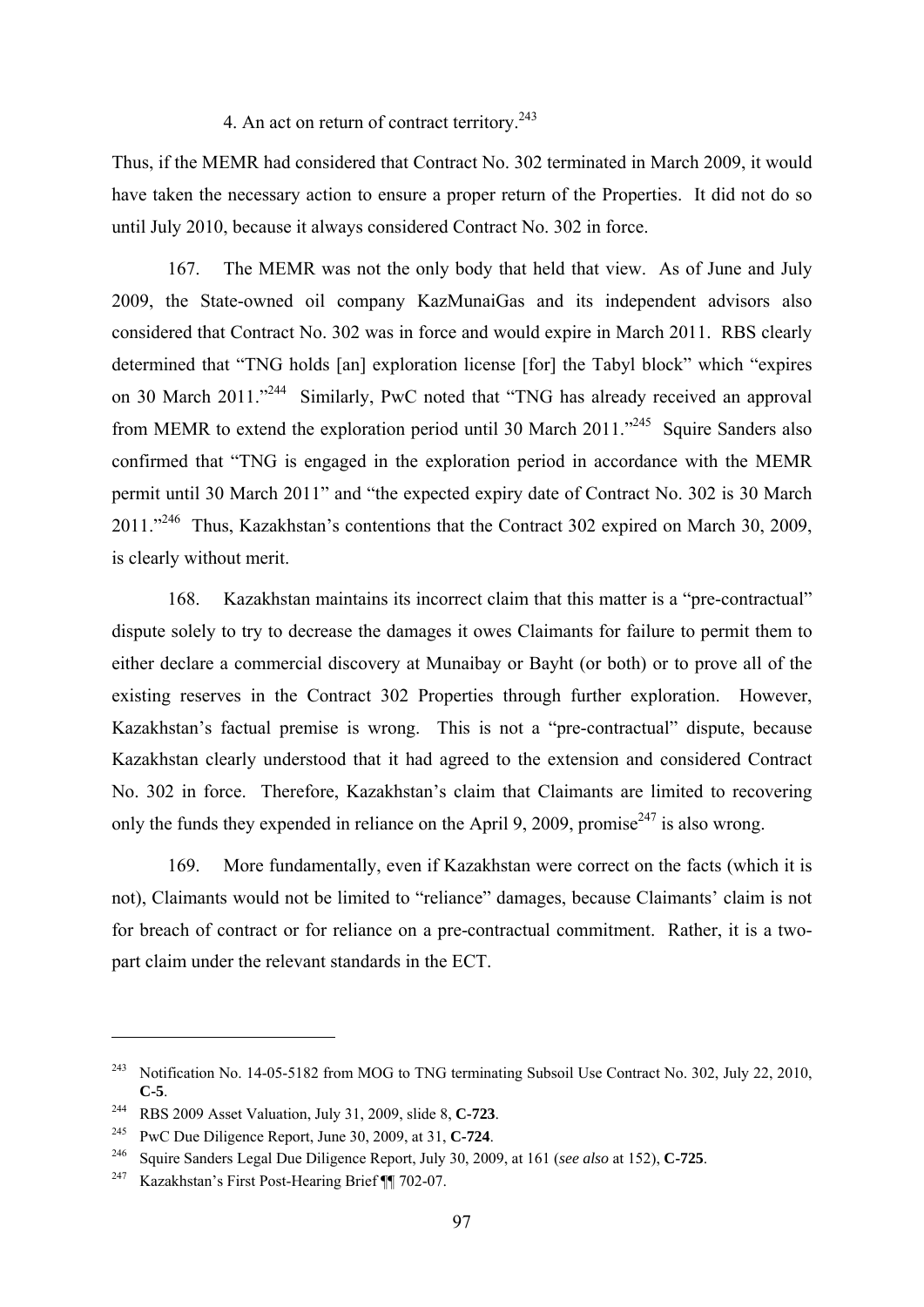170. First, Kazakhstan violated Claimants' legitimate expectation as of October 2008 that their extension request would be dealt with fairly and either: a) granted, consistent with the parties' previous course of dealing in relation to extensions of the exploration term for Contract No. 302; or b) refused for a legitimate reason in a timely, efficient manner, in which case Claimants would have shifted gears and focused on the appraisal of their discoveries at Munaibay and (subsequently) Bahyt. Kazakhstan violated Claimants' legitimate expectation by failing to do either. It failed to act consistently, transparently, reasonably, and in good faith, in clear violation of the ECT's "fair and equitable treatment" and "impairment" standards.<sup>248</sup> In doing so, Kazakhstan also effectively expropriated Claimants' rights under Contract No. 302.<sup>249</sup>

171. Second, Kazakhstan violated Claimants' understanding as of March 19, 2009, (reconfirmed on April 9, 2009) that the extension had been agreed, as well as Claimants' legitimate expectation — and Kazakhstan's express undertaking — that the necessary addendum would be executed. The MEMR's failure to execute the addendum, after agreeing to do so, was also inconsistent and in bad faith. Kazakhstan's failure to respect its undertakings of March and April 2009 violated the ECT's "fair and equitable treatment" and "impairment" standards, as well as the treaty's umbrella clause.<sup>250</sup> It also amounted to a further indirect expropriation of Claimants' rights under Contract  $302^{251}$ 

172. While Contract No. 302 may have granted Kazakhstan discretion over whether to grant an extension, the ECT required Kazakhstan to exercise that discretion in good faith, fairly and equitably, consistently, and in accordance with Claimants' legitimate expectations. If Kazakhstan had complied with those commitments, it would have timely granted the extension as a matter of course (or at least refused the extension for a legitimate reason in a timely, transparent manner), and it certainly would have honored the express commitments it made to grant the extension after Claimants pressed the issue in March 2009. Claimants' injury stems from Kazakhstan's failure to comply with its obligations under the ECT, which resulted in Claimants neither being able to continue exploration of the Contract No. 302 properties nor being able to move forward on their discoveries at Munaibay and Bahyt. The

<sup>&</sup>lt;sup>248</sup> Statement of Claim ¶¶ 314-17, 353-54, 362; Reply on Jurisdiction and Liability ¶¶ 529-35, 586-87.

<sup>&</sup>lt;sup>249</sup> Statement of Claim ¶¶ 20-24, 332; Reply on Jurisdiction and Liability ¶¶ 211, 245, 533.

<sup>&</sup>lt;sup>250</sup> Statement of Claim ¶ 353-54, 362-72; Reply on Jurisdiction and Liability ¶ 242-43, 529-47, 586-87.

<sup>&</sup>lt;sup>251</sup> Statement of Claim ¶ 8-19, 24, 247, 258-85; Reply on Jurisdiction and Liability ¶ 469-80.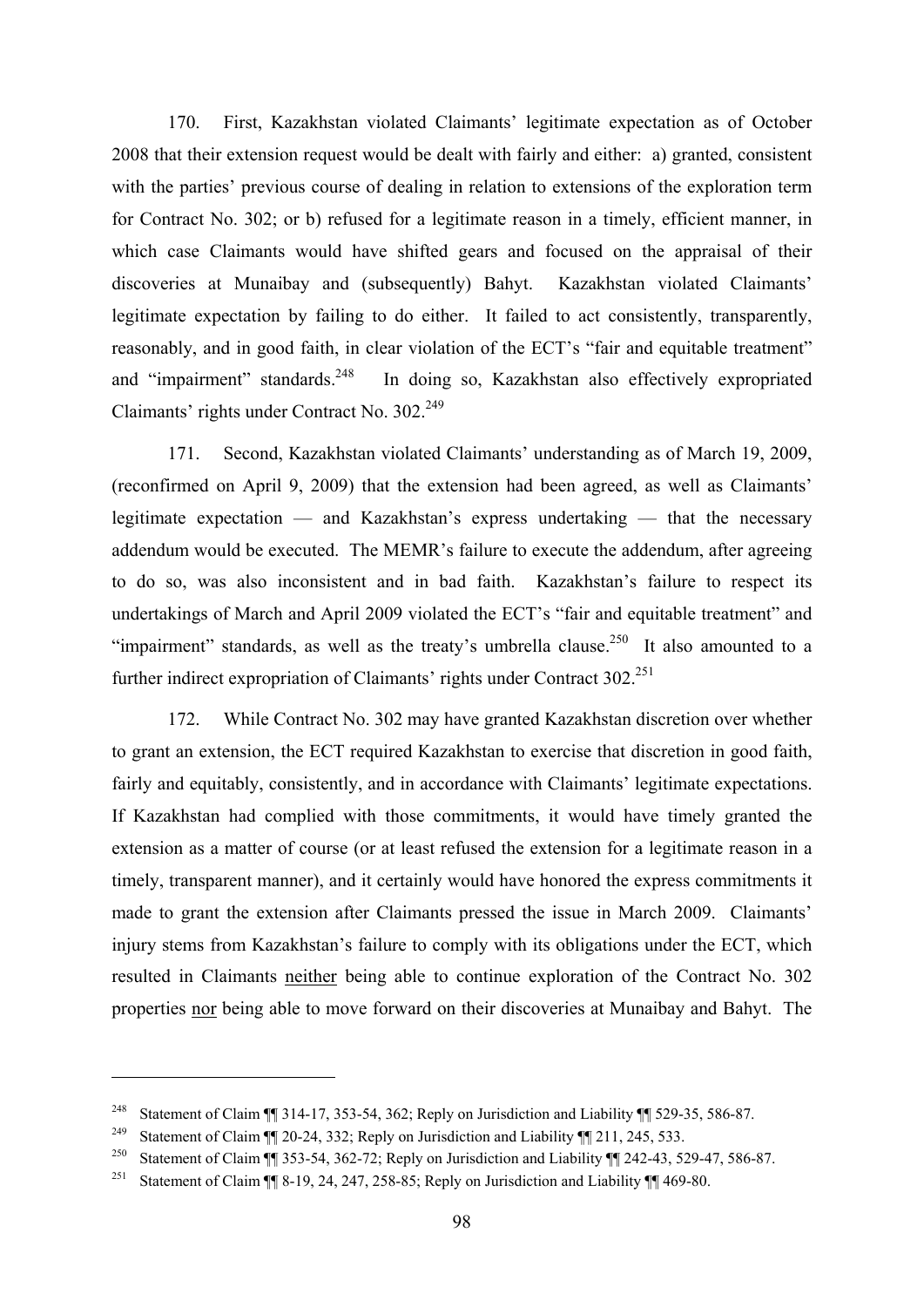domestic law theory of "pre-contract" reliance damages is simply inapposite to Claimants' Treaty claims.<sup>252</sup>

173. In summary, Kazakhstan's conduct in relation to the extension of Contract No. 302 clearly violated the ECT. Therefore, Kazakhstan is obliged to compensate Claimants for the discovered resources at Munaibay No. 1 and for the lost opportunity to explore and develop the remaining Contract 302 prospects (including the Interoil Reef). If Kazakhstan had not strung Claimants along and if it had acted in good faith in extending the Contract, there is no question that Claimants would have exploited the discovered resources and would have explored the viability of the remaining Contract 302 prospects. Kazakhstan thus unfairly deprived Claimants of their right to further explore and develop the Contract 302 Properties.

174. By unduly delaying — without justification and in bad faith — the execution of the promised extension, Kazakhstan effectively expropriated Claimants' exploration and production rights under Contract 302.<sup>253</sup> Both the express terms of the Contract and the parties' historical performance under the Contract demonstrate that Claimants had the right to explore and develop the prospects, as well as the legitimate expectation that Kazakhstan would act in good faith to execute the second extension of Contract No. 302 (which was mutually beneficial to Claimants and Kazakhstan). Because Kazakhstan actually undertook to do so, and then failed to follow through despite Claimants' repeated requests,<sup>254</sup> its conduct clearly breached the "fair and equitable treatment" and "impairment" standards in the ECT.<sup>255</sup>

175. Not only was there no justification for Kazakhstan's delay and ultimate failure to fulfill its commitment, in violation of Claimants' legitimate expectation that it would do so, but its conduct completely undermined Claimants' ability to properly plan and carry out operations in the Contract 302 Properties. Claimants did not know whether they should

<u>.</u>

<sup>&</sup>lt;sup>252</sup> Even if Claimants' claim were limited to their reliance on Kazakhstan's commitments to grant the extension — which it is not — Claimants' injury would not be limited to only the monetary amounts expended in reliance on that commitment. Their reliance also included forebearing TNG's contractual rights to appraise and declare Commercial Discoveries as to the Munaibay and Bahyt areas (including the Interoil Reef within the Munaibay area).

<sup>253</sup> American Law Institute, *Restatement (Third) of the Foreign Relations Law of the United States* (1987), Section 712 cmnt (g), **C-243**.

<sup>&</sup>lt;sup>254</sup> *See, e.g.*, Letters from TNG to the MEMR, September 17 and December 28, 2009, **C-169** and **C-170**.<br><sup>255</sup> The MEMR's failure to "respond in a constructive way" breaches the fair and equitable treatment standard according to the *Saluka* tribunal. *Saluka Investments B.V. (The Netherlands) v. The Czech Republic*, UNCITRAL, Partial Award, March 17, 2006 ¶ 423, **C-259**; *see also Técnicas Medioambientales Tecmed S.A. v. The United Mexican States*, ICSID Case No. ARB(AF)/00/2, Award, May 29, 2003 ¶ 162, **C-209**.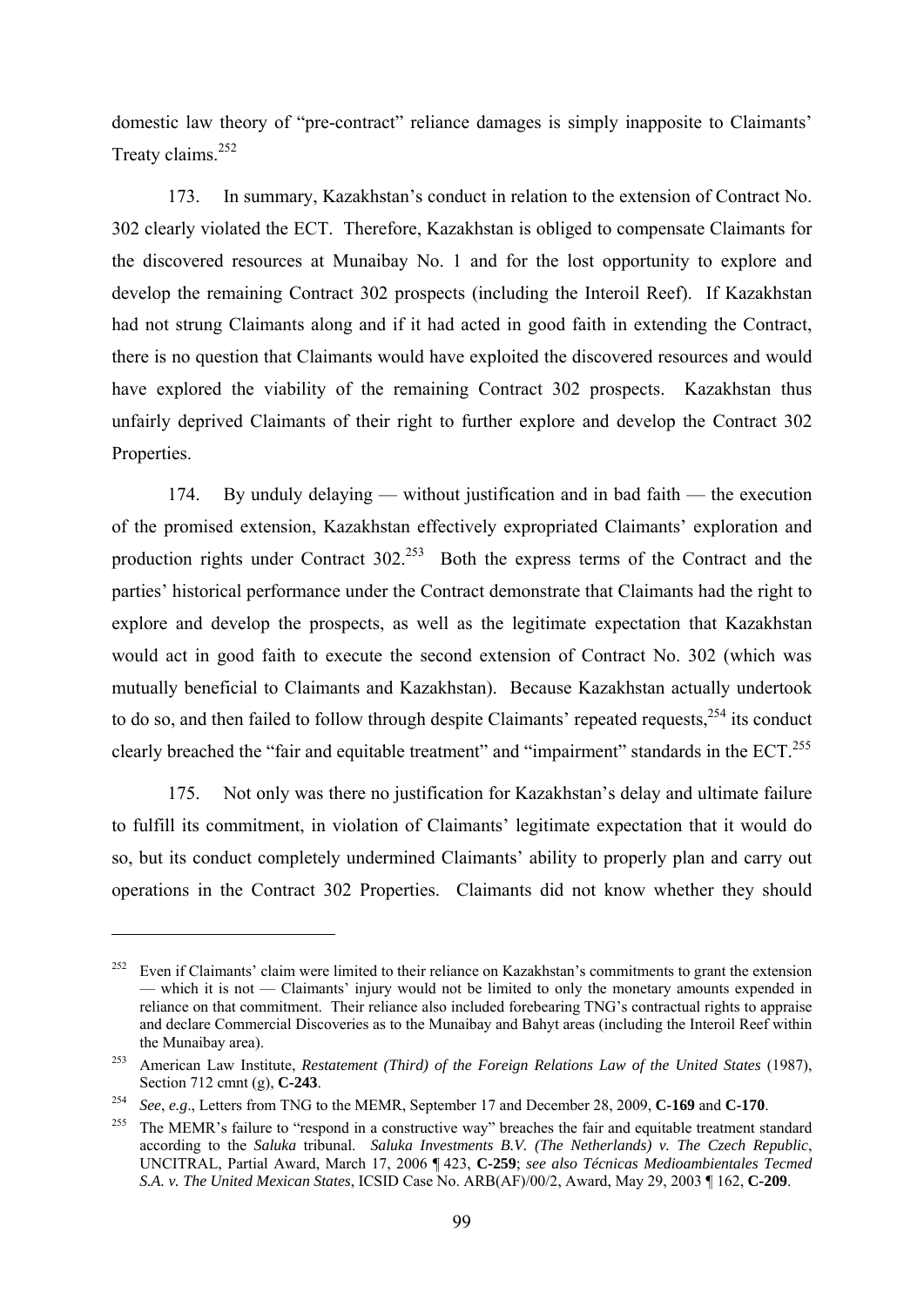continue exploring or carry out appraisals of already-discovered resources. Thus, Kazakhstan's conduct was, in the words of the *Tecmed* tribunal, "characterized by its ambiguity and uncertainty which [were] prejudicial to the investor in terms of its advance assessment of the legal situation surrounding its investment and the planning of its business activity and its adjustment to preserve its rights."256

176. Furthermore, Kazakhstan's commitment to extend Contract 302 until March 2011, which it expressed in the March 19, 2009, meeting and through its April 9, 2009, letter, amounts to an "obligation" that Kazakhstan undertook with respect to Claimants' investments. It was an express undertaking, which gives rise to a treaty obligation under the ECT's umbrella clause, as well as a legal obligation under Kazakh law, to formalize the extension.<sup>257</sup> Because Kazakhstan did not do so, it breached the ECT's umbrella clause as well.

\* \* \*

177. The foregoing discussion of Claims 1 through 9 provides a final summary of Claimants' case and evidence in relation to the extraordinary campaign of indirect expropriation and extreme harassment and coercion that commenced with President Nazarbayev's order of October 14, 2008. The Financial Police and multiple other agencies of the Kazakh state carried out that campaign for nearly two years. Individually, the nine claims above comprise breaches of nearly every meaningful protection that Kazakhstan undertook to provide foreign investors like Claimants when it entered into the ECT. Considered collectively — as Claimants and their investments actually experienced them — Kazakhstan's acts were a veritable avalanche of illegal conduct for which Kazakhstan is indisputably liable to Claimants under the ECT and international law.

### **J. Claim No. 10: Kazakhstan Directly Expropriated Claimants' Investments Illegally and Without Justification or Compensation**

### **Synopsis**

1

178. On July 21-22, 2010, with another barrage of unscheduled inspections of KPM and TNG ordered by the Prime Minister still underway, Kazakhstan unlawfully and

<sup>256</sup> *Técnicas Medioambientales Tecmed S.A. v. The United Mexican States*, ICSID Case No. ARB(AF)/00/2, Award, May 29, 2003 ¶ 172, **C-209**.

<sup>257</sup> *See Eureko B.V. v. Poland*, Partial Award, August 19, 2005 ¶¶ 244, 246, **C-260**; *see also* Second Suleymenov Report ¶¶ 55-60; Third Suleymenov Report ¶¶ 19-24.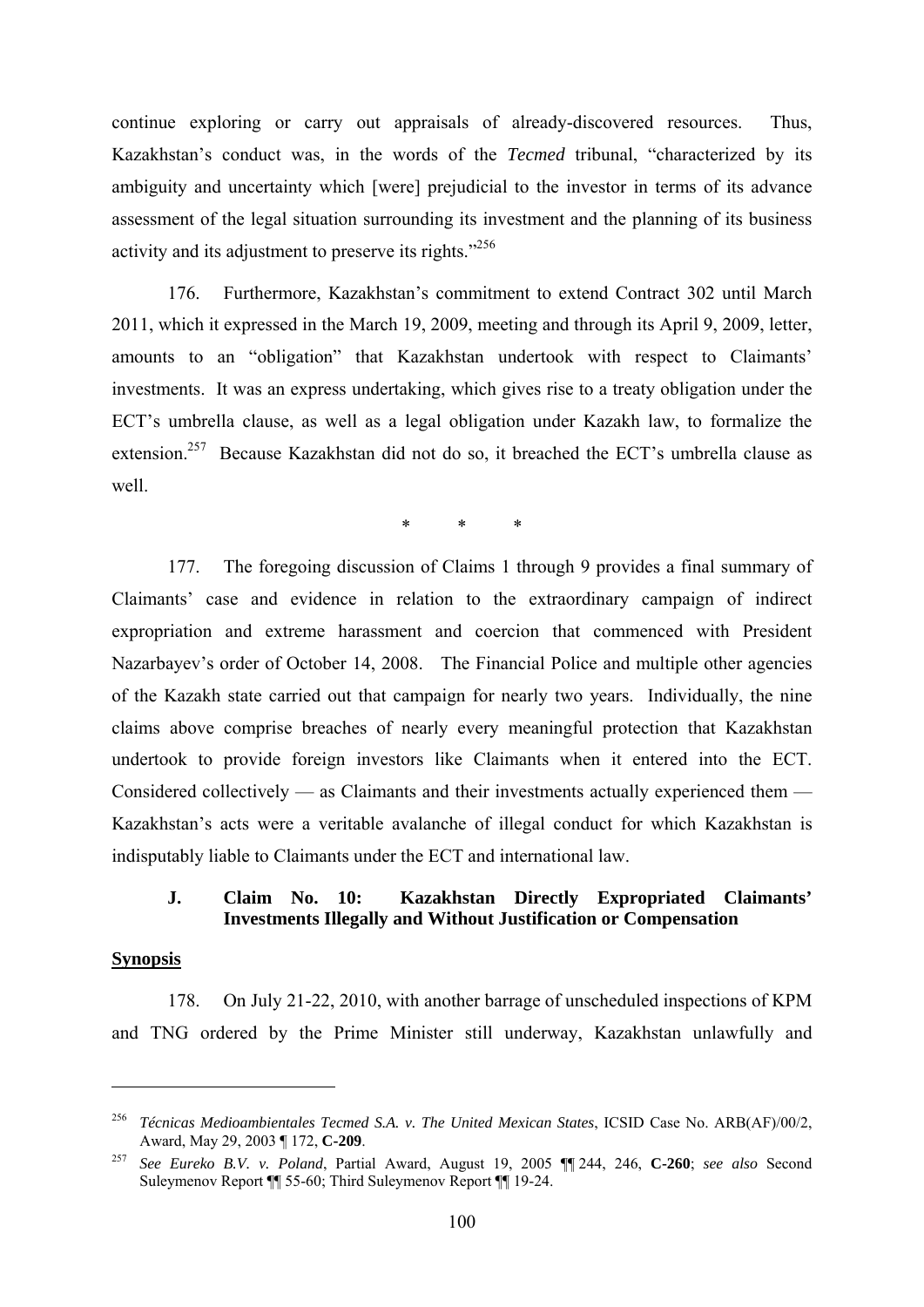unilaterally abrogated Claimants' Subsoil Use Contracts and expropriated the entirety of Claimants' investments in Kazakhstan. After a public display in which it announced its takeover, Kazakhstan transferred KPM's and TNG's assets and operations to KazMunaiGas, which allegedly placed them under the "trust management" of its subsidiary, KazMunaiTeniz. Kazakhstan's purported justification for its outright expropriation was its contention that KPM and TNG had failed to cure a series of baseless allegations of contract violations, which the MOG had notified to KPM and TNG less than one week before. While Kazakhstan carried out the July 21-22, 2010, direct expropriation of Claimants' investments under "cover" of an alleged handwritten complaint from four unknown residents of the Mangystau region, in reality it was a pre-meditated, unlawful taking that served as the final act in Kazakhstan's campaign to divest Claimants of their investments.

# **Timeline**

| • June 28, 2010             | General Prosecutor of Kazakhstan in Astana allegedly receives<br>a two-page, handwritten complaint from four unknown local<br>residents of Mangystau region and on the very same day<br>directs no fewer than 7 national agencies to carry out<br>unscheduled inspections of KPM and TNG (Exhibit 1 to<br>Kravchenko Statement). |
|-----------------------------|----------------------------------------------------------------------------------------------------------------------------------------------------------------------------------------------------------------------------------------------------------------------------------------------------------------------------------|
| • June 29, 2010             | General Prosecutor's Office notifies KPM & TNG that an<br>unscheduled inspection will commence covering the entire life<br>of the companies' operations $(C-174$ and $C-175$ ).                                                                                                                                                  |
| • June 29, 2010             | Ministry of Oil and Gas ("MOG") sends KPM & TNG its<br>notice of unscheduled inspection $(C-185)$ .                                                                                                                                                                                                                              |
| • June 30, 2010             | Ecology Committee begins its unscheduled inspection of KPM<br>& TNG $(C-182)$ .                                                                                                                                                                                                                                                  |
| • June-July 2010            | Department for Emergency Situations carries out unscheduled<br>inspections of KPM & TNG $(C-647)$ and $C-648$ .                                                                                                                                                                                                                  |
| • June $30 -$ July 15, 2010 | MOG carries out its unscheduled inspections of KPM & TNG<br>$(C-649, C-650, and C-687)$ .                                                                                                                                                                                                                                        |
| • June $30 -$ July 16, 2010 | Geology and Subsoil Use Committee of the Ministry of<br>Industry and New Technology carries out its unscheduled<br>inspection of KPM & TNG $(C-180, C-181, C-315, C-651$ and<br>$C-689$ ).                                                                                                                                       |
| • June $30 -$ July 29, 2010 | Labor Department carries out its unscheduled inspections of<br>KPM & TNG (C-177).                                                                                                                                                                                                                                                |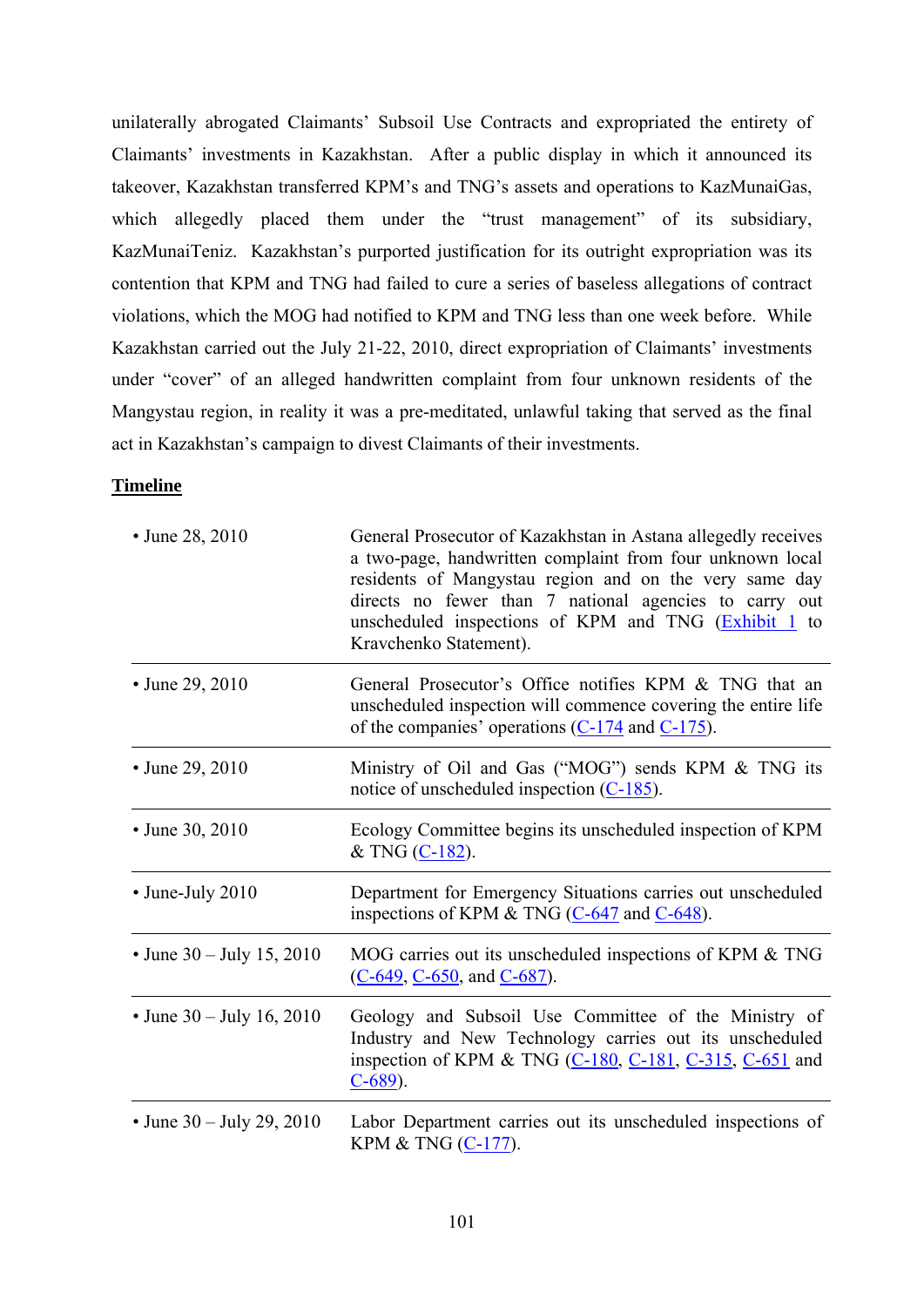| • July $1 -$ July 29, 2010            | Immigration police carry out their unscheduled inspections of<br>KPM & TNG (C-178 and 179).                                                                                                                                                                                                                                                                        |  |
|---------------------------------------|--------------------------------------------------------------------------------------------------------------------------------------------------------------------------------------------------------------------------------------------------------------------------------------------------------------------------------------------------------------------|--|
| • July 3, 2010                        | Ecology department issues act of inspection for its<br>environmental audit of KPM & TNG (C-688).                                                                                                                                                                                                                                                                   |  |
|                                       | → Financial Police arrive at KPM's and TNG's offices seeking geological information<br>and human resource records. Their presence prompts Claimants to pull additional<br>managers out of the country (First Condorachi Statement ¶ 44-46).                                                                                                                        |  |
| • July 9, 2010                        | TNG is notified that Prime Minister Massimov plans to visit<br>the facilities and the LPG plant on July 20-21, 2010, and is<br>instructed to construct helipads and prepare a building for the<br>Prime Minister's arrival $(C-186)$ .                                                                                                                             |  |
| • July 9, 2010                        | Financial Police officer S. Rakhimov reports to Chief of<br>referencing<br>Police<br>ongoing<br>Financial<br>inspections.<br>demonstrating the Financial Police's involvement in the<br>process $(C-711)$ .                                                                                                                                                        |  |
| • July 12, 2010                       | TNG receives request to have motor vehicles and drivers<br>arranged for the Prime Minister's visit $(C-299)$ .                                                                                                                                                                                                                                                     |  |
| • July 14, 2010                       | MOG sends notices of alleged violations of all three of<br>Claimants' Subsoil Use Contracts, which are received two<br>days later $(C-2, C-6,$ and $C-7)$ .                                                                                                                                                                                                        |  |
| the inspecting agencies' conclusions. | $\rightarrow$ The notices of alleged violations are sent before the inspections are even completed<br>and before the Acts of Inspection are reviewed and signed, which is a violation of<br>Kazakh law and a denial of the companies' procedural rights to review and contest                                                                                      |  |
| • July 19, 2010                       | KPM and TNG respond to notices of alleged violations, fully<br>explaining that no infringements of law or contract exist $(C-24)$ ,<br>C-25, C-26, and C-519).                                                                                                                                                                                                     |  |
| $\cdot$ July 20, 2010                 | Ministry of Industry and New Technologies issues its acts of<br>inspections for the unscheduled inspections of KPM & TNG<br>$(C-652$ and $C-653)$ .                                                                                                                                                                                                                |  |
| $\cdot$ July 21-22, 2010              | MOG delivers notices of unilateral termination of all three of<br>Claimants' Subsoil Use Contracts $(C-3, C-4, and C-5)$ .                                                                                                                                                                                                                                         |  |
| • July 21, 2010                       | The Minister of Oil and Gas and Acting Prime Minister issue<br>an order on and publicly announce termination of Subsoil Use<br>Contracts 305 and 210 and on transfer of KPM and TNG and<br>their assets under trust of KazMunaiGas $(C-189)$ . They take<br>the position, the following day, that Contract 302 expired on<br>its own terms in March 2009 $(C-5)$ . |  |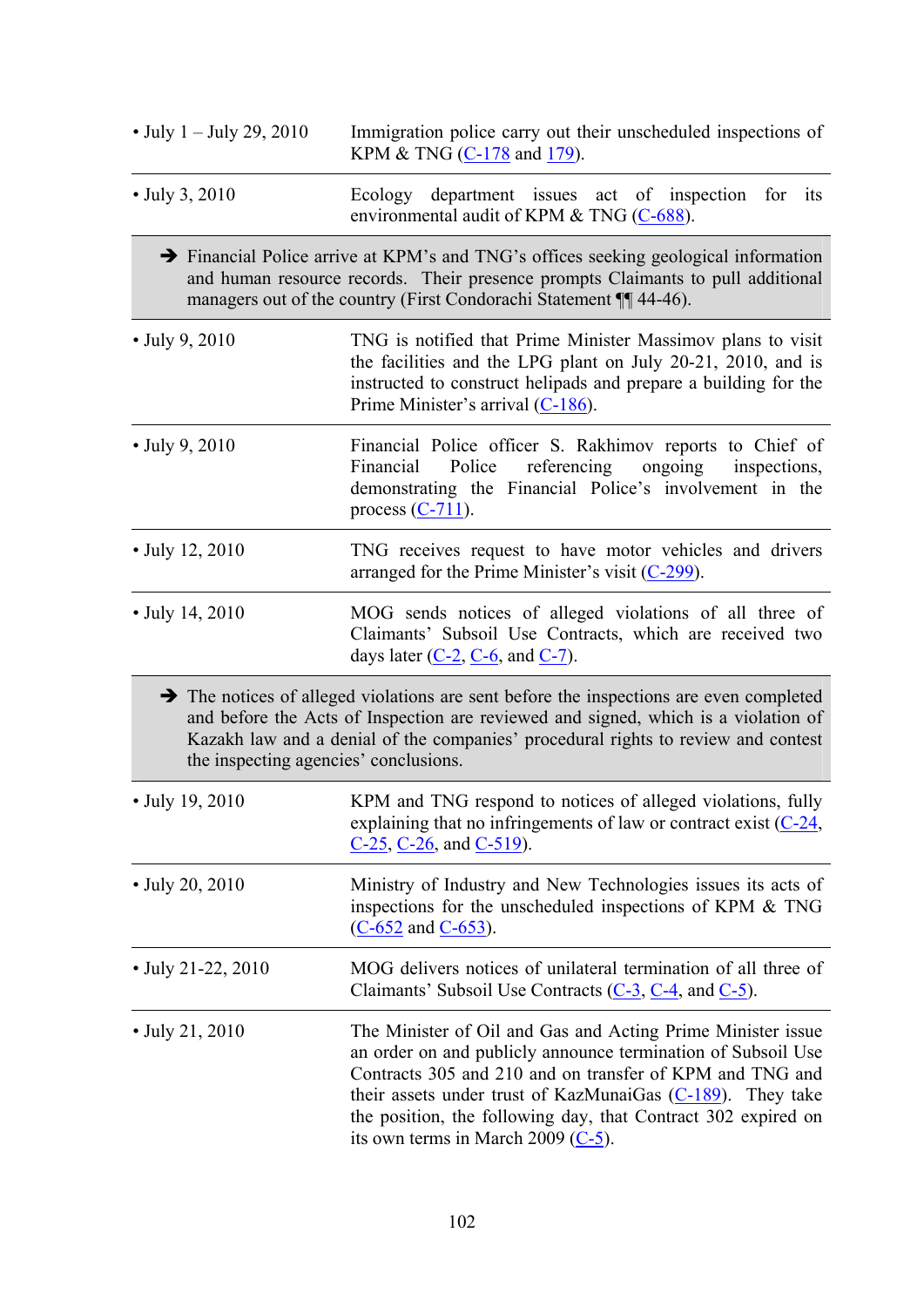• July 22, 2010 Eduard Calancea, on behalf of Claimants, attends a conference call with Kazakhstan representatives regarding the termination, takeover, and "trust management"  $(C-190)$ .

### **Relevant Witness Evidence**

Second Suleymenov Report ¶¶ 66-73

Third Suleymenov Report ¶¶ 25-36

First Stati Statement ¶¶ 41-43

First Pisica Statement ¶¶ 56-60

First Condorachi Statement ¶¶ 42-53

First Romanosov Statement ¶¶ 36-40

Calancea Statement ¶¶ 4-11

Calancea Testimony, Tr. October 2012 Hearing, Day 3, 49:9-13, 50:5-16, 55:23-57:7, 57:17-23, 68:2-4

Pisica Testimony, Tr. October 2012 Hearing, Day 2, 77:13-79:4, 81:7-83:7

Condorachi Testimony, Tr. October 2012 Hearing, Day 2, 120:16-122:9

Kravchenko Testimony, Tr. October 2012 Hearing, Day 4, 108:24-114:2, 114:14-20, 120:17-21

Mynbaev Testimony, Tr. October 2012 Hearing, Day 3, 126:15-20, 127:5-10, 131:3- 15, 140:19-141:18

S. Rakhimov Testimony, Tr. October 2012 Hearing, Day 6, 31:6-32:23

Ongarbaev Testimony, Tr. October 2012 Hearing, Day 6, 70:20-71:3

# **Previous Submissions by Claimants**

Statement of Claim ¶¶ 199-238, 243-57, 286-317, 331-32, 335, 351(f), 353, 362, 371

Reply on Jurisdiction and Liability ¶¶ 338-60, 449-68, 485, 524, 528, 546

Claimants' First Post-Hearing Brief ¶¶ 262-305

Oral Submissions:

Claimants' Opening Presentation on the Merits, slide 45

Claimants' Opening Statement, Tr. October 2012 Hearing, Day 1, 134:10-136:19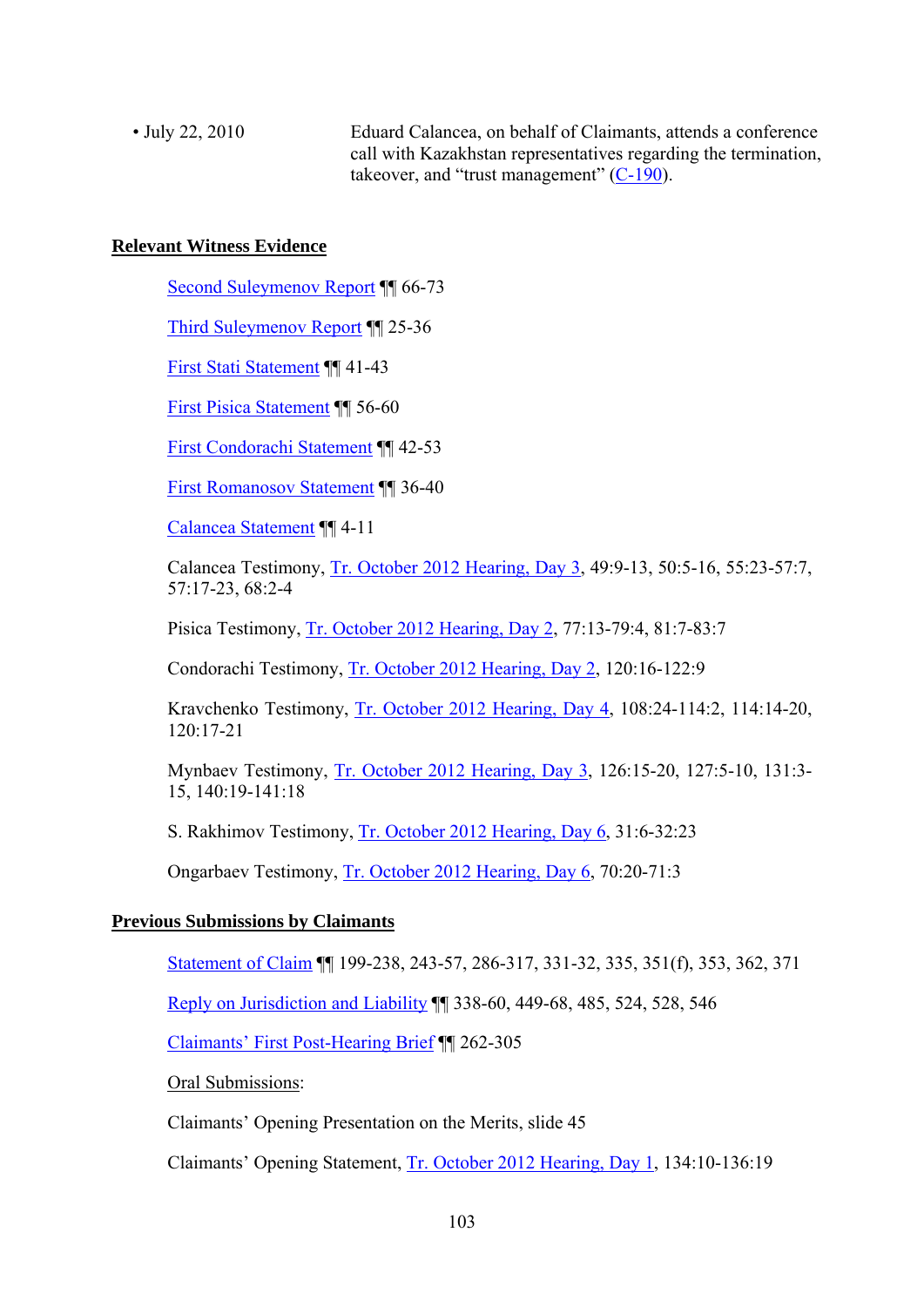Claimants' Rebuttal Closing Presentation, slide 9

Claimants' Rebuttal Closing Statement, Tr. May 2013 Hearing, Day 2, 36:23-40:20

# **Relevant ECT and International Law Standards**

- $\triangleright$  Unlawful (direct) expropriation ECT art. 13(1), C-1
- $\triangleright$  Fair and equitable treatment ECT art. 10(1), C-1
- $\triangleright$  Most constant protection and security ECT art. 10(1), C-1
- $\triangleright$  Impairment by unreasonable or discriminatory measures ECT art. 10(1), C-1
- $\triangleright$  Umbrella clause ECT art. 10(1), C-1

#### **Final Remarks Regarding Claim No. 10**

179. Kazakhstan's unilateral repudiation of Claimants' Subsoil Use Contracts and its outright seizure of Claimants' investments in Kazakhstan are indisputably acts of illegal expropriation under the ECT and international law.<sup>258</sup>

180. In its recent submissions, Kazakhstan has continued to try to justify its direct expropriation of Claimants' investments with allegations that it never made contemporaneously and that clearly played no role in Kazakhstan's repudiation of Claimants' Subsoil Use Contracts.<sup>259</sup> It is especially telling that in the nine pages of its Post-Hearing Brief that Kazakhstan devotes to trying to justify its direct expropriation, there is not a single reference to a contemporaneous document supporting its position.<sup>260</sup> Rather, Kazakhstan's justifications are based entirely on snippets of its witnesses' testimony (which are contradicted by the contemporaneous evidence) and its own self-serving pleadings. As Kazakhstan's case on this point is so clearly contrived and has been thoroughly rebutted in Claimants' previous submissions, Claimants will only briefly respond to the various allegations here.

<sup>258</sup>*See, e.g*., Claimants' First Post-Hearing Brief ¶¶ 272-305. 259 *Compare* Kazakhstan's First Post-Hearing Brief ¶¶ 349-370 with the Notices of alleged Contract Violations (**C-2**, **C-6**, and **C-7**) and the Notices of Contract Termination (**C-3**, **C-4**, and **C-5**).

<sup>260</sup> *See* Kazakhstan's First Post-Hearing Brief ¶¶ 349-370.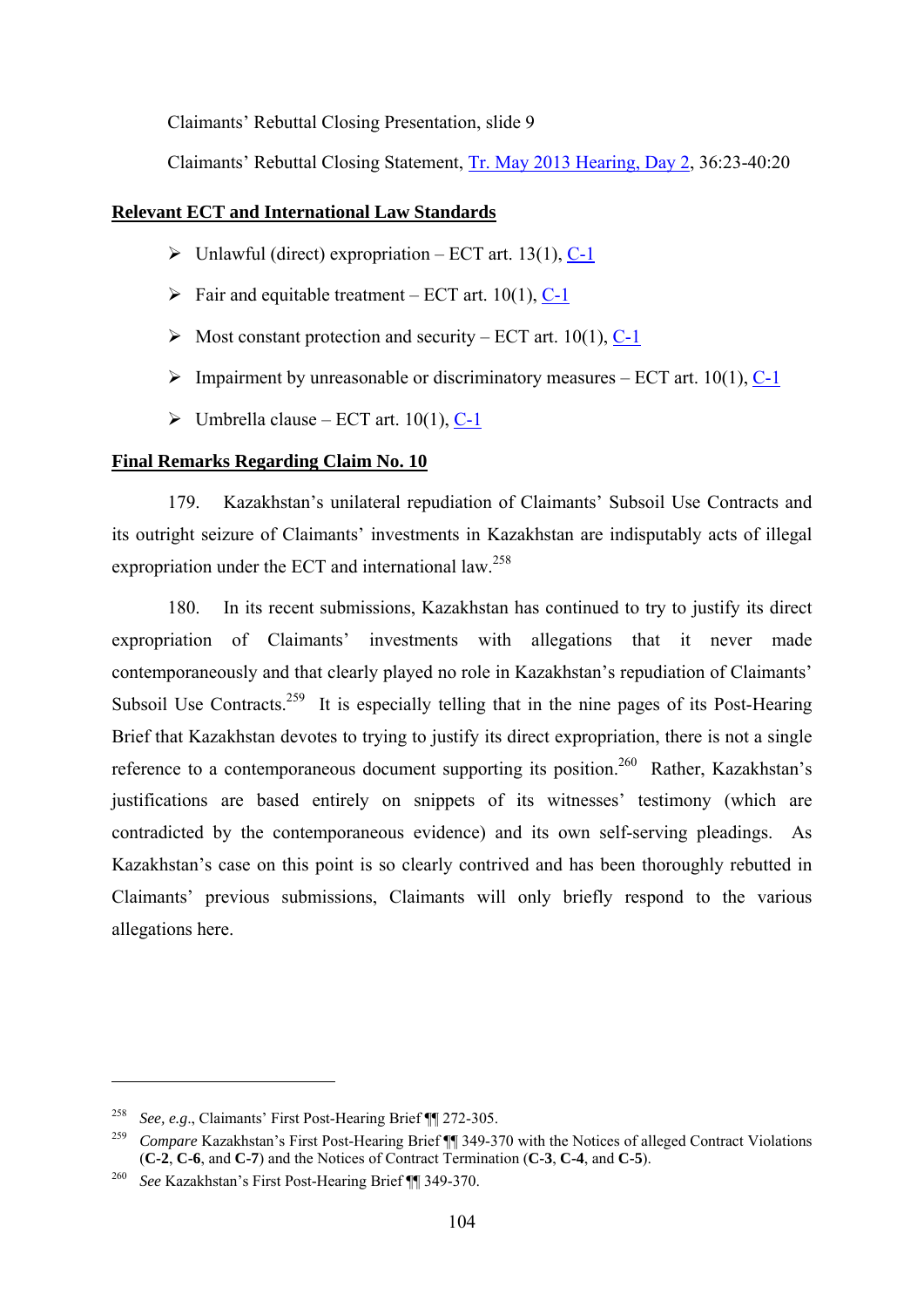181. First, Kazakhstan claims that termination was justified because "Claimants were in continuing and serious breach of Contracts 210 and 305" and that "Claimants were also mistreating the fields."261 The evidence demonstrates exactly the opposite.

182. As a preliminary matter, in the context of the October 2008 inspections, no Kazakh body found any issues with Claimants' compliance with their subsoil use contracts or their minimum work obligations. The Financial Police themselves even concluded, as early as October 30, 2008, that Claimants were in full compliance with their investment obligations.262 The MEMR expressly confirmed those findings again in February 2010, when new inspections concluded that KPM and TNG had greatly exceeded their investment obligations. Neither the MEMR nor any other Kazakh authority found any material violation of Claimants' Subsoil Use Contracts prior to Kazakhstan's direct expropriation.

183. The MEMR's inspection reports from the January-February 2010 inspections are conclusive on this point. Those inspections audited KPM's and TNG's compliance with Kazakh legislation on subsoil use and the companies' contractual obligations throughout the life of the companies' operations (*i.e*., the MEMR audited performance and compliance of KPM from 1999 to 2009 and of TNG from 1998 to 2009).<sup>263</sup> Regarding KPM, the MEMR concluded that "the requirements under the Minimum work program were significantly overfulfilled, and all the annual programs were exceeded both from the point of view of the overall investment value and from the point of view of the overall financial obligations."<sup>264</sup> The MEMR concluded: "The quality of conformance of the actual state of Borankol field development with the projected one is sufficiently high with respect to all its key figures."<sup>265</sup>

184. Similarly, in February 2010, the MEMR noted that TNG had exceeded its contractual obligations by 3.4 times and, as with KPM, gave it a glowing report.<sup>266</sup> At the May 2013 hearing, Kazakhstan suggested that Claimants had misrepresented TNG's

<sup>&</sup>lt;sup>261</sup> Kazakhstan's First Post-Hearing Brief  $\P$  349 (a) and (b).

<sup>&</sup>lt;sup>262</sup> Financial Police Report, October 30, 2008, at 2 ("Currently, the compliance with the investment obligations assumed by "Kazpolmunay" LLC and "Tolkynneftegaz" LLC is established by years."), **C-438**.

<sup>263</sup> *See* Report of the MEMR on Unscheduled Inspection for KPM, February 6, 2010, **C-385** and Report of the MEMR on Unscheduled Inspection for TNG, February 5, 2010, **C-386**. That fact undermines Kazakhstan's claim that some "problems" in the field were not apparent until after KPM's and TNG's operations were transferred to the State. See Kazakhstan's First Post-Hearing Brief ¶ 356. The inspection reports show that the MEMR had full and complete access to the companies' operations and their fields.

<sup>&</sup>lt;sup>264</sup> Report of the MEMR on Unscheduled Inspection for KPM, February 6, 2010, at 10, **C-385**.

<sup>&</sup>lt;sup>265</sup> Report of the MEMR on Unscheduled Inspection for KPM, February 6, 2010, at 33, **C-385**.<br><sup>266</sup> Report of the MEMR on Unscheduled Inspection for TNG, February 5, 2010, **C-386**.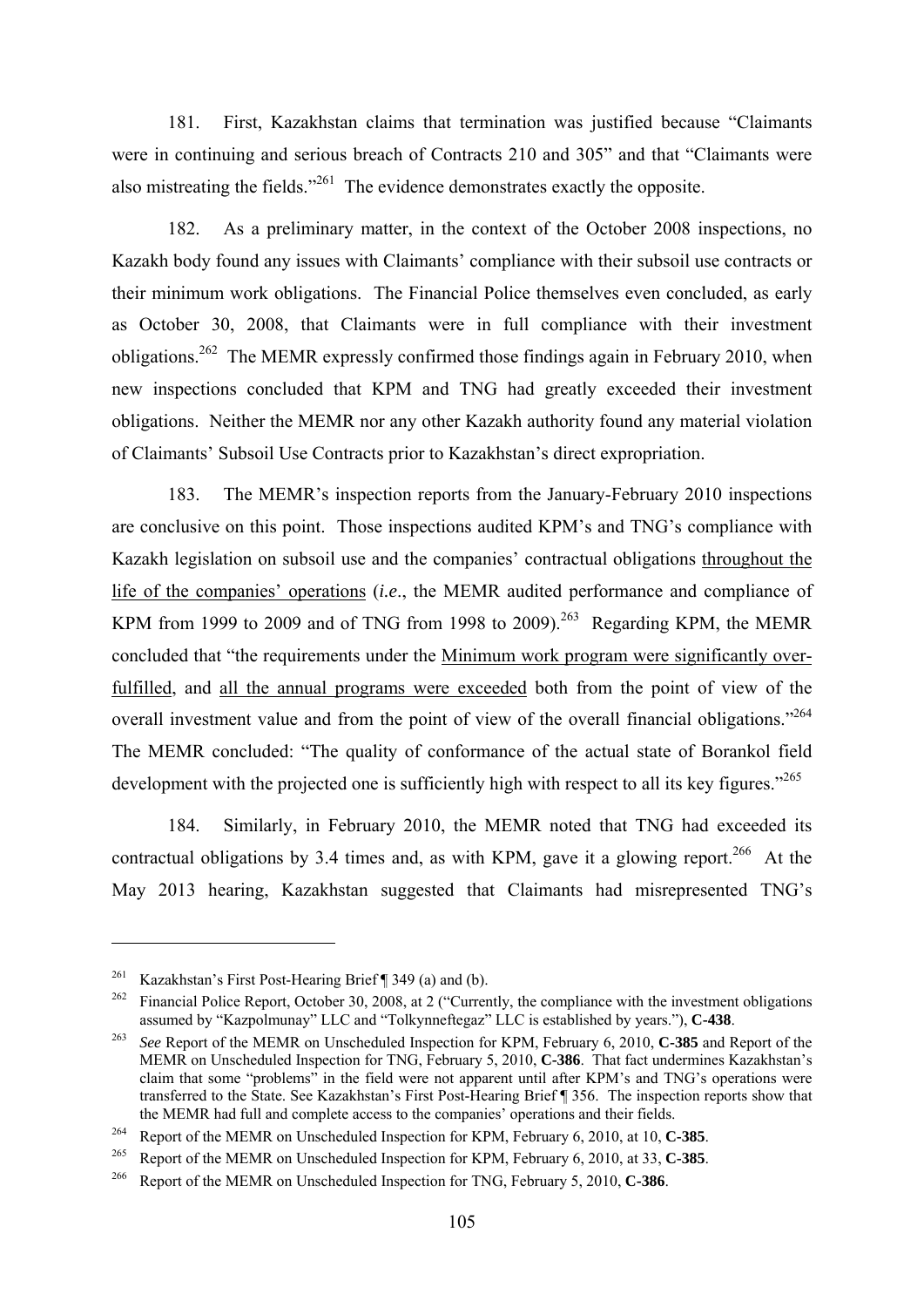inspection results by omitting portions of "Table 1-p" in the English version of the report. Kazakhstan contended that the omitted portions showed underperformance in terms of expenditures in exploration and production work, which demonstrates that Claimants' were "mismanaging their business."<sup>267</sup>

185. Those allegations are false. Any omissions in the English version were obviously unintentional: it is clear from the English version that Table 1-p was cut off in printing and, in any event, the complete table is contained in the original, Russian version of the exhibit (which even a non-Russian speaker can understand because only years and numbers are missing from the English translation). More to the point, Table 1-p does not provide any evidence of non-compliance with contract obligations or Kazakh law,<sup>268</sup> and the MEMR's written conclusions in the same report expressly contradict Kazakhstan's suggestion. In fact, the MEMR's statement that TNG had exceeded its obligations by 3.4 times was a conclusion drawn from that very table.<sup>269</sup> As it had concluded with respect to KPM, the MEMR concluded that TNG's "minimum work programs were significantly exceeded, and the annual work programs were exceeded both as regards to the investment amounts, and the overall financial obligations. Any non-compliance with the obligations accruing to certain years were compensated by significant exceeding [in years] before or after."270

186. Additionally, the MEMR concluded that TNG's "exploitation of gas, condensate [and] oil deposit[s] is performed in strict compliance with the design documents approved by the Central Commission for Reserves and the MEMR" and "the production capacities installed for hydrocarbon production (stock of wells, infield production system, associated gas recovery…), facilities for treatment of [hydrocarbons], gas transportation (gas and oil pipelines), storage [etc.] are in full compliance with, and certain of them [gas treatment facilities and the oil and gas pipelines] in excess of, those required for the current

<sup>267</sup> Respondent's Closing Rebuttal Statements, Tr. May 2013 Hearing, Day 2, 49:8-20.

<sup>&</sup>lt;sup>268</sup> As it is titled, the chart is concerned with "compliance with the conditions provided for in the working schedules "  $Id$ 

<sup>&</sup>lt;sup>269</sup> *Id.* § 9.1, **C-386**. It states: "The obligations concerning the minimum [work program] in the period from 1999 to 2009 represented USD 187,720 thousand, while, in fact, the obligations were complied with for the amount of USD 640,836.8 thousand, i.e., **3.4 times more than the contractual obligations**. The comparison between the effectively complied with obligations according to the annual [work program] for the period between 1999 and 2009 is shown in appendices — table to this report (Table 1-p)."

<sup>270</sup> Report of the MEMR on Unscheduled Inspection for TNG, February 5, 2010, at PDF page 27, **C-386.**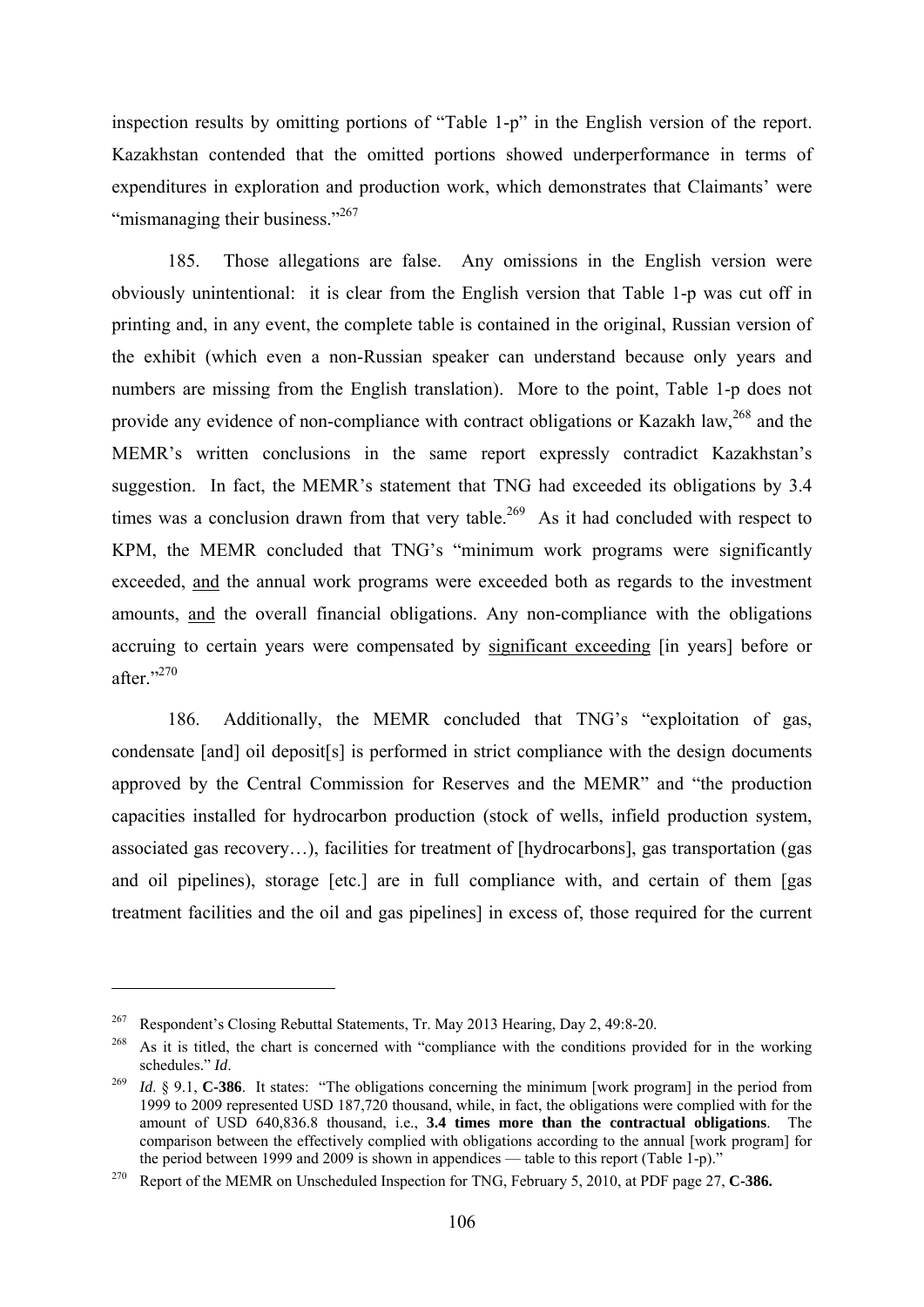volumes of extraction."271 Those inspection results can only be described as a clean bill of health.

187. Kazakhstan's reliance on a selective passage from the PwC due diligence report to claim that TNG had not drilled enough wells is also unavailing. That report merely states that, as of November 2008, TNG had not yet met the drilling targets in its own annual work program for 2008 and that, as of June 2009, TNG was behind in fulfilling its own 2009 work program.<sup>272</sup> The companies' aspirational annual work programs are not the same as their minimum work obligations, as the MEMR noted in its own reports.<sup>273</sup>

188. In a final attempt to buttress its baseless allegations regarding field development and conditions, Kazakhstan claims — incorrectly — that Mr. Lungu "admitted [that] Claimants were in breach of their minimum work programmes."<sup>274</sup> Mr. Lungu said nothing of the sort. Instead, he merely acknowledged that Claimants "did not do the capital investment programme that we had [*i.e*., that Claimants had planned] for both KPM and TNG in 2009."275 Mr. Lungu was not referring to the companies' minimum work obligations, but rather to the companies' own, more aggressive annual work programs. Mr. Lungu's testimony is consistent with the fact that Claimants had historically over-fulfilled their minimum work requirements, but that, in 2009, Claimants did not meet their own (higher) goals, due to the financial and market impacts of the State's campaign and obvious concerns about pouring extra money into investments threatened by the State.

189. It is true that by the summer of 2009, TNG had reduced gas production in the Tolkyn field. In the course of its January-February 2010 inspections, the MEMR noted that fact and explained it as follows:

> As observed, in 2009, the reduction to half of the gas extraction occurred. Cause: inexistence with TOO "Tolkynneftegaz" of the export contracts and dependence of the gas sale market on

<sup>271</sup> Report of the MEMR on Unscheduled Inspection for TNG, February 5, 2010, **C-386**.

<sup>&</sup>lt;sup>272</sup> See PwC Due Diligence Report, June 30, 2009, at 25, **C-724**.<br><sup>273</sup> Hence the conclusion that "the requirements under the Minimum work program were significantly overfulfilled, and all the annual programs were exceeded both from the point of view of the overall investment value and from the point of view of the overall financial obligations." Report of the MEMR on Unscheduled Inspection for KPM, February 6, 2010, **C-385**; *see also* Report of the MEMR on Unscheduled Inspection for TNG, February 5, 2010, **C-386.**

<sup>&</sup>lt;sup>274</sup> Kazakhstan's First Post-Hearing Brief ¶ 353; Closing remarks by counsel for Respondent, Tr. May 2013 Hearing, Day 1, 216:19-20.

<sup>&</sup>lt;sup>275</sup> Lungu Testimony, Tr. January 2013 Hearing, Day 1, 186:10-18 (emphasis added); Kazakhstan's First Post-Hearing Brief ¶ 353 (emphasis in original).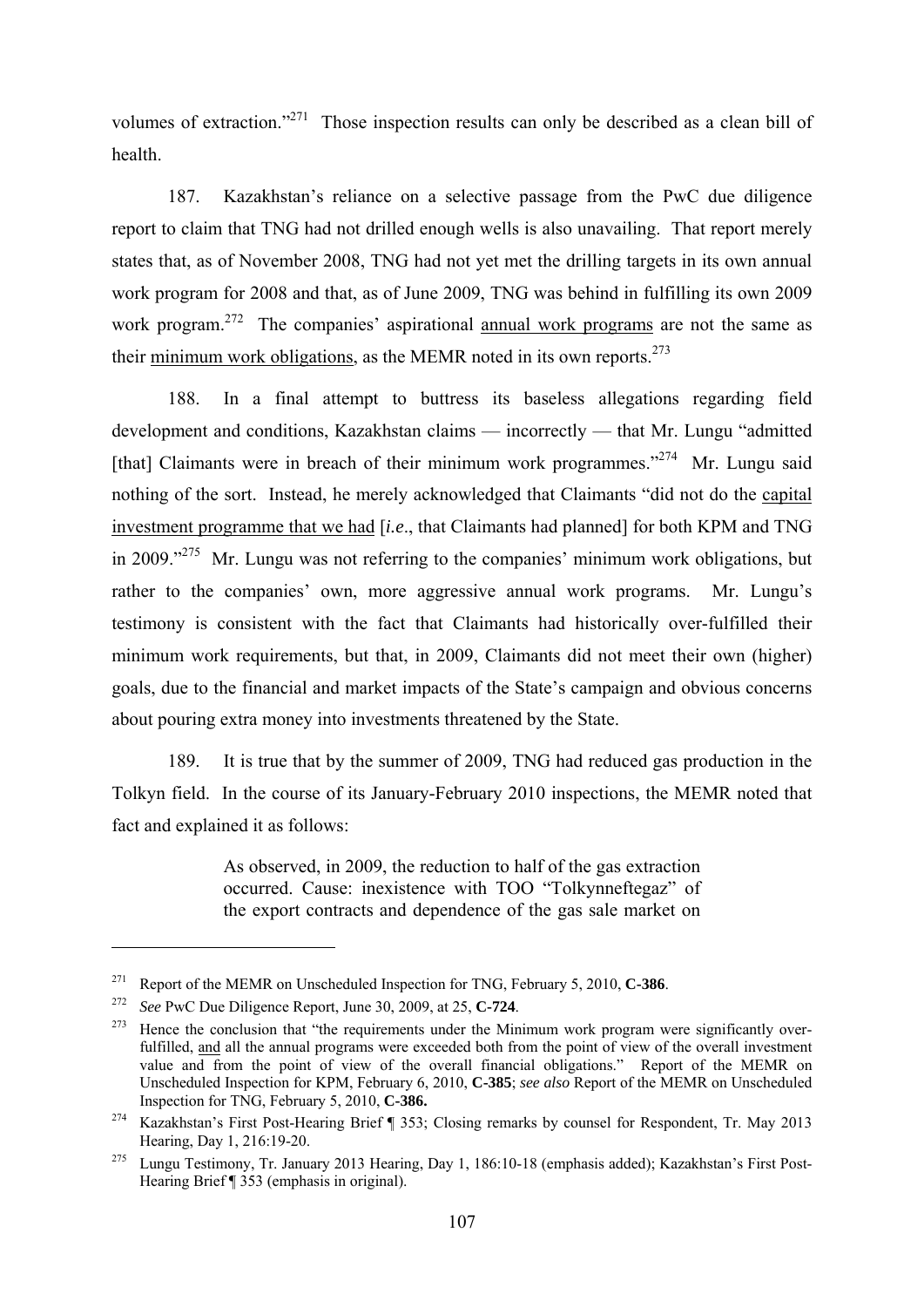the consumption in the domestic sector of Mangistau region. The seasonal difference recorded in the gas consumption is high, and in summer, the gas consumption dropped 3 to 5 times as compared to the cold season.276

Notably, the MEMR did not find that the reduction in gas production amounted to any type of violation, whether contractual or legal.

190. As discussed in more detail in Section IV, *infra*, the reason gas production was temporarily reduced in the summer of 2009 was because, due to Kazakhstan's harassment campaign, TNG had lost its contracting partner Kemikal and was unable to find a replacement. Furthermore, had Claimants been able to complete the LPG Plant by this time as planned, the lack of a gas contract would not have impacted TNG's operations. And in any event, as the MEMR notes, the reduction in gas production was temporary: TNG's production and sale of gas increased dramatically during the winter of 2009, when local demand for gas was higher.

191. In sum, there is simply no evidence that Claimants breached the subsoil use contracts, minimum work requirements, or Kazakh law in any respect. Nor is there any evidence, as Kazakhstan has also claimed, of "barbaric" treatment of the fields.<sup>277</sup> And there is certainly no credible evidence that either consideration motivated Kazakhstan's conduct in July 2010.

192. Furthermore, even if there had been any non-compliance with minimum work obligations in 2009 — which Kazakhstan has not established and Claimants vehemently deny — it would be immaterial for at least three reasons: (i) the MEMR expressly stated that there were no problems in the field as of February 2010 and that "any falldown [or noncompliance] for certain years is compensated by the significant exceedings registered in the next or previous vears; $^{278}$  (ii) any failure to meet minimum work obligations would have

<u>.</u>

<sup>&</sup>lt;sup>276</sup> Minutes on the results of the MEMR's unscheduled inspection of TNG (LPG Plant), January 25-February 5, 2010, **C-599**.

<sup>277</sup> This claim is based solely on Mr. Ongarbaev's unsupported speculation. *See* Kazakhstan's First Post-Hearing Brief ¶ 368.

<sup>278</sup> **C-385**. Note that there could not have been any non-compliance with 2010 work obligations, because Kazakhstan terminated the contracts well before the end of 2010. It is also important to note that the MEMR's position is what one would expect from a reasonable regulator. If an oil and gas company temporarily scales down drilling or workovers during a market downturn when prices are low, the regulator would understand that decision as prudent and even beneficial, since it is better to produce and sell more hydrocarbons after prices rebound. As long as the fields are maintained, there is no cause for concern. Thus, the results from the January – February 2010 inspection are not a "pass" from the MEMR; instead they are what a producer would expect from a regulator.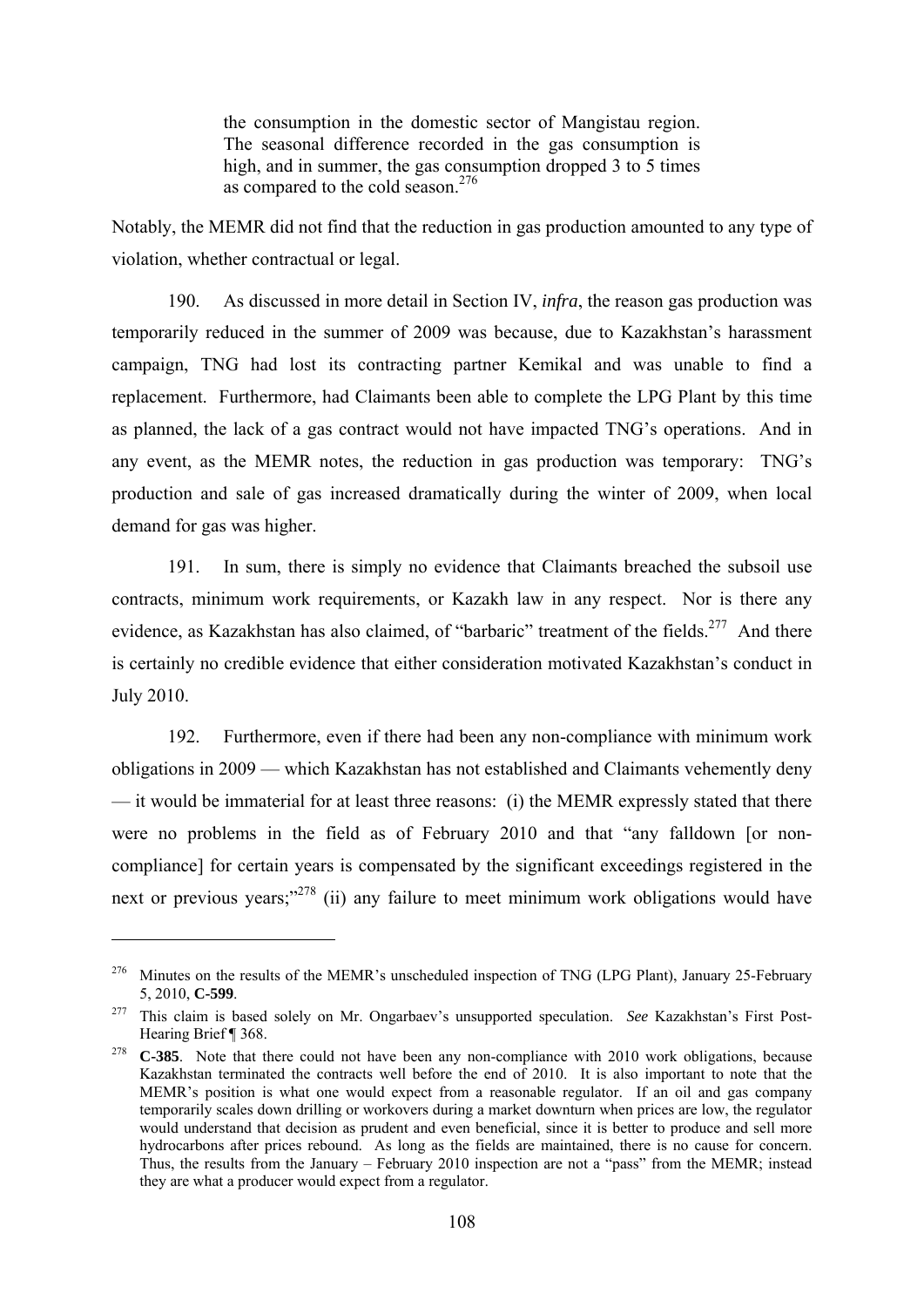been solely as a result of Kazakhstan's harassment and interference with Claimants' normal business operations; and (iii) any minimal "falldown" that may have existed was not sufficient to terminate the contracts, because it was not a reason the MOG gave for contract termination in July 2010. $279$ 

193. The last point bears repeating: it is simply not credible for Kazakhstan to suggest that there were concerns about work obligations that were never mentioned by the MOG (or anyone else) in the context of cancelling the Subsoil Use Contracts. Kazakhstan's cancellation notices alleged far more minute violations than a failure to fulfill work obligations (the alleged violations were groundless, but at least they were made contemporaneously). Kazakhstan's argument that Claimants failed to meet their work obligations is obviously a *post hoc* invention for the purpose of this proceeding.

194. Kazakhstan has also alleged that "employees were not being paid their salaries and mass employee dismissals [were] a serious concern," and that there was a risk of "social tension."<sup>280</sup> Kazakhstan has provided no contemporaneous evidence to support those allegations either.<sup>281</sup> and there is abundant evidence disproving them.<sup>282</sup> The testimonies of Mr. Calancea, Mr. Condorachi, and Mr. Ongarbayev all confirm that KPM's and TNG's were paid their salaries – indeed, TNG paid the salaries of KPM's workers once KPM's accounts were frozen – and that upon the State's takeover, the nearly 900 employees of KPM and TNG simply went to work for the State.<sup>283</sup> In fact, KPM and TNG wrote to their employees,

<sup>279</sup> Notice of infringement of obligations under the Borankol Subsoil Use Contract No. 305 from MOG to KPM, July 14, 2010, **C-2**; Notification No. 20-05-5150 from the MOG to KPM terminating the Borankol Subsoil Use Contract No. 305, July 21, 2010, **C-3**; Notification No. 20-05-5151 from MOG to TNG terminating the Tolkyn Subsoil Use Contract No. 210, July 21, 2010, **C-4**; Notification No. 14-05-5182 from MOG to TNG terminating Subsoil Use Contract No. 302, July 22, 2010, **C-5**; Notice of infringement of obligations under the Tolkyn Subsoil Use Contract No. 210 from MOG to TNG, July 14, 2010, **C-6**; Notice of infringement of obligations under Subsoil Use Contract No. 302 from MOG to TNG, July 14, 2010, **C-7**.

<sup>280</sup> Kazakhstan's First Post-Hearing Brief ¶¶ 349 (b), 360 *et seq*. Claimants note — and do not deny — that approximately 3,000 working contracts were ended in May 2009 when they decided to stop construction of the LPG plant. However, that loss did not give rise to social tension, because KPM and TNG employed them elsewhere in servicing company operations. In any event, Claimants had no obligation to construct much less employ 3,000 workers in constructing — the LPG Plant, so dismissals could not have been (and were not stated as) a reason for terminating their subsoil use contracts in July 2010.

<sup>&</sup>lt;sup>281</sup> Kazakhstan relies solely on the testimony of Mr. Kravchenko. Kazakhstan's First Post-Hearing Brief ¶ 358. If his contentions were true, as Deputy General Prosecutor, he would have access to complaints, investigations, or lawsuits substantiating the claim. Kazakhstan has produced none.

<sup>&</sup>lt;sup>282</sup> In addition to the evidence cited herein, *see* Claimants' First Post-Hearing Brief ¶¶ 295-300.<br><sup>283</sup> Calancea Testimony, Tr. October 2012 Hearing, Day 3, 55:17-23 and 68:2-4; Condorachi Witness Statement ¶ 50; Ongarbayev Testimony, Tr. October 2012 Hearing, Day 6, 70:20 – 71:3; *see also, e.g*., Order from TNG Regarding Staff and Samples of Employee Resignation Letters, July 21, 2010, **C-188**.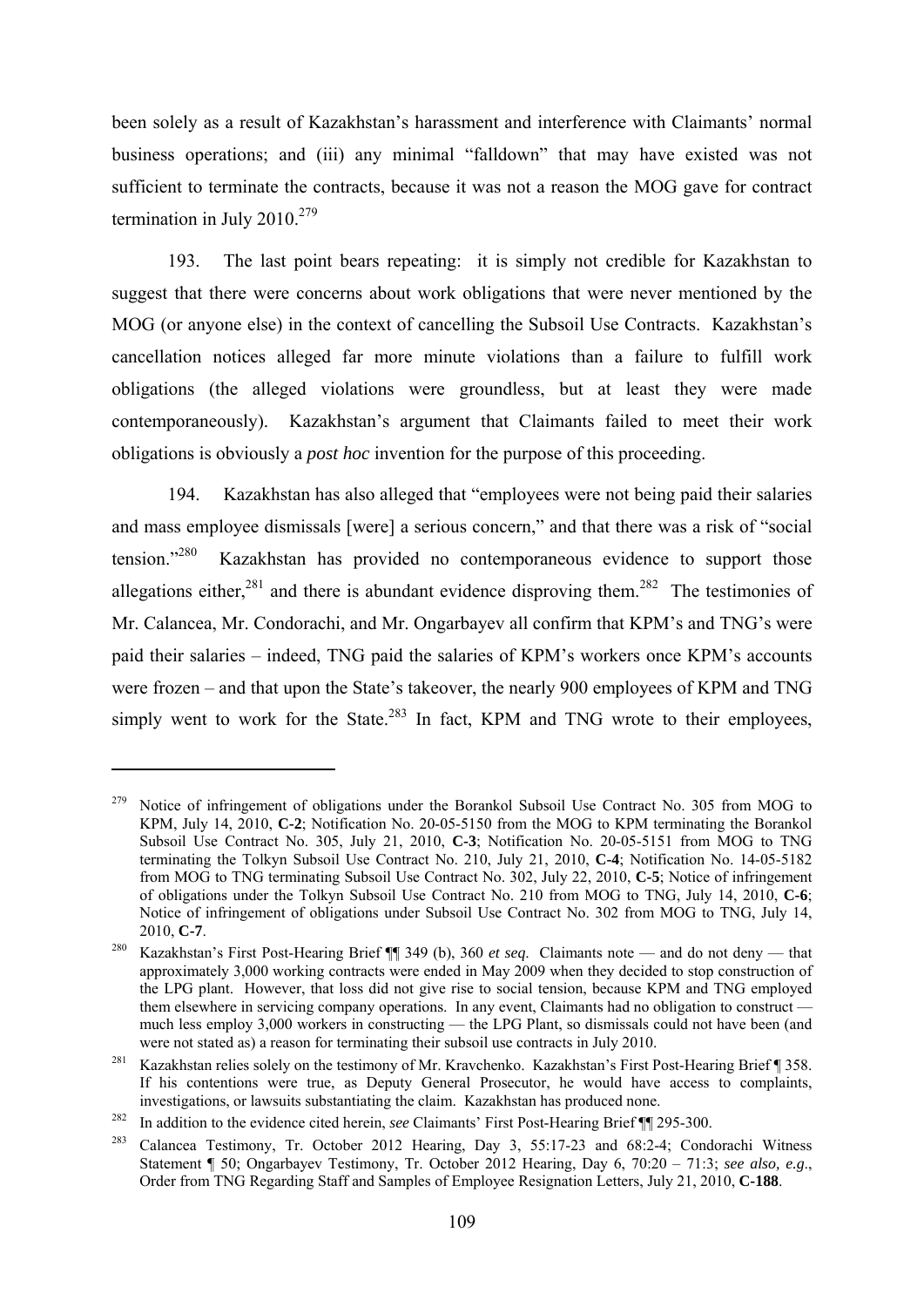apologizing for Kazakhstan's actions, and urging them to calmly transfer their positions to the new operator, KazMunaiGas.<sup>284</sup>

195. Lastly, Kazakhstan claims that Claimants were unwilling to cooperate with the State to cure the alleged contract breaches and that they "sidestepped" the opportunity to resolve the issue in accordance with the Contracts or the Kazakh Subsoil Use law by filing the present arbitration five days after contract termination.<sup>285</sup> That argument is particularly misleading, given that Kazakhstan afforded Claimants a mere three days to cure the alleged breaches before it unlawfully terminated the Contracts.<sup>286</sup> Regardless, as discussed in the context of Claim No. 8 above, by the time of Kazakhstan's direct expropriation, Claimants had been appealing to multiple Government agencies since late  $2008$ , to no avail.<sup>287</sup> Any further attempts to amicably resolve the issues with the Government obviously would have been futile. In particular, Claimants had already put Kazakhstan on notice of their intentions to seek international arbitration as a result of Kazakhstan's ongoing harassment of their investments.288 Therefore, the submission of this case to international arbitration shortly after the July 2010 direct expropriation came as no surprise to Kazakhstan.

196. In conclusion, Kazakhstan unequivocally carried out an illegal, direct expropriation of Claimants' investments on July 21-22, 2010, in violation of the ECT and international law. Kazakhstan's *post hoc* attempts to justify its illegal expropriation are unavailing.

<sup>284</sup> Letter from KPM to Personnel, July 24, 2010, **C-195**; Letter from TNG to Personnel, July 24, 2010, **C-196**.

<sup>&</sup>lt;sup>285</sup> Kazakhstan's First Post-Hearing Brief ¶ 349 (c) through (g).<br><sup>286</sup> *See* Claimants' First Post-Hearing Brief ¶¶ 292-294 (citing Pisica Testimony, October 2012 Hearing, Day 2, 77:13:79:4 and Notifications of alleged contract violations, **C-2**, **C-6**, and **C-7**); *see also* Notice of Termination of the Subsoil Use Contracts, **C-3**, **C-4**, and **C-5**. Similarly, Kazakhstan's claim that Claimants could have "resolved this issue amicably by invoking one of the mechanisms in the Contracts or [the 2010 Subsoil Law]" is disingenuous, because Kazakhstan itself breached the Contracts' 90 day early termination requirement and the 2010 Subsoil Law, which stated, in line with the Contracts' legal stability provisions, that it did not apply retroactively to existing Subsoil Use Contracts. Additionally, all three Subsoil Use Contracts required that disputes be resolved in international arbitration proceedings before the Stockholm Chamber of Commerce. *See* Claimants' Reply on Jurisdiction and Liability 1456 (citing Contract No. 305, art. 28.2, **C-45**; Contracts No. 210 and 302, art. 23.2, **C-52** and **C-53**); Maiden Suleymenov, "Kazakh Oil and Gas Legislation and the Energy Charter Treaty," in OIL AND GAS LAW IN KAZAKHSTAN. Kluwer Law International (2004). C-336. Instead of terminating the contracts KAZAKHSTAN, Kluwer Law International (2004), C-336. unlawfully, if the alleged breaches had any merit, Kazakhstan should have raised claims of breach in an arbitration before the Stockholm Chamber of Commerce. Claimants were not required to bring breach of contract claims in arbitration before bringing a claim for breach of the ECT, particularly when their claims of breach of contract are subsumed within their claims for breach of the ECT's umbrella clause.

<sup>287</sup>*See* Section III.H regarding Claim No. 8, *supra*. 288 Letter from Claimants to the President of Kazakhstan, May 7, 2009, **C-43**.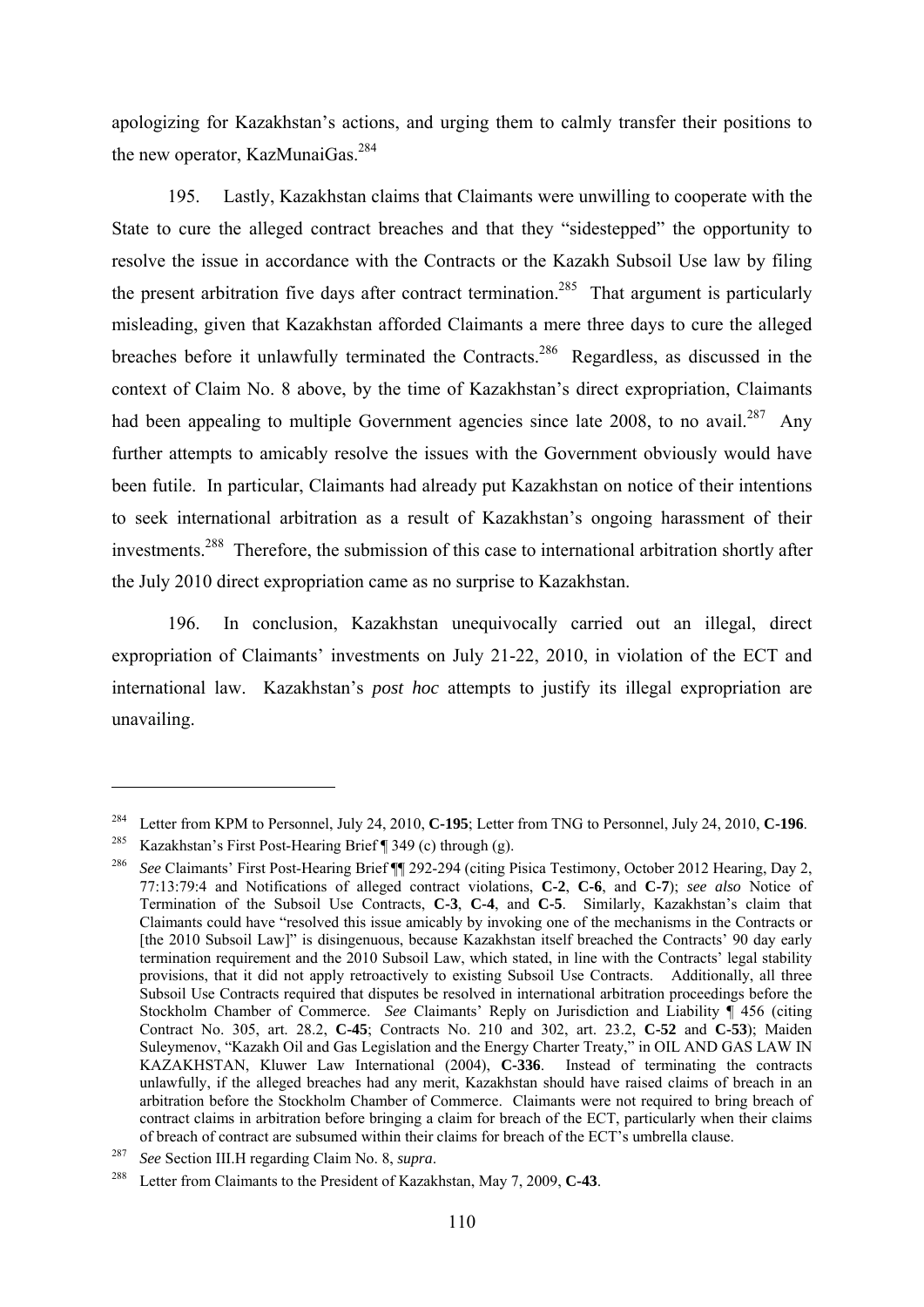#### **IV. KAZAKHSTAN CAUSED HARM TO CLAIMANTS' INVESTMENTS**

197. Kazakhstan's treaty-breaching misconduct caused Claimants' loss of the entire value of their investments in KPM and TNG.

198. Kazakhstan asserts that its actions, even if they violated international law, caused no injury to Claimants. Rather, according to Kazakhstan, all of Claimants' injuries resulted from mismanagement and market factors outside its control, which led Claimants to abandon their investments. Kazakhstan's arguments are wrong as a matter of fact and law.

#### **A. Applicable Legal Principles**

199. Claimants agree that as a general principle of international law they bear the burden of demonstrating that the claimed quantum of compensation flows from the host State's conduct. Articles 36 and 39 of the ILC Articles on State Responsibility reflect this general principle, providing that "[t]he State responsible for an internationally wrongful act is under an obligation to compensate for the damage caused thereby," and "[i]n the determination of reparation, account shall be taken of the contribution to the injury by wilful or negligent action or omission of the injured State or any person or entity in relation to whom reparation is sought."<sup>289</sup> Beyond these broad principles, however, tribunals are left to determine in their own discretion what principles guide the evaluation of causation in a particular case.

200. The manner in which other investment dispute tribunals have addressed the question of causation provides helpful guidance. For instance, the award in *Lemire v. Ukraine* contains a thorough discussion of the principles of causation generally applied in international arbitration.<sup>290</sup> As that tribunal explained, the element of causation requires the aggrieved party to "prove that an uninterrupted and proximate logical chain leads from the initial cause ... to the final effect."<sup>291</sup> Likewise, a State can break the chain of causation by showing that the injury was caused "not by the wrongful acts, but rather by intervening causes, such as factors attributable to the victim, to a third party or for which no one can be made responsible (like *force majeure*)."<sup>292</sup> Thus, while Claimants bear the initial burden of proof to demonstrate a causal link between the State's wrongful acts and the claimed

<sup>289</sup> ILC Articles on State Responsibility, arts. 36 and 39, **C-160**. 290 *Lemire v Ukraine*, ICSID Case No. ARB/06/18, Award, at 48-53, **C-61**.

<sup>291</sup>*Id*. ¶ 163, **C-61**. 292 *Id*., **C-61**.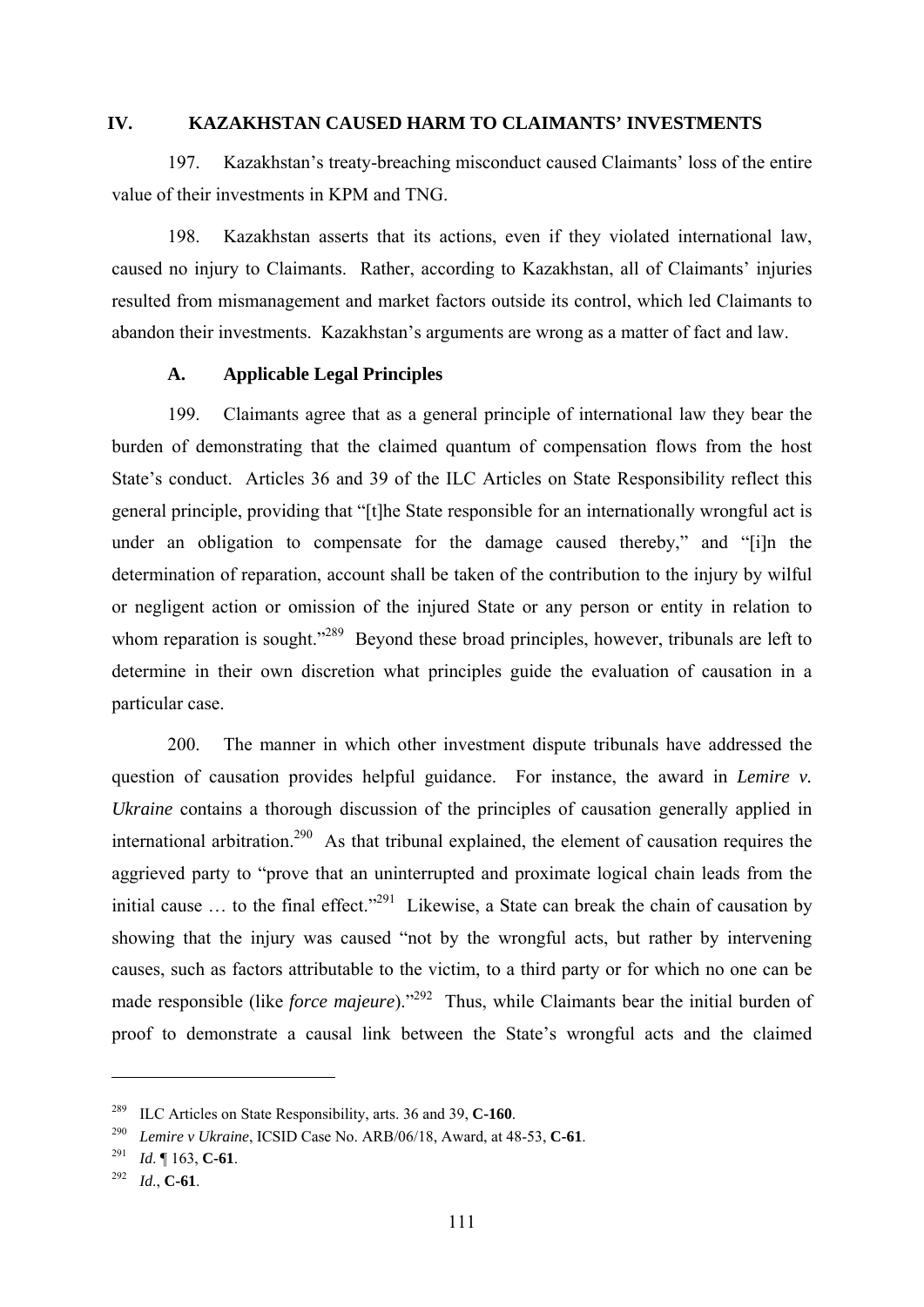compensation, the burden shifts to Kazakhstan to prove that some intervening cause attributable to Claimants or a third party (*e.g.*, market forces) broke the causal chain.

201. Another broadly-recognized principle is that the causal link need not be direct. As the *Lemire* tribunal explained:

> causal links can be divided into pure or transitive. Pure causal links exist when the damage derives directly from the wrongful act, without intermediary elements. In practice, this situation is rare, because it is difficult to prove that a certain factor is the immediate and unique cause of a result. Normally, the link between wrong and damage is more complex, and additional elements intervene to form a chain of events.293

Thus, it is common for claimants to establish causation through a chain of connected events.

202. The primary limitation on the principle of transitive causation is that the chain of events must be "neither too remote nor too aleatory."294 As the *Lemire* tribunal explained, quoting the "classic definition" of this principle set out in Administrative Decision No. 2 of the US-German Mixed Commission (of November 1, 1923):

> It matters not how many links there may be in the chain of causation connecting Germany's act with the loss sustained, provided there is no breach in the chain and the loss can be clearly, unmistakably and definitely traced, link by link, to Germany's act… All indirect losses are covered provided only that in legal contemplation Germany's act was the efficient and proximate cause and source from which they flowed.295

Furthermore, this requirement of "proximate" cause is closely related to the foreseeability of the injury. "Proximity and foreseeability are related concepts: a chain of causality must be deemed proximate, if the wrongdoer could have foreseen that through successive links the irregular acts finally would lead to the damage."296 Moreover, "whether State organs deliberately caused the harm in question" is a relevant factor in assessing proximate causation.297

203. Additionally, a State is responsible for all of the harm that proximately flows from its wrongful actions even if concurrent causes also contributed to the harm. The

<sup>293</sup> *Id.* ¶ 164, **C-61**.

<sup>294</sup>*Id.* ¶ 166, **C-61**. 295 *Id.*, **C-61**.

<sup>296</sup>*Id.* ¶ 170, **C-61**. 297 *CME Czech Republic B.V. (Netherlands) v. The Czech Republic*, UNCITRAL Partial Award ¶ 584, **C-229**.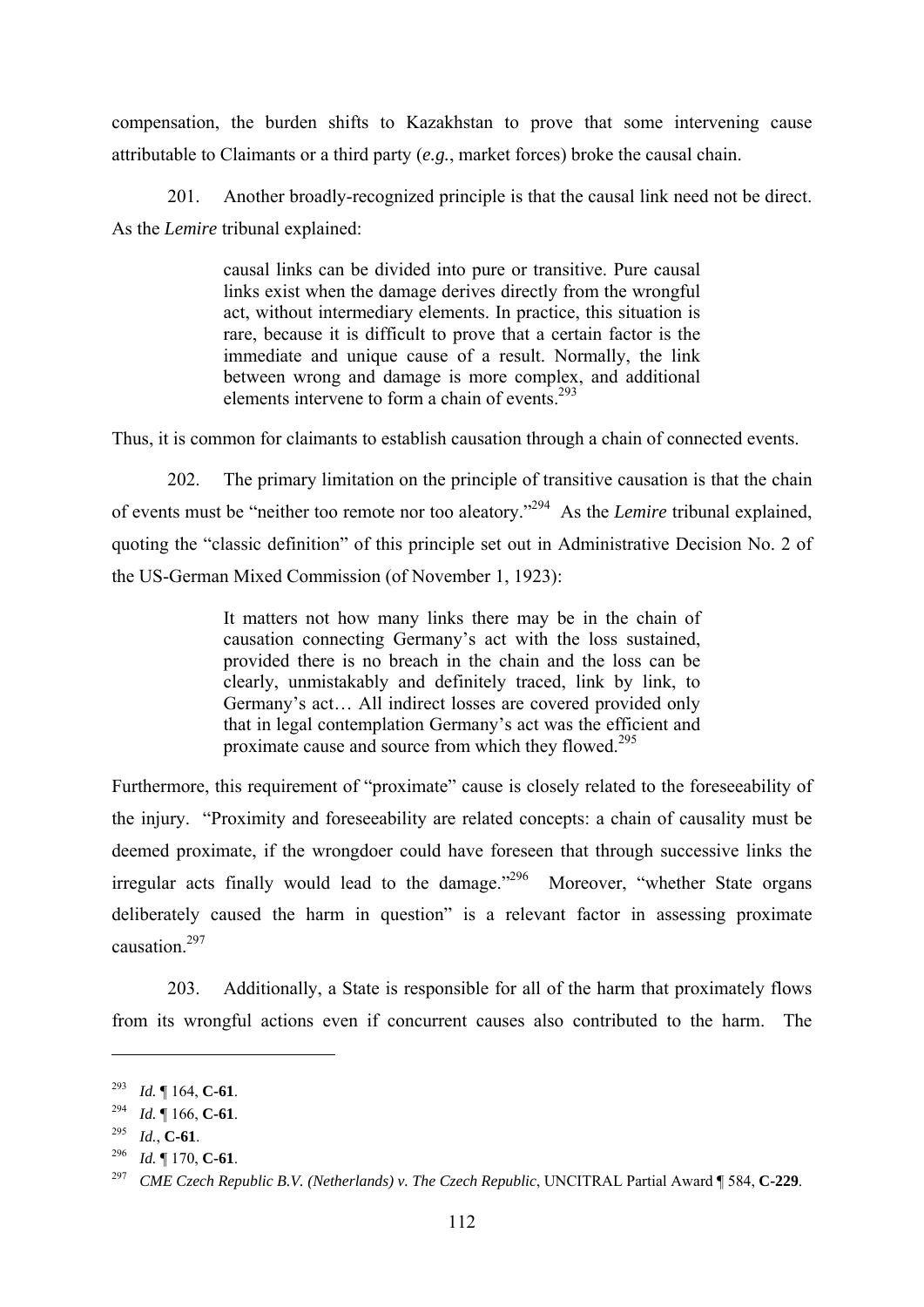Tribunal in *CME v. Czech Republic*, citing the U.N. International Law Commission, explained:

> The U.N. International Law Commission observed that sometimes several factors combine to cause damage. The Commission in its Commentary referred to various cases, in which the injury was effectively caused by a combination of factors, only one of which was to be ascribed to the responsible State. International practice and the decisions of international tribunals do not support the reduction or attenuation of reparation of concurrent causes, except in cases of contributory fault.

> > \* \* \*

It is true that cases can occur where an identifiable element of injury can properly be allocated to one of several concurrently operating causes alone. But unless some part of the injury can be shown to be severable in causal terms from that attributed to the responsible State, the latter is held responsible.<sup>298</sup>

Thus, in order for Kazakhstan to escape liability for the injuries that flowed naturally from its misconduct, it must prove that an intervening cause *completely superseded* the effects of its actions into a severable injury, and not merely that other concurrent events contributed to or amplified the Claimants' injury.

204. Finally, assessing causation often involves some uncertainty about what would have happened but for the State's wrongful actions. For example, the claimant in *Lemire* claimed that it would have obtained certain radio licenses but for the State's wrongful conduct, which was complicated by the fact that the licenses were awarded through public tenders that other third parties may have won despite the State's misconduct. As that Tribunal concluded, it was not possible for the claimant to prove with certainty what would have happened but for the State's wrongful actions, and it was sufficient for the claimant to prove that it was "probable" it would have obtained the licenses but for the State's actions.<sup>299</sup>

### **B. Claimants Have Proven Causation**

205. Kazakhstan's campaign of harassment and coercion that began in October 2008, and that it broadly publicized no later than December 2008, initiated a chain of events that seriously and irreparably impaired Claimants' investments. Kazakhstan's wrongful

<sup>298</sup>*Id.* ¶ 583, **C-229**. 299 *Lemire v Ukraine*, ICSID Case No. ARB/06/18, Award ¶ 169, **C-61**.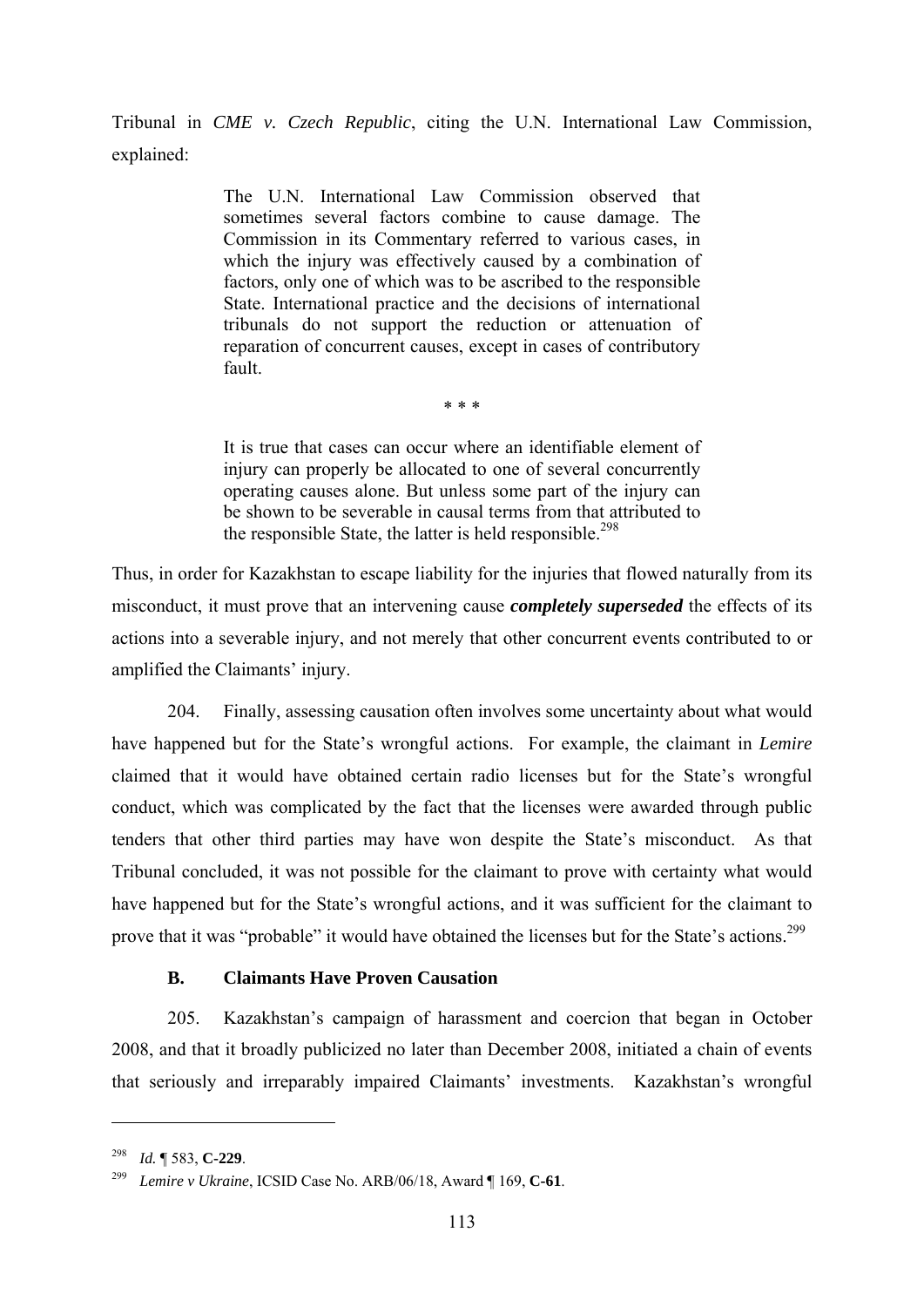actions thus prevented Claimants from fully developing or alienating their investments from that time forward.

# **1. Kazakhstan's Criminal Investigations and Pre-emptive Rights Announcement Injured Claimants' Reputation and Prevented Them from Raising Capital**

206. No later than December 18, 2008, Kazakhstan's actions had a direct and profound impact on Claimants' reputation in the capital markets. On that day, the INTERFAX news agency published an article reporting the MEMR's decision to revoke its approval of Claimant Terra Raf's acquisition of  $TNG<sub>1</sub><sup>300</sup>$  Moreover, the article extensively quoted the MEMR's accusations that Claimants had forged documents in order to defraud the State of its pre-emptive right to purchase TNG, that Claimants' ownership of TNG was illegal, and that "violations" regarding TNG's organization and registration "infringe upon the interests of the country."301 As discussed above, those allegations were false, and Kazakhstan's conduct in both revoking its approval of Terra Raf's ownership of TNG and publicizing its accusations of forgery and fraud violated the ECT.

207. Around the same time, on December 15, 2008, Kazakhstan formally initiated a criminal investigation of KPM regarding its alleged operation of a main pipeline.<sup>302</sup> Claimants learned of that investigation shortly thereafter, as did the public financial markets.<sup>303</sup> As discussed above, the unwarranted and bad faith initiation of that investigation violated the ECT.

208. Those two events unquestionably had a profound negative impact on the reputation of Claimants and the value ascribed to their investments in the capital markets. On January 14, 2009, the Fitch ratings agency placed Tristan's long term default rating and senior unsecured rating of 'B+' on Rating Watch Negative, based solely on the issues raised in the December 18, 2008, INTERFAX article and Kazakhstan's criminal investigation of

<sup>300</sup> INTERFAX News Article, December 18, 2008, **C-625**. 301 *Id*.

<sup>302</sup>*See* Order Initiating Criminal Proceedings, December 15, 2008, **C-632**. 303 *See* Letter from the Financial Police to KPM and TNG, December 24, 2008, **C-94**, and Summons to Witnesses, December 24, 2008, **C-654**. Claimants disclosed that investigation to investors as required by the Tristan Indenture. *See* Tristan Indenture, December 20, 2006, § 4.03, **C-584**. Claimants do not recall precisely when that disclosure occurred, but it unquestionably occurred before January 14, 2009, when Fitch based its negative ratings watch notice in part on that investigation. *See Fitch Places Tristan Oil Ltd. on Rating Watch Negative*, DOW JONES NEWSWIRES, January 14, 2009, **C-590**.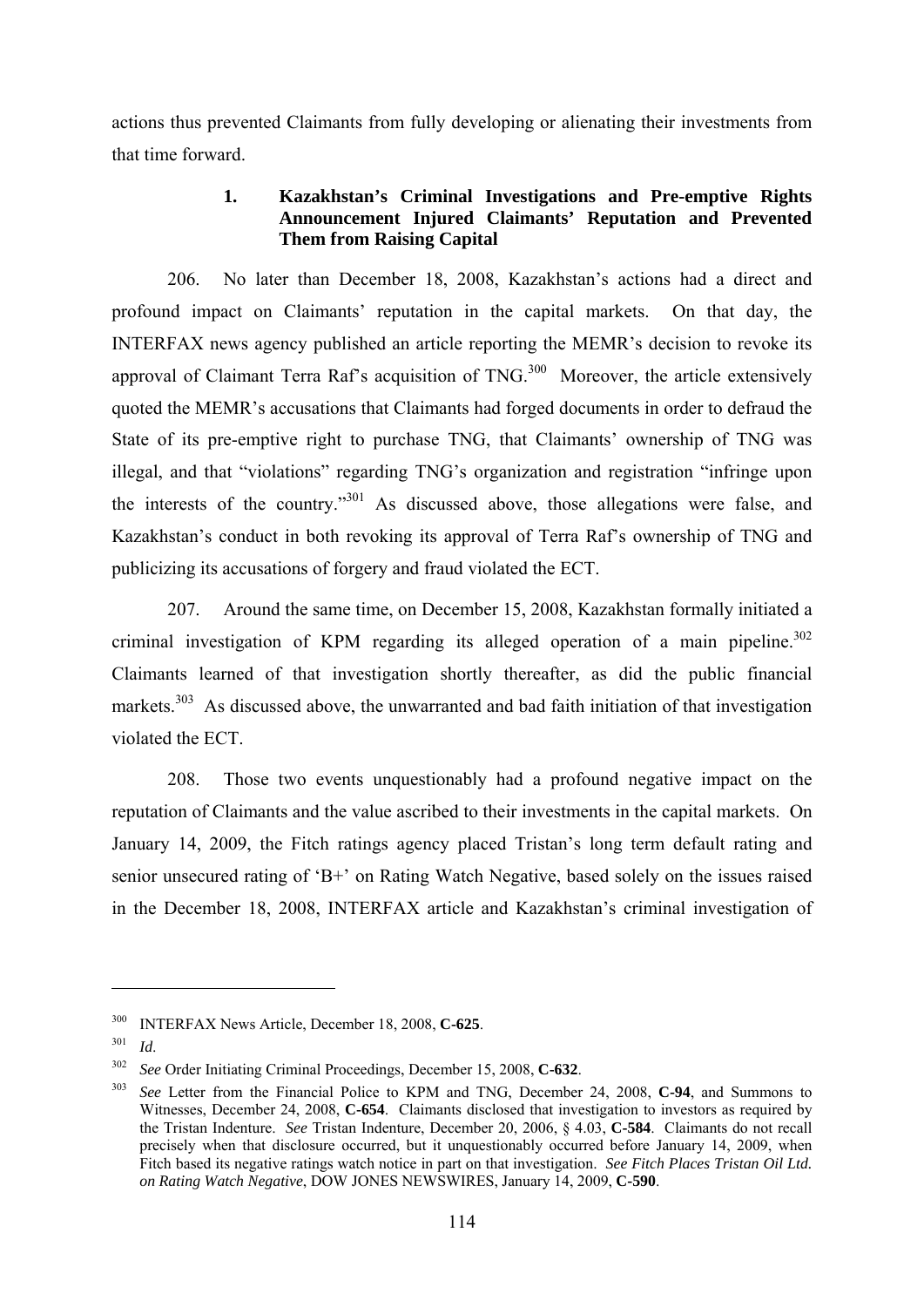KPM.304 Fitch warned potential investors that the MEMR's cancellation of its "pre-emptive rights waiver" could result in the termination of TNG's subsoil use contract, and that "a negative resolution of either of the authorities' actions will have a significant negative impact on Tristan's operational and financial profile, and is thus likely to result in a multi-notch rating downgrade."305

209. The following day, Moody's placed Tristan's B2 rating on review for possible downgrade, again based solely on the MEMR's actions related to Terra Raf's ownership of TNG and the Financial Police's criminal investigation of KPM.<sup>306</sup> Moody's warned:

> In Moody's view both developments are alarming. The events are particularly surprising given the length of time the company has been operating both assets and the fact that none of the issues had been brought up until recently. A potential loss of the license to the Tolkyn field, or/and a sizable fine with respect to KPM operations, would jeopardise the company's current and future ability to service its debt obligations in relation to the USD420 million Eurobond rated by Moody's, and would have a profound negative impact on the company's ratings.307

These actions by Fitch and Moody's clearly demonstrate that Kazakhstan's wrongful acts had a profound impact on the value of Claimants' investments no later than January 14, 2009. They also confirm that the injuries that flowed from Kazakhstan's actions were readily foreseeable.

210. Moreover, the INTERFAX article on December 18, 2009, directly interfered with a specific financing transaction that Claimants were negotiating at the time with Credit Suisse. On December 5, 2008, Credit Suisse sent Claimants a term sheet for a US \$150-175 million bridge loan facility, and indicated that it was nearly ready for execution.<sup>308</sup> On December 18, 2008, however, Mr. Antanas Petrosius of Credit Suisse sent Mr. Lungu the INTERFAX article accusing Terra Raf of forgery and fraud, and stated that he "[w]ould appreciate some colour on the [State's accusations]."309 In follow-up discussions, Credit

<sup>304</sup> *See Fitch Places Tristan Oil Ltd. on Rating Watch Negative*, DOW JONES NEWSWIRES, January 14, 2009, **C-590**.

<sup>305</sup> *See id*., **C-590**.

<sup>306</sup> Moody's Rating Actions, January 15, 2009, at 1, **C-744**. 307 *Id*., **C-744**.

<sup>308</sup> Second Lungu Statement ¶ 7; Indicative Term Sheet from Credit Suisse, December 5, 2008, **C-521**. 309 Second Lungu Statement ¶ 7; Email from Antanas Petrosius to Artur Lungu, December 18, 2008, **C-625**.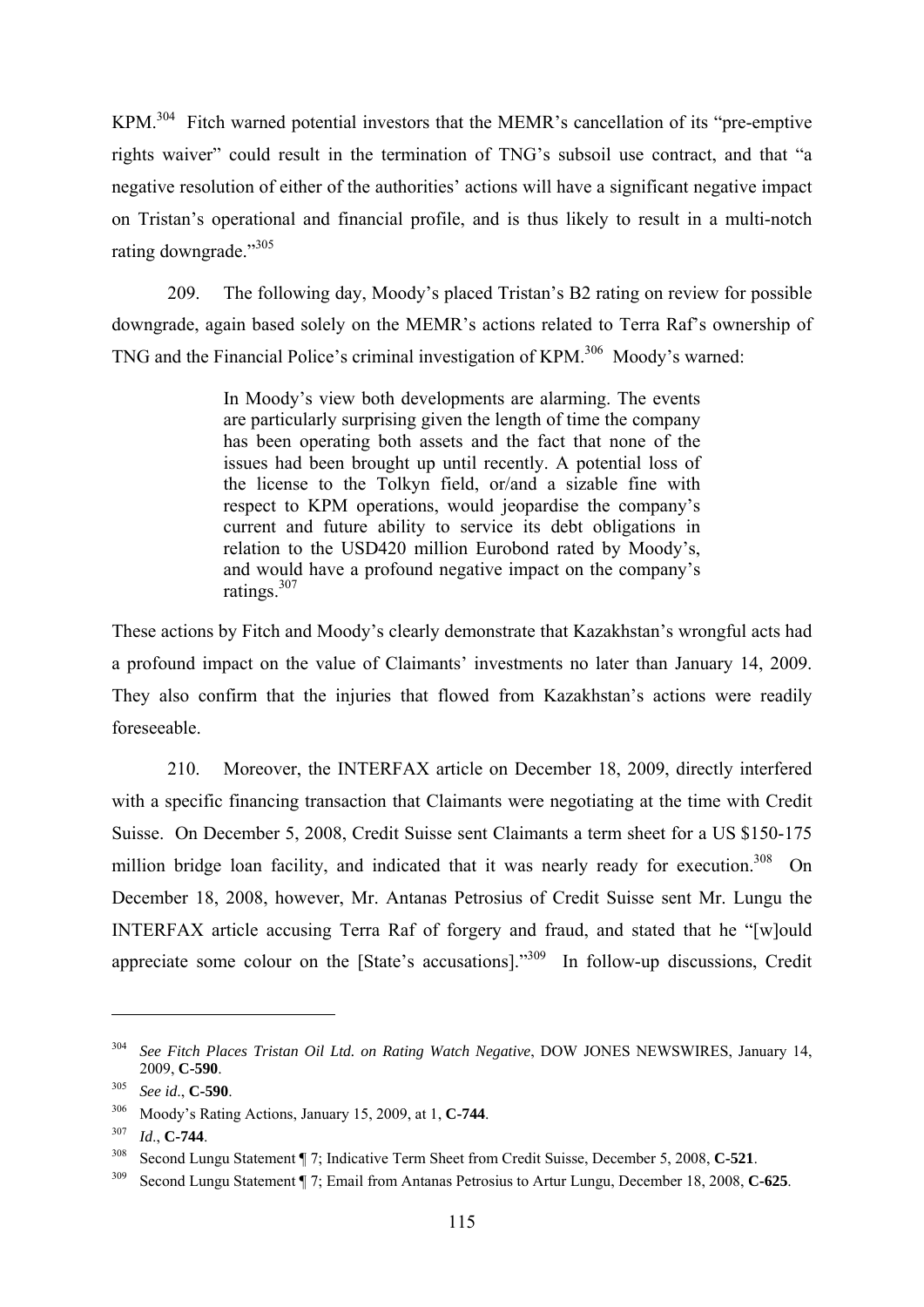Suisse said it would not provide the bridge loan until Claimants resolved their disputes with the Kazakhstan government.<sup>310</sup>

211. Kazakhstan's argument that Claimants have not sufficiently proven that the MEMR's actions caused the Credit Suisse loan to fall through is not persuasive. The MEMR's actions and accusations reported in the INTERFAX article on December 18, 2008, posed a serious threat to Claimants' investments in Kazakhstan. This is confirmed by the response of Fitch and Moody's less than a month later, who clearly viewed the MEMR's action against TNG and the criminal investigation of KPM as substantial threats to the companies' ability to service their existing debt. Under those circumstances, it would have been surprising if Credit Suisse (or any lender) had gone forward with US \$150-175 million of new financing before Claimants resolved their issues with the Kazakh authorities.

212. Similarly, Kazakhstan's speculation (during its closing argument at the May 2013 Hearing) that Credit Suisse would not have closed the transaction regardless of the State's actions due to the global financial crisis is belied by the contemporaneous evidence.<sup>311</sup> Credit Suisse stated on December 5, 2008 – long after the global financial crisis fully erupted in September 2008, and after negotiating the term sheet for several months – that it aimed to execute the term sheet the following week.<sup>312</sup> Kazakhstan's argument that the only evidence sufficient to prove this element of causation is a witness statement from Credit Suisse stating unequivocally that it would have closed the financing but for Kazakhstan's actions seeks to hold Claimants to a standard of proof, both evidentiary and substantive, that is impossibly high and plainly wrong. The evidence before the Tribunal – including the credible testimony of Mr. Lungu, the corroborating contemporaneous emails with Credit Suisse, and the ratings agency actions a few weeks later – amply demonstrates that Kazakhstan's wrongful actions caused Claimants to lose the Credit Suisse financing.

<sup>310</sup> Second Lungu Statement ¶ 7.

<sup>&</sup>lt;sup>311</sup> Kazakhstan's argument during its rebuttal closing at the May hearing that Credit Suisse never would have closed the loan because the interest rate was below the yield implied by the trading price of the Tristan notes at the time (45.609%) is unsupported and wrong. *See* Respondent's Rebuttal Closing, slide 22. Credit Suisse is a sophisticated bank, and the trading price of the Tristan notes was public. It borders on fatuous for Kazakhstan to suggest that Credit Suisse did not know what it was doing when it negotiated the terms of the loan. As Kazakhstan acknowledged, the proposed Credit Suisse loan had a much shorter duration (seven months) than the remaining duration on the Tristan notes (36 months). Also, Kazakhstan is simply wrong that the security for the Credit Suisse loan was limited to subordinated guarantees from KPM and TNG. Rather, it included a "[f]irst ranking pledge over 100% Borrower shares," and the Borrowers were Ascom and Terra Raf. *See* Email from A. Petrosius to A. Lungu, with attachment of Indicative Term Sheet from Credit Suisse, at 1 and 4 of Term Sheet, **C-521**. Thus, the loan security included all of Claimants' investments in Iraq and South Sudan, in addition to subordinated guarantees from KPM and TNG.

<sup>312</sup> Email from Antanas Petrosius to Artur Lungu, December 5, 2008, **C-521**.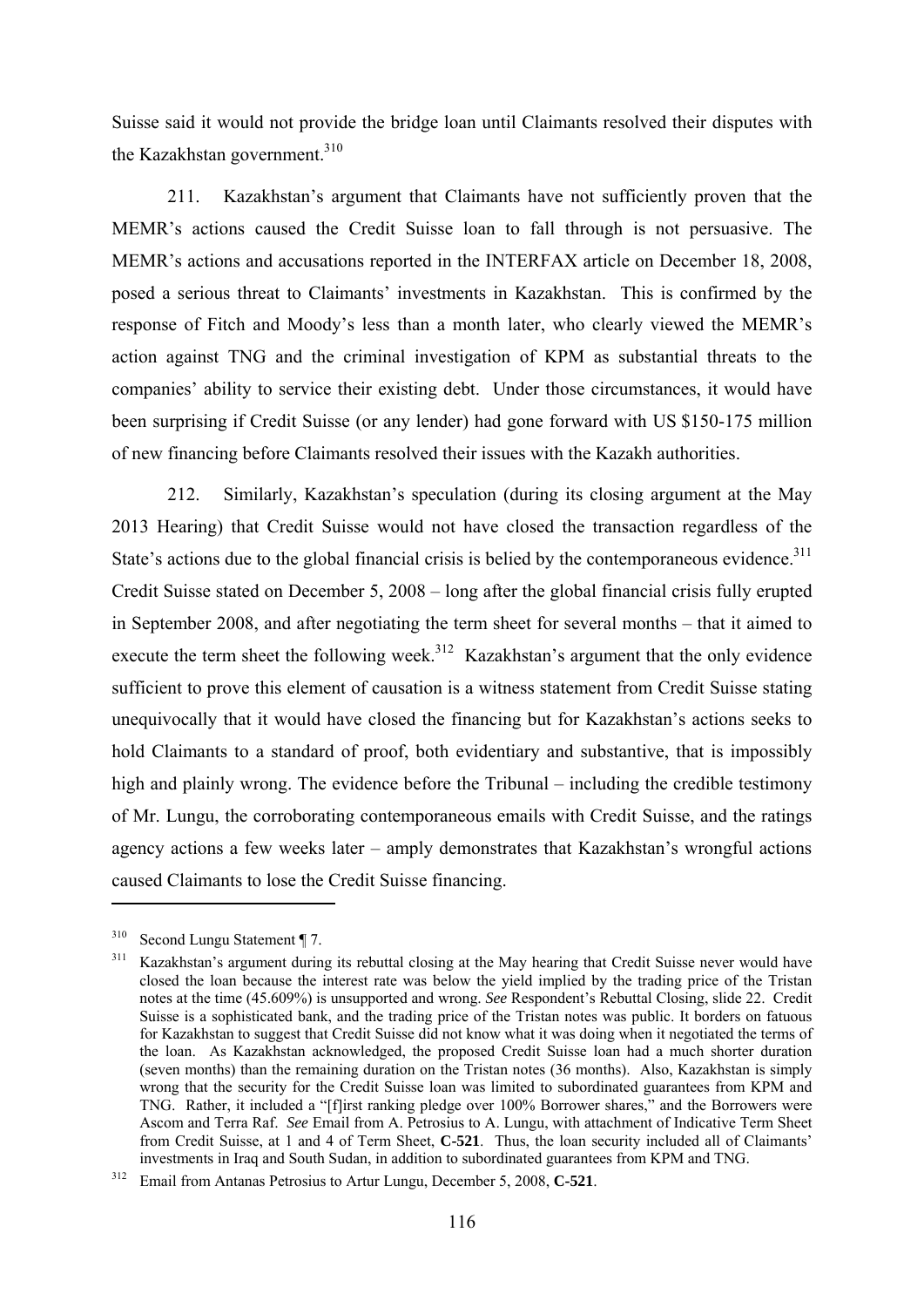213. Claimants' inability to obtain that financing had serious consequences. Most significantly, as Kazakhstan admits, Claimants would not have needed to enter into the Laren transaction in June 2009 if they had obtained the Credit Suisse financing.<sup>313</sup> The Laren facility required Tristan to issue an additional US \$111 million in notes, on top of a US \$60 million promissory note, in order to raise US \$60 million in financing needed to pay tax and interest obligations. Although that transaction was a necessary and prudent step to save Claimants' investments from debt and tax default, the onerous terms and complicated structure of that transaction caused the Moody's and Fitch ratings agencies to further downgrade Tristan's debt rating to the C level.<sup>314</sup> This is a plain demonstration of the spiraling effect on the Claimants' investments that Kazakhstan set in motion with its actions that began in October 2008, and became public no later than December 18, 2008.

214. Kazakhstan's argument at the May 2013 hearing that the "Credit Suisse loan would not have helped avoid the Laren loan" is both speculative and nonsensical.<sup>315</sup> Kazakhstan argues that because the term of the Credit Suisse loan was only seven months, "Claimants would have needed to turn to the 'Laren loan sharks'" anyway to refinance the Credit Suisse loan when it expired in August 2009. This argument ignores that Kazakhstan's actions, and the ratings agency downgrades that followed, were the reasons that Claimants had to turn to the "Laren loan sharks" at all. If Claimants had needed to refinance the Credit Suisse loan in August 2009 (which Claimants dispute),  $316$  but for the State's actions, they would have refinanced with Credit Suisse or another bank on ordinary commercial terms. If Credit Suisse had been willing to extend the loan in January, there is no reason to speculate that it (or another bank) would not have refinanced the loan in August, after oil prices and credit markets had dramatically improved, on the same or better terms. This illogical

<sup>&</sup>lt;sup>313</sup> *See* Respondent's Closing Submission, slide 19 (noting that if the Credit Suisse loan had closed in January 2009, "the funds from the Credit Suisse loan would have been available for addressing the cash needs in June 2009").

<sup>314</sup>*See* Moody's Ratings Action, June 30, 2009, **C-744**; Fitch Ratings Action, July 10, 2009, **C-743**. 315 *See* Respondent's Closing Submission, slide 19.

<sup>&</sup>lt;sup>316</sup> The Credit Suisse loan was structured as a bridge loan in contemplation of a sale of KPM and TNG, and would have given Credit Suisse the right to take control of the sale process if Claimants did not close a sale within six months. See Term Sheet attached to email from A. Petronas to A. Lungu, C-521, p. 4, Also, Kazakhstan's speculation that Claimants would have needed to refinance the Credit Suisse loan in August 2009 ignores the fact that but for Kazakhstan's actions, Claimants would have had continued access to the revolving credit under the prepayment terms of the Vitol COMSAs, would not have curtailed gas production by terminating the Kemikal contract, would have begun producing LPG in June 2009, and might have sold the companies. Kazakhstan's focus on each causal element in isolation, rather than examining the cumulative effect of its actions on Claimants' investments, is one of the fundamental flaws in its case on causation.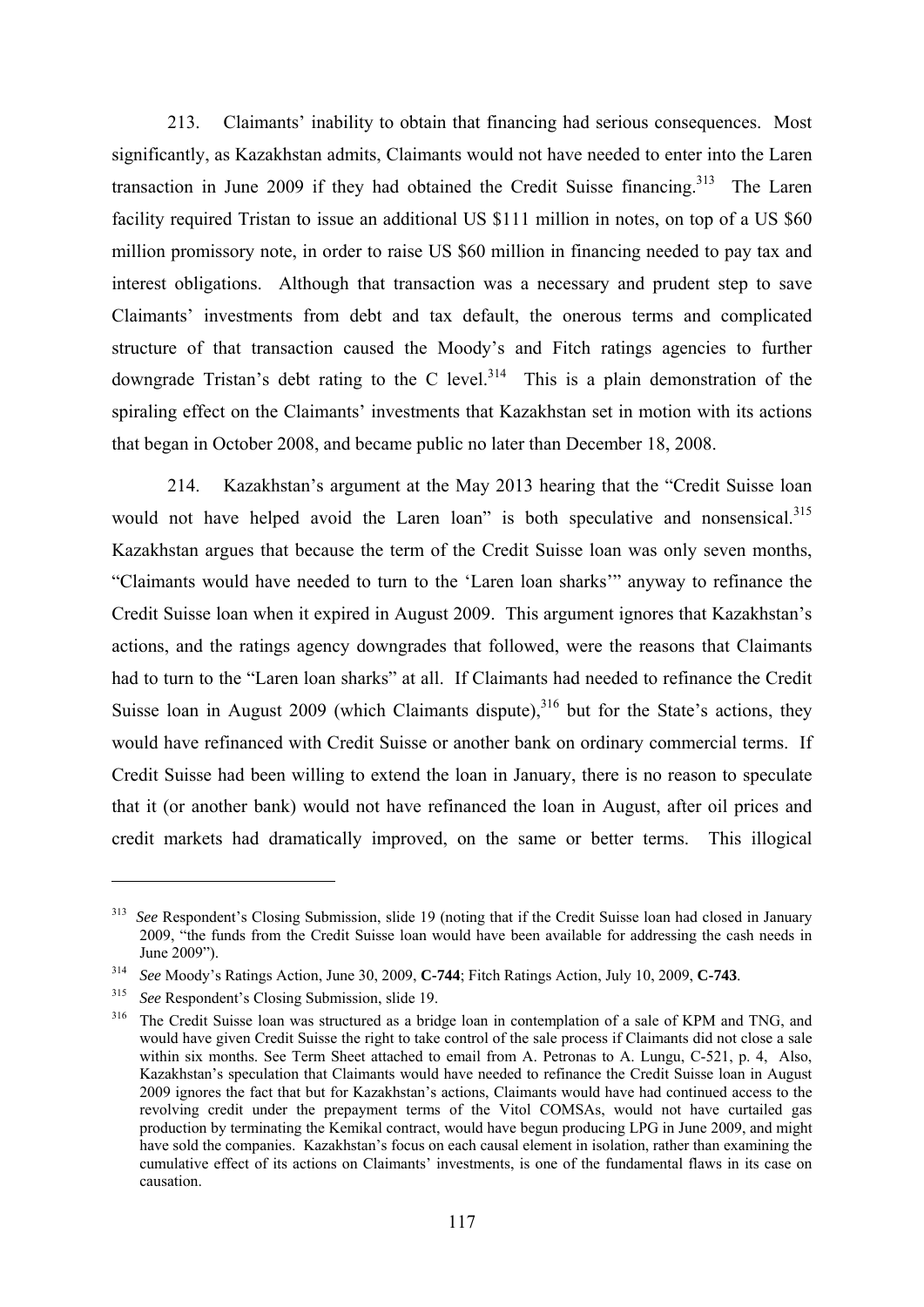argument shows just how desperate Kazakhstan is to ignore the irrefutable fact that its actions in December 2008 had a devastating, spiraling impact on the financial fortunes of Claimants' investments, as evidenced by the public reports of two independent ratings agencies

### **2. Kazakhstan's Wrongful Actions Hindered Completion of the LPG Plant**

215. Kazakhstan's wrongful actions also hindered TNG's completion of the LPG Plant, in several different ways.

216. First, in November-December 2008, shortly after President Nazarbayev issued his investigation order, construction on the LPG Plant slowed significantly because the non-Kazakh workers on the project were unable to renew their work permits.<sup>317</sup> That had never occurred prior to President Nazarbayev's order in October 2008.<sup>318</sup> Kazakhstan does not rebut or deny this evidence.

217. Moreover, in the spring of 2009, Kazakhstan's illegal actions forced Claimants to suspend construction of the LPG Plant indefinitely. Kazakhstan's interference with the Credit Suisse transaction put TNG in a position where it needed to conserve cash to meet current obligations. Additionally, as Mr. Stati explained, Kazakhstan's actions changed the investment environment to the point where it was simply too risky to invest additional capital in a fixed asset that Kazakhstan could seize.<sup>319</sup> Mr. Stati's decision to pause construction of the LPG Plant until the situation with the government improved or the assets were sold to a new owner was a prudent response to Kazakhstan's actions, which by that time included the public disparagement of TNG, over US \$60 million in unfounded tax assessments, the malicious criminal investigations of KPM and TNG on the basis of the spurious charge of operating "main" pipelines without licenses, and the sequestration of Claimant's participation interests in both KPM and TNG (as well as their subsoil use contracts and other assets).

218. Indeed, there can be no dispute that Kazakhstan's actions caused the delay in construction of the LPG Plant. President Nazarbayev himself acknowledged this fact in his instruction on November 19, 2009, stating that according to Akim Kusherbayev, construction

<sup>317</sup> Broscaru Statement ¶¶ 25-26.

<sup>318</sup>*Id*. 319 Second Stati Statement ¶ 40.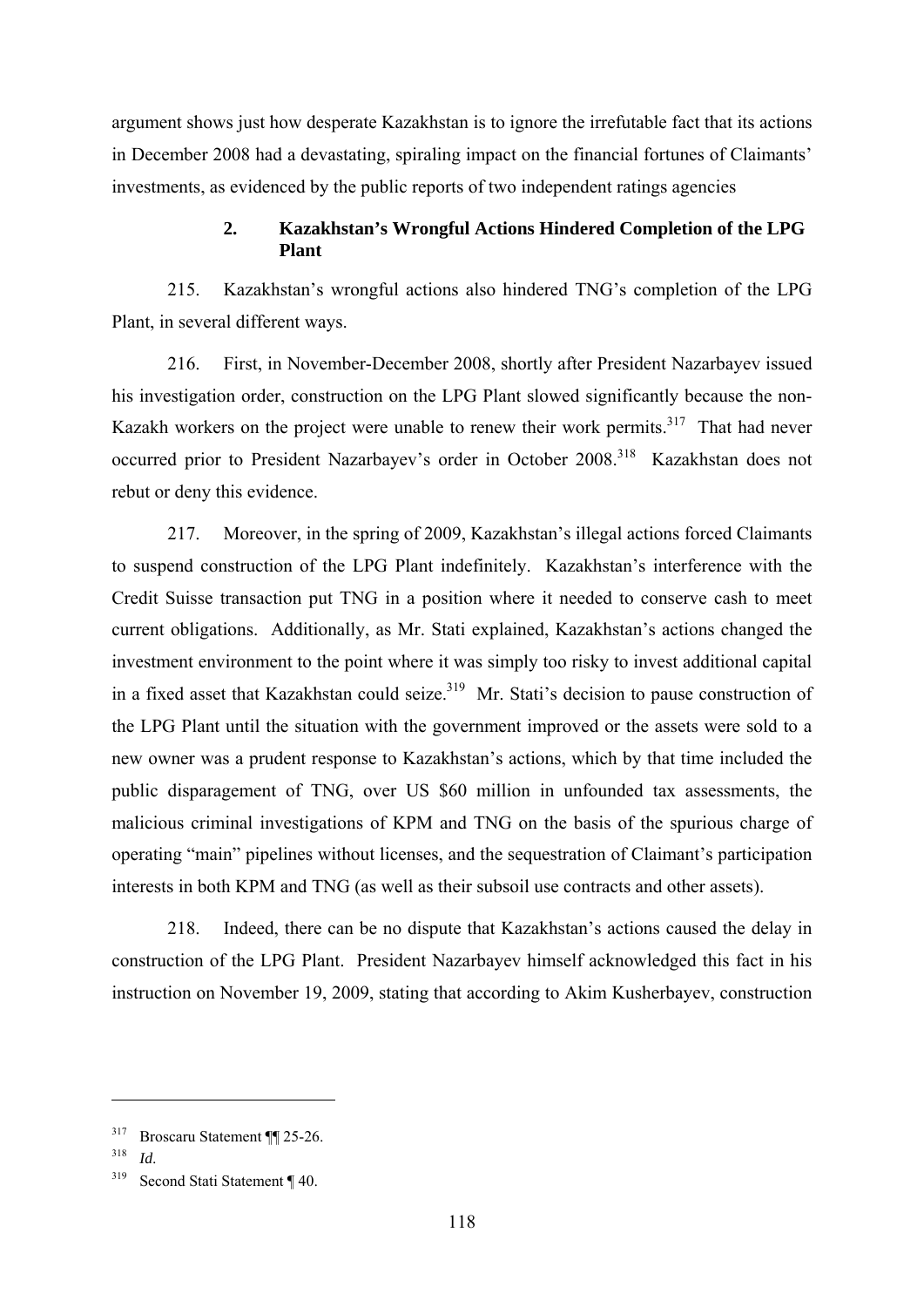on the LPG Plant halted "as a result of inspections by law enforcement."<sup>320</sup> The MEMR also acknowledged that fact in the report on its January 2010 inspections:

> Taking into consideration the sequestration of the subsoil exploitation agreements and the participation quota to the registered share capital, the funding of the construction works was stopped, and the construction entered into conservation. The commissioning [of the LPG Plant] was delayed until further notice. $321$

219. Moreover, in February 2010, the Akim of the Mangystau Region — clearly anxious to have the LPG Plant completed — approached TNG with a proposal for TNG to borrow funds from State agencies to complete the facility. Mr. Stati responded that the reasons for the delay were not intrinsic to the project, but in fact resulted from the State's baseless legal actions, which precluded Claimants from raising or investing additional funds in the LPG Plant:

> In this regard, we would like to emphasize that shrink and subsequent suspension of funding and construction of [LPG Plant] in March 2009, represented a coercive measure, directed towards protection by investors of their contributions and investments. Between 2009-2010, we, along with the top management of LLP "Tolkynneftegaz" and LLP "Kazpolmunay", repeatedly notified the Akimat of the Mangystau Region about actions undertaken by various bodies of the RK intended to create artificial, illegal mechanisms for seizure of assets from LLP "Tolkynneftegaz" and LLP "Kazpolmunay", as well as to bring to justice companies' top managers and recover unfounded fabulous amounts from them.

> In order not to allow full suspension of works, the top management of the companies made several tentative steps to raise funds from the local banking market, but making reference to the well-known issues and claims lodged against the companies — they were refused in funding.

> The said issues, claims and measures on seizure of assets from LLP "Tolkynneftegaz" and LLP "Kazpolmunay" and confinement of their former managers have not been terminated yet, this serving as continuing reasons of refusal for funding. In our turn, we, the participants in the above-mentioned companies, do not find rational and appropriate to worsen the companies condition, allowing them to slide deeper into the debt pit, being completely aware that the raised means will be

<sup>320</sup>*See* Instruction from President Nazarbayev (attached to Blagovest Letter), November 19, 2009, **C-23**. 321 MEMR Minutes on Inspections of TNG, January 25 – February 5, 2010, at 23, **C-599**.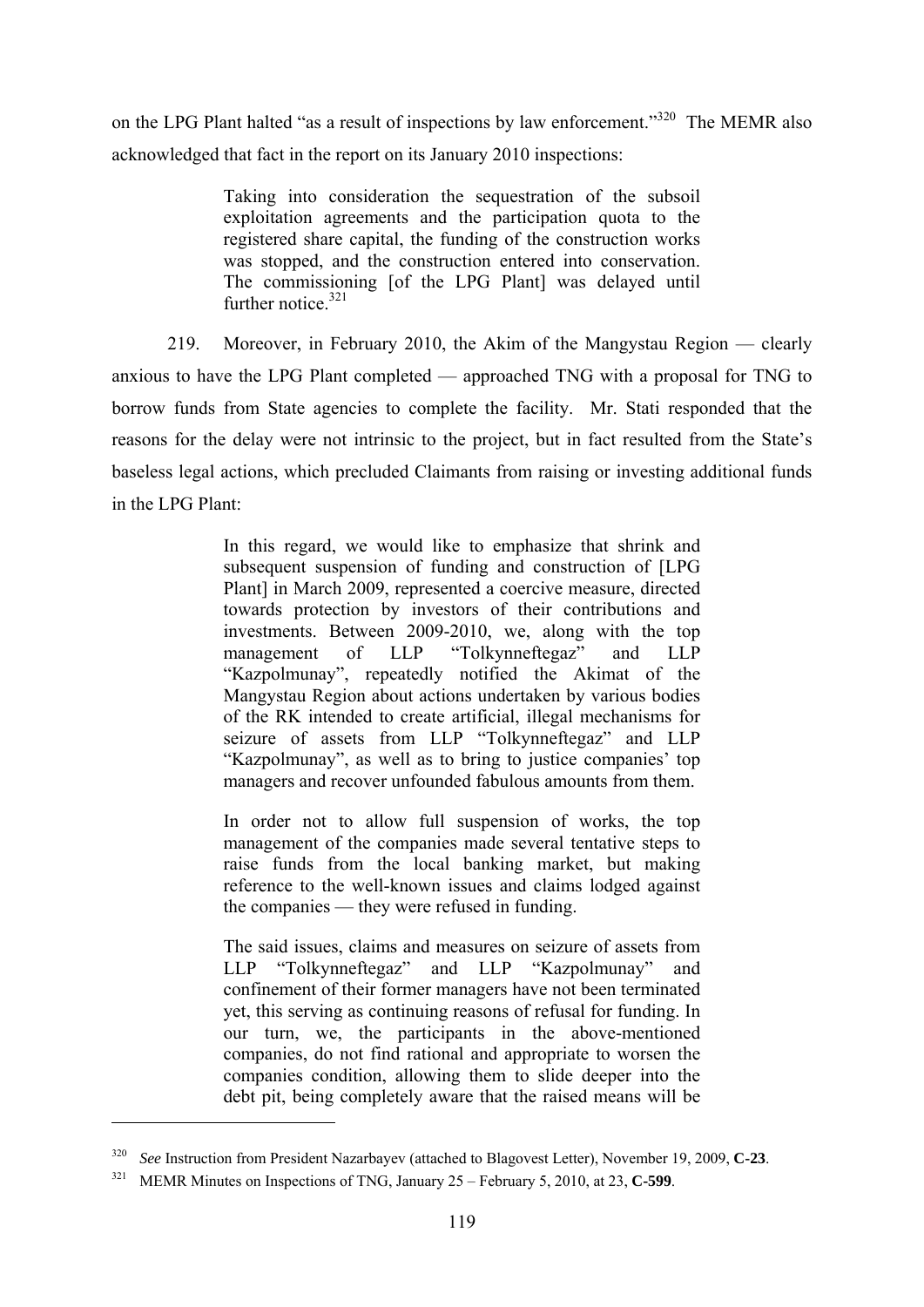spent not to complete and commission the [LPG Plant], but to cover directly the exorbitant amounts of claims to the State.<sup>322</sup>

The Mangystau Akim then wrote Prime Minister Massimov the very next day, acknowledging that construction on the LPG Plant had stopped "[d]ue to financial and legal problems of the company," and urging the Prime Minister to dismiss the legal actions against KPM and TNG so that construction might resume.<sup>323</sup>

220. Claimants' decision to suspend construction, while prudent under the circumstances, had significant negative consequences. TNG had invested a substantial amount of capital in the LPG Plant, which subsequently sat idle. But for Kazakhstan's actions, the LPG Plant would have gone online in June of  $2009$ ,  $324$  providing a valuable uplift on the revenue earned from the Tolkyn gas at a critical time. Moreover, the delay in construction of the LPG Plant increased the ultimate cost of completing the plant (by US \$50 million in the opinion of Kazakhstan's own expert, GCA).<sup>325</sup>

221. Additionally, the conditions that caused Mr. Stati to pause his investment in the LPG Plant also caused Vitol to retract a substantial part of its debt financing for the project. As Mr. Lungu explained, Vitol had agreed to pay half the construction cost through prepayments for TNG condensate that worked like a revolving line of credit.<sup>326</sup> Beginning in June of 2009, however, Vitol began to draw down that line of credit because of the risky investment environment created by Kazakhstan.<sup>327</sup> Vitol ultimately reduced the amount of its total financing for the project to US  $$66$  million.<sup>328</sup>

### **3. Interference With Development of Tolkyn and Borankol**

222. As with the LPG Plant, the extremely hostile investment environment created by Kazakhstan, combined with the liquidity shortage due to the absence of the Credit Suisse financing, also forced Claimants to reduce development efforts in the Tolkyn and Borankol

<sup>322</sup> Letter from Terra Raf to the Akim of Mangystau Region, February 23, 2010, **C-664**.

<sup>323</sup> Letter from the Akim of Mangystau Region to the Prime Minister of Kazakhstan, February 24, 2010, **C-665**.

<sup>324</sup> Broscaru Statement ¶ 28.

<sup>&</sup>lt;sup>325</sup> First GCA Report ¶ 63; Tr. January 2013 Hearing, Day 4, 15:1-12.

<sup>326</sup> Tr. January 2013 Hearing, Day 1, 183:25-184:18.

<sup>327</sup> Tr. October 2012 Hearing, Day 2, 43:1-43:8; Tr. January 2013 Hearing, Day 1, 185:13-185:21.

<sup>328</sup> Tr. January 2013 Hearing, Day 1, 248:13-248:20.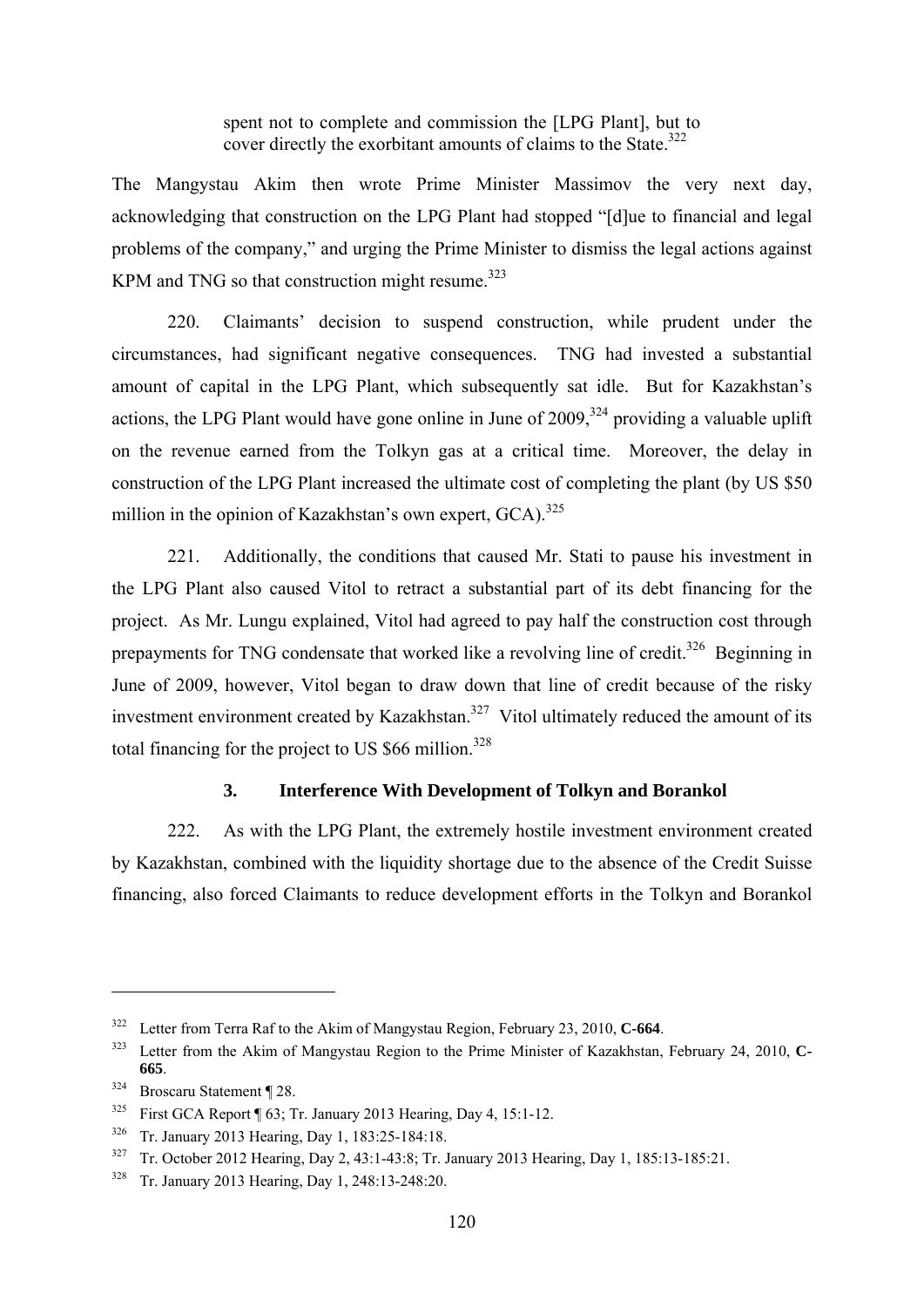fields. That included the decision not to drill (or recomplete) thirteen wells at Borankol and Tolkyn in  $2009-2010$ <sup>329</sup> This injured Claimants in at least three ways:

- First, KPM and TNG lost the revenue they would have earned from their planned production during 2009 and 2010;
- Second, that gap in development efforts artificially depressed the production "curve" at Tolkyn and Borankol. As discussed at length in Claimants' First Post-Hearing Brief, that is another of the many reasons why Kazakhstan's valuation date and approach to valuation are wrong.<sup>330</sup> The production at July 2010 that forms the basis for GCA's decline curve analysis is significantly lower than it would have been if Claimants had been able to develop the fields without interference by Kazakhstan.<sup>331</sup>
- Third, Claimants were unable to respond promptly to the watering issues at the Tolkyn field. Although Kazakhstan greatly exaggerates the magnitude of the watering problem, it bears responsibility for preventing Claimants from implementing normal field management practices to address it in 2009 and  $2010^{332}$

# **4. Kazakhstan's Actions Interfered With TNG's Sales**

223. Local consumer demand can absorb only a portion of TNG's natural gas production, particularly in summer months when heating demand declines. TNG historically sold its excess gas production to exporters like Kemikal.<sup>333</sup> In 2008, TNG sold more than 62 percent of its gas to Kemikal, accounting for more than US \$77 million in revenue.<sup>334</sup>

224. In late 2008, following the Nazarbayev investigation order, Kemikal inexplicably refused to post bank guarantees that were required by its credit terms.<sup>335</sup> Kemikal was owned by Samruk-Kazyna, the Kazakh sovereign welfare fund that was controlled by Timur Kulibayev, President Nazarbayev's son-in-law, at the time.<sup>336</sup> After

<sup>329</sup> Second Stati Statement ¶ 44.

<sup>330</sup> *See* Claimants' First Post-Hearing Brief ¶¶ 365-368, 459-63.

<sup>331</sup> Tr. January 2013 Hearing, Day 3, 35:2-20.

<sup>332</sup> Tr. January 2013 Hearing, Day 3, 24:11-22.

<sup>&</sup>lt;sup>333</sup> TNG also reduced production in the summer of 2007, but that was a voluntary step in order to negotiate a higher price with Kemikal. *See* Second Lungu Statement ¶ 3-5. TNG had never before encountered a situation in which no exporter would take its gas at any price.

<sup>334</sup> Tristan Oil 2008 Annual Report, Ex. 67 to First FTI Scope of Review at 4.

<sup>335</sup> Second Lungu Statement ¶ 6.

<sup>&</sup>lt;sup>336</sup> Tr. January 2013 Hearing, Day 3, 49:14-19 (testimony of Professor Olcott that Samruk-Kazyna owned Kemikal); Tr. October 2012 Hearing, Day 3, 173:18-19 (testimony of Minister Mynbaev that Kulibayev was the head of Samruk-Kazyna); M. Olcott, *Kazakhstan: Unfulfilled Promise?* at 266, Exhibit 1 to First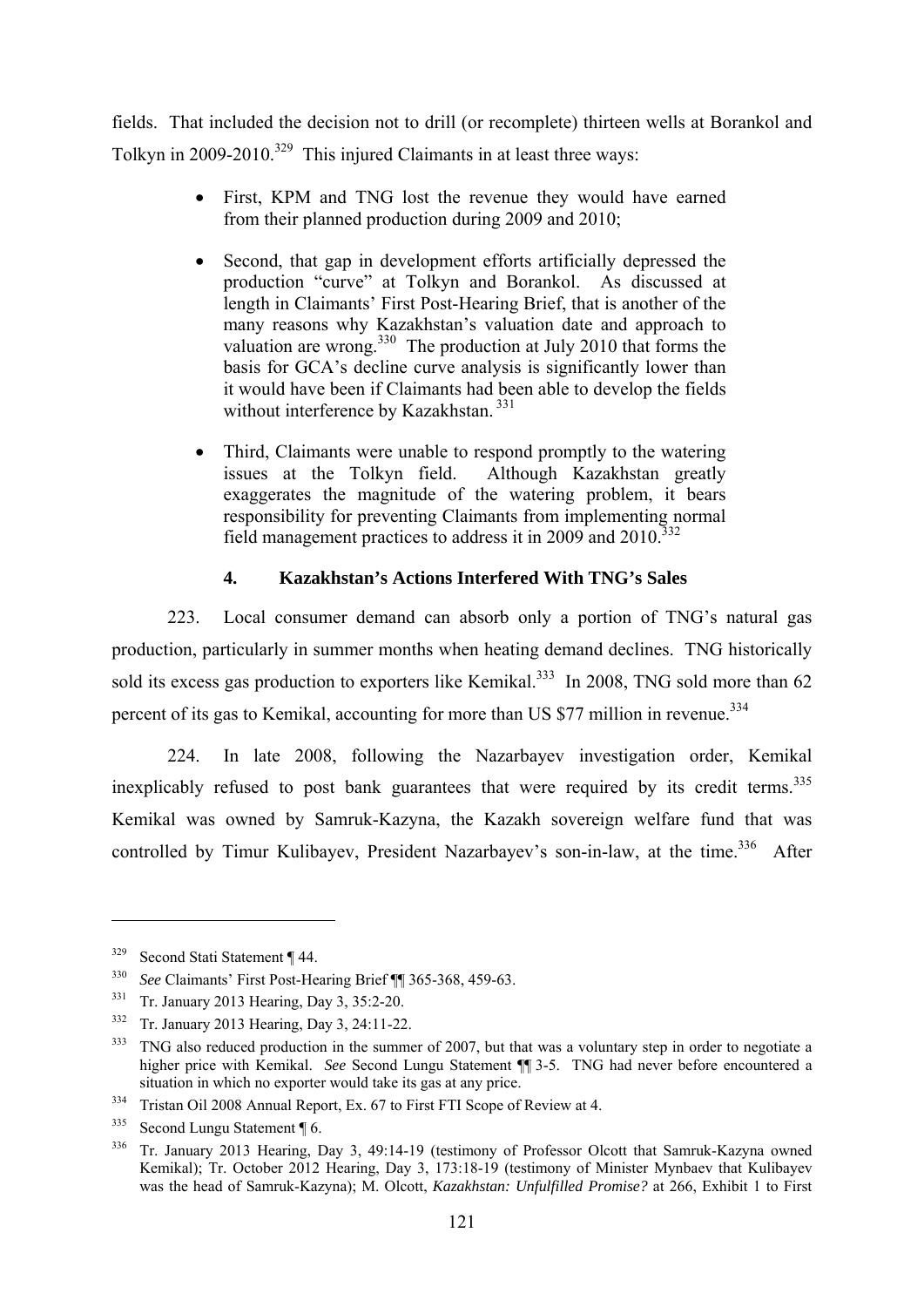learning of President Nazarbayev's investigation order, and the aggressive and hostile investigations that followed, Claimants inferred that Kemikal's sudden refusal to post credit guarantees was part of the campaign to put pressure on  $TNG<sup>337</sup>$  But whether or not it was part of such the campaign (which Claimants cannot know with certainty), the sudden government hostility that followed President Nazarbaev's investigation order made continued sales to a State-owned company on open credit too risky. Consequently, TNG did not renew the contract with Kemikal when it expired at the end of 2008, as it would have (even on open credit terms) had its investments not been targeted by the State.

225. TNG attempted to find replacement buyers for its gas in the summer of 2009, but Kazakhstan's actions frustrated those efforts in two ways. First, Kazakhstan effectively precluded TNG from selling any of its gas on the export markets. Kazakhstan controlled all access to the CAC pipeline, which was the only route for TNG to export its gas. Kazakhstan, however, required producers to sell through "designated purchase agents" that were affiliated with the Kazakh government, such as KazRosGaz or Kemikal.<sup>338</sup> Kemikal was a non-option for the reasons discussed. Moreover, when TNG attempted to sell its excess gas to KazRosGaz, it received no response, which had never been an issue prior to October 2008.<sup>339</sup>

226. Second, following the arrest of Mr. Cornegruta on April 25, 2009, a majority of the senior management of KPM and TNG wisely decided to leave Kazakhstan. TNG's general director, Mr. Cojin, was out of the country at the time and wisely decided not to return.340 Moreover, both before and after Mr. Cornegruta's arrest, the management of TNG had to devote much of its time to responding to the State's various harassment actions, rather than the day-to-day management of the company. Thus, when TNG needed its senior management to devote its time and energies to locating additional gas buyers, its general director was not in the country, and its remaining management was occupied responding to Kazakhstan's harassment and coercion<sup>341</sup>

Olcott Report (book authored by Professor Olcott stating that Kulibayev had a long-standing and influential position in Samruk-Kazyna).

<sup>337</sup> *See, e.g.*, Tr., October 2012 Hearing, Day 1, pp. 201:5 – 202:12.

<sup>338</sup> Second Olcott Report ¶ 25; Tr. January 2013 Hearing Day 3, 48:25–50:14.

<sup>339</sup> Second Lungu Statement ¶ 8.

<sup>340</sup> Second Stati Statement ¶ 28; First Cojin Statement ¶ 22.

<sup>&</sup>lt;sup>341</sup> TNG did locate one potential new buyer, which resulted in execution of a gas sales contract that was scheduled to go into effect in June 2009 "[a]ssuming certain conditions are satisfied by the other party to the contract." *See* Tristan Oil 2008 Annual Report, Ex. 67 to First FTI Scope of Review at 16. The buyer never satisfied those conditions, and thus the contract never went into effect. *See* Tristan Oil 2009 Annual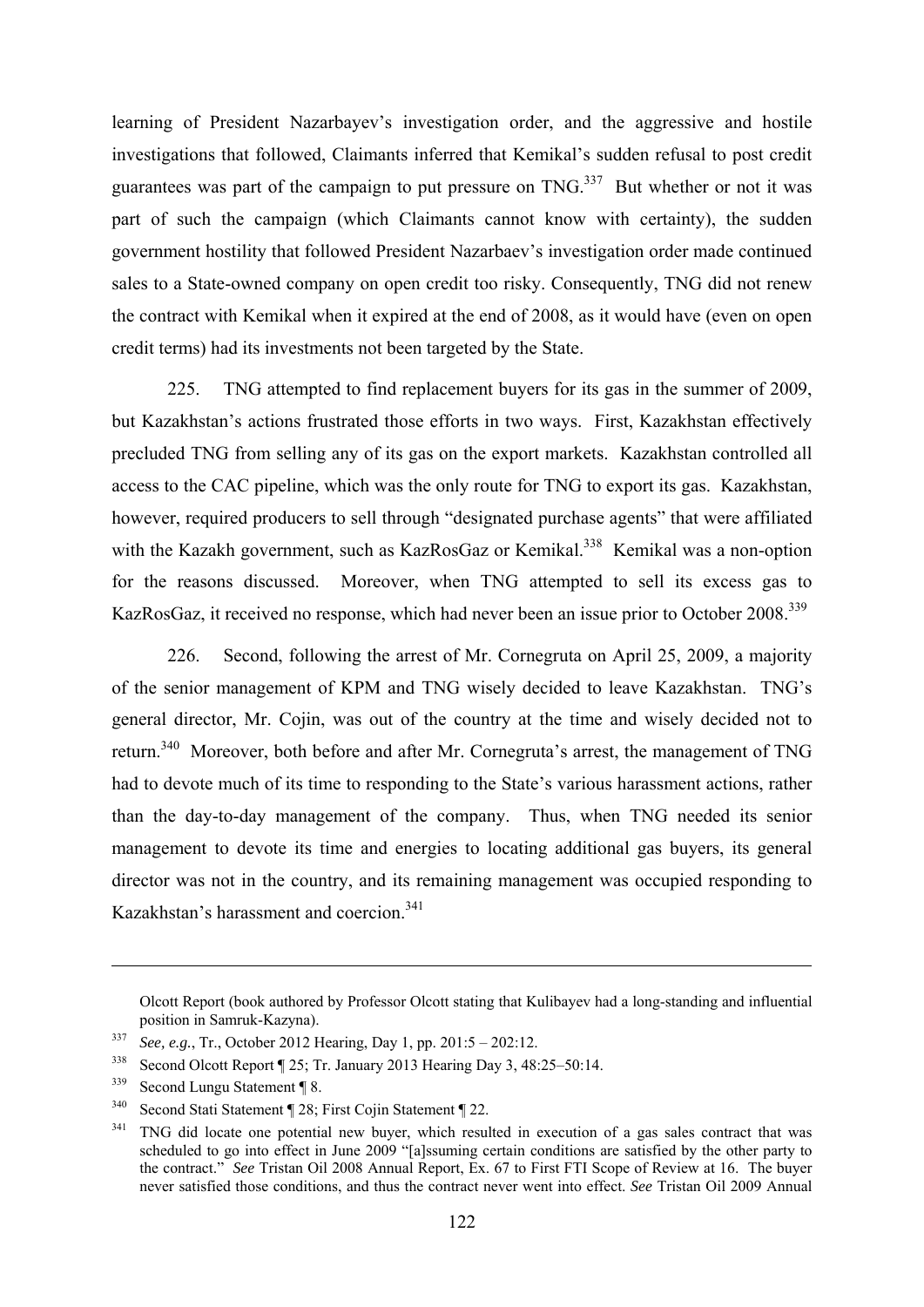227. As a result of being forced not to renew the Kemikal contract, and being unable to replace that contract, TNG had to shut in production by 30-50 percent during March through July of 2009, and by 100 percent during two weeks in August  $2009^{342}$ Consequently, TNG produced 17 BCF of gas and 311,000 barrels of condensate less than the targets in its own 2009 work program (which was 27 and 19 percent of those targets, respectively).<sup>343</sup>

### **5. Interference With Exploration of the Contract 302 Area**

228. On October 10, 2008, TNG informed the MEMR that it no longer wished to enter the appraisal phase in relation to Munaibay, and instead intended to exercise the clause enabling a two-year extension of the entire exploration Contract No. 302. As it explained in that letter, TNG based that decision on its belief that the 302 area had significant potential in "more deep-lying raw hydrocarbon reservoirs on Munaibay area," and its desire to "fully and thoroughly explore the contractual territory."344 On October 14, 2008, TNG submitted a formal extension request and proposed work program, which reiterated TNG's intent to complete the Munaibay 1 well to its planned depth of 6,000 meters and, based on the results of that well, to drill a second ultra-deep well to explore a "deeply submerged reef field" in the subsalt horizon.<sup>345</sup> These documents unquestionably confirm TNG's intent to explore the entire Contract 302 area, including the Interoil Reef. Kazakhstan's argument that the omission of the second ultra-deep well in the proposed work program submitted on October 14, 2008, meant that TNG had no intent or legal ability to explore the reef, is not persuasive. Work programs are routinely amended, and it is logical that TNG wanted to complete the Munaibay-1 well before deciding whether to commit to drill a second ultra-deep well.<sup>346</sup>

229. Moreover, TNG could have penetrated the reef structure by deepening the Munaibay-1 well rather than drilling a second exploration well. TNG's original plan to drill

Report, at 17, R-37.6. Kazakhstan's argument that Mr. Lungu was "evasive" about this agreement at the Quantum Hearing illustrates how Kazakhstan misrepresents testimony in its efforts to discredit Claimants' witnesses. *See* Respondent's First Post-Hearing Brief **[**[ 144-145. Kazakhstan asserts that Mr. Lungu testified that the Annual Report does "not refer to any contract," when he clearly testified that the Annual Report "does not name a contract, therefore I don't know to which one actually it refers." Tr. Quantum Hearing Day 1, 216:6-7. It is hardly surprising that Mr. Lungu would not remember the details of a fouryear-old agreement that he did not negotiate and that never went into effect.

<sup>342</sup> Tristan Oil 2009 Annual Report, at 17, R-37.6.

<sup>343</sup> Minutes on the MEMR unscheduled inspection of TNG, January 25-February 5, 2010, Table 5, **C-599**. 344 TNG Letter to MEMR of October 10, 2008, **C-66**.

<sup>345</sup> TNG Application to Extend Contract 302, October 14, 2008, **C-67**. 346 First GCA Report ¶ 106; Cojin Testimony, Tr. January 2013 Hearing, Day 2, 64:13-19.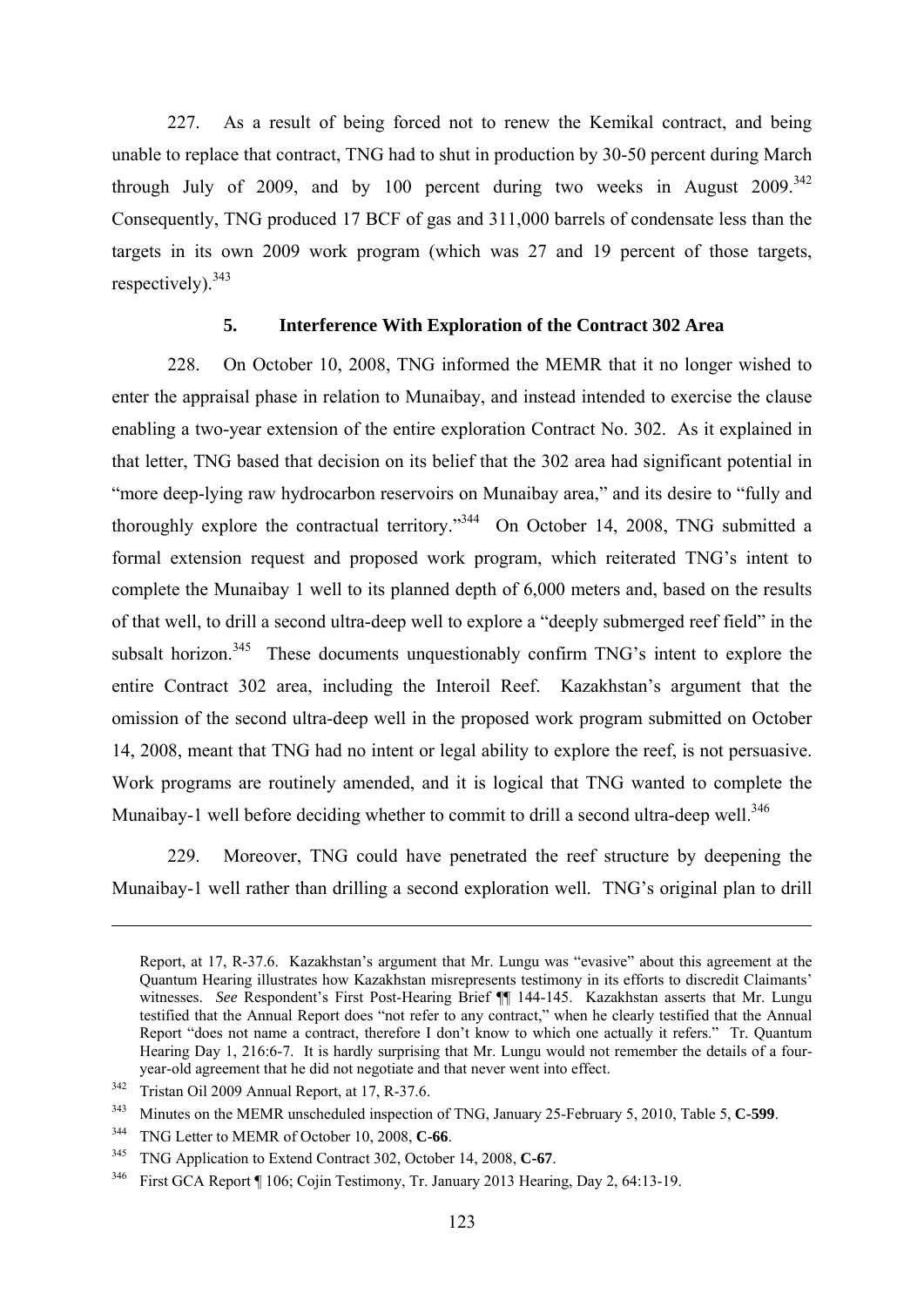Munaibay-1 to 6,000 meters, and then to drill a second well in a different location to explore the reef structure, was premised on the 2D seismic data, which indicated that the Munaibay-1 well was not in a good location to explore the reef.<sup>347</sup> The 3D seismic data, however, showed that the Munaibay-1 well was in a very good location to explore the reef (near the crest of the formation), although it also confirmed that the top of the formation was somewhat deeper than the original planned depth of the Munaibay-1 well (around 6,750 meters in Ryder Scott's view, and  $6.300$  meters according to  $GCA$ ).<sup>348</sup> After TNG analyzed the 3D data in early 2009, it could have decided to explore the reef by deepening the Munaibay-1 well (which was already at 4,700 meters, and would penetrate the reef at a depth somewhat below 6,750 meters), rather than drilling an entirely new well to explore the reef.<sup>349</sup>

230. Additionally, TNG had the capability to explore the entire Contract 302 area, including the reef. Kazakhstan's argument that TNG's failure to complete the Munaibay-1 well to its planned depth of 6,000 meters demonstrates that it lacked the technical ability to explore the reef is wrong. TNG stopped drilling that well at 4,700 meters because it encountered pressures that required a heavier drilling rig.<sup>350</sup> Claimants acquired a heavier drilling rig in Georgia that was ready to transport to Kazakhstan in January  $2009$ <sup>351</sup>. That

<sup>&</sup>lt;sup>347</sup> The Munaibay-1 well's primary target was the Munaibay Oil structure (which tested positive around 4,700 meters). Based on the 2D seismic data, the Munaibay-1 well appeared to be near the flank of the reef structure, making it a poor location to test that structure. Nonetheless, TNG planned to drill that well to 6,000 meters, and its only target in doing so would have been to explore the Interoil Reef. It is common for an operator to design a well with one formation as a primary target and another as a secondary target -- even if it is not in an ideal location to explore the secondary target – because it can provide valuable information about the target at relatively little additional cost. Here, because the 2D data provided a fairly unclear image of the depth of the reef, it was reasonable for TNG to conclude that the Munaibay-1 well could penetrate the reef around 6,000 meters, or at the very least provide valuable velocity and geological data that would have assisted in planning the Munaibay-3 well. *See* Fourth Ryder Scott Report 11 61-67.

<sup>&</sup>lt;sup>348</sup> Contrary to Kazakhstan's argument in its rebuttal closing at the May Hearing (*see* Respondent's Rebuttal Closing of May 3, 2013, slide 13), Mr. Nowicki has not "retracted" his opinion that the Munaibay-1 well could penetrate the reef structure. At the January Hearing, Mr. Nowicki had not completed his depth conversion analysis of the 3D seismic data, and thus testified accurately that 6,000 meters was within the range at which one might encounter the reef based on the uncertain 2D data. At the May hearing, after fully analyzing the 3D data, Mr. Nowicki testified that the Munaibay-1 well *would* penetrate the reef, but at a depth "probably a little bit deeper" than 6,750 meters, rather than its original proposed depth of 6,000 meters. *See* Tr. May 2013 Hearing, Day 1, 51:15-25. Thus, he did not retract his view that the Munaibay-1 well would penetrate the reef; he merely refined his view of the depth at which it would hit the reef based on the more precise 3D data. Kazakhstan's argument to the contrary is based on an egregious, selective mischaracterization of his testimony. *See* Fourth Ryder Scott Report  $\P$  61-67.<br><sup>349</sup> Fourth Ryder Scott Report  $\P$  61-67.

<sup>350</sup> Romanosov Testimony, Tr. January 2013 Hearing, Day 2, 67:1-68:17.

<sup>351</sup> Tr. January 2013 Hearing, Day 2, 84:11-19, 114:25-115:15.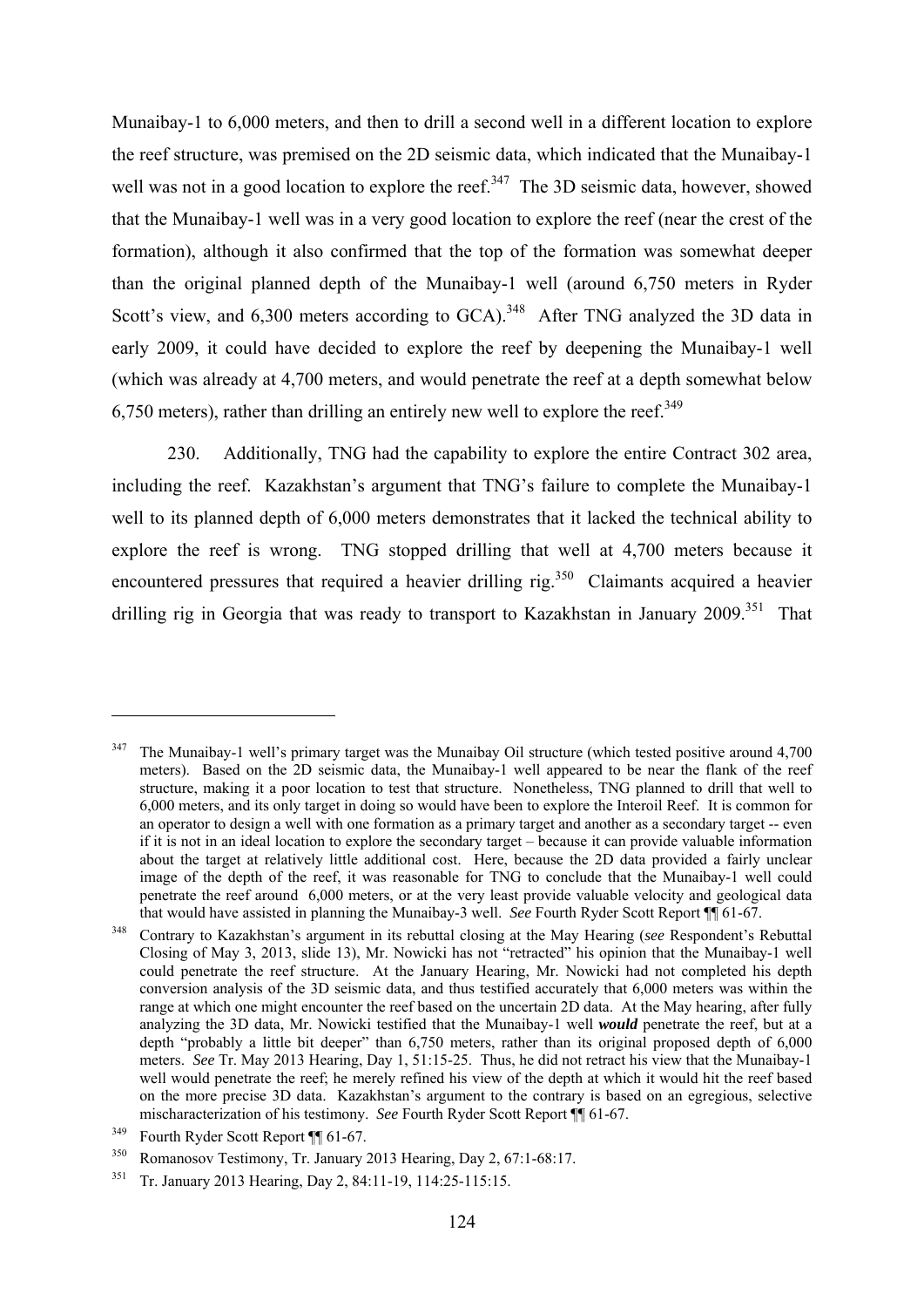drilling rig had a designed depth capacity of 7,000 meters, which would have been adequate to drill an exploration well to test the reef structure.<sup>352</sup>

231. Claimants, however, decided not to move the heavier drilling rig to Kazakhstan after the State commenced its harassment campaign, including, most notably, the MEMR's actions challenging Claimants ownership of TNG on December 18, 2008.<sup>353</sup> It would have been imprudent to move an additional valuable asset into Kazakhstan, and commit additional resources, in order to develop an investment that the MEMR had declared Claimants had no legal right to own (TNG). Instead, Claimants reasonably endeavored to resolve the disputes with the MEMR, up to and including a meeting with the Executive Secretary of the MEMR on March 19, 2009.<sup>354</sup> The MEMR, however, never withdrew its challenge to Claimants' ownership of TNG, and thus TNG was never in a position to prudently continue investment in the Contract 302 area.

232. Moreover, Kazakhstan's refusal to execute the formal extension of Contract 302 clearly prevented TNG from conducting further exploration work on the area. Although the MEMR had extended Contract 302 (and was obligated to extend the contract under its duty to act fairly, equitably, and in good faith), its failure to execute the formal amendment prevented TNG from conducting further exploration activity. Thus, Kazakhstan's violations injured Claimants by preventing them from proving the full extent and recoverability of the resources in the Contract 302 Properties

### **6. Interference With Ability to Sell the Investments**

233. Kazakhstan's illegal conduct also significantly interfered with Claimants' ability to sell their investments in KPM and TNG. The evidence of this interference is overwhelming.

234. First, the MEMR's leak to the financial press on December 18, 2008, clouded Claimants' title to TNG, and impugned the character of Claimants with allegations of forgery and fraud. The Moody's rating agency publicly described this development, along with the

<sup>352</sup> *See* Fourth Ryder Scott Report ¶ 68.

<sup>353</sup> Tr. January 2013 Hearing, Day 2, 84:11-19, 114:25-115:15.

<sup>354</sup> First Lungu Statement ¶ 43.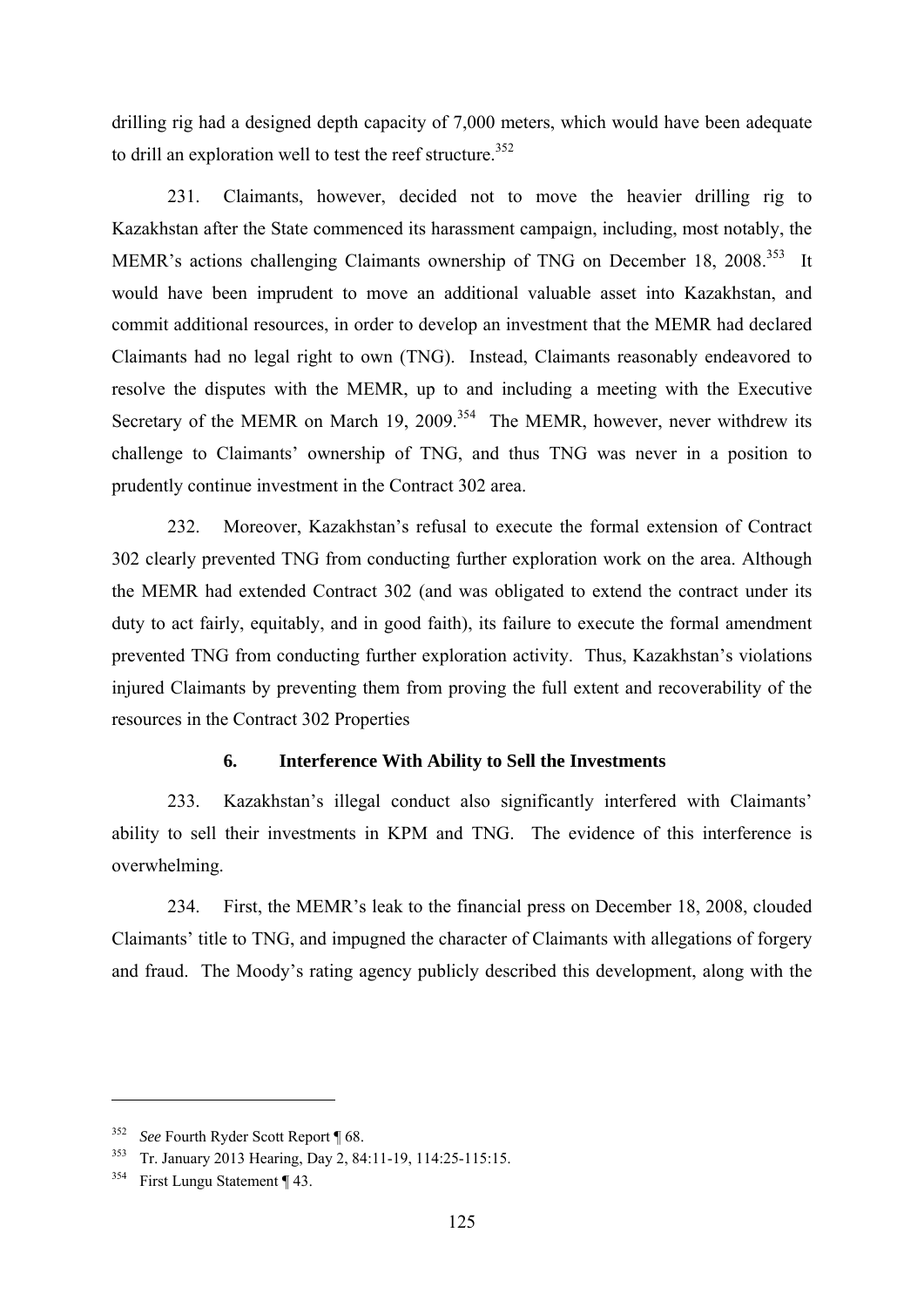criminal investigation of KPM, as "alarming," and both Moody's and Fitch warned investors that a negative outcome would threaten the companies' existence as going concerns.<sup>355</sup>

235. Second, in connection with the criminal investigation of KPM and the parallel investigation of TNG over the "main pipeline" allegations, Kazakhstan sequestered Claimants' shares in KPM and TNG on April 30, 2009, which expressly prohibited Claimants from taking "any actions related to the alienation or transfer of [their] 100% share ownership in the statutory capital  $\ldots$  to third parties."<sup>356</sup> On the same day, the MEMR also sequestered KPM's and TNG's Subsoil Use Contracts, pipelines, and vehicles.<sup>357</sup> Thereafter, Claimants were legally prohibited from selling their investments, whether through a sale of shares or assets.

236. Third, the advisors to KMG E&P, the State-controlled oil company, confirmed that the State's actions were material impediments to any acquisition of KPM and TNG. For instance, Squire Sanders observed:

- (1) that the State sought to collect as much as US \$1 billion from KPM and TNG in connection with the criminal prosecution of Mr. Cornegruta;
- (2) that the State had physically seized many of the companies' documents: and
- (3) that under the sequestration orders, "the execution and closing of the potential Transaction remains an open issue until the orders in question are revoked."<sup>358</sup>

Squire Sanders recommended that KMG E&P make the return of the companies' documents, and the "[t]ermination of the Criminal Proceedings and attachment orders," a "condition to any transaction."<sup>359</sup> It is unclear whether KMG E&P had the political clout to terminate the

<sup>355</sup> Moody's Rating Actions, January 15, 2009, at 1, **C-744**; Fitch Places Tristan Oil Ltd. On Rating Watch

Negative, Dow Jones Newsiwre, **C-590**. 356 *See* Order to arrest all shares of KPM, April 30, 2009, **C-486**; Order to arrest all shares of TNG, April 30, 2009, **C-487**; Minutes of the arrest of KPM's shares, May 13, 2009, **C-488**; Minutes of the arrest of TNG's shares, May 13, 2009, **C-489**.

<sup>357</sup> Order to arrest KPM's Contract No. 305, **C-490**; Order to arrest TNG's Contracts No. 210 and No. 302, **C-491**; Order to arrest KPM's pipeline, April 30, 2009, **C-492**; Minutes of the arrest of KPM's pipeline, May 13, 2009, **C-493**; Order to arrest TNG's gas pipeline, April 30, 2009, **C-494**; Minutes of the arrest of TNG's pipeline, May 13, 2009, **C-495**; Order to arrest TNG's condensate pipeline, April 30, 2009, **C-496**; Order to arrest KPM's motor vehicles, April 30, 2009, **C-497**; Minutes of the arrest of KPM's motor vehicles, May 13, 2009, **C-498**.

<sup>358</sup> Squire Sanders Legal Due Diligence Report, July 30, 2009, at 114, 182, **C-725**. 359 Squire Sanders Legal Due Diligence Report, July 30, 2009, at 114, 182, **C-725**.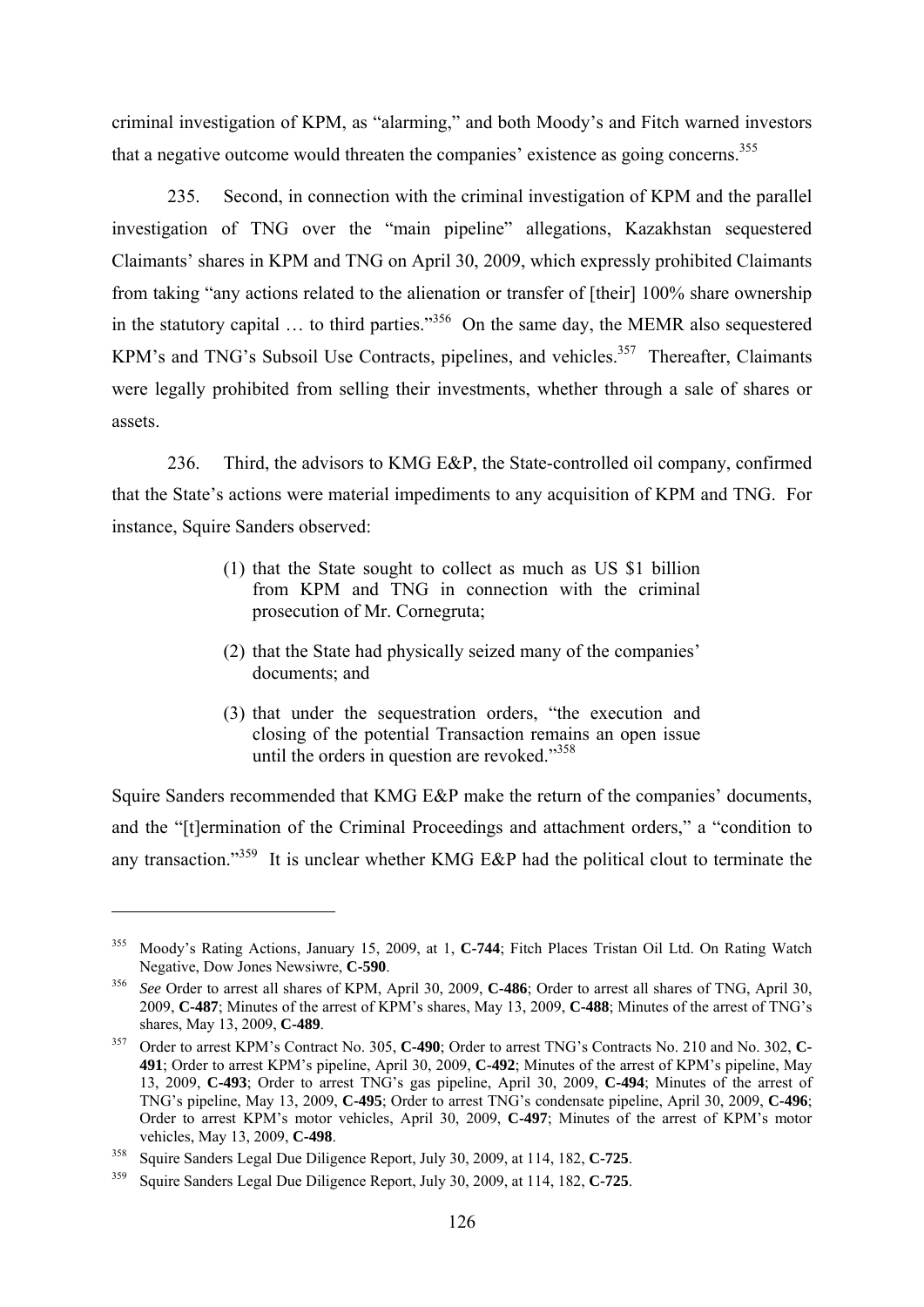criminal actions, but it is certain that other potential buyers would not. Thus, those actions posed an insurmountable obstacle to any sale of KPM and TNG to buyers other than KMG E&P, and possibly even to KMG E&P itself.

237. Similarly, PwC identified numerous financial and tax issues that were directly attributable to Kazakhstan's wrongful actions as impediments to a purchase by KMG E&P, or at the very least, issues to be considered in valuing KPM and TNG. For instance:

- (1) PwC noted the criminal prosecution of Mr. Cornegruta, and the resulting share and asset sequestrations, and advised KMG E&P to "incorporate this major legal issue in your assessment of TNG's and KPM's viability;"360
- (2) PwC noted that KPM and TNG faced potential liability for tax penalties and interest based on the corporate back tax assessment (which was then in litigation), and advised that KMG E&P include "relevant protections" in any purchase agreement regarding those liabilities:<sup>361</sup>
- (3) PwC noted that KPM and TNG had guaranteed the Laren loan facility, and recommended that KMG E&P make revocation of that guarantee a condition precedent to any purchase;<sup>362</sup>
- (4) PwC noted TNG's slowdown in production due to the inability to sell to Kemikal or KazRosGaz, as well as the delay in LPG Plant construction, and advised KMG E&P to "include all necessary gas revenue limitations in your valuation of TNG"; $363$  and
- (5) PwC observed that KPM and TNG collectively had failed to fund US \$67 million in field development activities in 2009, and recommended that KMG E&P include indemnities for this in any purchase agreement.<sup>364</sup>

These comments clearly demonstrate how the State's actions dampened any third-party's interest in purchasing Claimants' investments.

238. RBS's valuation also confirmed how the State's action would affect a potential purchaser's views of the Claimants' investments. For example, RBS included US

<sup>360</sup> PwC Due Diligence Report, June 30, 2009, at 30, **C-724**.

<sup>361</sup> PwC Due Diligence Report, June 30, 2009, at 79-80, **C-724**. 362 PwC Due Diligence Report, June 30, 2009, at 21, **C-724**.

<sup>363</sup> PwC Due Diligence Report, June 30, 2009, at 19, **C-724**. 364 PwC Due Diligence Report, June 30, 2009, at 25-26, **C-724**.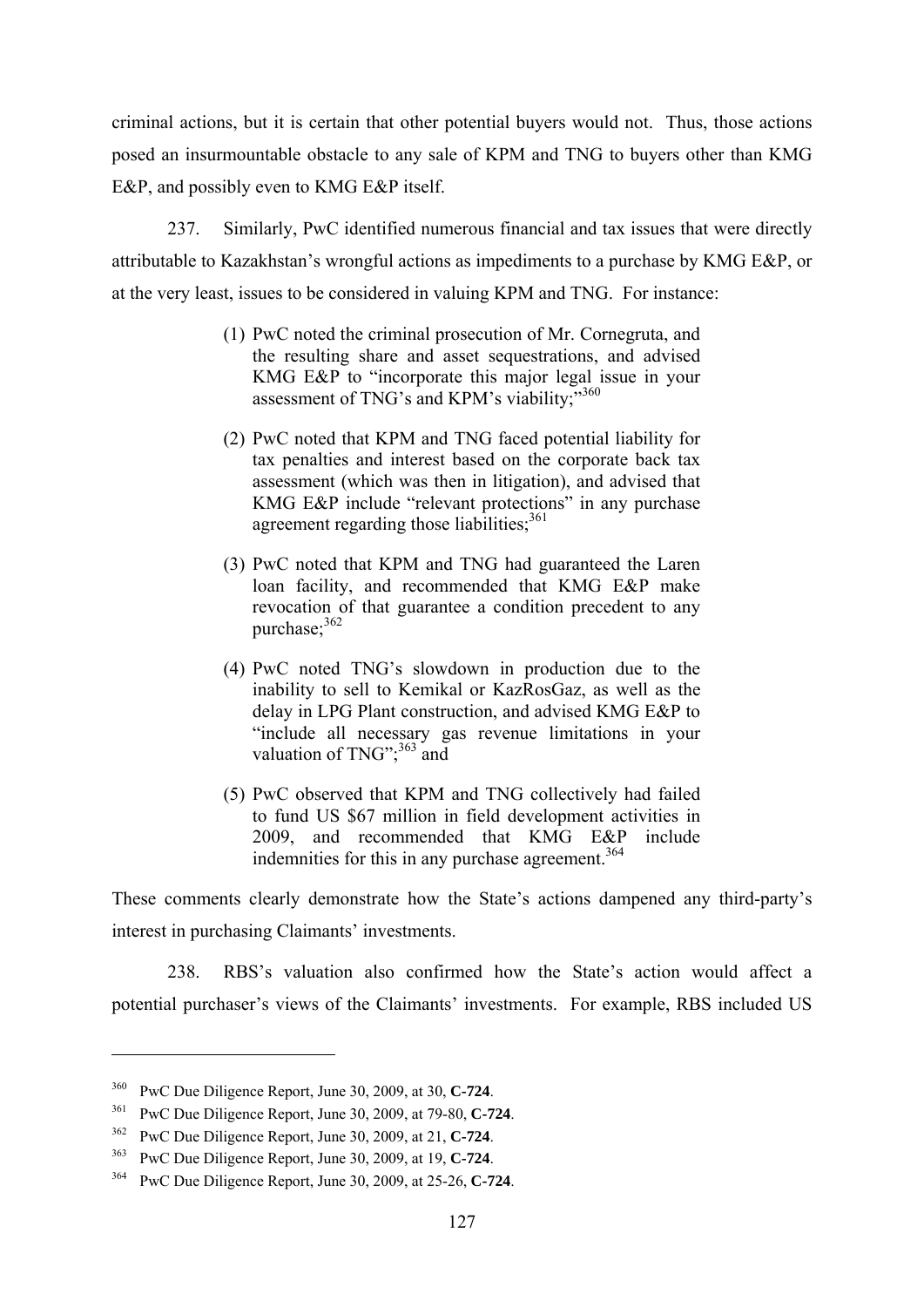\$243.5 million in contingent liabilities identified by PwC in its enterprise value model, most of which are attributable to Kazakhstan.<sup>365</sup> It disregarded the potential exposure for up to US \$1 billion in criminal fines, but only based on the telling assumption that they would be "dealt with in the SPA" — something that no purchaser other than (perhaps) KMG E&P could accomplish.366 RBS also included the US \$111 million in Tristan notes issued with the Laren transaction in its assessment of the debt that would have to be satisfied to close an acquisition.<sup>367</sup> Medet Suleimenov testified that KMG E&P valued the companies' equity in the range of negative US \$50-100 million after deducting all of the Tristan debt and contingent liabilities.<sup>368</sup> The Tristan debt alone, however, would have been US \$111 million smaller but for Kazakhstan's actions, in which case KMG E&P's equity valuation unquestionably would have been positive (before even considering the contingent liabilities that RBS and KMG E&P included in their valuations).

239. Medet Suleimenov also testified that the market price of the Tristan notes which he stated was only "25-28 cents to the dollar," but in fact was double that at US \$.525 per dollar on the date of the RBS Valuation (July 31, 2009) -- further discouraged KMG E&P's interest in buying the companies.<sup>369</sup> The market price of that debt, however, was negatively affected by Kazakhstan's illegal actions. By July 2009, Moody's had downgraded Tristan's debt from B2 to Caa3, and Fitch had downgraded the debt from B+ to C, based on the State's criminal claims against KPM and TNG, the MEMR's preemptive rights claim against TNG, and the Laren transaction.<sup>370</sup> As Mr. Suleimenov acknowledged, the trading price of the Tristan notes no doubt incorporated the effect of Kazakhstan's illegal actions.<sup>371</sup> FTI also has analyzed the trading history of the Tristan notes in 2009 and 2010, and concludes that the market price factored in significant government risk.<sup>372</sup> This simply

<u>.</u>

<sup>365</sup> RBS 2009 Asset Valuation, July 31, 2009, at 29, 62, **C-723**. These contingent liabilities are discussed further in Sections V.B.3 and V.D.3.a, *infra*. 366 RBS 2009 Asset Valuation, July 31, 2009, at 62, **C-723**.

<sup>&</sup>lt;sup>367</sup> RBS 2009 Asset Valuation, July 31, 2009, at 40-41 (including the "new notes" of face value US \$111.1 million in RBS's two acquisition scenarios), **C-723**.

<sup>368</sup> Tr. October 2012 Hearing, Day 3, 151:16–153:20.

<sup>&</sup>lt;sup>369</sup> Medet Suleimenov Statement ¶ 2.18. The trading history of the Tristan Notes is located in Exhibit E to the First FTI Report.

<sup>&</sup>lt;sup>370</sup> *See* Moody's Ratings Actions, February 18, 2009, March 5, 2009, and June 30, 2009, **C-744**; Fitch Ratings Action. July 10, 2009. **C-743**.

<sup>&</sup>lt;sup>371</sup> Tr. October 2012 Hearing, Day 4, 157:14-16 ("any kind of information that became public — or not even public — any kind of information may affect the price or does affect the price" of the debt).

<sup>372</sup> *See* Fourth FTI Report ¶¶ 2.73-2.76.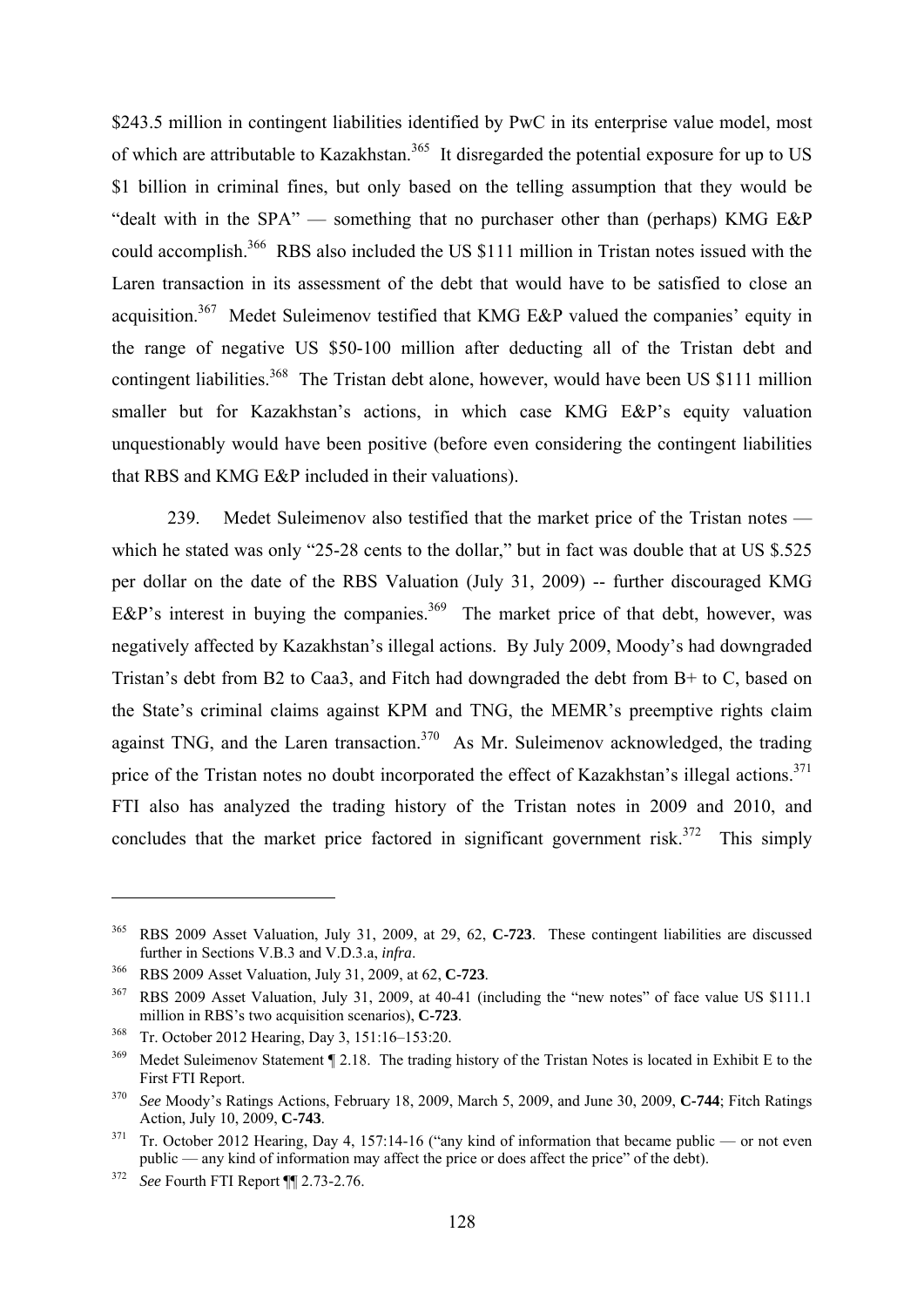confirms the obvious — that any investor considering an acquisition of KPM and TNG viewed them as much riskier investments because of the Government's wrongful actions.

240. Finally, when Claimants submitted the Cliffson transaction to the MOG for approval in 2010, the MOG directly confirmed that it would not approve the sale until KPM and TNG satisfied all the legal obligations imposed by the State, and the various sequestration orders were released. $373$  The Aussabayevs had represented that they were wellconnected insiders, and could resolve the troubles with the government to clear the way for a sale. That turned out not to be the case.

241. Thus, the evidence overwhelmingly demonstrates that Kazakhstan's wrongful conduct erected obstacles to purchasing Claimants' investments that would have destroyed any buyer's appetite for purchasing the companies or their assets no later than December 18, 2008, and in fact made any sale legally impossible from April 30, 2009 onward. That is more than sufficient to prove causation.

242. Kazakhstan's argument that Claimants have not shown that State action was the sole cause that a particular buyer walked away from purchasing Claimants' investments both misstates the evidence and overstates the burden of proof.

243. First, Claimants have proven that Kazakhstan's actions were the primary reason that KMG E&P did not buy KPM and TNG (assuming, as Kazakhstan contends, that KMG E&P in fact was acting as a good faith purchaser and not in furtherance of the State's harassment campaign). Mr. Suleimenov stated that KMG E&P did not pursue an acquisition because its equity valuation of the companies was negative,  $374$  but his testimony on crossexamination and the RBS Valuation both demonstrate that KMG E&P's equity valuation would have been significantly positive but for the State's actions. Particularly with the benefit of the Squire Sanders Report, the PwC Report, and RBS Valuation, there can be little doubt that Kazakhstan's wrongful actions had an enormous negative impact on the way KMG E&P viewed that transaction

244. For the other potential buyers that provided evidence, Kazakhstan also overstates the evidence regarding the reasons why they did not consummate a purchase of Claimants' investments. Mr. Chagnoux's explanation for why Total lost interest in Borankol

<sup>373</sup> *See* Letters from Ministry of Oil and Gas to KPM and TNG, April 30, 2010, at 2, **C-528** and **C-529**.

<sup>&</sup>lt;sup>374</sup> Tr. October 2012 Hearing, Day 4, 128:15-23 ("the outcome of the due diligence and this valuation showed us that the price of the assets would be negative, so it made no sense to make further offers").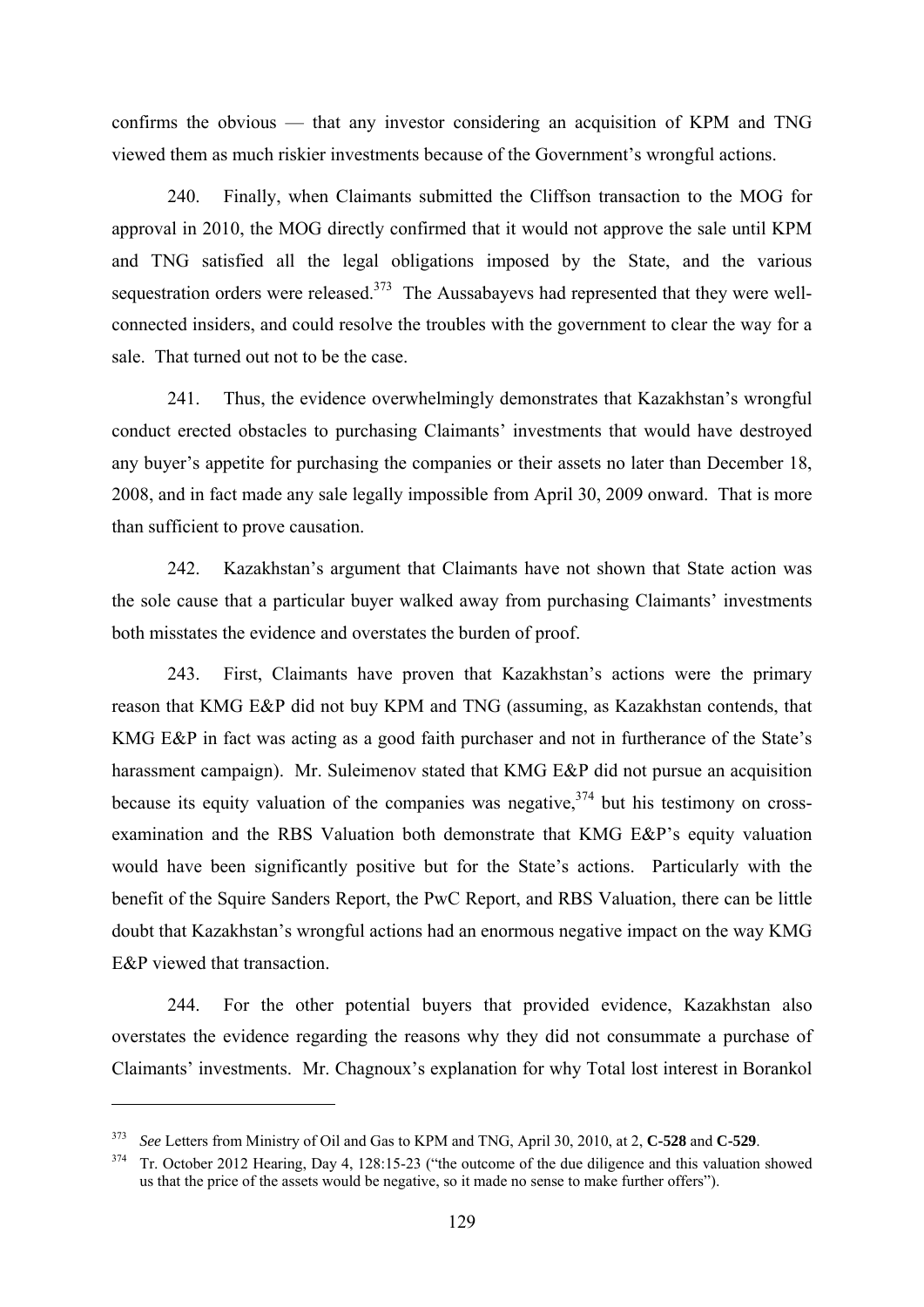and Tolkyn conflicted with his prior letter to the Minister of Oil and Gas, which was limited to Borankol (and which accounted for less than 20 percent of Total's original US \$900 million indicative offer).<sup>375</sup> Moreover, Mr. Chagnoux admitted that Total would have been interested in the Contract 302 block if Claimants had been able to provide additional data on the reef structure, which Claimants were not able to provide because Kazakhstan precluded Claimants from completing an exploration well.<sup>376</sup> Dr. Kim of KNOC testified that TNG's inability to export gas was the principal reason that KNOC decided not to complete a purchase of KPM and TNG, but TNG's inability to export gas was directly attributable to Kazakhstan's illegal actions.377 And while Mr. Seitinger testified that OMV decided not to pursue a transaction for market-related reasons, he also emphasized that its decision was not due to any reevaluation of the business of KPM and  $TNG.$ <sup>378</sup>

245. Moreover, Kazakhstan applies the wrong legal and evidentiary standard. Claimants are not required to show that State action was the sole reason that no one purchased their Kazakh investments. As explained above, when injury is caused by a combination of factors, only one or some of which are ascribed to the responsible State, international law nonetheless holds the State responsible for the entire loss. It is simply beyond serious doubt that KPM and TNG became unattractive assets to market after:

- The MEMR challenged Claimants' title to TNG and accused Claimants of forgery and fraud;
- The Financial Police began investigating KPM and TNG for a made-up crime;
- Two major ratings agencies called these actions alarming, and warned investors that they threatened the

<sup>375</sup>*See* Claimants' First Post-Hearing Brief ¶ 392. 376 Tr. October 2012 Hearing, Day 4, 33:3-13, 39:8-23.

<sup>377</sup> *See* Section IV.B.4 *supra*.

<sup>&</sup>lt;sup>378</sup> Tr. January 2013 Hearing, Day 3, 20-25. Claimants have no reason to dispute Mr. Seitinger's testimony as to OMV, but Kazakhstan overstates its significance. Mr. Seitinger testified that OMV did not want to make a large capital investment "in order to avoid a liquidity problem" during the low-price environment of late 2008. *Id*. Kazakhstan cites his testimony in support of speculation that other potential buyers also lost interest in buying Claimants' investments because of capital constraints due to the financial crisis. *See* Respondent's First Post-Hearing Brief ¶ 83. OMV, however, was one of the only Project Zenith bidders who planned to finance the acquisition using bank facilities. *See* Indicative Offer for Project Zenith from OMV, September 26, 2008, ¶ (e), **C-76**; Overview of Project Zenith Non-Binding Offers, September 27, 2008, at 5-6, **C-17**. While the financial crisis no doubt affected the appetite of some companies for capital transactions — particularly companies with liquidity concerns or who intended to finance a transaction with credit — that cannot be generalized to the entire market. For other companies who had excess cash, the financial crisis represented a buying opportunity.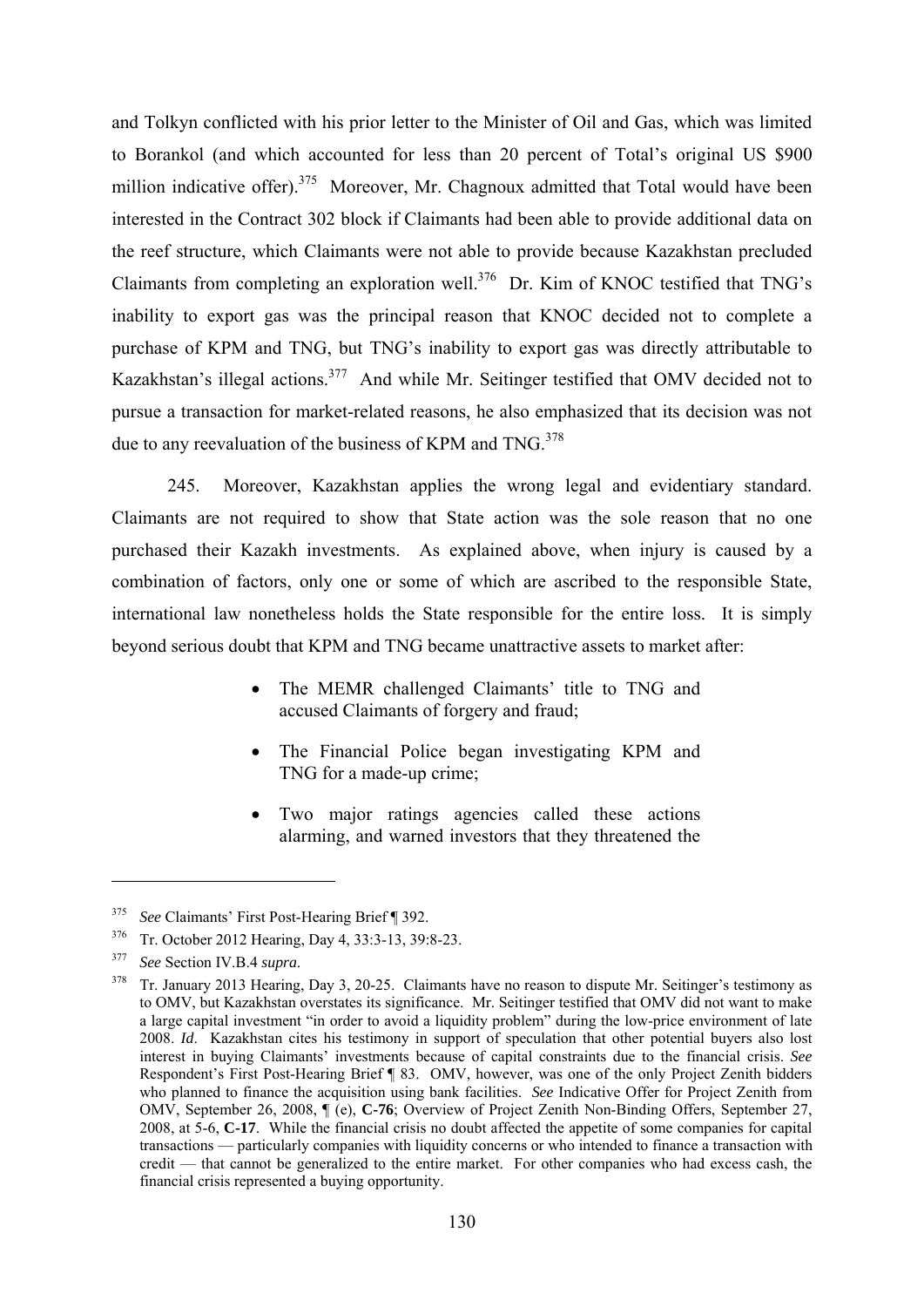ability of the companies to meet their existing debt obligations;

- The Tax Committee issued new and unfounded back tax assessments for over US \$60 million;
- TNG halted sales to its largest gas customer, who was owned by the State and mysteriously refused to post credit at the same time that the State's harassment began;
- The Financial Police arrested and imprisoned KPM's general director, causing other senior management of both companies to leave the country;
- The General Prosecutor sought a massive criminal penalty for a non-existent crime — a penalty that observers like Squire Sanders believed could be as high as US \$1 billion;
- The State sequestered Claimants' shares in the companies, the companies' Subsoil Use Contracts, and other assets;
- KPM and TNG halted ordinary development work and construction of the LPG Plant because Claimants were unable to raise additional financing on ordinary terms, and Claimants in any event were unwilling to invest more capital in fixed assets that Kazakhstan could seize;
- Vitol backed out of its obligation to fund half the LPG Plant construction;
- Claimants were forced to borrow money on extremely onerous and complicated terms to forestall default on debt and tax obligations, leading to another debt downgrade and increasing the outstanding debt to be covered in a sale by US \$111.1 million (over and above the amount actually borrowed); and
- Kazakhstan sentenced KPM's general director to a fouryear prison term, and imposed a penalty of US \$145 million against KPM, for a non-existent crime.

Even if other events (such as the global financial crisis) also made it harder to sell oil and gas companies in 2009, Kazakhstan is responsible for all of the injury to which its actions contributed. Any suggestion that its many acts did not substantially contribute to Claimants' inability to sell their investments is simply not credible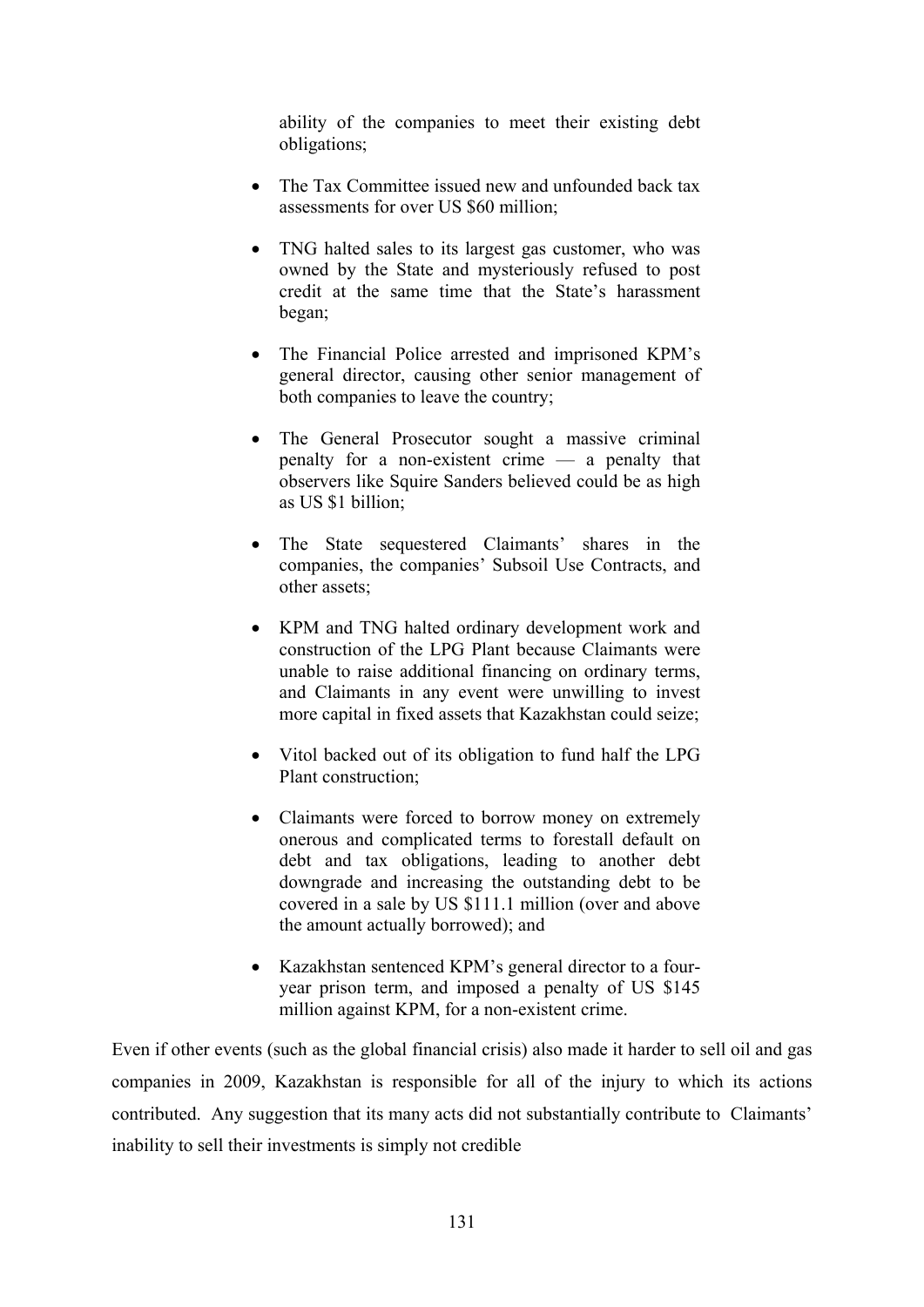#### **7. Total Loss of the Investments in July 2010**

246. As discussed above in Section III.J, Kazakhstan's abrogation of the Subsoil Use Contracts and outright seizure of all the assets of KPM and TNG in July 2010 were illegal expropriations that violated the ECT and international law. This violation caused direct and egregious injury to Claimants, who thereby lost any remaining ability to sell the assets, to use the assets productively, and to direct the cash flows from those assets to the creditors of the companies and to the Claimants as dividends. As shown in the preceding sections, Claimants had lost meaningful control over their investments long before the final seizure. The seizure was merely the final move in a series of illegal acts from late 2008 onward, each of which seriously impacted Claimants' ability to profitably and successfully operate, manage, control, and dispose of their investments.

### **C. Kazakhstan Has Not Proven an Intervening Cause**

247. Kazakhstan's case on causation is that regardless of its actions, Claimants would have lost their investments anyway because of events that are not attributable to the State. As it put the argument in its Rejoinder on Jurisdiction and Liability, "[e]xternal circumstances and Claimants' own actions led to a deterioration of value of KPM and TNG and their abandonment by the alleged investors."<sup>379</sup> In support of this argument, Kazakhstan alleges that the Tristan debt structure, the financial crisis, the drop in oil prices, and the "constant withdrawal of cash from the companies" led to "a severe underfunding of KPM and TNG and subsequently, to the companies no longer complying with their obligations under the Subsoil Use Contracts and Kazakh law. The eventual termination of the contracts was a logical consequence."<sup>380</sup>

248. As the tribunal in *Lemire* explained, when a State argues that an injury resulted from acts of the victim or the market, rather than its own wrongful acts, the burden is on the State to demonstrate such an intervening cause. Kazakhstan has not met that burden. Kazakhstan overstates the impact of the financial crisis on Claimants' investments. While KPM and TNG did experience a short-term liquidity shortage in the first half of 2009, that problem was magnified by Kazakhstan's actions, and in any event did not lead to the failure of the companies. There never were any lawful grounds for terminating the subsoil use

 $379$  Rejoinder on Jurisdiction and Liability § X.

<sup>380</sup> Rejoinder on Jurisdiction and Liability ¶¶ 724-25.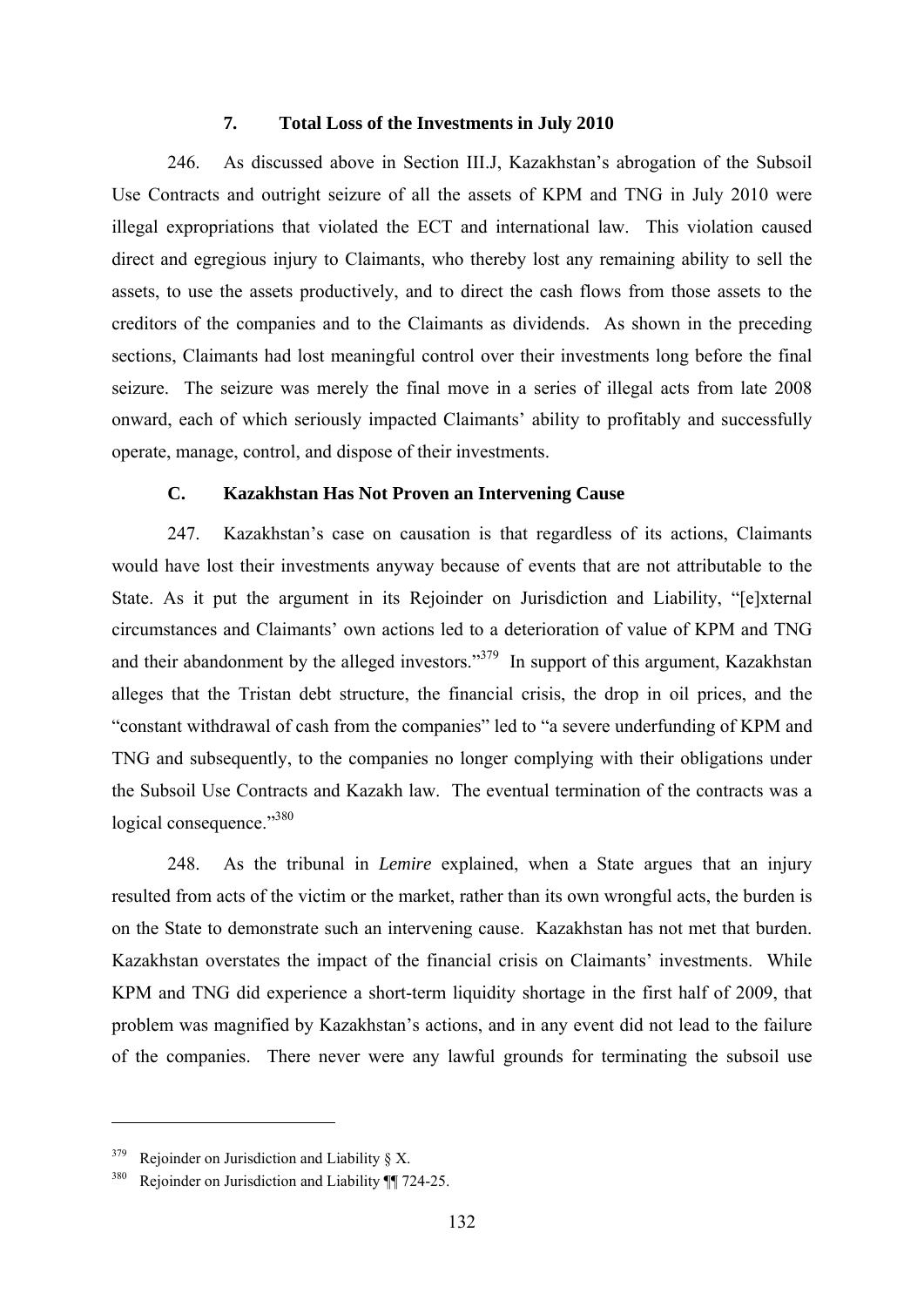contracts of KPM and TNG, or seizing their assets. And Claimants never abandoned their investments.

## **1. The Financial Crisis and Claimants' Alleged Financial Mismanagement Did Not Cause Claimants' Injuries**

249. The crux of Kazakhstan's causation argument is that KPM and TNG were overleveraged prior to any actions of the State, which doomed them to fail when oil prices dropped during the global financial crisis. No credible evidence supports this argument, and it is belied by all objective facts. While KPM and TNG experienced a liquidity shortage in the first half of 2009, that problem was temporary and surmountable. Moreover, Kazakhstan itself contributed significantly to that problem.

## **a) KPM and TNG Were Not Insolvent or Overleveraged Prior to October 14, 2008**

250. Kazakhstan presents no credible evidence that KPM and TNG were overleveraged prior to October 14, 2008. Kazakhstan simply calculates the annual interest payment on the Tristan notes, and then asserts with no support that "[i]t stands to reason that such a continuous and heavy financial burden had a negative impact on KPM's and TNG's operations."381 Its principal expert on this issue is Professor Martha Brill Olcott, a political scientist who is not qualified to perform financial analysis. Moreover, she in fact has performed no ratio tests or other standard financial analysis of the companies' ability to service their debt. She simply asserted without analysis that Claimants "had over-financed Tristan Oil."382 Such advocacy masquerading as expert opinion is not credible.

251. With its First Post-Hearing Brief, Kazakhstan for the first time submitted some analysis from an actual financial expert, Thomas Gruhn of Deloitte, that purported to analyze the implications of the Tristan debt trading price on October 14,  $2008$ <sup>383</sup> Like Olcott, Deloitte does not perform any direct analysis of the ability of KPM and TNG to service their debt. Deloitte, however, does argue that based on the trading price of those notes, "the Tristan Bond investors regarded Tristan as a company in financial distress as they expected with a material likelihood that the bond principal and interest would only partly be repaid."<sup>384</sup>

<sup>&</sup>lt;sup>381</sup> Rejoinder on Jurisdiction and Liability ¶ 734-735.

<sup>382</sup> First Olcott Report ¶ 166.

<sup>&</sup>lt;sup>383</sup> Supplemental Report of Deloitte GmbH, at 67-77.

<sup>&</sup>lt;sup>384</sup> Supplemental Report of Deloitte GmbH ¶ 192.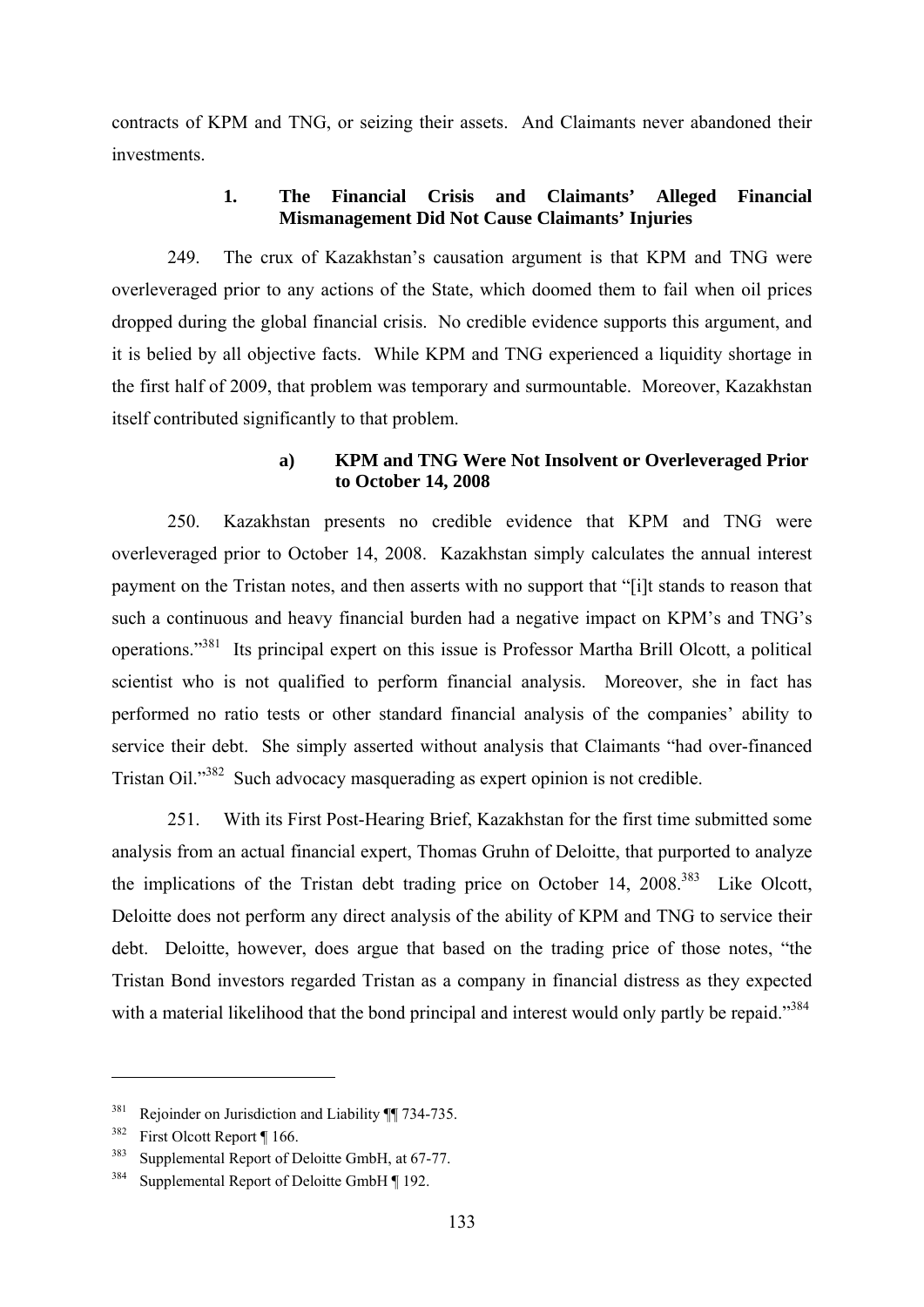252. Deloitte is wrong. As Howard Rosen of FTI has explained, prior to the bankruptcy of Lehman Brothers on September 15, 2008, the Tristan notes were trading close to their US \$100 face value (US \$95). The day immediately after the Lehman bankruptcy, the trading price of the notes declined to US \$84.50, and continued declining to around US \$65 on October 14, 2008. That decline, however, did not represent the market's view of whether these companies would repay their notes when they came due in 2012, because markets at that time were not trading on fundamentals. Rather, in the midst of the financial crisis, investors sold securities across the board for a variety of reasons, including the need to raise cash to meet investor calls, a desire to reduce risk, or simple panic.<sup>385</sup>

253. Moreover, FTI has analyzed the finances of KPM and TNG, and concludes that they were in good financial condition prior to October 2008. On September 30, 2008, KPM and TNG had "current ratios" of 3.1 and 3.0, respectively.<sup>386</sup> Under this common liquidity-measuring financial ratio, which compares current assets to current liabilities, a company is generally deemed to be liquid when the ratio is above  $1^{387}$ . The companies also had combined retained earnings in excess of US \$365 million on September 30, 2008, up from approximately US \$200 million at the end of 2007.<sup>388</sup>

## **b) KPM and TNG Experienced a Liquidity Problem in 2009 That Kazakhstan Partly Caused and Greatly Exacerbated**

254. In support of its argument that KPM and TNG were financially unsound, Kazakhstan focuses on the fact that they had only US \$9 million in cash on hand at the end of September 2008. Kazakhstan ignores, however, that KPM and TNG also held US \$22 million in inventory and US \$296 million in trade receivables at the end of September 2008.389 In total, the companies' net working capital (short-term assets minus short-term liabilities) was US \$222 million on that date.<sup>390</sup> Thus, the companies had a substantial working capital "cushion" built up from past operations to meet their ongoing obligations, in addition to the substantial equity in the companies' fixed assets and subsoil use agreements (which had the ability to generate hundreds of millions of dollars in future cash flows). They were a very long way from insolvent.

<sup>385</sup> *See* Third FTI Report ¶¶ 10.1-10.6; Fourth FTI Report ¶¶ 2.69-2.78.

<sup>386</sup> Third FTI Report ¶ 11.10.

<sup>&</sup>lt;sup>387</sup> Third FTI Report ¶ 11.10.

<sup>388</sup> Third FTI Report ¶ 11.11.

<sup>389</sup> Third FTI Report ¶ 11.8.

<sup>390</sup> Third FTI Report ¶ 11.8.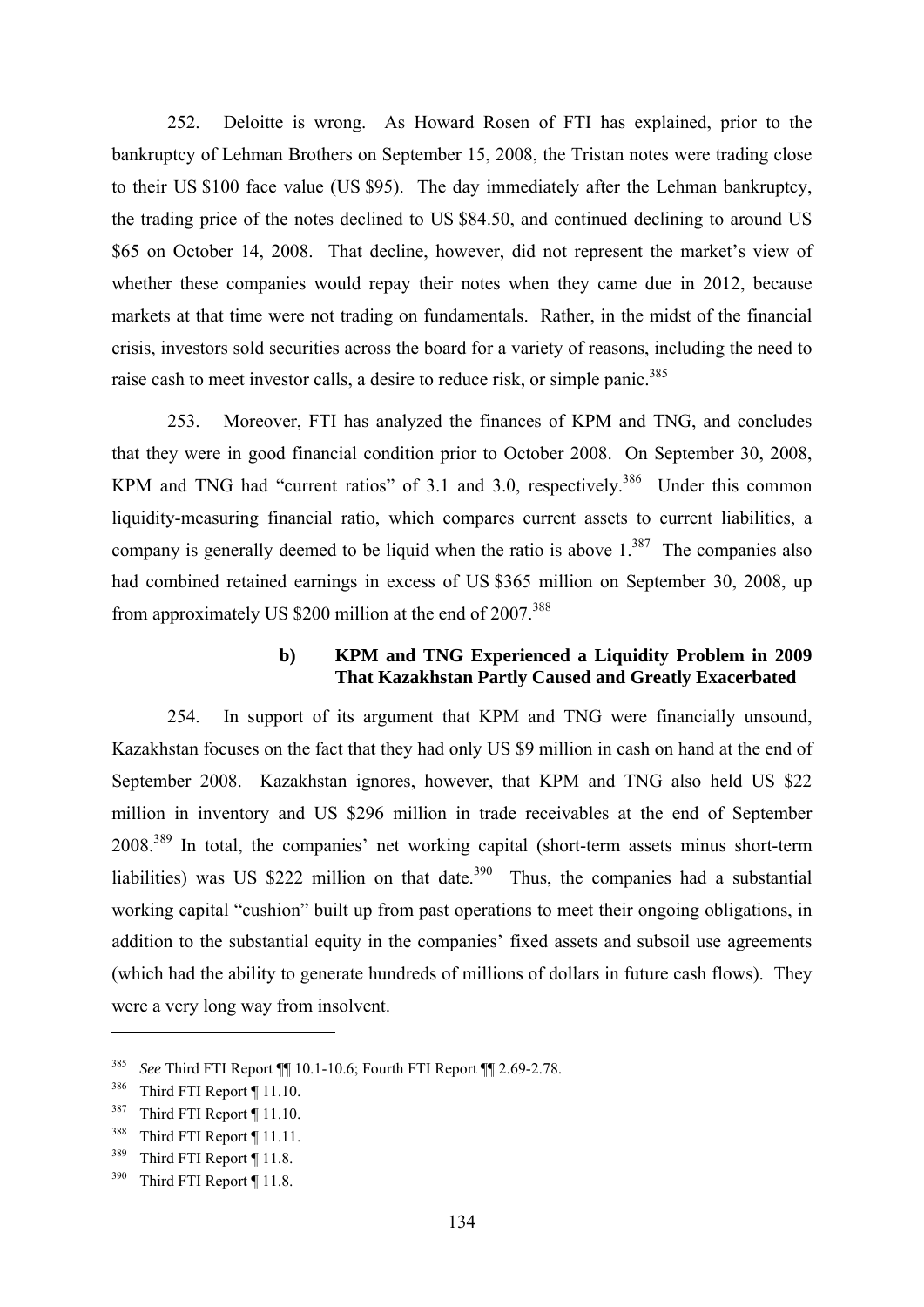255. The fact that the companies' working capital was primarily in receivables rather than cash, however, did create the possibility for a liquidity problem. In the ordinary course of business, KPM and TNG could use the prepayment provisions of the Vitol COMSA agreements as a revolving line of credit to manage cash flow requirements. But in the first half of 2009, a number of factors combined to produce a liquidity crunch, including:

- Low oil prices and slow payments by customers;
- Reduction in gas and condensate sales after nonrenewal of the Kemikal contract; and
- Vitol's decision to stop funding construction of the LPG Plant, and to reduce the credit line under the prepayment terms of the COMSA agreements from US \$120 million to US \$40 million effective at the end of June,  $2009.391$

256. At the end of 2008, Claimants prudently anticipated that cash flow might be an issue in the prevailing low price environment (although they did not yet fully appreciate the extent to which Kazakhstan's actions would exacerbate the cash flow situation). This led Claimants to seek the Credit Suisse loan in order, as Mr. Lungu explained, "to make our company guaranteed in case this downfall in prices should continue."<sup>392</sup> Claimants' decision to seek bridge financing to meet liquidity needs does not show, as Kazakhstan argues, that KPM and TNG were in serious financial trouble prior to October 14, 2008. Moreover, the fact that the companies were able to attract a US \$150-175 million bridge loan from Credit Suisse in the midst of the financial crisis — that is, until the MEMR's defamation in the financial press scared Credit Suisse away — confirms that KPM and TNG were solvent, valuable companies prior to the impacts of the State's harassment campaign.<sup>393</sup>

257. The cash flow problem came to a head in June 2009, when two large cash payments came due — the US \$22 million coupon payment on the Tristan notes and an excess profits tax payment of around US \$25 million. Failure to make those payments would have jeopardized the existence of KPM and TNG, which led Claimants to the difficult but necessary decision to enter into the Laren transaction in order to save their investments.

<sup>391</sup> *See* 2009 Tristan Annual Report at 5, **R-37.6**.

<sup>392</sup> Tr. October 2012 Hearing, Day 1, 200:2-200:9.

<sup>393</sup> Third FTI Report ¶ 11.12.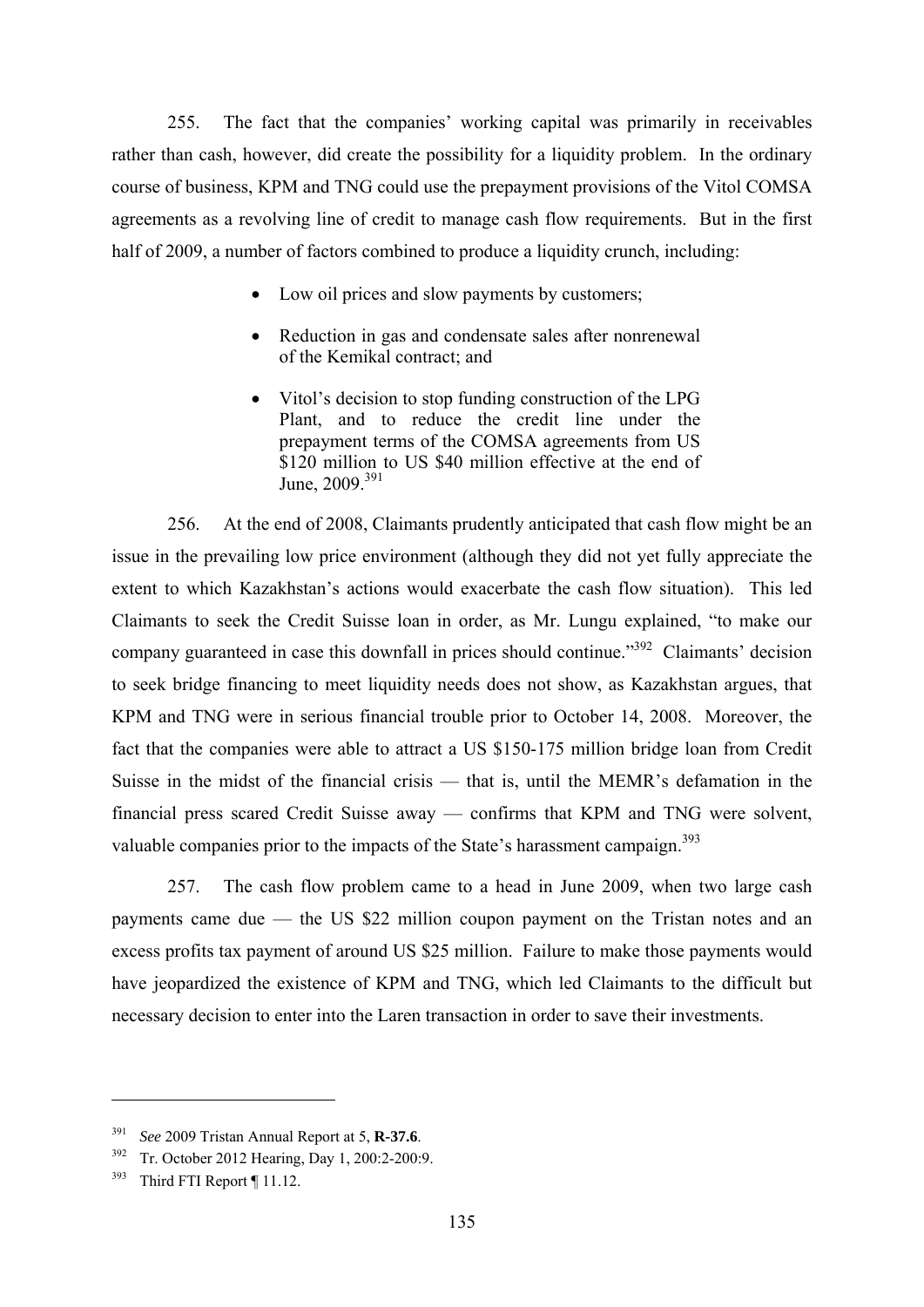258. Moreover, the causes of the liquidity crisis that KPM and TNG encountered in June 2009 — at least, the market causes not attributable to Kazakhstan — were temporary. The primary factor, the low oil price environment, was over by the fourth quarter of 2009. Kazakhstan exaggerates both the size and duration of the decline in oil prices by focusing only on 2008 and 2009. The year 2008, however, was itself an anomaly because oil prices climbed to unprecedented highs. The following chart of Urals Mediterranean oil prices shows this<sup>.394</sup>



259. In 2006 and 2007, when investors saw KPM and TNG as attractive enough to loan US \$420 million through the Tristan notes, oil prices were in the US \$60-80 range, even dropping into the US \$50s for some time. Beginning in October 2007, however, prices climbed quickly and dramatically to an all-time high of around US \$140 per barrel in June 2008. As a result of the global financial crisis and recession, prices then plummeted just as quickly, bottoming out below US \$32 per barrel in December 2008. The trough was shortlived, however, with prices returning to US \$50 per barrel by March 2009, US \$60 by May 2009, and US \$70 per barrel by June 2009. Using US \$70 as a benchmark for the "pre-

<sup>394</sup> *See* Third FTI Report, Exhibit 1.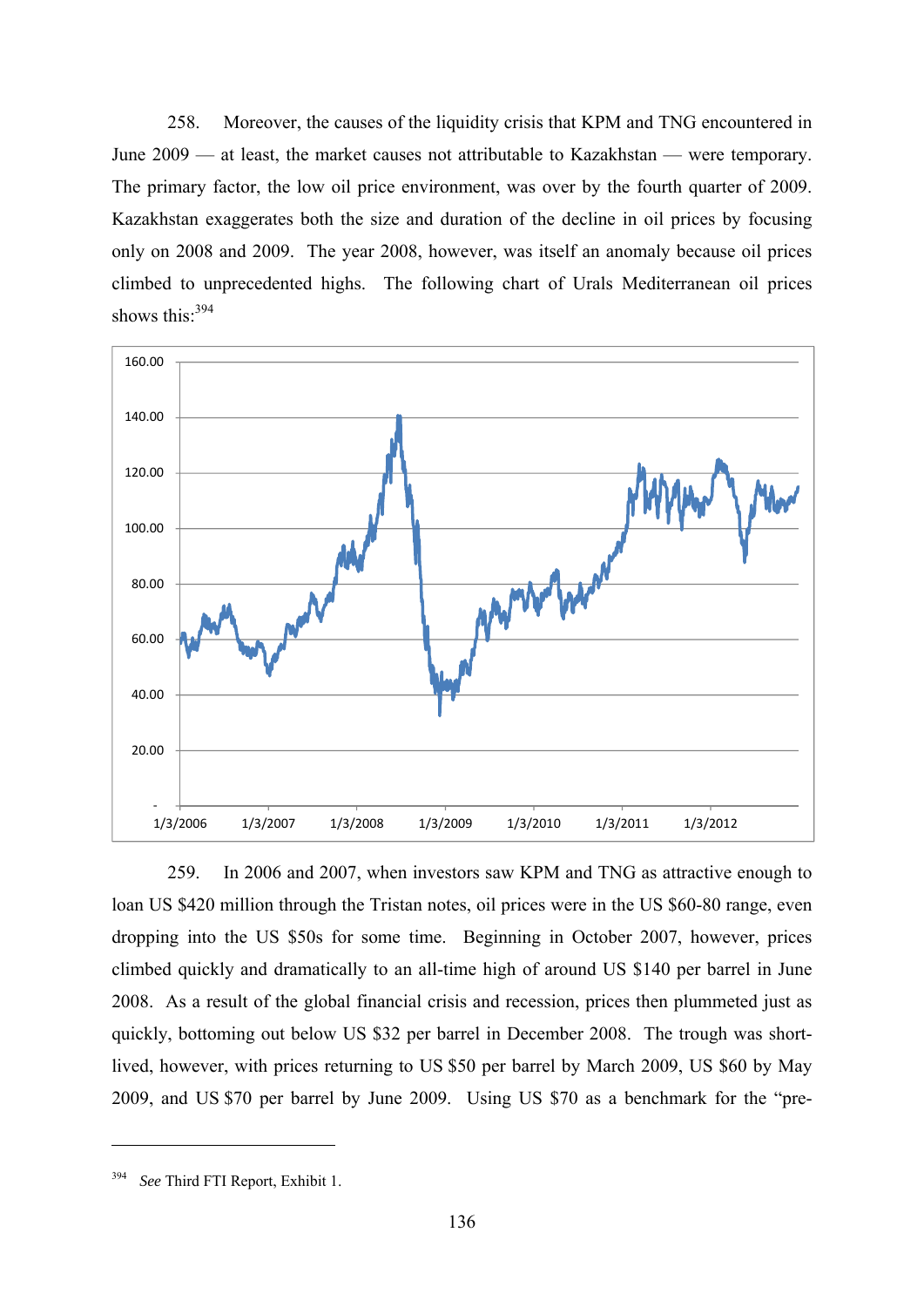bubble" prices when the Tristan notes were issued in 2006-2007, prices were only consistently below that level for 9.5 months.<sup>395</sup> Prices were only below US \$60 per barrel for less than seven months.396 While prices did not return to 2008 "bubble" levels (*e.g.*, US \$120+) for another year or more, KPM and TNG did not need prices to remain at 2008 levels to be highly profitable.<sup>397</sup>

260. Moreover, gas prices did not decline significantly at all. The companies' average realized price for gas declined only 14.2 percent from 2008 to 2009 (from US \$1.36/mcf to US \$1.17/mcf).<sup>398</sup> The 52.1 percent decline in the companies' gas sales revenue from 2008 to 2009 thus was due primarily to reduced sales volumes, which as discussed above, was attributable to Kazakhstan's wrongful conduct. Moreover, that situation was temporary, as demand returned with cooler weather beginning in September 2009.<sup>399</sup>

261. Consequently, KPM and TNG endured the liquidity problem that came to a head in June 2009 (although at a very high cost due to the actions of the State). Tristan made the US \$28 million coupon payment in December 2009.<sup>400</sup> Claimants paid interest and over US \$8 million in principal on the Laren debt.<sup>401</sup> KPM and TNG continued producing oil and gas through July of 2010, and continued to pay their employees. In short, the companies survived the temporary cash flow crisis, and but for the actions of Kazakhstan, would have been well-positioned to rebound as oil prices climbed back toward historic highs (US \$100- 120 per barrel) in the second half of  $2010^{402}$ 

<sup>&</sup>lt;sup>395</sup> See Third FTI Report, Ex. 1 (from October 15, 2008 through July 31, 2009).

<sup>&</sup>lt;sup>396</sup> See Third FTI Report, Ex. 1 (from November 6, 2008 through May 25, 2009).

 $397$  This is evidenced by the fact that prices were in the US \$60-80 range when the Tristan was issued, and the fact that KPM and TNG recorded a combined net profit of US \$81.5 million in 2007, when prices averaged less than US \$70. 2007 Annual Report of Tristan Oil and attached Audited Financial Statements at 6, F-73, and F-109, **R-37.4**. 398 2009 Annual Report of Tristan Oil, at 10, **R-37.6**.

<sup>&</sup>lt;sup>399</sup> 2009 Annual Report of Tristan Oil, at 17, **R-37.6**. There is no reason to suspect that TNG would have been unable to obtain export or industrial buyers for its gas in future years, but for interference from the State. As Respondent's own gas industry expert (Professor Olcott) opines, domestic demand for gas was expected to rise as Kazakhstan completed its project of domestic gasification. See Second Olcott Report  $\P$  77-87.

<sup>&</sup>lt;sup>400</sup> See 2009 Audited Financial Statements of Tristan Oil attached to 2009 Annual Report of Tristan Oil, F-73, **R-37.6**.

<sup>401</sup> *See* Laren Settlement Agreement, December 2011 at 2, **C-745**. This settlement agreement memorializes the final resolution of the Laren transaction. Claimants paid US \$61.5 million (in addition to amounts already paid), and the Laren Lenders kept the US \$111.1 million in new notes. *Id*. at 4 and § 12.2. The Whereas clauses in the agreement reflect the payment of interest and more than US \$8 million of principal in 2009. 402 It should also be noted that the collectability of accounts receivable was not a significant factor in

Claimants' inability to sell their investments. The liquidity position of KPM and TNG was specific to those companies. A potential buyer would inject its own cash, and thus there would be no liquidity problem after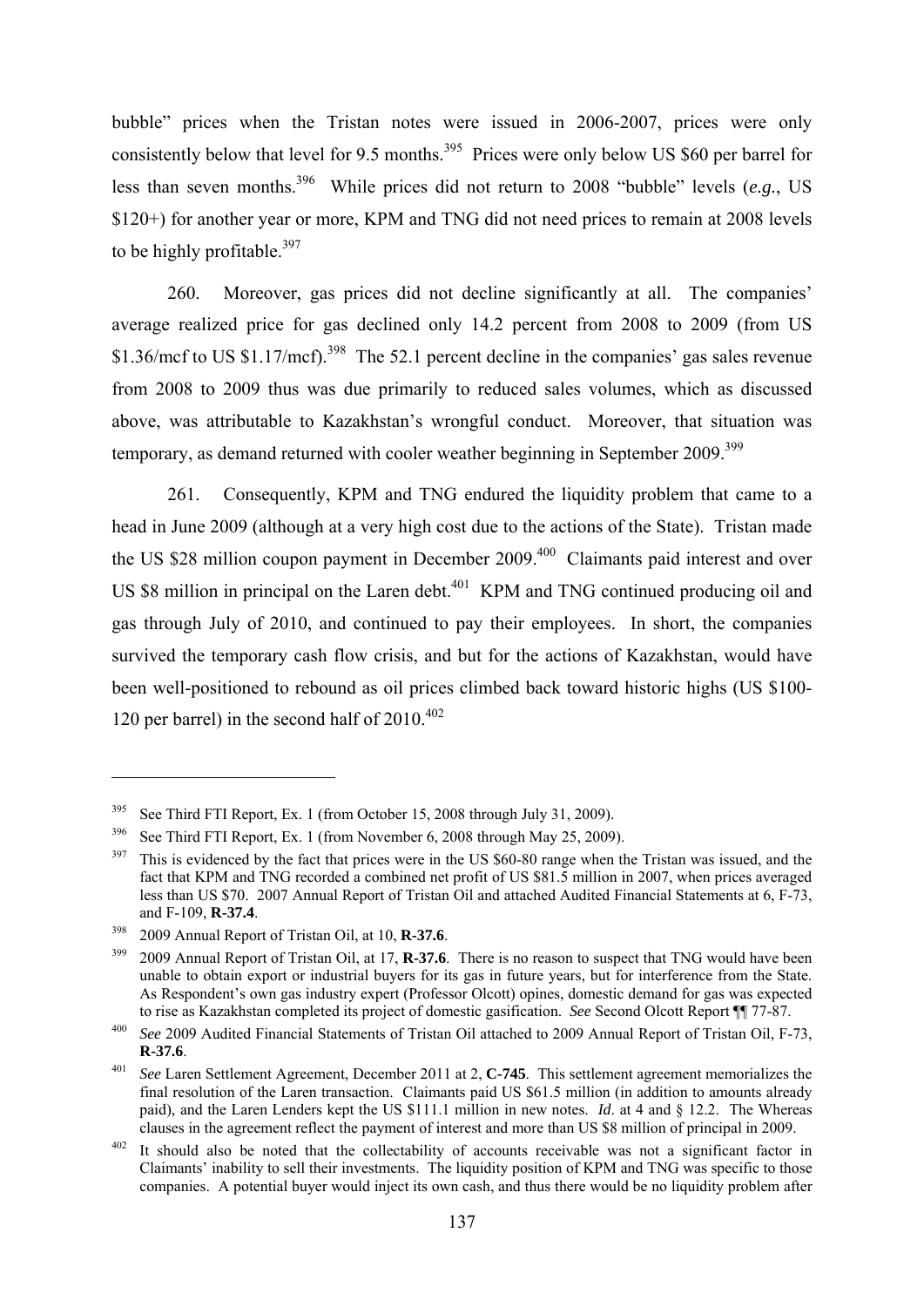#### **2. Claimants Did Not Abandon Their Investments**

262. Kazakhstan also asserts that Claimants' abandonment of their investments was an intervening cause of their injuries. The Claimants, however, did not abandon their investments. In fact, clear evidence shows the contrary.

263. First, Kazakhstan's argument that Claimants' stripped KPM and TNG of cash in preparation to abandon them is unsupported and wrong. Kazakhstan points primarily to the non-cash dividends that KPM declared, and paid in the form of an assignment of receivables, in late 2009 and 2010. KPM paid those dividends, however, to avoid unlawful seizure of its funds, not to prepare for voluntary abandonment. By that time, it was apparent that any money that flowed into KPM's bank accounts was at risk of immediate seizure to satisfy the illegal US \$145 million criminal penalty that Kazakhstan had imposed against KPM on September 18, 2009. $403$ 

264. Moreover, declaration of those dividends was a reasonable effort to mitigate the harm caused by Kazakhstan's actions. Tristan Oil owed a substantial coupon payment (of around US \$28 million) to the noteholders on December 31,  $2009$ .<sup>404</sup> The assignment of receivables allowed Tristan to collect funds that otherwise may have been frozen in KPM's bank accounts, and Tristan made the coupon payment in full.<sup>405</sup> If that had not occurred, Tristan would have defaulted on the notes.

265. Kazakhstan also argues that the failure to collect certain intercompany receivables earlier in 2009 was part of an effort to strip money from KPM and TNG in preparation for abandonment. Kazakhstan has no evidence, however, that the inability to collect those receivables was driven by factors outside the ordinary course of business. Kazakhstan relies on a statement in the PwC report that KPM and TNG had not collected US \$170 million in receivables from Montvale "because it invested funds received from Vitol in certain non-liquid assets."406 Claimants dispute that assertion, which Kazakhstan produced

a sale. Put another way, a buyer would value the assets of KPM and TNG based on their ability to produce future profits, and the cash flow position of KPM and TNG is irrelevant to the future profitability of the assets in the hands of a new owner. This is confirmed by the fact that there is no discussion of the collectability of receivables in the RBS Valuation. Assuming for the sake of argument that those receivables were entirely worthless (and they were not), that would have no impact on the value of the operating assets to a new owner who would sell to its own customers and collect its own receivables.

<sup>403</sup> Lungu Testimony, Tr. October 2012 Hearing, Day 1, 202-20-202:6.

<sup>404</sup> Audited Financial Statements Attached to 2009 Annual Report of Tristan Oil at F-73, **R-37.6**.

<sup>405</sup> Audited Financial Statements Attached to 2009 Annual Report of Tristan Oil at F-70, F-73, **R-37.6**. 406 PwC Report at 17, **C-724**.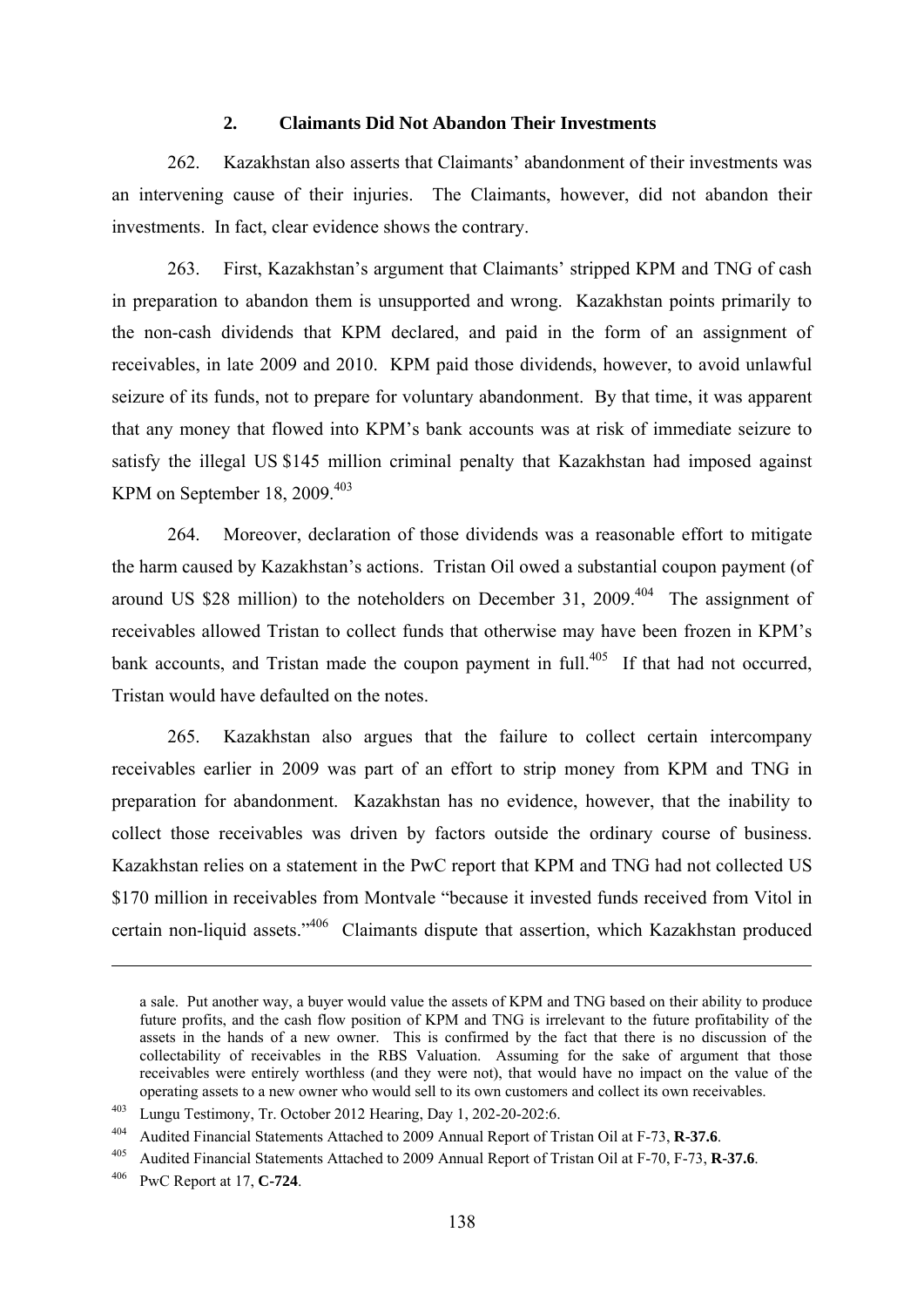and relied on too late in the proceedings for Claimants to rebut. But in any event, taking the statement on face value, it in no way shows that the failure of KPM and TNG to collect those receivables was part of a voluntary plan to prepare for abandoning the companies.

266. Finally, Kazakhstan's abandonment thesis is flatly contradicted by the objective evidence of the great lengths to which Claimants went to protect their investments. KPM's assignment of receivables was part of an effort to protect Claimants' investments by preventing a default on the Tristan notes. The uncontradicted evidence also shows that Claimants went to great lengths to continue paying KPM's employees after its accounts were frozen in 2010, including having TNG pay those employees from its accounts. Most significantly, Claimants entered into the highly unattractive Laren transaction, secured by a personal guarantee from Mr. Stati and a pledge by Ascom of its assets in Iraq, in order to raise funds needed to keep the companies alive.<sup> $407$ </sup> Far from abandoning their investments, Claimants made every effort to protect them, right up until Kazakhstan ultimately seized them in July 2010.

\* \* \*

267. In summary, Claimants have amply demonstrated that Kazakhstan's actions caused myriad serious injuries to Claimants' investments beginning shortly after President Nazarbayev issued his investigation order on October 14, 2008, continuing over the next 20 months, and ending with the final seizure of the assets of KPM and TNG in July 2010. Kazakhstan's theory that the woes of KPM and TNG result solely from Claimants' management or market conditions outside the State's control is bogus, unsupported, and a clear attempt to distract attention from its own deplorable misconduct.

#### **V. QUANTUM**

1

#### **A. The Tribunal Has Discretion In Setting Full Compensation**

268. It is beyond dispute that Kazakhstan's violations of the ECT injured Claimants' investments in Kazakhstan. The task for this Tribunal is to approximate the amount of monetary damages required to fully compensate Claimants for those injuries. That

<sup>407</sup> *See* Laren Facility Agreement, at 12-13, **C-733**. In its rebuttal closing at the May hearing, Kazakhstan argued that Mr. Stati's personal guarantee in the Laren transaction was inconsistent with his assertion that the situation in Kazakhstan was too unstable to risk increasing his investment there. *See* Respondent's Rebuttal Closing Submission, slide 17. That argument is nonsensical. There is an enormous difference between taking on additional risk to private parties in order to save existing billion-dollar investments in hope of selling them, and unnecessarily increasing capital investment in fixed assets in Kazakhstan.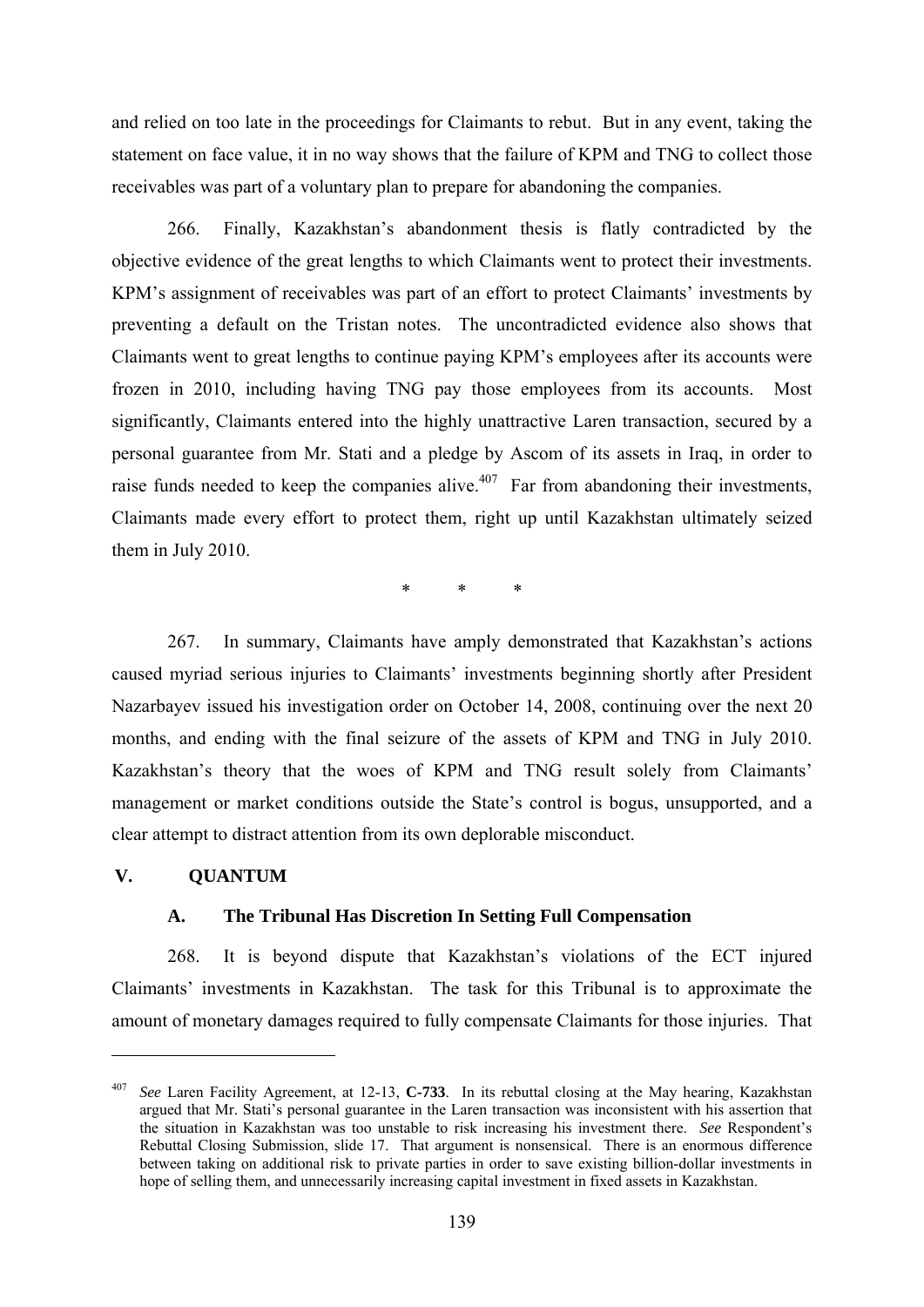task ultimately is an exercise of the Tribunal's broad discretion based on all the evidence before it, and international law provides some guidelines to assist in the process.

269. The ECT provides that in cases of lawful expropriation, a State must pay "prompt, adequate, and effective compensation," and that:

> Such compensation shall amount to the fair market value of the Investment expropriated at the time immediately before the Expropriation or impending Expropriation became known in such a way as to affect the value of the Investment (hereinafter referred to as the "Valuation Date").<sup>408</sup>

 The Treaty, however, contains no *lex specialis* governing the standard of compensation for unlawful expropriation or other violations of the treaty. For that, the Tribunal must turn to customary international law.

270. The foremost principle of customary international law on quantum is that a Tribunal should award *full reparation* for the harm that results from the State's illegal actions. Innumerable tribunals have followed that principle in assessing damages in the years since the *Chorzow Factory* case espoused this basic principle of international law.

271. Moreover, when it is impossible to put Claimants in the position they would have occupied but for the State's wrongful conduct through restitution in kind, the Tribunal's job is to estimate the amount of money corresponding to that value. This task necessarily involves uncertainty, because it involves assumptions about how events might have developed differently but for the State's actions, and how events will unfold in the years to come. As the tribunal in *CMS v. Argentina* described it, "[t]he word 'estimates' is quite appropriate in trying to establish value loss in a case involving a license valid until 2027.<sup>5409</sup> Similarly, the tribunal in *Vivendi v. Argentina* explained:

> [I]t is well settled that the fact that damages cannot be fixed with certainty is no reason not to award damages when a loss has been incurred. In such cases, approximations are inevitable; the settling of damages is not an exact science. $410$

<sup>408</sup> ECT art. 13(1), **C-1**.

<sup>409</sup> *CMS Gas Transmission Co. v. The Argentine Republic*, ICSID Case No. ARB/01/8, Award, May 12, 2005 ¶ 419, **C-65**.

<sup>410</sup> *Compañía de Aguas del Aconquija and Vivendi Universal v. Argentine Republic*, ICSID Case No. ARB/97/3, Award, August 20, 2007 ¶ 8.3.16, **C-253**.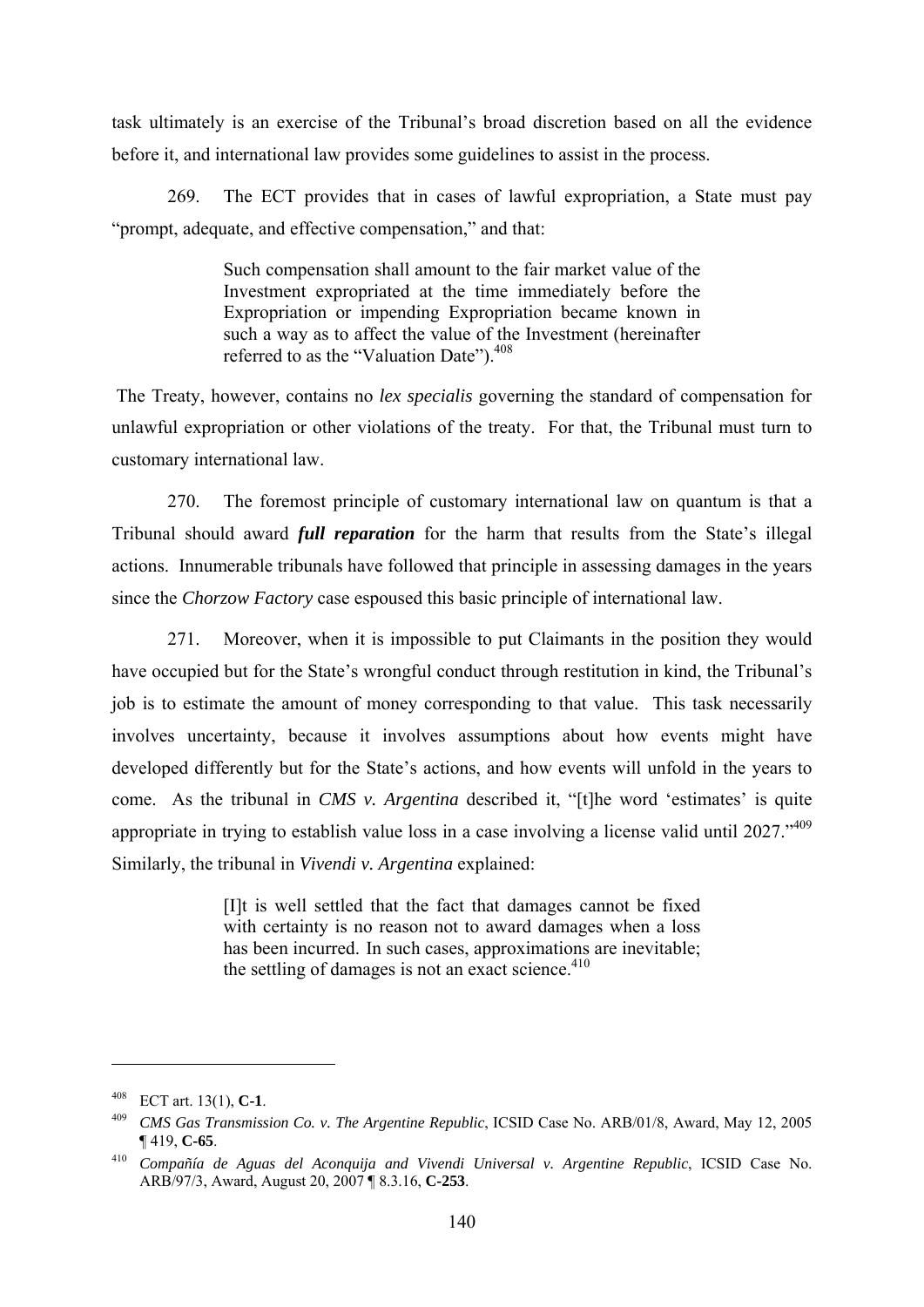272. Because of the amount of uncertainty inherent in assessing damages once injury is established, tribunals have broad discretion to establish the appropriate quantum of compensation. As the annulment committee in *Rumeli v. Kazakhstan* put it in rejecting Kazakhstan's challenge to the quantum determination in that case:

> [T]ribunals are generally allowed a considerable measure of discretion in determining issues of quantum. . . . This is not a matter to be resolved simply on the basis of the burden of proof. To be sure, the tribunal must be satisfied that the claimant has suffered some damage under the relevant head as a result of the respondent's breach. But once it is satisfied of this, the determination of the precise amount of this damage is a matter for the tribunal's informed estimation in light of all the evidence available to it  $411$

273. Finally, the same standard of compensation applies to all of Kazakhstan's violations of the ECT because those violations in combination led to a single injury, the impairment and taking of Claimants' investments. Numerous tribunals have "borrowed" the fair market value standard typically applied in expropriation cases to determine damages for other violations of investment treaties. For example, in *CMS v. Argentina*, the tribunal concluded that fair market value is the correct standard on a claim not involving expropriation when "the cumulative nature of the breaches . . . results in important long-term losses."412 Likewise, in *GemPlus v. Mexico*, the tribunal considered the decision in *CMS*, as well as similar decisions in *Vivendi v. Argentina*, *Azurix v. Argentina*, and *M.T.D. v. Chile*, and concluded that it need not "distinguish between compensation for unlawful expropriation and compensation for breach of the FET standards."<sup>413</sup> Here, the cumulative effect of Kazakhstan's numerous breaches of its obligations under the ECT caused serious long-term losses, and thus fair market value of the assets of KPM and TNG is the appropriate measure of damages for all of Claimants' claims

<sup>411</sup> *Kazakhstan v. Rumeli*, ICSID Case No ARB/05/16, Decision of Ad Hoc Committee on Annulment, March 25, 2010 ¶¶ 146-47, **C-735**.

<sup>412</sup> *CMS Gas Transmission Co. v. The Argentine Republic*, ICSID Case No. ARB/01/8, Award, May 12, 2005 ¶ 410, **C-65**.

<sup>413</sup> *Gemplus S.A. and Talsud S.A. v. United Mexican States*, ICSID Case No. ARB(AF)/04/4, Award, June 16, 2010 ¶ 12-52, **C-309**.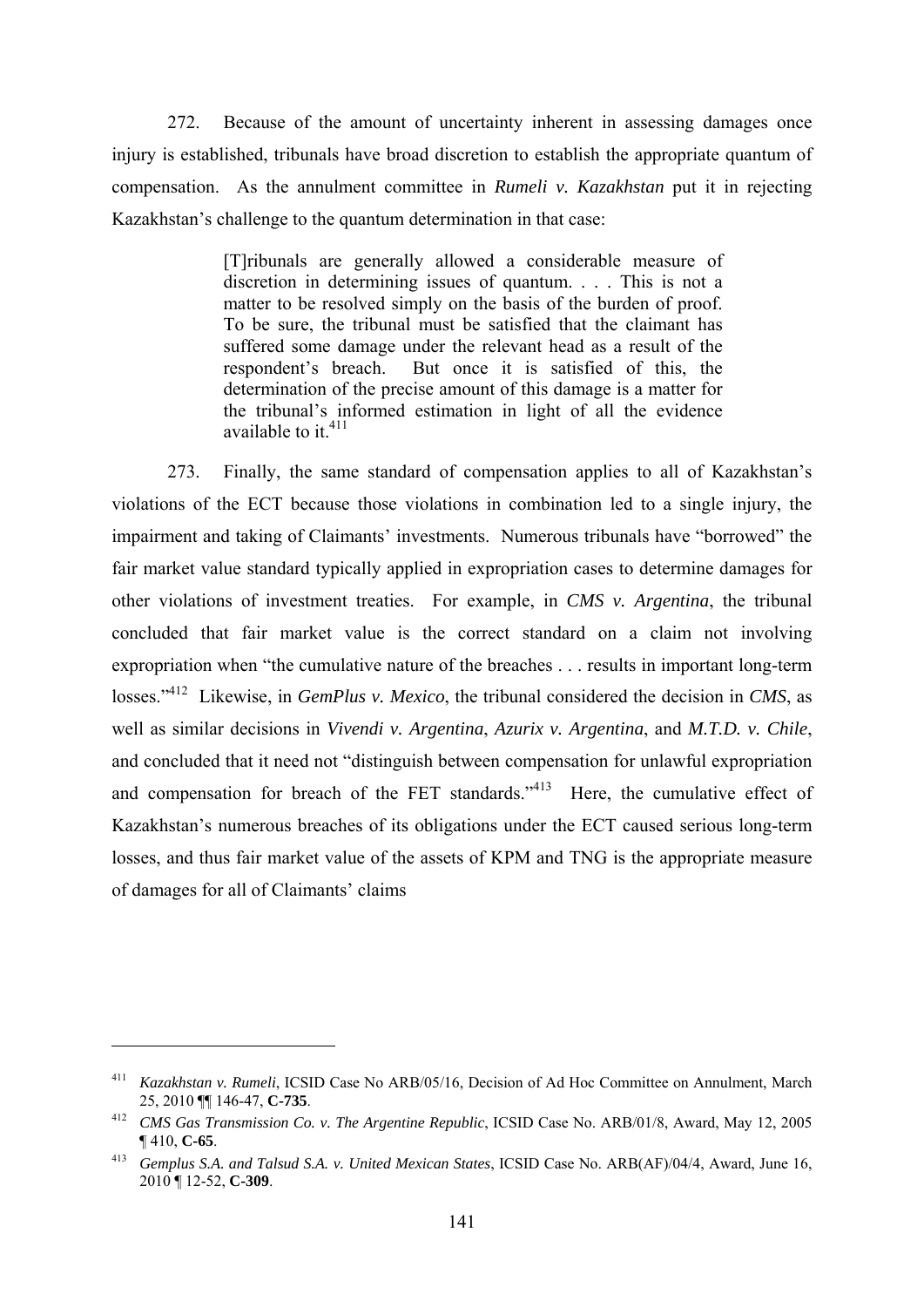## **B. Valuation Date**

## **1. October 14, 2008, Is The Correct Valuation Date**

274. A valuation date of October 14, 2008, is necessary to fully compensate Claimants for the injuries caused by Kazakhstan's violations of the ECT and international law. Abundant evidence shows that Kazakhstan decided in the fall of 2008 to expropriate Claimants' investments and initiated the campaign to do so on October 14, 2008. The campaign upon which Kazakhstan embarked on that date and in the weeks immediately following Nazarbayev's directive was not only a campaign of indirect expropriation, but also was markedly unfair and inequitable, a material impairment of Claimants' investments by unreasonable measures, and an abject failure to provide Claimants' investments with "the most constant protection and security" required by the ECT.

275. Over the course of the next twenty months, Kazakhstan took a number of actions aimed at devaluing Claimants' investments to pressure Claimants to sell at a coerced price or to create a pretext for seizing the investments. Those actions substantially impaired the value of Claimants' investments in innumerable ways that are not susceptible to individuation and quantification. In order to fully eliminate the value-depressing effects of the State's actions in the quantification of damages, it is therefore necessary to value Claimants' investments before the State's illegal campaign commenced.

276. Kazakhstan's valuation date of July 22, 2010, does not take into account any of the value-depressing effects of the State's actions. By simply calculating the alleged value of KPM's and TNG's assets at that date, Kazakhstan would afford no compensation for:

- The crippling diminution in value and alienability of KPM and TNG caused by the bogus allegation that they were criminally liable for operating main pipelines without a license;
- The extraordinary interference with normal business operations from the other elements of the State's campaign of harassment and coercion, such as protracted audits and litigation over spurious tax assessments;
- The denial of Claimants' ability to sell KPM and TNG by freezing their shares, Subsoil Use Contracts, and property;
- The impairment of production by KPM and TNG resulting from the interference in normal field development efforts;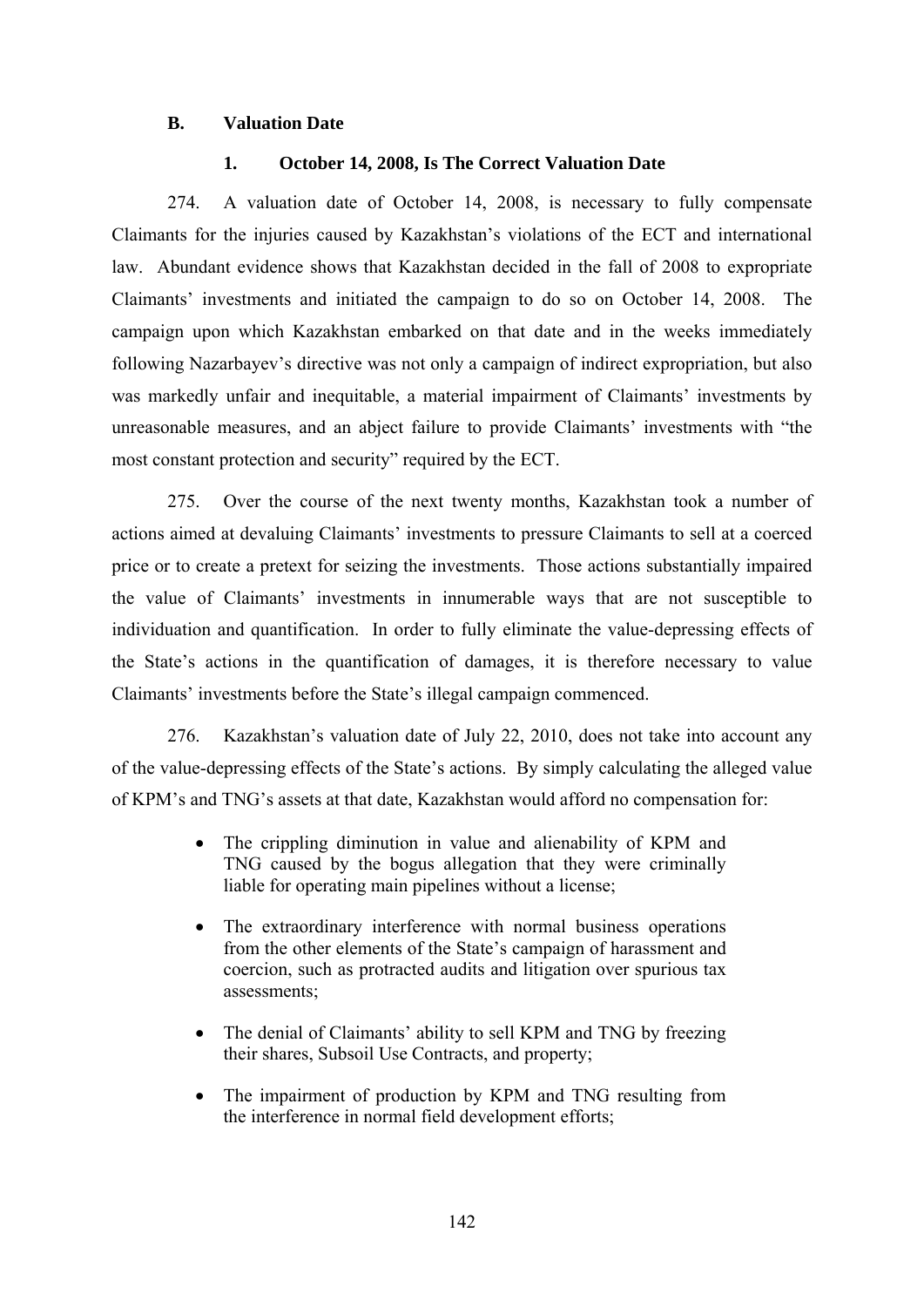- The impairment of TNG's revenues, and the increase in completion cost, resulting from the non-completion of the LPG Plant;
- The impairment of TNG's revenues resulting from interference with TNG's normal gas sales efforts;
- The cost to Claimants of borrowing money from the loan shark Laren Lenders rather than Credit Suisse; and
- The lost opportunity to sell their investments free from the State's defamatory accusations and cloud on the title of TNG.

For this reason, Kazakhstan's valuation date is wrong as a matter of both fact and law. It seeks to avoid liability for clearly harmful conduct and would not compensate Claimants for multiple serious injuries caused by Kazakhstan well before the final, outright seizure in July 2010.

277. Of course, this is not the first case in which a State's wrongful actions impaired the value of an investment long before the State actually dispossessed the investor of the assets. The decisions of other tribunals confronting similar facts support Claimants' valuation date.

278. For example, in *Santa Elena v. Costa Rica*, the state adopted a decree on May 5, 1978, to expropriate the claimant's property, which the claimant had intended to develop into a residential and tourist resort. The claimant, however, continued to possess the property for the next twenty years. The tribunal adopted May 5, 1978 as the valuation date, even though that date marked only the beginning of the expropriation, and the claimant retained possession of the property for years to come. The tribunal explained:

> As is well known, there is a wide spectrum of measures that a state may take in asserting control over property, extending from limited regulation of its use to a complete and formal deprivation of the owner's legal title. Likewise, the period of time involved in the process may vary — from an immediate and comprehensive taking to one that only gradually and by small steps reaches a condition in which it can be said that the owner has truly lost all the attributes of ownership. It is clear, however, that a measure or series of measures can still eventually amount to a taking, though the individual steps in the process do not formally purport to amount to a taking or to a transfer of title. What has to be identified is the extent to which the measures taken have deprived the owner of the normal control of his property. A decree which heralds a process of administrative and judicial consideration of the issue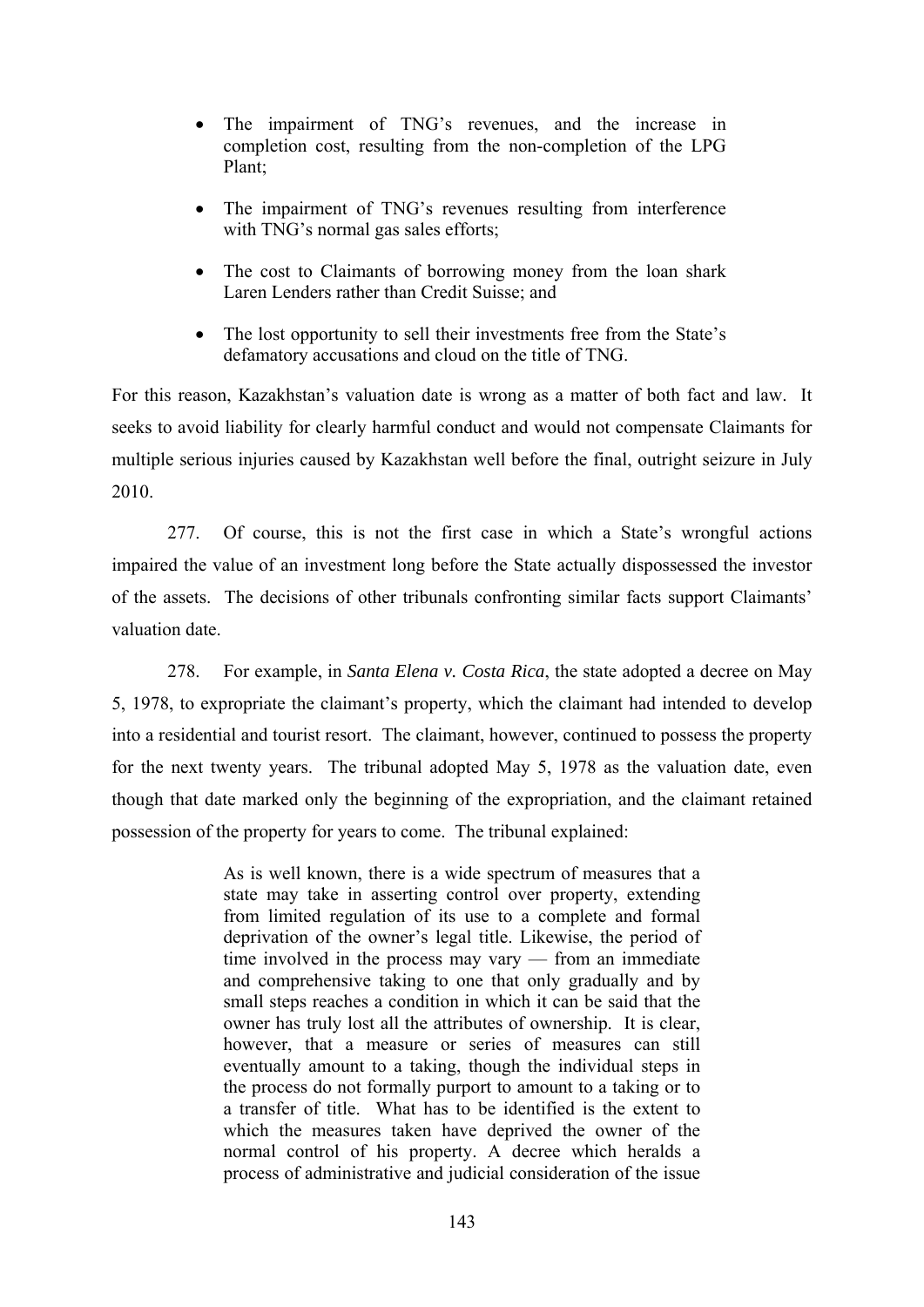in a manner that effectively freezes or blights the possibility for the owner reasonably to exploit the economic potential of the property, can, if the process thus triggered is not carried out within a reasonable time, properly be identified as the actual act of taking. . . .

Stated differently, international law does not lay down any precise or automatic criterion such as the date of the transfer of ownership or the date on which the expropriation has been 'consummated' by agreed or judicial determination of the amount of compensation or by payment of compensation. The expropriated property is to be evaluated as of the date on which the governmental 'interference' has deprived the owner of his rights or has made those rights practically useless. This is a matter of fact for the Tribunal to assess in the light of the circumstances of the case.  $414$ 

279. As the *Santa Elena* case makes clear, a taking can occur for purposes of valuing damages under international law long before an investor is dispossessed of the property, and without any formal transfer of title. The paramount question is when the state's conduct "blights the possibility for the owner reasonably to exploit the economic potential of the property," thus making its rights "practically useless." In that case, the tribunal determined that date to be when the state announced the expropriation, even though it did not consummate an expropriation or take possession of the property for years to come. The logic of that decision was plain and compelling: once the State announced its plan to take the property, the investor obviously could not and would not develop the property as it had intended, even though it retained possession of the property for twenty more years.

280. Thus, Kazakhstan's argument that a state's intent to expropriate is irrelevant to the determination of valuation date is wrong. It could not be more important, because after a state signals its intention to expropriate, the investor's ability to develop its investment as it planned is fundamentally and irretrievably lost. No rational investor would continue to develop investments that it knew the state intended to take for itself.

281. Kazakhstan's argument that it did not express an intent to expropriate Claimants' investments on October 14, 2008, is also not persuasive. To be sure, President Nazarbayev's order did not expressly instruct his agents to seize Claimants' companies. Sovereigns have become more nuanced at achieving objectives that violate international

<sup>414</sup> *Compañía del Desarrollo de Santa Elena, S.A. v. Republic of Costa Rica*, ICSID Case No. ARB/96/1, Final Award, February 17, 2000, 39 I.L.M. 1317 (2000) ¶¶ 76, 78, **C-213**.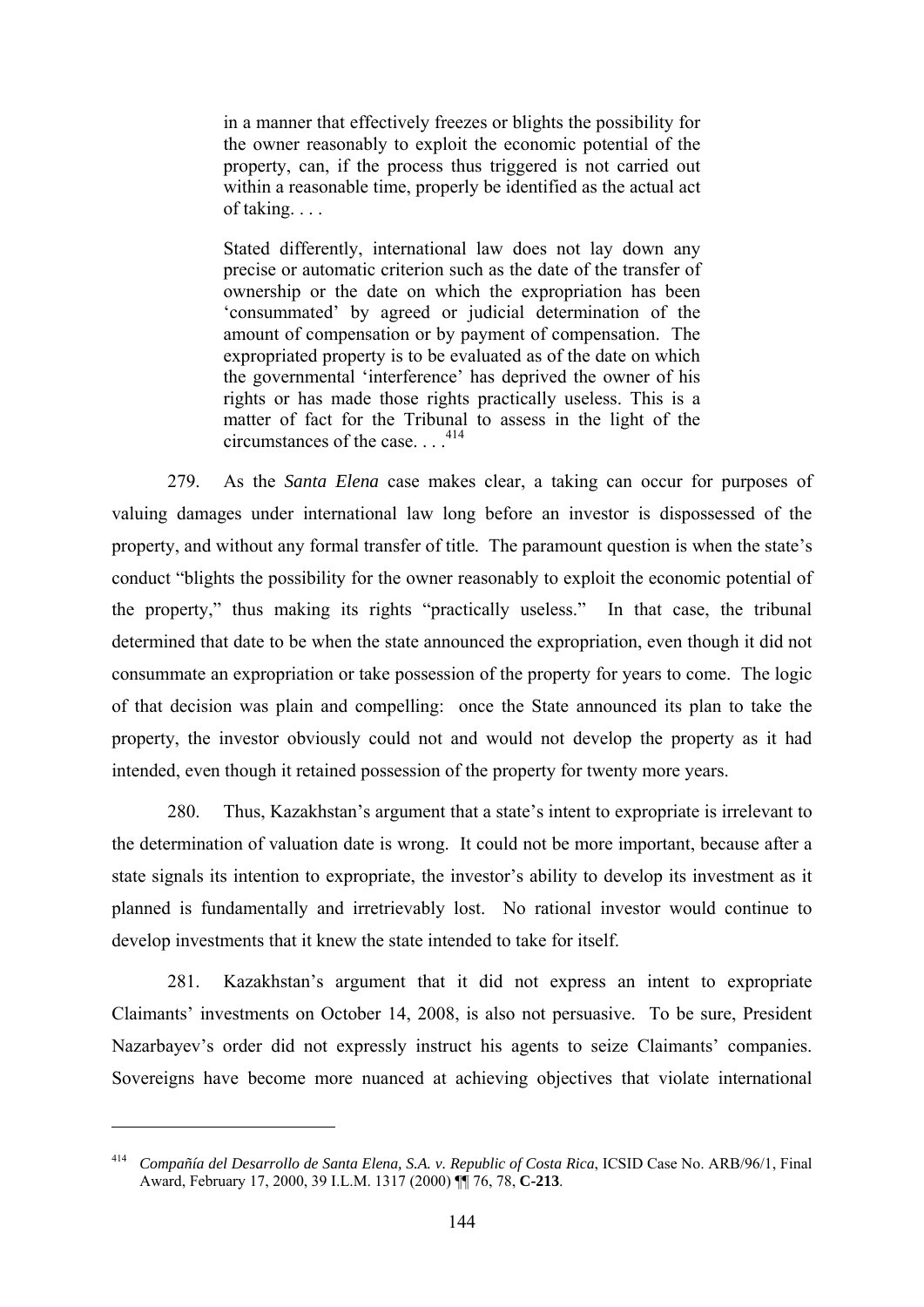obligations under the apparent color of lawful action. But the evidence, discussed above in Section III and in Claimants' prior submissions, establishes a clear intent at the highest levels of the Kazakh government to deprive Claimants of their investments in 2008. At a minimum, that was the clear and immediate intent of the Financial Police and other agencies that zealously embarked on the State's campaign in the weeks following President Nazarbayev's order.

282. Additionally, in this context, the reasonable perception of the investor is as important as the intent of the State. Kazakhstan's suggestion that President Nazarbayev's investigation order should be viewed as nothing more than a routine administrative function is wishful thinking. In a country with a strong rule of law and an accountable executive, that may be so. But in Kazakhstan, Mr. Stati realized that an order from the President to "thoroughly check" his companies -- followed by a round of intense, abnormal inspections by multiple agencies orchestrated by the Financial Police, and extraordinary and aggressive criminal charges and challenges to his ownership of his investments – would end only one way. And that perception was reasonable, as subsequent events confirmed. Thus, President Nazarbayev's order on October 14, 2008 was for all meaningful purposes equivalent to a decree of the State's plan to take Claimants' investments.

283. Another award that plainly supports Claimants' valuation date is Kardassopoulos v. Georgia.<sup>415</sup> In that case, the claimants invested in a company that obtained a long-term concession in 1993 to operate Georgia's oil pipeline system. On November 11, 1995, however, Georgia adopted a decree that established a national oil company, and charged that company with rehabilitation and operation of the State's oil pipelines.416 The decree also indicated that other companies would be invited to participate in the new NOC, which created uncertainty about how the decree would affect the investors' concession.417 The investors met with various government officials over the ensuing months to discuss how their company might be incorporated into the new framework.<sup>418</sup> On January 30, 1996, Georgia created a commission to examine all the contracts related to the oil industry in the State and make recommendations to the President in the spirit of

<sup>415</sup> *Ioannis Kardassopoulos and Ron Fuchs v. The Republic of Georgia*, ICSID Case Nos. ARB/05/18 and ARB/07/15, Award, March 3, 2010, **C-205**. 416 *Id*. ¶ 147, **C-205**.

<sup>417</sup>*Id.* ¶ 149, **C-205**. 418 *Id.* ¶ 151, **C-205**.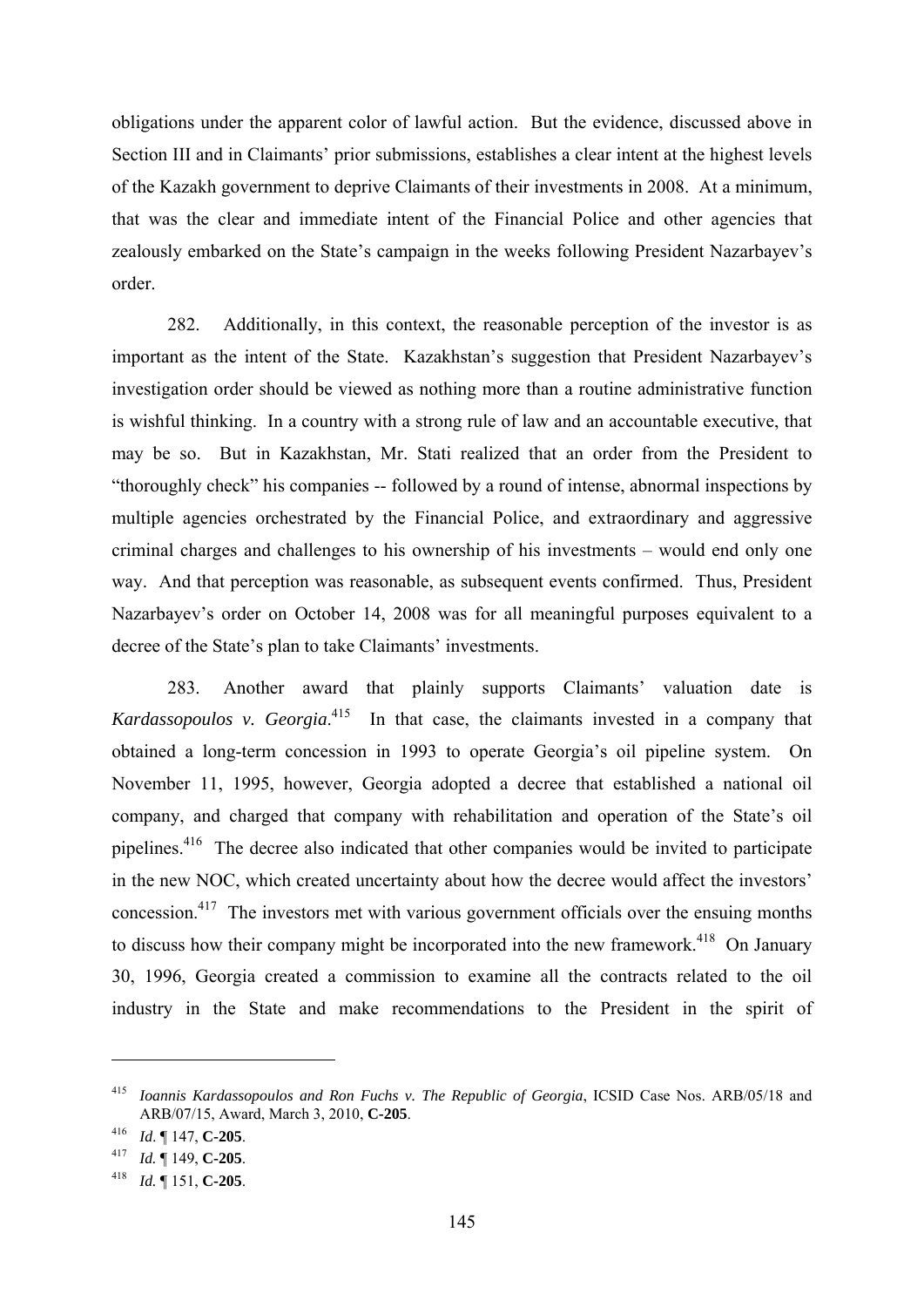"safeguarding the national interests of Georgia."419 On February 20, 1996, Georgia adopted a decree formally assigning all rights to the State-owned pipelines to the new NOC, and cancelling the concession held by the claimants' company.<sup>420</sup>

284. Based on those facts, the *Kardassopoulos* tribunal adopted a valuation date of November 10, 1995, explaining:

> The Tribunal therefore finds that the appropriate standard of compensation from which to approach the calculation of the damage sustained by Mr. Kardassopoulos is the FMV of the early oil rights (including export rights) as of 10 November 1995. Whilst this predates the expropriation effected by [the decree cancelling the concession], the Tribunal considers that the circumstances of this case require it to value Mr. Kardassopoulos' investment as of the day before passage of Decree No. 477 precisely to ensure full reparation and to avoid any diminution of value attributable to the State's conduct leading up to the expropriation. This compensation is, in effect, the amount that Mr. Kardassopoulos should have been paid as a result of the compensation process which the Respondent was obliged to put in place promptly after the taking of the Claimants' investment.<sup>421</sup>

Thus, the tribunal premised its valuation date on the decree that merely cast doubt on the validity of the investors' concession, rather than the subsequent decree that formally and irreversibly cancelled the concession. Moreover, it expressly did so in order to avoid "any diminution of value attributable to the State's conduct leading up to the expropriation."

285. This Tribunal should follow the approach adopted in *Kardassopoulos*. President Nazarbayev's investigation order and the extraordinary State harassment that followed on its heels cast enormous doubt on the continued viability of the Claimants' investments, and proved to be the beginning of the process that led to the ultimate seizure of the investments. The Tribunal thus should value the investments on the date of President Nazarbayev's order to exclude any diminution of value attributable to the State's conduct leading up to the final taking.

286. Furthermore, as indicated in the last sentence of the passage from *Kardassopoulos* quoted above, this measure of compensation equates to what Kazakhstan

<sup>419</sup> *Id.* ¶ 153, **C-205**.

<sup>420</sup>*Id*. ¶¶ 155-57, **C-205**. 421 *Id.* ¶ 517, **C-205**.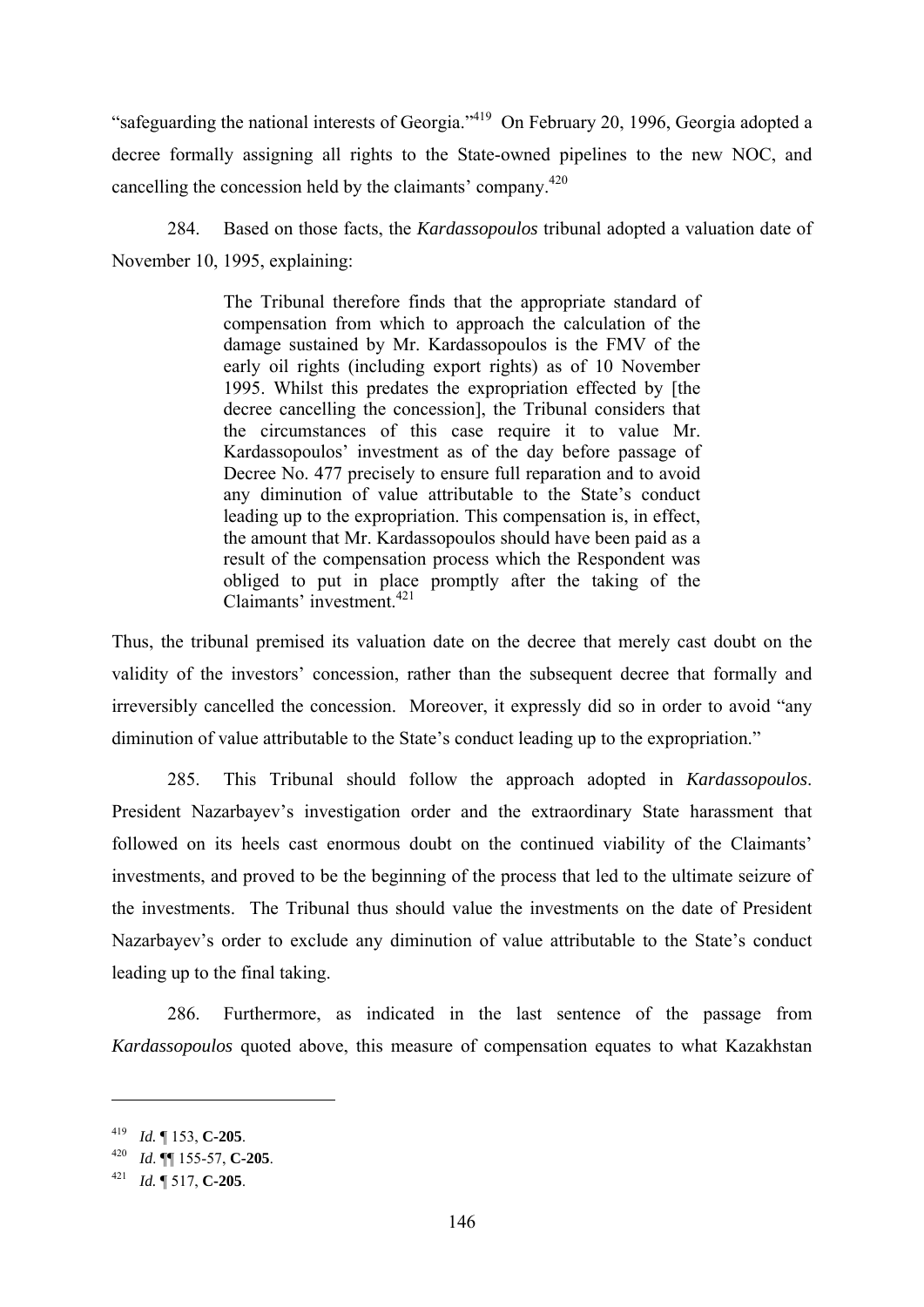should have paid if it had been forthright in observance of its international obligations. The State desired to take Claimants' investments in 2008, but delayed outright seizure while it attempted to coerce a sale or manufacture a legal cover for a taking. Kazakhstan should not be rewarded for its chicanery.

287. Scholarly commentary also supports Claimants' valuation date. For instance, Professors Reisman and Sloane make the following observation about the role of intent in setting a valuation date:

> Even though a state's responsibility to pay compensation for expropriation does not, in any event, 'depend on proof that the expropriation was intentional,' the manifestation of that intent at some level of the state's government generally furnishes a tribunal with a useful demarcation. It enables a decision-maker not only to confirm that an expropriation has taken place, but to set, based on relatively objective evidence, the moment of valuation — typically, a point in time before the host state's conduct occasioned the depreciation in the value of the foreign  $investment<sup>422</sup>$

## **2. Claimants' Valuation Date Does Not Claim Compensation for Profit That Claimants Already Pocketed**

288. Kazakhstan erroneously asserts that because Claimants continued to operate the assets after October 14, 2008, they generated profits from those assets that they then "pocketed" in the form of dividends and loans through the assignment of accounts receivable.<sup>423</sup> This argument is wrong because, while KPM and TNG did distribute profits through assignment of accounts receivable after Claimants' valuation date, the companies earned those profits before October 14, 2008. Moreover, Claimants have asserted no claim for damages related to any cash, accounts receivable, or other profits earned prior to that date.

289. Kazakhstan first made this argument in its Rejoinder on Quantum, asserting that Claimants "chose an improperly early valuation date in 14 October 2008, instructed their valuation expert to value the Borankol and Tolkyn fields as of this date, without then later deducing [sic] income created between this date and 21 July 2010."<sup>424</sup> After FTI pointed out at the January 2013 hearing that KPM and TNG did not create significant income after

<sup>422</sup> Reisman & Sloane, Indirect Expropriation and Its Valuation in the BIT Generation, 74 Brit. Y.B. Int'l L. (2004) at 130-1, **C-230.**

<sup>423</sup>*See* Rejoinder on Quantum ¶¶ 443-444. 424 Rejoinder on Quantum ¶ 444.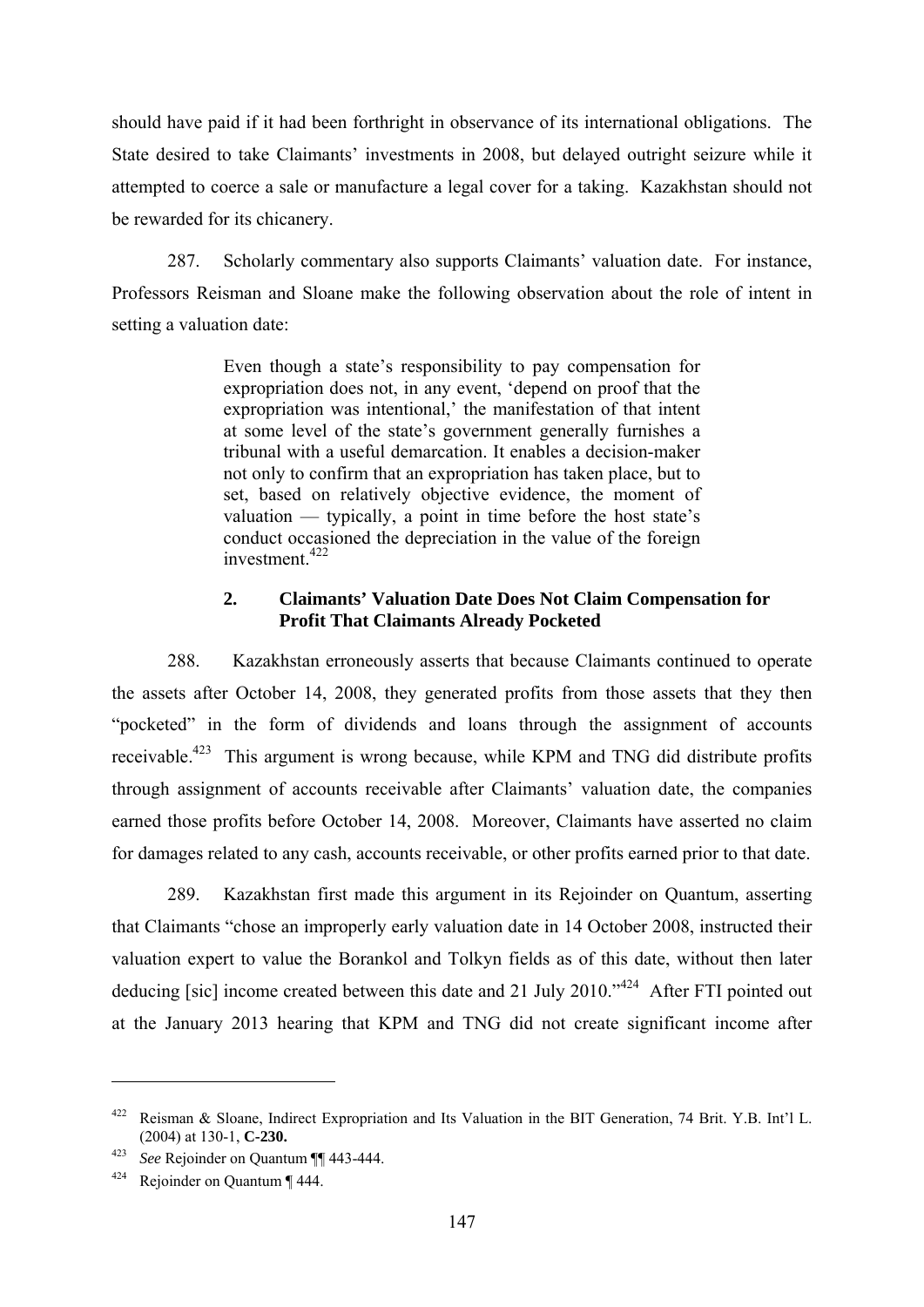October 14, 2008,  $425$  Kazakhstan revised its argument to focus more clearly on distributions after the 2008 valuation date. In its First Post-Hearing Brief, Kazakhstan argues that at the Quantum Hearing, "Mr. Lungu had to concede under cross-examination that Claimants had treated themselves to dividends in the total amount of at least USD 72 million in 2009 and 2010."<sup>426</sup> Kazakhstan also asserts that KPM and TNG effectively distributed US \$143.4 million to Claimants by failing to collect other accounts receivable.<sup> $427$ </sup>

290. To begin with, Mr. Lungu did not "concede" at the Quantum Hearing that KPM had paid US \$72 million in dividends in 2009 and 2010, because that fact was never disputed or concealed.<sup>428</sup> That fact is not damaging to Claimants in any way, and indeed, is simply not relevant to any issue in this case, including the assessment of quantum.

291. The pertinent facts are straightforward. After realizing Kazakhstan's wrongful intentions, and particularly after Kazakhstan imposed the unlawful US \$145 million criminal penalty in September 2009, Claimants prudently attempted to prevent cash from flowing unnecessarily into KPM and TNG, where it could be seized by the government. They did this first by having KPM assign US \$72 million in accounts receivable to affiliates, which they accounted for as a dividend. They also had KPM and TNG stop collecting accounts receivable beyond the extent necessary to obtain cash to fund ongoing operations. Naturally, after Kazakhstan seized the companies in July 2010, Claimants' affiliates made no further payments into Kazakhstan on any receivables.

292. Nothing about this is improper. Claimants have the right under the ECT and their subsoil use agreements to retain the profits from their investments.<sup>429</sup> Moreover, Claimants are not claiming any damages in this case in respect of such profits. Claimants' damages claim for Borankol and Tolkyn is based solely on the value of the operating assets on October 14, 2008, which is based on the future profit potential of those assets. Claimants have asserted no claims for any cash or accounts receivable of KPM and TNG, precisely because they were relatively successful at preventing Kazakhstan from seizing any.

<sup>425</sup> Tr. January 2013 Hearing, Day 4, 62:7-22.

<sup>426</sup> Respondent's First Post-Hearing Brief ¶ 1039.

<sup>427</sup> Respondent's First Post-Hearing Brief ¶ 1042.

<sup>428</sup> In fact, Mr. Lungu testified about the distributions on *direct examination* at the October 2012 Hearing. Tr. October 2012 Hearing, Day 1, p. 202:17 – 203:6

<sup>429</sup> ECT art. 14(1), **C-1**; Contract No. 305, March 30, 1999, § 7.1.19, **C-45**; Contract No. 201, August 12, 1998, § 11.3, **C-52**.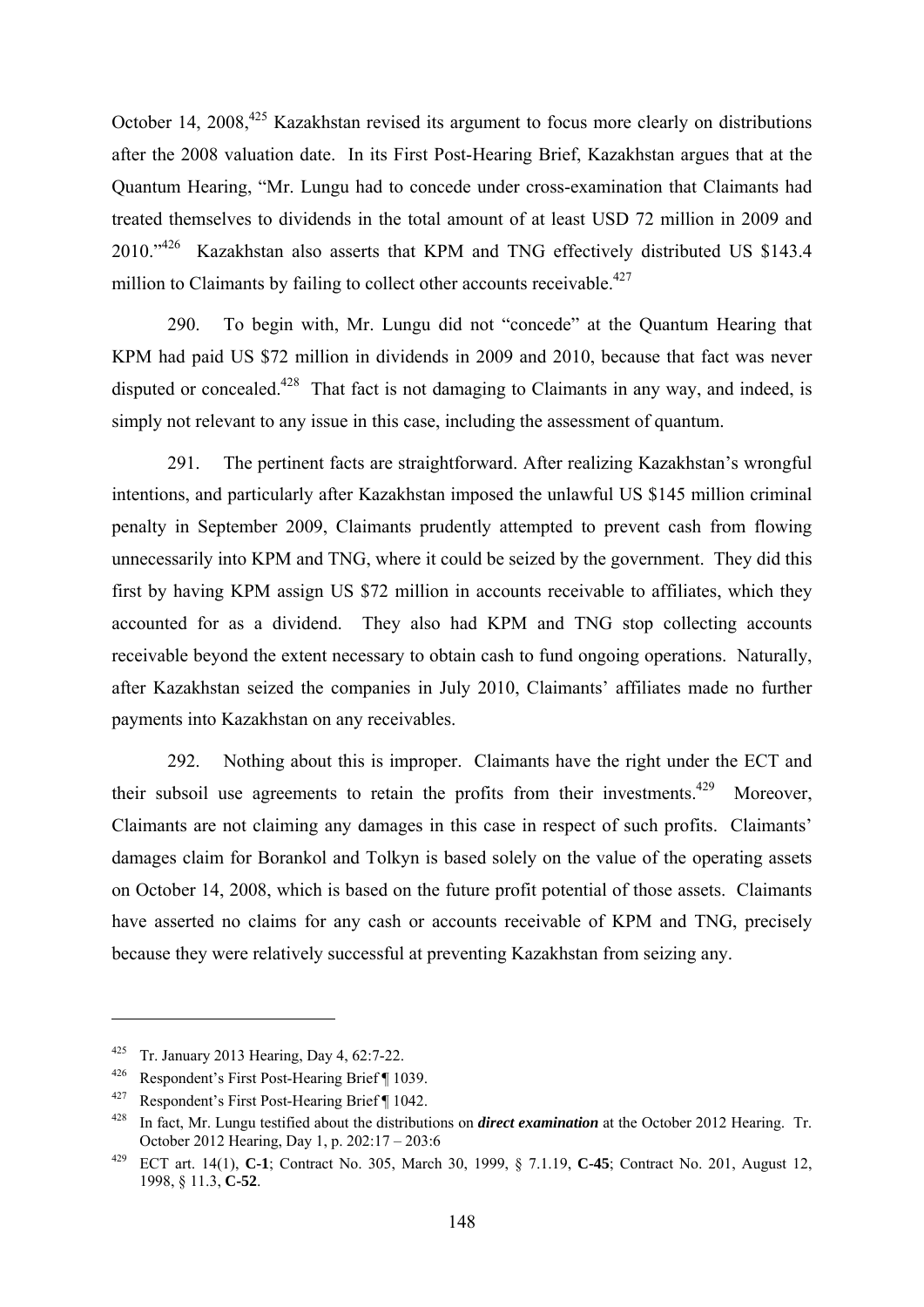293. Furthermore, the US \$72 million in receivables that KPM distributed as dividends, and the US \$143.4 million in receivables that Kazakhstan claims KPM and TNG never collected, were generated prior to October 14, 2008. The companies had US \$222.6 million of net working capital on September 30, 2008, more than the combined total of dividends and "loans" that Kazakhstan complains about.<sup>430</sup> As FTI explains, Claimants were entitled to retain that working capital on top of the enterprise value of the assets for which they claim damages in this case:

> [I]if the Claimants had sold the companies at the 2008 Valuation Date in an asset sale, they would have received an amount on account of the value of the assets of the companies (equating to the enterprise value calculated in FTI's prior reports). In such an asset sale, KPM and TNG would have retained all of the financial assets and debts of the companies, including all of the companies' net working capital, which would then have been available to distribute to the Claimants.…

> Claimants' damage claim is based solely on the enterprise value of the operating assets of KPM and TNG on the valuation date, with no positive adjustment for the companies' net working capital. Paying out the dividend and any assignment of accounts receivable from KPM and TNG to the Claimants negated the need to further adjust the value of the companies to account for existing working capital. A negative adjustment is inappropriate and would undercompensate Claimants to the extent of any such adjustment.

> If the Claimants had not paid out the dividends, the valuation conclusions reached by Deloitte and FTI would have to be increased by the amount of the additional assets that would have been held by the companies at the Valuation Date. There can be no disagreement on this point and I fail to see any logic to the position put forward by Respondent.<sup>431</sup>

294. The only thing noteworthy about this issue is Kazakhstan's telling statement that Claimants "treated themselves to dividends."432 This is emblematic of Kazakhstan's groundless disparagement campaign and reveals its indignation that Claimants managed to keep some of their profits out of the State's reach.

<sup>430</sup> Third FTI Report at 73, Figure 26.

 $431$  Fourth FTI Report ¶ 5.1-5.7.

<sup>432</sup> Respondent's First Post-Hearing Brief ¶ 1039.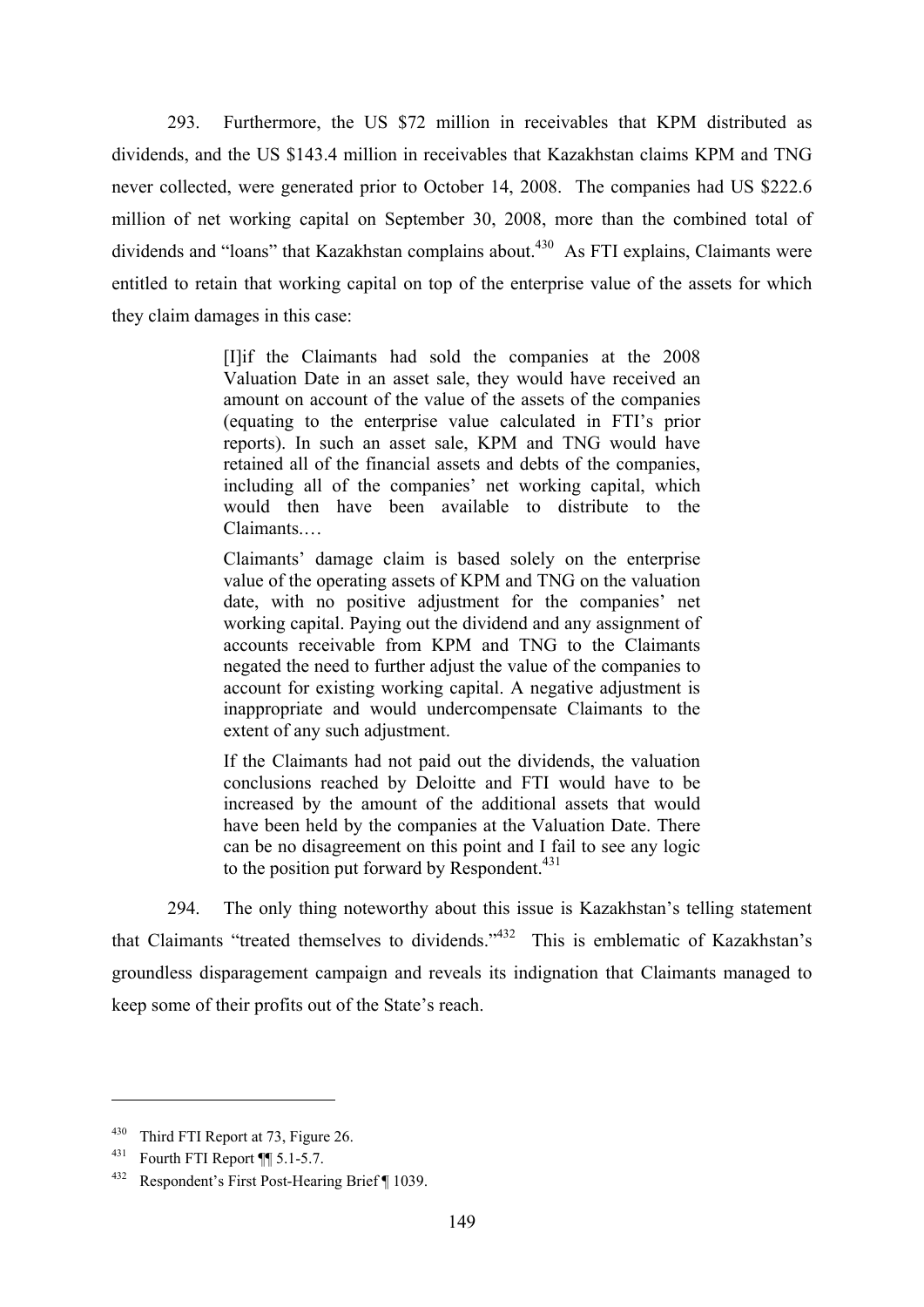## **3. Claimants Have Proven Damage Even if the Tribunal Were to Select an Alternative Valuation Date**

295. At the May 2013 hearing, the Tribunal asked the parties to address what the proper result should be if the Tribunal disagreed with both parties' valuation dates. Kazakhstan argued that the Tribunal then must reject Claimants' claims outright for failure to meet their burden of proof regarding the existence and extent of damages.<sup>433</sup> Kazakhstan also made this same argument in its First Post-Hearing Submission.<sup>434</sup> Notably, Kazakhstan cites no authority for this remarkable proposition, and to Claimants' knowledge, none exists.

296. To the contrary, it is quite common for tribunals to award damages in investment treaty disputes in which they choose not to adopt either of the parties' valuation dates or damages cases outright. For instance, in *Gemplus and Talsud v. Mexico*, the tribunal disagreed with numerous aspects of the damages cases presented by both parties, including their proposed valuation dates. The tribunal nonetheless awarded damages, describing its role as follows:

> As indicated above, the Tribunal has experienced considerable difficulties in deciding certain quantum issues in these arbitration proceedings. It is not the Tribunal's function, as an arbitration tribunal, to make a simplistic binary choice between the very different cases advanced by the two sides. Moreover, given these issues' dependence on multiple findings of fact by the Tribunal, it would not even be possible to do so in the present case, even if this Tribunal were willing to do so (which it is not). Ultimately, the Tribunal must exercise its own arbitral discretion in assessing compensation by reference to the applicable legal principles and the particular facts, as determined by the Tribunal.<sup>435</sup>

297. Similarly, in *Santa Elena v. Costa Rica*, the tribunal awarded damages using a valuation date in 1978 even though the claimant only submitted an expert valuation of the property as of the date of the arbitration  $(i.e., 1998)$ .<sup>436</sup> The tribunal based its award on its own assessment of two contemporaneous valuations that the claimant and respondent had prepared in 1978 in connection with early negotiations over the amount of compensation due.

<sup>433</sup> Tr. May 2013 Hearing, Day 2, 92:4-93:12.

<sup>434</sup> Respondent's First Post-Hearing Brief ¶¶ 1112-1113.

<sup>435</sup> *Gemplus S.A. and Talsud S.A. v. United Mexican States*, ICSID Case No. ARB(AF)/04/4, Award, June 16, 2010 ¶¶ 12-45, 12-57, **C-309**.

<sup>436</sup> *Compañía del Desarrollo de Santa Elena, S.A. v. Republic of Costa Rica*, ICSID Case No. ARB/96/1, Final Award, 39 I.L.M. 1317 (2000) ¶¶ 29, 88, **C-213**.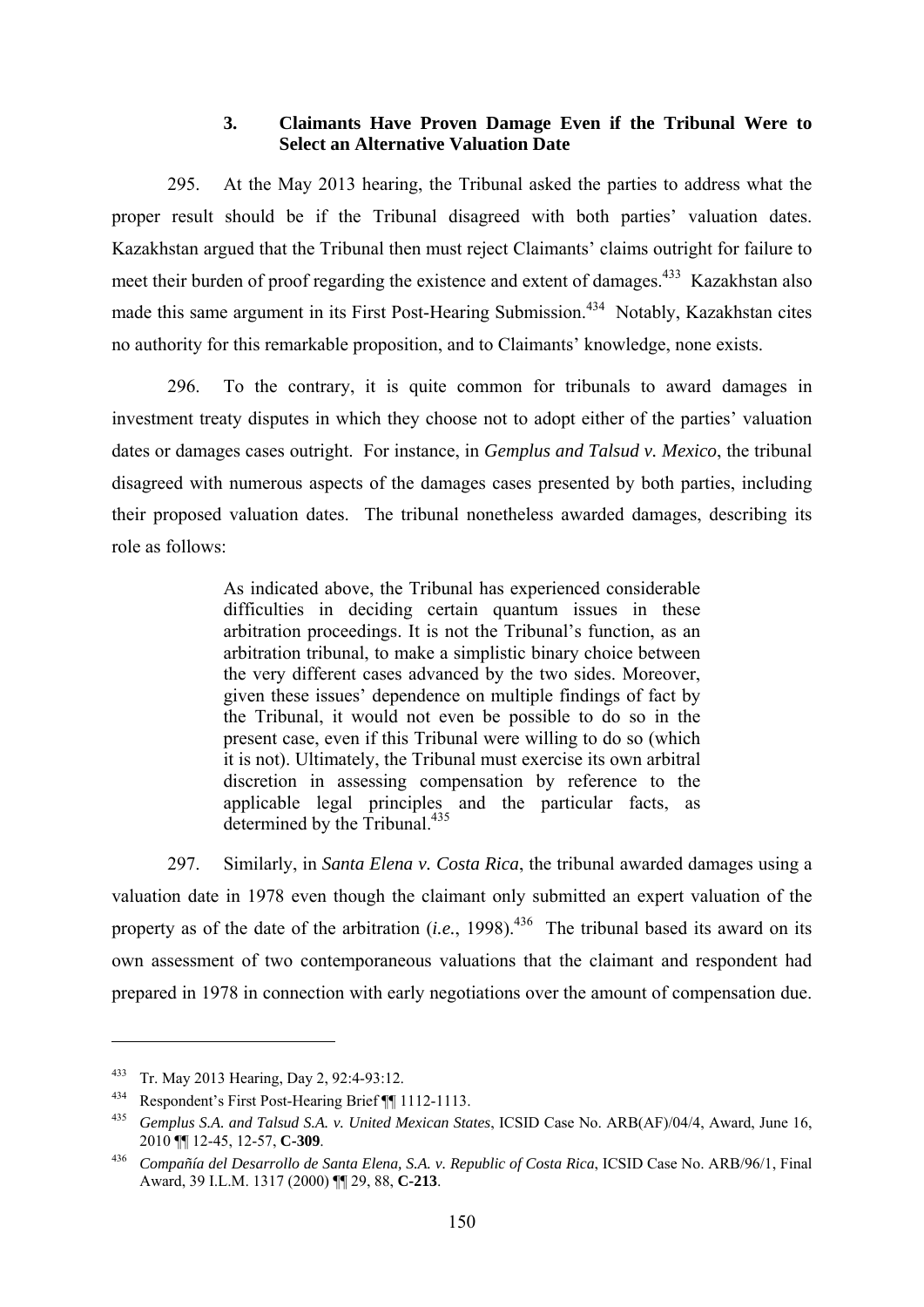As the award explained, the tribunal "proceeded by means of a process of approximation based on the appraisals effected by the parties in  $1978...$ <sup>437</sup>

298. Tribunals in innumerable other cases have followed an approach like that in *Gemplus* and *Santa Elena*, assessing damages based on their own assessment of the valuation evidence presented by the parties. While far from an exhaustive list, the awards in the following cases all support this approach:

- In *Tecmed v. Mexico*, the tribunal rejected the Claimants' damages claim based on a DCF model, and awarded damages based on its assessment of other evidence of value in the record;  $438$
- In *CMS v. Argentina*, the tribunal concluded that the valuations submitted by all experts (including tribunalappointed experts) required "some adjustments," and made "its own estimates of the value loss suffered by the Claimant" based on adjustments to the assumptions in the valuation experts' work;  $439$
- In *Siemens v. Argentina*, the tribunal rejected the valuations submitted by both parties, and conducted its own assessment of value based on audited financial statements;<sup>440</sup> and
- In *Azurix v. Argentina*, the tribunal rejected the Claimants' valuation date and damages calculation, and awarded damages based on adjustments to the damages evidence submitted by the parties.<sup>441</sup>

299. The legal foundation for this approach lies in the tribunal's broad discretion to assess the quantum of damages after it has determined that the claimant suffered an injury. While it is certainly true that a tribunal should reject a claim if the claimant has not met its burden to prove an *injury* caused by the state's wrongful actions, once an injury is proven, the fact that a tribunal disagrees with aspects of the Claimant's valuation of that injury is no basis to deny relief altogether.

<sup>437</sup> *Compañía del Desarrollo de Santa Elena, S.A. v. Republic of Costa Rica*, ICSID Case No. ARB/96/1, Final Award, February 17, 2000 ¶ 90, **C-213**.

<sup>438</sup> *Técnicas Medioambientales Tecmed, S.A. v. United Mexican States*, ICSID Case No. ARB (AF)/00/2, Award, May 29, 2003 ¶¶ 183-195, **C-587**.

<sup>439</sup> *CMS Gas Transmission Co. v. The Argentine Republic*, ICSID Case No. ARB/01/8, Award, May 22, 2005 ¶¶ 418-420, **C-65**. 440 *Siemens A.G. v. Argentina*, ICSID Case No. ARB/02/08, Award, February 6, 2007 ¶ 368, **C-232**.

<sup>441</sup> *Azurix Corp. v. The Argentine Republic*, ICSID Case No., ARB/01/12, Award, July 14, 2006, ¶¶ 415-429, **C-245**.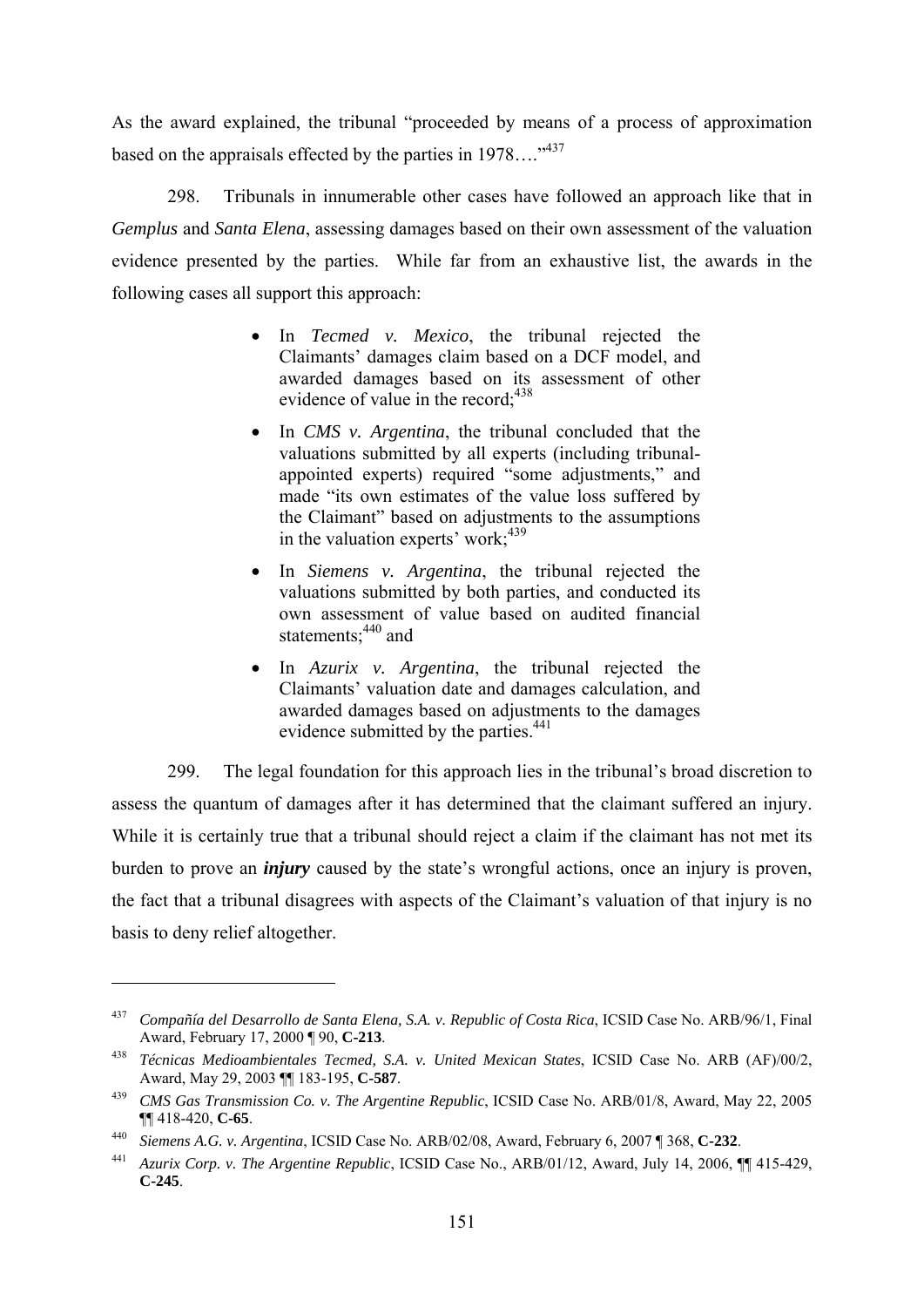300. Practically speaking, this must be so. The valuation of damages, including the selection of a valuation date, is a complicated exercise that involves a significant degree of judgment. Reasonable minds can disagree on any number of points. Kazakhstan's argument would require a Claimant to anticipate every possible valuation date that a tribunal might select and present a damages case for each one, at the peril of losing its entire case even after it has proven that it suffered loss. That ridiculous proposition is not the law.

301. In this case, Claimants firmly believe that their valuation date of October 14, 2008, is the appropriate valuation date for the reasons explained above and in Claimants' prior submissions and arguments on this issue. If the Tribunal disagrees, however, there are several other dates the Tribunal might select, and extensive evidence on which to base value on those dates. Three possible alternative dates suggest themselves:

- December 18, 2008: the date of the MEMR's challenge to Claimants' ownership of TNG, and three days after the Financial Police formally launched the criminal investigation of KPM;
- April 30, 2009: the date on which Kazakhstan sequestered Claimants' shares in KPM and TNG and all of the companies' assets (including their Subsoil Use Contracts); or
- September 18, 2009: the date on which the Aktau court imposed judgment against Mr. Cornegruta and the devastating criminal penalty on KPM.

302. For any of those dates, the RBS valuation provides substantial evidence on which the Tribunal could base its assessment of damages. That valuation was issued on July 31, 2009, and it employed a valuation date of October 1, 2009.442 Thus, the RBS Valuation post-dated essentially all of the allegedly non-governmental factors that Kazakhstan argues confound the FTI valuation, including the worst of the financial crisis and decline in oil prices, the supposed field watering problem at Tolkyn, the 2009 Miller & Lents reserves report, the companies' liquidity problems, the Laren transaction, and the slowdown in Tolkyn gas production. It thus cannot be said that the RBS Valuation in any way overstates Claimants' damages by failure to consider non-governmental market events. If anything, that valuation understates Claimants' damages because it does not attempt to adjust for the

<sup>442 2009</sup> RBS Valuation at 35, **C-723**. While the RBS Report does not go into detail, presumably its use of a future valuation date means that RBS projected what the oil and gas reserves and other economic inputs would be as of that date.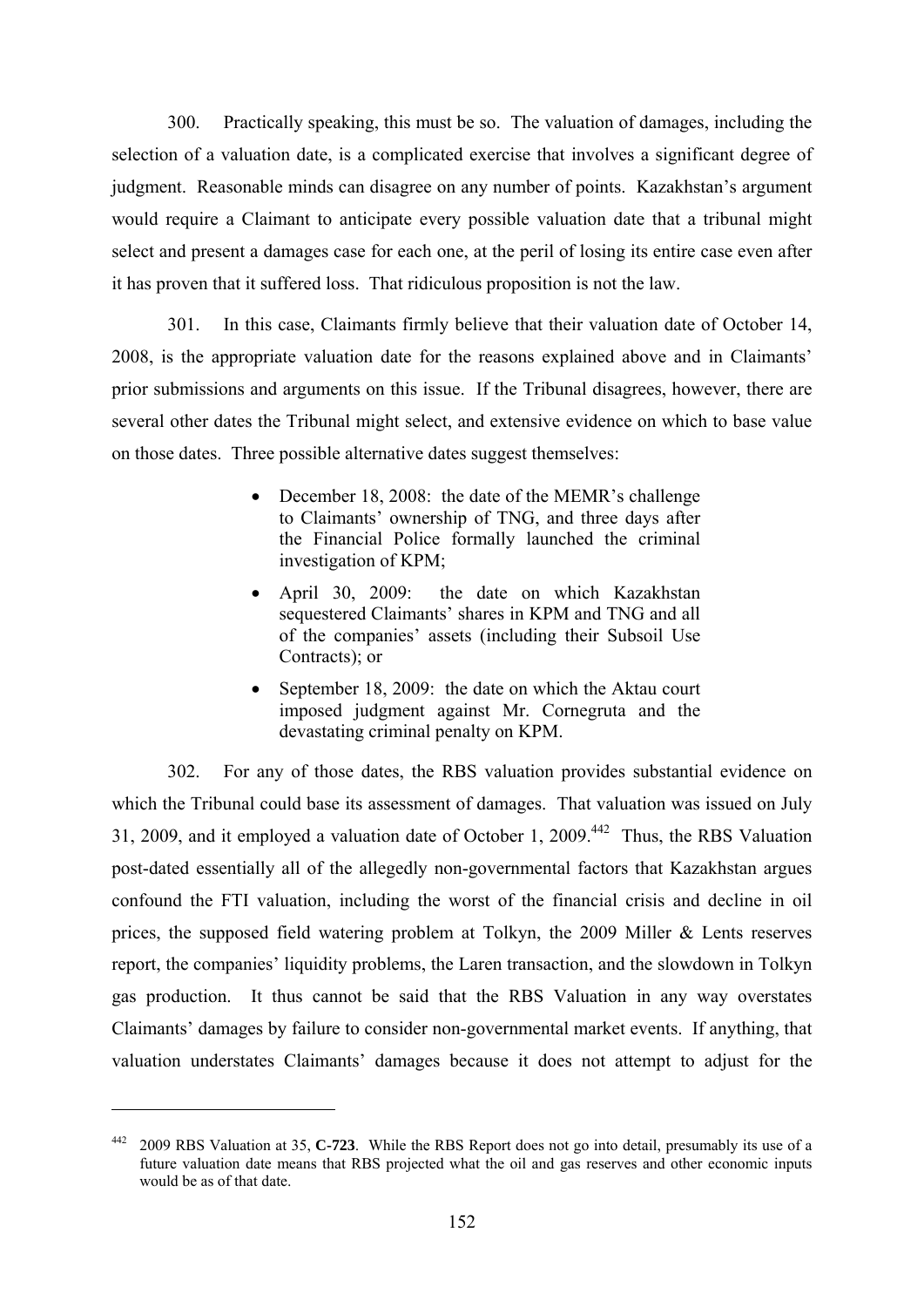significant value-depressing effect of governmental actions over the previous ten months. The valuation findings of the RBS Valuation are discussed further in Section V.D.3.a.

303. Finally, even if the Tribunal were to adopt Kazakhstan's valuation date which Claimants reiterate would be wholly inappropriate, but will address simply for the sake of argument — such a finding would not mandate using Kazakhstan's valuation. That valuation still would be unreliable for all of the reasons other than valuation date identified herein and in prior submissions and arguments. The terms of the Cliffson transaction, discussed below in Section V.D.3.b, provide more reliable evidence of the value of the investments in 2010 than Deloitte's valuation. Moreover, Kazakhstan's valuation also would be invalid because it does not attempt to value the assets on a "but for" basis (*i.e.*, what the assets would have been worth but for the State's wrongful acts). It thus runs afoul of the principle, stated clearly in the *Azurix* case, that when a valuation postdates value-depressing actions of the State, it must be constructed on a hypothetical "but for" basis.<sup>443</sup>

## **C. No Deduction of Debt from Enterprise Value is Appropriate**

304. Claimants seek an award of damages based on the value of the assets that Kazakhstan impaired and seized, the operating businesses or "enterprises" of KPM and TNG. That is the correct measure of damages under the ECT and customary international law, and Kazakhstan's argument that debts must be deducted from that amount would both undercompensate Claimants and unjustly enrich Kazakhstan.

## **1. Enterprise Value Is the Correct Measure of Damages Under the ECT and Customary International Law**

305. To begin with, Kazakhstan misframes this issue as whether the Tribunal should "add" debts to Claimants' damages (*i.e.*, what Kazakhstan calls a "debt gross-up"). Claimants do not seek to add the value of any debts to their damages claim. Rather, the issue is whether the Tribunal should deduct the value of debts from the value of the assets that Kazakhstan impaired and then took.<sup>444</sup> This distinction may be somewhat semantic, but it illuminates the conceptual error in Kazakhstan's argument.

<sup>443</sup> *Azurix Corp. v. The Argentine Republic*, ICSID Case No. ARB/01/12, Award, July 14, 2006 ¶ 417 (emphasis added), **C-245**.

<sup>444</sup> Kazakhstan at one point shared this view, because its argument on this issue in its Rejoinder on Quantum was that "[d]ebt under the Tristan notes and other debts needs to be deducted from the values calculated for the assets." *See* Rejoinder on Quantum at 103. At the Quantum Hearing, and in its Post-Hearing Brief, Kazakhstan reframed the issue, arguing that "Claimants incorrectly gross-up their claim with alleged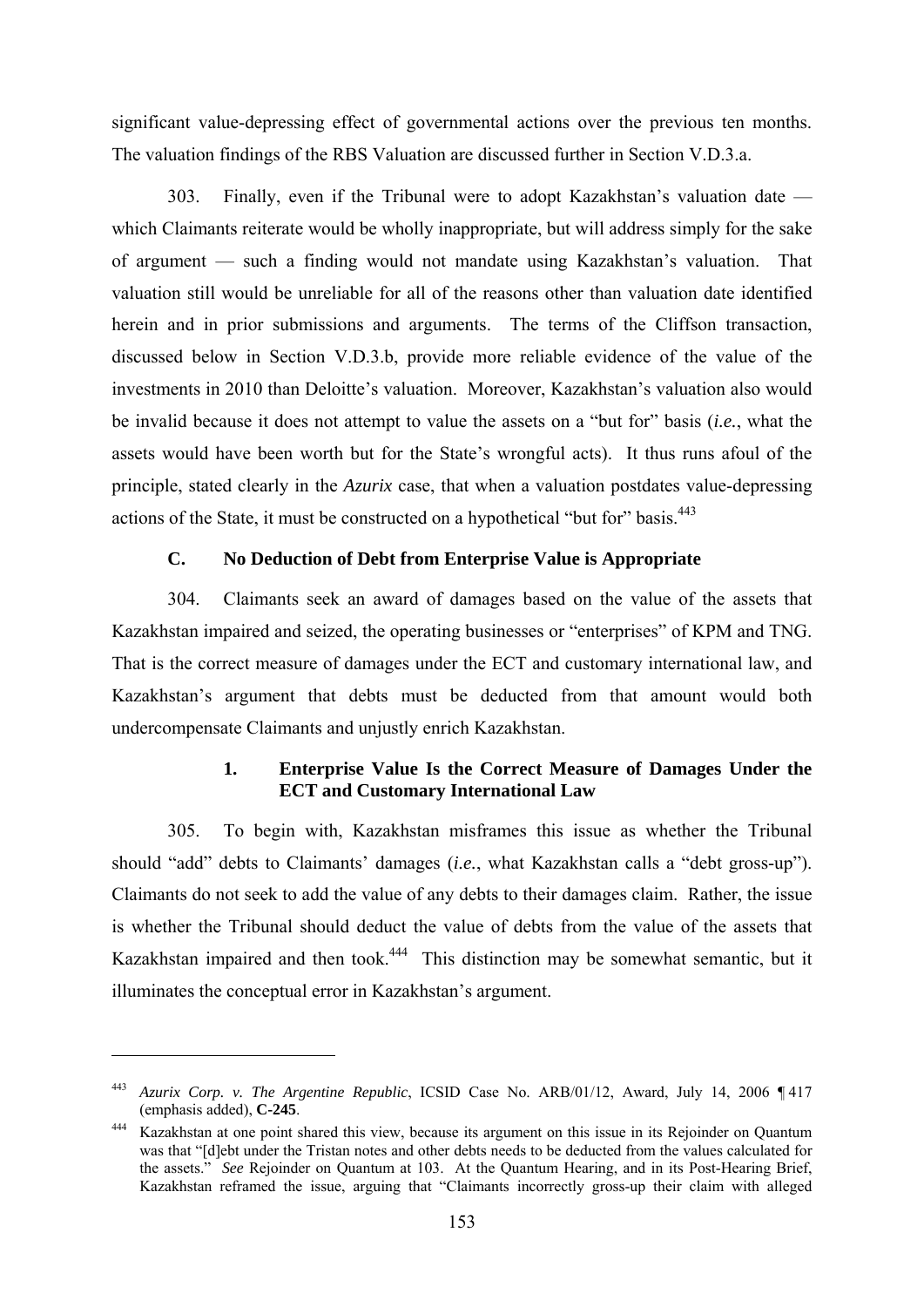306. Under the full reparation principle in international law, the correct measure of damages "must as far as possible, wipe out all the consequences of the illegal act and reestablish the situation which would, in all probability, have existed if that act had not been committed."<sup>445</sup> In other words, damages should mirror the value of restitution in kind, plus damages for any loss that would not be covered by restitution in kind.<sup>446</sup> Kazakhstan does not dispute this standard, but it misapplies it.

307. Here, the situation that would have existed but for Kazakhstan's illegal acts is that KPM and TNG would have continued operating their businesses, generating a stream of cash flows into KPM and TNG.<sup>447</sup> Claimants, as the 100 percent owners of KPM and TNG, would have been entitled to direct those cash flows to pay off the debts of KPM, TNG, and Tristan (under the KPM and TNG guarantees), and reinvest or distribute any remaining cash flows to the Claimants as dividends. Kazakhstan made that impossible when it impaired and then seized the businesses of KPM and TNG.

308. One way to re-establish the situation that would have existed but for Kazakhstan's actions would be for Kazakhstan to restore Claimants' control over KPM and TNG, pay the value of the assets it took to KPM and TNG, and then allow Claimants to direct those cash flows to creditors and themselves without further interference. Of course, that is not possible because the Tribunal cannot compel Kazakhstan to take those actions.

309. Thus, the Tribunal's award to Claimants should include all of the future cash flows of the assets that Kazakhstan took, without deducting debts, in order to mirror restitution as closely as possible, and wipe out *all* the consequences of Kazakhstan's actions. A deduction of debts would give no compensation for Claimants' loss of their right, as 100 percent owners of KPM and TNG, to direct those cash flows to repay creditors of KPM, TNG, and Tristan before distributing dividends to themselves.

310. Kazakhstan's argument that an award of enterprise value would improperly compensate Claimants for injuries suffered by third parties (*i.e.*, Tristan) is incorrect.<sup>448</sup>

noteholder claims." *See* Respondent's First Post-Hearing Brief at 284; Respondent's Opening Submission on Quantum, slide 59 ("Claimants are not entitled to a 'debt gross-up'"). 445 *Factory at Chorzow (Germany v. Poland)*, Judgment, 1928 PCIJ Rep Series A No. 13, ¶ 125, **C-165**.

<sup>446</sup> *Id.*

<sup>&</sup>lt;sup>447</sup> Alternatively, Claimants might have sold the businesses, in which case the buyer would have paid a lump sum for the stream of future cash flows. The result economically would be the same to Claimants.

<sup>448</sup> Kazakhstan actually argues that Claimants seek damages for injuries suffered by the Tristan noteholders, conveniently ignoring Tristan itself, which is wholly owned by Mr. Stati.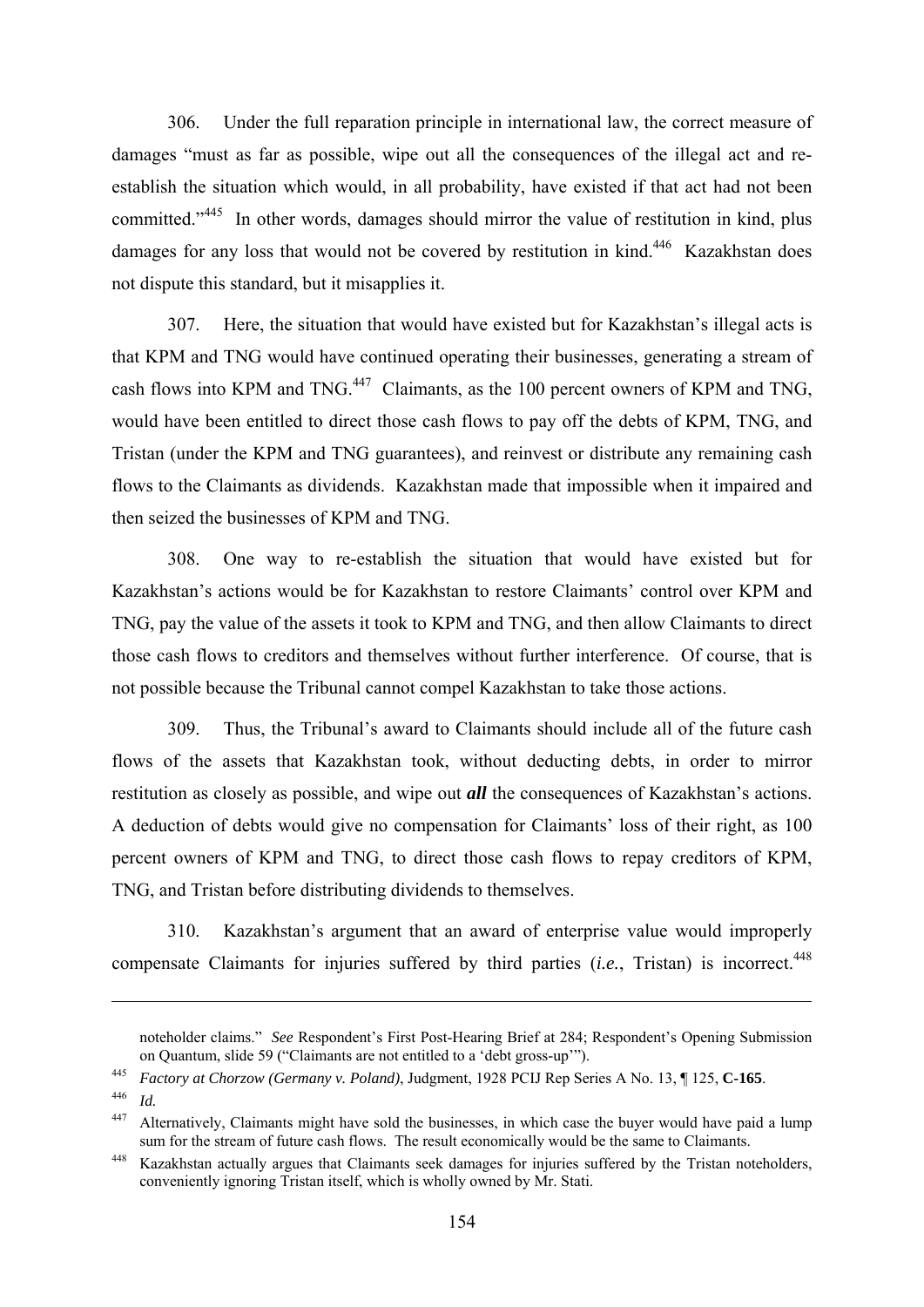Claimants seek damages on their own behalf only, including damages for the loss of their ability to use the cash flows of KPM and TNG to pay debts of Tristan (which KPM and TNG guaranteed). That is plainly not a claim by Tristan or its noteholders.

311. Moreover, the fact that an affiliate who is not a party to an arbitration was involved in the financing of the investment is not grounds for limiting compensation to the equity owner of the investment. As the tribunal in *Wena Hotels* explained:

> The Tribunal is not persuaded by the relevance of the Respondent's contention that much of the Egyptian investment came from affiliates of Wena rather than from Wena. Instead the panel takes the view that whether the investments were made by Wena or by one of its affiliates, as long as those investments went into the Egyptian hotel venture, they should be recognized as appropriate investments. The panel was persuaded from the testimony it received that it is a widely established practice for hotel enterprises to adopt allocation measures, which spread the profits form [sic] the group operations into various jurisdictions where there are tax advantages to the group as a whole.<sup>449</sup>

312. This Tribunal likewise has received persuasive evidence that the Claimants financed KPM and TNG through Tristan for legitimate business reasons, namely, to present the combined assets of KPM and TNG to the debt markets in a single transaction.<sup>450</sup> Mr. Stati, as the sole owner of Tristan and an indirect owner of KPM and TNG, had a legitimate right to direct the returns from his investments in KPM and TNG to repay the debts of Tristan, as all the parties to that transaction expected and intended.<sup>451</sup> Kazakhstan deprived him of that right, and must pay compensation in the form of the full stream of future cash flows from the assets it took.

313. Because Claimants have a legitimate interest in directing the cash flows of KPM and TNG to pay debts of affiliates, which Kazakhstan wrongly denied, enterprise value is the correct measure of damages in this case regardless of whether the Claimants are themselves directly liable for the debts. The ECT itself plainly authorizes this result. Article 13 provides that in cases of lawful expropriation, the State must pay compensation amounting

<sup>449</sup> *Wena Hotels, Ltd. v. Arab Republic of Egypt*, ICSID Case No. ARB/98/4, Award, December 8, 2000 ¶ 126,

<sup>&</sup>lt;sup>450</sup> Testimony of Mr. Lungu, Tr. October 2012 Hearing, Day 1, 195:18 - 196:7.

See Listing Particulars for Tristan Oil Note Offering at 5 (noting that Tristan was formed solely to issue the notes and has no business operations of its own), **R-358**.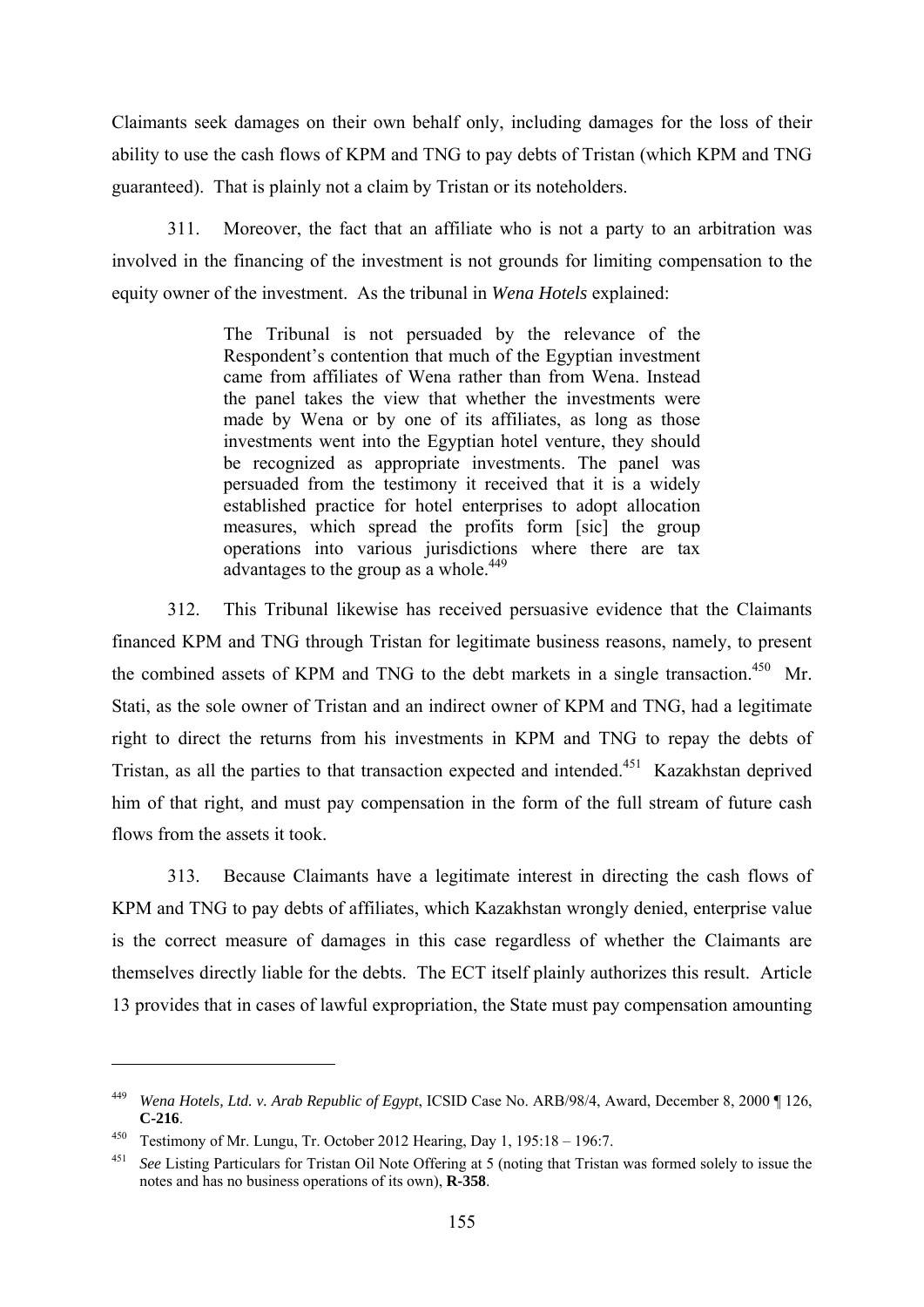to "the fair market value of the Investment expropriated...."<sup>452</sup> While the ECT does not specify the measure of damages for unlawful expropriation, it is well-settled that the "full reparation" standard in customary international law should be at least as broad as the measure of damages for lawful expropriation.453

314. Here, the "Investments" that Kazakhstan seized were the operating businesses of KPM and TNG – *i.e.*, the subsoil use agreements, wells, pipelines, and other assets that KPM and TNG could use to generate cash flows. It did not seize only the equity in KPM and TNG, because it did not assume or extinguish their debts. The ECT defines a covered "Investment" broadly to mean "every kind of asset, owned or controlled directly or indirectly by an Investor," and specifically includes:

> a company or business enterprise, or shares, stock, or other forms of equity participation in a company or business enterprise, and bonds and other debt of a company or business enterprise….454

315. The use of the disjunctive "or" in this definition clearly provides that an "Investment" is not limited to an Investor's shareholding in a company or business enterprise, but in fact can include the company or business enterprise itself, and the assets of the company or business enterprise that the Investor indirectly owns. That is the Investment that Kazakhstan impaired and then seized, and that is the Investment for which it must pay compensation.

316. Scholarly commentary also supports this approach. For instance, in their wellknown treatise Damages in International Investment Law, Ripinsky and Williams point specifically to the ECT as an example of a treaty whose definition of "investment" supports viewing damages from the perspective of the underlying business unit operating in the host State rather than the shareholding.<sup>455</sup> They also point out that "[t]he decision to treat the underlying business unit as the protected investment of a claimant-shareholder can be reached with greater comfort where the investment is entirely (albeit indirectly) owned and controlled by the claimant, particularly where the treaty specifically provides protections for

<sup>452</sup> ECT art. 13(1), **C-1**.

<sup>453</sup> *See Amoco Int'l Fin. Corp. v. Iran*, Iran-U.S. Cl. Trib., Partial Award No. 310-56-3, 27 I.L.M. 1314 (1988), ¶ 193 (citing Chorzow Factory for the principle that damages for lawful expropriration is limited to fair compensation, while damages for unlawful expropriation full reparation of all injury), **C-247**.

<sup>454</sup> ECT art. 1(6)(b), **C-1**. 455 Ripinsky & Williams, *Damages in International Investment Law* 2008, at 151, **C-740**.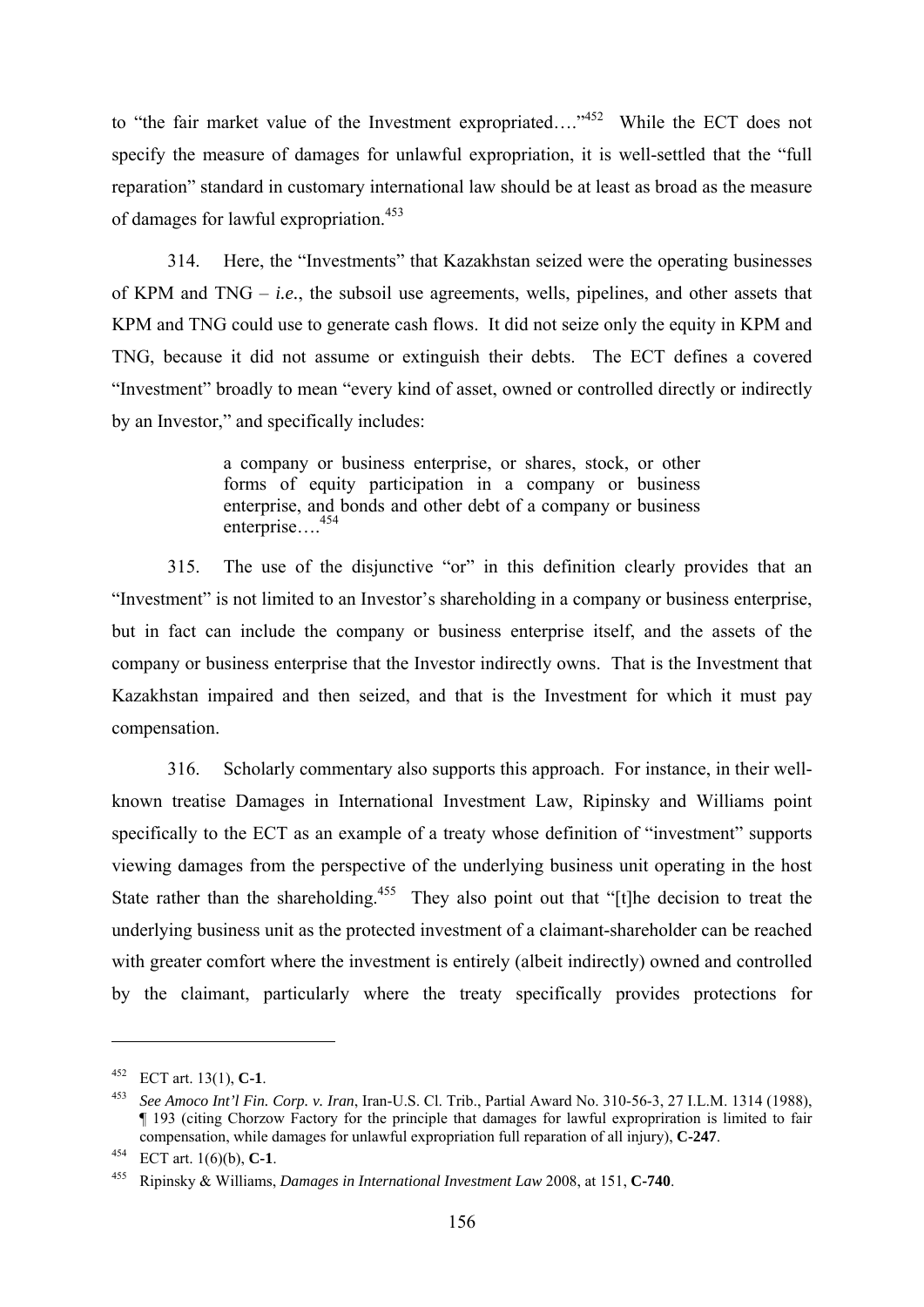investments indirectly owned and controlled."<sup>456</sup> That is precisely the case here because Claimants own 100 percent of the shares of KPM and TNG, and the ECT contains the requisite language regarding indirect ownership and control.

317. The two cases that Kazakhstan relies on are inapposite. In *Impregilo v. Pakistan*, the claimant sought to advance claims on behalf of other equity owners of the local joint venture who were not nationals of parties to the  $BIT<sub>457</sub>$  The claimant in that case argued that it could assert claims on behalf of its joint venture partners because the joint venture agreement empowered it, as the "leader" of the joint venture, to advance claims on behalf of the other equity owners.<sup>458</sup> The tribunal concluded that the claimant could not bring claims on behalf of other equity owners, and was limited to recovering in proportion to its percentage ownership in the local company. In this case, however, Claimants are the 100 percent owners of KPM and TNG, and are not asserting claims on behalf of any other parties.

318. Likewise, *PSEG v. Turkey* has no application here. The investment in that case was a concession contract between claimant PSEG and Turkey, not a locallyincorporated company that PSEG owned and Turkey expropriated.<sup>459</sup> The tribunal awarded damages to PSEG for the out-of-pocket expenses it incurred pursuant to the concession contract.<sup>460</sup> Another party in that case, NACC, also expended money in furtherance of the concession, but the tribunal concluded that NACC lacked standing to bring a claim because it never signed the concession contract.<sup>461</sup> PSEG then claimed damages for the amounts that NACC had expended, and the tribunal held simply that PSEG could not recover for expenses incurred by another party.<sup> $462$ </sup> That case did not involve the assets of companies that the Claimants wholly owned, and intended to use to repay debts of affiliates. It is simply inapposite to the central question presented here.

<sup>456</sup>*Id.*, at 152, **C-740**. 457 *Impregilo S.p.A. v. Islamic Republic of Pakistan*, ICSID Case No. ARB/03/3, Decision on Jurisdiction, April 22, 2005 ¶¶ 149-152, **R-365**. 458 *Id*.

<sup>459</sup> *PSEG Global et al. v. Republic of Turkey*, ICSID Case No. ARB/02/5, Award, January 19, 2007 ¶¶ 302, 329, **C-261**. 460 *Id.* at 82-87, **C-261**.

<sup>461</sup>*Id.* ¶ 324, **C-261**. 462 *Id.* ¶ 325, **C-261**.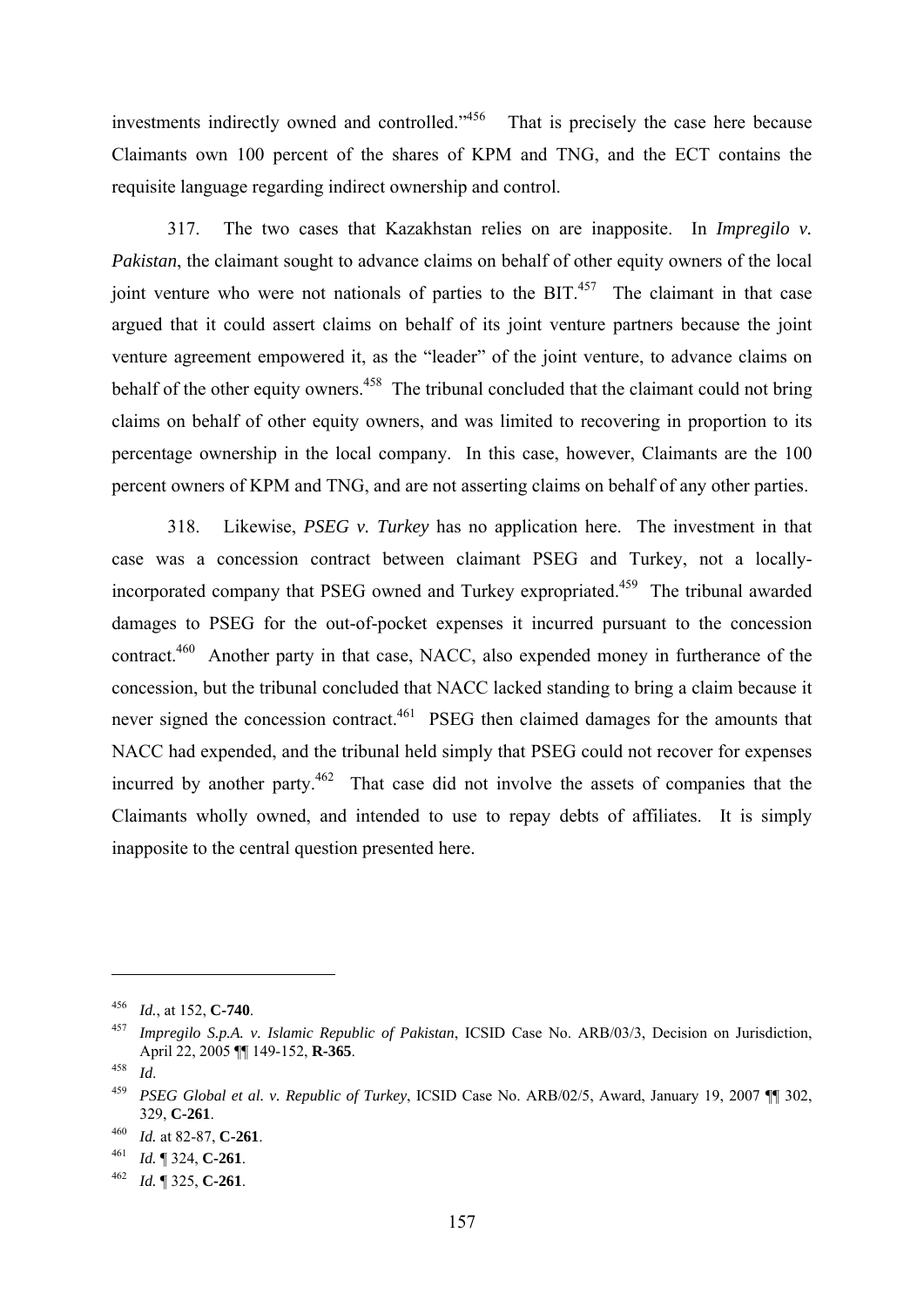## **2. Enterprise Value Is the Correct Measure of Damages Because Claimants Remain Liable for the Tristan Debt**

319. While Claimants have demonstrated that enterprise value is the correct measure of damage in this case regardless of whether Claimants are directly liable for the Tristan debt, that question is largely academic because Claimants Ascom and Terra Raf are directly responsible to repay the Tristan debt out of the proceeds of any award in this case. Kazakhstan agrees that insofar as Claimants remain responsible for those debts, enterprise value is the correct measure of damages. In its Rejoinder on Quantum, Kazakhstan very plainly stated:

> By not deducting the debt under the Tristan notes from the asset values calculated by their expert, Claimants are essentially claiming damages that only the noteholders could allege to have suffered. *Such approach would be correct if Claimants were themselves liable to the noteholders for such alleged damage*. However, as set out above, due to the peculiarities of the securing mechanisms implemented, Claimants can practically no longer be liable.<sup>463</sup>

320. Kazakhstan tried to retreat from that statement at the May 2013 hearing, asserting that "[t]he Republic does not agree that enterprise value would be the correct measure of damage if Claimants remained liable toward the noteholders."464 Kazakhstan, however, made no attempt to reconcile its prior unambiguous (and correct) statement to the contrary.

321. Likewise, Kazakhstan's argument that Ascom and Terra Raf are not liable to repay the noteholders under their Pledge Agreements is wrong. As Claimants have shown repeatedly, Section 6 of those Pledge Agreements provides that upon an event of default, "the Pledgeholder is entitled to receive and apply any and all dividend and other payment or distributions of any kind relating to the Participatory Interest as if the Pledgeholder were the holder of the Participatory Interest in and towards discharge of the Secured Obligations until such time as the Secured Obligations are fully discharged….<sup> $465$ </sup> The underlined language plainly obligates Ascom and Terra Raf to satisfy the claims of the Tristan noteholders out of any payments they receive relating to their Participatory Interests in KPM and TNG, which would include any payments they receive through an award in this arbitration.

<sup>463</sup> Rejoinder on Quantum ¶ 383 (emphasis added).

<sup>464</sup> Respondent's Closing Submission, slide 85. 465 *See* Ascom and Terra Raf Pledge Agreements § 6(b) (emphasis added), **C-585**.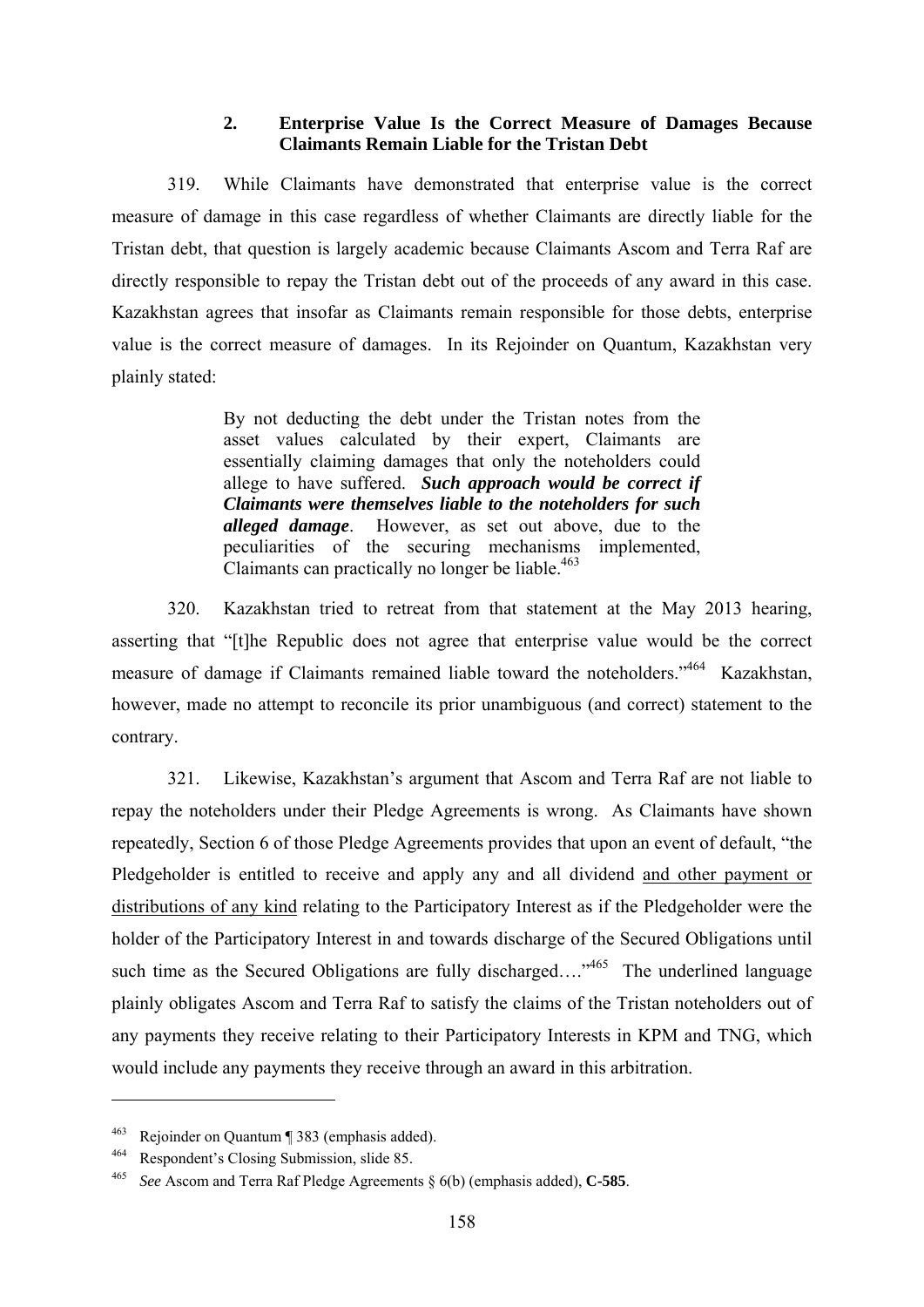322. Kazakhstan simply ignores the plain language in Section 6(b), or worse – distorts it beyond all recognition. At the May 2013 hearing, Kazakhstan's counsel argued:

> Section 6 on which the Claimants rely does not include an award in Claimants' favour among the items that the noteholders can receive. Claimants' ill-conceived argument that an award would be a dividend payment or other distribution under the shares in KPM and TNG is unsupported as a matter of wording already. The provision refers to payments of KPM and TNG alone  $466$

Section 6(b), however, is not limited to dividend payments or other distributions by KPM and TNG alone. It plainly refers to payments of any kind relating to the Participatory Interests, and does not refer to KPM and TNG at all.

# **3. Deduction of Debts Would Unjustly Enrich Kazakhstan and Undercompensate Claimants**

323. Claimants amply demonstrated in their First Post-Hearing Brief that the deduction of debts from the enterprise value of the assets Kazakhstan took would unjustly enrich Kazakhstan and undercompensate Claimants.<sup>467</sup> Claimants refer the Tribunal to that submission, and will not repeat the argument here.

324. Claimants note, however, that Kazakhstan has not responded to the fact that deducting debts from enterprise value would unjustly enrich the State. Kazakhstan did not address this in its First Post-Hearing Brief, or in closing arguments at the May 2013 Hearing. It is simply beyond dispute that Kazakhstan took assets but did not assume or extinguish the debts, and thus would be unjustly enriched if it were required to pay compensation only for the value of the assets minus debts.

325. To divert attention from this fact, Kazakhstan argues that Claimants would be unjustly enriched by an award of enterprise value. That argument, however, is based entirely on the Sharing Agreement, and assumes that the enterprise value is less than or close to the value of the debt. In such a scenario, because the Sharing Agreement reorders the priority of the noteholders and the Claimants to receive proceeds of an award in this case until the noteholders are fully repaid, Claimants ultimately would retain more of an award than they would have retained under the Pledge Agreements. Kazakhstan argues that such a result

<sup>466</sup> Tr. May 2013 Hearing, Day 1, 246:23 – 247:4.

<sup>467</sup> Claimants' First Post-Hearing Brief, at 248-250.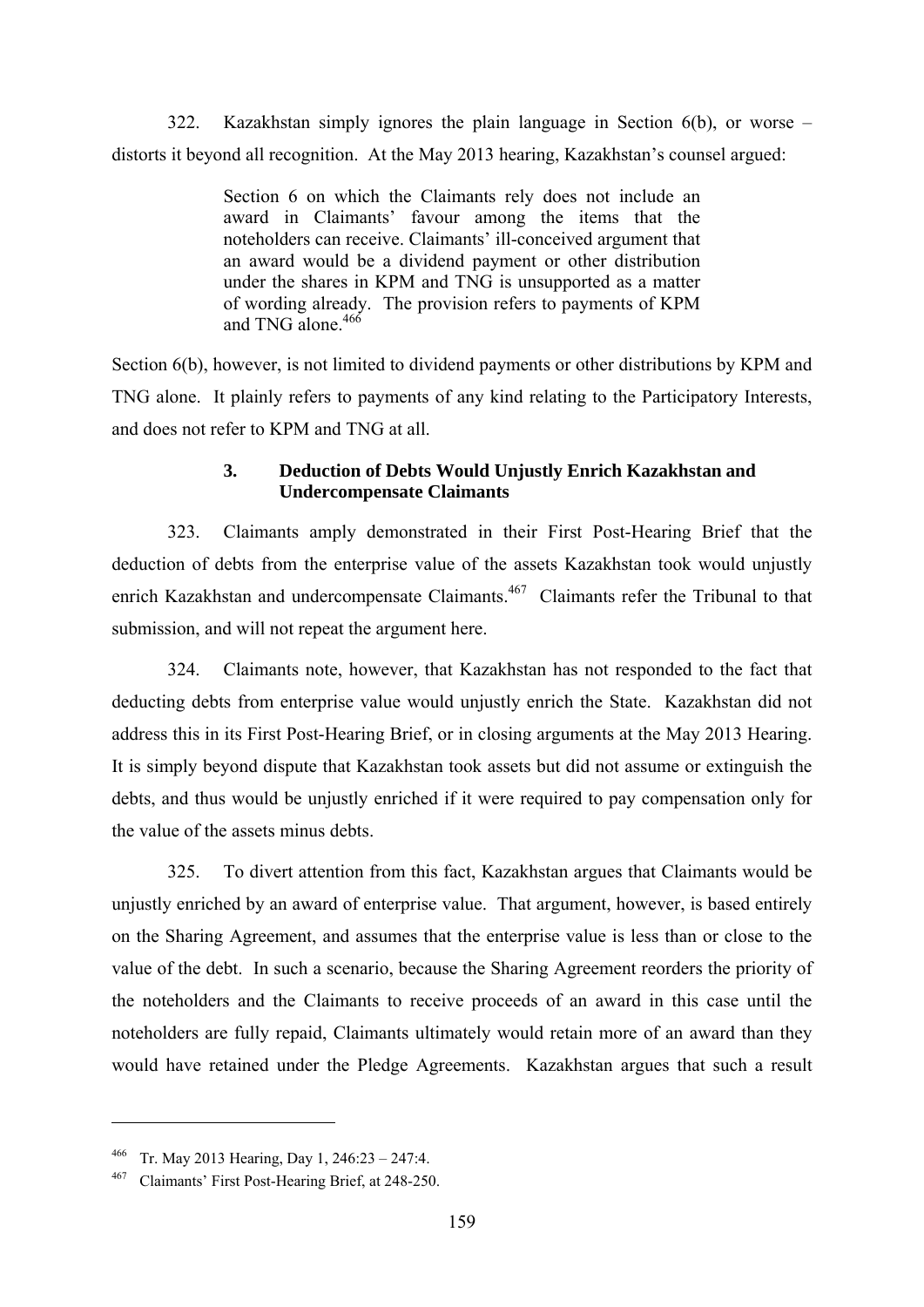would unjustly enrich Claimants, and that "ultimately, Claimants cannot keep more than the equity value of their holdings in KPM and TNG."<sup>468</sup>

326. This argument is wrong. The Sharing Agreement is a private agreement between Claimants and the noteholders that the noteholders freely accepted. Moreover, that agreement came into being long after the events giving rise to Kazakhstan's liability. Any benefit that Claimants may obtain through that agreement is not unjust in any way. Moreover, the reasons why the noteholders accepted the Sharing Agreement enthusiastically, with 99.8 percent of noteholders participating — are irrelevant.<sup>469</sup> That agreement is a private matter between Claimants and the noteholders, and it has no bearing on Kazakhstan at all.

327. Moreover, even if the Sharing Agreement could somehow be construed as an unjust enrichment of the Claimants — which it cannot — it pales in comparison to the unjust enrichment that would accrue to Kazakhstan from an award of equity value. This issue is very much like that confronted by the tribunal in *Occidental v. Ecuador*. The claimant in that case, OEPC, had farmed out 40 percent of its stake in the local operating company to a third party, AEC. The Tribunal determined that the farmout assignment was invalid, and thus that OEPC could recover 100 percent of the value of the investment. Ecuador, however, argued that the award nonetheless needed to be reduced by 40 percent because AEC had paid OEPC for the farmout assignment, and thus an award of 100 percent of the value of the investment would overcompensate OEPC. The tribunal rejected that argument, and awarded 100 percent of the value of the investment to OEPC, because OEPC had entered an agreement undertaking to pay AEC out of any compensation in that case, and because the rights that AEC ultimately had against OEPC were a private matter between them to be resolved in another forum. The tribunal concluded that these facts weighed "heavily against any unjust enrichment arguments raised in respect to" OEPC, and that "[i]n this respect, by far the greater risk of unjust enrichment lies at the door of Ecuador. Ecuador would be unjustly enriched if only obliged to compensate for  $60\%$  of a 100% unlawful taking.<sup> $3470$ </sup>

<sup>468</sup> Respondent's Closing Submission, slide 84.

<sup>469</sup> Tristan Oil Ltd. Press Release, "Completion of Offer to Exchange and Consent Solicitation," February 19, 2013, **C-741**.

<sup>470</sup> *Occidental Petroleum Corporation and Occidental Exploration and Production Company v. Republic of Ecuador*, ICSID Case No. ARB/06/11, Award, October 5, 2012 ¶¶ 654-56, **R-355**.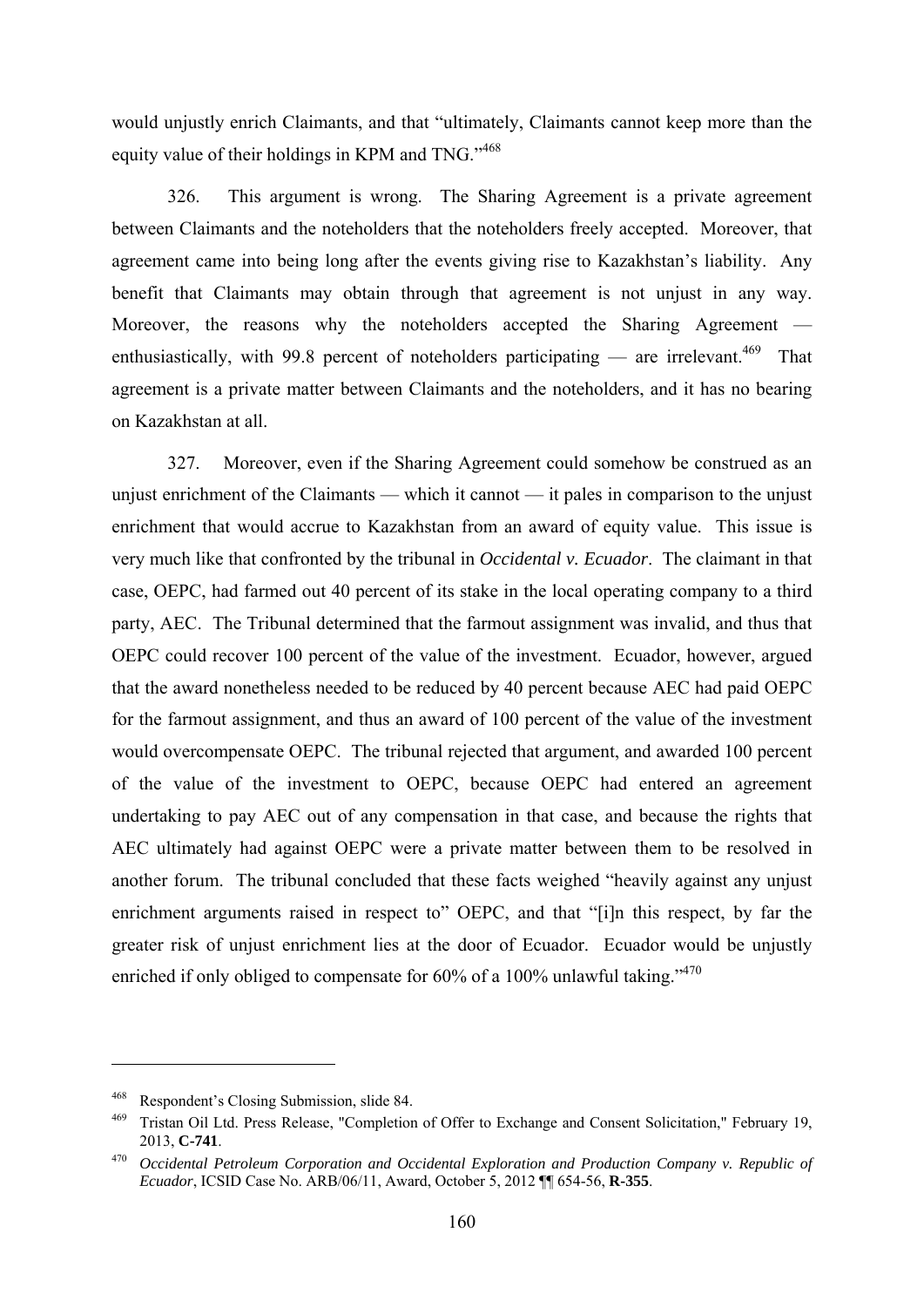328. As in *Occidental*, Claimants have clearly demonstrated their commitment to honor their obligations to the noteholders. To the extent there is any ethereal notion that Claimants' will be enriched by the Sharing Agreement that the noteholders overwhelmingly embraced, that is vastly outweighed by the unjust enrichment that would accrue to Kazakhstan if it were obliged to compensate only for the equity value of the assets it took.

## **4. Enterprise Value Damages Likewise Should Not Be Reduced by the Vitol, Tax, and Other Alleged Debts**

329. The parties' main focus naturally has been on the Tristan debt, which is by far the largest debt at issue. Regarding the tax, Vitol, and other debts that Kazakhstan argues should be deducted from Claimants' damages, Claimants respectfully refer the Tribunal to the discussion in Claimants' First Post-Hearing Brief.<sup>471</sup>

# **D. The Valuation Presented by FTI and Ryder Scott Is Far More Reliable and Accurate Than the Valuation Presented by Deloitte and GCA**

## **1. Kazakhstan Has Not Cured the Deep Methodological Flaws That Make the Valuation Presented by Deloitte and GCA Unreliable**

330. In their First Post-Hearing Brief, Claimants recounted in detail the numerous, deep methodological flaws that mar the work of GCA and Deloitte beyond repair.<sup>472</sup> Kazakhstan obviously was aware after the January 2013 Hearing that its valuation experts' work was unusable, because it attempted with its First Post-Hearing Brief to rehabilitate their work. That attempt has failed, however, and the valuation work of GCA and Deloitte remains utterly unreliable.

# **a) GCA**

331. In its First Post-Hearing Brief, Kazakhstan asserts that Claimants and Ryder Scott sought to mislead the Tribunal regarding the extent of the work performed by GCA. While the Tribunal no doubt recalls GCA's damning admissions at the January 2013 hearing regarding the laxness of its analysis, Respondent tried to minimize these flaws as GCA merely "miss[ing] out on disclosing a few of its working documents...."<sup>473</sup> This is an egregious mischaracterization of the extensive methodological weaknesses in GCA's analysis. While GCA did fail to disclose workpapers underlying most of its conclusions, that

<sup>471</sup> Claimants' First Post-Hearing Brief, at 252-55.

<sup>&</sup>lt;sup>472</sup> *Id.*, at 166-204.<br><sup>473</sup> Respondent's First Post-Hearing Brief ¶ 546.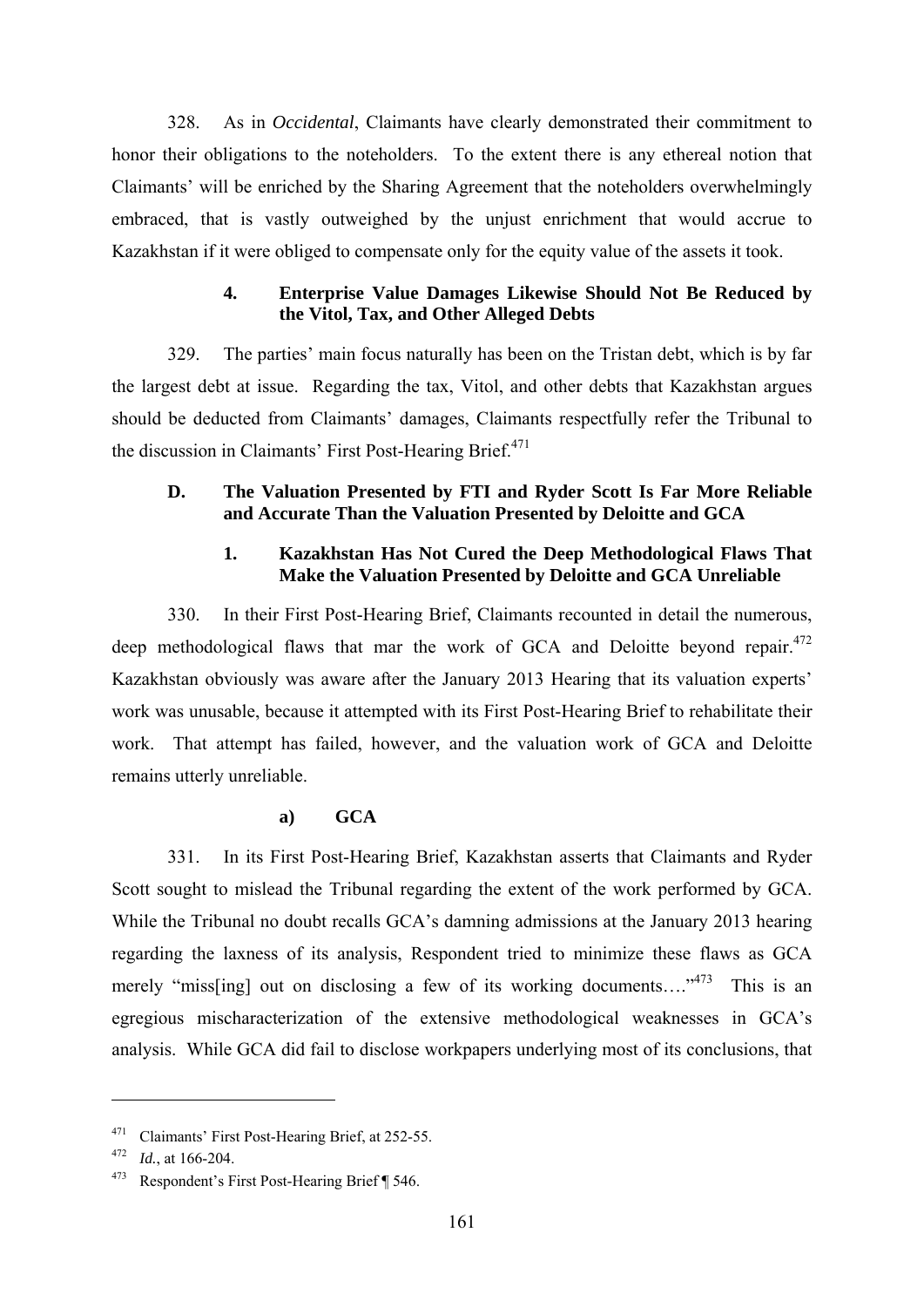was because no such work papers exist. Very nearly all of the documents and data that GCA produced as backup for its analysis consists of work created by someone else (*e.g*., Ryder Scott or State institutes). Ryder Scott has re-examined GCA's production, and only 20 megabytes of the 20,810 megabytes of data that GCA produced was GCA's own independent work product (and most of that was produced with Kazakhstan's First Post-Hearing Brief).<sup>474</sup> In contrast, Ryder Scott produced 6,510 megabytes of original, independent work product.<sup>475</sup>

332. Kazakhstan attempts to obfuscate the deficiencies in GCA's analysis with vague and unsupported assertions that GCA conducted detailed analyses, and by referring interchangeably to GCA's work on reserve estimates for Borankol/Tolkyn, the prospective resource estimates for Contract 302, and cost projections. For instance, one of Ryder Scott's primary criticisms is that GCA conducted no independent volumetric analysis of Borankol and Tolkyn. Kazakhstan vaguely asserts that "GCA prepared detailed geological assessments of the various leads, prospects, discoveries and reserves," and "provided detailed breakdowns of how they arrived at their estimates for recoverable volumes of hydrocarbons."476 This vague assertion is clearly intended to leave the impression that GCA conducted independent analysis of all of the assets, but the two documents it offers as proof that GCA did this work relate solely to the estimation of prospective resources on Contract 302 (the Prospect Risk Assessment at R-370 and Crystal Ball Sheet at R-371). The fact remains that GCA conducted no volumetric assessment or other independent mapping or analysis of Borankol and Tolkyn, and Kazakhstan's failure to point to evidence that it did so is damning.

333. Indeed, GCA admits that fact. In a telling admission at the very end of its Third Report, GCA states:

> GCA explained at the January Hearing that whilst not performing its own independent detailed volumetric assessment, it had audited the studies, mapping, volumetric assessments and other data provided by RSC and the various Kazakh Institutes to check for consistency and reasonableness. This is in addition to performing other performance-based studies and is the same process that is valid in any Reserves assessment and asset valuation….477

<sup>474</sup> Fourth Ryder Scott Report ¶ 54.

<sup>475</sup> *Id.* ¶ 53.

<sup>476</sup> Respondent's First Post-Hearing Brief ¶¶ 543-44.

<sup>477</sup> Third GCA Report ¶ 229.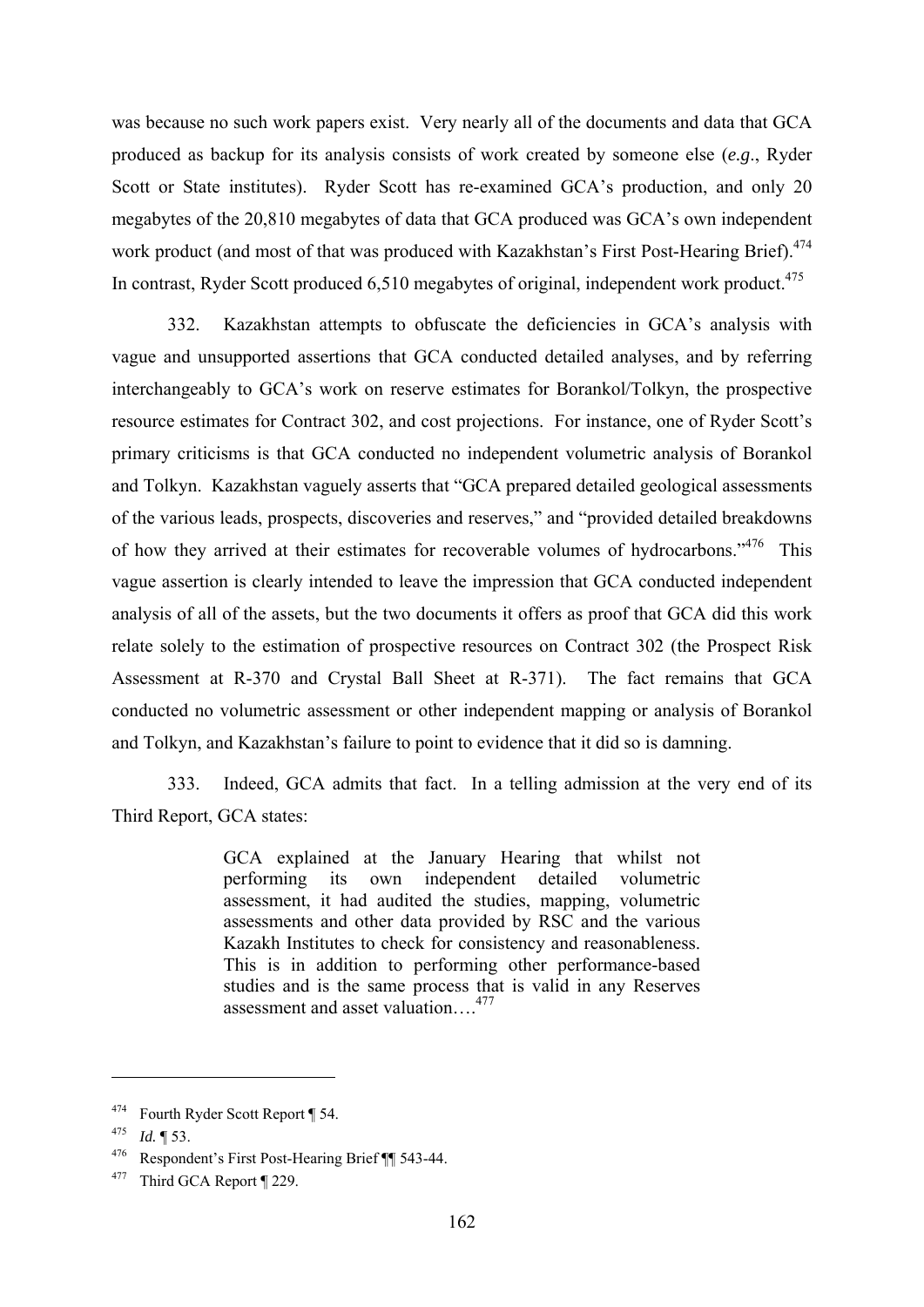To start with, the "other performance-based studies" that GCA references presumably are the field-wide decline-curve analysis and type-well analysis that Ryder Scott addressed at length in its Third Report.<sup>478</sup> GCA has never produced the assumptions underlying its type well, however, and its decline-curve analysis is a simplistic extrapolation from field-wide data that ignores State-caused reasons for low field performance and is an inappropriate method to estimate future production from behind-pipe reserves.<sup>479</sup>

334. GCA's lax analysis also allows it to lob criticisms without exposing its own assumptions and methodology to scrutiny, because it has none. This is plain from another revealing admission in GCA's Third Report:

> GCA's view is that the RSC interpretations for Borankol were optimistic, in some instances inconsistent with the data, and could not be used as a reliable basis for estimating a fair market value. Whilst the FDP volume estimates have their shortcomings, GCA considered that they were a more reasonable representation of reality.480

In other words, GCA makes subjective criticisms of Ryder Scott's assumptions that are not supported by, or subject to comparison against, any objectively verifiable analysis of its own. Moreover, GCA admits that the FDP (Field Development Plan) has "shortcomings," yet GCA adopts it as the basis for its opinions in place of independent analysis, without disclosing what those "shortcomings" are. In fact those "shortcomings" are monumental — most notably, the fact that KPM drilled 21 wells at Borankol after the FDP was prepared, making the FDP badly outdated.<sup>481</sup>

335. Kazakhstan and GCA also attempt to distract attention from the flaws in GCA's work by asserting (incorrectly) that Ryder Scott's work suffers from comparable problems. Most notably, GCA admits that Ryder Scott's methodology is "common in assessing Reserves," but vaguely argues that Ryder Scott "failed to take into consideration any reservoir heterogeneities and what the individual well and overall field performance were actually suggesting."<sup>482</sup> This statement is both ironic and wrong. As explained at length in Ryder Scott's Third Report, its well-by-well analysis is more thorough and reliable precisely

<sup>478</sup> *See* Third Ryder Scott Report ¶¶ 46-59; Claimants First Post-Hearing Brief ¶¶ 453-470.

<sup>479</sup>*See* Third Ryder Scott Report ¶¶ 46-59. 480 Third GCA Report ¶ 230.

<sup>481</sup> Fourth Ryder Scott Report ¶ 18.

<sup>482</sup> Third GCA Report ¶ 231.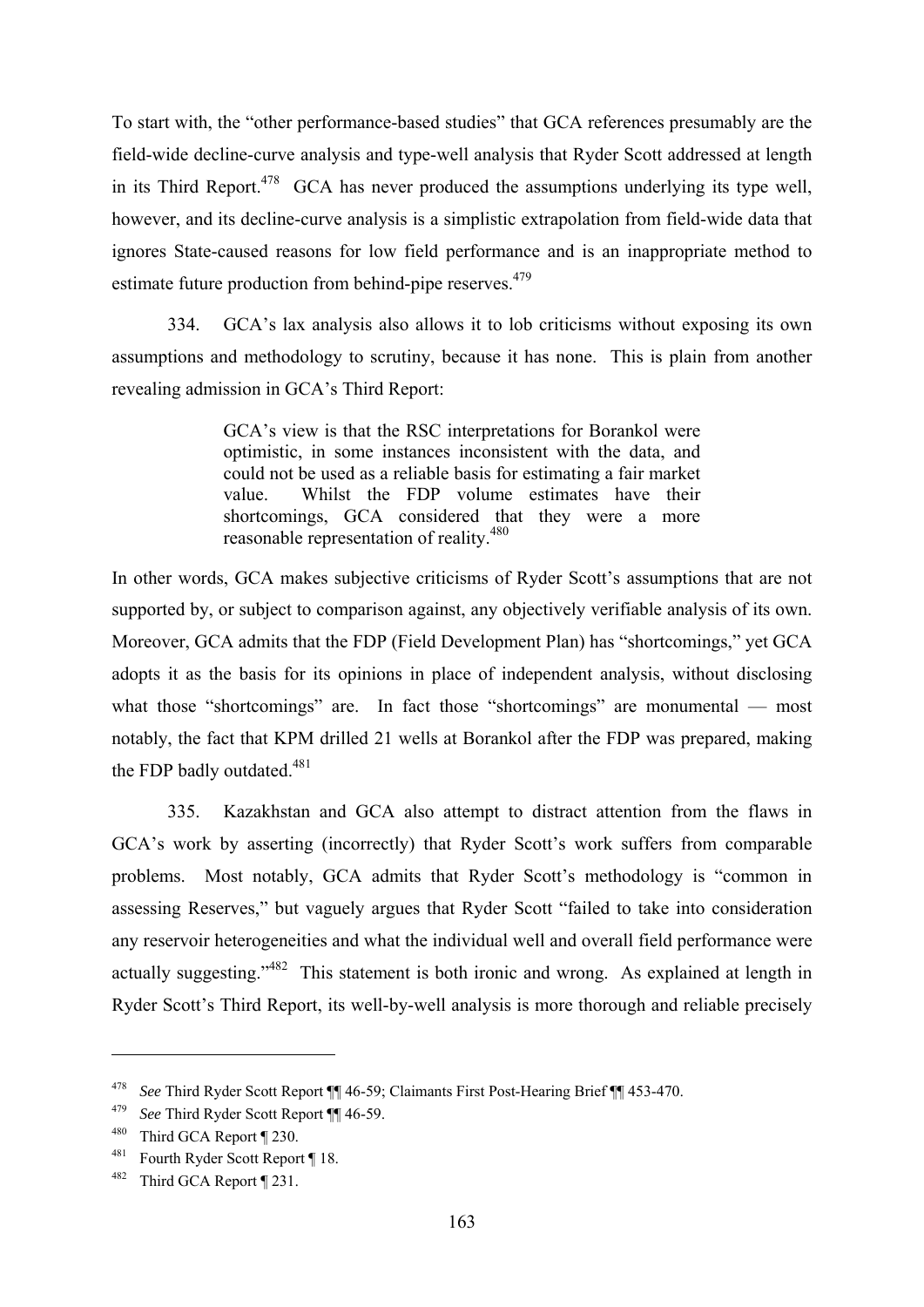because it did consider the remaining behind-pipe potential of each individual well based on the characteristics of the reservoirs that had not yet been completed.<sup>483</sup> GCA, on the other hand, modeled the Borankol field as a homogenous reservoir to be drained by a hypothetical type well (the basis for which it never disclosed).

336. Kazakhstan and GCA follow the same strategy with regard to Tolkyn in a futile attempt to minimize their own failures. For instance, GCA argues that Ryder Scott "performed its detailed volumetrics, and then proceeded to discard the results because the Material Balance gave higher predicted recoveries," thereby choosing "the methodology for each field which results in the highest recovery."<sup>484</sup> That allegation of selective bias is false. Ryder Scott performed a volumetric and performance based analysis for all of the Borankol and Tolkyn reservoirs, and used the appropriate data and methodology to estimate the available reserves in the two fields. Generally, performance-based reserve estimates for producing reserves are preferred over volumetrics for mature fields such as Bornakol and Tolkyn. For behind pipe and undeveloped reserves, where there is no production data, volumetrics are generally preferred for the reserve estimates. Hence, Ryder Scott's estimate of behind pipe and undeveloped reserves in Borankol and Tolkyn were based principally on its detailed volumetric analyses. Ryder Scott's estimates for producing reserves in Borankol were based on its well-by-well performance analysis, and for the Tolkyn Artinskian Dolomite, were based on its material balance analysis as confirmed by the performance data.485 By contrast, GCA inappropriately used a performance based type well analysis for its Borankol behind pipe estimates, inappropriately used a field wide oil cut versus cumulative production analysis for its Borankol producing estimates, and did not identify in any discernible way how it estimated either its Tolkyn behind pipe or producing reserves.<sup>486</sup>

337. GCA also justifies its assumption that compression will be necessary in the Tolkyn field on an illogical premise and manipulated data. GCA's Figure 3.1, which according to Kazakhstan shows a devastating decline in pressure at Tolkyn, is mistakenly based on wellhead pressure rather than bottomhole pressure. Bottomhole pressure is the natural force that drives production in the field. Wellhead pressure, on the other hand, varies based on factors such as the rate of production from the well. GCA's Figure 3.1 shows a

<sup>483</sup> Third Ryder Scott Report ¶¶ 57-58; *see also* Claimants' First Post-Hearing Brief ¶¶ 465-470. 484 Third GCA Report ¶¶ 232-33.

<sup>485</sup>*See* Fourth Ryder Scott Report ¶¶ 47-51. 486 *See* Third Ryder Scott Report ¶¶ 41, 46-59.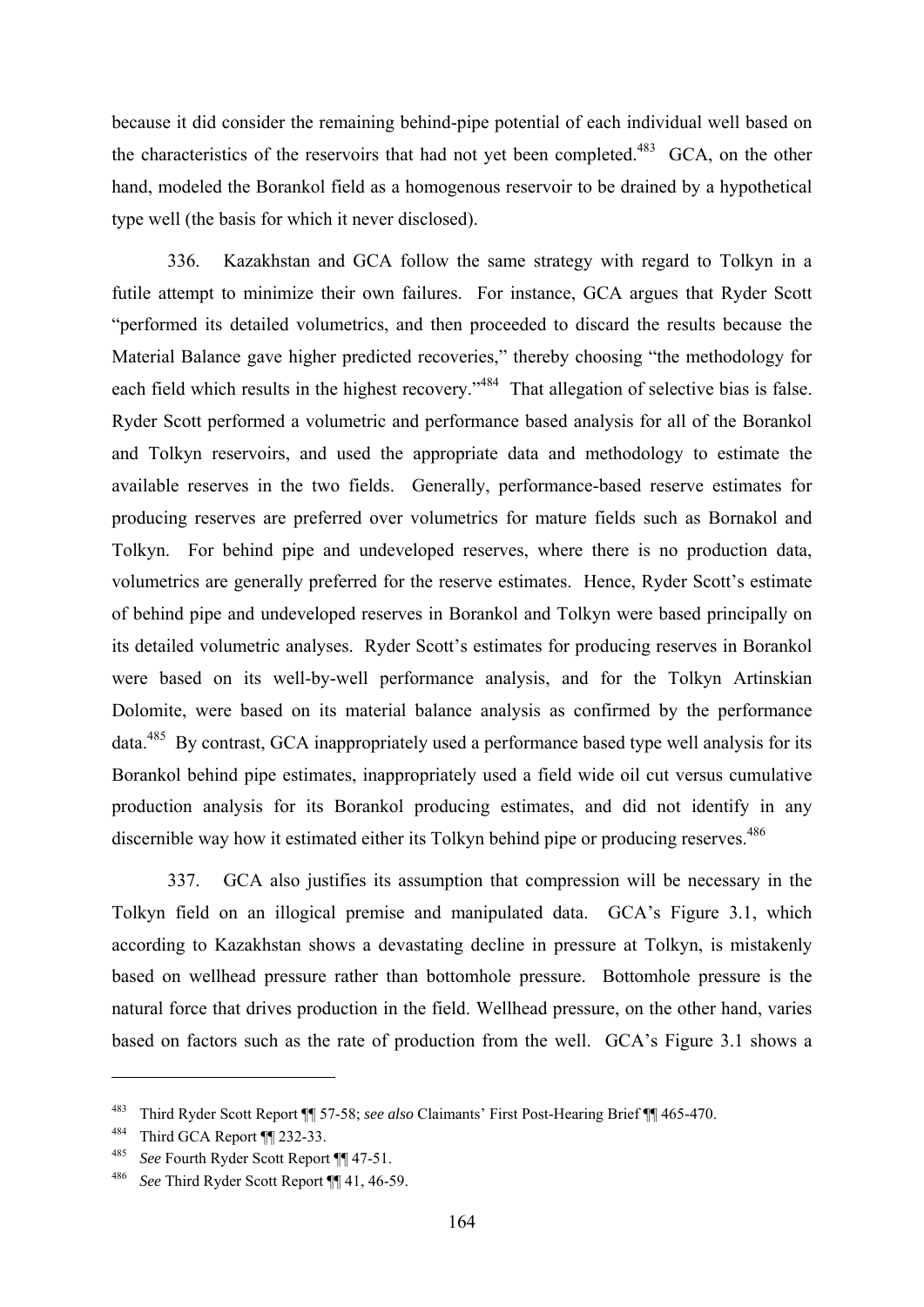decline in wellhead pressure resulting from the increase in production at Tolkyn in 2008, but GCA presents that decline as a natural phenomenon that would continue regardless of production rates. That is wrong. GCA's own data regarding bottomhole pressure, which is most relevant to the possible need for future compression, demonstrates that no compression should be expected prior to contract expiration in 2018. To make matters worse, GCA manipulates the wellhead pressure data in its Figure 3.1 by consistently using the low point from a range of pressure readings for every well. Claimants refer the Tribunal to Ryder Scott's Fourth Report for a thorough discussion of this issue.<sup>487</sup>

338. Finally, the scant original work product that GCA did produce for Contract 302 — the Prospect Risk Assessment and Crystal Ball documents — are themselves woefully deficient. Kazakhstan's argument that those documents are more thorough and revealing than Ryder Scott's "handdrawn maps of little supportive value" is laughable.<sup>488</sup> As Ryder Scott sums up the issue:

> These statements are factually incorrect and demonstrate profound ignorance of the prospect evaluation process. The identification and evaluation of a prospective resource is accomplished through the interpretation of seismic reflection data. Disc-2 provided as back with RSC-1 included Ryder Scott's Tolkyn SMT seismic project which contained all of the seismic interpretation files used in the Ryder Scott evaluation of the Contract 302 prospective reservoirs, as well as the penetrated reservoirs at Munaibai, Tabyl, and Tolkyn. (A separate SMT project was provided for Borankol Field on Disc-1). The information contained in this project would enable any competent professional with seismic interpretation skills to review all of the details of Ryder Scott's seismic interpretation of the Contract 302 prospective resources. Except for exact copies of the Ryder Scott seismic projects provided with GCA-1, GCA provided no seismic projects in any of their back up material. The hand drawn maps referred to by Respondent in Paragraph 544 were derived from Ryder Scott's seismic interpretations of the various prospects. They are of enormous supportive value because they show the area and thickness values used by Ryder Scott in the estimate of prospective resources for the Contract 302 prospects, and they illustrate exactly how these values were derived. If GCA had provided the maps that they relied upon in the evaluation of the prospective resources, whether those maps be their own or someone else's, one could give GCA some credit for proper

<sup>487</sup>*See* Fourth Ryder Scott Report ¶¶ 33-46. 488 *See* Respondent's First Post-Hearing Brief ¶ 544.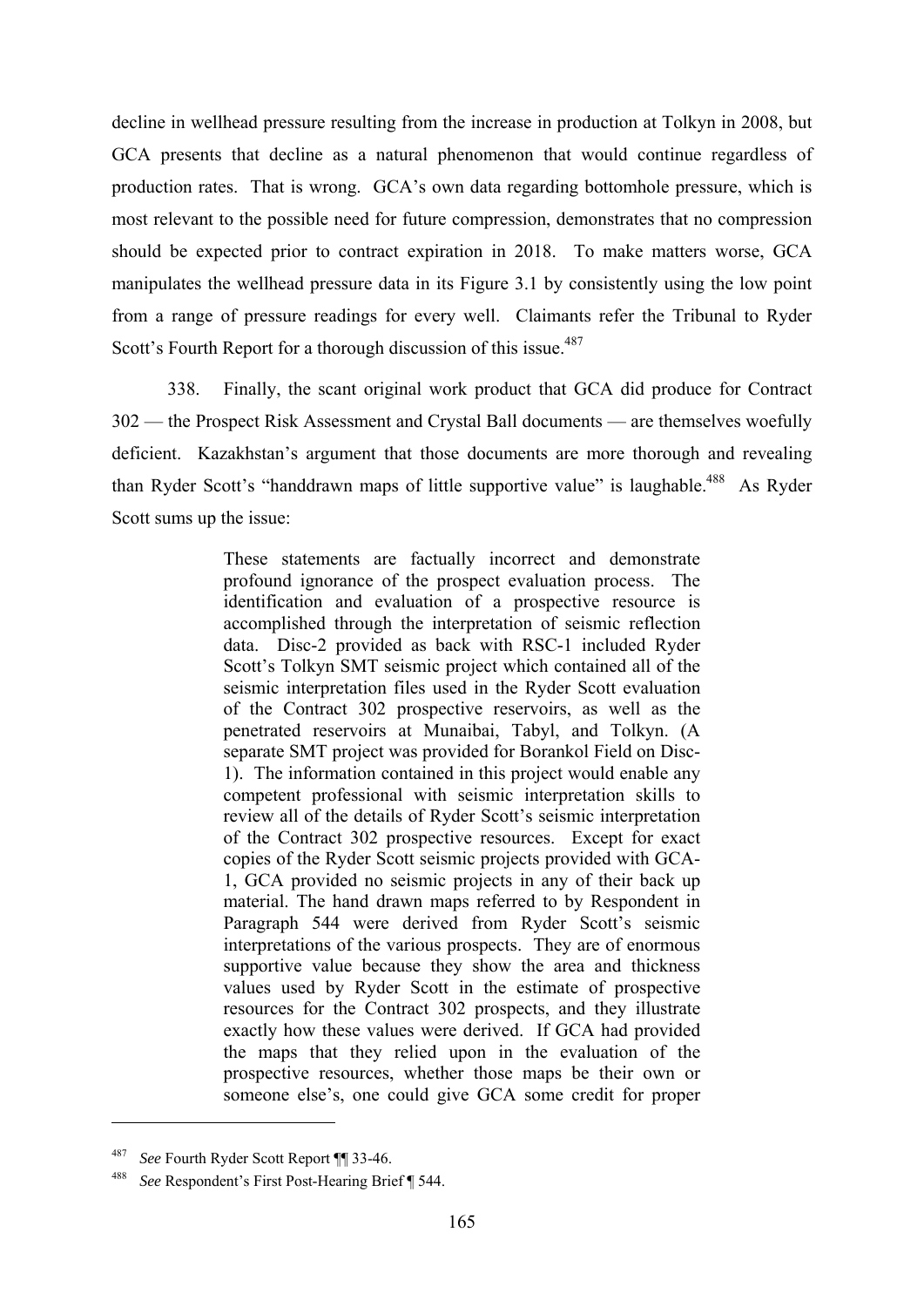documentation of their work. Instead GCA's "back-up" consisted of numbers on a piece of paper with no explanation whatsoever of where those numbers came from.<sup>489</sup>

339. These are only a few of the many, fatal deficiencies in the work of GCA, which remains a "black box." Claimants refer the Tribunal to the Fourth Report of Ryder Scott for a more fulsome discussion of these issues and response to GCA's criticisms of Ryder Scott's opinions.

## **b) Deloitte**

340. As for Deloitte, Kazakhstan attempted with its First Post-Hearing Brief to backfill the gaping holes in Deloitte's prior analysis. Specifically, Kazakhstan had Deloitte respond for the first time to the secondary valuation analyses in FTI's first report (submitted in May 2011), and to prepare secondary valuations of its own. As Claimants explained in their objections to Deloitte's Supplemental Report (submitted in letters to the Tribunal on April 22 and 24, 2013), the submission of these wholly new and untestable secondary valuations "under cloak of darkness" makes a mockery of the procedural schedule and constitutes a gross procedural violation.

341. Moreover, Deloitte's new arguments clearly demonstrate the flaws in, and biased and outcome-driven nature of, its work. As FTI explains:

> A main objective of considering alternative indicators of value is to test the conclusions reached under a primary valuation approach, and if the secondary indicators are not supportive, to consider whether there may be errors or biases in the primary valuation. By issuing its valuation conclusions without considering secondary indicators, Deloitte effectively reached its opinion in a vacuum. Deloitte now purports to analyze alternative indicators of value to backfill support for its earlier calculations, but in order to do so, Deloitte makes unsupported adjustments to data in order to make these alternative indicators support its earlier conclusions and claims. FTI believes this is inappropriate, unreliable, and unprofessional.<sup>490</sup>

Thus, Deloitte came to its valuation opinion without conducting any secondary analysis to test its assumptions. Only after it submitted its conclusions in this case, and only after FTI criticized Deloitte for its inadequate approach, did Deloitte attempt to backfill support for the conclusions it had already reached. The problem with that approach is that Deloitte already

Fourth Ryder Scott Report ¶ 57.

<sup>490</sup> Fourth FTI Report ¶ 2.7.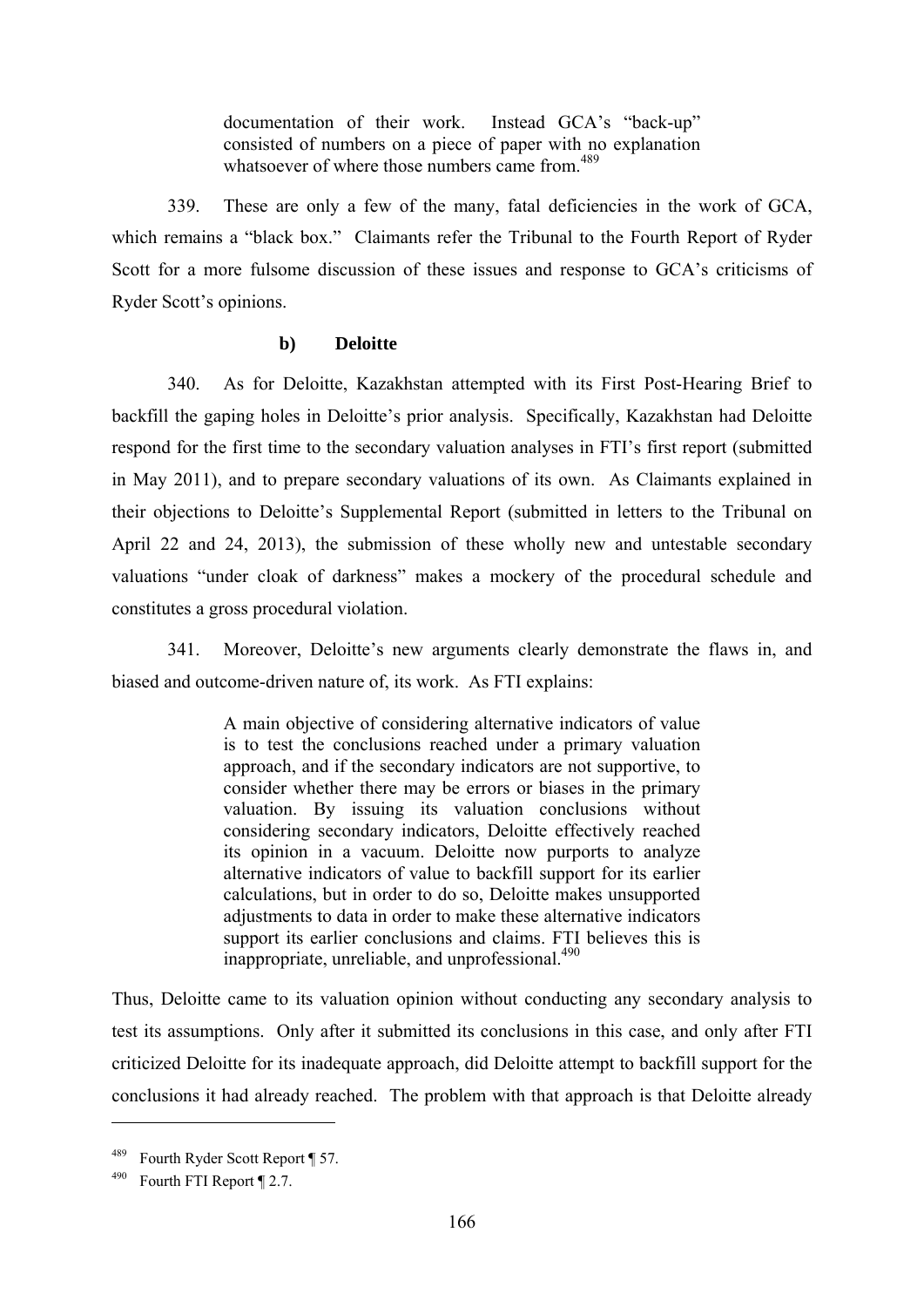had committed itself to the conclusions it had submitted, and thus had every incentive to employ bias in its analysis of secondary value indictors to ensure that they would appear to support its original conclusions.

342. Unfortunately, that is exactly what Deloitte did. In order to make the secondary analysis support its conclusions, Deloitte had to make a number of unsupportable judgments and adjustments to the market data that biased the outcome downward. Specifically, Deloitte:

- Disregarded two companies with high multiples (Alliance Oil and Max Petroleum) in its comparable companies analysis, even though it knew that market actors (KMG and RBS) contemporaneously considered those companies in their market analysis. That is not only strong evidence that the companies are in fact comparable, but the mere fact that market actors considered them comparable at the time makes them relevant because they had an effect on market perception. Thus, Deloitte employed selectivity bias to drive its conclusion downward;
- Utilized a median rather than mean, which discards data that it had already determined to be relevant for arbitrary reasons;
- Made an arbitrary 55 percent negative adjustment to the multiples of comparable private transactions, purportedly based on the effect of the global financial crisis on the trading price of comparable public companies. Deloitte, however, failed to consider that (1) public markets during the financial crisis incorporated substantial systemic risk that did not affect private transactions in long-lived assets, and (2) contemporaneous market actors KMG and RBS made no such adjustments in their analysis of comparable transactions; and
- Included transactions with low multiples that closed after the 2008 Valuation date in its purported analysis of comparable transactions as of that date, which employed hindsight bias to drive its conclusion downward.491

<sup>491</sup> *See* Fourth FTI Report § 2.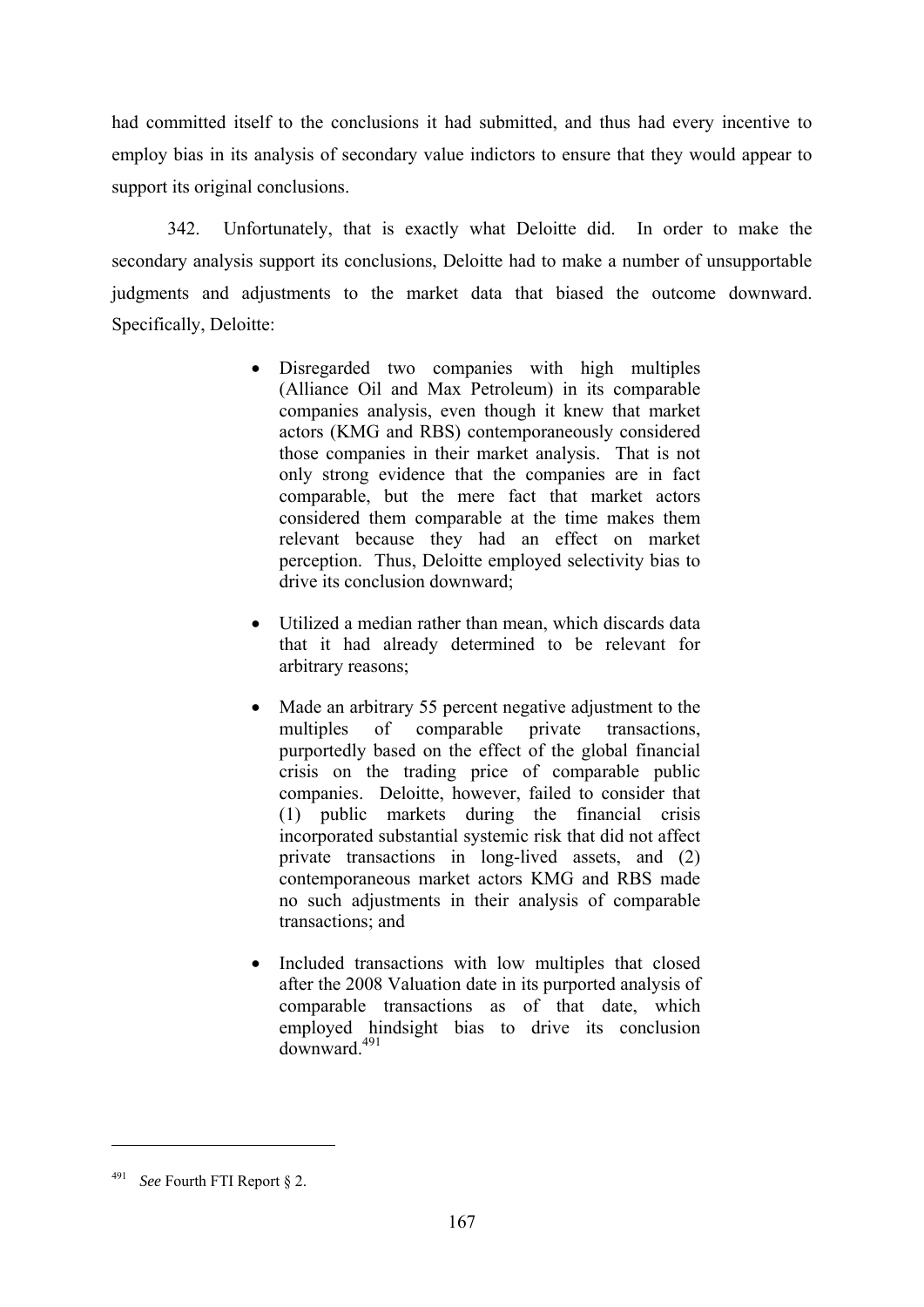343. Deloitte also made several other mistakes in its market analysis that, while not apparently conscious attempts to bias the result downward, did tend to depress the conclusions of its secondary analyses. These are discussed in detail in FTI's Fourth Report.

344. The bottom line is that Deloitte had every incentive to bias its secondary valuation analysis to make it appear to support the conclusions it had already published, and that is exactly what it did. This is confirmed by the contemporaneous market analysis conclusions reached by KMG and RBS and the offers in Project Zenith:<sup>492</sup>



345. The contemporaneous analysis of those market actors, who had no reason to bias their conclusions one way or the other, clearly corroborate FTI's market analysis and underscore the unreliability of Deloitte's.

# **2. Kazakhstan's Criticisms of FTI Are Unfounded**

346. Apart from valuation date, which is discussed at length above, Kazakhstan levels a number of criticisms at FTI. All of those criticism are unfounded, and upon close examination, actually reflect errors in the work of GCA and Deloitte.

# **a) Gas prices**

347. Kazakhstan argues that FTI makes unreasonable assumptions about gas prices because there was no basis to assume on October 14, 2008, that the Tri-Partite Agreement would go into effect. This argument is wrong for several reasons.

<sup>492</sup> Fourth FTI Report, Figure 4.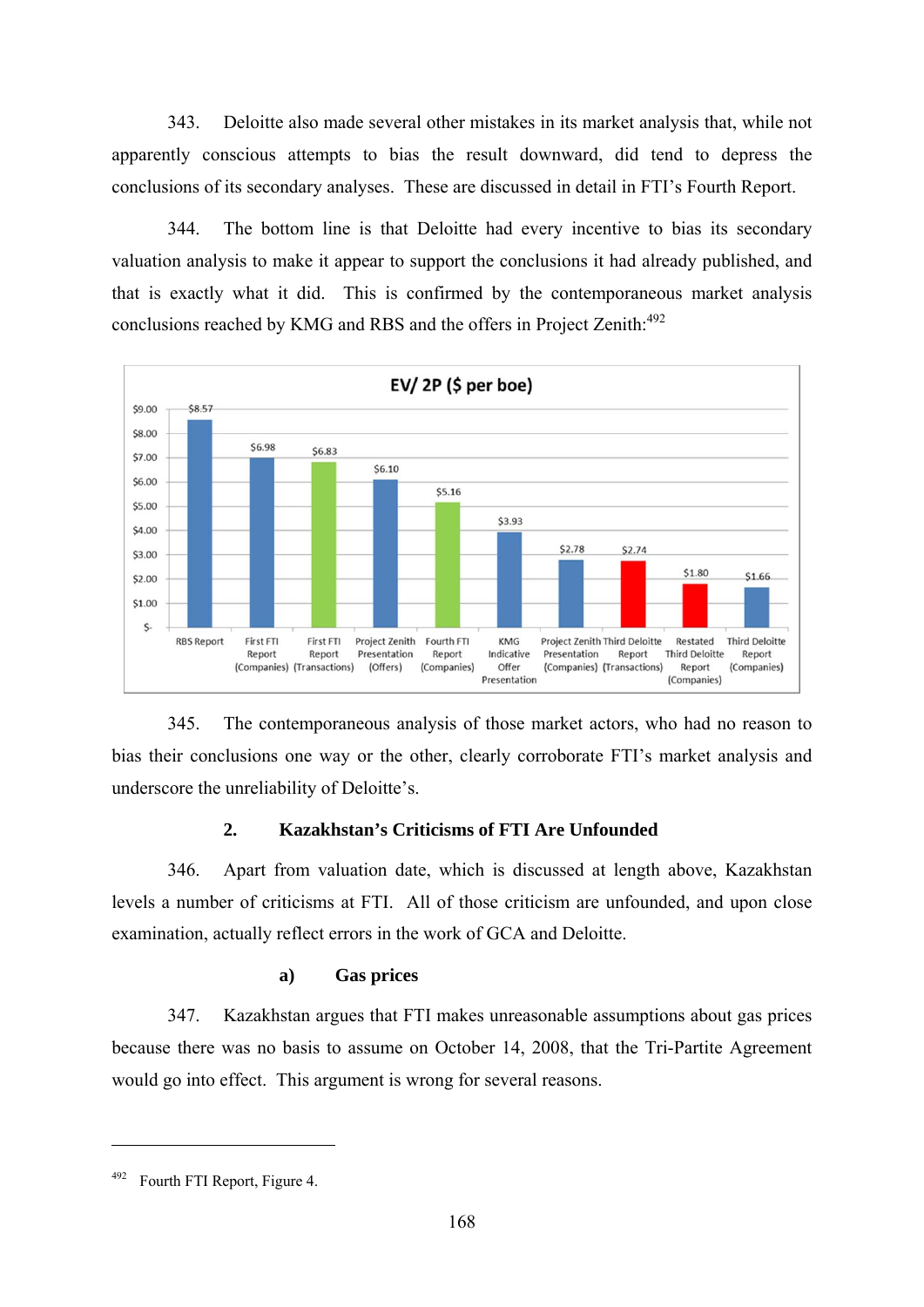348. First, there was a reasonable basis on October 14, 2008, to assume that the Tri-Partite Agreement (or something materially comparable) would go into effect. All three parties to that agreement signed it, albeit in different iterations. At the valuation date, KazAzot had signed the contract, and management expected that KazMunaiGas would sign the contract imminently — which it did, on November 17, 2008.<sup>493</sup> This falls within the exception to the rule against consideration of events after the valuation date, because it merely confirmed management's expectations as at the valuation date.<sup> $494$ </sup> Additionally, while KazAzot never signed the version that KazMunaiGas executed, its previous acceptance of a materially identical contract was a reasonable basis on which to assume that it would execute the agreement after substitution of KazMunaiGas as exporter. Finally, the fact that the Stateowned oil company had executed the export portion of that agreement was a solid indicator that TNG would be able to export gas even if KazAzot did not sign the agreement.

349. Moreover, FTI's assumptions about gas pricing were not based solely on the Tri-Partite Agreement.<sup>495</sup> FTI evaluated expectations in the market at the time about future gas prices, as reflected in the very same scholarly literature that Deloitte cited.<sup>496</sup> That literature reflected an expectation that the price for Kazakhstan gas would increase in the near future based on increased access to export markets and growing competition for Kazakh gas.

350. Additionally, Kazakhstan's first valuation expert, Deloitte TCF, assumed that gas prices in Kazakhstan would "transition" to European prices in the near future.<sup>497</sup> Although Deloitte TCF deemed that scenario to be 100 percent likely, Deloitte GmbH assigned that scenario only a 30 percent likelihood, based solely on its own judgment and without obtaining the views of its Kazakh colleagues on the Kazakh gas market.<sup>498</sup>

351. Similarly, the RBS Valuation for KMG E&P confirms that FTI's gas price assumption was reasonable. RBS assumed that 80 percent of TNG's gas would be exported based on discussions with KMG management, brokers, and an energy consulting firm called

<sup>493</sup> *See* Tri-Partite Agreement, (executed by KazAzot and TNG), **C-302**; Tri-Partite Agreement, November 17, 2008, (executed by TNG and KazMunaiGas), **C-97**. 494 *See* Tr. January 2013 Hearing, Day 4, 144:24 – 145:10.

<sup>495</sup> *See* First FTI Report at 38-46 and 75-77; Tr. January 2013 Hearing, Day 3, 156:25 – 157:18.

<sup>496</sup>*See* First FTI Report ¶ 11.14 (citing Oxford Institute Study, Ex. 108 to First FTI Scope of Review). 497 *See* Deloitte TCF Report ¶ 6.11.

<sup>498</sup> *See* Tr. January 2013 Hearing, Day 4, 128:16-22; 129:23–130:12. Mr. Gruhn testified that he had no discussions with Deloitte TCF in the preparation of Deloitte GmbH's report. *Id*. at 126:9-16.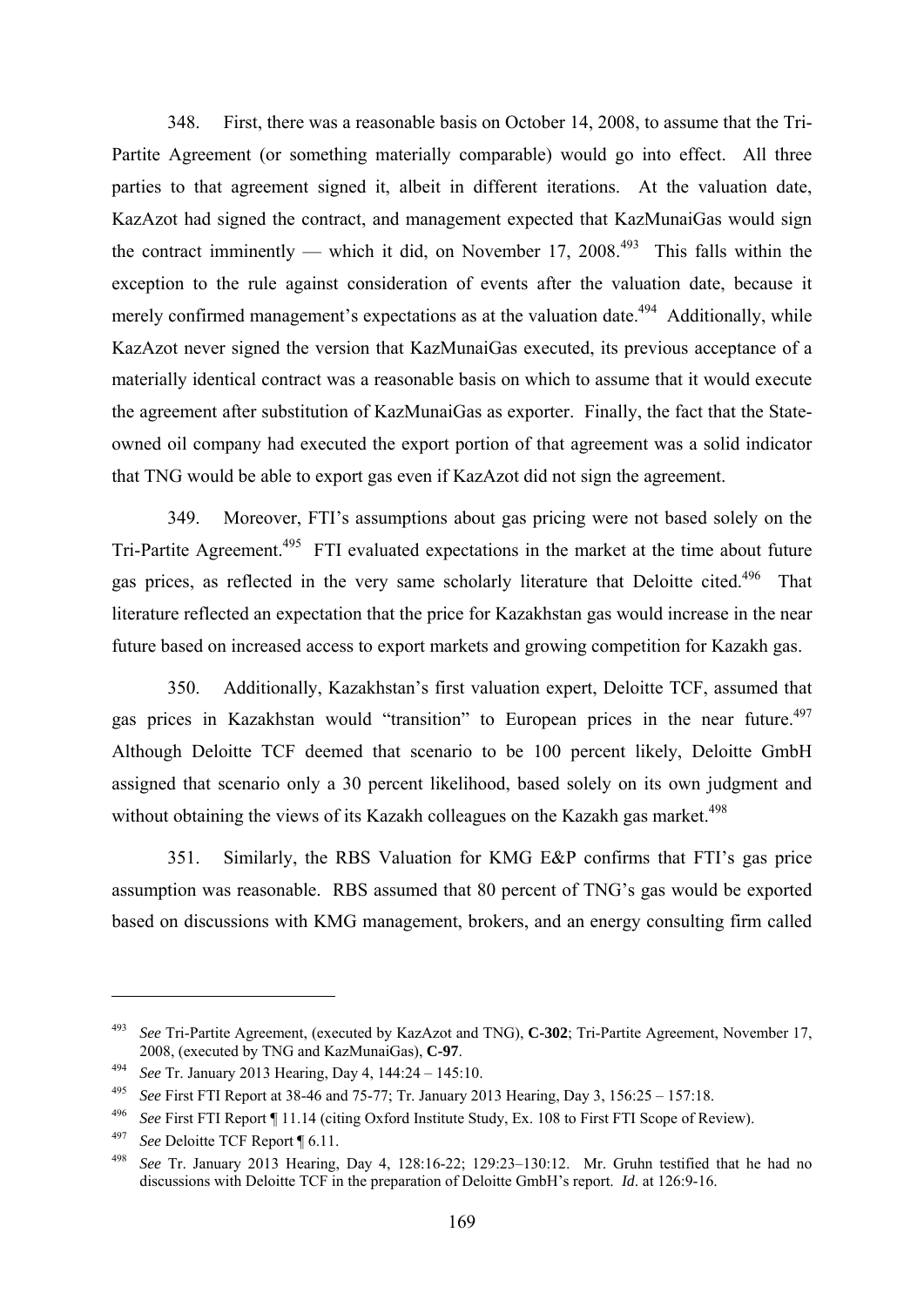$CERA<sup>499</sup>$  Deloitte knew that — because it had the RBS Valuation in its possession well before Claimants did — but nevertheless assigned only a 5 percent likelihood to that scenario which RBS and KMG deemed to be 100 percent likely.<sup>500</sup> Kazakhstan should not be permitted to disregard that view from the State-owned oil company, particularly in light of the pains that Kazakhstan took to hide that fact from the Tribunal and shield its witnesses from cross-examination on the relevant documents.

#### **b) Cost Assumptions**

352. Kazakhstan accuses FTI of simply parroting Claimants' estimates for well and infrastructure costs to develop the Contract 302 Properties, and even argues that FTI "hid that they used Claimants' cost estimates."<sup>501</sup> Both of these allegations are false.

353. As FTI has explained clearly, it based its cost estimates for the Contract 302 properties on information provided by the Claimants, which FTI discussed with Ryder Scott and confirmed against records of the Claimants' historical experience. FTI reviewed KPM's and TNG's actual historical drilling costs, and "used them to determine the capital expenditure costs for the Borankol and Tolkyn fields as described in the First FTI Report."<sup>502</sup> For Contract 302, which involved deeper wells, FTI "forecasted well costs based on discussions with the Claimants and Ryder Scott as well as extrapolation from TNG's historical well costs."<sup>503</sup> FTI included the schedule of the companies' historical well costs in the scope of review that it submitted with its report.<sup>504</sup> Regarding other infrastructure costs for Contract 302, FTI also based its projections on information provided by the Claimants,

<u>.</u>

<sup>499</sup> *See* 2009 RBS Valuation, at 33, 72, **C-723**. Although the RBS Valuation does not specify the identity of CERA, it seems likely that it is the international energy consulting firm IHS CERA, whose website can be viewed at http://www.ihs.com/products/cera/index.aspx (last visited June 1, 2013).

<sup>500</sup> *See* January 2013 Hearing, Day 4, 128:9-21, 133:24–134:17.

<sup>501</sup> Respondent's Closing Submission, slide 62. Notably, this criticism is limited to the Contract 302 assets. Apart from the disputed need for compression at Tolkyn (which the parties have discussed at length), future CAPEX is not a significant input into either party's DCF valuation for Tolkyn and Borankol. Moreover, Kazakhstan does not seem to take issue with FTI's reliance on historical costs at Tolkyn and Borankol to forecast future costs on those fields. *See* Respondent's First Post-Hearing Brief, at 158-162 (addressing cost assumptions for Contract 302 only).<br><sup>502</sup> Fourth FTI Report ¶ 3.4-3.8.

<sup>503</sup> *See* Fourth FTI Report ¶ 3.10. Footnote 235 of the First FTI Report makes these deliberations explicit, explaining, "[w]e have discussed with Ryder Scott what a reasonable estimate for capital costs for wells drilled in the different depths/ structures would be based on a review of Company's historical capital expenditure costs for wells with adjustments made for varying depths.

<sup>504</sup> *See* First FTI Scope of Review, Ex. 37.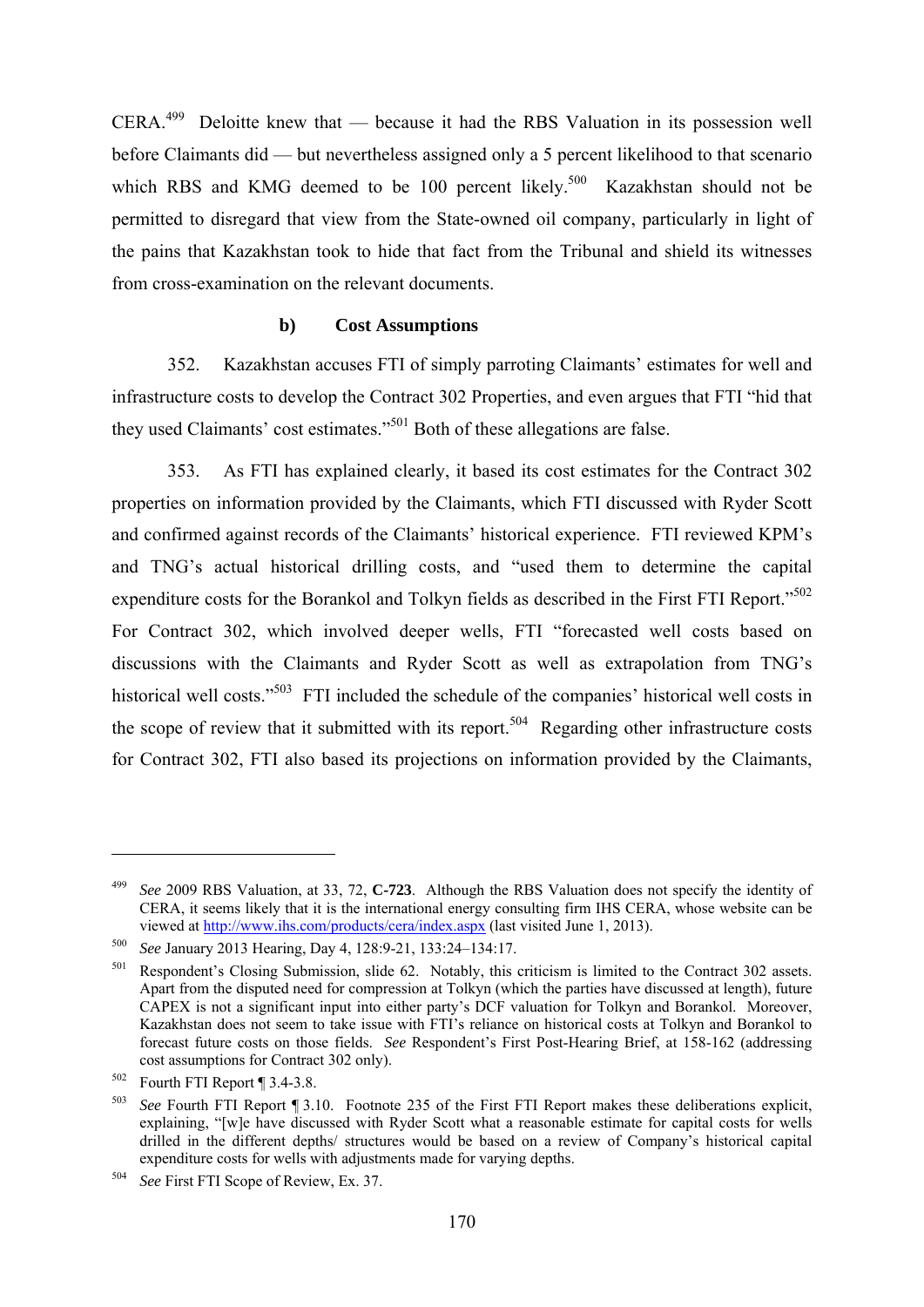which it reviewed with Ryder Scott and confirmed against Claimants' historical experience, and produced source materials regarding historical costs.<sup>505</sup>

354. Finally, Kazakhstan also criticizes FTI's assessment of the investment value of the LPG Plant as simply relying on information provided by Claimants. That is not correct. FTI based its assessment of the book value of the LPG Plant as of October 14, 2008, on TNG's Third Quarter 2008 financial statements.<sup>506</sup> Those financial statements were prepared in the ordinary course of business, not for litigation, and were reviewed by KPM $G$ <sup>507</sup>. In its update to the LPG Plant value to reflect investments after October 14, 2008, FTI relied on the Tristan Oil Annual Report for 2009.<sup>508</sup> That report likewise was prepared for investors in the ordinary course of business, and not for the purposes of litigation. Moreover, TNG's audited 2009 financial statements, which are backup to the annual report, list the net book value of the LPG Plant as US \$248 million at December 31, 2009, which corroborates FTI's assessment of US  $$245$  million.<sup>509</sup> Data from the Claimants' historical financial records, particularly data from audited financial statements, is perfectly reliable evidence, and is not simply FTI parroting the Claimants.

355. FTI's work in this regard must be juxtaposed with GCA's cost estimates, which disregard historical reality and are utterly unsupported.<sup>510</sup> As Claimants have demonstrated, and Mr. Wood himself admitted, his cost estimates are simply "black box"

<sup>505</sup> Fourth FTI Report ¶ 3.13 (explaining that "FTI, Ryder Scott, and the Claimants discussed infrastructure requirements based on Ryder Scott's production schedules. Following these discussions, the Claimants produced expenditure forecasts that were based on the historical operations of KPM and TNG, Ryder Scott's development plan for the Contract 302 properties, and discussions with both FTI and Ryder Scott. FTI reviewed the historical costs provided by the Claimants' accounting system, tied them to forecasted infrastructure costs, and included the supporting documentation in its scope of review. As previously noted, KPM and TNG's accounting systems were previously audited in the process of preparing Tristan Oil's annual financial statements and as such FTI considers the financial records produced by those systems reliable.").<br><sup>506</sup> *See* First FTI Report, n. 217.<br><sup>507</sup> *See* Reviewed Financial Statements for Third Ouarter 2008, attached to Tristan Oil Interim Report for Nine

Months Ended September 30, 2008, Ex. 69 to First FTI Scope of Review. The KPMG Auditors' Report precedes the financial statements (at page 15 of the PDF file).

<sup>508</sup>*See* Second FTI Report, n. 37. 509 *See* 2009 Audited Financial Statement of TNG, attached to 2009 Tristan Annual Report, F-154, **R-37.6**.

<sup>510</sup> In the lone instance where Mr. Wood claims to have considered historical reality, he got it wrong. He claims to have considered TNG's cost to drill the Munaibay-1 well in setting his well cost estimates. But as FTI explains, he overstated TNG's actual historical cost on that well by US \$1.6 million (approximately 10%), and failed to consider evidence that the Munaibay-1 well was aberrationally costly due to complications that led to the acquisition of a larger drilling rig. The Munaibay-1 does not provide a reasonable basis for projecting future drilling costs on the Contract 302 property without a downward adjustment to reflect the cost benefits of better equipment and the information gained during the drilling of the Munaibay-1 well. *See* Fourth FTI Report ¶¶ 3.26-3.27.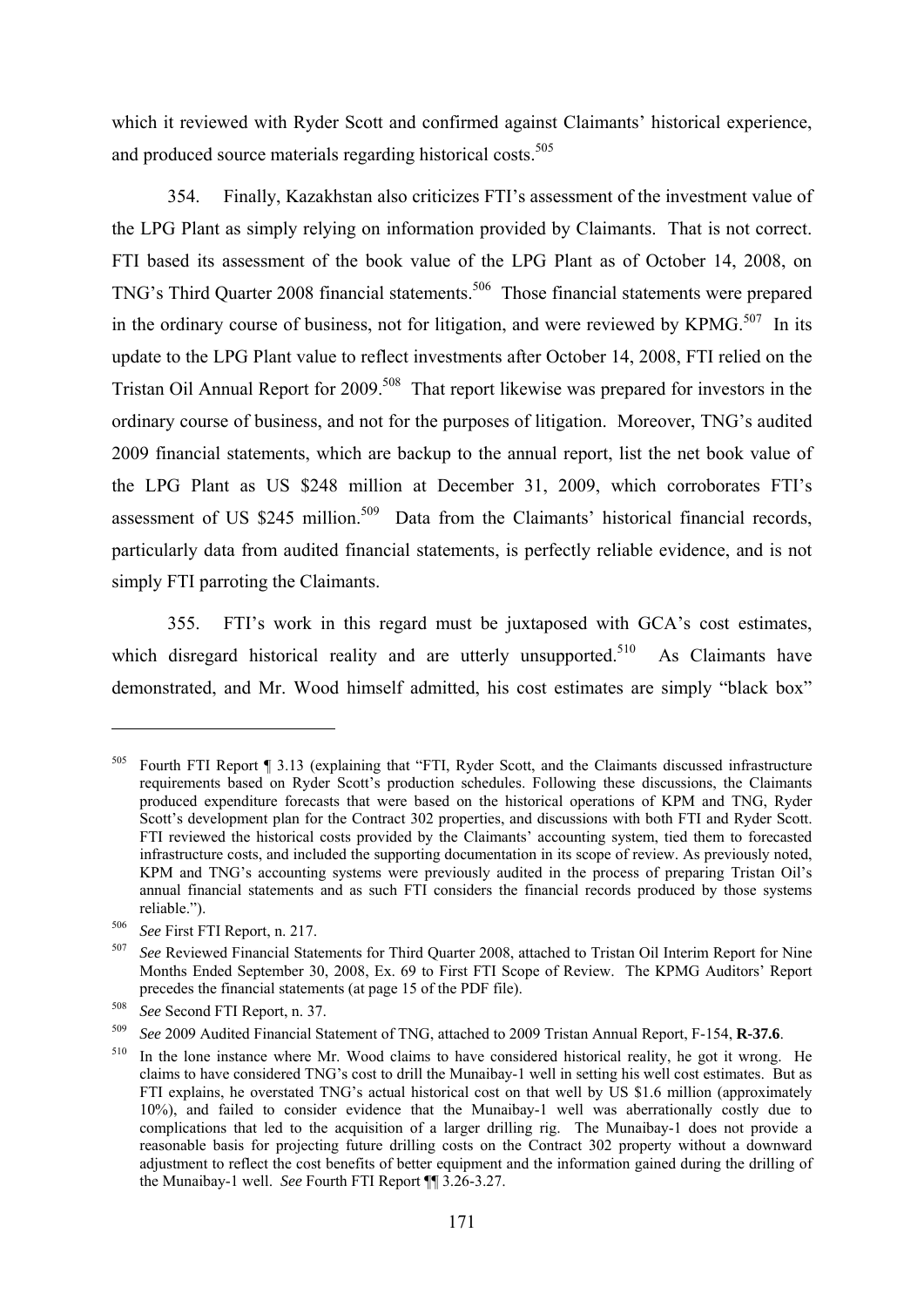estimates based on his "experience," which he presents with no documentary backup at all.<sup>511</sup> After the January 2013 hearing, Kazakhstan attempted to rehabilitate GCA's cost estimates by providing more detailed breakdowns in GCA's Third Report. But as FTI explains, those tables simply disaggregate GCA's black box numbers, without providing any more information about where the numbers come from or why they are reliable.<sup>512</sup>

#### **c) Other Miscellaneous Criticisms of FTI**

356. Kazakhstan and Deloitte also criticize FTI for several other miscellaneous "methodological errors." These criticisms likewise are baseless.

357. First, Kazakhstan's argument that FTI arbitrarily reduced its inflation assumption when it corrected it price forecasts from nominal to real in order to "limit the impact of the correction" is wrong for two reasons. First, the reduction was not arbitrary. FTI previously had used an historical inflation rate, but an historical rate is not appropriate for the adjustment of nominal price *forecasts* into real price forecasts. To make that adjustment, FTI had to use a forward-looking inflation rate, which was lower than the historical rate.<sup>513</sup> Precisely to avoid any possibility of selective bias, however, FTI incorporated that revised inflation assumption throughout its valuation, including in its determination of the discount rate. The revised inflation assumption raised FTI's real

<u>.</u>

"It is a cost estimate routine, as I said, I use every day; it's a one-page spreadsheet that is an intrinsic part of our business, and it's an advantage that we have over our competitors."

FTI's cost estimates are based on historical costs incurred by both KPM and TNG and discussions with the Claimants. FTI also confirmed the reasonability of these estimates with Ryder Scott. The basis for FTI's cost estimates is objective verifiable evidence, corroborated by discussion with experts. In contrast, GCA estimated costs based on an undisclosed database containing data from unknown sources and presented their findings as conclusions. When creating a financial model for the purposes of quantifying damages in a contentious matter, general market data from unknown sources cannot be preferred to the actual historical operating data of the assets being modeled.

<sup>511</sup> *See* Tr. January 2013 Hearing, Day 3, 206:8-22.

<sup>512</sup> *See* Fourth FTI Report ¶¶ 3.26-3.27. FTI explains:

The presentation of conclusory numbers without any discussion regarding the providence and reliability of these estimates is in actuality a "black box". Although the summary numbers presented in the Third GCA Report are linked to supporting schedules, the schedules themselves are merely disaggregated summary figures within GCA's proprietary format. As stated by Mr. Wood during the January 2013 hearings:

<sup>513</sup> *See* Fourth FTI Report § 6.B.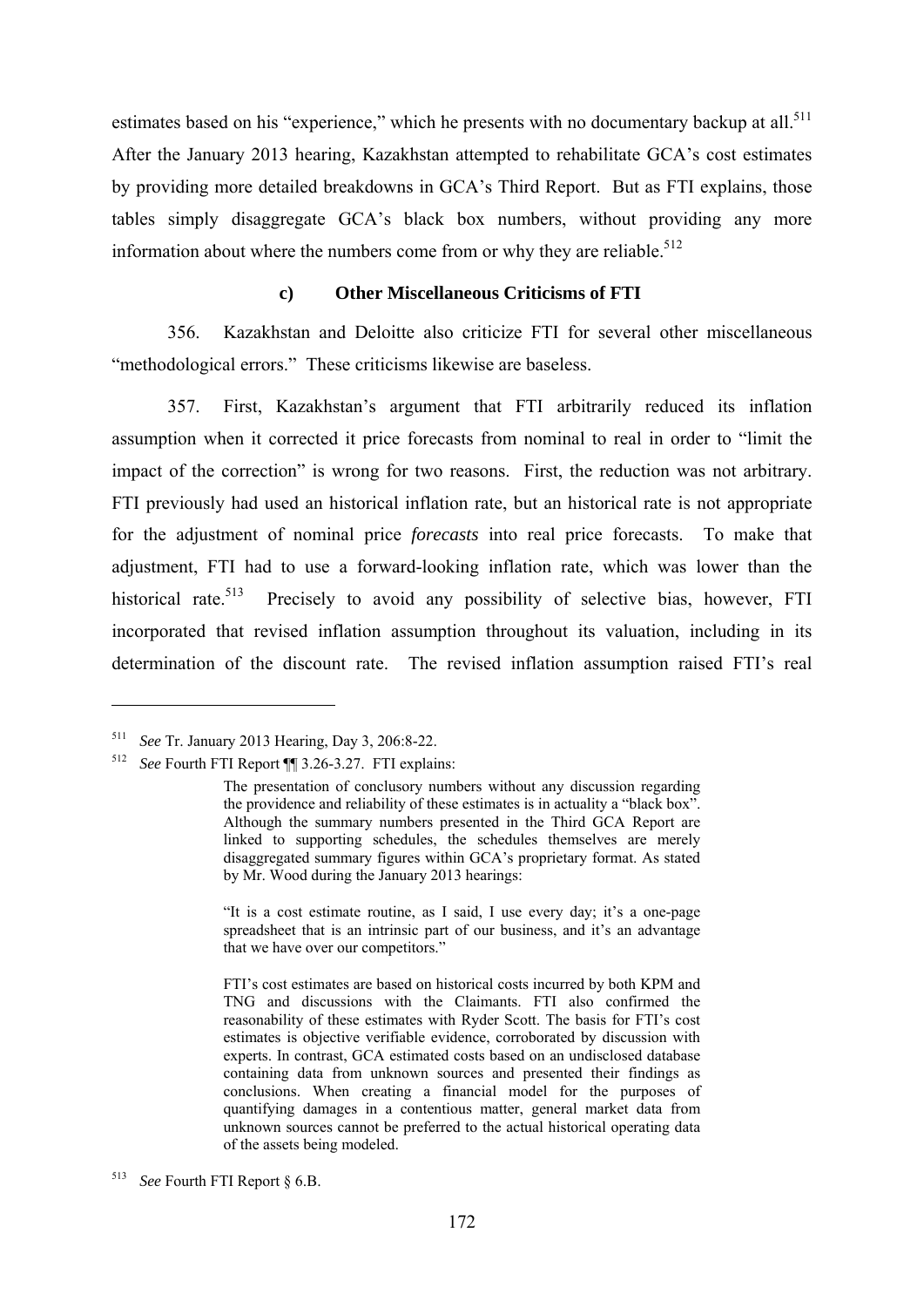discount rate from 13 to 14 percent, which reduced asset prices and offset the supposedly arbitrary inflation-rate reduction on future oil prices.<sup>514</sup> Kazakhstan and Deloitte simply ignore the offsetting effect of the inflation-rate reduction on FTI's discount rate.

358. Second, FTI did not arbitrarily round its discount rate in order to increase asset values. As it explained in its first report, FTI rounded its discount rate to the nearest whole number in order to avoid implying false precision in the estimation of WACC.<sup>515</sup> Deloitte acknowledges that rounding WACC estimates is appropriate, but simply disagrees with the degree of rounding.<sup>516</sup> Deloitte cites no authority, however, for its assertion that rounding a WACC estimate to the next full percentage is not in line with good valuation practice.<sup>517</sup>

359. Third, Deloitte's various criticisms of FTI's valuation of Munaibay Oil which, once again, Deloitte raised belatedly in Kazakhstan's First Post-Hearing Brief even though FTI's valuation of Munaibay Oil appeared in its May 2012 report — are mistaken. Claimants refer the Tribunal to FTI's responses on these issues in its Fourth Report.<sup>518</sup>

## **3. Claimants' Valuation of Borankol and Tolkyn Is Corroborated by Multiple Indicators of Value, and Deloitte's Valuation Is the Sole Outlier**

## **a) RBS Valuation**

360. RBS conducted a comprehensive valuation of the Tolkyn, Borankol, and LPG Plant assets for KMG E&P in the summer of 2009. RBS based its valuation on: (1) the 2009 reserve report prepared by Miller Lents; (2) detailed legal due diligence by Squire Sanders; (3) detailed financial, tax, and environmental due diligence by PWC; (4) discussions with management of KPM and TNG; and (5) "valuation discussions with KMG EP."<sup>519</sup> The valuation, dated July 31, 2009, with a valuation date of October 1, 2009, concluded that Tolkyn, Borankol, and the LPG Plant had a combined enterprise value ranging from US \$612

<sup>514</sup>*See* Fourth FTI Report § 6.B. 515 *See* First FTI Report ¶ 11.66; *see* also Fourth FTI Report § 6.C. 516 *See* Supplemental Deloitte Report ¶ 94.

<sup>517</sup> Moreover, Kazakhstan presents a misleading image of the magnitude of this issue, stating that it adds almost US \$50 million to Claimants' claim. Most of that impact, however, is attributable to the unrisked prospective value of Contract 302. The impact on FTI's combined valuation of Tolkyn and Borankol is only US \$7 million, or approximately one percent of FTI's valuation of those assets. *See* Supplemental Deloitte Report at 37, Table 3.

<sup>518</sup>*See* Fourth FTI Report § 6.D. 519 *See* RBS 2009 Asset Valuation, July 31, 2009, slides 11-12, 35, C-**723**.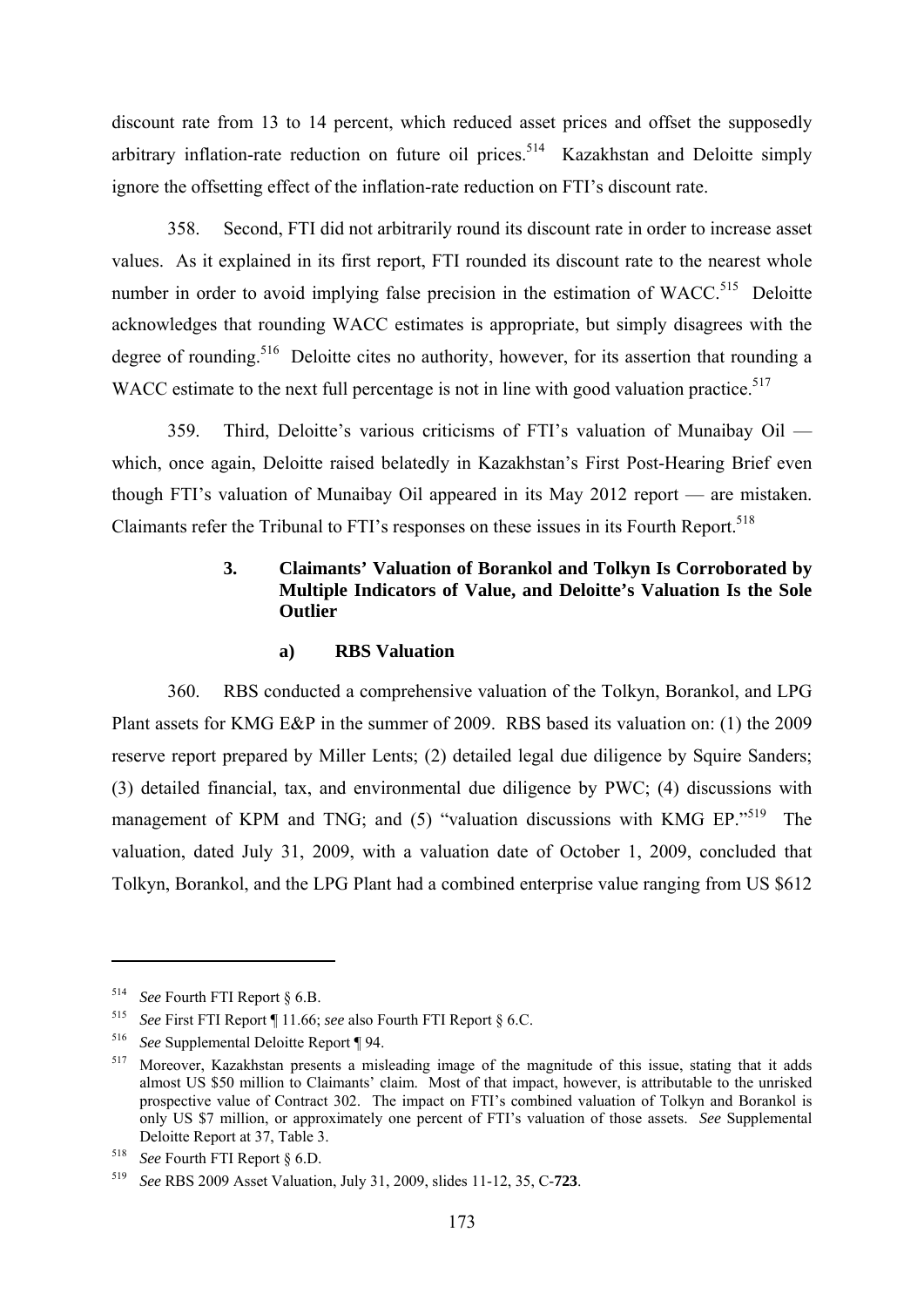million in the Default-Base scenario up to US \$760 million assuming higher gas pricing in the Special-Base scenario. $520$ 

361. The RBS Valuation, conducted for the State-owned oil company outside the context of a dispute, is highly corroborative of FTI's valuation.

362. Kazakhstan, however, makes a number of misstatements and manipulations to support its argument that the RBS Valuation corroborates Deloitte's valuation. First, Kazakhstan asserts misleadingly that RBS assigned zero value to the Contract 302 properties.<sup>521</sup> In fact, RBS did not attempt to value the Contract 302 Properties at all. This is plain from the RBS Valuation itself, which states that RBS valued the Tolkyn, Borankol, and LPG assets, but contains no valuation discussion of the  $302$  assets.<sup>522</sup> Furthermore, Medet Suleimenov testified that KMG E&P excluded Contract 302 from its valuation due to lack of sufficient data.<sup>523</sup> Of course, Kazakhstan's wrongful acts are the reason that Claimants did not have additional exploration data for Contract 302 to provide to KMG E&P.

363. Moreover, Kazakhstan selectively embraces parts of the RBS Valuation and disregards others to argue that the valuation should be adjusted downward. In particular, Kazakhstan fully embraces the RBS valuation of Borankol, even though Deloitte itself valued that asset at more than three times the RBS Valuation (on a valuation date almost ten months later).<sup>524</sup> Kazakhstan argues simultaneously, however, that the RBS valuation of Tolkyn must be adjusted downward because RBS assumed condensate volumes that are higher than Ryder Scott's projections.<sup>525</sup> Kazakhstan's selective use of the RBS Valuation to give a false impression that it corroborates Deloitte's conclusions is unsupported and troubling.

<sup>520</sup> *See* RBS 2009 Asset Valuation, July 31, 2009, slide 36-37, **C-723**.

<sup>&</sup>lt;sup>521</sup> Tr. May 2013 Hearing, Day 1, 221:16-21 ("the 302 properties are being mentioned in the RBS report, but no value is being assigned to them").

<sup>&</sup>lt;sup>522</sup> *See* RBS 2009 Asset Valuation, July 31, 2009, slide 29 (stating that RBS valued the Tolkyn and Borankol fields and LPG Plant), **C-723**. Moreover, RBS could not have valued the reef prospect, or indeed any of the 302 prospects other than Munaibay Oil, because it did not have any resource estimates for those prospects. RBS used the 2009 Miller & Lents report for its oil and gas estimates, but the only Contract 302 property that Miller & Lents assessed was Munaibay Oil. *See* 2009 Miller & Lents Report at 1, **R-349**. Tr. October 2012 Hearing, Day 3, 129:10-16.

<sup>524</sup> *Compare* RBS Valuation (valuing Borankol at US \$19 million as of October 1, 2009) with First Deloitte GmbH Report, ¶ 222 (valuing Borankol at US \$62.8 million as of July 21, 2010). To obscure that fact from the Tribunal, Kazakhstan left Deloitte's valuation off the slide in its closing presentation comparing the FTI and RBS valuations of Borankol. *See* Respondent's Closing Submission, slide 54.

<sup>525</sup> *See* Respondent's Closing Submission, slide 55.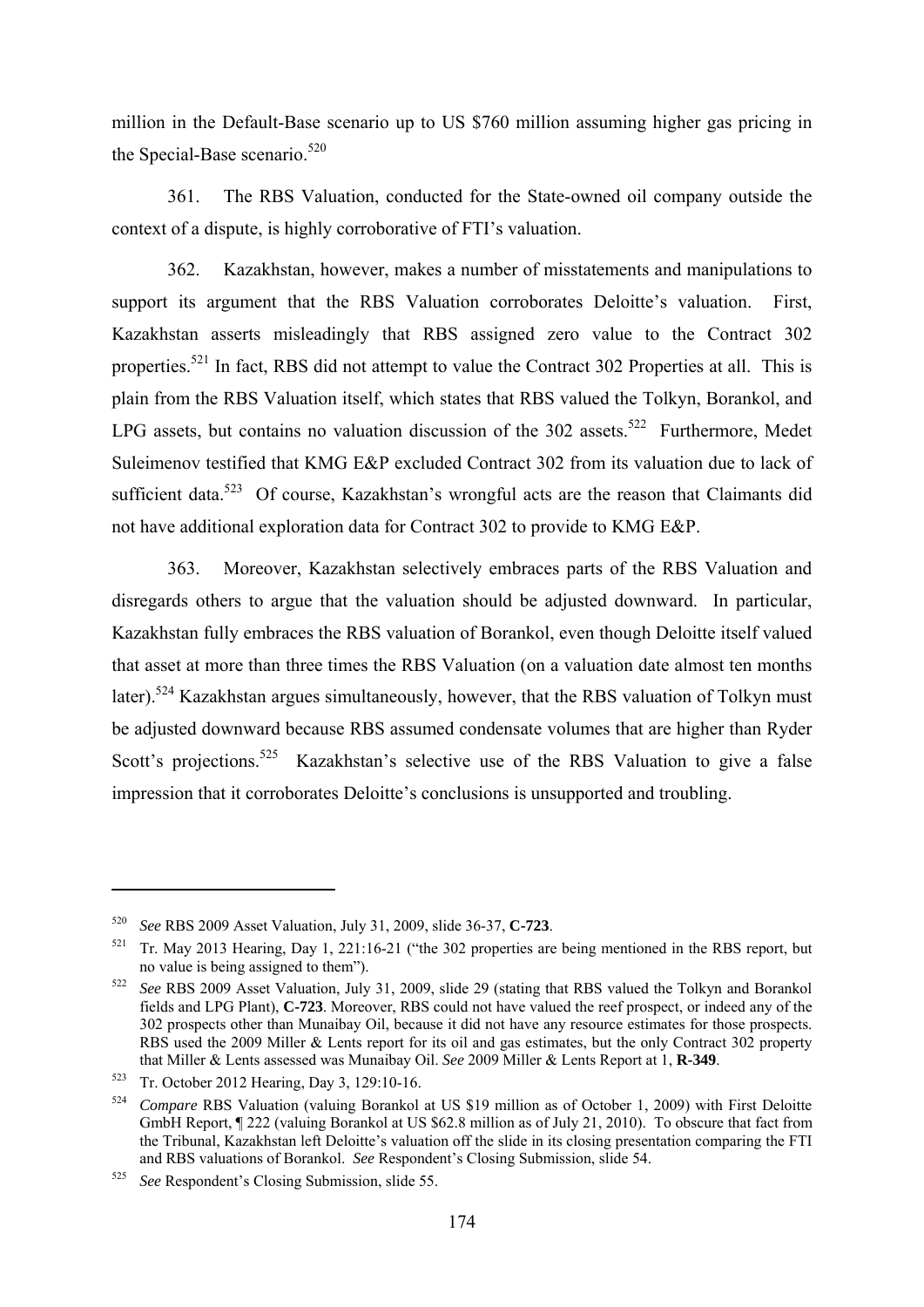364. In fact, to the extent that any adjustments to the RBS Valuation are appropriate, it is the exact opposite of the adjustments that Kazakhstan suggests because RBS's valuation of Borankol, not Tolkyn, appears to be mistakenly low. For Borankol, RBS used volume assumptions from the 2009 Miller & Lents report that were materially higher than GCA's volume assumptions for the same asset (at a later valuation date):  $526$ 

| <b>Borankol Production</b> | <b>Liquids</b> | Gas         | Gas      | <b>Total</b> |
|----------------------------|----------------|-------------|----------|--------------|
| <b>Comparison</b>          | 000s barrels   | 000,000s cf | 000s boe | 000s boe     |
| Miller and Lents           | 13,584         | 20,214      | 3,572    | 17,156       |
| <b>GCA</b>                 | 8,558          | 3,319       | 587      | 9.145        |

365. Yet for some reason, RBS's valuation of that asset as of October 1, 2009, is less than one-third of Deloitte's valuation as of July 2010 (when oil prices were higher). Because the RBS Valuation does not disclose enough detail about its model, it is difficult to know what drove that peculiar difference. Moreover, Kazakhstan's tardy production of the document prevented Claimants from examining witnesses (*i.e.*, Medet Suleimenov) to understand the assumptions and methodology employed in the valuation. Thus, the benefit of the doubt should go to Claimants in terms of Borankol's valuation.

366. For Tolkyn, Kazakhstan is simply wrong that condensate volumes are the main difference in value between the Deloitte and RBS valuations. Different assumptions about gas prices account for much of that difference.<sup>527</sup> As discussed above, Kazakhstan has no basis to disregard the State-owned oil company's contemporaneous assumption about future gas prices.

367. More fundamentally, Kazakhstan's selective cherry-picking of the data in the RBS report that it likes, while disregarding the data it does not, is unsupportable and wrong. As a corroborating indicator, the RBS Valuation in the aggregate supports FTI's valuation, and demonstrates that Deloitte's valuation is unreliable.

368. Finally, as discussed above, the RBS Valuation provides evidence of value as of October 2009 that the Tribunal can use as a starting point in assessing the value of Tolkyn and Borankol in the event that it rejects Claimants' valuation date.<sup>528</sup> RBS concluded that

<sup>526</sup> *See* Fourth FTI Report, Figure 9.

<sup>527</sup>*See* Fourth Ryder Scott Report ¶¶ 4.9-4.11. 528 The RBS Valuation is not helpful in assessing damages for the Contract 302 assets and the LPG Plant because RBS did not value Contract 302, and damages for the LPG Plant should be based on investment value rather than market value as a matter of law.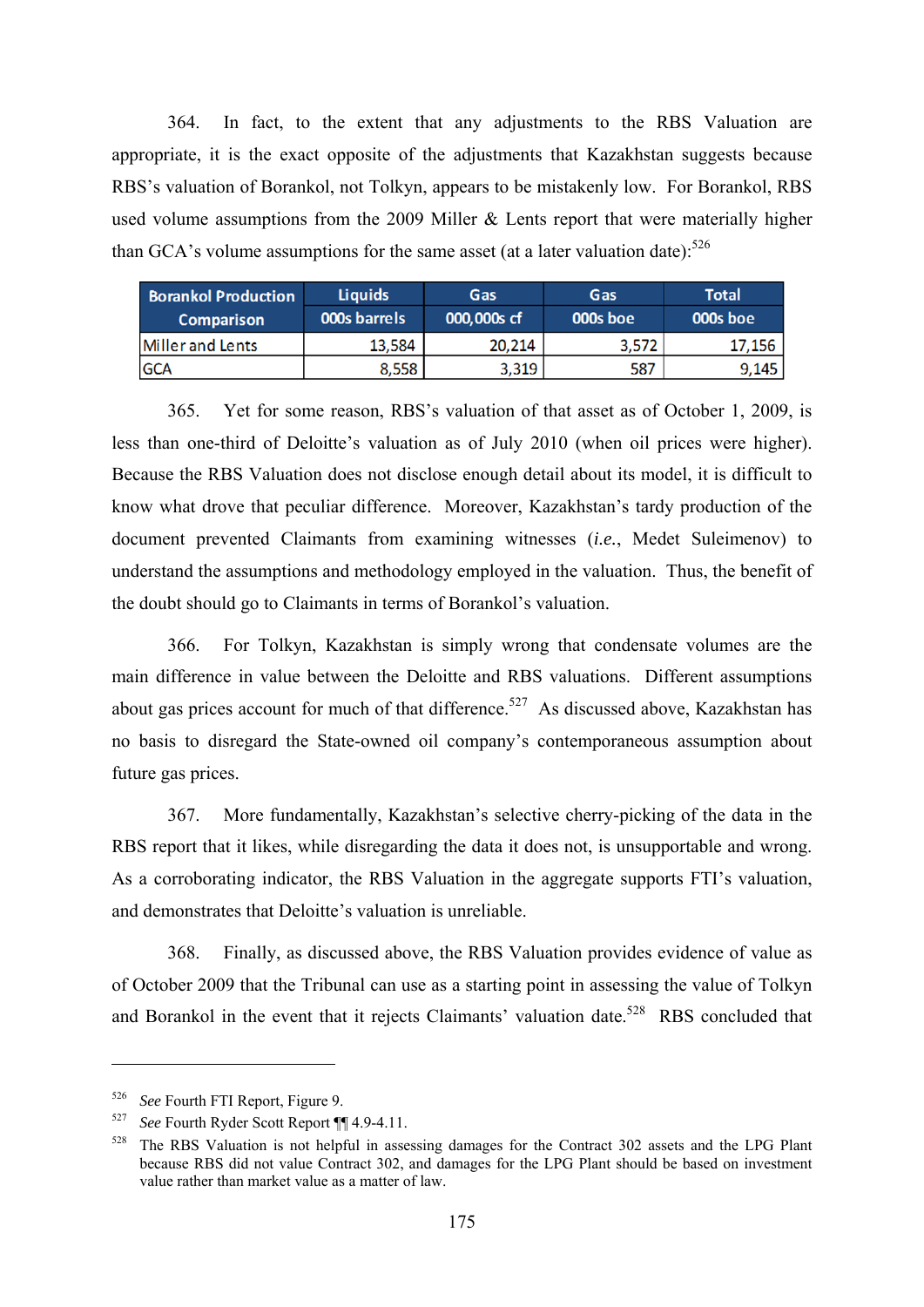Tolkyn and Borankol had a combined enterprise value ranging from US \$546 million in the Default-Base scenario up to US \$784 million assuming higher gas pricing in the Special-Base scenario.<sup>529</sup> Those amounts, in a valuation performed for the State-owned oil company, represent the absolute minimum that the Tribunal should award for the Borankol and Tolkyn assets in the event it relies upon the RBS Valuation. For the reasons discussed above, the RBS Valuation's figure for Borankol should actually be increased significantly.

369. Additionally, the Tribunal should increase any amount derived from the RBS Valuation by US \$243.5 million to account for contingent liabilities attributable to Kazakhstan that RBS included in its model. During closing arguments at the May 2013 Hearing, counsel for Kazakhstan argued that there "is no statement in the RBS report that contingent liabilities have been deducted from the enterprise value."<sup>530</sup> To the contrary, the RBS report stated plainly:

> Contingent liabilities were extracted from PwC report and incorporated into the model

> To this we have applied generally accepted valuation methodologies including Discounted Cash Flows analysis.<sup>531</sup>

370. This is a clear statement that RBS incorporated the contingent liabilities in its DCF model, which the same slide (No. 29) also confirms was its model of enterprise value. Moreover, the RBS Valuation does not reflect any deduction of contingent liabilities from enterprise value to arrive at equity value, so those liabilities must have been incorporated in the calculation of enterprise value itself.<sup>532</sup> Moreover, because of Kazakhstan's untimely production of the RBS Valuation, the Tribunal should resolve any uncertainty on this point against Kazakhstan.

#### **b) Cliffson**

371. It is undisputed that Claimants concluded an agreement to sell all of the assets at issue in this arbitration to a third party, Cliffson, on February 13, 2010.<sup>533</sup> The terms of the Cliffson agreement were US \$267 million for 100 percent of the equity interests in TNG,

<sup>529</sup> RBS 2009 Asset Valuation, slides 36-37, **C-723**.

<sup>530</sup> *See* Respondent's Rebuttal Closing Submission, slide 31.

<sup>531</sup> RBS 2009 Asset Valuation, slide 29, **C-723**. 532 *See* RBS 2009 Asset Valuation, slides 40-41 (deducting only the Tristan debt, at 101% and 85% of face value respectively, from enterprise value to arrive at equity value), **C-723**.

<sup>533</sup> *See* Reply on Jurisdiction and Liability ¶¶ 418-422; Reply on Quantum ¶¶ 5-7.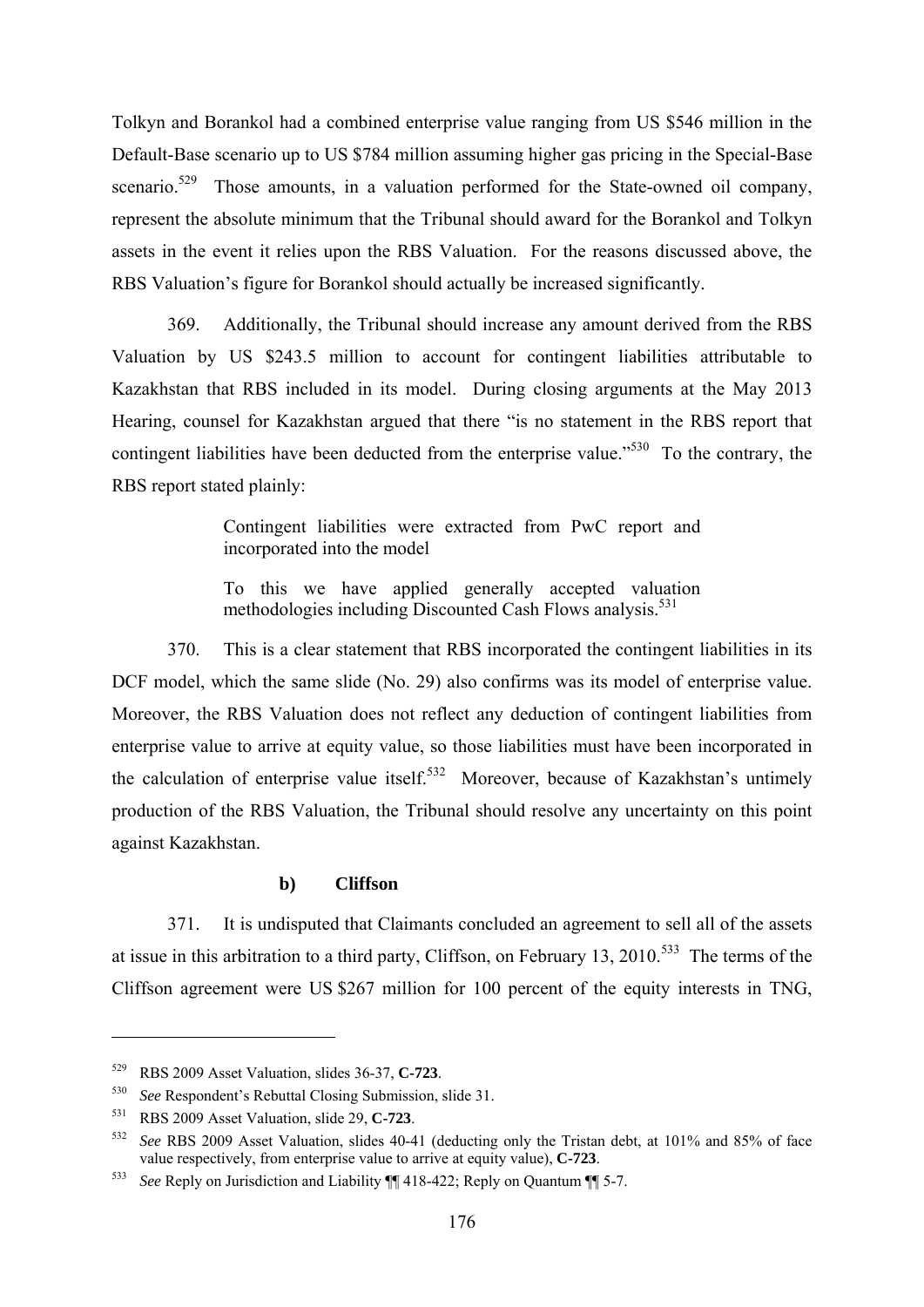KPM, and Tristan, with Cliffson assuming all of those companies' liabilities. This equates to an enterprise value for the assets of KPM and TNG of approximately US \$924 million.<sup>534</sup> Kazakhstan's arguments for disregarding the Cliffson agreement as an indicator of value are not persuasive.

372. First, Kazakhstan argues that Claimants' story regarding the Cliffson negotiations is not credible because of supposed inconsistencies regarding the timeline of those negotiations. In his first witness statement, Mr. Stati stated that Claimants were contacted by Cliffson in February 2010.<sup>535</sup> He did not say that February 2010 was the first time that Claimants had had any discussions with the principals behind Cliffson, or indeed, go into any details about the timeline of negotiations that led up to the Cliffson SPA. Kazakhstan did not make the timeline of those negotiations an issue until its Rejoinder on Quantum submitted on December 1, 2012, when it argued for the first time that there had been insufficient time for Cliffson to conduct due diligence.<sup>536</sup> Thereafter, in reviewing Kazakhstan's new arguments and preparing for the January 2013 Hearing, Claimants reviewed additional documents demonstrating that negotiations with the Aussabayev family (through a company called Grand Petroleum) began in the fall of 2009. Thus, Claimants presented the timeline of those negotiations through their only remaining opportunity, direct examination at the January 2013 hearing. That does not undermine Claimants' credibility; rather, it is the normal process of facts becoming clearer as new arguments put different issues into focus.

373. Second, Kazakhstan misrepresents the evidence regarding the dealings between Cliffson and Claimants in the spring of 2010 to support its speculation that Cliffson backed out of the transaction based on a reassessment of value. Kazakhstan first cites Mr. Stati's letter to Cliffson dated March 9, 2010, suggesting that Mr. Stati complained in that letter that Cliffson had taken no action to implement the SPA.<sup>537</sup> In fact, that letter focused specifically on Cliffson's failure to perform its obligations in the Side Letter Agreement to bring a halt to government harassment of KPM and TNG.<sup>538</sup> The fact that Cliffson had not

<sup>&</sup>lt;sup>534</sup> Reply on Jurisdiction and Liability  $\P$  418; Second FTI Report  $\P$  3.6.

<sup>535</sup> First Stati Statement ¶ 40.

<sup>536</sup> *See* Rejoinder on Quantum ¶¶ 399-405.

<sup>537</sup>*See* Respondent's First Post-Hearing Brief ¶ 1014. 538 Letter to Cliffson Company, March 9, 2010, **C-701.1**.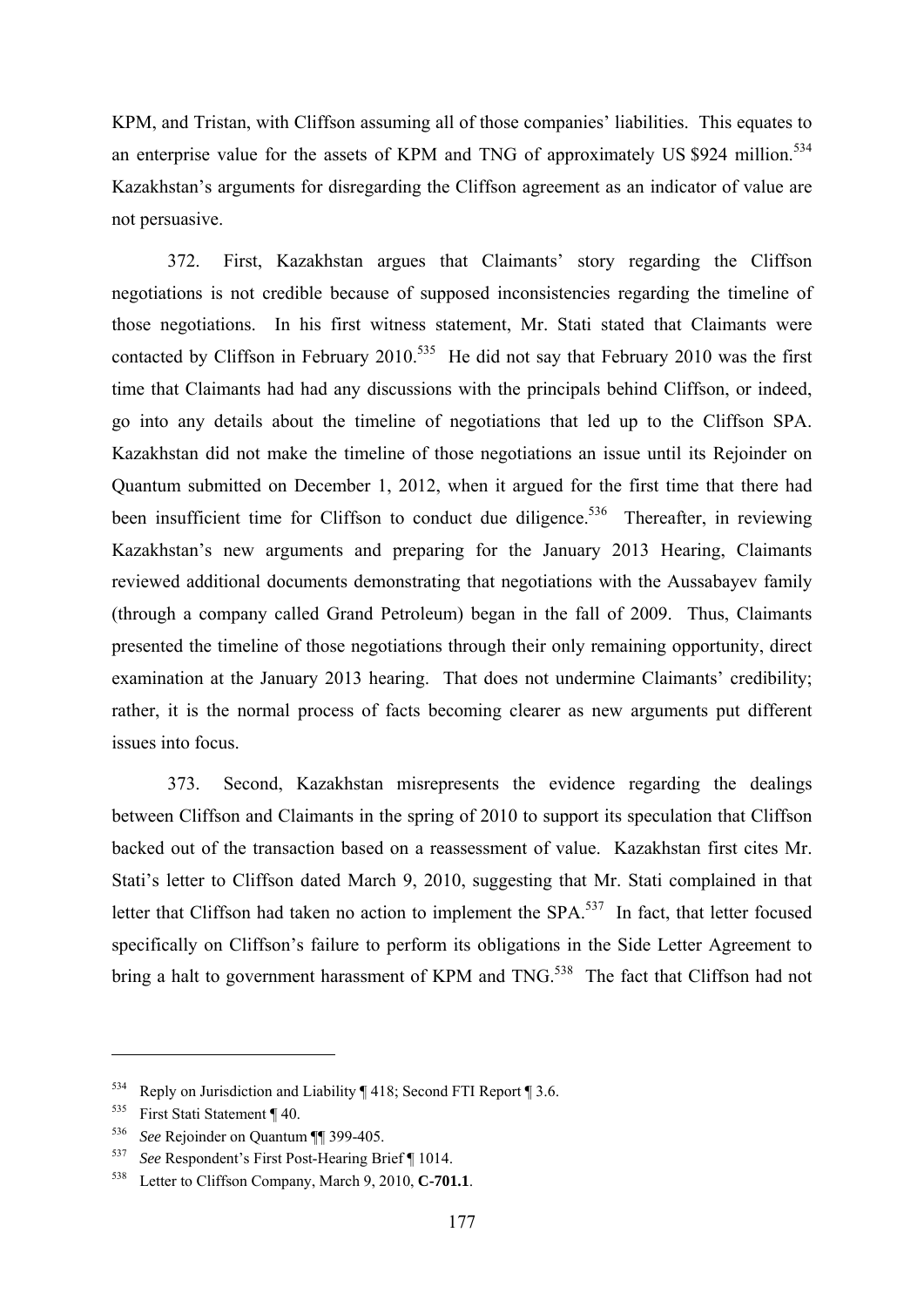succeeded in bringing an end to the State's harassment of KPM and TNG is not evidence that it had reevaluated its decision to purchase KPM and TNG.

374. Kazakhstan also ignores evidence of steps that Cliffson did take to implement the transaction. For instance, on April 10, 2010, Ascom and Cliffson conferred regarding the allocation among the four companies in the sale for purposes of completing government applications.<sup>539</sup> On May 6, 2010, Cliffson executed an amendment to the SPA extending the time for completing the transaction.<sup>540</sup>

375. Finally, Kazakhstan cites Claimants' letter to Cliffson dated June 15, 2010, as further evidence that Cliffson was not complying with the SPA. That letter, however, actually reflected concern that Cliffson had backed out of the transaction because Kazakh authorities were planning an auction of KPM's assets to satisfy the criminal penalty.<sup>541</sup> That letter in no way admits that Cliffson backed out of the transaction because it had reassessed the sale price (unless, of course, it reassessed that price because it believed it could get the assets for less in an auction that resulted from Kazakhstan's baseless criminal penalty).

376. In short, there is no basis to disregard the voluntary, arms-length transaction between Claimants and Cliffson as an indicator of the value of the assets. That evidence corroborates FTI's assessment. In the unlikely event that the Tribunal elects to use a valuation date of July 22, 2010, it should award damages equal to no less than the US \$924 million enterprise value of the Cliffson transaction. In fact, because Claimants accepted that transaction under substantial duress, the Tribunal should exercise its discretion to increase the amount of damages above the value of the transaction accordingly.<sup>542</sup>

### **c) FTI's Secondary Valuations**

377. In its First Report, FTI examined four market-based indicators of the value of the Borankol and Tolkyn fields as a secondary "reality check" on its primary DCF valuation: (1) comparable public companies; (2) comparable reported transactions; (3) enterprise value implied by the market value of the Tristan notes; and (4) the indicative offers in Project

<sup>539</sup> Email confirming Cliffson's agreement (per Assaubayev Aydar Kanatovich) to Artur Lungu's proposed allocation of equity values in the Cliffson transaction, **C-541**.

<sup>540</sup> Amendment to Cliffson SPA, May 6, 2010, **C-701.2**.

<sup>&</sup>lt;sup>541</sup> Letter to Cliffson Company, June 15, 2010, **C-701.3**.<br><sup>542</sup> As Mr. Stati testified, the original term sheet for the Cliffson transaction valued the assets at US \$1.15 billion, but the Aussubayevs subsequently demanded a reduction in the transaction price by the amount of the criminal penalty imposed against KPM. *See* Tr., January 2013 Hearing, Day 2, 91:23 – 92:21.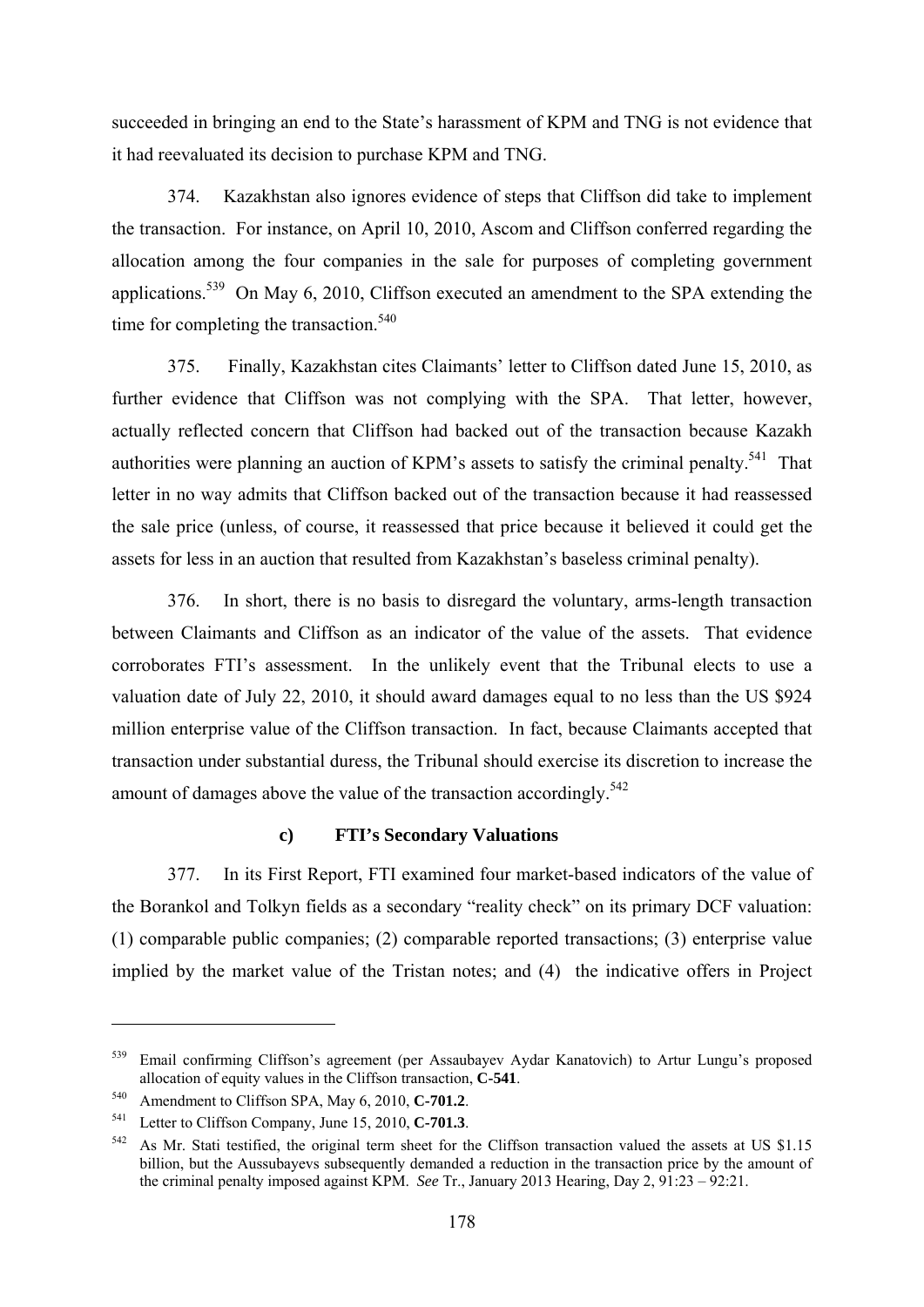Zenith. As discussed above in Section V.D, Deloitte's belated criticism of these analyses, and competing market analyses of its own, are infected by selective bias designed to drive down the market indicators to support the conclusions that it already had presented. Deloitte's methodology is both unprofessional and unreliable, and the Tribunal should disregard it.

378. FTI has adjusted its comparable companies analysis based on a clarification of the 2P reserves of one of the selected companies and the newly-known fact that RBS considered an additional company (Zhaikmunai) it its market analysis. With that update, the four market indicators that FTI assessed continue to corroborate FTI's DCF conclusions, and to undermine Deloitte's valuations of the Tolkyn and Borankol fields:

|                                | <b>Combined</b>     |
|--------------------------------|---------------------|
| FTI DCF Value                  | US $$675.9$ million |
| <b>Comparable Companies</b>    | US \$504 million    |
| <b>Comparable Transactions</b> | US \$667.2 million  |
| Value Implied by Debt          | US \$1.4 billion    |
| Zenith Indicative Offer        | US \$595.9 million  |
| Deloitte DCF Value             | US \$186 million    |

### **d) Summary of Valuation Indicators**

379. In summary, as the following chart shows, numerous other indicators of value corroborate Claimants' valuation, and impeach the reliability of Kazakhstan's valuation: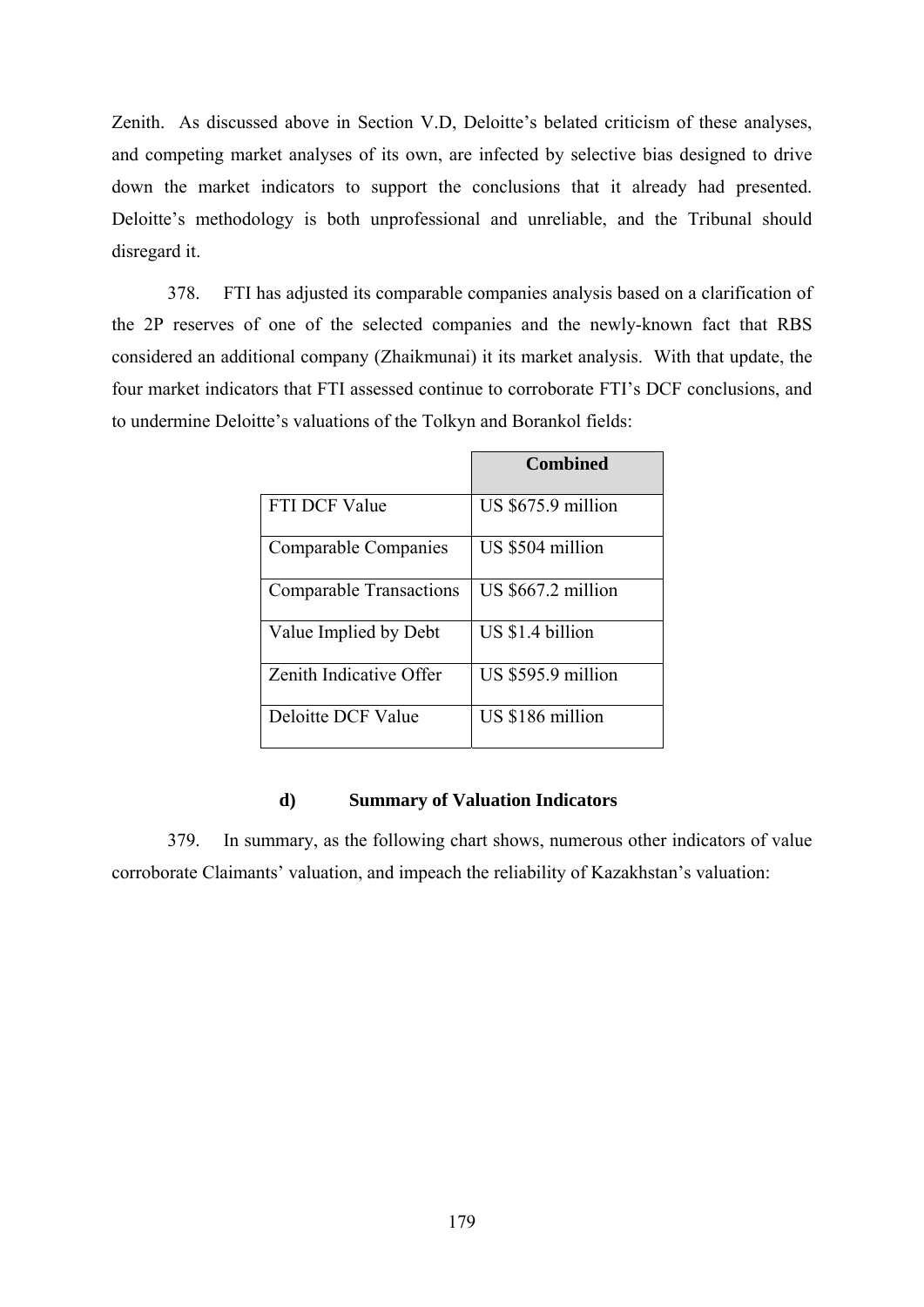

### **E. Contract 302 Properties**

380. As Claimants have explained at length in prior submissions, there is substantial authority authorizing the Tribunal to award damages for the undrilled Contract 302 Properties (*i.e*., other than Munaibay Oil) based on: (1) their out-of-pocket investment costs; plus (2) a portion of the prospective value they could have realized if Kazakhstan had not deprived them of the opportunity to make a commercial success of the project.<sup>543</sup> Kazakhstan's legal arguments are unpersuasive, and Claimants see no need for further briefing on the issue.

381. In evaluating the likelihood of success of the project, the Tribunal should take account of several key facts that emerged during the exchange of expert evidence with the parties' First Post-Hearing Brief, and at the May 2013 Hearing.

382. First, GCA's articulation of two different GCOS estimates for the same prospect is nonstandard and illogical. The definition of GCOS is the likelihood that a test well will produce a sustained flow of hydrocarbons.<sup>544</sup> By definition, there can be only one

<sup>543</sup>*See* Claimants' First Post-Hearing Brief, at 208-19. 544 *See* Fourth Ryder Scott Report ¶ 95.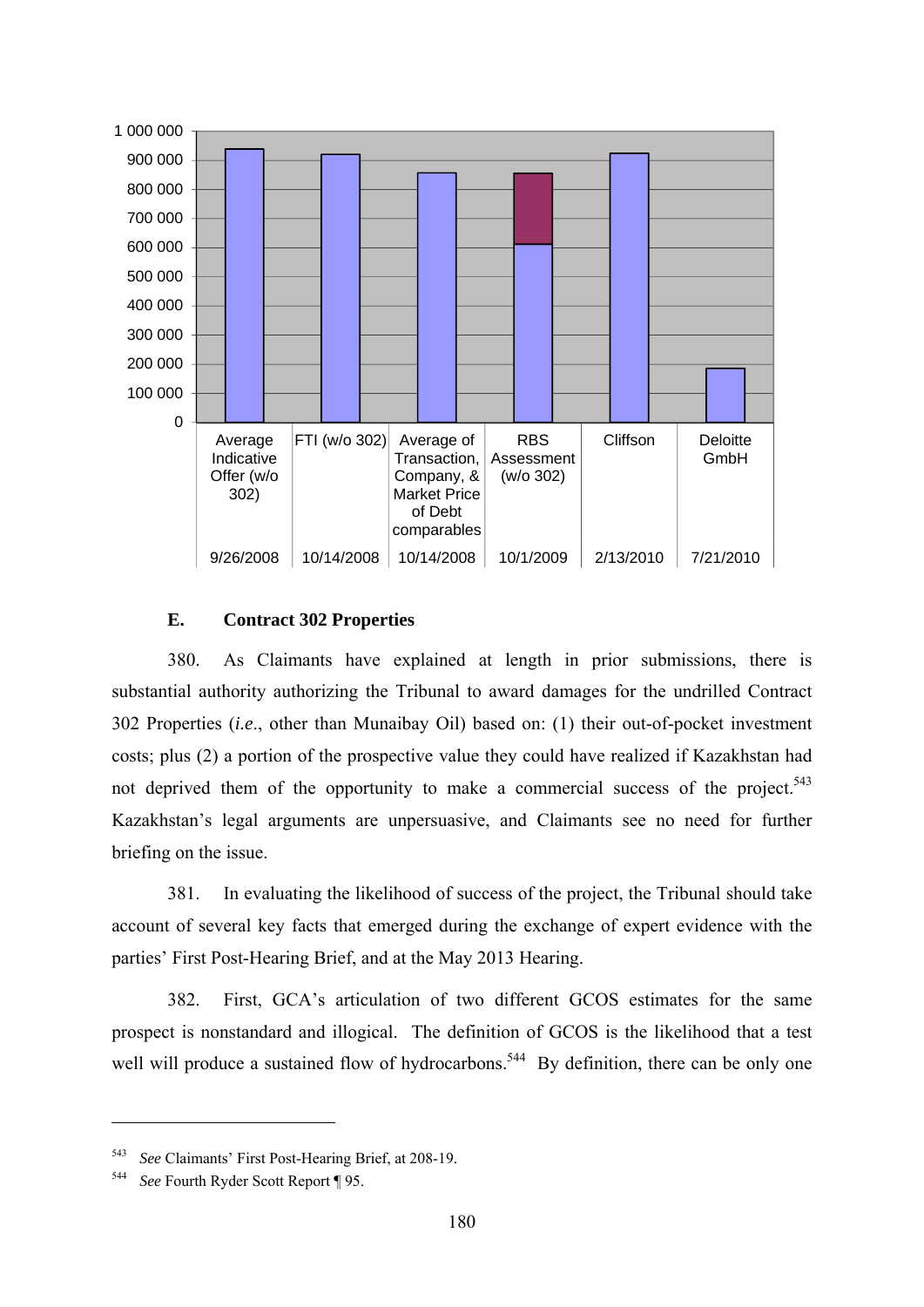GCOS estimate for a single prospect. GCA's GCOS estimate for the reef thus **is** 10 percent, and the primary difference between GCA and Ryder Scott is the likely size of the reservoir.

383. GCA sees greater uncertainty than Ryder Scott regarding the extent of the reef, primarily on the northern side. GCA attributes this uncertainty to poor data quality in the 3D seismic. As Ryder Scott explains, however, GCA seems to be falling into an "interpretation pitfall" due to lack of rigor in its analysis.<sup>545</sup> Seismic waves do not reflect consistently off of a reef formation, making a reef difficult to identify (or "pick") directly. The countours of a reef formation are best identified by looking for interruptions in the stratigraphic layers around it. Ryder Scott did this (by picking three reference horizons around the reef and one above it), which provided an image of the reef with a high degree of confidence. GCA did not pick reference horizons around the reef, and simply interpreted the inconsistent seismic reflections from the reef formation as "poor data quality." In short, Ryder Scott was able to confirm with a high degree of confidence, by looking at the horizons around the reef structure, what GCA had to force or "ghost." Ryder Scott's more rigorous analysis thus is more reliable, and the potential size of the reservoir is that reflected in Ryder Scott's analysis, or GCA's slightly larger alternative case, at a 10% GCOS.

384. Furthermore, in the context of the modern petroleum industry, a 10% GCOS factor is not particularly low for a prospect of this size. As Mr. Nowicki explained at the May 2013 Hearing:

> The only other comment I would make is in the modern oil business there aren't too many very large prospects that have high GCoS numbers. I mean, that's just the way it works. The easy to find big fields have already been found. So if you want to find a big field, you're going to, in all likelihood, have to accept a fairly low GCoS number before you drill that feature.<sup>546</sup>

Thus, while the reef is a high-risk prospect, that is the nature of the business. It nonetheless is a highly attractive prospect because of its potential size, especially for a smaller, independent operator like the Claimants.

385. Finally, as became very clear at the May 2013 Hearing, Kazakhstan's primary objection to the economic feasibility of the reef prospect — high  $H_2S$  content — is premised

<sup>545</sup>*See* Fourth Ryder Scott Report ¶ 100. 546 Tr. May 2013 Hearing, Day 1, 111:22 – 112:4.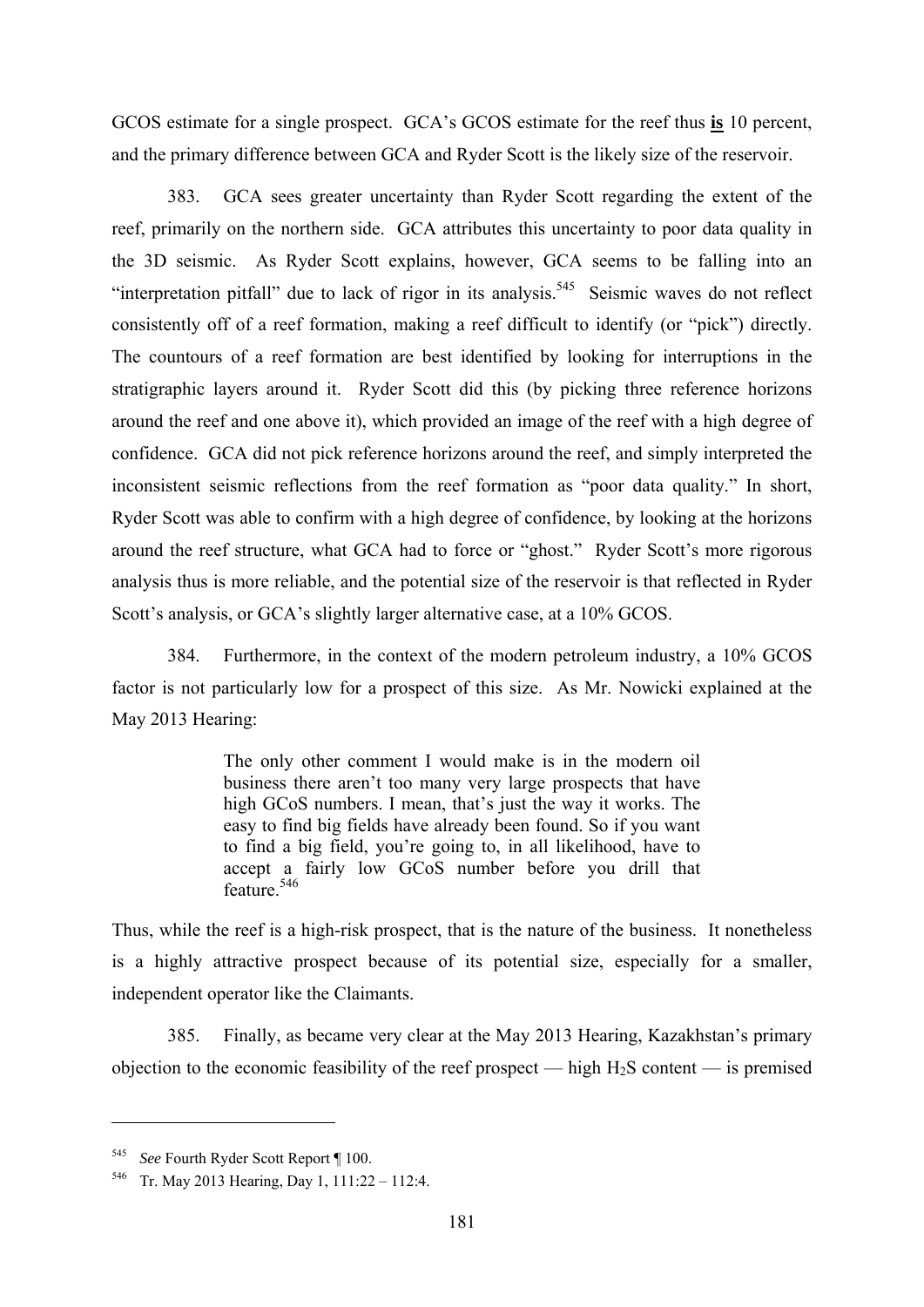on GCA's selective bias. GCA chose the Tengiz field as its analog for projecting contaminants, but did not use Tengiz as its analog for projecting condensate yield. In fact, GCA could not identify its analog(s) for condensate yield, and never produced that data. GCA fumbled to explain its selectivity with vague explanations that temperature and pressure at the reef make high condensate yields unlikely, but that answer does not withstand scrutiny.<sup>547</sup> The bottom line is that there is no way to reliably predict the fluid composition of a reservoir. The best method (other than drilling a well) is to select an analog, but there is no defensible basis to select different analogs for different fluid properties. Ryder Scott consistently used the nearby Tolkyn/Munaibay Artinskian reservoirs as its analog for all fluid properties. GCA's selective use of Tengiz for contaminants and unknown, much-lower analogs for condensate is unsupportable, and serves only to drive costs up and revenues drastically down.

### **F. LPG Plant**

386. As with the undrilled Contract 302 assets, the Tribunal should award damages for the LPG Plant based on: (1) Claimants' out-of-pocket investment costs of US \$245 million; plus (2) a portion of the prospective additional value they could have realized if Kazakhstan had not deprived them of the opportunity to make a commercial success of the project.<sup>548</sup> Kazakhstan's argument that the Tribunal should award nothing for this significant capital project that the State seized without paying any compensation is incorrect for two fundamental reasons.

387. First, Kazakhstan's argument that the market value of the LPG Plant is US \$- 89.8 million is clearly wrong. Deloitte's valuation completely disregards any possibility of processing third-party gas in the LPG Plant. There is no basis whatsoever for that assumption. Claimants detailed the evidence supporting that assumption in their First Post-Hearing Brief, and Kazakhstan has marshaled no persuasive rebuttal. Furthermore, the RBS Valuation assumed based on discussions with KMG E&P management that the LPG Plant

<sup>547</sup> As Ryder Scott explains, while the thermal history of a reservoir and source beds do impact the fluid composition of a reservoir, the present day termperature is not a good indicator of thermal history. Moreover, pressure does not have a significant impact on fluid composition. Rather, pressure primarily affects the recovery factor for gas/condensate reservoirs, and provides yet another reason why consistent use of Tengiz as an anolog would result in a material (17%) increase in recoverable reserve estimates compared to Ryder Scott's Artinskian analog.

<sup>548</sup> *See* Claimants' First Post-Hearing Brief at 220-229.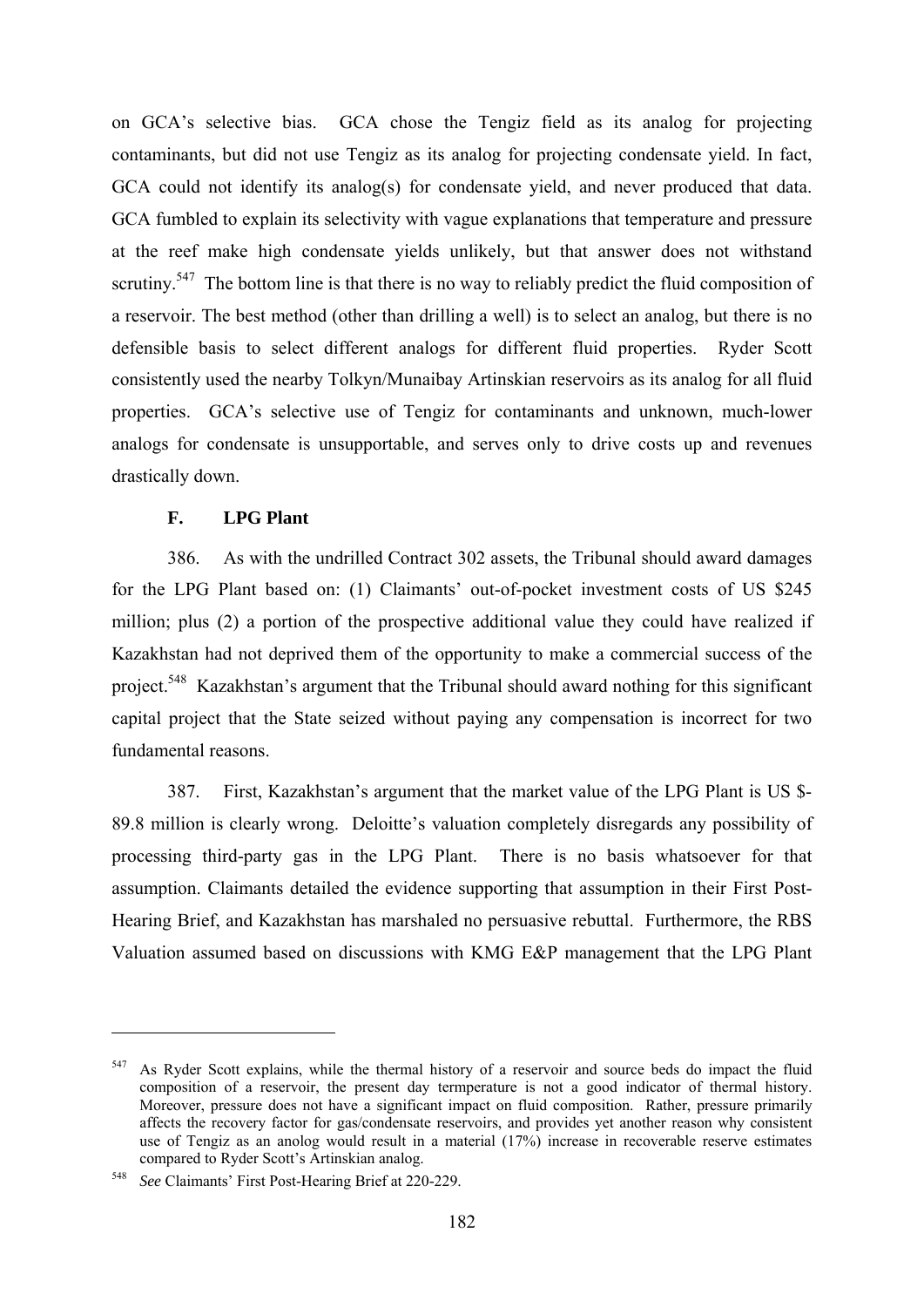would be loaded primarily with third-party gas.<sup>549</sup> The Tribunal must reject Deloitte's market valuation of the LPG Plant because it is based on a key assumption that is totally unsupported and inconsistent with the view of the State-owned oil company.

388. Second, market value is not the correct measure of value for an asset that Claimants never had the chance to make a commercial success due to the wrongful actions of the State. There is overwhelming authority that investment value, rather than market value, is the proper measure of damages for an asset that was not yet a going concern at the time of taking. For instance, in *Metalclad v. Mexico*, the tribunal concluded with respect to a project that was not yet operative that "fair market value is best arrived at in this case by reference to Metalclad's actual investment in the project."<sup>550</sup> In *Vivendi v. Argentina*, the tribunal concluded with respect to a concession that had no history of profitability that the 'investment value' of the concession appears to offer the closest proxy, if only partial, for compensation sufficient to eliminate the consequences of the Province's actions."551 Similarly, in *Wena Hotels v. Egypt*, the tribunal also found that investment value was the best measure of market value for an asset that was unfinished and had no history of profitability.<sup>552</sup> These are but a few of the tribunals that have applied this well-accepted principle.

389. Moreover, the law on compensation for the loss of opportunity, addressed at length in Claimants' First Post-Hearing Brief, also supports this result.<sup>553</sup> The tribunals in those cases also awarded investment value as a component of damages. That body of law, however, also recognizes that when a State's actions deprive an investor of the opportunity to earn a profit above return of the investment cost, the investor is entitled to receive a portion of that potential additional profit as compensation for that lost opportunity.

## **G. Claimants Are Entitled to Recover Compound Interest**

390. Claimants have set out their position on interest in their prior submissions.<sup>554</sup> An award of compound interest is the standard practice in investment treaty cases today, and appropriate in this case, because compound interest is the norm in commercial financing

<sup>549</sup> RBS 2009 Asset Valuation, July 31, 2009, slide 47, **C-723**. 550 *Metalclad Corp. v. The United Mexican States*, ICSID Case No. ARB(AF)/97/1, Award ¶¶ 121-22, **C-226**.

<sup>&</sup>lt;sup>551</sup> *Compañía de Aguas del Aconquija and Vivendi Universal v. Argentine Republic*, ICSID Case No.<br>ARB/97/3. Award.  $\P$  8.3.10 – 8.3.13. **C-253**.

<sup>&</sup>lt;sup>552</sup> *Wena Hotels, Ltd. v. Arab Republic of Egypt*, ICSID Case No. ARB/98/4, Award ¶[123-25, **C-216**.

<sup>553</sup>*See* Claimants' First Post-Hearing Brief, at 208-219. 554 *See* Reply on Quantum, at 41-47; First Post-Hearing Brief, at 255-57.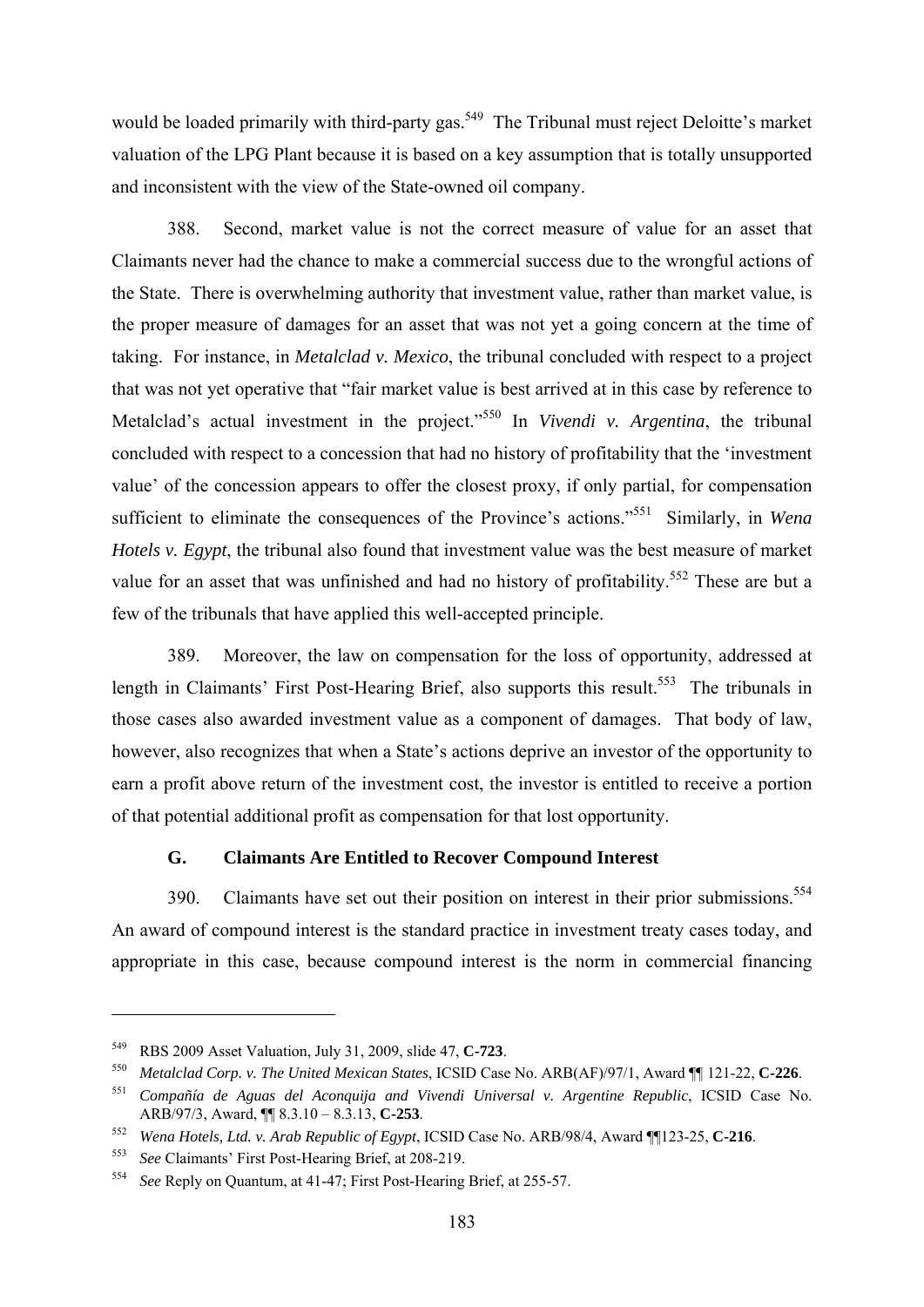transactions, and thus compound interest is necessary to fully compensate the Claimants for the loss of opportunity to invest the funds.<sup>555</sup> In its Rejoinder on Ouantum, Kazakhstan does not dispute the appropriateness in general of awarding compound interest.<sup>556</sup>

391. Regarding the rate of interest, the "borrowing" approach is most applicable to this case because Claimants borrowed significant sums as a result of Kazakhstan's actions. As Ripinsky and Williams note (citing Professor Marboe):

> [I]f a loan was taken in order to bridge the period without the money, it is evident that the interest actually paid by the claimant becomes the measure of damages. In these circumstances, it would be appropriate to use the interest rate equal to the one charged to the claimant.<sup>557</sup>

392. But for Kazakhstan's actions, Claimants would not have incurred the Laren debt and would have paid off the Tristan notes upon a sale of the assets. The interest rate on the Laren loan (not including the value attributable to the US \$111 million in new notes issued in connection with that loan) was 35 percent, and that loan remained outstanding until late 2011.<sup>558</sup> The interest rate on the Tristan notes, which remain outstanding today, is 10.5 percent. Thus, an interest rate of 10.5 percent conservatively reflects Claimants' actual borrowing costs that are attributable to Kazakhstan's misconduct.

393. In fact, if the Tribunal does not award interest equivalent at least to the borrowing rate under the Tristan notes, then it should include as a component of its award the interest that has accrued on the Tristan notes since October 14, 2008. If Kazakhstan had not launched its campaign on that date, but instead had acquired Claimants' assets legally, Claimants would have paid off the notes and they would not have continued to accrue interest to this day. Thus, Claimants included a request for this component of damage in their Reply on Quantum.559 The simplest way to compensate Claimants for this injury, however, is to award interest at the rate of 10.5 percent on the entire award.

394. Alternatively, even if the Tribunal elects to follow the "investment approach," Kazakhstan's proposed rate based of U.S. T-bills is not an appropriate rate. The rate should

<sup>555</sup>*See* Reply on Quantum ¶¶ 89-90. 556 Rejoinder on Quantum § E.I.

<sup>557</sup> Ripinsky & Williams, DAMAGES IN INTERNATIONAL INVESTMENT LAW (BIICL 2008) at 370, **C-740**, *citing* I. Marboe, "Compensation and Damages in International Law: The Limits of Market Value," 7 *Journal of World Investment and Trade* 754 (2006).

<sup>558</sup>*See* Laren Settlement Agreement, June 11, 2009, **C-733**. 559 Reply on Quantum § V.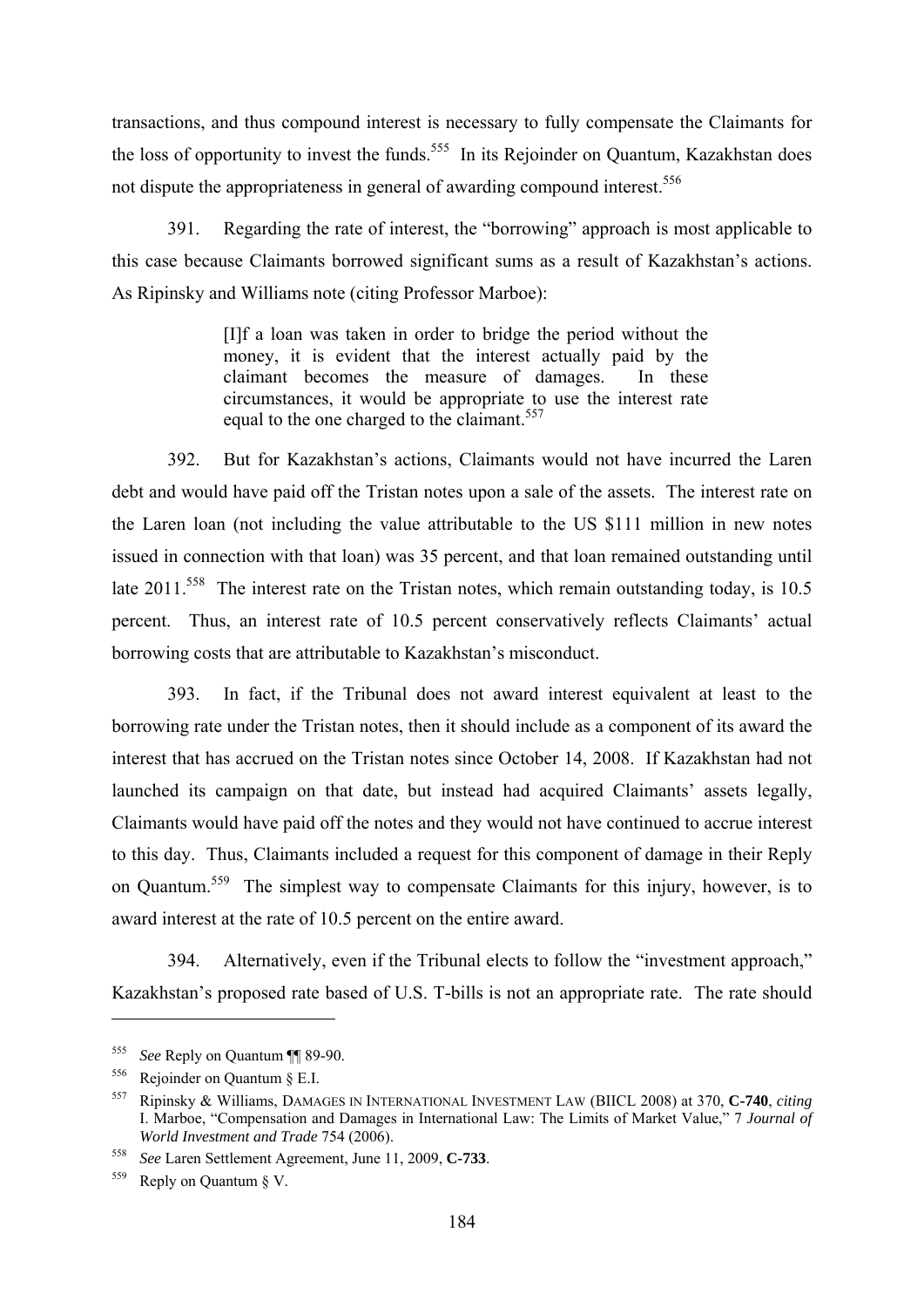be tailored to the particular investor, not the lowest-risk rate available anywhere in the world. The Tribunal in *Sylvania v. Iran* observed this concept when it held that, absent a contractual rate, it "will derive a rate of interest based approximately on the amount that the successful claimant would have been in a position to have earned if it had been paid in time and thus had the funds available to invest in a form of commercial investment in common use in its own country."560 Thus, a rate of interest available from a commercial bank in Moldova is more appropriate than the rate on U.S. T-bills. FTI has provided the applicable interest rates in its Third Report at paragraph 13.2 and Figure 32.

# **H. Claimants Are Entitled to Recover Moral Damages**

395. Claimants have set out their position on moral damages in prior submissions, and Kazakhstan made no further argument in its First Post-Hearing Brief. Therefore, no further comments are required. In light of the nature of the conduct in this case, and its effect on the Claimants, the Tribunal should exercise its discretion to award substantial moral damages to Claimants.

# **VI. REQUEST FOR RELIEF**

1

396. For the reasons set forth herein, Claimants respectfully request an award granting them the following relief:

- A declaration that Kazakhstan has violated the ECT and international law with respect to Claimants' investments;
- Compensation to Claimants for all damages they have suffered, as set forth in Claimants' Statement of Claim and Reply on Quantum and as further updated at the January 2013 Hearing and in Claimants' First Post-Hearing Brief, corresponding to the following amounts:

<sup>560</sup> *Sylvania Technical Systems, Inc. v. Iran*, Iran-U.S. Cl. Trib., Award No. 180-64-1, June 27, 1985 (emphasis added), **C-742**.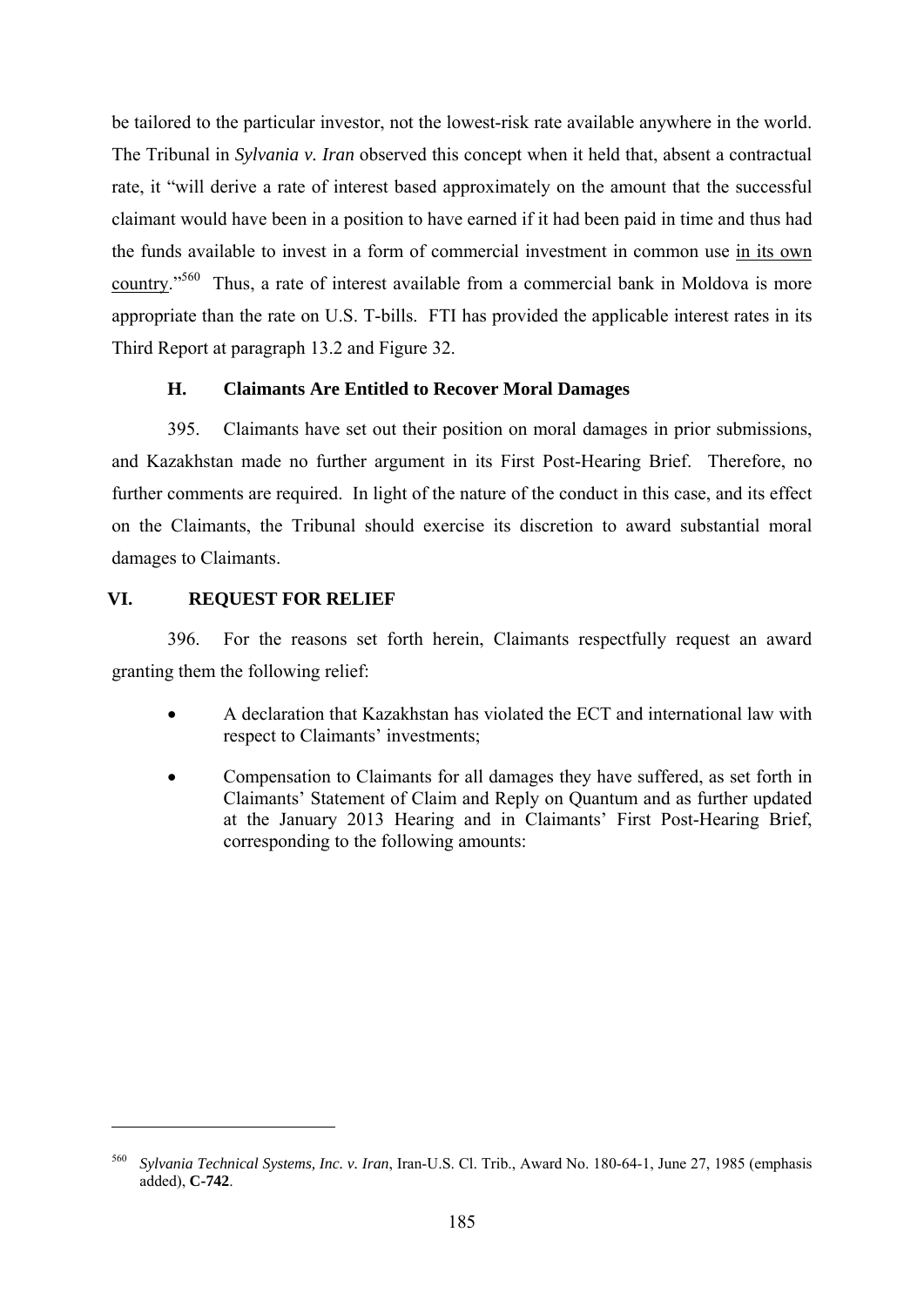| <b>Tolkyn</b>                                    | <b>US \$478,927,000</b>                                                  |
|--------------------------------------------------|--------------------------------------------------------------------------|
| <b>Borankol</b>                                  | <b>US \$197,013,000</b>                                                  |
| <b>Munaibay Oil</b>                              | <b>US \$96,808,000</b>                                                   |
| <b>LPG Plant</b>                                 | US \$245,000,000 cost plus discretionary<br>portion of US \$84,077,000   |
| <b>Contract 302 (other</b><br>than Munaibay Oil) | US \$31,330,000 cost plus discretionary<br>portion of US \$1,498,017,000 |

- All costs of this proceeding, including Claimants' attorneys' fees and expenses as well as fees and expenses of the Tribunal and the SCC;
- Pre-award compound interest at a rate of 10.5% from October 14, 2008 to the date of the Award;
- An award of compound interest at a rate of 10.5% until the date of Kazakhstan's final satisfaction of the Award; and
- Any other relief the Tribunal may deem just and proper.